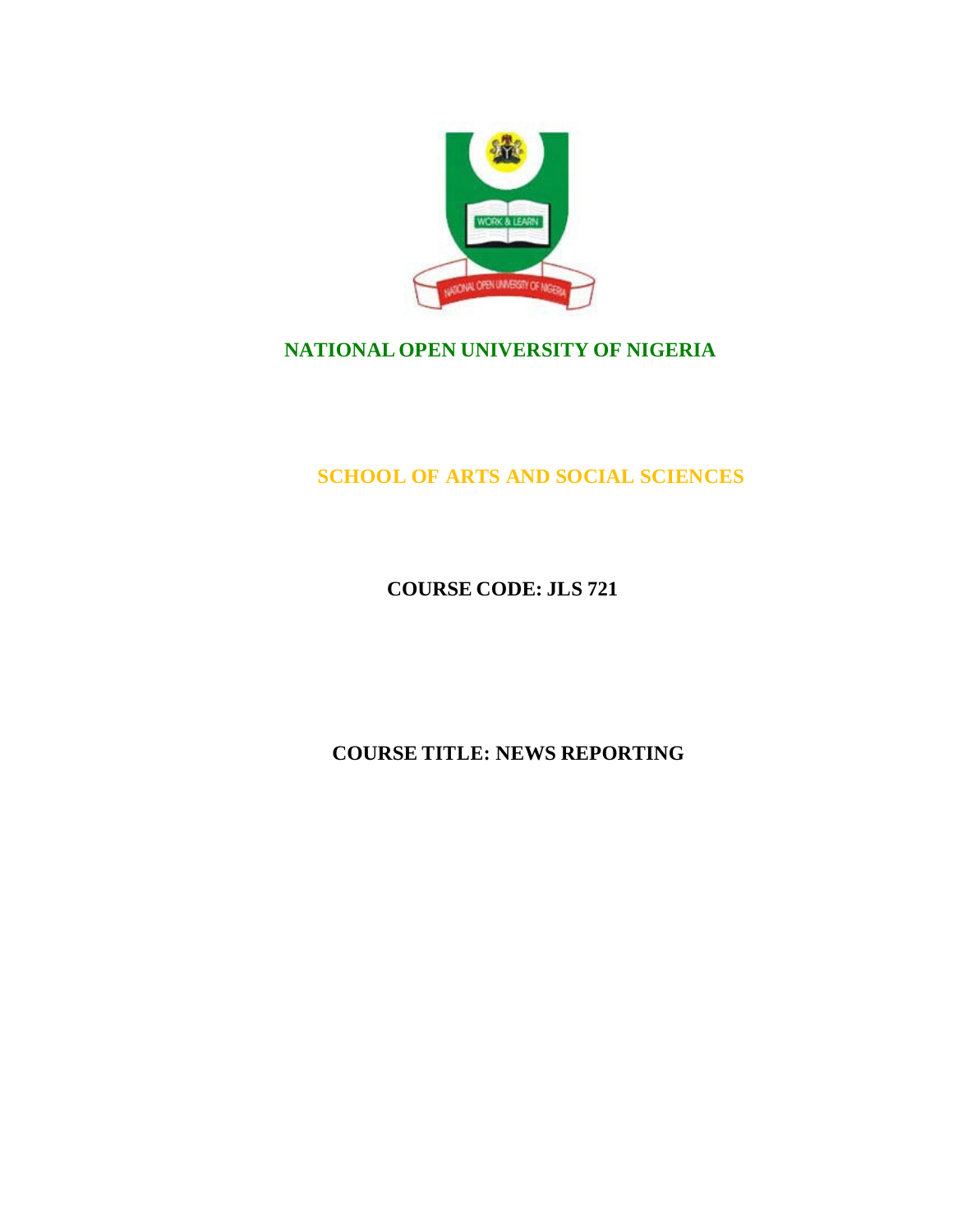ii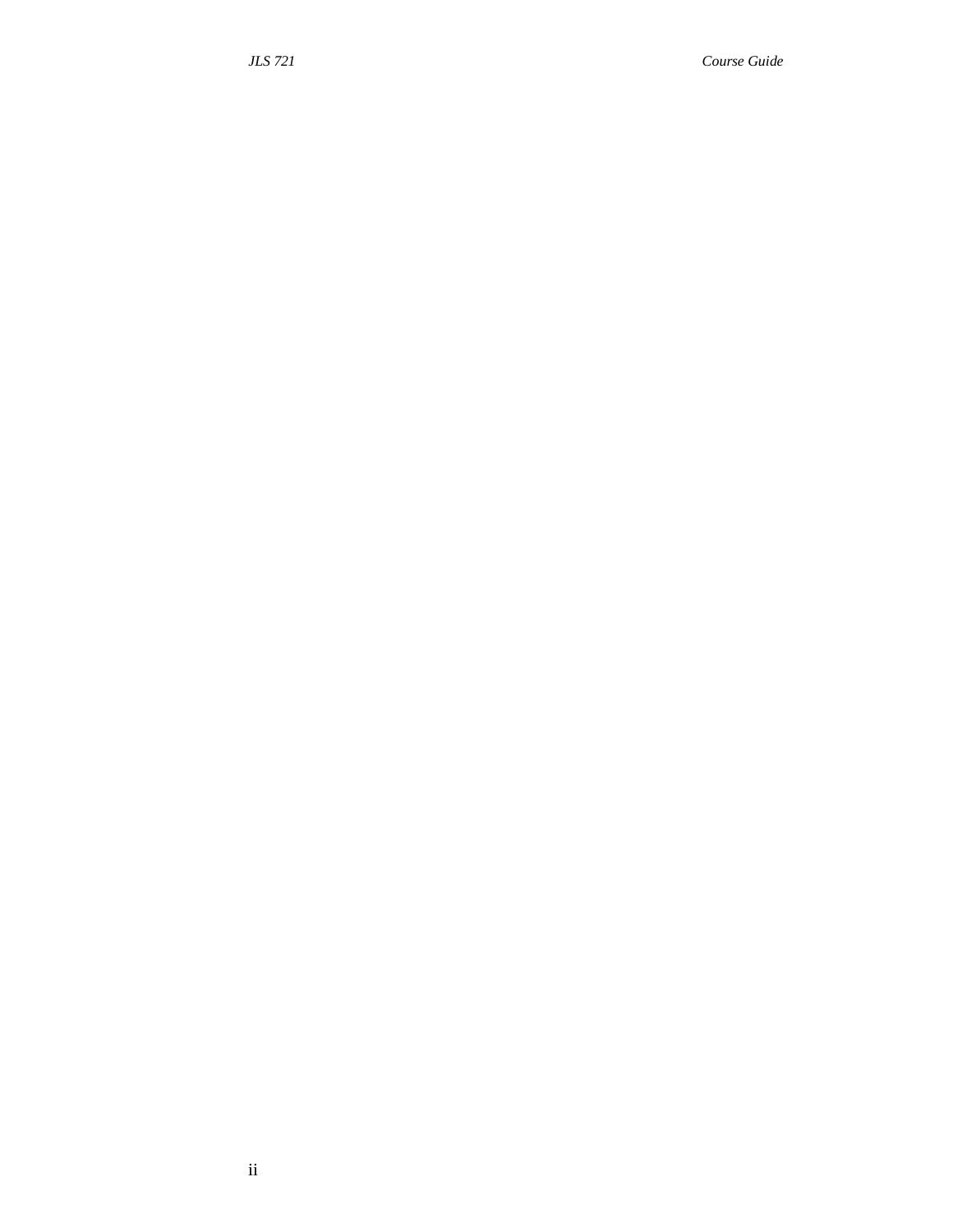# **COURSE GUIDE**

# **JLS 721 NEWS REPORTING**

| <b>Course Developer</b> | Mr. Oloruntola Sunday<br>Department of Mass Communication<br>University of Lagos<br>Akoka |
|-------------------------|-------------------------------------------------------------------------------------------|
| Course Writer           | Mr. Oloruntola Sunday<br>Department of Mass Communication<br>University of Lagos<br>Akoka |
| Programme Leader        | Christine I. Ofulue<br>National Open University of Nigeria<br>Lagos                       |



#### **NATIONAL OPEN UNIVERSITY OF NIGERIA**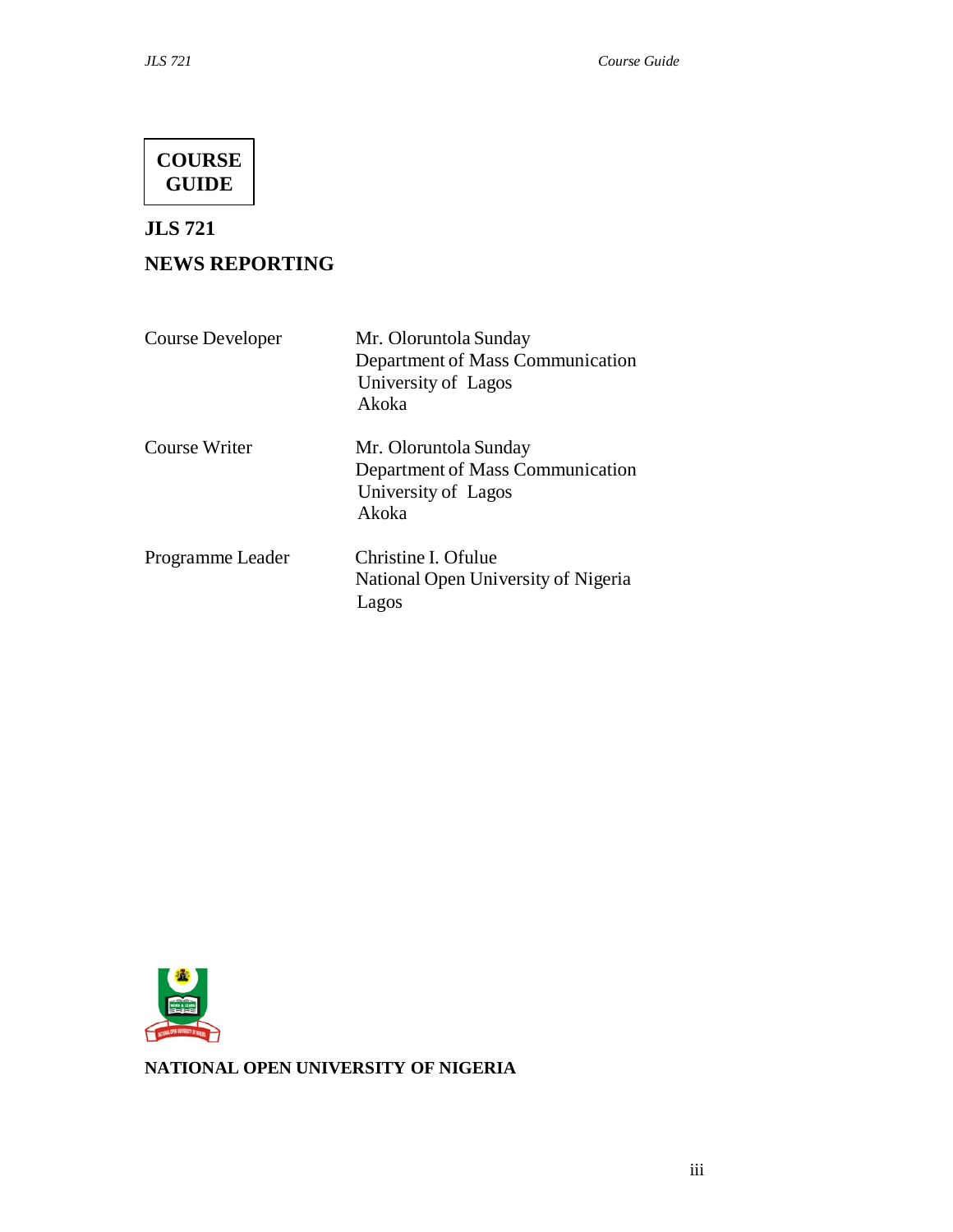National Open University of Nigeria Headquarters 14/16 Ahmadu Bello Way Victoria Island Lagos

Abuja Annex 245 Samuel Adesujo Ademulegun Street Central Business District Opposite Arewa Suites Abuja

e-mail: centralinfo@nou.edu.ng URL: www.nou.edu.ng

National Open University of Nigeria 2006

First Printed 2006

ISBN: 978-058-638-5

All Rights Reserved

Printed by …………….. For National Open University of Nigeria

### **TABLE OF CONTENTS**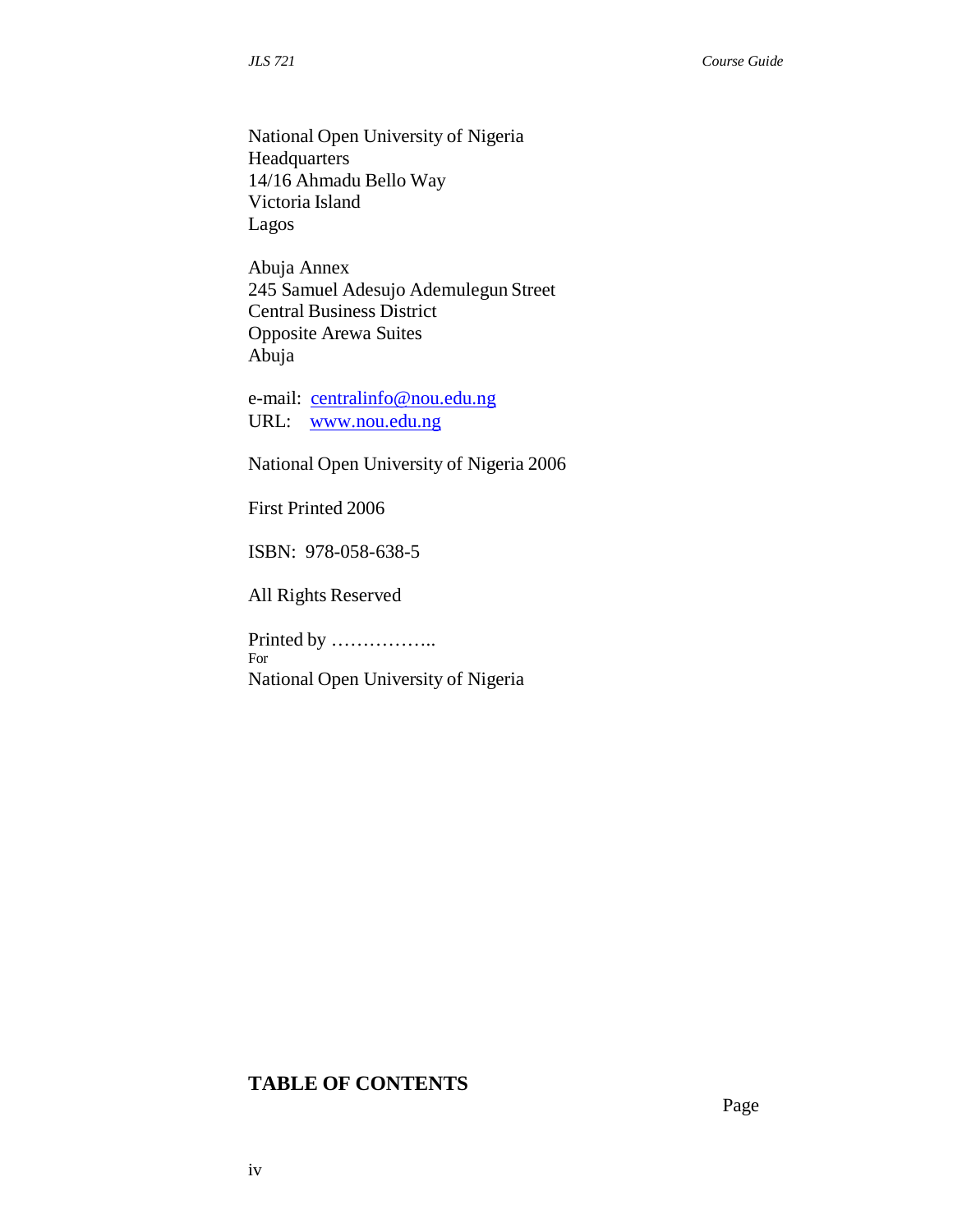| 1 |
|---|
| 2 |
| 2 |
|   |
|   |
|   |
|   |
|   |
|   |
|   |
|   |
|   |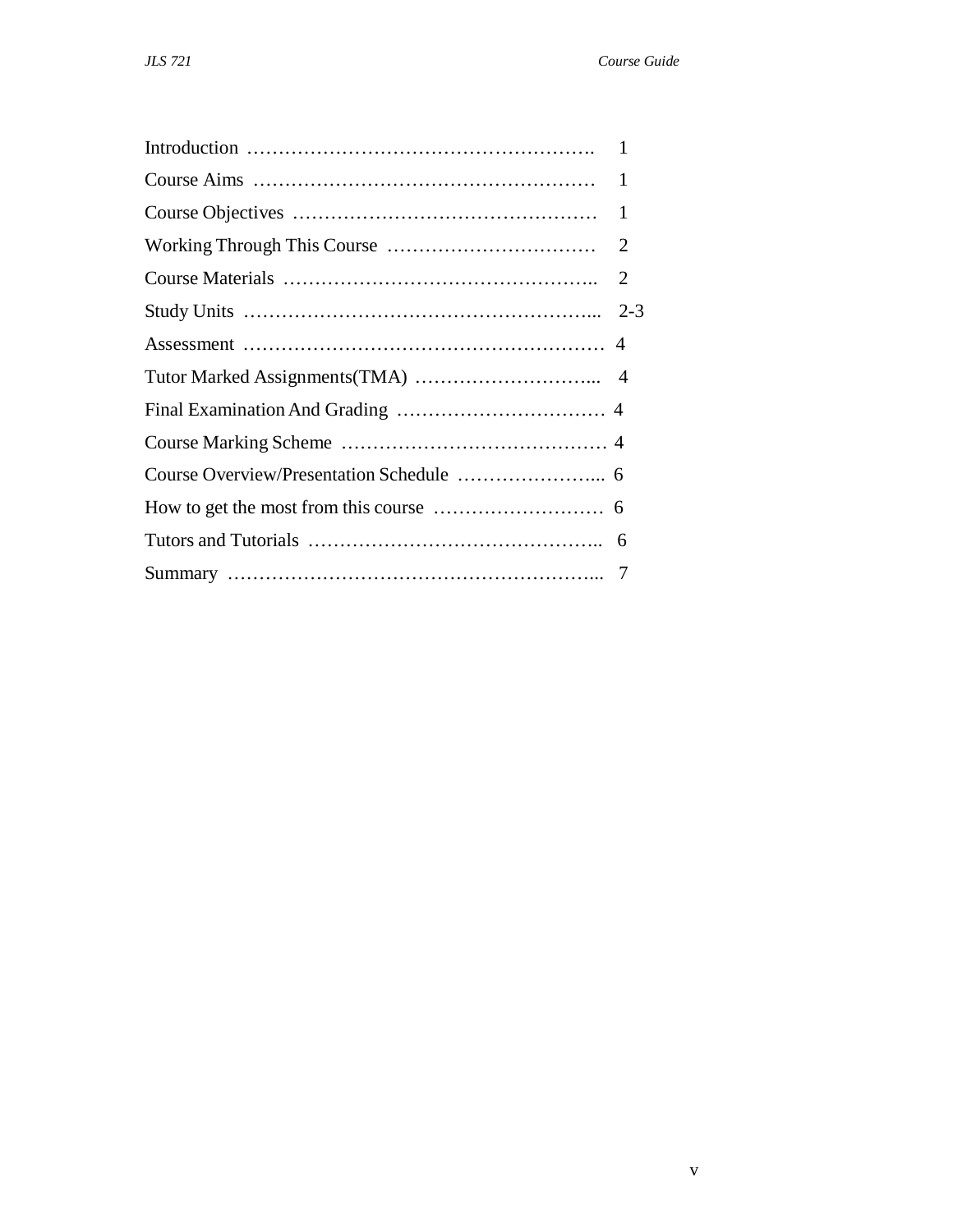#### **Introduction**

#### **Welcome to JLS 721: News Reporting.**

This course is a three-credit unit course for postgraduate students in journalism. The materials have been developed with the Nigerian context in view. This Course guide gives you an overview of the course. It also provides you with information on the organization and requirements of the course.

#### Course Aims

The aims are to help you to understand the role of the journalist in the society, attributes of a reporter and how reports are compiled for both the print and broadcast media. These broad aims will be achieved by:

- (i) Introducing you to journalism, and the basic principles of news reporting and writing.
- (ii) Demonstrating how these principles can be applied.
- (iii) Acquainting you with the legal and ethical rules guiding your job as a reporter.

Course Objectives

To achieve the aims set out above, JLS 721 has overall objectives. (In addition, each unit also has specific objectives. The unit objectives are at the beginning of each unit. I advise that you read them before you start working through the unit. You may want to refer to them during your study of the unit to check your progress.)

Here are the wider objectives for the course as a whole. By meeting the objectives, you count yourself as having met the aims of the course. On successful completion of the course, you should be able to:

- a) Define what news is
- b) State the roles of the journalist in the society
- c) List the attributes of the reporter
- d) Explain some theories of the press
- e) Identify sources of news and how to gather news
- f) Write news stories for the print and broadcast media
- g) Understand Internet journalism
- h) Know some laws guiding you job as a journalist
- i) Differentiate between ethics and law
- j) Discuss the code of ethics for Nigerian journalists
- k) Discuss some ethical problems in Nigerian journalism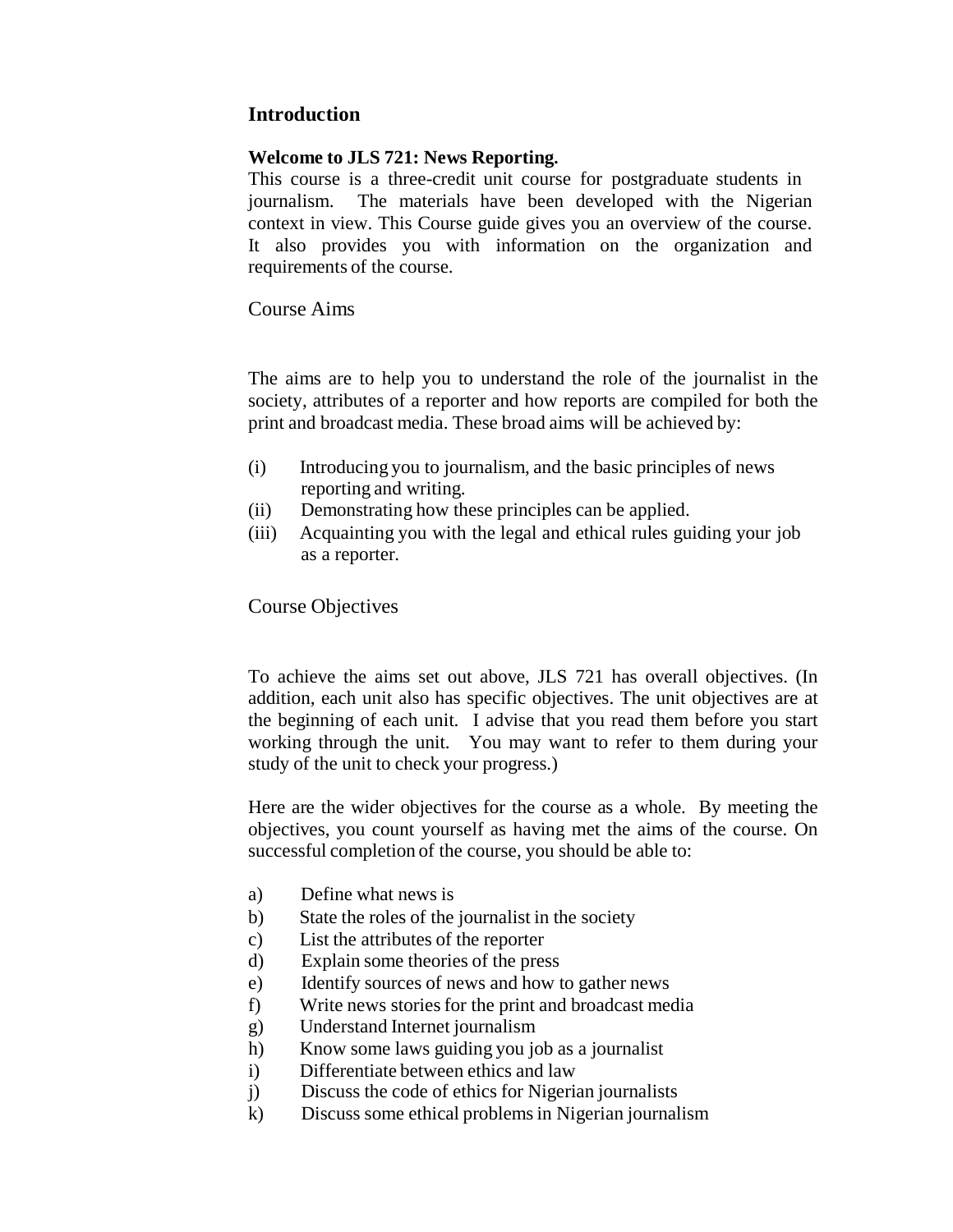#### Working Through This Course

To complete the course, you are required to read the study units and other related materials. You will also need to undertake practical exercises for which you need a pen, a note – book, and other materials that will be listed in this guide. The exercises are to aid you in understanding the concepts being presented. At the end of each unit, you will be required to submit written assignments for assessment purposes. At the end of the course, you will write a final examination.

#### Course Materials

The major materials you will need for this course are:

- (i) Course guide.
- (ii) Study units.
- (iii) Assignments file.
- (iv) Relevant textbooks including the ones listed under each unit
- (v) You may also need to listen to programmes and news on the radio and television.
- (vi) As a beginner, you need to read newspapers and interact with other mass media as often as possible.

Study Units

There are 30 units (of six modules) in this course. They are listed below:

| Module 1 Role of the Journalist in Society |
|--------------------------------------------|
|                                            |
|                                            |

- Unit 1: The Reporter and Journalism
- Unit 2: Attributes of a Journalist
- Unit 3: Gathering the News
- Unit 4: Theories of the Press
- Unit 5: Journalistic Terminologies

Module 2 Print Journalism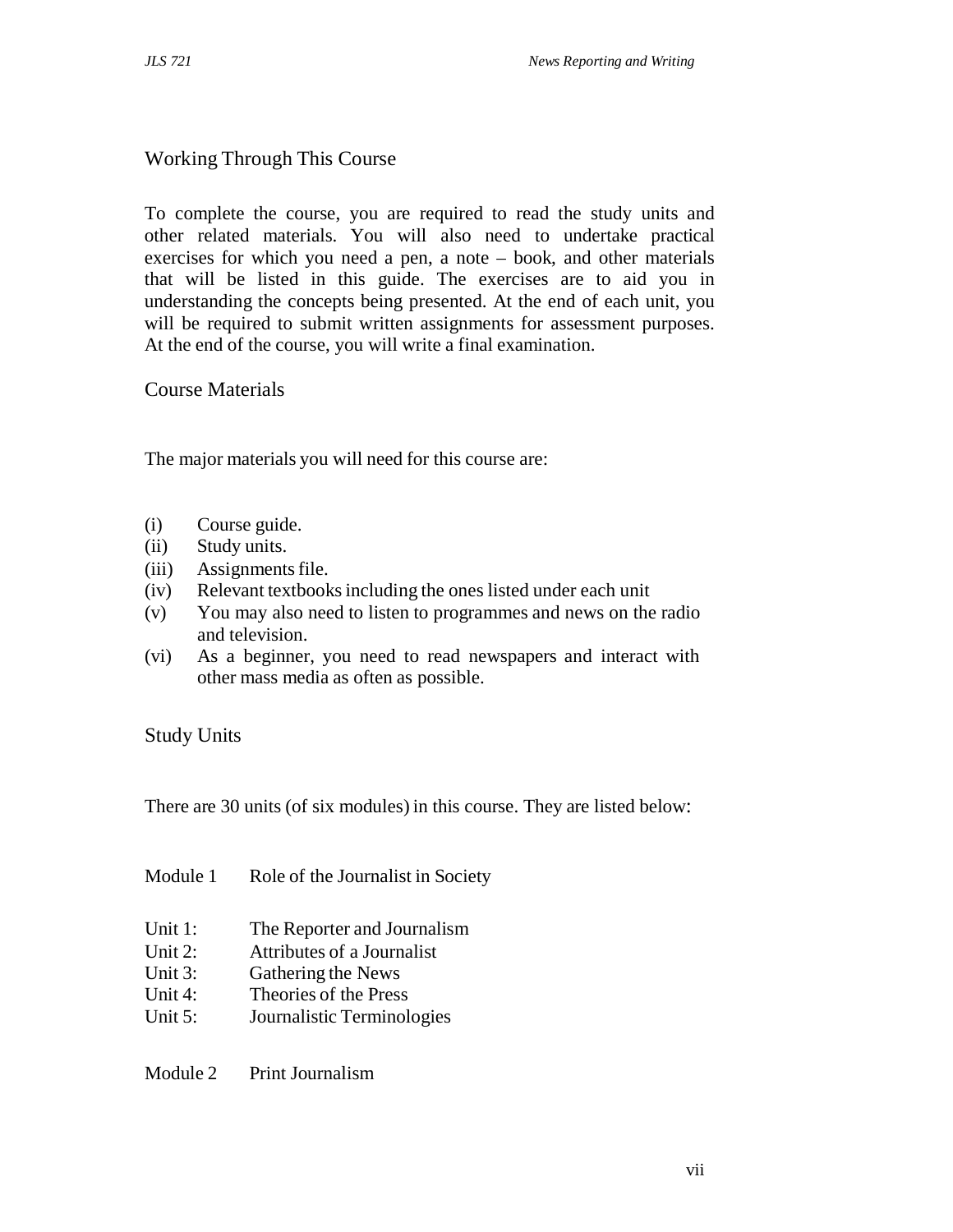| Unit $1$ : | News and News Judgment         |
|------------|--------------------------------|
| Unit 2:    | <b>Rudiments of News Story</b> |
| Unit $3$ : | The Lead                       |
| Unit 4:    | The Body                       |
| Unit 5:    | Word Economy                   |

Module 3 Broadcast Journalism

- Unit 1: Broadcast Style Book
- Unit 2: Preparing Broadcast Copy
- Unit 3: Writing for the Ear: Five Principles
- Unit 4: How to Make Your Copy Sound
- Unit 5: Interviewing

#### Module 4 Online Journalism

- Unit 1: What is the Net?
- Unit 2: Computer-Assisted Journalism
- Unit 3: Navigating the Net
- Unit 4: Using the Browser
- Unit 5: Legal Pitfalls on the Internet

#### Module 5 The Journalist and the Law

- Unit 1: The Concept of Press Freedom
- Unit 2: Regulation of the Mass Media
- Unit 3: Disclosure of Source of Information
- Unit 4: Contempt of Court
- Unit 5: Hints on Court Reporting

#### **Module 6 The Ethical Journalist**

- Unit 1: What is Ethics
- Unit 2: Ethics and Journalism
- Unit 3: Codes of Journalistic Ethics
- Unit 4: The Nigerian Press Council
- Unit 5: Ethical Issues in Nigerian Journalism

#### **Textbooks and References**

Certain books have been recommended in the course. You may wish to purchase them for further reading.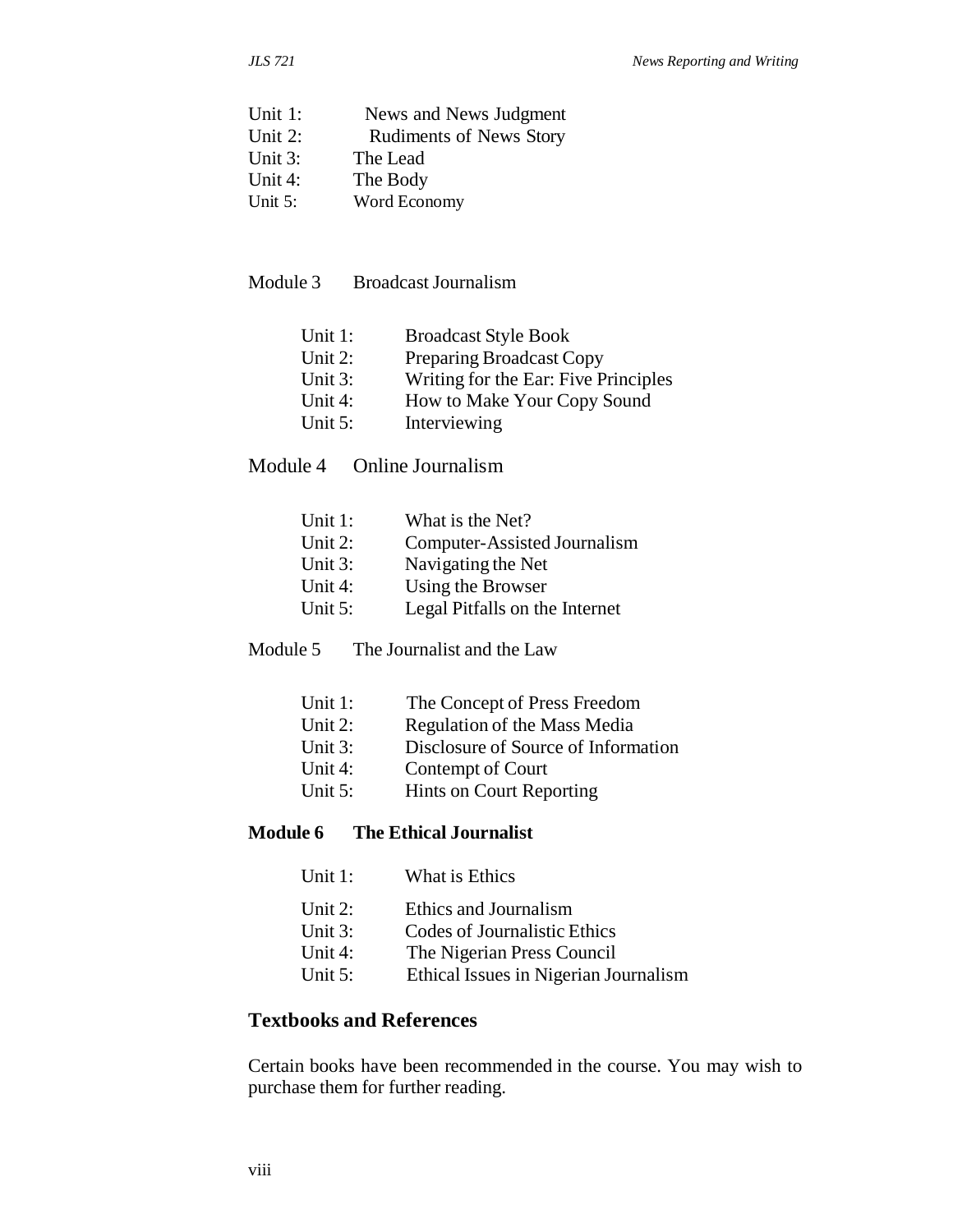#### **Assessment File**

An assessment file and a marking scheme will be made available to you. In the assessment file, you will find details of the works you must submit to your tutor for marking. There are two aspects of the assessment of this course; the tutor marked and the written examination. The marks you obtain in these two areas will make up your final marks. The assignment must be submitted to your tutor for formal assessment in accordance with the deadline stated in the presentation schedule and the Assignment file. The work you submit to your tutor for assessment will count for 30% of your total score.

#### Tutor Marked Asssignment (TMAs)

You will have to submit a specified number of the (TMAs). Every unit is this course has a tutor marked assignment. You are required to attempt all the questions, and you will be assessed on all of them but the best four performances from the (TMAs) will be used for your 30% grading. When you have completed each assignment, send it together with a Tutor Marked Assignment form, to your tutor. Make sure each assignment reaches your tutor on or before the deadline for submissions. If for any reason, you cannot complete your work on time, contact your tutor for a discussion on the possibility of an extension. Extensions will not be granted after the due date unless under exceptional circumstances.

#### Final Examination and Grading

The final examination will be a test of three hours. All areas of the course will be examined. Find time to read the unit all over before your examination. The final examination will attract 70% of the total course grade. The examination will consist of questions, which reflects the kinds of self assessment exercises and tutor marked assignment you have previously encountered. And all aspects of the course will be assessed. You should use the time between completing the last unit, and taking the examination to revise the entire course.

### **Course Marking Scheme**

The following table lays out how the actual course mark allocation is broken down.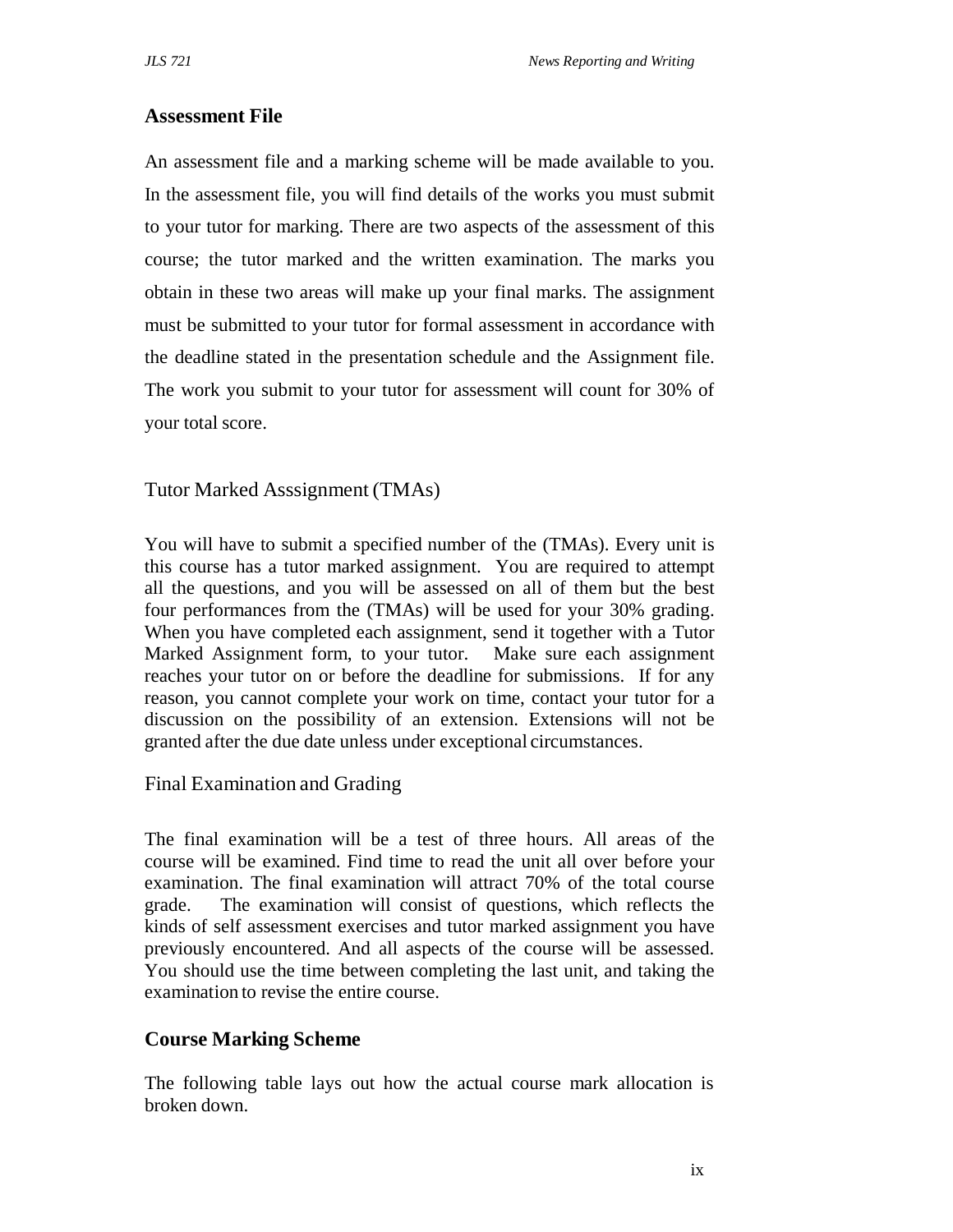| <b>Assessment</b>                                                   | <b>Marks</b>                                        |
|---------------------------------------------------------------------|-----------------------------------------------------|
| Assignments 1-4 (the best four of<br>all the assignments submitted) | Four assignments, marked out of<br>10% totaling 30% |
| Final Examination                                                   | 70% of overall course score                         |
| Total                                                               | 100% of course score                                |

#### **Presentation Schedule**

The dates for submission of all assignments will be communicated to you. You will also be told the date of completing the study units and dates for examinations.

#### **Course Overview and Presentation Schedule**

| Unit           | <b>Title of work</b>                    | <b>Weeks</b><br><b>Activity</b> | <b>Assessment</b><br>(End of Unit) |
|----------------|-----------------------------------------|---------------------------------|------------------------------------|
| Course         | <b>ROLE OF THE</b>                      |                                 |                                    |
| Guide          | <b>JOURNALIST IN</b>                    |                                 |                                    |
| Module 1       | <b>SOCIETY</b>                          |                                 |                                    |
| Unit 1         | The Reporter and                        | Week 1                          | Assignment 1                       |
|                | Journalism                              |                                 |                                    |
| $\overline{2}$ | Attributes of a Journalist              | Week 1                          | Assignment 2                       |
| 3              | Gathering the News                      | Week 2                          | Assignment 3                       |
| $\overline{4}$ | Theories of the Press                   | Week 2                          | Assignment 4                       |
| 5              | Journalistic Terminologies              | Week 2                          | Assignment 5                       |
| Module 2       | PRINT JOURNALISM                        |                                 |                                    |
| $\mathbf{1}$   | News and News Judgment                  | Week 3                          | Assignment 1                       |
| $\overline{2}$ | <b>Rudiments of News Story</b>          | Week 4                          | Assignment 2                       |
| $\overline{3}$ | The Lead                                | Week 4                          | Assignment 3                       |
| $\overline{4}$ | The Body                                | Week 4                          | Assignment 4                       |
| 5              | Word Economy                            | Week 5                          | Assignment 5                       |
| Module 3       | <b>BROADCAST</b><br><b>JOURNALISM</b>   |                                 |                                    |
| $\mathbf{1}$   | <b>Broadcast Style Book</b>             | Week 6                          | Assignment 1                       |
| $\overline{c}$ | <b>Preparing Broadcast Copy</b>         | Week 7                          | Assignment 2                       |
| $\overline{3}$ | Writing for the Ear: Five<br>Principles | Week 8                          | Assignment 3                       |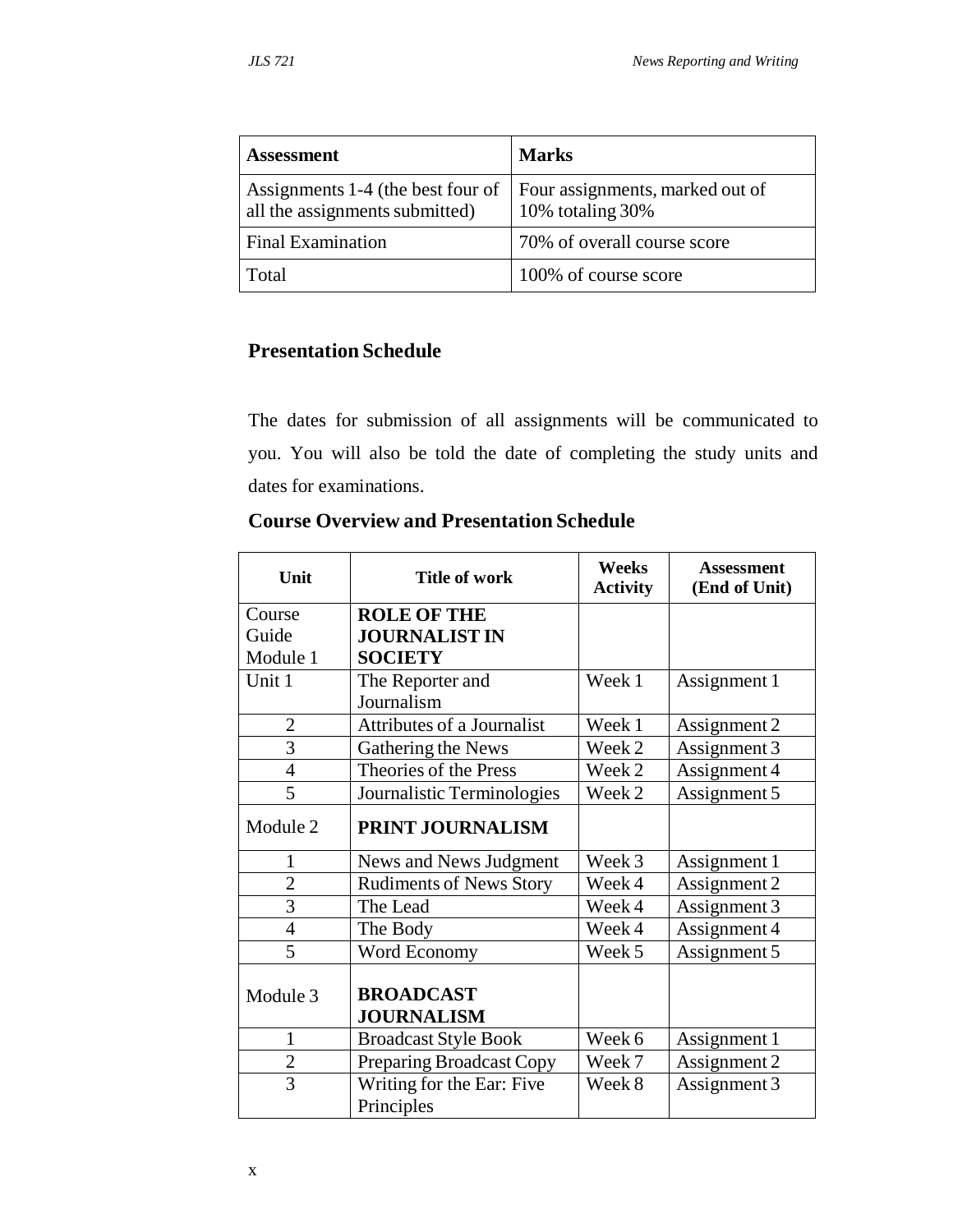| $\overline{4}$        | How to Make Your Copy<br>Sound    | Week 9         | Assignment 4 |
|-----------------------|-----------------------------------|----------------|--------------|
|                       |                                   |                |              |
| 5                     | Interviewing                      | Week 9         | Assignment 5 |
| Module 4              | <b>ONLINE JOURNALISM</b>          |                |              |
|                       | What is the Net?                  | Week 10        | Assignment 1 |
| $\overline{2}$        | Computer-Assisted                 | Week 10        | Assignment 2 |
|                       | Journalism                        |                |              |
| 3                     | Navigating the Net                | Week 11        | Assignment 3 |
| $\overline{4}$        | Using the Browser                 | Week 11        | Assignment 4 |
| $\overline{5}$        | Legal Pitfalls on the             | Week 11        | Assignment 5 |
|                       | Internet                          |                |              |
| Module 5              | THE JOURNALIST AND                |                |              |
|                       | <b>THE LAW</b>                    |                |              |
| $\overline{1}$        | The Concept of Press              | Week 12        | Assignment 1 |
|                       | Freedom                           |                |              |
| $\overline{2}$        | <b>Regulation of the Mass</b>     | Week 12        | Assignment 2 |
|                       | Media                             |                |              |
| 3                     | Disclosure of Source of           | Week 12        | Assignment 3 |
|                       | Information                       |                |              |
| 4                     | Contempt of Court                 | Week 13        | Assignment 4 |
| $\overline{5}$        | <b>Hints on Court Reporting</b>   | Week 13        | Assignment 5 |
| Module $\overline{6}$ | <b>THE ETHICAL</b>                |                |              |
|                       | <b>JOURNALIST</b>                 |                |              |
| $\mathbf{1}$          | What is Ethics?                   | Week 14        | Assignment 1 |
| $\overline{2}$        | <b>Ethics and Journalism</b>      | Week 14        | Assignment 2 |
| $\overline{3}$        | <b>Codes of Journalistic</b>      | Week 14        | Assignment 3 |
|                       | Ethics                            |                |              |
| 4                     | The Nigerian Press Council        | Week 15        | Assignment 4 |
| $\overline{5}$        | <b>Ethical Issues in Nigerian</b> | Week 15        | Assignment 5 |
|                       | Journalism                        |                |              |
|                       | Revision                          | $\mathbf{1}$   |              |
|                       | Examination                       | $\overline{1}$ |              |
|                       | Total                             | 17             |              |

How to get the most from this Course

You will be required to study the units on your own. However, you may arrange to meet with your tutor for tutorials on an optional basis at the study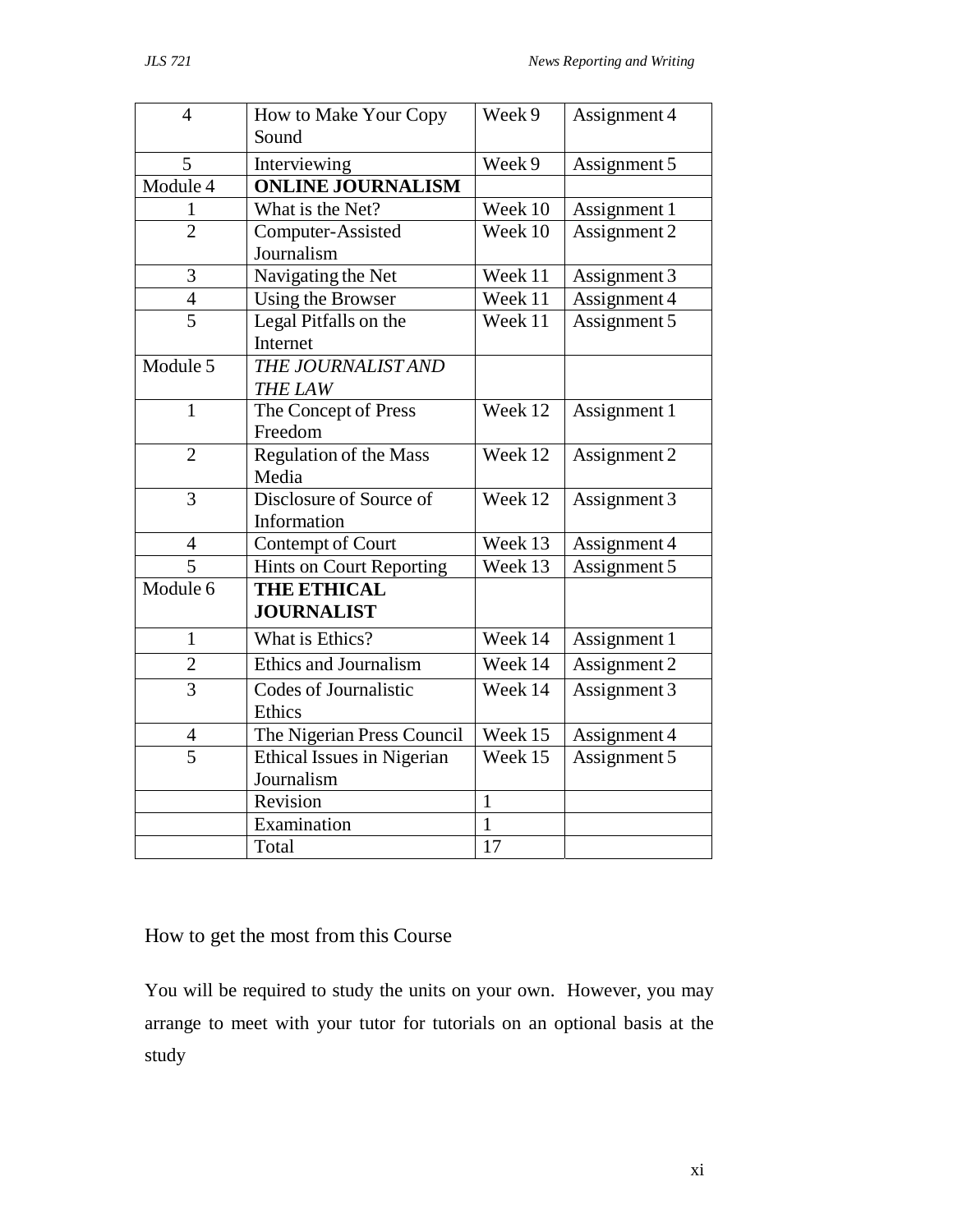centre. Also, you can organize interactive sessions with your course mates.

#### **Tutors and Tutorials**

Information relating to the tutorials will be provided at the appropriate time. Your tutor will mark and comment on your assignments, keep a close watch on your progress and on any difficulties you might encounter and provide assistance to you during the course. You must take your tutor-marked assignments to the study centre well before the due date (at least two working days are required). They will be marked by your tutor and returned to you as soon as possible.

Do not hesitate to contact your tutor if you need help. Contact your tutor if: you do not understand any part of the study units or the assigned readings; you have difficulty with the exercises; you have a question or problem with and assignment, with your tutor's comments on an assignment or with the grading of an assignment. You should try your best to attend the tutorials. This is the only chance to have face-to-face contact with your tutor and ask questions which are answered instantly. You can raise any problem encountered in the course of your study. To gain the maximum benefit from course tutorials, prepare a question list before attending them. You will learn a lot from participating in discussion actively.

#### **Summary**

The course guide gives you an overview of what to expect in the course of this study. The course teaches you the basic principles of news reporting and writing, and how these principles can be applied. It also acquaints you with the legal and ethical rules guiding your job as a reporter.

We wish you success with the course and hope that you will find it both interesting and useful.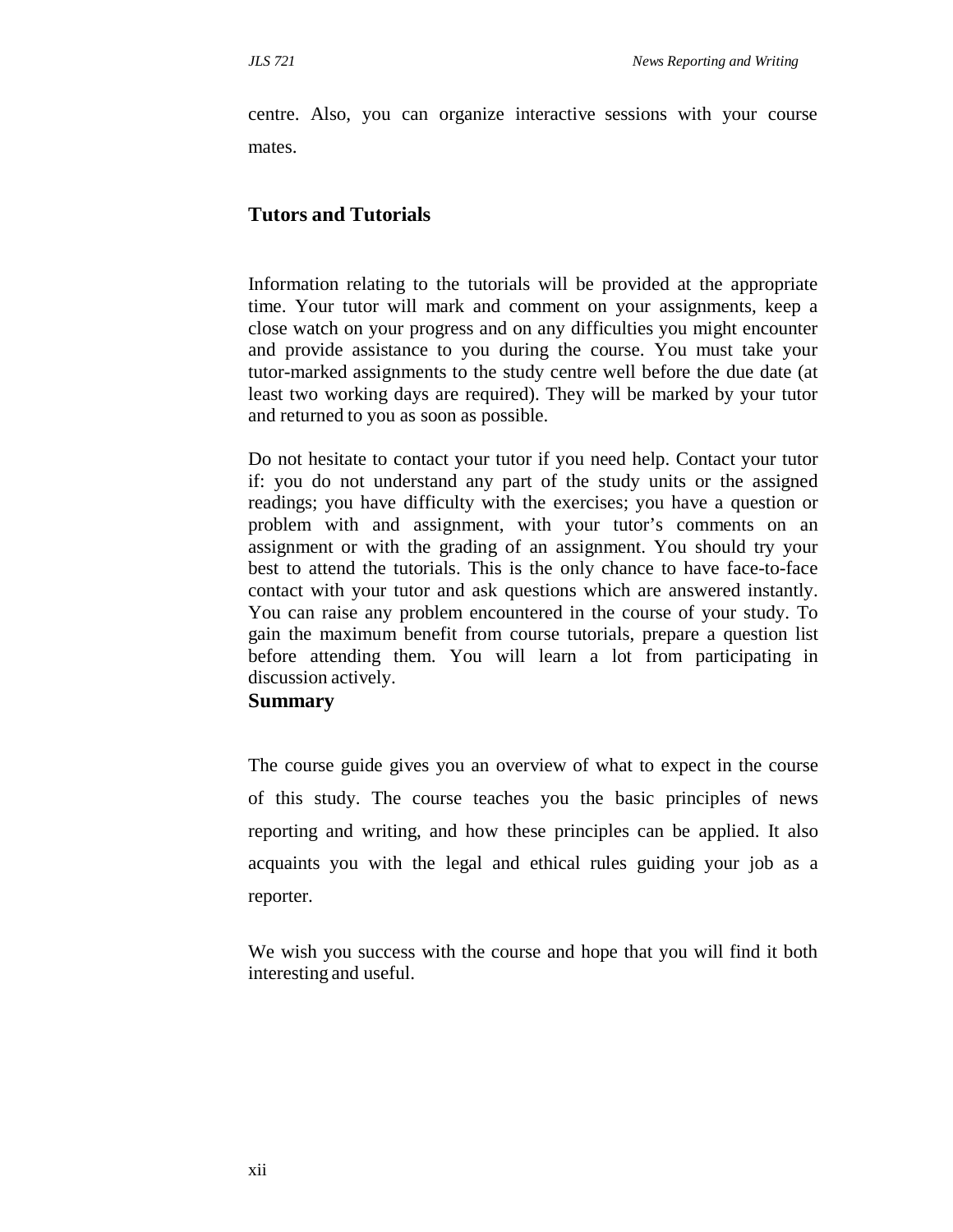| <b>MAIN</b><br><b>COURSE</b> |                                                                                           |
|------------------------------|-------------------------------------------------------------------------------------------|
| <b>Course Code</b>           | <b>JLS</b> 721                                                                            |
| Course Title                 | News Reporting and Writing                                                                |
| Course Developer             | Mr. Oloruntola Sunday<br>Department of Mass Communication<br>University of Lagos<br>Akoka |
| <b>Course Writer</b>         | Mr. Oloruntola Sunday<br>Department of Mass Communication<br>University of Lagos<br>Akoka |
| Programme Leader             | Christine I. Ofulue, Ph.D<br>National Open University of Nigeria<br>Lagos                 |



### **NATIONAL OPEN UNIVERSITY OF NIGERIA**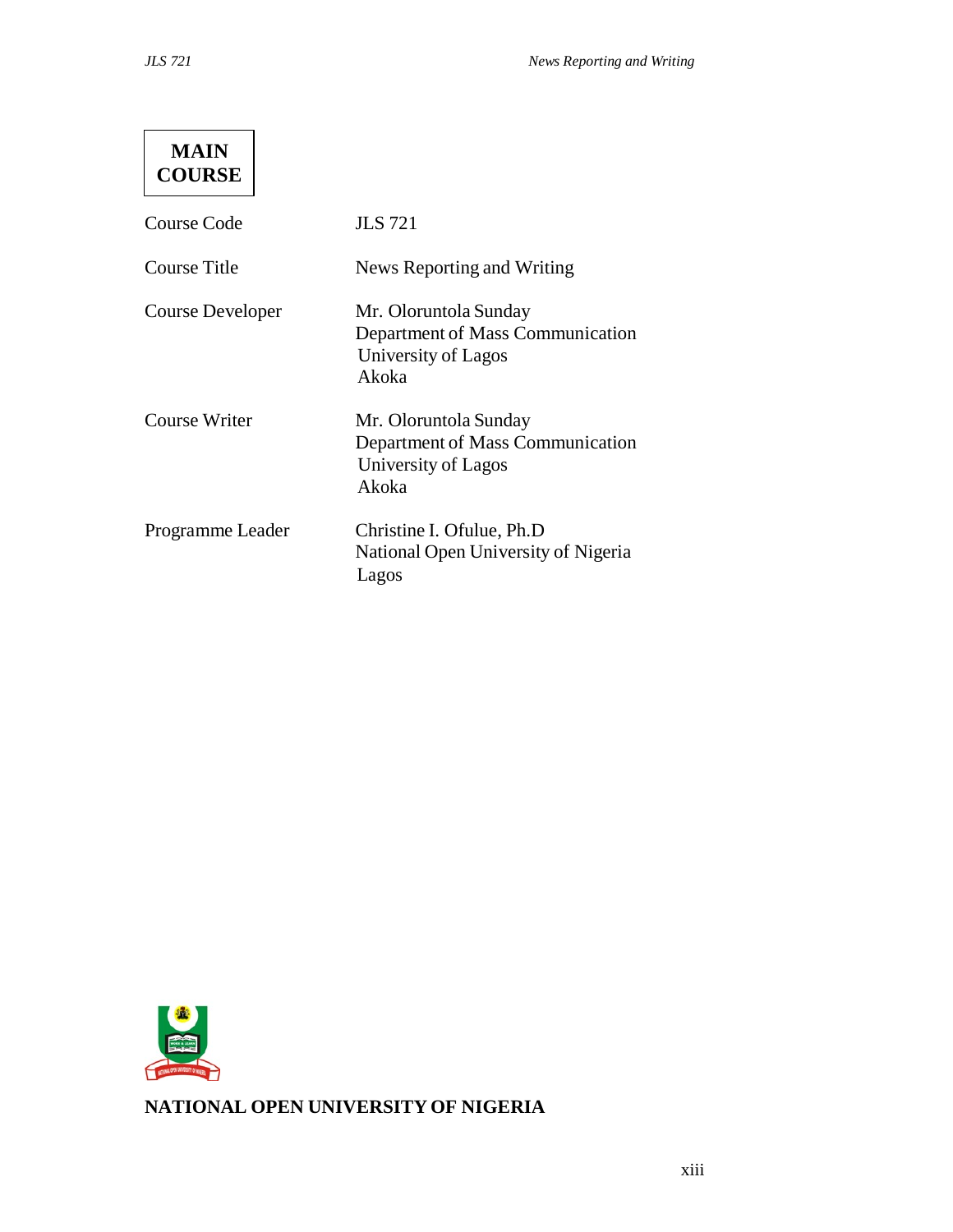National Open University of Nigeria Headquarters 14/16 Ahmadu Bello Way Victoria Island Lagos

Abuja Annex 245 Samuel Adesujo Ademulegun Street Central Business District Opposite Arewa Suites Abuja

e-mail: centralinfo@nou.edu.ng URL: www.nou.edu.ng

National Open University of Nigeria 2006

First Printed 2006

ISBN: 978-058-638-5

All Rights Reserved

Printed by …………….. For National Open University of Nigeria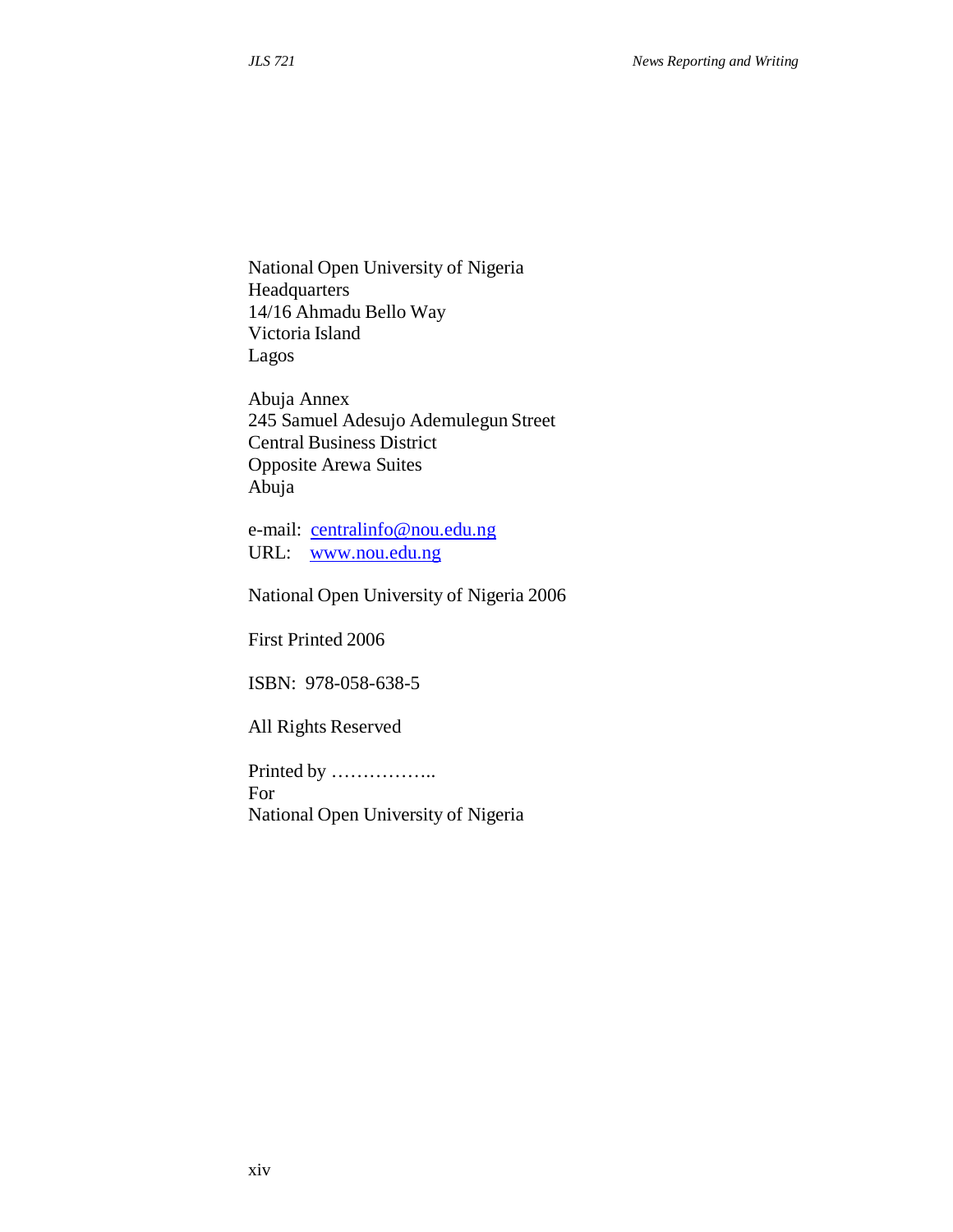# **Table of Contents** Page

### **Module 1**

#### **Module 2**

### **Module 3**

### **Module 4**

### **Module 5**

| Unit 3 Disclosure of Source of Information  123-128 |
|-----------------------------------------------------|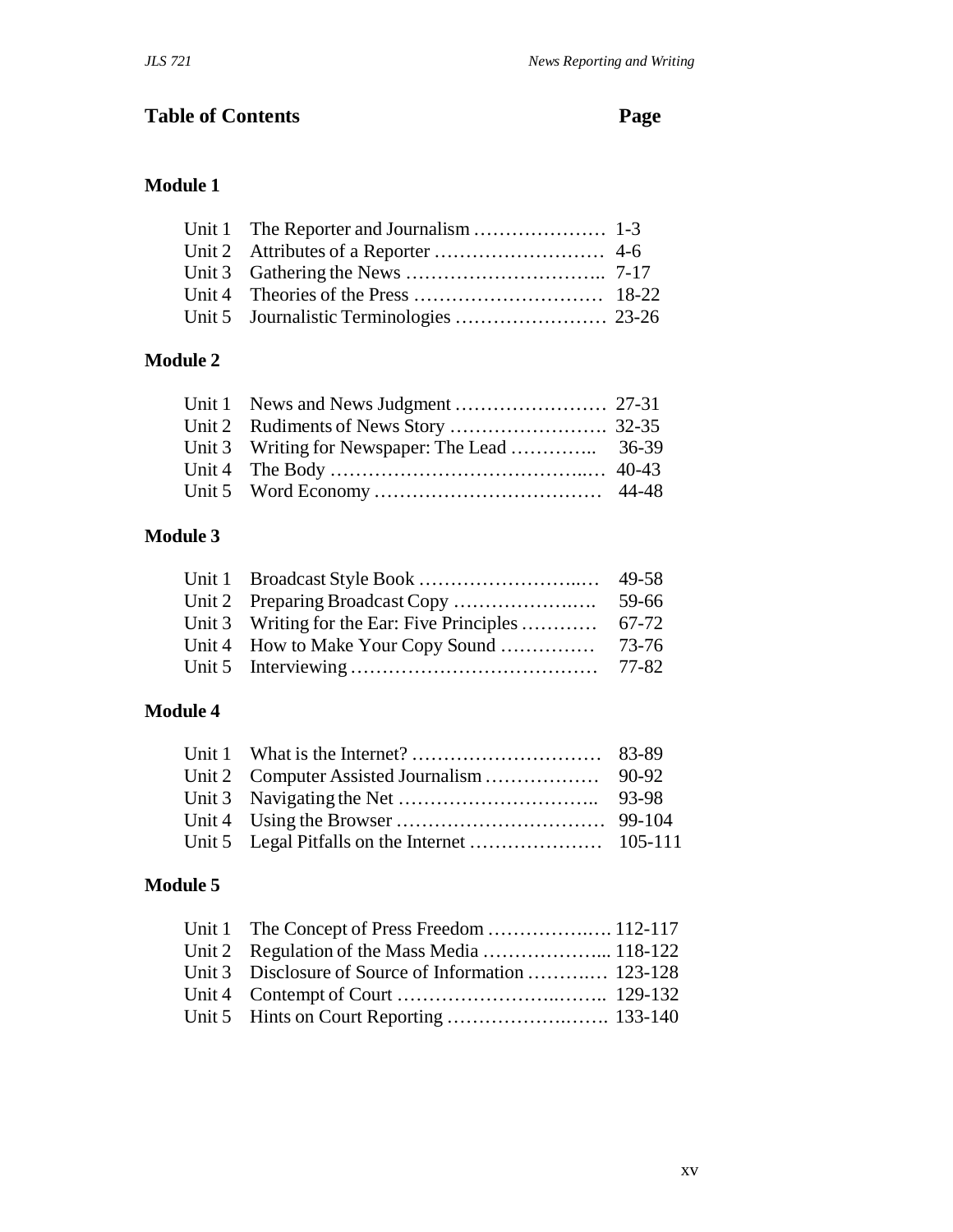### **Module 6**

| Unit 5 Ethical Issues in Nigerian Journalism  158-162 |  |
|-------------------------------------------------------|--|
|                                                       |  |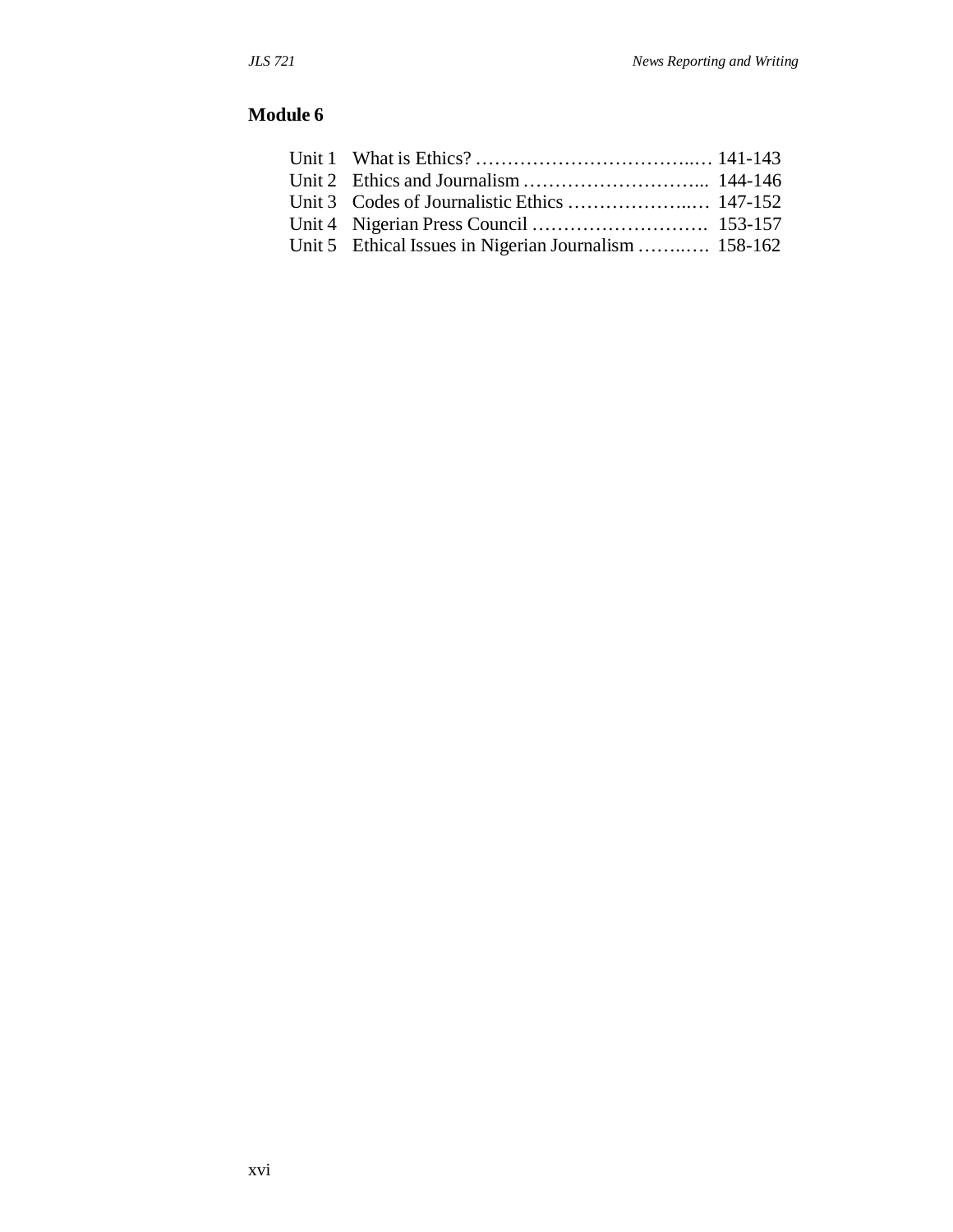### **MODULE 1**

- Unit 1 The Reporter and Journalism
- Unit 2 Attributes of a Reporter
- Unit 3 Gathering the News
- Unit 4 Theories of the Press
- Unit 5 Journalistic Terminologies

### **UNIT I THE REPORTER AND JOURNALISM**

### **CONTENTS**

- 1.0 Introduction
- 2.0 Objectives
- 3.0 Main Body
	- 3.1 What is Journalism?
	- 3.2 Functions of the Press
	- 3.3 The Reporter
- 4.0 Conclusion
- 5.0 Summary
- 6.0 Tutor Marked Assignment (TMA)
- 7.0 References/Further Readings

### **1.0 INTRODUCTION**

The principal actor in news reporting is the reporter. Therefore, it is not out of place to begin this course with an attempt to define a reporter in terms of who he/she is and his/her functions.

### **2.0 OBJECTIVES**

At the end of this unit of study, you should be able to:

- i) Define Journalism;
- ii) Explain who a reporter is; and
- iii) Explain the functions of a reporter.

### **3.0 MAIN BODY**

### **3.1 What is Journalism?**

News reporting and news writing fall within the field of journalism. Hence, we shall begin by introducing you to the word journalism.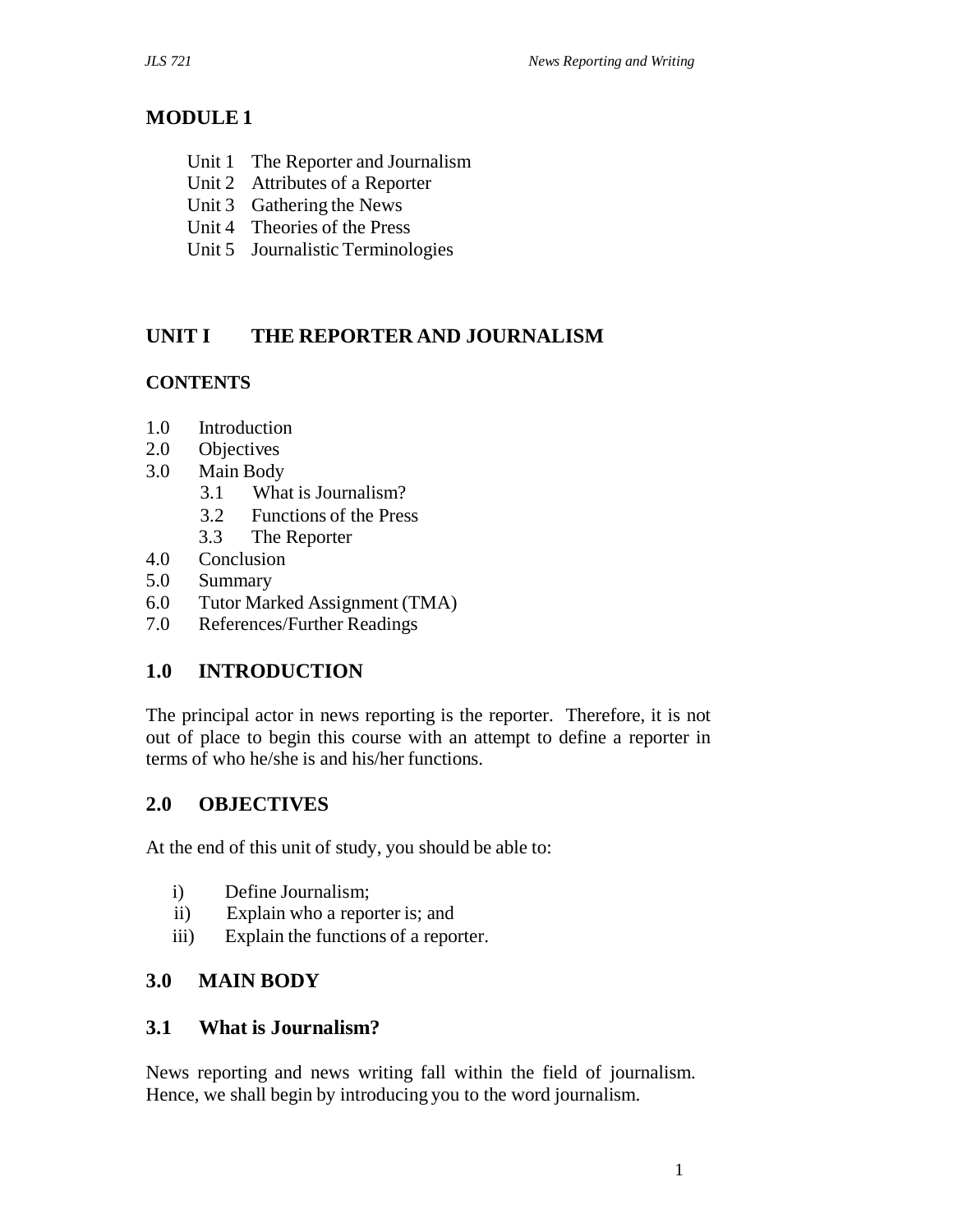As an occupation, journalism refers generally to writing for journals, but in particular for newspapers and magazines. However journalism has expanded in meaning and scope, to become the means by which you disseminate news and views, and by so doing formed itself into a limb of social awareness; assuming an ethical dimension and to some extent, requires legal accountability for its performance. The journalist, in the performance of his or her duties, has to contend with various legal and ethical issues.

#### **3.2 Functions of the Press**

The press has a four - fold function to perform:

To inform: This function refers to the collection and distribution of information concerning events in the environment both outside and within a particular society. Simply put, this is the news function.

To instruct: This function refers to the educational dimension. Designing messages primarily to reach a target group.

To entertain: Messages are designed primarily to amuse and help readers to relax

To merchandise: This is the selling function of the press. Messages are designed primarily to persuade the target group to purchase certain products.

#### **3.3 The Reporter**

In the performance of these functions, the key personality is the reporter: he/she chronicles events as they happen and he is rightly termed, the unknown historian.

It is the reporter who goes out to get stories for the news, and stories behind the news. It is the reporter who generally attends press meetings, conferences, scenes of disasters or accidents, demonstrations and other happenings or developments, which either make or explain the news (Alao: 1992).

It must be noted that in modern art of reporting, reporters have their various areas of specialization. Special reporters are assigned to report crimes, sports, judiciary, labour, entertainment, business and economy, foreign and aviation beats, among others. Whether it is print or electronic media, the functions of reporters and editors are the same: to write and shape the writing to suit the needs of readers, listeners and viewers.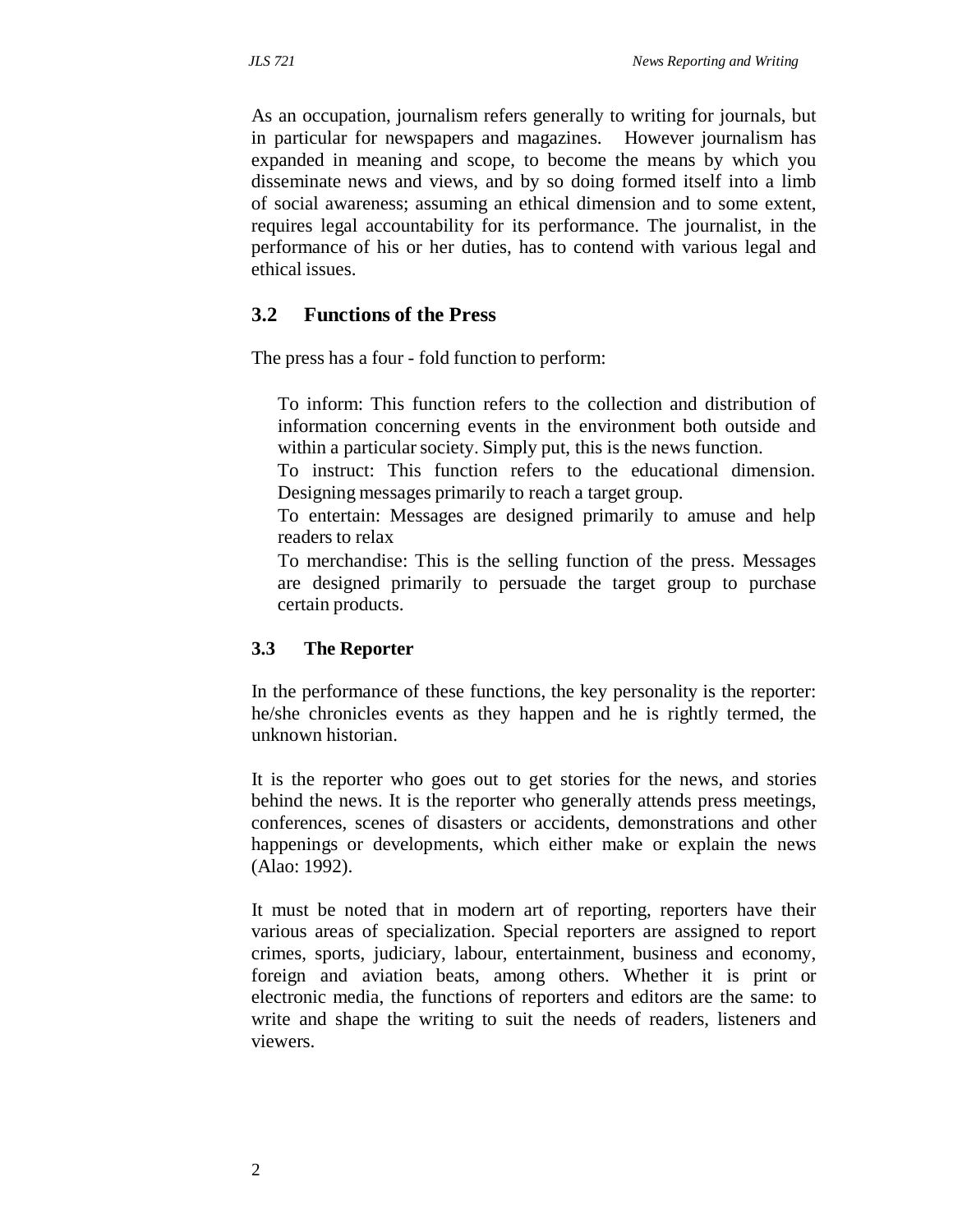#### **Self Assessment Exercise 1.1**

Identify the role of the reporter in the society.

#### **4.0 CONCLUSION**

The reporter is that important individual that helps journalism to fulfill its role in the society. An event cannot be said to be news if it is not reported. As such, there is no way we can talk about journalism in the society without first looking at the reporter and his functions.

### **5.0 SUMMARY**

The reporter occupies an enviable place in journalism. He is the one that records and reports the events of the day. It must however be pointed out that in modern day journalism there is no reporter who can report on all areas of interest. Each reporter now has his or her area of specialization. He/she covers that beat regularly and by doing so, becomes an expert on issues concerning the beat.

### **6.0 TUTOR MARKED ASSIGNMENT (TMA)**

- a) Name ten beats that a reporter can be assigned to.
- b) With specific examples from Radio/TV Stations of your choice, explain the functions of the press in your society.

### **7.0 REFERENCES/FURTHER READINGS**

Alao, Dayo (1992): *News Reporting,* Lagos, Unique Publications, p. 23-24.

Sonaike Femi, (1987): *Fundamental of News Reporting*, Ikeja, John West Publications Ltd.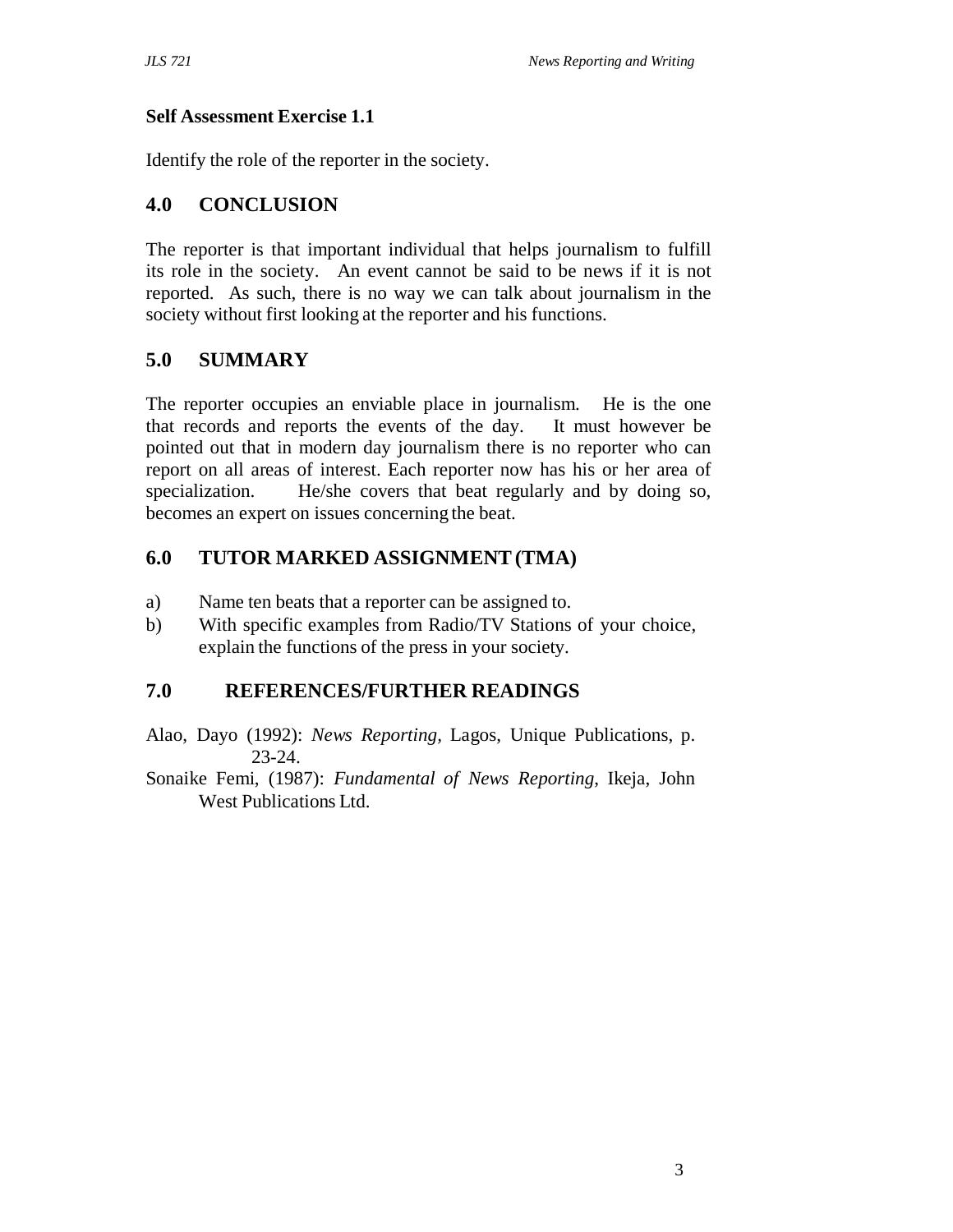#### **UNIT 2 ATTRIBUTES OF A REPORTER**

#### **CONTENTS**

- 1.0 Introduction
- 2.0 Objectives
- 3.0 Main Body
	- 3.1 Attributes of a Reporter
- 4.0 Conclusion
- 5.0 Summary
- 6.0 Tutor Marked Assignment (TMA)
- 7.0 References/Further Readings

#### **1.0 INTRODUCTION**

As earlier mentioned in unit one, the reporter occupies an important place in news reporting. He/she is the ear and the eye of his/her medium. It is what he/she reports that the audience will know about. He/she touches lives with his report. As such, a reporter must possess certain attributes for him/her to function properly.

#### **2.0 OBJECTIVES**

At the end of this unit, you should be able to:

- i) Identify or define who a good reporter is; and
- ii) Mention some attributes of a good reporter.

#### **3.0 MAIN BODY**

#### **3.1 Attributes of a Reporter**

The following are some of the attributes of a reporter:

**Nose for news:** A reporter lives on news, he must have an instinct for news, and that is, he should be able to identify a newsworthy event. He should be able to generate news from anyone no matter how important or insignificant that person is.

**Good command of written and spoken language of his medium:**  To do your job well, you must be proficient in the language of the news. This will enable you to learn as many things as possible. The present trend towards specialization in news reporting makes it mandatory for reporters to learn as much as possible on the subject they are assigned to, such as politics, science, labour, economics and history.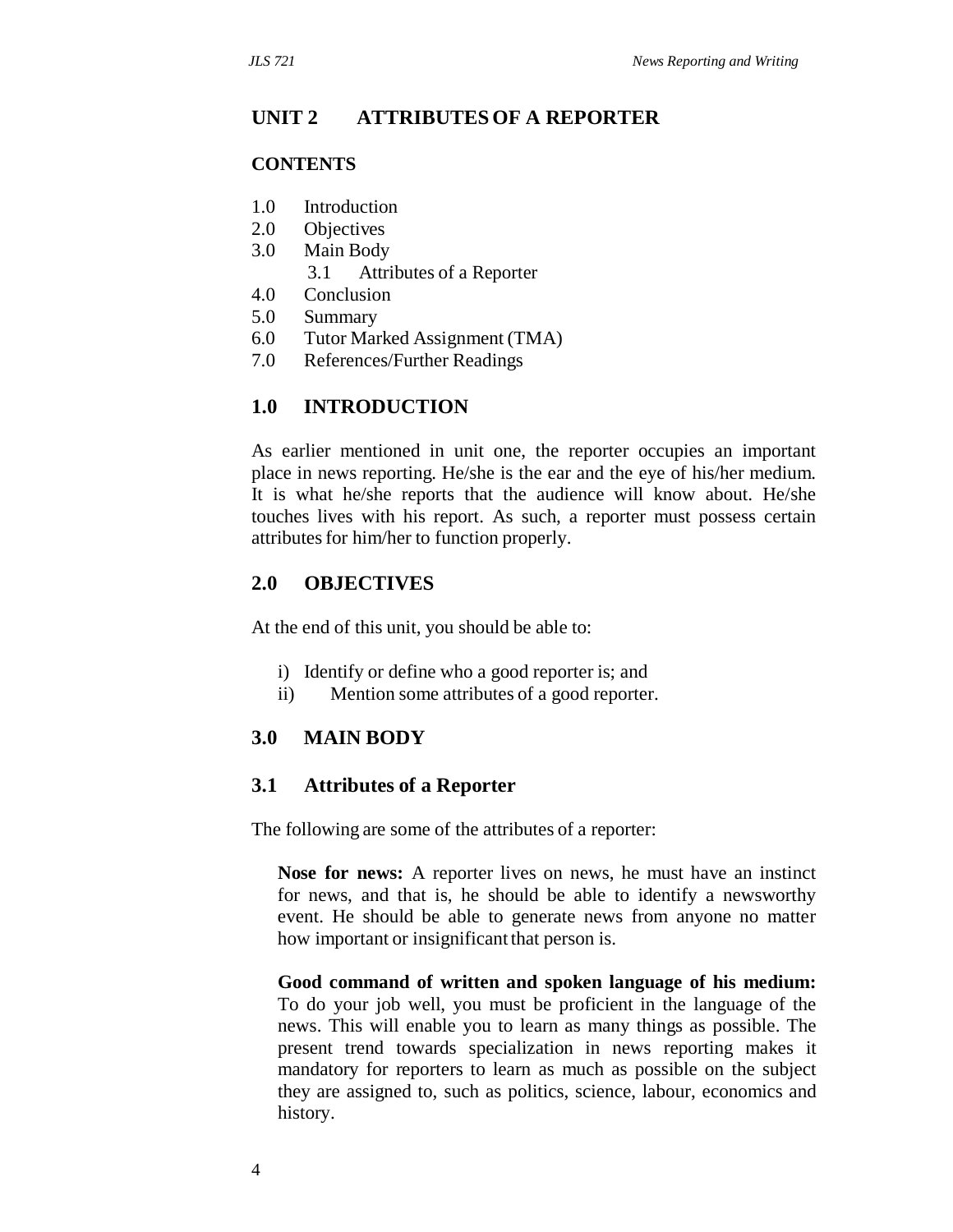**Speed and accuracy:** As a reporter, you have to bear in mind that your medium is competing with others in the market. To meet a deadline, you need to race against time in gathering and presenting news. Remember the saying that journalism is history in a hurry.

**Objectivity:** You need to develop the ability to be impartial. impersonal, objective and dispassionate. You should not shift the emphasis, twist the angle or colour the story. Though you can afford to be ruthless, remorseless in condemning unfair happenings in feature or editorial writings, news reporting differs; what the listeners or readers want in news is fact and not your opinion or emotional reaction.

**Perseverance:** As a reporter you need to persevere and go the extra– mile while pursuing a story. Remember that there is a wide variety of people, while some may have news to offer, others may have, but may not be willing to divulge it. As such, if you are in undue haste, it may damage your investigation by causing you to miss the vital part of the news.

**Ability to establishing contacts:** As a reporter, it is not enough for you to know how to establish contacts; you should try to sustain contacts. Do not despise anybody; the office assistant or even the cleaner may be your best source in an organization. So, be friendly with them, as you would want to be with their boss.

**Trustworthiness:** As a reporter, you need to respect the confidence reposed in you by your source. On no account should you divulge your source of information. Many reporters/journalists in the world have opted to go to prison; rather than divulge the source of their information. In Nigeria, such persons include Nduka Irabor and Tunde Thompson.

**Knowledge of working tools:** To facilitate your job, you do not only need to possess some aids you must know how to use them. These include a camera and computer. In fact, in this age of computerassisted journalism, it will be odd for a reporter not to be computer literate and also know how to search for information on the Internet. Besides, the knowledge of shorthand will be an added advantage.

**Ethics of the profession:** Every profession regulates the conduct of its practitioners in terms of duty and ethical behaviour. Journalism involves the kind of trust that imposes strong obligations on all those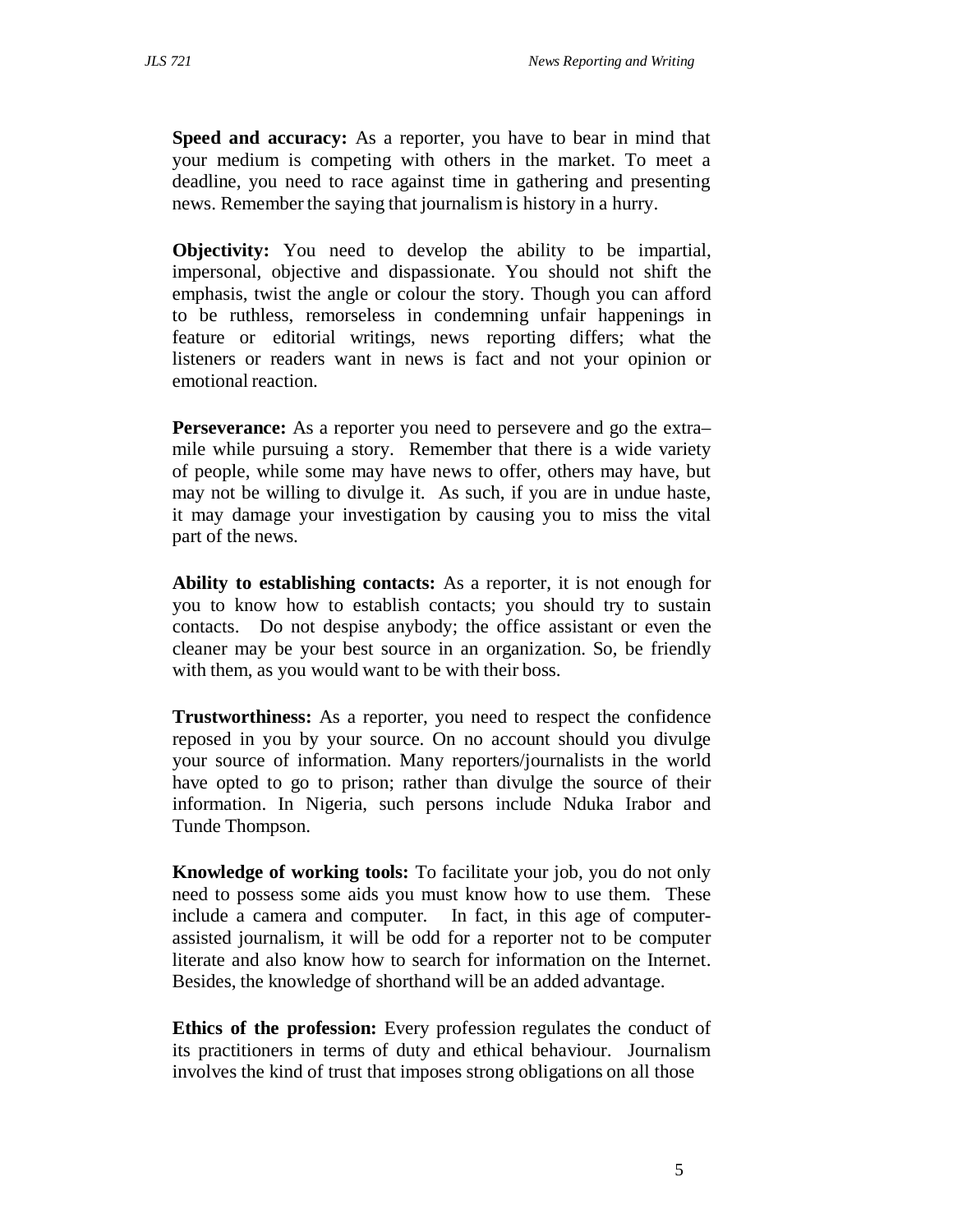who practice it. You should keep abreast of the ethics of the journalism profession and also obey the ethics.

**Versatility:** As a reporter you must have knowledge of the beat you are assigned to cover. Also, you need to know about the community where you are operating.

Thus, take extra time to equip yourself with this quality, as no school of journalism will teach you that. A good reporter should also be pleasant, neat and stay intellectually alert, optimistic and adaptable.

#### **Self Assessment Exercise 2.1**

Discuss five major attributes of a reporter.

### **4.0 CONCLUSION**

Journalism is more than knowing how to write news. To be a reporter calls for certain innate traits that must be mixed with the acquired ones. The attributes highlighted are essential for effective news reporting.

### **5.0 SUMMARY**

Your profession as a reporter calls for certain attributes which include good educational background, ability to exercise restraint, speed and accuracy, good sense for news, wide range of knowledge, intelligence, imagination, punctuality, reliability, occupational aids among others.

### **6.0 TUTOR MARKED ASSIGNMENT (TMA)**

A friend of yours who wants to be a reporter has approached you for advice. List ten qualities of a good reporter to him or her.

### **7.0 REFERENCES/FURTHER READINGS**

- Alao, Dayo (1992): *News Reporting*, Lagos; Unique Publications p. 23-24.
- Mencher, Melvin (2000): *News Reporting and Writing 8<sup>th</sup>* (ed) Boston, McGraw Hill.

Sonaike Femi, (1987): *Fundamental of News Reporting,* Ikeja, John West Publications Ltd.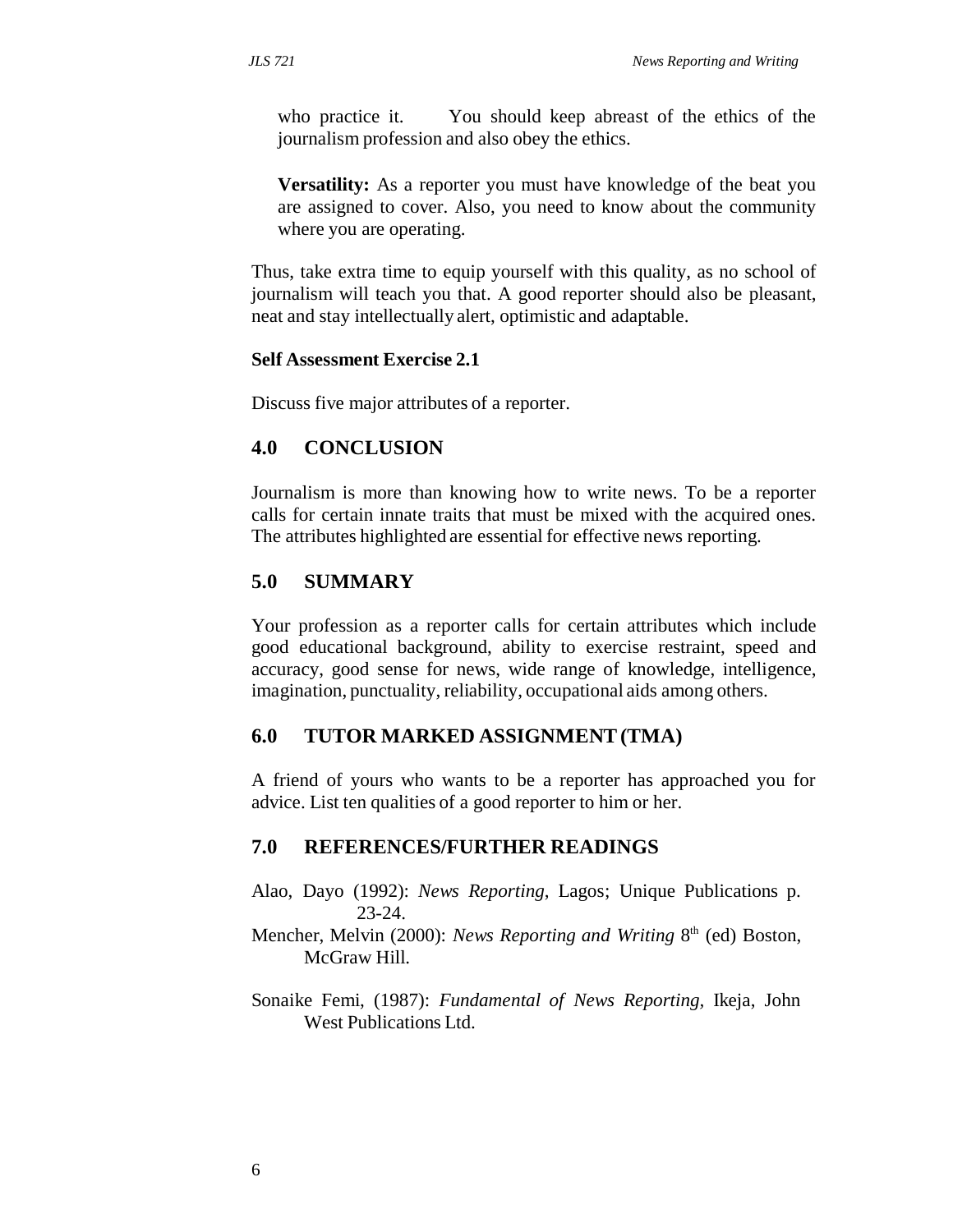### **UNIT 3 GATHERING THE NEWS**

#### **CONTENTS**

- 1.0 Introduction
- 2.0 Objectives
- 3.0 Main Body
	- 3.1 The Newsroom
	- 3.2 Calls and Contacts
	- 3.3 Tip Off
	- 3.4 Other Mass Media
	- 3.5 Chasing the Facts
	- 3.6 Tools for the Job
	- 3.7 Note-Taking
	- 3.8 Make Inquiries<br>3.9 Dealing with Pe
	- Dealing with People
	- 3.10 Be Fair
	- 3.11 Be Thorough
	- 3.12 Who to Ask and Where to Look
- 4.0 Conclusion
- 5.0 Summary
- 6.0 Tutor Marked Assignment (TMA)
- 7.0 Reference/Further Reading

### **1.0 INTRODUCTION**

Newsgathering is the process of, or the art of collecting raw materials for reporting. It is an important aspect of news reporting. How a reporter gathers news is the focus of this unit.

### **2.0 OBJECTIVES**

At the end of this unit you should be able to:

- i) Name different sources of news; and
- ii) Explain how to generate ideas for news stories.

### **3.0 MAIN BODY**

### **3.1 The Newsroom**

The heart of newsgathering operations is the newsroom. Here, the news editor (or chief reporter) presides over the news desk, compiling the diary of jobs, briefing reporters, monitoring the day's (or week's) coverage, checking the finished stories, liaising with photographers, answer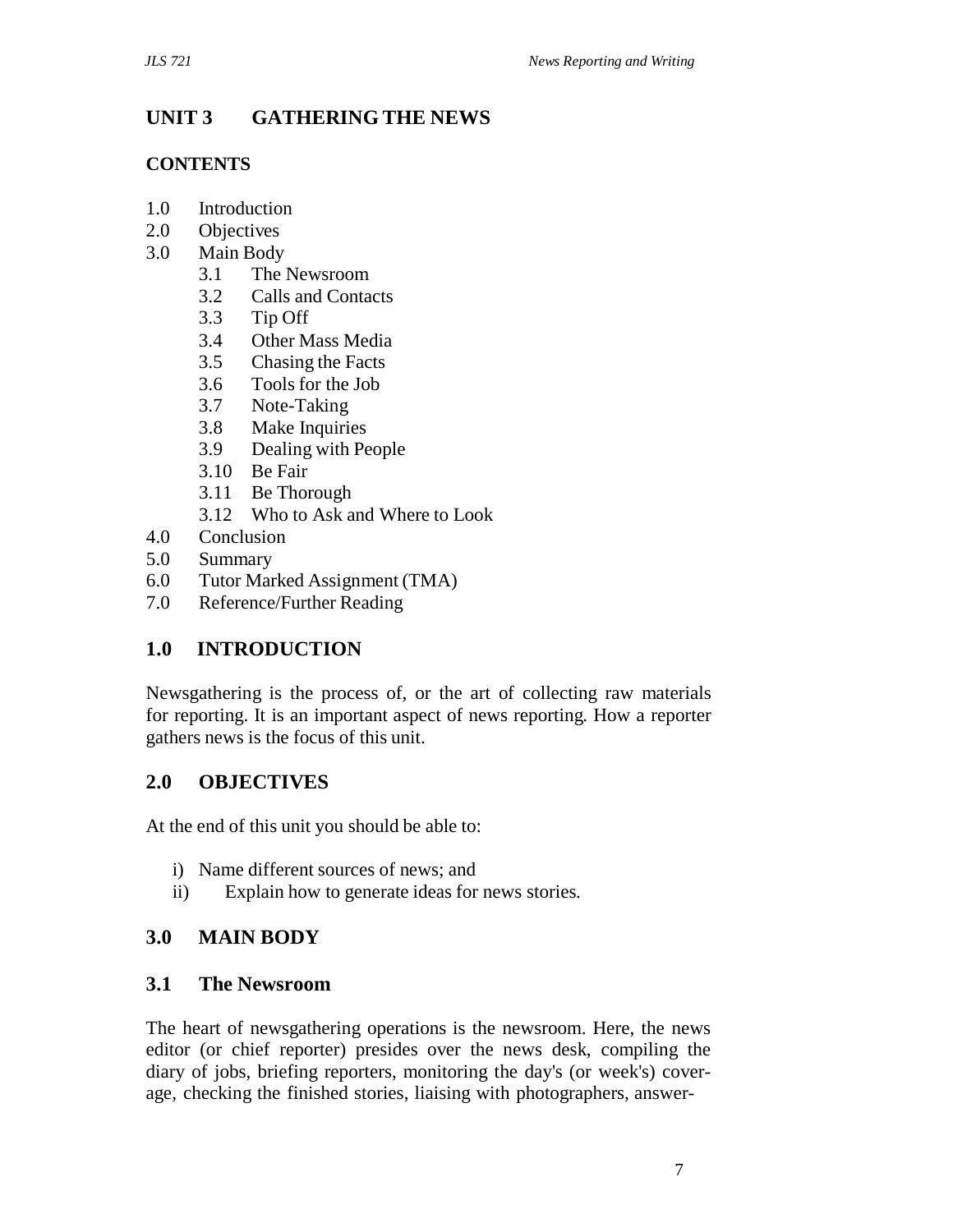ing queries, signing expenses and briefing the editor and chief sub-editor on the progress of operations.

Technology has changed the face of the newsroom. Reporters still have their desks but in place of the bedlam of typewriters and telephones, there is the faint hum of computer terminals, with their near silent keyboards, and the twinkle of telephone console lights. Instead of piled up paper, news stories scroll across Visual Display Unit (VDU) screens as reporters bend over their terminals.

It is a change more apparent than real. Apart from the shift to on-screen writing, the reporter's role has not altered less than any other in the computerized newspaper industry. Newsgathering and newswriting remain, as they always were, the heart of a newspaper's raison d'etre.

The news editor, who has invariably been a senior reporter, briefs reporters in varying details on the requirements and expected length of stories to be covered. Many of the stories will be diary jobs - that is, jobs entered in advance in the newsroom diary such as courts, councils, committees, tribunals, inquests, political speeches, weddings, meetings, arts events, sporting fixtures and opening ceremonies. Although the form of an event is known in advance, what actually happens or is said or done on the day makes the news.

There are also the unexpected events - deaths, accidents, fires, robberies, strikes, weather stories, crashes, sinking, and occasionally the odd fight or elopement. A third category of news jobs could be put together from tip-offs i.e. information reaching the office or a reporter could elicit potential news from contacts. Such stories might involve, or be about a variety of human situations and achievements, tales of heroism or of unfair or shady dealing. Tip-offs often provide newspaper, with more spectacular and exclusive stories.

Some materials meant for a newspaper story, which are still referred to as *copy* can be gathered via the telephone. A good deal of checking and preparation can be done in the newsroom, the office library, where cuttings of stories are filed and reference books kept. For most reporters, however, work means being out of the office. In fact, being where the news is happening.

The news editor will expect check calls to be made by reporters from the job so that progress can be noted and briefings updated; and also that copy deadlines are met.

Reporters, even new ones, quickly become aware of these routines. They will learn from bitter experience that, no matter how well they have written a story, if it misses the edition, they are in trouble. They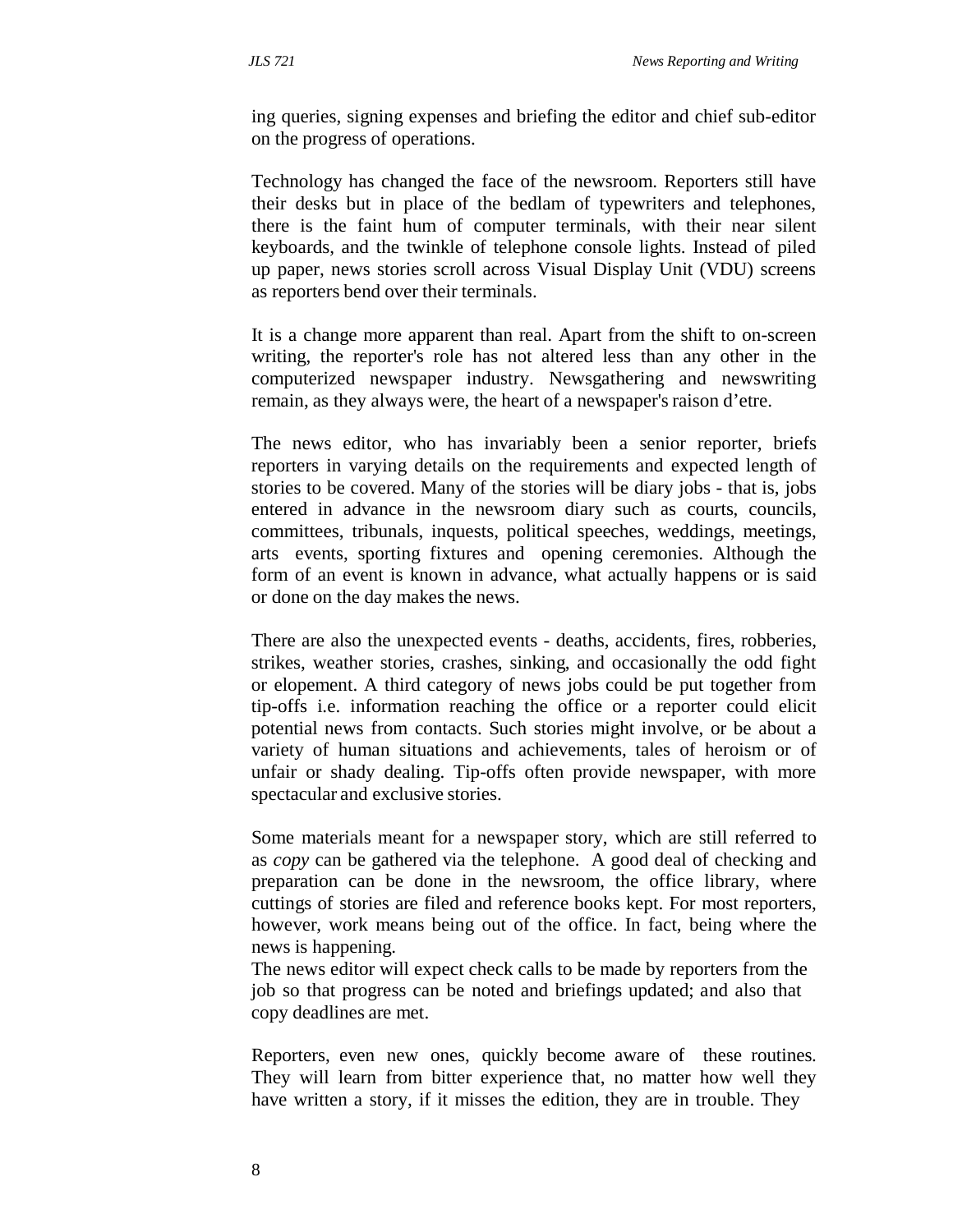will learn also that there is not "just one deadline, but a deadline for each edition of the paper, and in some cases, special deadlines for particular pages".

#### **Self Assessment Exercise 3.1**

Visit a newspaper house in your community and find out the following:

- a) How many full time reporters are there?
- b) Sources of news for the organization.
- c) Important beats covered by reporters in the organization.

### **3.2 Calls and Contacts**

News can be gathered either through personal visits or by telephone, on known or likely news sources; for example, the police, fire officers, hospitals, council officials, MPs, undertakers and secretaries of organizations. Parliamentary journalists check what questions have been put down to be answered by ministers or attend press briefings.

Whatever your newspaper, make your network of calls as wide as time allows. Apart from your attending court sessions, council and public meetings, this might be your only contact with some important sources of original news. Since many calls may not receive favourable responses, there is a limit to the time worth spending on some of them, such calls should nevertheless be made courteously, whether on the phone or personally.

Calls to religious ministers and secretaries of organizations often turn up more information about what is going to happen than what has happened. Make a note of these pieces of information.

Beyond routine calls, you need contacts. Make a list of names, addresses and telephone numbers of your regular contacts.

### **3.3 Tip Off**

Tip offs can be a source of big stories that can make the front page of the next edition of your newspaper. Never shun the person who approaches you, even if you are busy and get a message that someone is at the reception wanting to see you.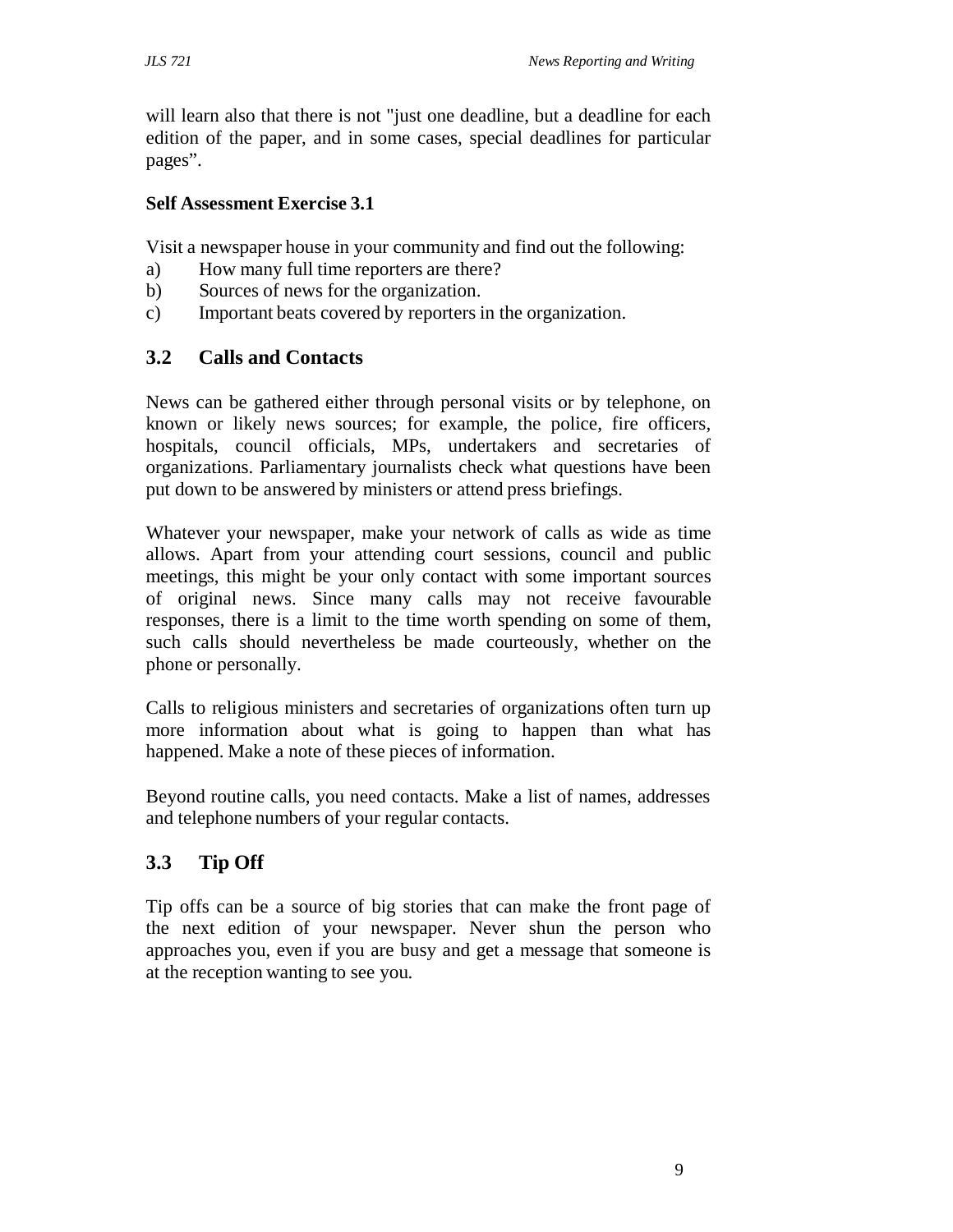#### **3.4 Other Mass Media**

One source of news ideas other than diary jobs can be the news programmes of radio and television – often in the form of a passing mention of something that is going to vitally affect your area. You should read your own newspaper, as well, to know what topics are of current interest, and to find ideas for more news.

Also, remember to glance through the advert section, as it could be a source of news. If you get news from advertisements, check to ensure that they have not already been reported.

Besides your own paper, take time to glance at any papers you can lay hands on. Here is what you should look for:

Ideas for stories or future diary dates.

Local stories reported elsewhere that your paper has missed and need or require follow-up.

Ideas for pictures.

National news that may have local echoes - i.e. expeditions that may involve local people, marketing news in city and business columns that could affect local trade.

National sports items with local connections.

Other things to look for: letters to the editor, diary columns, show business items, news in brief, sporting briefs, job advertisements, wills, obituaries; academics, church and other appointments; news of industrial orders and technological developments.

Almost every pamphlet and piece of paper that comes into the office is worth a glance.

#### **3.5 Chasing the Facts**

When given an assignment by your news editor or chief reporter, it is up to you to produce the story. But remember that however accurate, fair and well written your account may be, its success will hinge on your perseverance in getting the facts. If you are unsure of your briefing ask questions before you leave the office. Be sure you know what is expected of you. Give yourself time to check reference books. Above all, check the library for any filed cuttings that relate to your assignment. Making use of the filed cuttings should be second nature to a reporter. They can show if your story really is new, and can fill you in with previous references to the subject or to those involved. "Press clippings" as they are usually called are a good source for back-grounding your stories.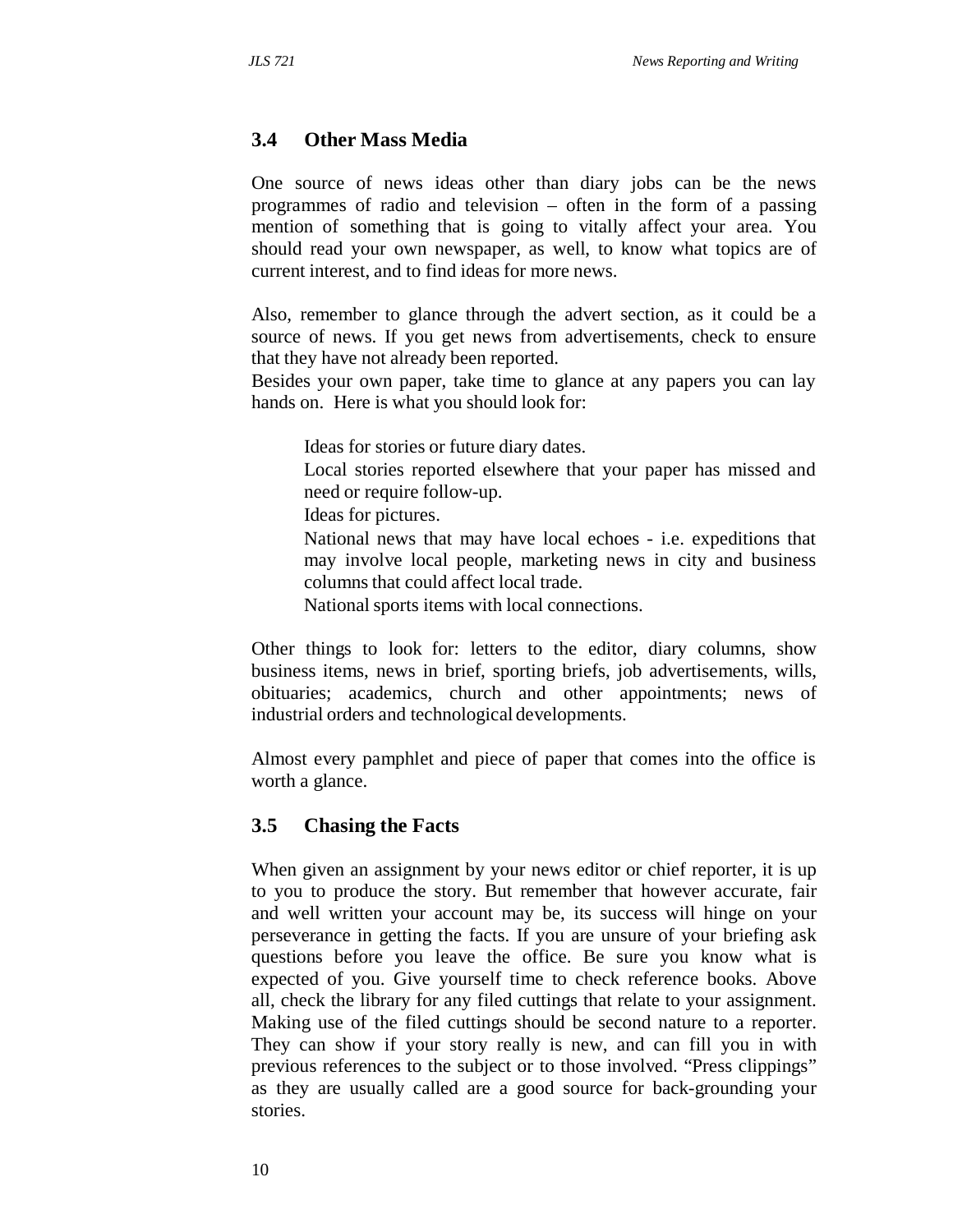Nothing is more embarrassing than for a sub-editor to have to go back to the reporter and say: 'This is old news. It's been written about before. Haven't you read the cuttings?'

At the same time, do not spend too much time on the preliminaries. The informant you need to see may have gone for the day. Remember also the time it will take you to get from A to B. You might have three locations to visit; if you have a set time to meet someone, arrive a few minutes early rather than be late.

### **3.6 Tools for the Job**

Don't forget your notebook - and mark the dates and reference on it so you can refer to your notes three months after to check if someone queried your report. Your knowledge of shorthand is important. This may not be the laborious Pitman shorthand, but your own self-invented type.

Always dress suitably; reserve your casual clothes for off-duty periods. Jeans, leather jackets and roll-up sweaters are not adequate for most engagements, but these may vary considerably even in the course of a day. People will have more confidence in you and your paper if you are smartly and appropriately dressed.

### **3.7 Note-Taking**

You may be attending a meeting, a court hearing or a dinner at which your main task is to watch and listen to what goes on. Check with an official afterwards if there was anything you did not understand. Ask the person for the names of speakers you do not know. Ensure you spell names correctly. Generally, people feel bad when their names are wrongly spelt.

At meetings, keep an ear open for unusual or interesting points of view, or for decisions of interest to your paper. If it is a provincial weekly it will require at least a few sentences from each speaker. One long quote does not make up for four or five not quoted at all. Your report should reflect the various points of view.

You may not need long notes to wade through afterwards, but you will need a verbatim report of every important statement you intend to quote. To keep your notes manageable, ignore the preliminaries, the platitudes and the funny stories (unless they are good enough to retell in the gossip column). Try to edit long-winding explanations.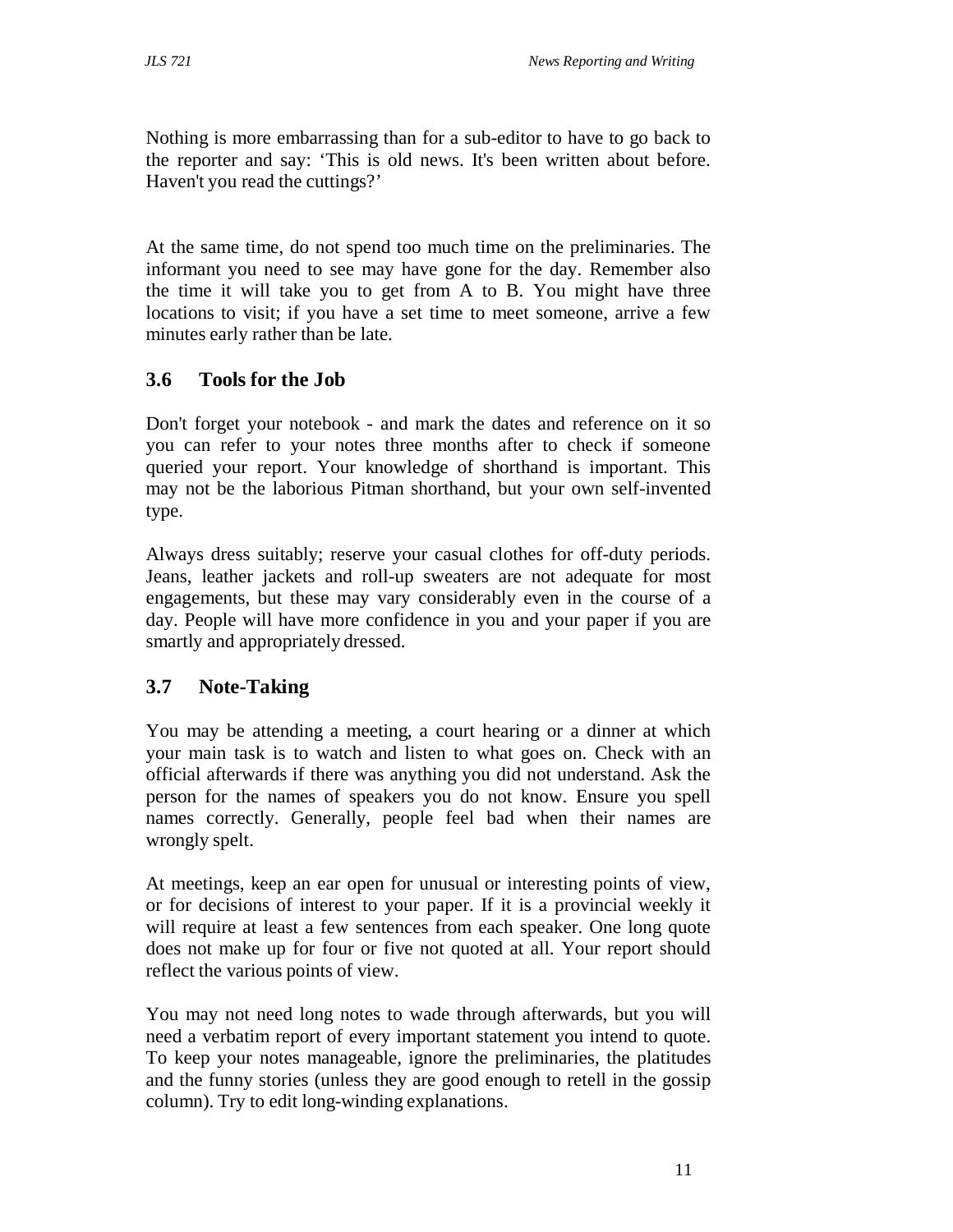Stay through at events to the end when possible. It is annoying to see an account of an event in a rival paper based on some dramatic incident that occurred five minutes after you left. For courtesy sake, try to explain to the secretary if you have to leave to attend another function or prepare your story in time to meet a deadline.

If a speaker refers to some published body of facts, check the reference afterwards. If a speaker is replying to something someone has said, ensure all speakers are quoted correctly. If a speaker makes an attack on someone not present, give the other person a right to reply. Reports of damaging statements without an opportunity for the other person to reply are a common source of grievance against newspapers.

Watch out for the unexpected. For example, when a person was cleared of a charge at a Newcastle court in the U.K., he was carried away shoulder-high by the crowd. A reporter who assumed the acquittal was the end of the story missed the high point of the story.

### **3.6 Make Inquiries**

If your job is to make inquiries rather than attend a function, the cuttings library should be your first port of call. But do not assume that a cutting from your own newspaper is necessarily accurate. Match it against others - and look for mistakes that are copied from cuttings to stories which have themselves become cuttings.

Examine carefully the information you have. If necessary, talk personally to the persons named.

For example, a council has built a group of houses of an unusual kind. They are centrally cooled, have small courtyards instead of gardens, have a garage each and also a parking space. These spaces are behind the house; a footpath, not a road, runs along the front. You may ask why the council decided to build houses of this kind, who designed them, what are the aims of the design, why the idea of courtyards, and so on

### **3.9 Dealing with People**

Persuade people you interview to let you use their names and addresses. Anonymous quotes from 'a passer-by' carry little conviction. The readers might think you invented them.

The danger in seeking personal views and statements is that you may cause embarrassment or be considered intrusive. The Code of Conduct of the National Union of Journalists reads: 'In obtaining news or pictures, reporters and press photographers should do nothing that will cause pain or humiliation to innocent, bereaved or otherwise distressed persons.'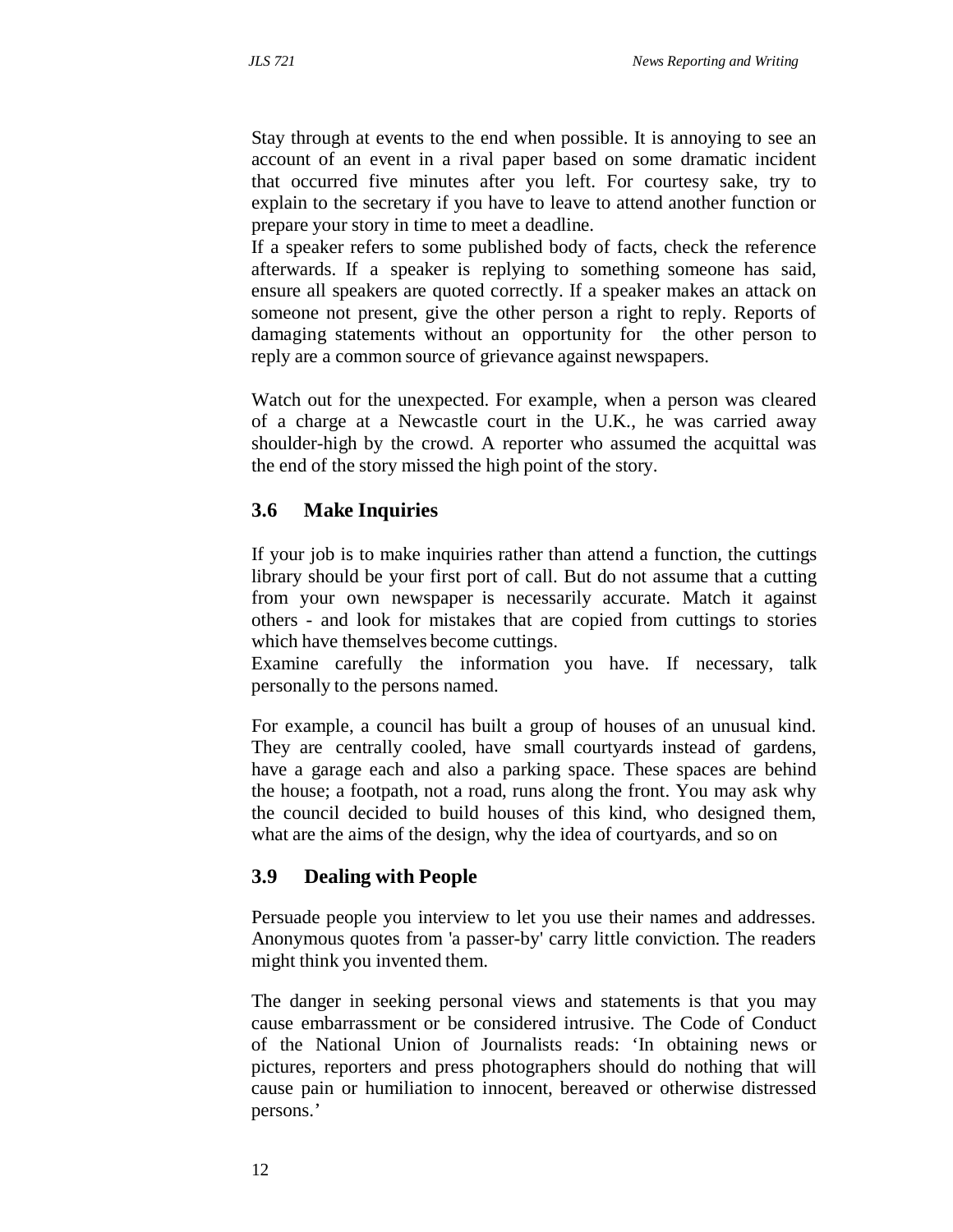Courtesy is the best policy. Explain your person and your mission. Do not ask questions in an aggressive or demanding manner. If your presence is unwelcome, leave. Never go to the house as a bearer of ill or bad news. Allow the police to do their work first. Be patient and sympathetic with people.

If you are dealing with people against whom allegations have been made you may need to be tougher. Point out that it is in their interest to make a comment rather than let a one-sided story go to the public.

You will discover that every person you talk to, will shed light on a given situation in a slightly different light. Here you must rely on your judgment of what you have been told to make your account as balanced and accurate as possible. The basic facts of a situation often seem like a nut covered in shell upon shell. The reporter's task is to remove the shells to get at the truth.

Make your interviews in person if you can. People prefer to talk to someone they can see before them rather than at the other end of a telephone. Besides, going to see your informants helps you to get to know them, which might be useful in the future. It makes it easier to listen and to seize opportunities for further questions on the spot. But do make proper appointments if there is time.

If you cannot get to the person you want to, think of someone else who might be of help. Try to avoid being put off with promises of answers "see me tomorrow or next week". Also, if you can, avoid confidential matters in case they get into print and cause embarrassment. If you are given confidential information be sure to honour it.

If people try to persuade you to keep your story out of the paper, tell them you will pass on their request to on the editor. Do not make any promises. Put your questions to them just the same. Do not be fobbed off by being asked to talk to someone else. The other person may be unavailable on the day.

### **3.10 Be Fair**

If your inquiry concerns local government affairs and is controversial, rather than do the routine, get in touch with the chairman of the relevant council committee. For example, the chairman of the education committee would be more useful than the education officer.

Where there are controversial matters, be sure to get on to people on both sides of the argument. If anyone is reluctant to give information, point out how damaging a one-sided report could be. Getting both sides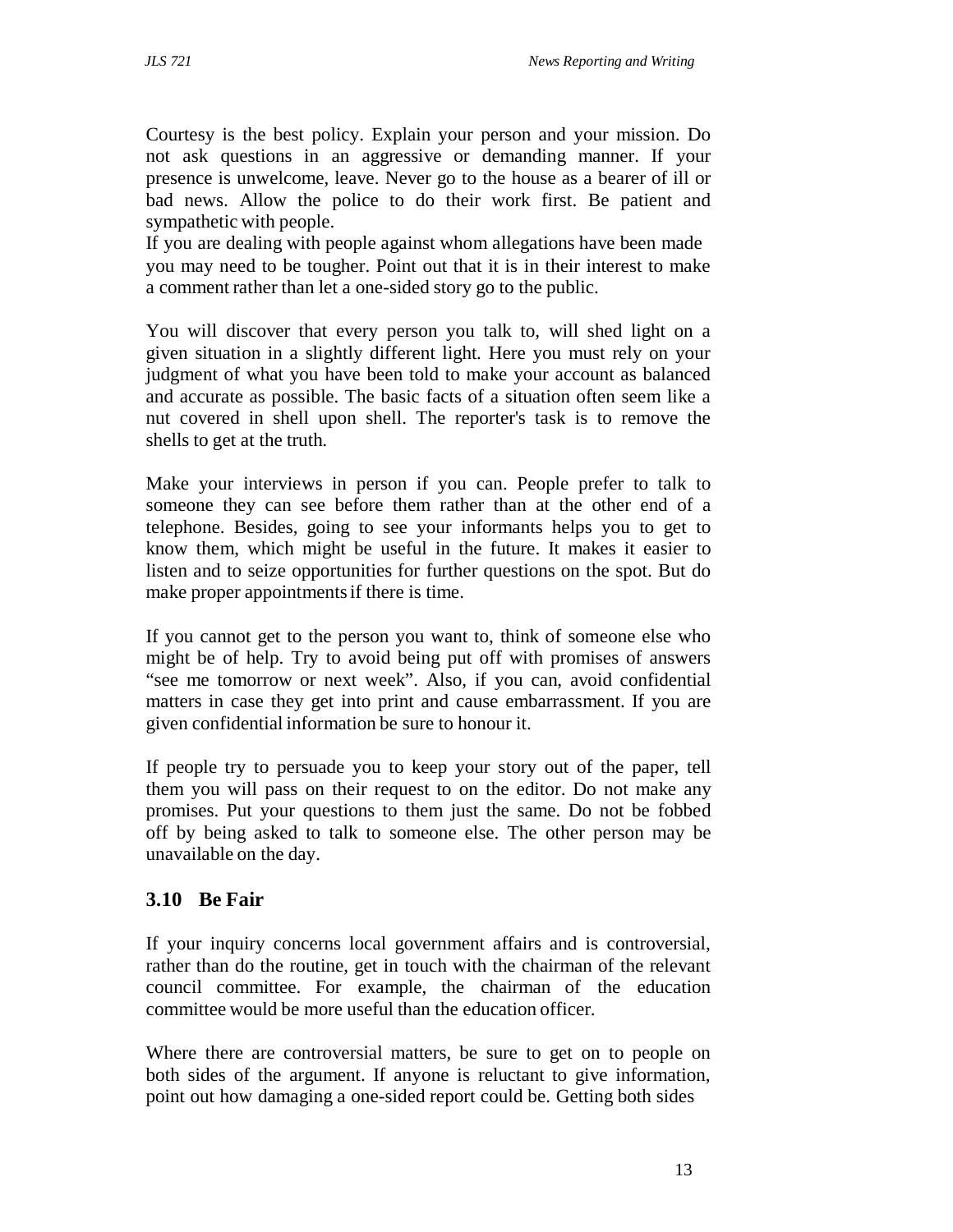of a story is your safeguard against the inaccuracy of prejudiced informants. One-sided stories can also be damaging and legally dangerous.

Similarly, when you are writing about a report or document containing allegations or criticisms about people, give them an opportunity to make their reply.

#### **3.11 Be Thorough**

You cannot be too thorough. You need to answer all the questions the reader might ask and all the questions you will ask yourself when you write your report. The name, occupation and full addresses of those you obtained information from are essential.

Do not be satisfied merely with recording opinions. Get people to give the facts on which they have based their opinions. For example, in a strike, what the two sides say about each other matters less than the facts of the situation that caused the conflict. You need these facts. It is interesting to see how the hard facts of a dispute can get lost in the midst of heated arguments.

There are other points of detail that may not be necessary but which will add life and reality to your story: the feel of the place where an event happened, the colour of a suit... Get all the facts you can, when you can.

There is no substitute for facts. You can always prune down; but it is hard to add to facts when you have left the scene and the people have all gone home, and you have not made any notes.

#### **3.12 Who to Ask and Where to Look**

Here is an alphabetical list of possible informants and useful documents in obtaining and checking information. Don't forget that a local university will have experts on a wide range of subjects. It may publish a list.

**Accidents:** Local police, Federal Road Safety Corp, ambulance station, hospitals, police press office, doctors, eyewitnesses (but beware of accepting allegations as fact), firms or persons owning vehicles involved, (speak to managers) or owners.

Air: Airport managers, operating companies, tour operators, travel companies, aircraft building and leasing firms, Ministry of Aviation.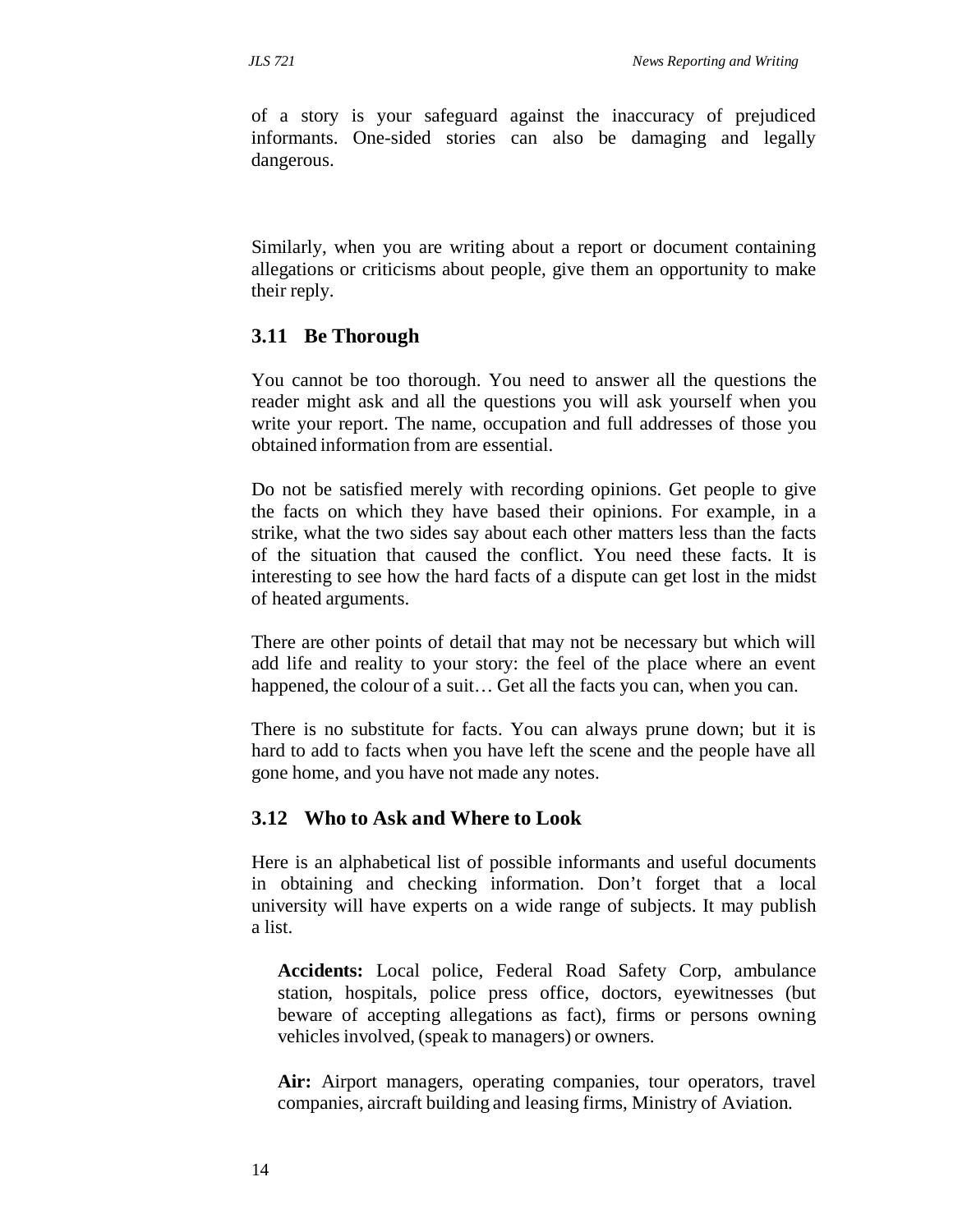**Architecture:** Owners or proposals of buildings, council architects, local architects, civic society, conservation society, Nigerian Society of Engineers.

Army: Public relations officers at divisional headquarters and major camps, press office Ministry of Defence, regimental depots (especially for history).

**Arts:** Librarians, art gallery and museum curators, secretaries of arts/ music societies, arts departments at colleges, theatre managers, town or county arts and drama organizers, education officer or director, festival organizers.

**Betting and gaming:** Bookmakers, club managers and secretaries, local council (for regulations), Acts of Parliament in public reference library.

**Buses:** Company managers, traffic commissioners (for licensing matters), local councils, consumer organizations.

**Cars:** Automobiles Associations and Royal Automobile Clubs, garages and dealers, police.

**Children's welfare:** Education officer or director, school medical officer, director of social services, chairman social services committee (for children in care), inspector National Society for Prevention of Cruelty to Children, local secretary or organizer National Society for Mentally Handicapped Children (Mencap), local health authority.

**Churches:** Clergy, ministers, bishops and their secretaries or chaplains, superintendents and district chairmen.

**Elections:** Council press office (size of electorate, number and names of' nominated candidates), party agents and local secretariat, regional agents.

**Electricity:** Electricity-generating companies, power station managers, regional electricity companies, consumer bodies.

**Education:** Federal and State ministries of education, education parastatals and tertiary institutions.

**Exports:** Regional press office for the Department of Trade and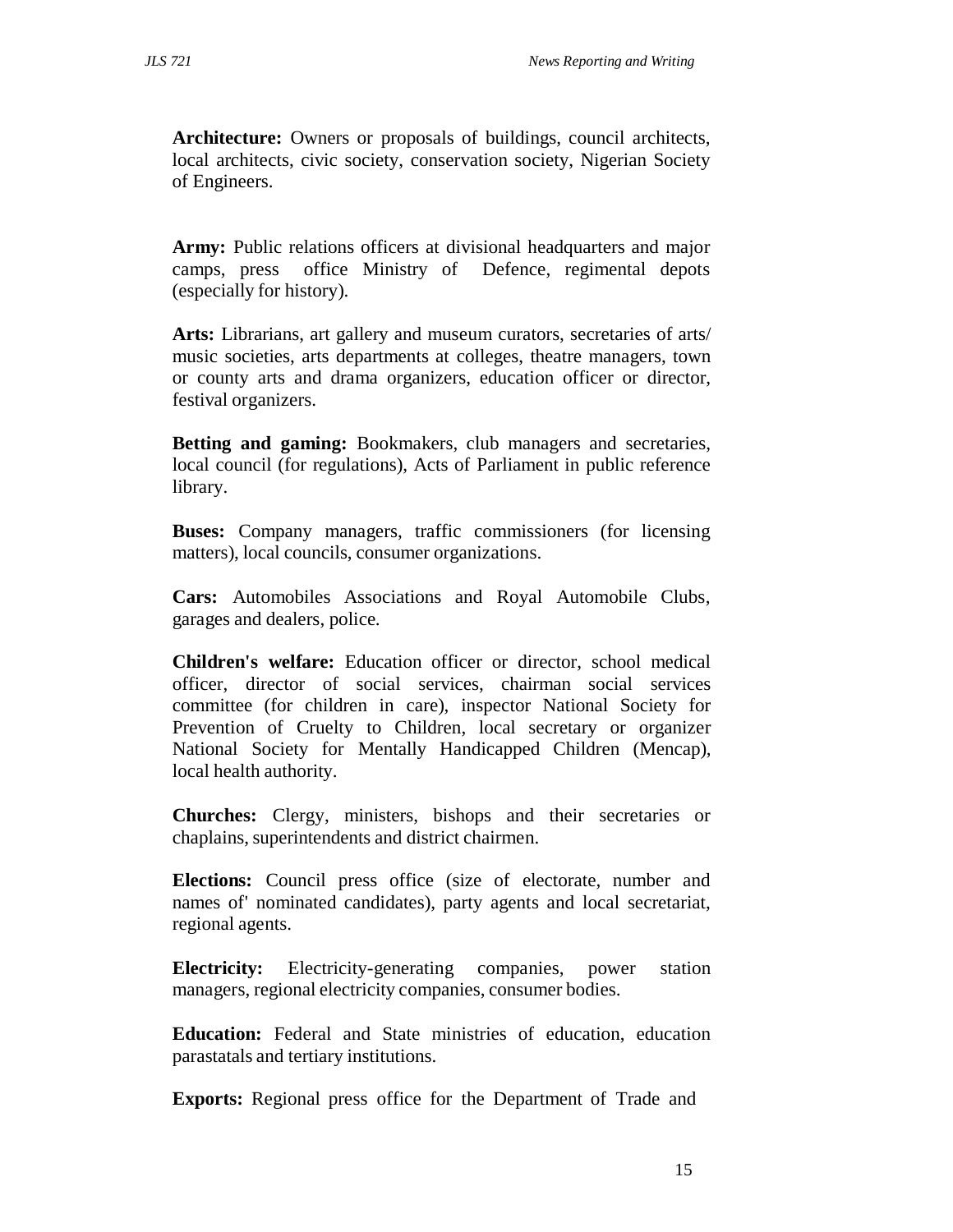Industry, export companies, Manufacturers' Associations.

**Farming:** ADP Ministry of Agric, Farmers' Associations.

**Health:** Ministry of health and health related parastatals such as NAFDAC.

**Hospitals:** Press officer of hospital trusts, hospital telephones (inquiries concerning casualties admitted), local health authority, community health council.

**Houses:** Local estate agents, surveyors and (for prices), housing associations, building society bulletins, council housing department, housing manager, chairman housing committee, Citizens' Advice Bureau, chief environmental health inspector, the Census (figures on houses without baths), council press office (improvement grants), council architect, engineer and surveyor, local builders, property developers.

**Medicine:** Doctors, local secretary, Nigerian Medical Association, local family health services authority (complaints).

**Mental health:** Director of social services, local health authority, medical superintendent or consultant at psychiatric hospital.

**Old people's welfare:** Directors of social services, secretaries of senior citizens' clubs, clergy, ministers of religion, Age Concerns.

**Planning:** State or city planning officer, council surveyors and engineers, chairman of planning committee, secretary civic societies and civic trusts, friends of the Earth.

**Railways:** Company public relations officers will be willing to help; for a quick answer approach a station master, district manager or workshop manager.

**Road transport:** Road Transport Associations, Ministry of Transport.

**Schools:** Chief education officer, chairman of education committee, divisional education officer (in countries), school heads, local secretaries of Nigerian Union of Teachers and National Association of School masters/Union of Women Teachers.

**Scientific matters:** heads of departments at universities and colleges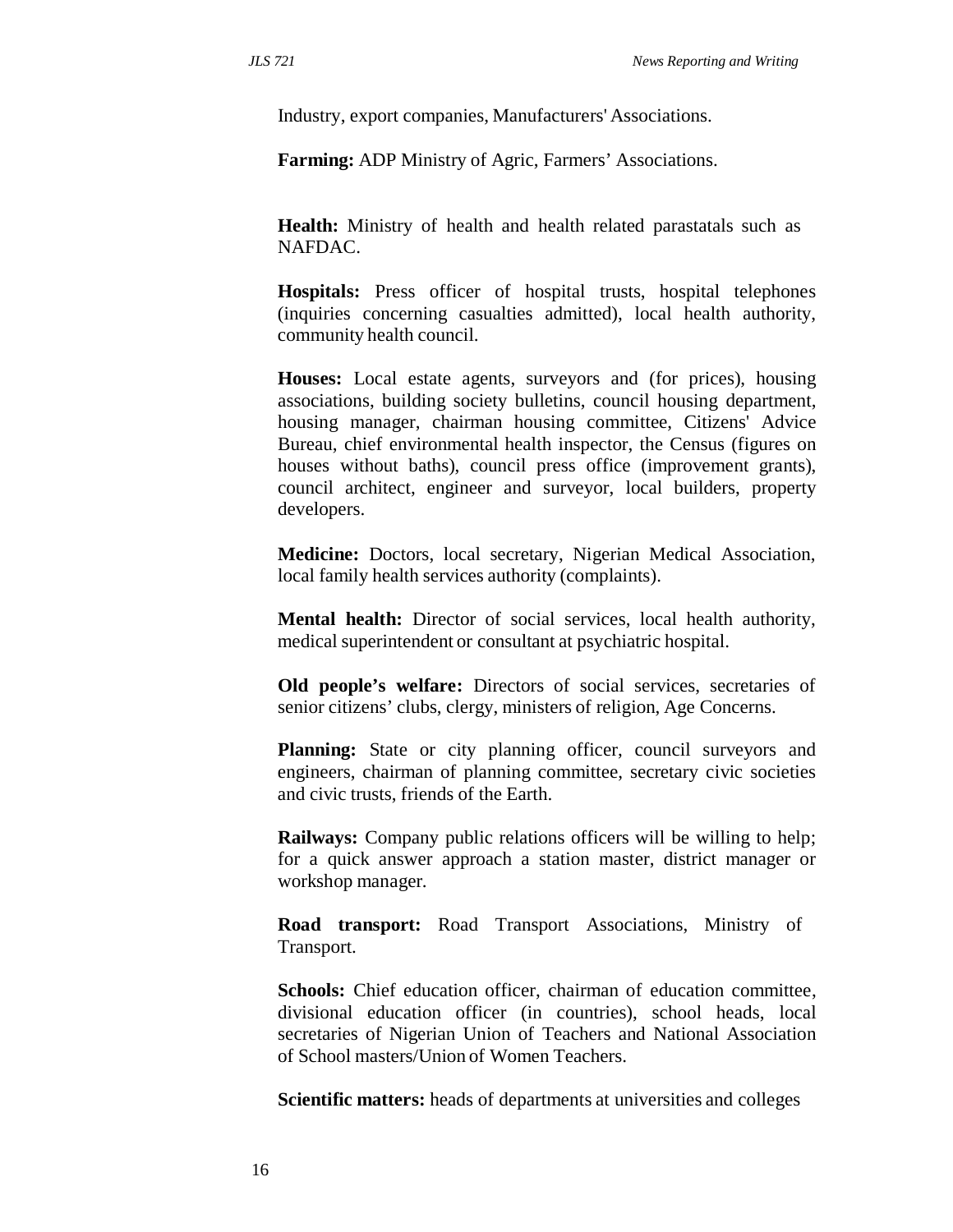of further education.

**Shipping:** Ship owners and lines, local office of Shippers council (employers), local representative of National Union of Seamen.

**Trade unions:** Local contacts vital here for reporters – trade union representatives can be hard to find; most sizeable unions have regional offices but there may be only a clerk on duty.

**Unemployment figures:** Federal Office of Statistics, Ministry of Labour and Productivity.

**Weather:** Meteorological office, geography department at university or polytechnic.

Youth employment: Careers officer for town or district, training and Enterprise Council.

Youth organizations: Local youth organizers, state youth organizers, chief education officer or director of education, local secretaries, Scouts, Guides, Boys' Brigade, etc., secretary county youth clubs association, youth chaplains and other clergy, secretary of local standing conference of youth organizations.

### **4.0 CONCLUSION**

As a reporter, you need to know the various sources of news and also try to generate news worthy ideas. Regular contact with your sources of news is also necessary.

### **5.0 SUMMARY**

There are various sources of news to a reporter. It ranges from calls and contacts, tip-offs, reading newspapers and visiting institutions that are related to your beat. You however need to be thorough and fair in your search for news.

### **6.0 TUTOR MARKED ASSIGNMENT (TMA)**

You are doing a story on someone who died of food poison. Think and make a list of relevant places you will visit before writing the story**.**

### **7.0 REFERENCES/FURTHER READING**

Harris, Geoffrey and Spark, David (2001): *Practical Newspaper Reporting*: 3rd Edition, Oxford, Focal Press.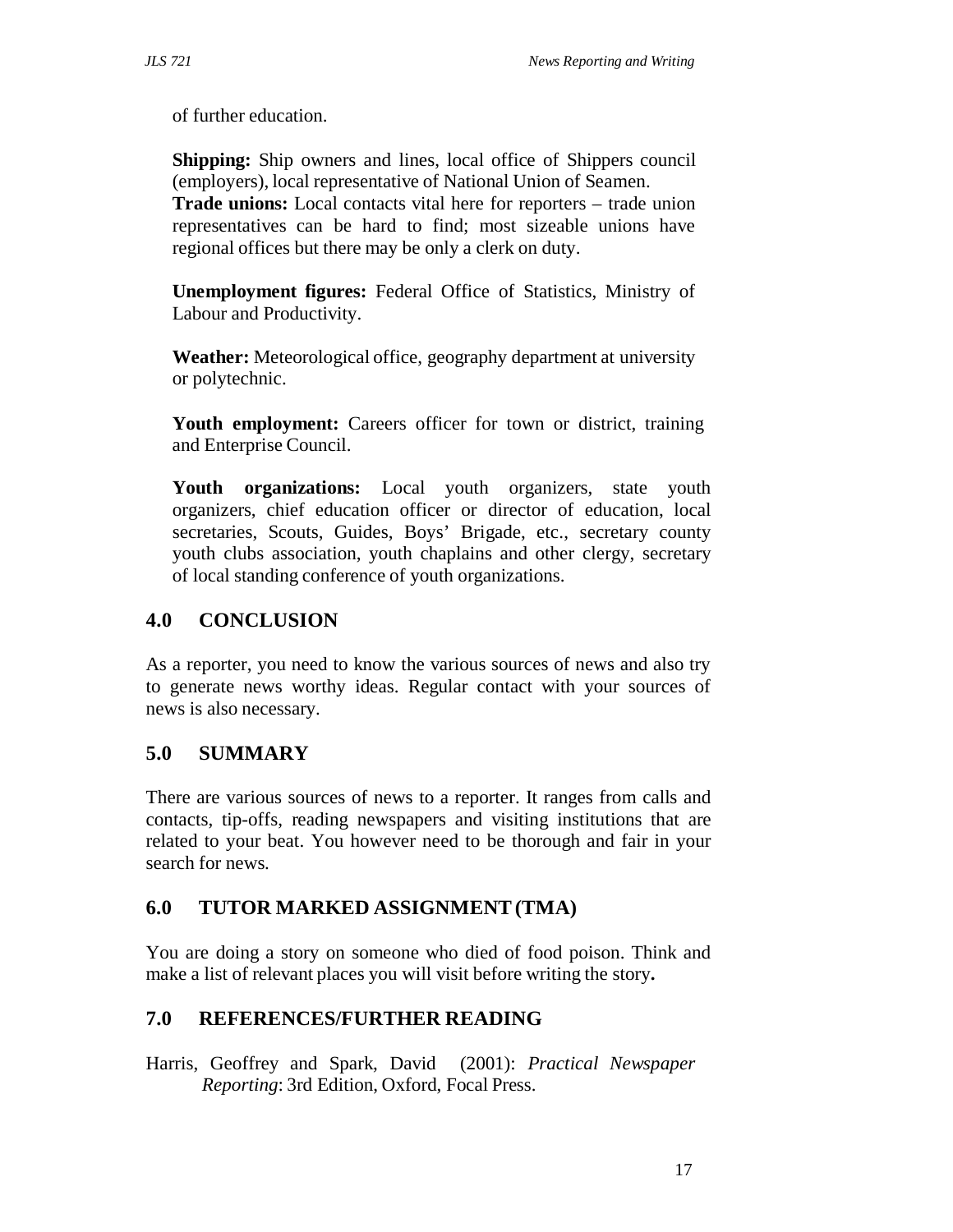#### **UNIT 4 THEORIES OF THE PRESS**

#### **CONTENTS**

- 1.0 Introduction
- 2.0 Objectives
- 3.0 Main Body
	- 3.1 Normative Theories
	- 3.2 Authoritarian Media Theory
	- 3.3 Soviet-Communist Media Theory
	- 3.4 Libertarian Theory (Free Press Theory)
	- 3.5 Social Responsibility Theory
	- 3.6 Democratic Participant Theory
	- 3.7 Development Media Theory
- 4.0 Conclusion
- 5.0 Summary
- 6.0 Tutor Marked Assignment (TMA)
- 7.0 References/Further Readings

#### **1.0 INTRODUCTION**

For a proper analysis of the press in any society, it is essential to understand the theories of the press that operate in that society. To a large extent, the theories of the Press determine the mode of operation of the media in each society. This unit therefore focuses on theories of the Press.

#### **2.0 OBJECTIVES**

At the end of this unit you should be able to:

- i) Explain the various theories of the Press; and
- ii) Relate the theories of the Press to what obtains in Nigeria.

Traditionally, students as well as some teachers of mass communication are familiar with "the four theories of the press", thereby echoing the title of the influential book by Siebert, Peterson and Schramm (1855). The authors made what Kunczik (1988) describes as probably the first attempt to develop systematic, normative views on the ways in which the mass media operate in different types of societies.

However, scholars of mass communication have realized that the socalled four theories of the press belong to the normative theory. But there are other general types of theory beside the normative, as observed by McQuail (2000).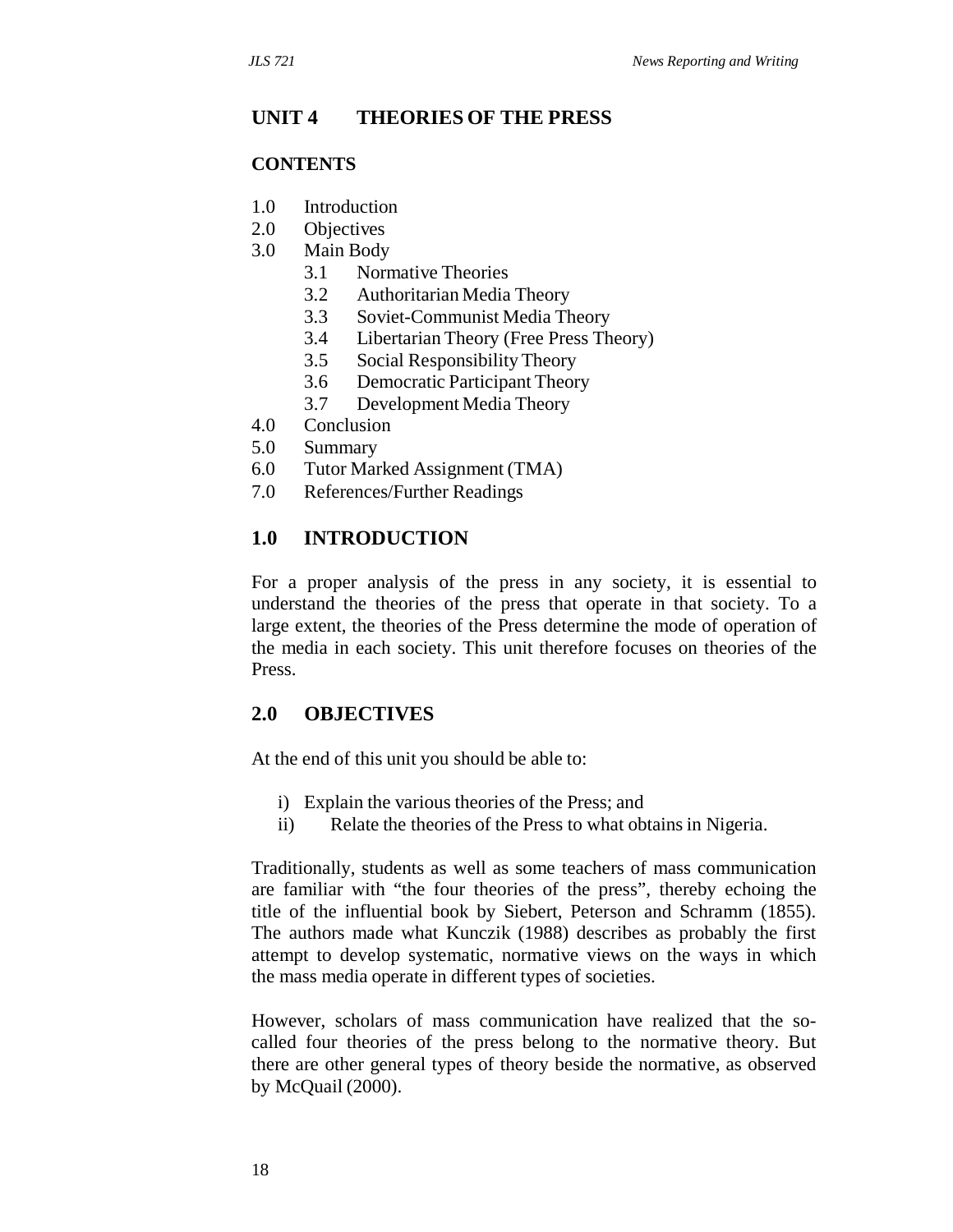Also, there are at the moment, more than four normative theories of the press recognized in the literature (Folarin, 1998). Others are socialscientific theory, working theory and common sense theory.

### **3.0 MAIN BODY**

### **3.1 Normative Theories**

The well known four theories of the press belongs to this category. They seek to locate media structure and performance within the milieu in which they operate. These theories are authoritarian, libertarian (or free press), soviet-communist, and social responsibility theories. McQuail, 2000 also draws attention to two other emergent normative theories, namely: Democratic-participant Media theory and Development Media Theory. The following will introduce you to each of these theories:

# **3.2 Authoritarian Media Theory**

The authoritarian theory of the press dates back to the  $16<sup>th</sup>$  century. As Kunczik (1988) points out, it arose from the state philosophy of absolutism, in which recognition of the truth was entrusted to only a small number of 'sages' who exercised leadership in a kind of top-down approach.

Whether the ownership was private or public, authoritarian media existed to service the government in power, and were forbidden to criticize the government or its functionaries.

The instruments of authoritarian control of the media are many and varied. They include heavy taxation, repressive legislations and direct or subtle state control of staffing.

The authoritarian theory aptly described the true situation of the  $19<sup>th</sup>$ century England. Traces of this still exist today in countries where we have the press being controlled by repressive governments.

# **3.3 Soviet-Communist Media Theory**

Closely related to the authoritarian theory is the soviet-communist media theory that was prevalent in the old Soviet Union. According to this theory, the main task of the press is to promote the socialist system and maintain the sovereignty of the working class through the communist party. The media were under direct state control and treated as an arm of government. Outside government, orthodox and loyal party members could only use them.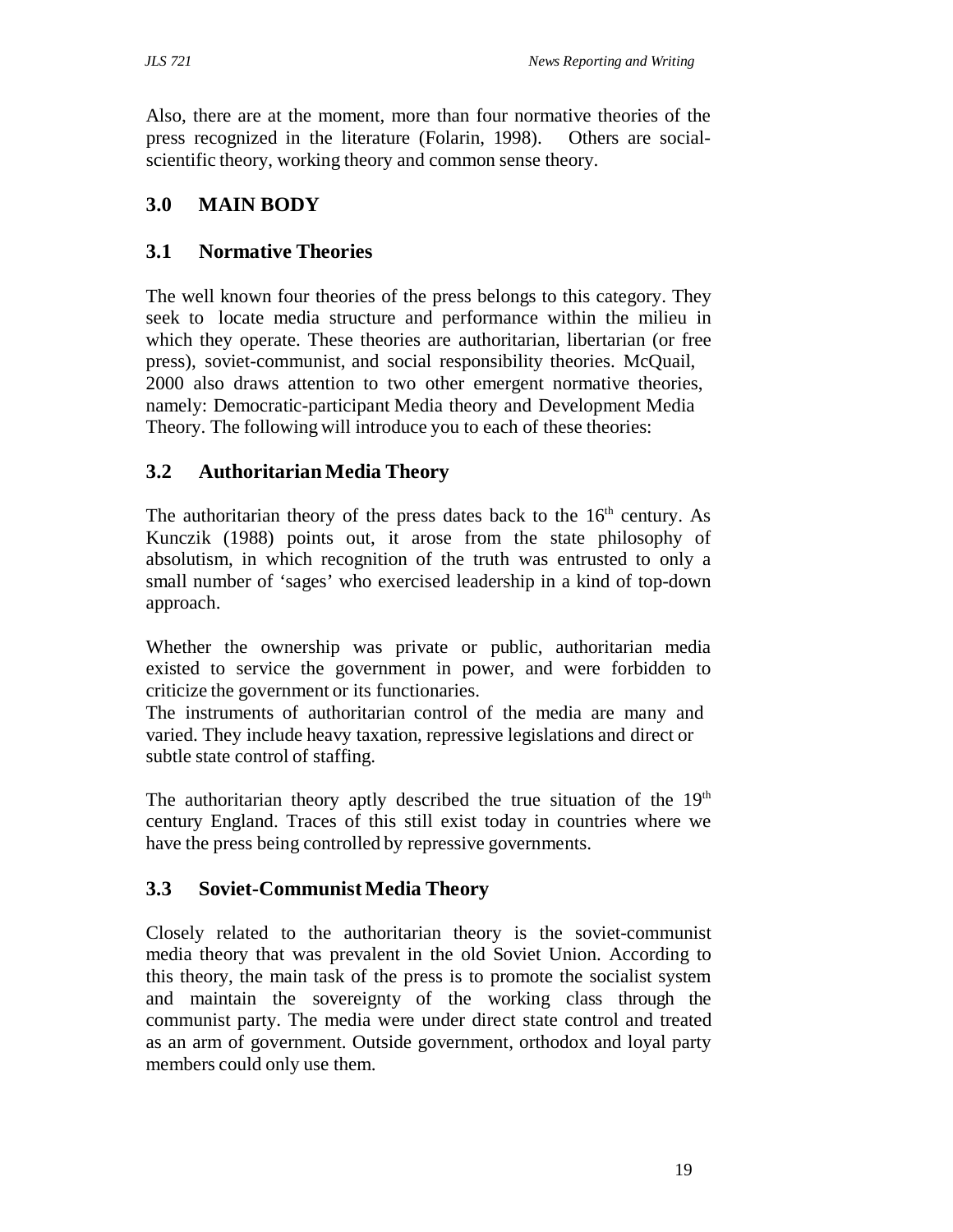The theory differs from authoritarian media theory in that it seeks to use the media to support development and change towards the attainment of the goals of the communist party, whereas, authoritarian theory seeks to use the media to maintain the status quo. Both theories subject the media to direct state control.

### **3.4 Libertarian Theory (Free Press Theory)**

The libertarian or free press theory believes that an individual should be free to publish what he or she likes and to hold and express opinions freely. The theory flourished most in the earlier half of the  $19<sup>th</sup>$  century, during which reference to the press as 'The Fourth Estate of the Realm' became common (Folarin: 1998).

Libertarian media practitioners are well known for their philosophy of rationalism and natural rights. They exist to check on government which requires that they be free from government control.

The theory does not however obliterate the laws of defamation, obscenity and invasion of privacy. It believes that human beings including journalists are rational and are able to distinguish between right and wrong. Therefore, censorship is not a requirement.

The First Amendment of the American Constitution, which forbids the Congress from making laws that infringe on freedom of speech or of the Press, is a good example of the libertarian theory at work.

### **3.5 Social Responsibility Theory**

Also associated with the western countries, particularly Britain and Sweden, is the social responsibility theory of the press. This theory places emphasis on the moral and social responsibilities of persons, who, and institutions which operate the mass media. Such responsibilities include obligation to provide the public with information and discussion on important social issues and the avoidance of activities that are harmful to public welfare and security of the state. It admits no censorship, but depends solely on the maturity of proprietors, editors and reporters.

The main difference to the libertarian theory of the Press lies in the demand for social responsibility which, if need be, can be forced on the press by other institutions when it acts contrary to the principles of social responsibility.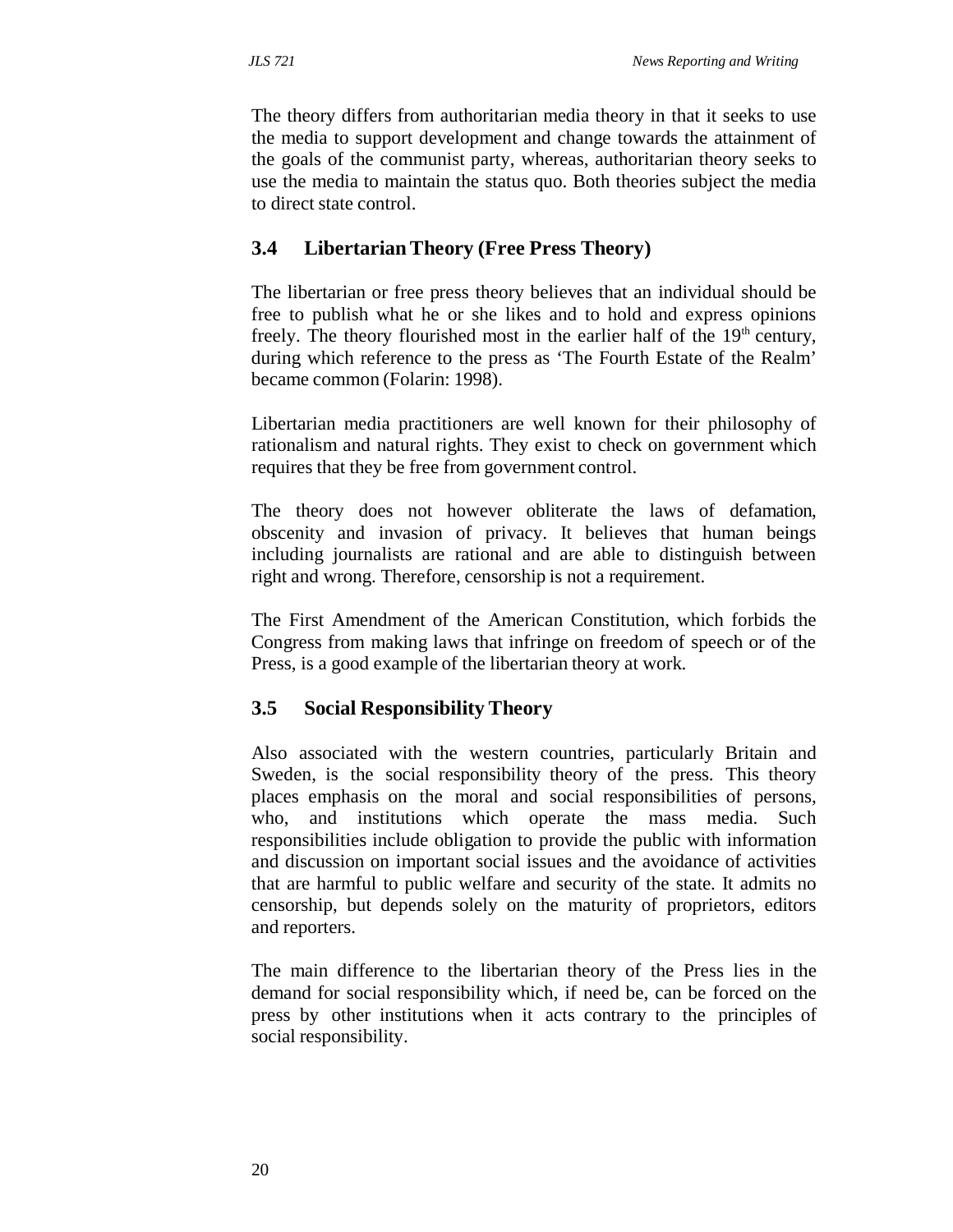## **3.6 Democratic Participant Theory**

The main thrust of this theory as enunciated by Denis McQuail lies on the insistence that the existing bureaucracy as well as commercial and professional hegemony in media systems be broken down, so as to guarantee easier media access to all potential users and consumers.

It believes that previous media theories have failed to deliver the expected results and therefore calls for grassroots participation in the control of the media.

## **3.7 Development Media Theory**

This theory seeks to explain the normative behaviour of the press in countries that are classified as 'third world' or 'developing countries'. The major tenets of Development media theory, as postulated by McQuail are:

Media must accept and carry out positive development tasks in line with naturally established policy.

Freedom of the media should be open to economic priorities and development needs of the society.

Media should give priority in their content to the national culture and language.

Journalists and other media workers have responsibilities as well as freedom in their information gathering and dissemination tasks.

In the interest of development, the state has a right to intervene in, or restrict media operation.

## **Self Assessment Exercise 4.1**

- a) List the four categories of general social theory recognized by McQuail.
- b) Which of the theories (or a combination of) is operational in Nigeria?

## **4.0 CONCLUSION**

It is essential to point out that these theories are, strictly speaking, not mutually exclusive in operation. Elements of the social responsibility theory can be seen in countries where libertarian theory operates. The same can be said of elements of libertarian theory in countries that operate the social responsibility theory. The difference between Soviet Communist and the Authoritarian theories is more or less a matter of degree. In Nigeria for example, elements of social responsibility theory are gradually finding their way into what is perceived to be an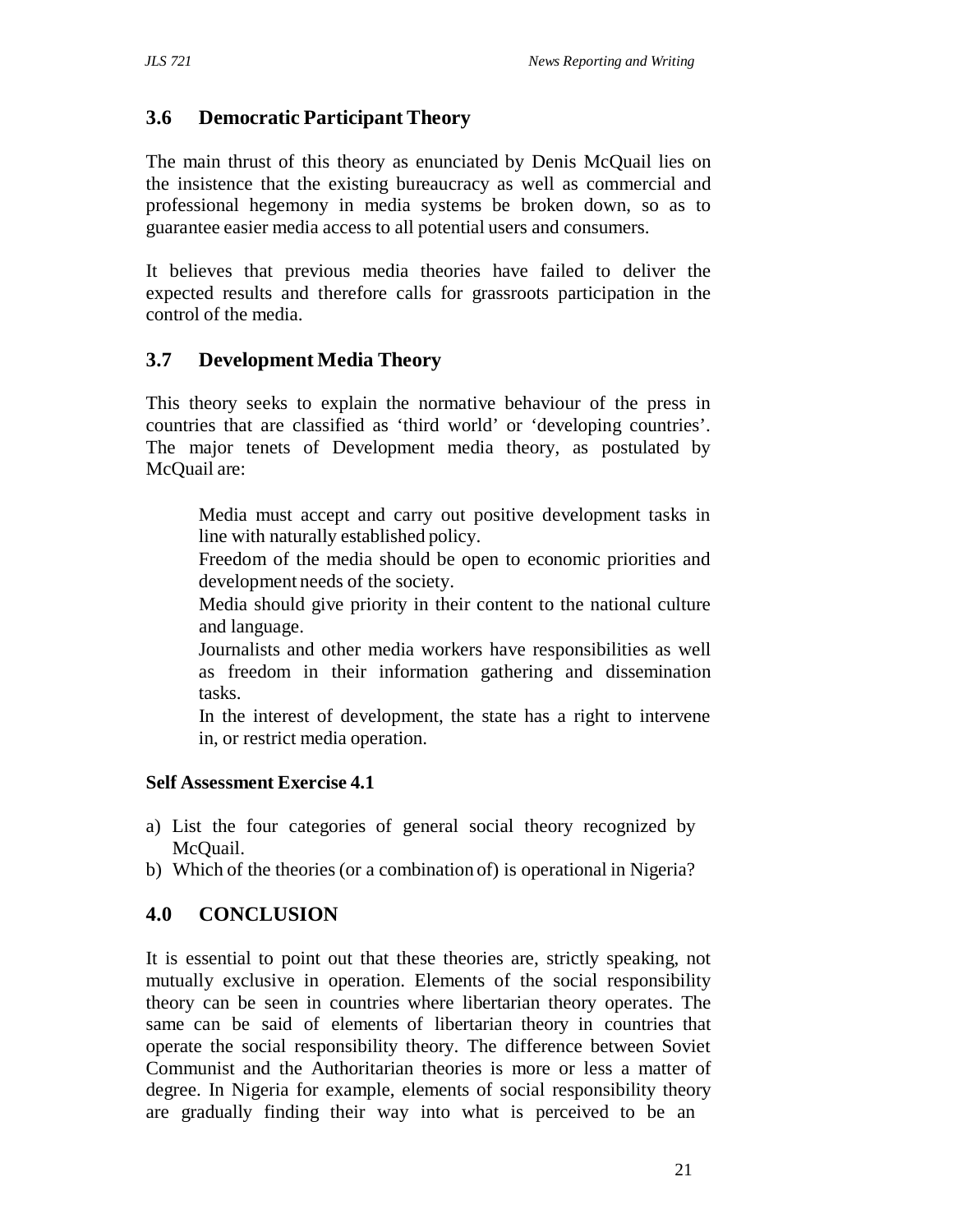authoritarian press atmosphere.

### **5.0 SUMMARY**

In highlighting the general theories of the press namely, the normative theory, social scientific theory, working theory and the common sense theory, this unit has discussed in detail the normative theory. These include authoritarian theory, libertarian theory, Soviet-Communist theory and the social responsibility theory. Others are the Democratic participant and Development Media theory.

### **6.0 TUTOR MARKED ASSIGNMENT (TMA)**

- 1. Compare and contrast the Authoritarian and Soviet-Communist Media Theories.
- 2a. Define Development Media Theory
- b. State two of the basic principles of the theories that you consider the most crucial.

## **7.0 REFERENCES/FURTHER READINGS**

- Folarin, Babatunde (1998): *Theories of Mass Communication: An Introductory Text* Ibadan, Sterling-Horden Publishers Nigeria Ltd pp 18-35.
- McQuail, D. (2000): *Mass Communication theory, 4th edition,* London, pp 153-155.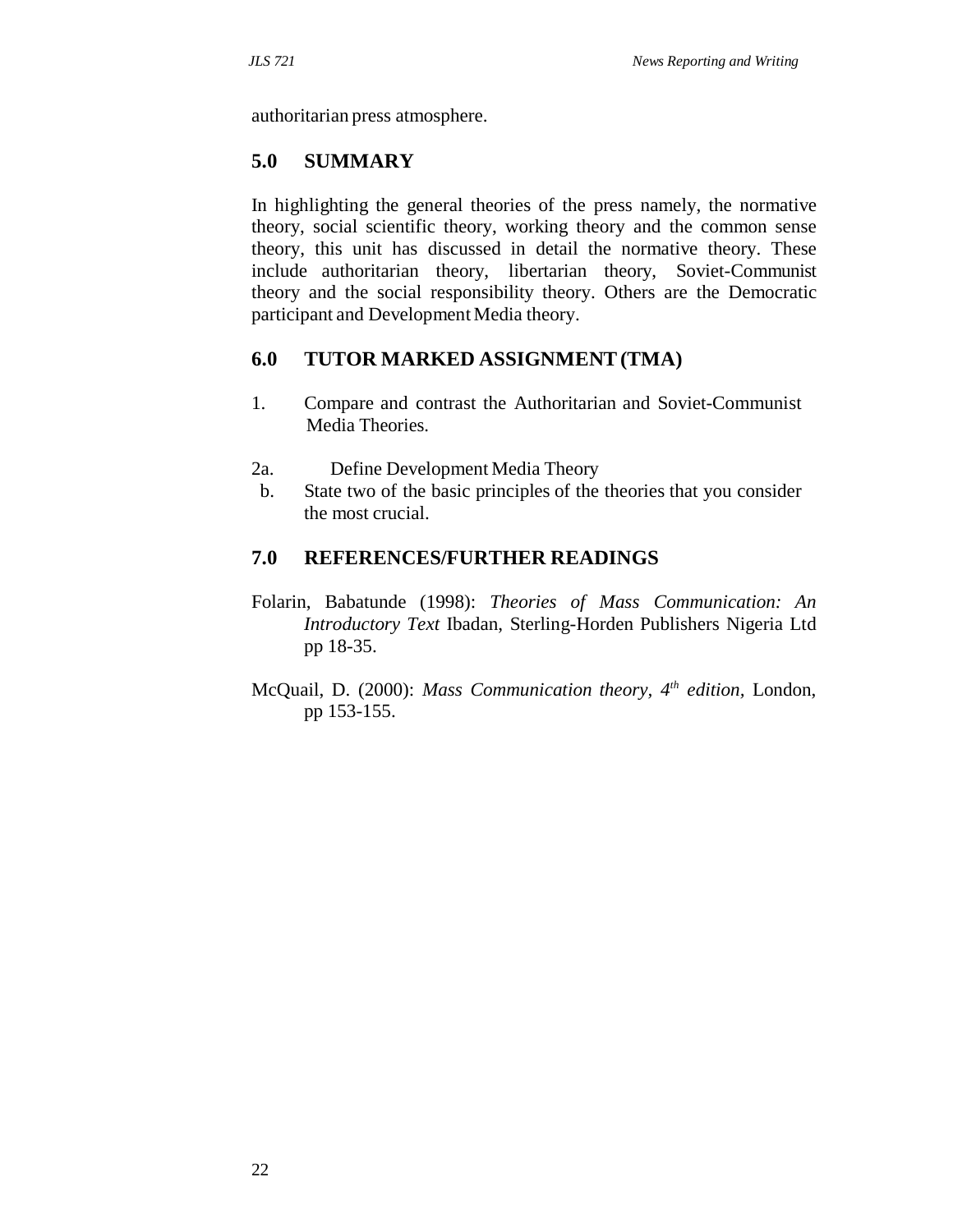# **UNIT 5 JOURNALISTIC TERMINOLOGIES**

#### **CONTENTS**

- 1.0 Introduction
- 2.0 Objectives
- 3.0 Main Body
- 4.0 Conclusion
- 5.0 Summary
- 6.0 Tutor Marked Assignment (TMA)
- 7.0 References/Further Readings

## **1.0 INTRODUCTION**

Like all other professions, journalism has certain terminologies that are peculiar to it and which reporters must acquaint themselves with. This unit introduces you to some of the terminologies that you will come across in the course of this study.

## **2.0 OBJECTIVES**

At the end of this unit, you should be able to:

- i) List some terminologies that are peculiar to journalism; and
- ii) Explain the terminologies in ordinary language that nonjournalists would understand.

## **3.0 MAIN BODY**

Journalism has developed a language of its own, like every industry or profession. Many words have been adopted and given a new or different meaning in both the print and broadcast media. Below are some of these words.

You may need to read more in any of the recommended books on Newswriting and Reporting.

| <b>Across the board:</b> | Programmes broadcast seven days a week at the |                                |  |       |
|--------------------------|-----------------------------------------------|--------------------------------|--|-------|
|                          | same time                                     |                                |  |       |
| Ad:                      | Abbreviation for advertisement                |                                |  |       |
| Add:                     | Additional news matter to be added to a news  |                                |  |       |
|                          | story                                         |                                |  |       |
| Air time:                | The time at which a programme is broadcast    |                                |  |       |
| AM:                      |                                               | Amplitude Modulation (Standard |  | radio |
|                          | broadcasting)                                 |                                |  |       |
| <b>Audio:</b>            | Sound                                         |                                |  |       |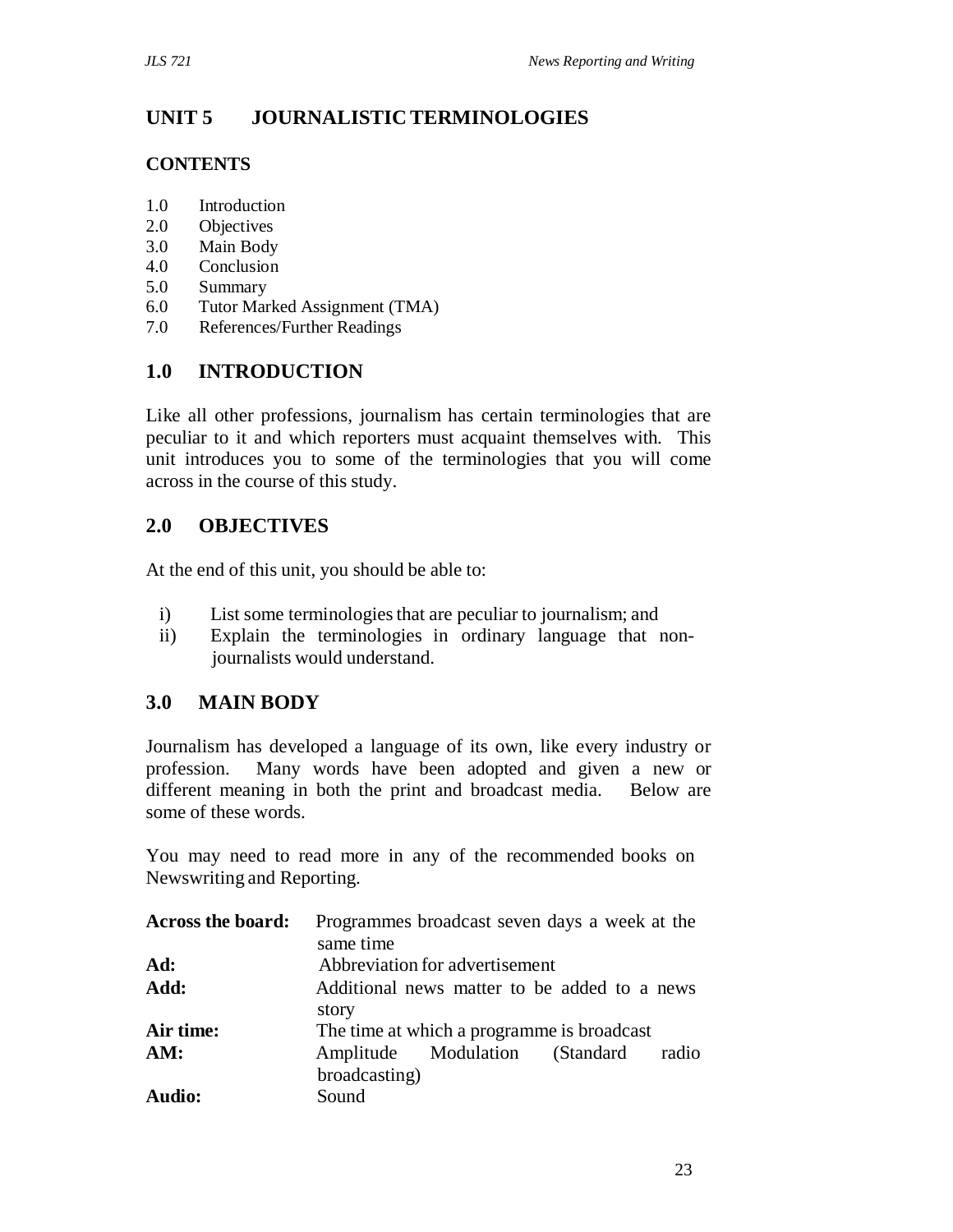| <b>Background:</b>  | Information that may be used by a writer entirely                                                               |
|---------------------|-----------------------------------------------------------------------------------------------------------------|
|                     | on his own responsibility and cannot be attributed                                                              |
|                     | even to a "reliable source". The writer presents the<br>information as if he had gathered it from original      |
|                     | research. Also refers to information upon which a                                                               |
|                     | story develops.                                                                                                 |
| <b>Beat:</b>        | Area assigned to a reporter for regular coverage:                                                               |
|                     | For example, police or airport.                                                                                 |
| <b>Beeper:</b>      | A telephone conversation or interview recorded for                                                              |
|                     | later playback on air                                                                                           |
| <b>Body type:</b>   | The type in which most of the newspaper is set,                                                                 |
|                     | generally 8 point                                                                                               |
| <b>Budget:</b>      | An amount of news copy as in "the budget for this                                                               |
|                     | broadcast"                                                                                                      |
| <b>Bulletin:</b>    | News of the day                                                                                                 |
| <b>Byline:</b>      | A line identifying the author of a story; name of the                                                           |
|                     | reporter who wrote the story.                                                                                   |
| <b>Caption:</b>     | Synonymous with cutline. It is the explanatory lines                                                            |
|                     | below<br>a newspaper photograph,<br>above<br><b>or</b>                                                          |
|                     | illustration or diagram                                                                                         |
| <b>Channel:</b>     | A radio-spectrum frequency assigned to a radio or                                                               |
|                     | television station or stations                                                                                  |
| Copy:               | News manuscript                                                                                                 |
| <b>Continuity:</b>  | All radio and television script besides commercials                                                             |
| Cue:                | Noun; a signal to an announcer, a newscaster or                                                                 |
|                     | production personnel to participate in a broadcast.                                                             |
| Cover:              | To gather facts of news story                                                                                   |
| Cub:                | A beginning reporter                                                                                            |
| Deadline:           | Time by which a reporter, editor or desk must have                                                              |
|                     | completed scheduled work                                                                                        |
| <b>Dateline:</b>    | The name of the city or town and date, which are                                                                |
| <b>Credit line:</b> | placed at the beginning of stories not of local origin<br>The line that designates, if necessary, the source of |
|                     | a story or cut "By NAN-News Agency of Nigeria".                                                                 |
| Dry:                | A period lacking in news                                                                                        |
| <b>Exclusive:</b>   | A story that is printed solely by one newspaper;                                                                |
|                     | also called a "scoop"                                                                                           |
| <b>Fade:</b>        | Either physical or mechanical lowering of a voice                                                               |
|                     | or music to smooth a transition between sounds                                                                  |
| <b>Feature:</b>     | A story that is timely and interesting but is not                                                               |
|                     | strictly news                                                                                                   |
| Feed:               | A broadcast to a station to be recorded or sent to                                                              |
|                     | another station or other stations                                                                               |
| <b>File:</b>        | To send a story to office usually by wire or                                                                    |
|                     | telephone or to put news services on the wire.                                                                  |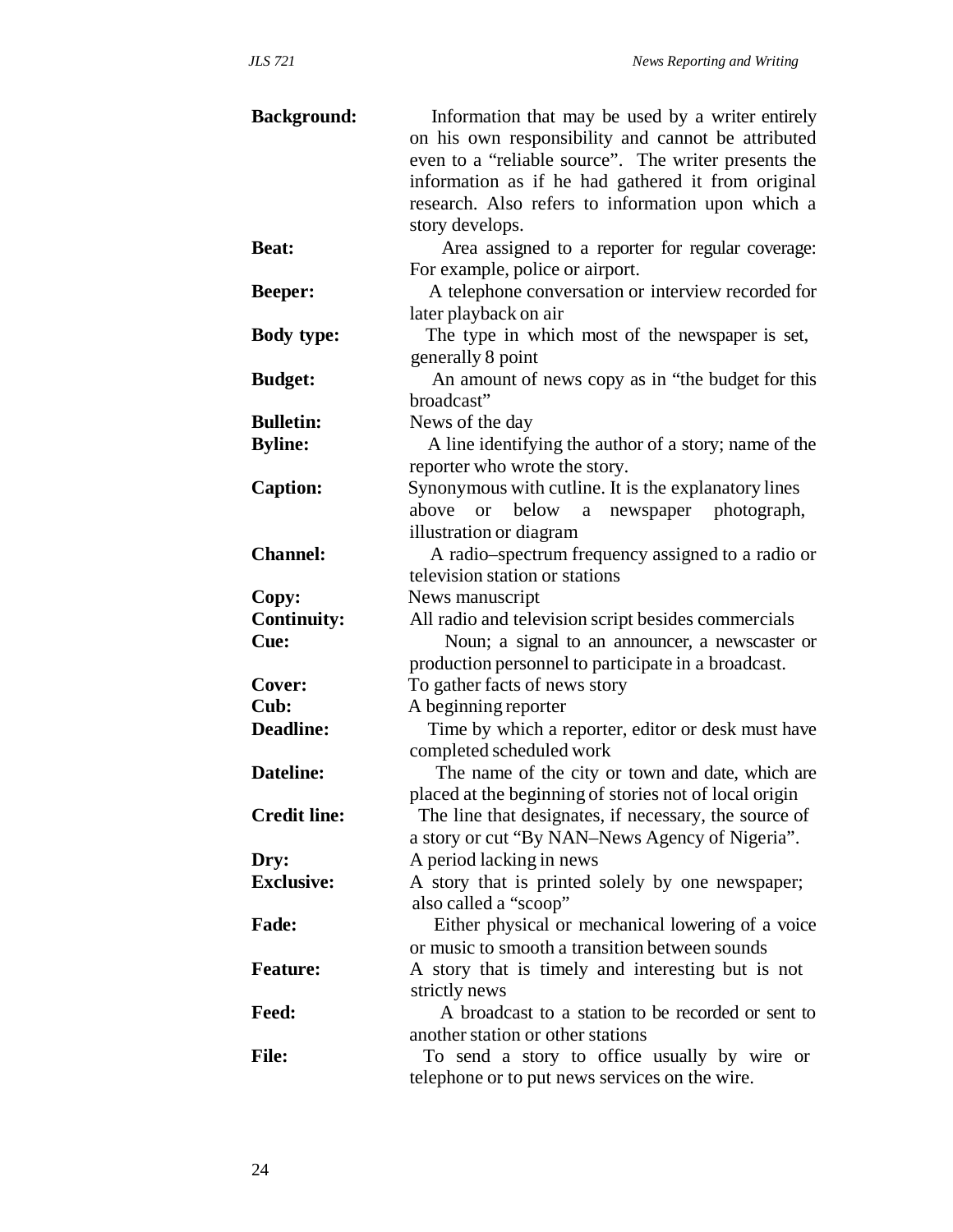| FM:                | Frequency Modulation: A method of radio                             |  |  |
|--------------------|---------------------------------------------------------------------|--|--|
|                    | broadcasting which has several advantages over                      |  |  |
|                    | standard broadcasting, elimination of static, no<br>fading.         |  |  |
| <b>Freelance:</b>  | An unattached writer, reporter, photojournalist or                  |  |  |
|                    | artist.                                                             |  |  |
| HFR:               | Abbreviation for "hold for release" material that                   |  |  |
|                    | cannot be used until it is released by the source or                |  |  |
|                    | at a designated time. Also known as "embargoed".                    |  |  |
| Kill:              | To eliminate from copy; to discard type as useless.                 |  |  |
| Lead story:        | Major story displayed at the top of page one                        |  |  |
| Log:               | Schedule of broadcasting                                            |  |  |
| Make up:           | The process of preparing a newspaper<br>for                         |  |  |
|                    | by placing news<br>publication<br>stories<br>and                    |  |  |
|                    | advertisements in appropriate positions in<br>the                   |  |  |
|                    | newspaper.                                                          |  |  |
| <b>Masthead:</b>   | The heading on the editorial page that gives                        |  |  |
|                    | information about the newspaper.                                    |  |  |
| <b>Must:</b>       | A designation placed on a copy to indicate that it                  |  |  |
|                    | must be run or published.                                           |  |  |
| More:              | Designation used at the end of a page of copy to                    |  |  |
|                    | indicate there are one or more additional pages                     |  |  |
| Morgue:            | The newspaper library, where published stories                      |  |  |
|                    | photographs and resource materials are stored for                   |  |  |
|                    | reference.                                                          |  |  |
|                    | Not for attribution: Information that should not be attributed to a |  |  |
|                    | specific source but can be ascribed to one who is                   |  |  |
|                    | identified generally e.g. a reliable source.                        |  |  |
| Off the record:    | Information to be held in complete confidence. It is                |  |  |
|                    | not to be printed under any circumstances or in any                 |  |  |
|                    | form                                                                |  |  |
| PM:                | Afternoon or evening newspaper                                      |  |  |
| Put to bed:        | Closing the forms of an edition                                     |  |  |
| 30:                | A designation used to mark the end of a story.                      |  |  |
| <b>Sacred cow:</b> | Slang for a subject or story in which the publishers                |  |  |
|                    | or editors are interested and which must be printed                 |  |  |
| Schedule:          | The news editor's (or city editor's) record of                      |  |  |
|                    | assignment; the copy editor's record of the stories                 |  |  |
|                    | he has edited and headlined.                                        |  |  |
| Scoop:             | See exclusive                                                       |  |  |
| Slug:              | The word or words placed on a copy to designate                     |  |  |
|                    | the story.                                                          |  |  |
| Stet:              | Let it stand, restore                                               |  |  |
| SOF:               | Sound on Film Recorded simultaneously with the                      |  |  |
|                    | pix                                                                 |  |  |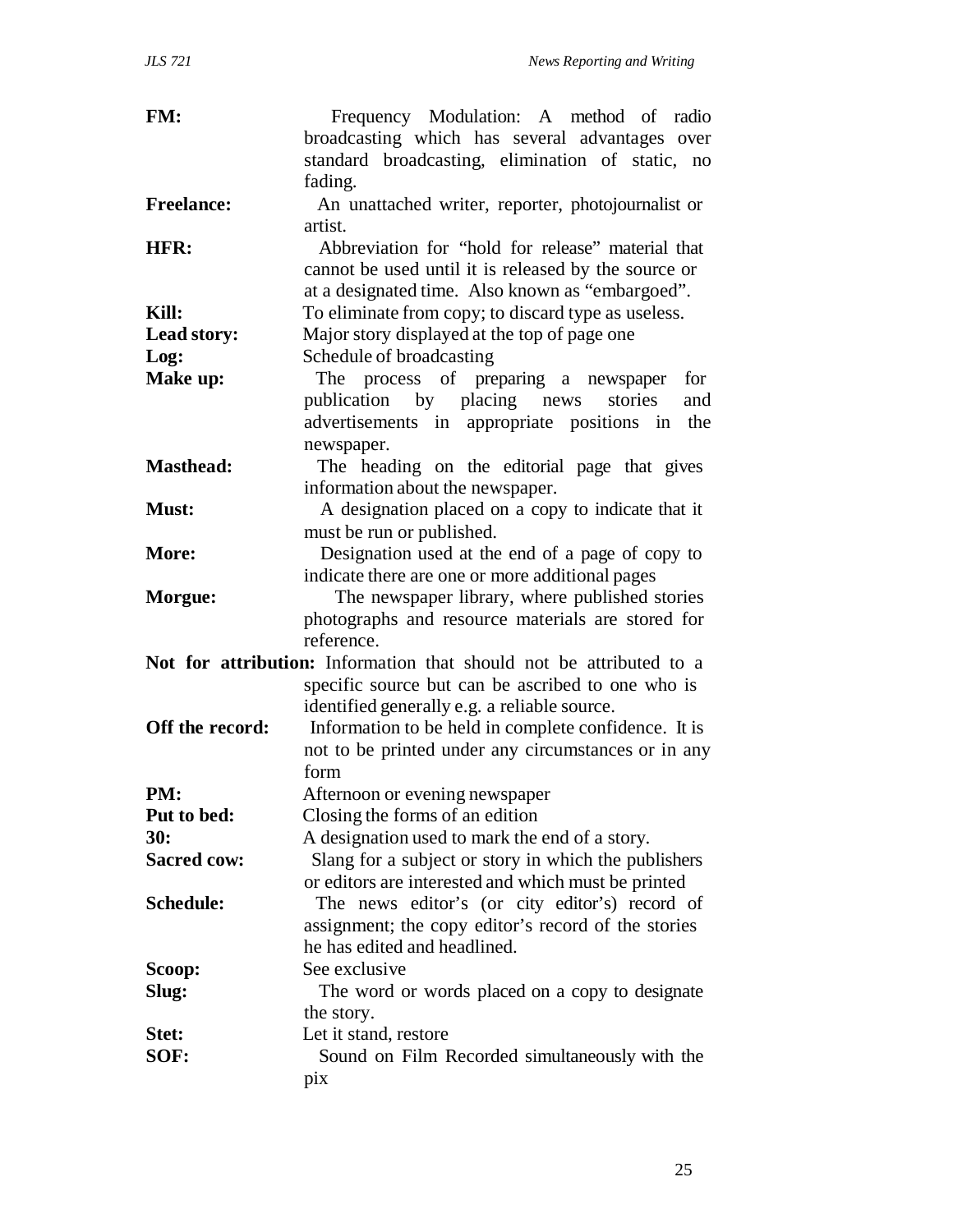| SOT:      | Sound on Tape. Recorded simultaneously with          |  |  |
|-----------|------------------------------------------------------|--|--|
|           | picture on tape                                      |  |  |
| Tie back: | The sentence or sentences relating a story or events |  |  |
|           | covered in previous stories                          |  |  |
| $V/O$ :   | Reporter's voice or a picture                        |  |  |
| VTR:      | Video Tape Recording                                 |  |  |

#### **Self Assessment Exercise 5.1**

List and explain 10 terms mostly used by journalists.

#### **4.0 CONCLUSION**

As a reporter, your knowledge of the terms explained in this unit will help you to write your news stories using précise language.

#### **5.0 SUMMARY**

Both the print and the Broadcast media practitioners have developed terminologies that are peculiar to their professions. Though some of the languages such as 'deadline' have found their way into everyday English terms, most of the terms explained in this unit such as 'byline', 'dateline', 'slug', 'scoop' are unique to journalism.

#### **6.0 TUTOR MARKED ASSIGNMENT (TMA)**

Explain the following terms:

- 1. Airtime
- 2. Background
- 3. Audio
- 4. Beat
- 5. Bulletin
- 6. Caption
- 7. Continuity
- 8. Dateline
- 9. Freelance
- 10. Lead

#### **7.0 REFERENCES/FURTHER READINGS**

Akinfeleye, Ralph (1987): *Essentials of Modern African Journalism A Premier*,  $2<sup>nd</sup>$  (ed) Lagos, Miral Printing press.

Alao, Dayo (1992): *News Reporting*: Lagos, Unique Publications p. 23-24.

Mencher, Melvin (2000): *News Reporting and Writing* 8<sup>th</sup> (ed) Boston, McGraw Hill.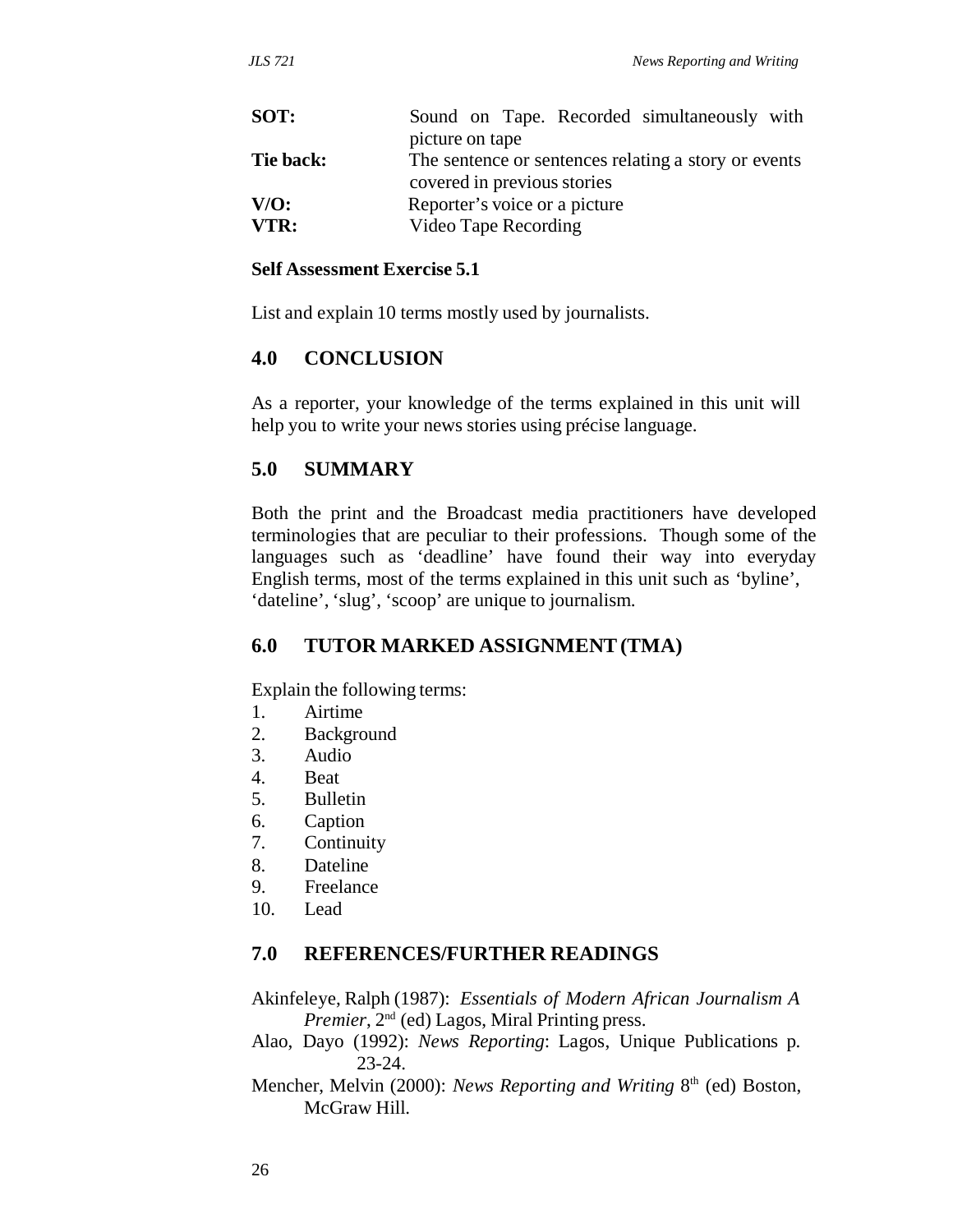# **MODULE 2**

- Unit 1 News and News Judgment
- Unit 2 Rudiments of News Story
- Unit 3 Writing for Newspaper : The Lead
- Unit 4 The Body
- Unit 5 Word Economy

# **UNIT 1 NEWS AND NEWS JUDGMENT**

## **CONTENTS**

- 1.0 Introduction
- 2.0 Objectives
- 3.0 Main Body
	- 3.1 What is News?
	- 3.2 Assessing News Value
	- 3.3 Determinants of News
- 4.0 Conclusion
- 5.0 Summary
- 6.0 Tutor Marked Assignments (TMA)
- 7.0 References/Further Readings

## **1.0 INTRODUCTION**

As a reporter who hopes to live on newswriting, your ability to recognize a newsworthy event marks the beginning to your stardom in your career. How do you define news and what are the criteria for identifying a newsworthy event? This unit will take a look at the definition of news and how to recognize a newsworthy event.

## **2.0 OBJECTIVES**

At the end of this unit, you should be able to:

Give your own definition of news

Identify the traditional criteria for judging the newsworthiness of an event.

Explain the new trends in deciding the newsworthiness of an event

# **3.0 MAIN BODY**

## **3.1 What Is News?**

Suppose you had the task of planning a newspaper and you had before you ten reports which, began in the following ways: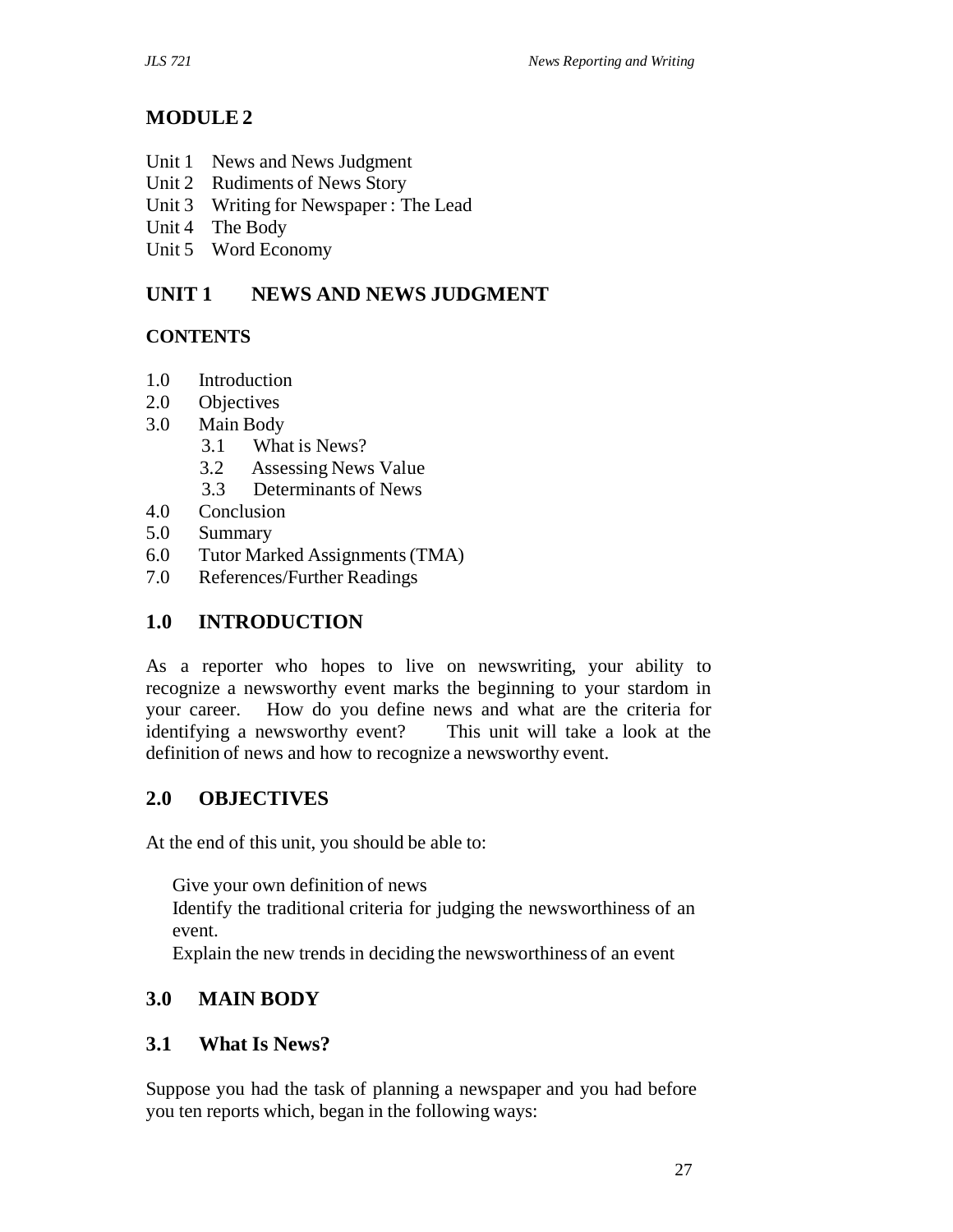The Prime Minister has announced the appointment of a new body to regulate company takeovers.

Fifteen people have been killed in a battle in Congo.

Bournmouth used 500 million cubic feet of gas last year.

Maureen Johnson, aged 17, was sitting in her bath when she heard a hammering on the door. 'What's up?' She shouted. 'The house is on fire,' came the reply.

The chief executive's exit has hit Toad shares.

The main opposition party in Lagos State Peoples Democratic Party (PDP) said yesterday that the Government's new housing policy might not be good for the town.

The chairman of the Finance Committee and a 21-year–old shop girl have disappeared from their homes. Both have left letter to say they have gone together to Biarritz.

A 50 year-old home career will meet the Duke of Edinburgh during his visit to Blank town next week.

Three memorable goals enable Blank town United to reach the semi final of the FA Cup last night.

Five hundred of the world's highest paid scientists have gathered in Oxford to discuss elementary particles.

How would you assess the news value of these reports? Which would you use and which would you reject?

This is normally an editor or chief sub-editor's task, but a reporter should also be able to recognize what is news for the newspaper; to spot which aspects of an assignment deserve prominence in writing the story; to understand why a particular event is being covered.

What is it that makes an event or a set of facts news–and what is it about one news idea that gives it a better rating than another? How do you assess news value?

Let us look again at the stories given above. You will notice, when you start to sort them that a lot depends on the type and readership of the paper you work for. If yours were a weekly, you would reject the Congo story and stress the local football club's success, the chairman's elopement and the home career story. Unless your weekly was very sedate you would find a prominent position, too for Maureen Johnson's interrupted bath. A proportion of the non–football readers would identify with the Cup success, and many would go for the human interest in the elopement, the home career and the bath time story.

If you worked on a regional or national quality morning paper, your choice would be different. You would give prominence to the Government's plan to regulate takeover bids. It is an important move.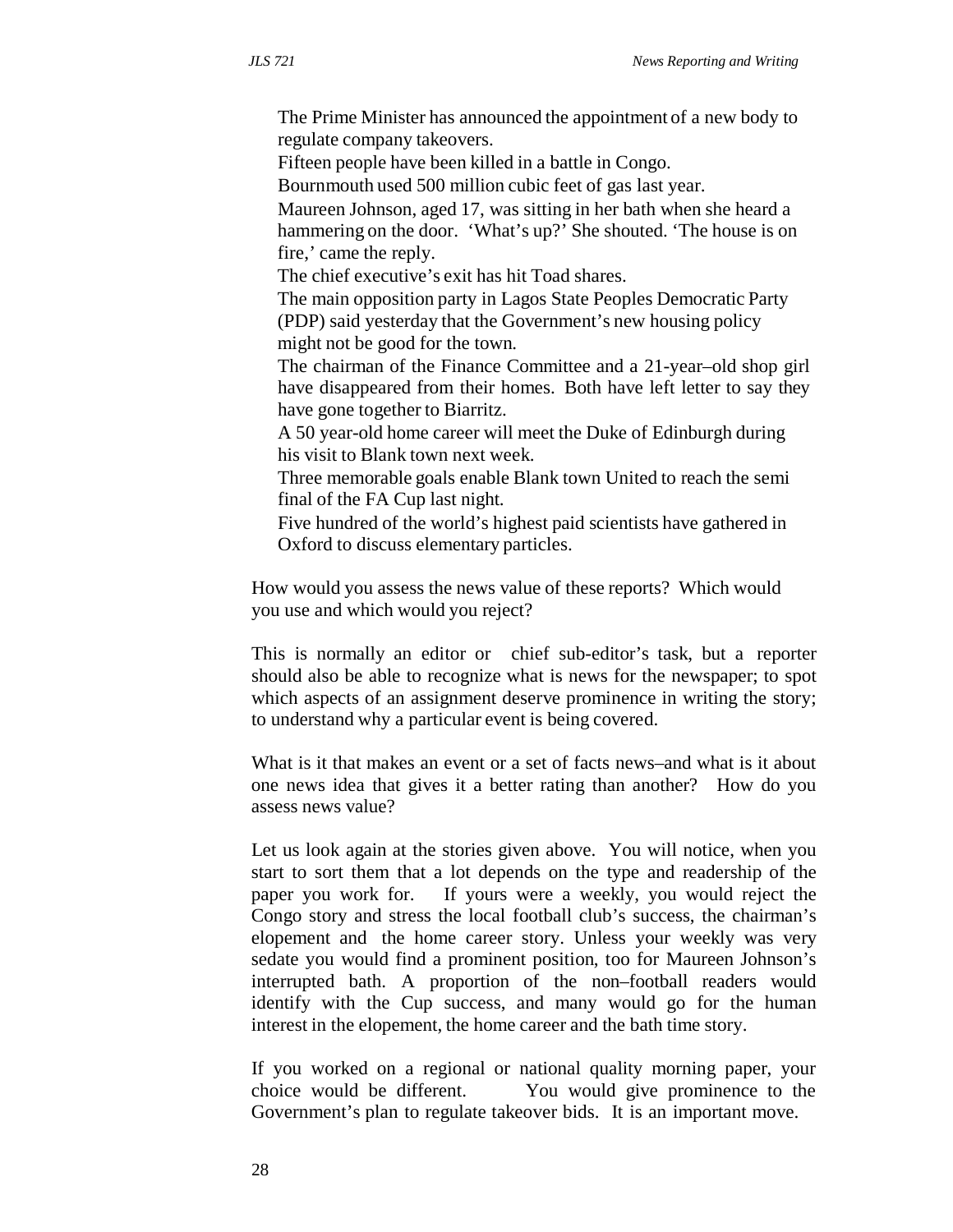You would get in a paragraph or two about the battle in Congo, or several paragraphs if you were writing for a well–informed readership. If the battle were part of a well–reported crisis you might give it a much bigger show.

A national tabloid might run the elopement story, particularly if it could get a picture of the girl. It might, on a slack day, use a few paragraphs on an inside page for Maureen Johnson's bath, but the home career's story would not rate sufficient interest outside the local area.

A provincial morning or evening paper would use these three reports prominently if they were within its circulation area. If they were not, the elopement story and may be the bath story could be given space on a page of national news.

The Oxford elementary particles debate would probably be given coverage in the more up market national papers and those circulating in Oxford and perhaps Cambridge. The Bournemouth gas report would rate a few paragraphs only in the Bournemouth paper.

The views of the opposition party would not arouse much enthusiasm among readers unless the story turned out to be more interesting than its opening. The Toad shares story was featured on several city pages. It could intrigue national papers. What on earth are Toad shares?

## **Self Assessment Exercise 1.1**

- 1. Ask 10 different people why they read newspapers? From their answers write your own definition of news.
- 2. Compare you own definitions with the definition you have in this unit.

## **3.2 Assessing News Value**

What can we learn from this exercise? Two important things:

It is fairly easy to define what news is

It is less easy to assess its value. Why? Because we are talking about two different things.

All ten of the stories we have looked at passed as news because it was the first time the information they contained was being put before the reader; they were saying something new. If what any of them was saying was not new then the story would not have been a news story, for newness is an essential quality of news.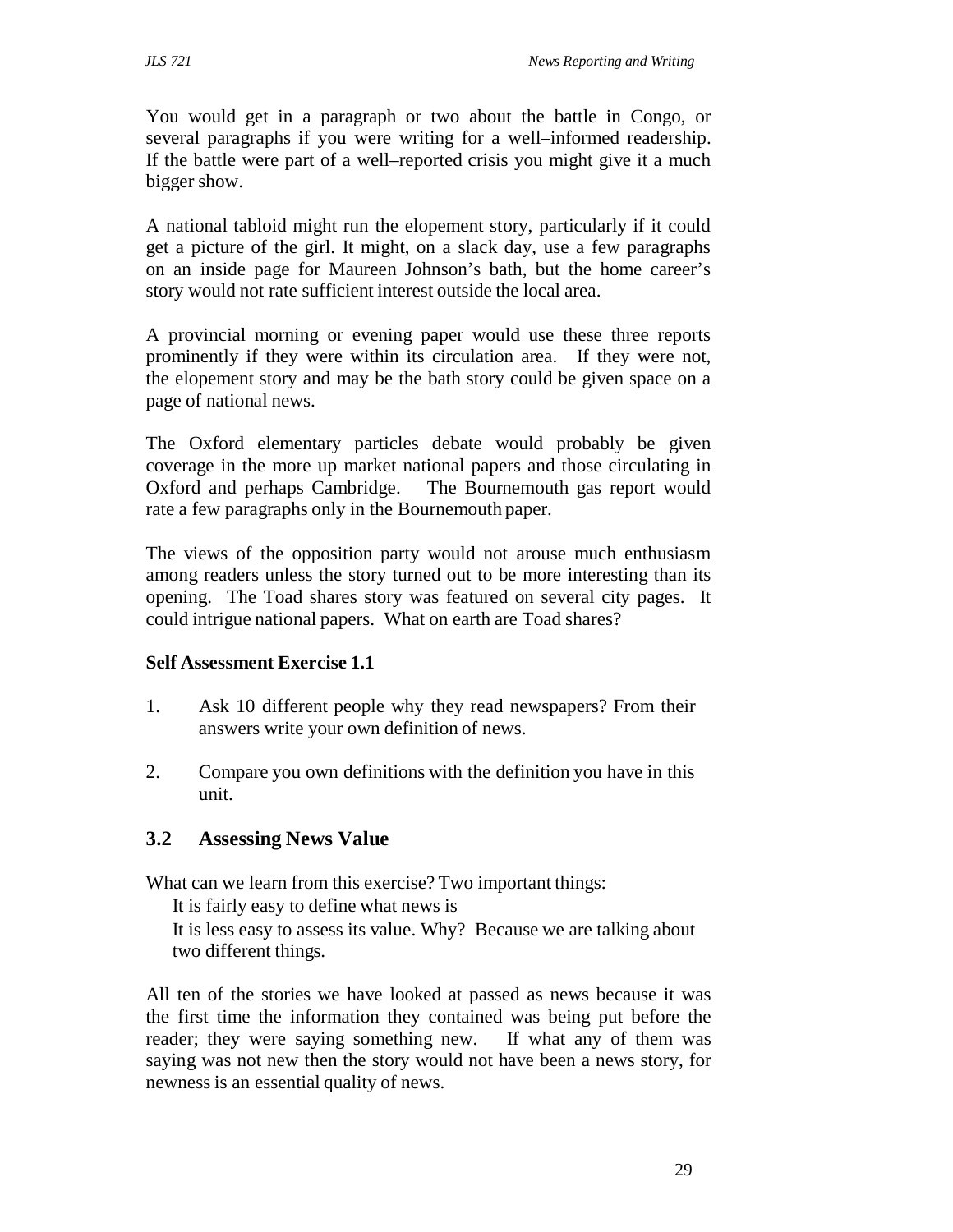The *Shorter Oxford Dictionary* has a useful definition for news: "Tidings; new information of recent events; new occurrences as a subject of report or talk.'

The term 'information' is important because it is the information or knowledge of an event rather than the event itself that news is concerned with. The event might already be known to the reader, but not the new information that is being presented. A single event can go on generating news in this way for days and even weeks. A secret marriage can become news years afterwards because information about it has come to light.

Many writers in trying to define what news is have got bogged down in the qualities that news stories contain. 'News is people,' says Harold Evans, former editor of *The Times.* Well, it frequently does involve people, but it can also concern legislation or an archaeological discovery, or all sorts of things.

News should be surprising; it should be dramatic, "it should", said an American editor, "makes people say 'Gee Whiz!' "All useful qualities if we can find them – and editors are crying out for such qualities in their papers' stories – but a story can still be news even if it lacks them.

The crux of the matter is that to merit its place in a newspaper news should not only be news in an absolute sense of being new; it should also be the sort of news that the readers of the paper will likely want to read – and there is an almost infinite variety of newspapers and readerships. A story's news value is the value it has to the newspaper printing it. This is why such variable answers were possible to the question we asked about the ten examples at the beginning of this Unit. (Harris and Spark, 2001).

#### **3.3 Determinants of News**

As a reporter, your news judgment or ability to determine newsworthy events is very essential. And, an event may make news because of one or a combination of the following:

**Timelines** or **Immediacy:** This concerns the question: Is it new? An event that has just happened is new and probably news? Timeless or immediacy refers to the currency of the news item. It relates to how timely the event is. Nothing is as dead as yesterday's newspaper.

**Proximity:** This refers to nearness to the news source. It is important to localize your news. Proximity can be of geography or interest "10 people killed in Lagos" is more newsworthy than "15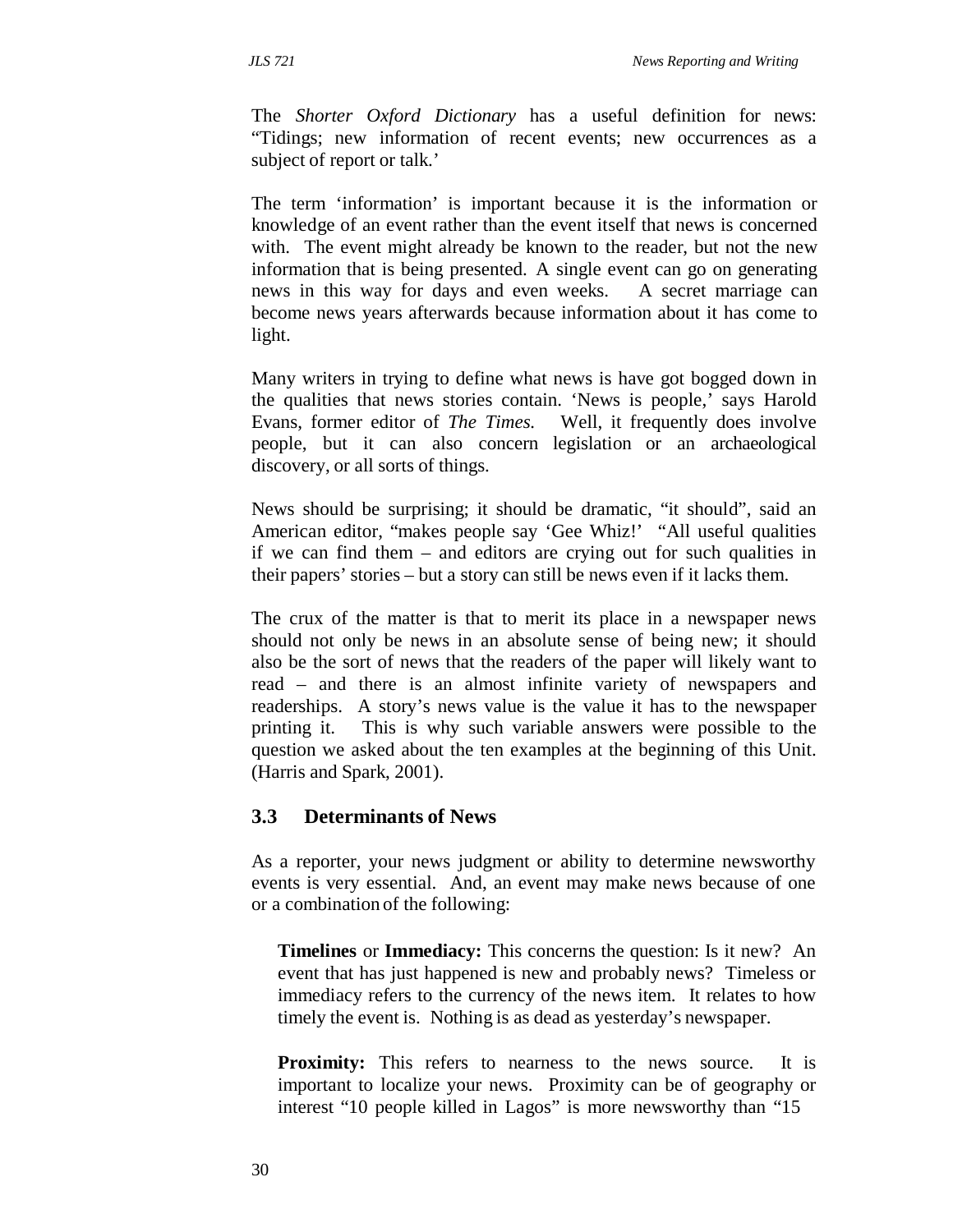killed in Ghana". Also, report on the latest fashion in London will be of interest to a fashion designer despite its distance.

**Prominence:** In news reporting, this refers to the degree of importance of the personality involved in the news. Is he a wellknown person in the community? A person may be prominent either because of his name or as a result of his achievements, contributions, or the position he/she occupies in the society. An unusual event involving the man-on-the street may make him prominent, e.g the case of Clifford Orji accused of cannibalism.

While the definition of news varies among media people, there are some elements that are common to all conceptions of news. To be news, an event must be interesting to the public. Secondly and equally important, it must be new (to the public). Also, it is important to note that it is the telling or the reporting that makes an event a piece of news.

# **4.0 CONCLUSION**

As a reporter, you need to look beyond the traditional criteria for judging the news value of an event. For some events that do not fall under those criteria may be newsworthy and yet not reported.

# **5.0 SUMMARY**

Traditionally, reporters and editors have always looked at the news worthiness of an event from the point of view of audience, consequence, impact, conflict, human interest, novelty, immediacy or Timeliness. However, the new trend in journalism has shown that some events may still be newsworthy and not fall under the traditional criteria for news.

# **6.0 TUTOR MARKED ASSIGNMENT (TMA)**

- 1. What are the traditional criteria for judging the value of news?
- 2. List two important recent issues in Nigeria that have been given prominence by the press. Explain the reasons for your choice of the issues.

# **7.0 REFERENCES/FURTHER READINGS**

- Brooks, Brian *et al* (1988): *News Reporting and Writing*: New York, St Martins press
- Harris, G and Spark, D. (2001), *Practical Newspaper Reporting* 3rd edition: Oxford: Focal press pp: 1-3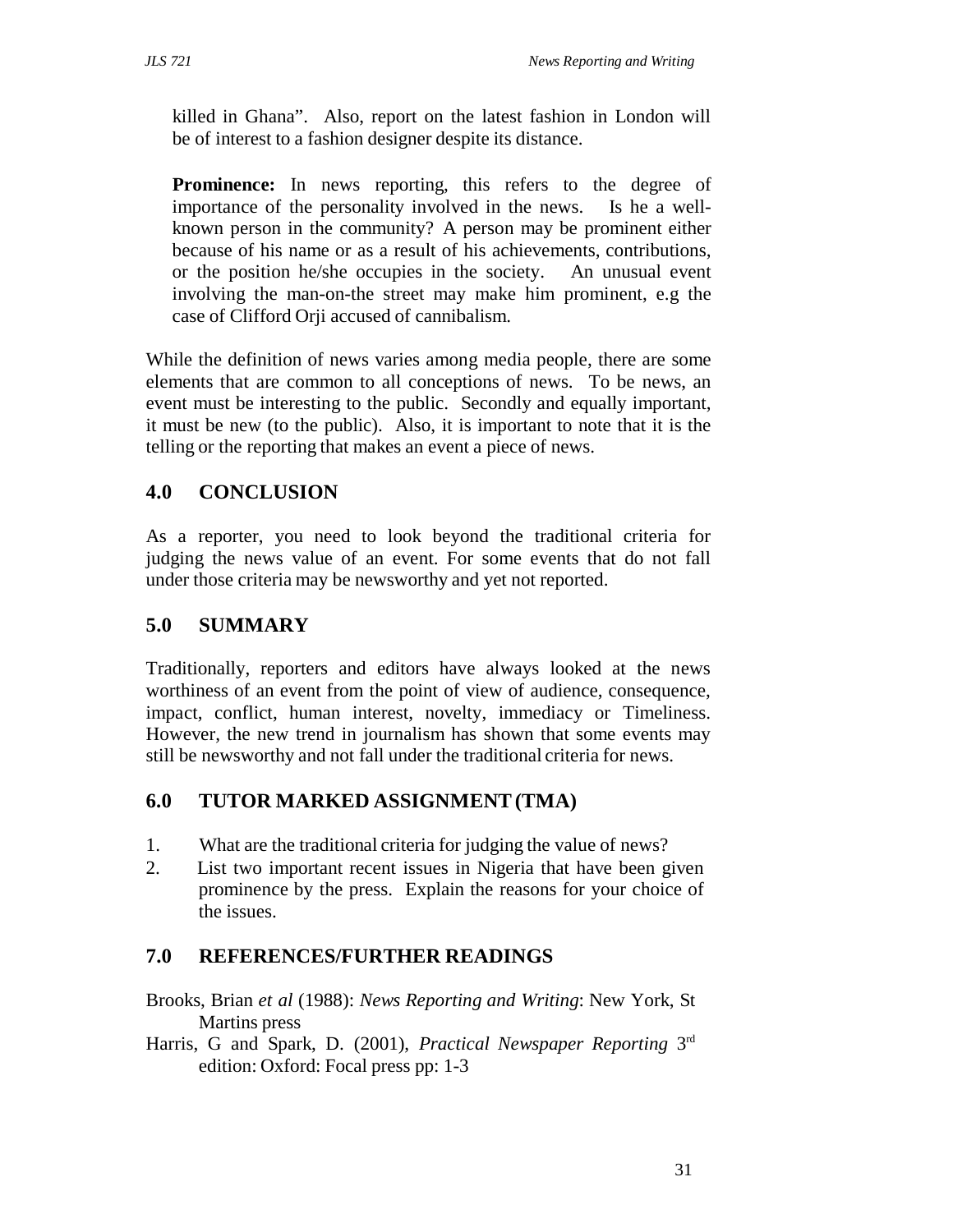### **UNIT 2 RUDIMENTS OF NEWS STORY**

#### **CONTENTS**

- 1.0 Introduction
- 2.0 Objectives
- 3.0 Main Body
	- 3.1 Accuracy
	- 3.2 Attribution
	- 3.3 Balance and Fairness
	- 3.4 Brevity
	- 3.5 Clarity
	- 3.6 Human Interest
	- 3.7 Identification
	- 3.8 Newspoint
	- 3.9 Objectivity
	- 3.10 Verification
- 4.0 Conclusion
- 5.0 Summary
- 6.0 Tutor Marked Assignments (TMA)
- 7.0 Reference/Further Reading

#### **1.0 INTRODUCTION**

It is not enough for you to know how to gather news and define news. You should be able to write a good news story. In doing this, there are certain basic things that you need to master for your news story to be logical, accurate, concise, coherent and readable.

#### **2.0 OBJECTIVES**

At the end of this unit, you should be able to:

- i) Explain the rudiments of news story
- ii) Apply these rudiments in writing your news story

#### **3.0 MAIN BODY**

Just as the basketball player must abide by the rules of the game, the newswriter must adhere to a set of guidelines. These are also known as rudiments of the news story. These include:

#### **3.1 Accuracy**

This is the quality or the state of the writer being precise, or exact in terms of name and/or data presentation in the news.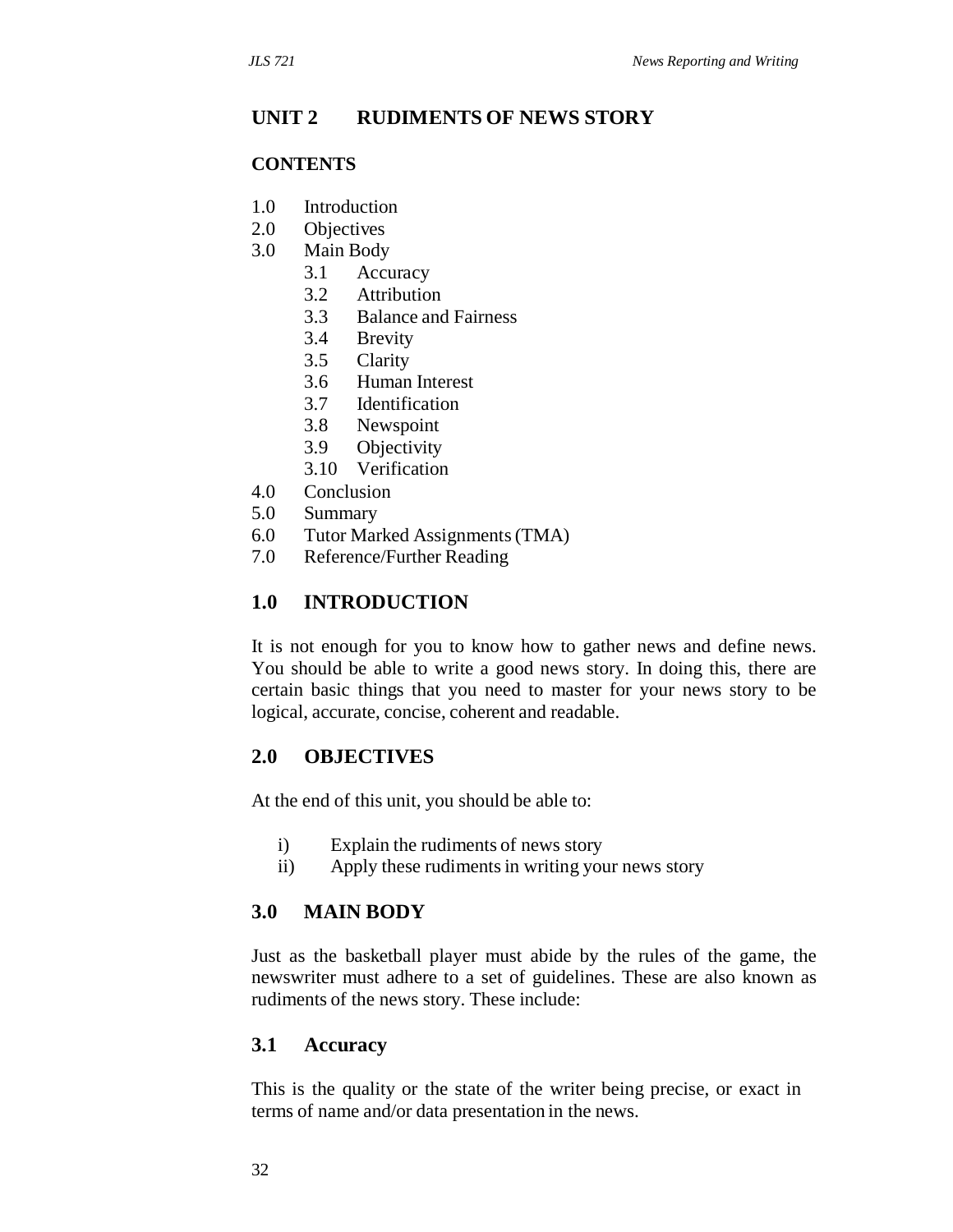Write correctly the middle or initial in names and the exact address of people in stories. Accuracy begins with the reporter's painstaking attention to every detail when gathering facts and information. Initials, spelling of names, correct addresses, exact quotes, precise number of deaths, should be checked and double-checked with a source or a reference when there is doubt.

## **3.2 Attribution**

Attribution means crediting the story to a source. All information and statements, except the most obvious, must be attributed to the source of the material. For example, the police reported two people were killed when….

President Olusegun Obasanjo today urged….

However, no attribution is necessary for these assertions:

"March 27 falls on a Monday" "Rain fell yesterday".

These are obvious statements that could be verified. Attribution does not guarantee the truth of the statement rather it places the responsibility of the material with the source.

## **3.3 Balance and Fairness**

By balance, we mean that both sides in a controversy must be given their say. In a political campaign, all candidates should be given enough space and time to present their points. In a debate, each speaker is entitled to reach the reader.

By fairness, we mean that all parties involved in the news are treated without favouritism. Fairness also involves the honest use of words. Words like admit, refuse, complain have varied meanings and should be used with caution.

# **3.4 Brevity**

Newswriting is the art of knowing what to leave out and condense. The subject-verb-object (S.V.O) structure helps to cut sentences to the bone. Use action verbs, avoid adverbs and adjectives.

# **3.5 Clarity**

Ability to write clear and interesting stories is a valuable skill. Tax rates, budgets, etc, must be translated into everyday English. To do this, you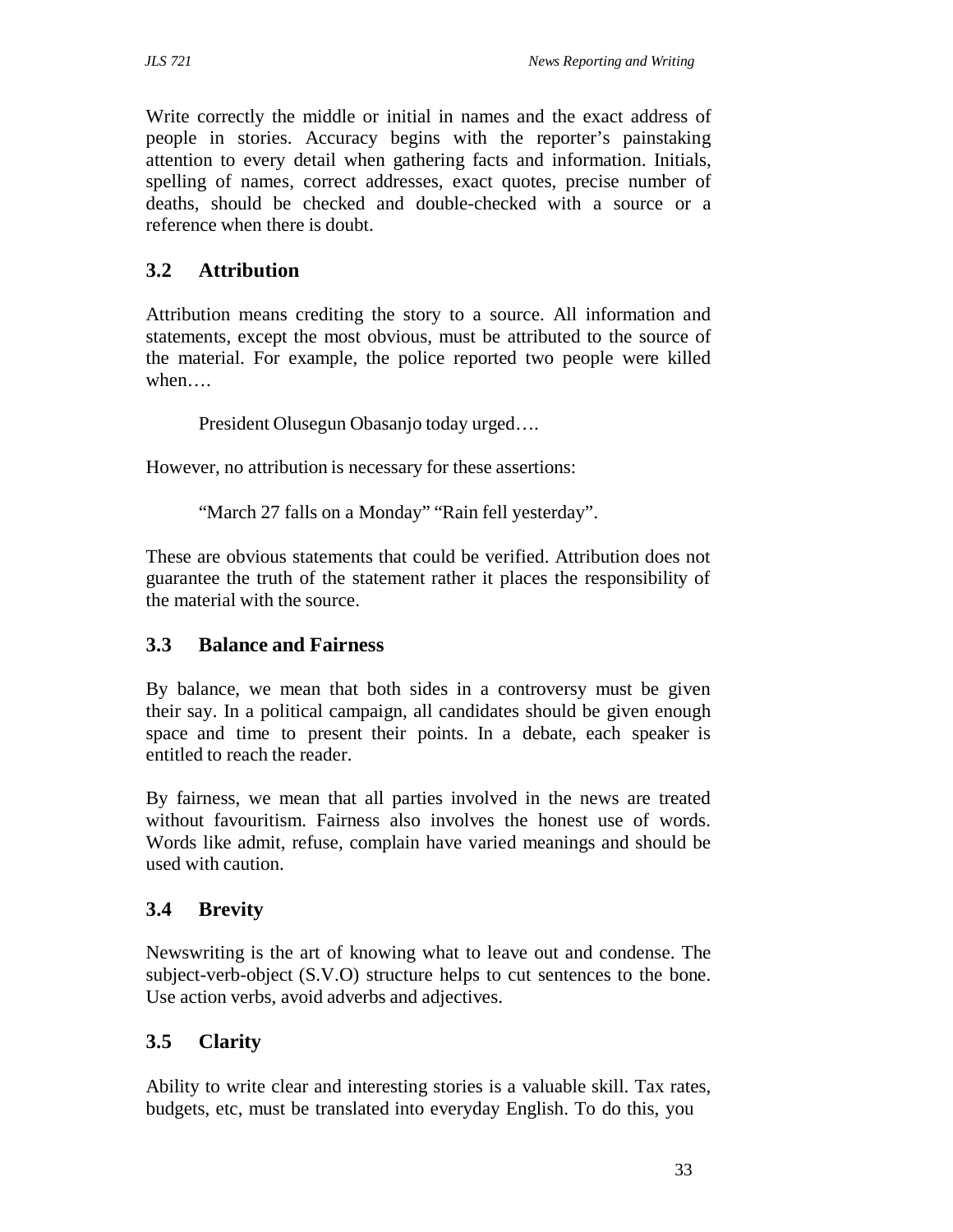need clear thinking. You need to understand the event before writing. Don't hide your ignorance. Clear thinking extends to the writing as well as to the subject matter.

### **3.6 Human Interest**

Readers like the human angles to a story. The human element catches the reader's interest; it should be given prominence in the story. Reporters must include people, their reactions, their expectations, their concerns in their stories.

## **3.7 Identification**

This means identifying the people you are writing about so that readers and listeners can visualize, locate and identify these people. The standard identifying format is **Name; Age; Address**; **Occupation.** If a story quotes a source as an authority, it is also essential that the source is identified by title or background to give the person the credibility to speak on the subject on which he or she is being quoted.

## **3.8 Newspoint**

Every story must have a point, and must be made high in the story. The newspoint is also the main theme of the story. It provides the spine of the story.

No reporter should begin to write without knowing what the newspoint is. The newspoint is consciously decided upon by the reporter usually at the scene of the event being covered or while the person is being interviewed.

## **3.9 Objectivity**

Objective journalism attempts to present a complete report that is not coloured by the opinion of the reporter or the requirements of the prevailing government. Objectivity is not only as an impersonal 'balanced' style of newswriting but also as representing the broader claim of journalism as an important third party, the one that speak for the general interest.

## **3.10 Verification**

When a reporter checks his or her information against some kind of objective source, we say that the material has been verified. Verification is important, as it is recognition of the need for truth. The essence of verifying or confirming material is to assure the reader or listener of the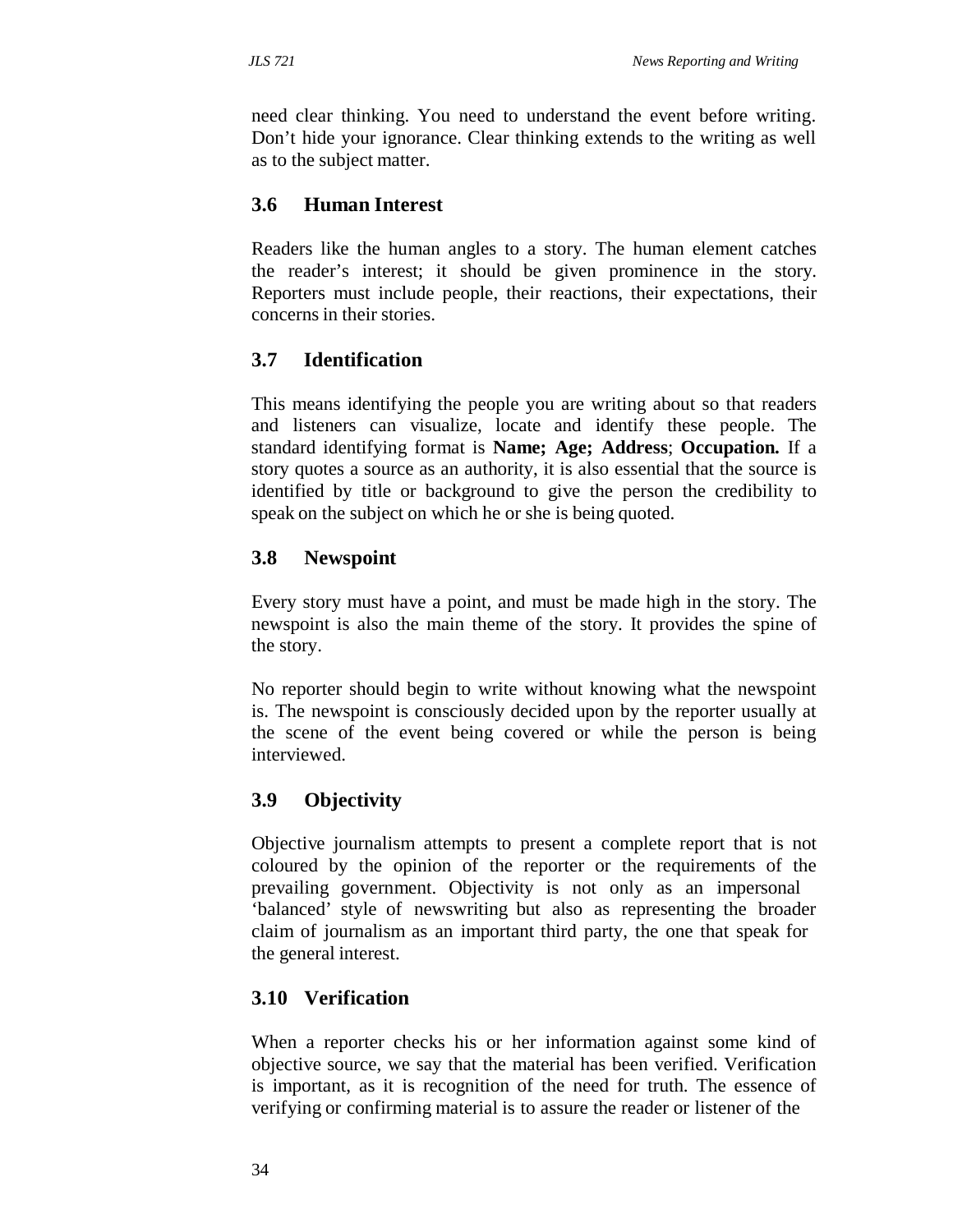truth of the stories. Accuracy is important, but it is not enough. The fact without the truth is futile, indeed, the fact without the truth is false.

# **4.0 CONCLUSION**

In writing your newsstories, certain basics must be considered. For it is possible to have the raw materials for the news and still not come out with good story. Hence, the rudiments of newsstories are essential points that any reporter must be familiar with.

# **5.0 SUMMARY**

This unit has enumerated the basic points to bear in mind in writing newsstories, that is, the need for the story to be accurate, balanced and fair, brief, clear and of human interest. Also the story most be attributed, verified, objective and it must contain identification.

# **Self Assessment Exercise 2.1**

- 1. Take a look at two lead stories in the front page of any newspaper of your choice. Will you say the writers are objective? Use your own knowledge of objectivity to evaluate the stories.
- 2. Explain to young reporters in your organization some points to note in writing news

# **6.0 TUTOR MARKED ASSIGNMENT (TMA)**

- a. Differentiate between Attribution and Identification
- b. Name different ways of identifying the people you are writing about.

# **7.0 REFERENCES/FURTHER READINGS**

- Alao, Dayo (1992): *News Reporting,* Lagos, Unique Publications p. 23-24.
- Brooks, Brian *et al* (1988): *News Reporting and Writing,* New York, St Martin's Press.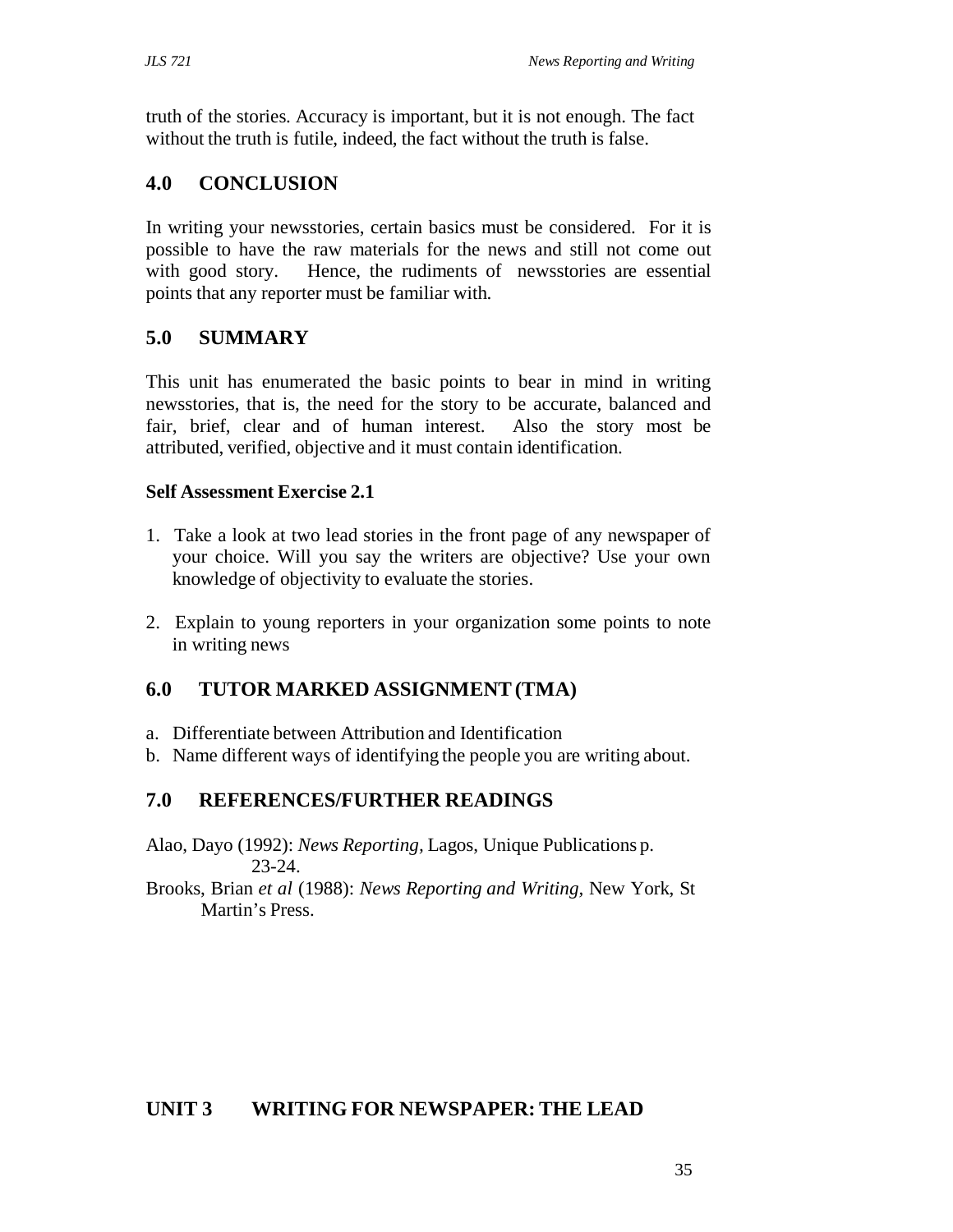#### **CONTENTS**

- 1.0 Introduction
- 2.0 Objectives
- 3.0 Main Body
	- 3.1 Functions of the Lead
	- 3.2 Hints on Writing the Lead
	- 3.3 Lead Writing Styles
- 4.0 Conclusion
- 5.0 Summary
- 6.0 Tutor Marked Assignments (TMA)
- 7.0 References/Further Readings

#### **1.0 INTRODUCTION**

The newsstory consists of two main parts, the lead and the body. The lead or intro is the beginning of the newsstory. It is usually the opening, single paragraph. The body is the rest of the story.

Usually, the lead presents the highlights of a story; the body reinforces this information with additional facts and details.

#### **2.0 OBJECTIVES**

After studying this unit, you should be able to:

- i) Identify the elements of a lead; and
- ii) Write a good lead.

#### **3.0 MAIN BODY**

Usually newsstories are written in the "Inverted pyramid" style, that is, they begin with the most important pieces of information in the story followed by additional facts arranged in descending order of importance. This contrasts with the normal style for narrative, which begins with introductory material and builds up to climax. The newspaper story starts so to say with the climax.

#### **3.1 Functions of the Lead**

To summarize the story;

To provide answers to the questions, **who, what, when, where, why** and **how**?

To provide quick identification of persons, and events in the newsstory for the reader;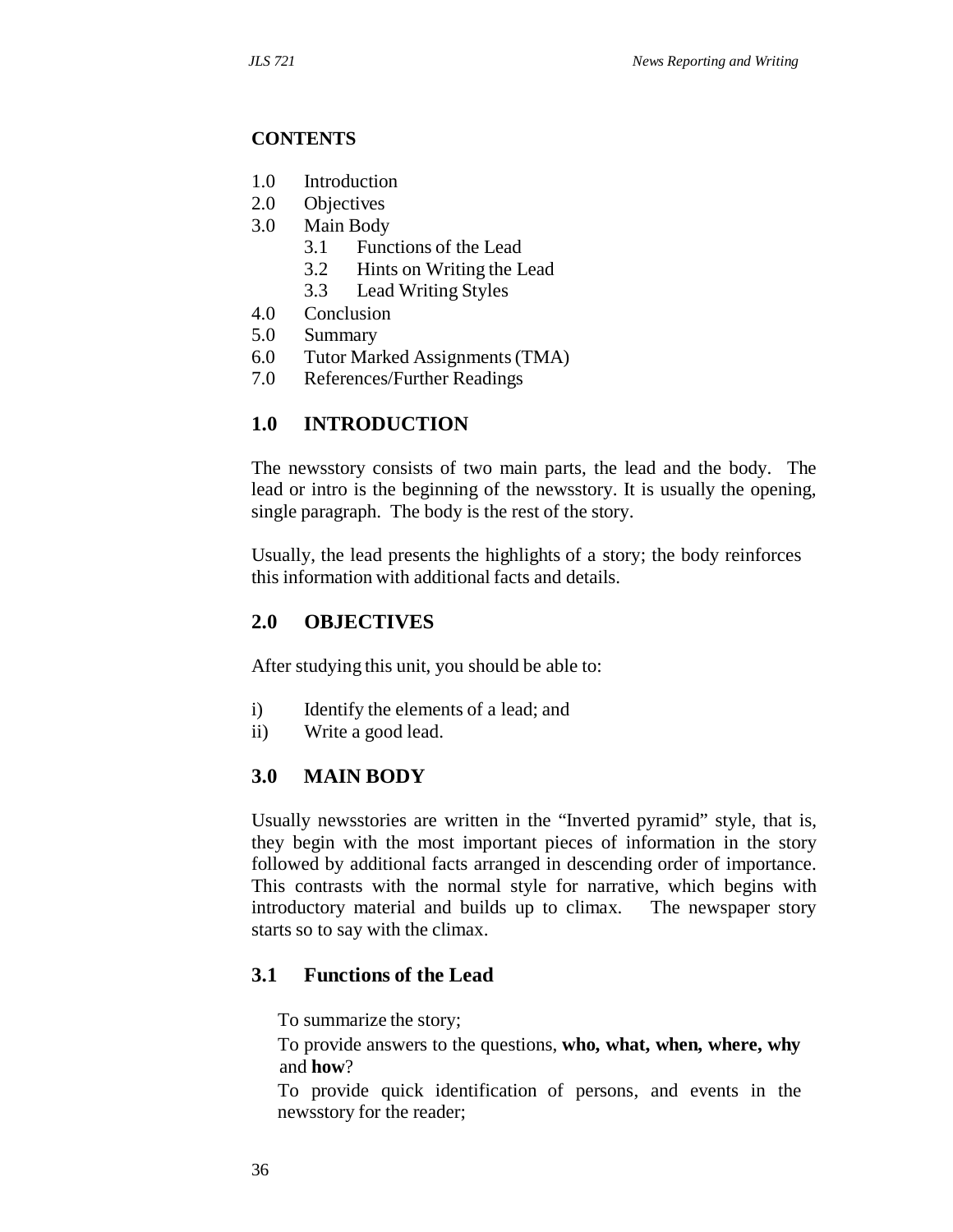To emphasize the most important element in the news story by placing that element in the first paragraph of the story.

### **3.2 Hints on Writing the Lead**

In writing the lead, you need to:

Discover the most important element of the story;

Decide on what lead element to emphasize among the five Ws and  $H:$ 

Use a single element if you find out that one element stands out uniquely in the story;

Use the structure of the subject – verb predicate construction;

Go straight to the point. With the above points in mind, you can now start your lead with any of these elements of a lead: **Who? What? Where? When? Why** and **How?**

**What:** The collection of tolls on a road in the industrial town of Agbara in Ado–Odo /Ota Local Government Area of Ogun state has triggered off misunderstanding between a firm, Agbara Estates limited and motorists.

A mixture of relief and repressed anger was the feeling expressed by Nigerians yesterday at the late suspension of the indefinite strike called by Labour and Civil Society Coalition (LASCO) to protest fuel price. (New Age, Wed, Nov. 17).

**Who:** Person, organization, company and community; e.g President Olusegun Obasanjo has declared the Petroleum Trust Fund (PTF) unconstitutional.

Professor Wole Soyinka yesterday reiterated his call for a Sovereign National Conference to determine the corporate existence of Nigeria.

A **who** lead can also be used when a person is not widely known. What is featured in such a case is the person's occupation, sex, age and other distinguishing characteristics e.g. A 10 year old boy who ran into the side of a moving car is responding to treatment at a private hospital in Ikeja.

**Where:** Places sometimes dominate the lead

- National Stadium Surulere is the venue for this year's National day parade.
- Abuja Conference Centre will today host the  $2<sup>nd</sup>$  West African Children's Festival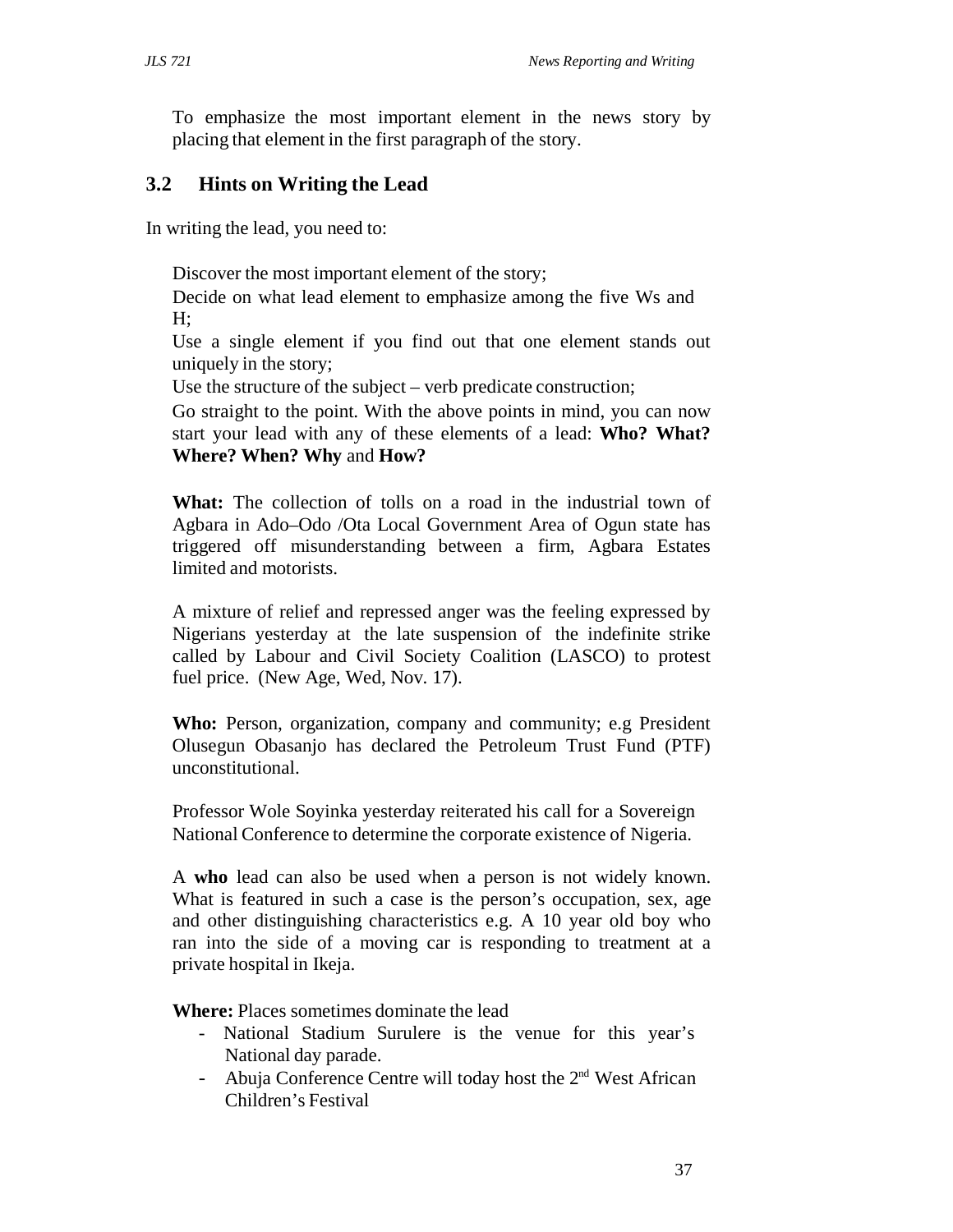**When:** A deadline, or the time of an event, sometimes presents a newsworthy angle to a story.

By next year, telephone users in Nigeria will smile, as the telephone network in the country would have undergone a dramatic change for the better.

Midnight tonight is the deadline for private car owners in Lagos to obtain their MOT test certificate, the Lagos City Council reminded car owners yesterday.

**Why:** Once in a while, the news angle is the why of an event. The shortage of midwives has forced the Blue Cross Hospital Ogba to close its maternity ward.

How: Somewhat less common are stories centered around the "how" to an event.

Trapped by the seat of his new car, a young accountant was burnt to death on a highway in Lagos last night.

A backward pass by Eagles' defender earned the Ethiopian junior team their only goal in yesterday's quarter–final played at Abeokuta.

Note: Deciding which of the 5 Ws and H is best suited for a story lead is an exercise that gets easier only with time and experience. It is advisable for a beginner to look for the "WHO" or the "WHAT" angle. The reporter could then check his fact for any other angle that may be interesting or unusual enough to display the 'who' or the 'what'.

#### **3.3 Lead Writing Styles**

In addition to emphasizing one or the other of the five Ws and the H in a story lead, reporters use several styles in structuring their leads, these include:

- Direct lead,
- Delayed lead,
- Summary lead,
- Effects lead,
- Question lead,
- Quote lead,
- Cartridge lead

However as a beginner you may not need to worry with writing in any of these styles as that would come with experience.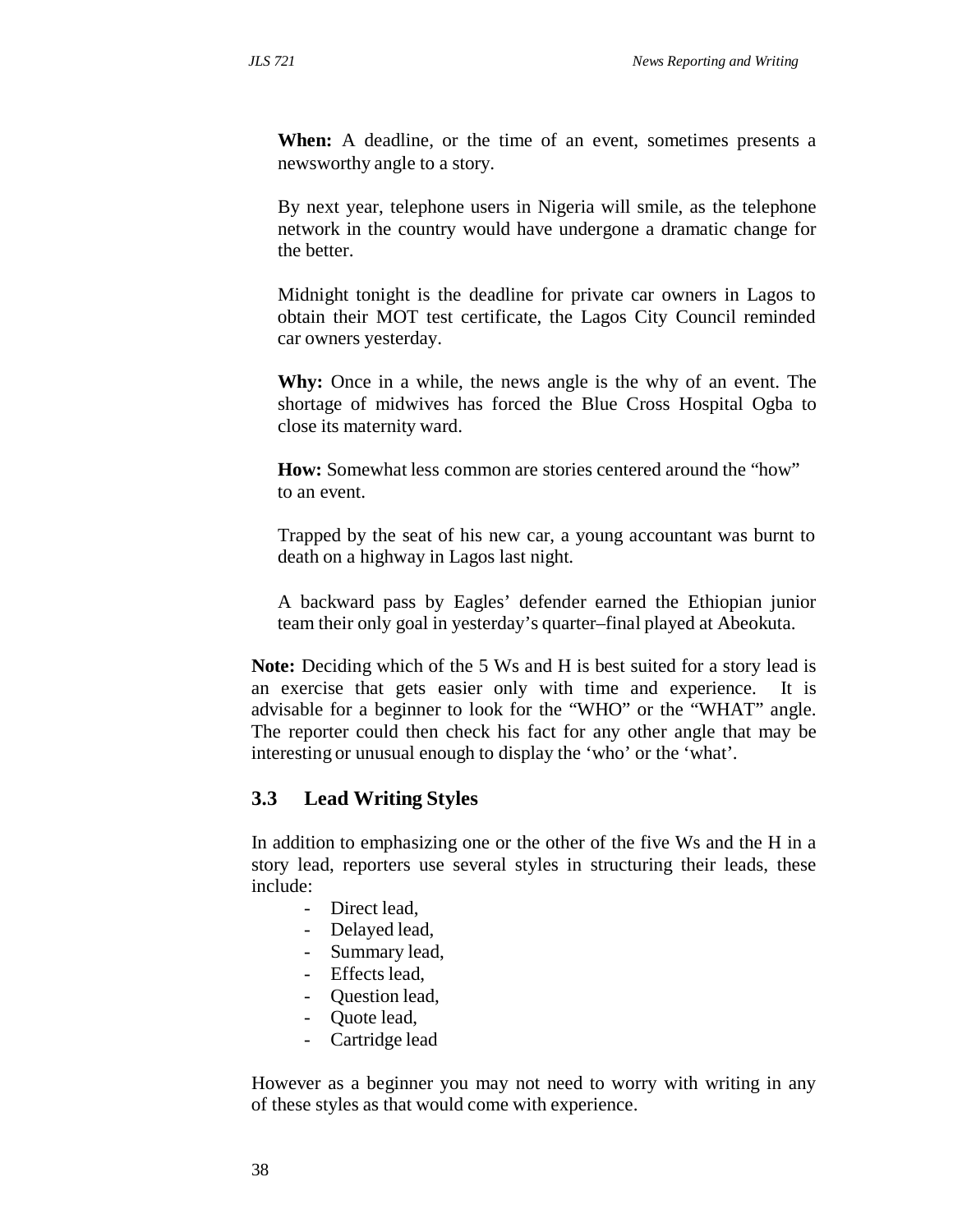Therefore, the most important thing is how to write a good lead starting with any of the five Ws and H.

### **Self Assessment Exercise 3.1**

Look for the WHO, WHAT, WHY, WHERE and WHEN in newspapers of your choice. Cut the stories and indicate each element of the lead on the cuttings.

## **4.0 CONCLUSION**

As the first paragraph that wets the appetite of your readers, the lead of your story is very important. It must give your readers the high point of your story and must also be interesting.

## **5.0 SUMMARY**

This unit has highlighted the importance of the lead, hints on how to write the lead and examples of leads starting with each element of the lead.

## **6.0 TUTOR MARKED ASSIGNMENTS (TMA)**

Re-write the following leads:

- a. The West African Breweries Ltd manufacturers of *Top Beer* today laid off 200 workers at its Abeokuta plant for one month.
- b. 400 workers of the Nigeria Airways will be sent home on Friday because of poor productivity, Managing Director Brown Doe told Airport correspondents in Jos yesterday.
- c. Obasanjo told Nigerian Universities to redirect their energies towards solutions for the nation's economic problems.

## **7.0 REFERENCES/FURTHER READINGS**

- Akinfeleye, Ralph, (1987): *Essentials of Modern African Journalism: A Premier* (2<sup>nd</sup> Edition) Lagos, Miral Printing Press.
- Brian, Brooks *et al* (1988): *News Reporting and Writing,* New York, St Martin's Press.
- Mencher, Melvin (2000): *News Reporting and Writing*, 8<sup>th</sup> (ed.) New York, McGraw Hill.

# **UNIT 4 THE BODY**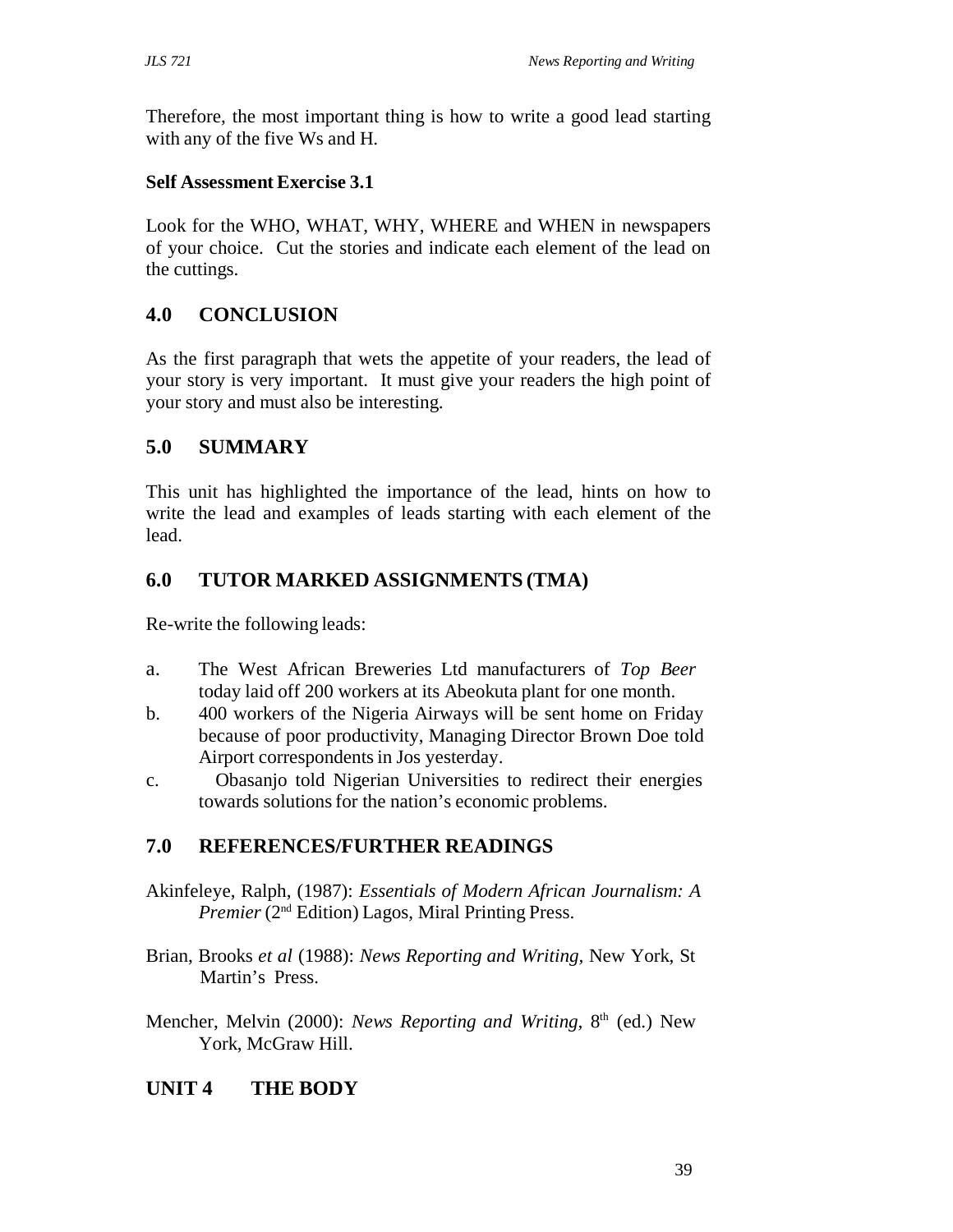#### **CONTENTS**

- 1.0 Introduction
- 2.0 Objectives
- 3.0 Main Body
	- 3.1 Transitional Devices
	- 3.2 Quotations
		- 3.2.1 Indirect Quotation
		- 3.2.2 Partial Quotation
		- 3.2.3 Direct Quotation
- 4.0 Conclusion
- 5.0 Summary
- 6.0 Tutor Marked Assignments (TMA)
- 7.0 References/Further Readings

## **1.0 INTRODUCTION**

Newsstory has only two parts, the lead or intro and the body. The body of a news story is that part that adds more information to the newsstory. This unit focuses on how to build up the body of your newsstory and describes the ingredients needed to achieve this.

### **2.0 OBJECTIVES**

At the end of this unit, you should be able to:

- i) Identify the means of amplifying a news story; and
- ii) Proper use of transitional devices and quotes in building up a news story.

## **3.0 MAIN BODY**

The portion of a newsstory that follows the lead is called the "Body" and it normally presents facts in descending order of importance. Essentially, the body amplifies the story by providing additional information. This could be names, descriptions, quotations, conflicting viewpoints, explanations, background data and so forth. News stories end with their least important details–never with any type of conclusion. e.g If two cars collide, injuring several peoples, an inverted pyramid story about the accident might contain the following sequence of paragraphs.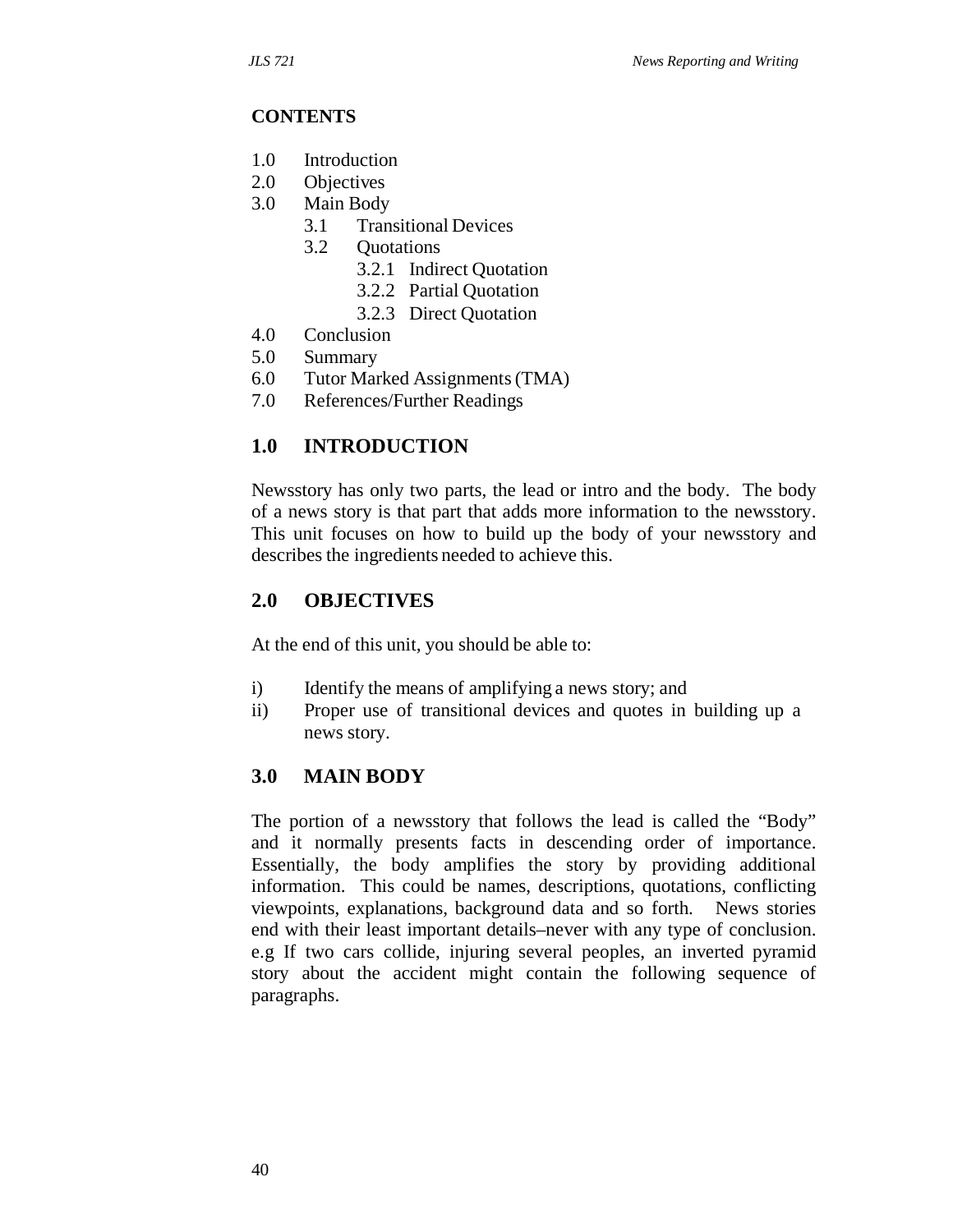

### **3.1 Transitional Devices**

Most newsstories run into several paragraphs and, may develop several ideas and themes. Transitional words, or phrases are used to achieve a smooth flow through the different themes. Thus, transitions help stories move in a smooth, logical order from one field to the next.

Transitional devices that emphasize the time element in the different aspects of an event are among the most common used. Here are a few: earlier, later, next week, at the same time, meanwhile, soon after, and many more.

Equally common are transitional words and phrases that highlight the location angle: in the state capital, at their home, on main street, at another point nearby, etc.

Some transitional words suggest the picture of an action. Turning to, suddenly, grabbing his hand, etc.

Some linkage words emphasize contrasts: However, conversely, but, nevertheless, in spite of, despite, on the other hand, and many more.

Other kinds of devices for linking ideas or aspects of an idea include. For example, therefore, likewise, in addition to, namely, whereas, As a result of, etc.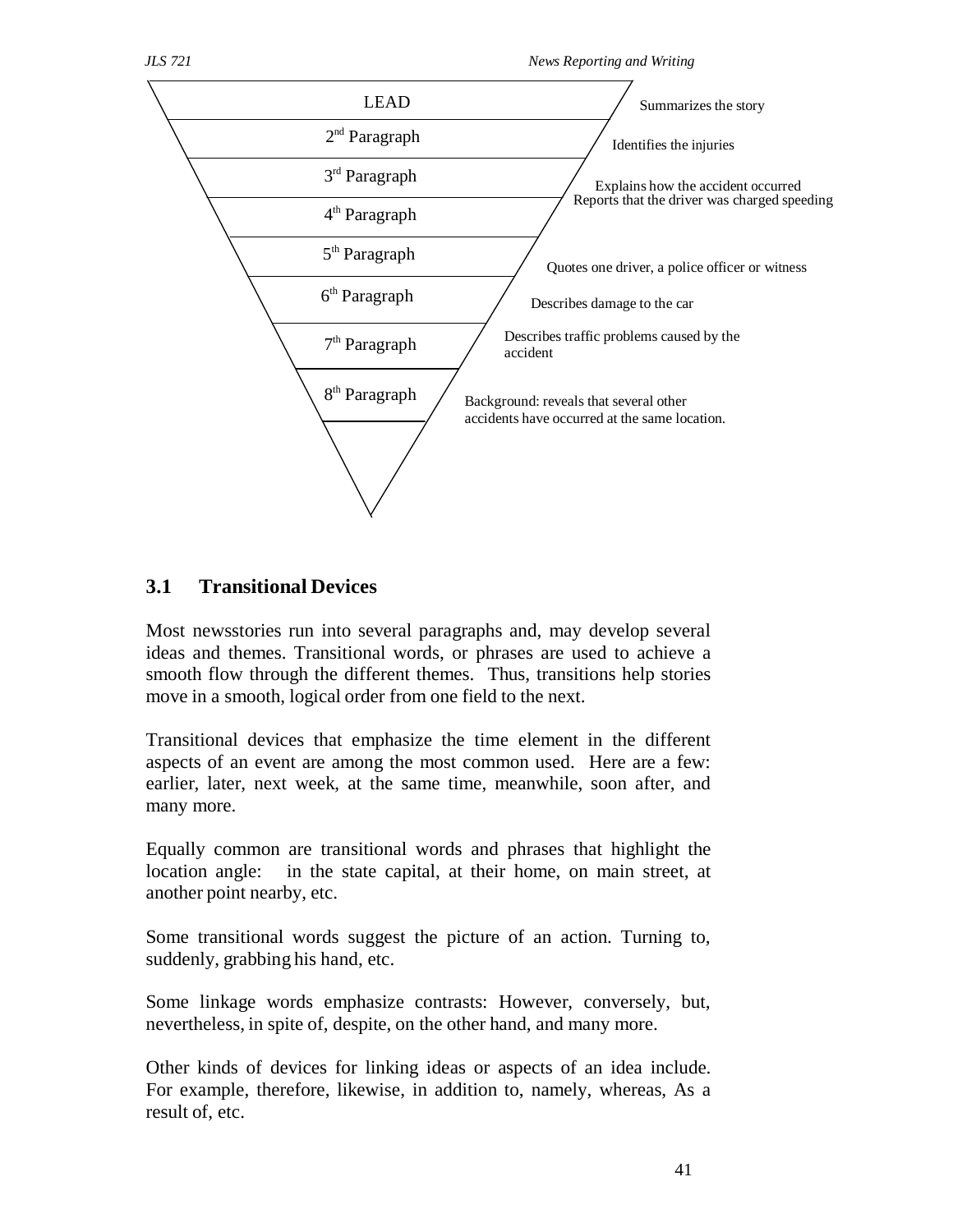#### **3.2 Quotations**

Reporters get much information by listening to other persons, and they can convey such information to readers in the form of:

- Direct,
- Partial, or
- Indirect quotations

Indirect quotations do not use a source's words and consequently are not placed inside quotation marks, instead, reporters use their own words to summarize or "paraphrase" the source's remarks. Partial quotations use key phrases from a source's statement and quote them directly. Direct quotations present the source's exact words and consequently are placed entirely in quotation marks:

#### **3.2.1 Indirect Quotation**

Mrs. Ambrose said journalism students should deal with ideas, not mechanical techniques.

#### **3.2.2 Partial Quotation**

Mrs. Ambrose criticized the "trade school atmosphere" in journalism schools and said students should study ideas, not mechanical techniques.

#### **3.2.3 Direct Quotation**

Mrs. Ambrose said: "Journalism students should be dealing with ideas of a social, economic and political nature. There's too much of a trade school atmosphere in journalism schools today. One spends too much time on minor technical and mechanical things, like learning how to write headlines".

Reporters use indirect quotations when their sources have failed to state their idea effectively. By using indirect quotations, reporters can rephrase their sources' remarks, stating them more clearly and concisely. Reporters are free to emphasize the sources' most significant remarks and to reword or eliminate remarks that are unclear, irrelevant, wordy, libelous or otherwise unprintable.

Reporters use partial and direct quotations for statements that are important and interesting and that require no rewording. Direct quotations are particularly appropriate when sources say something controversial or state their ideas in an unusual or colourful manner. Quotations bring the sources alive reporting their opinions in their own words, with all their original flavour, emotion, colour and drama.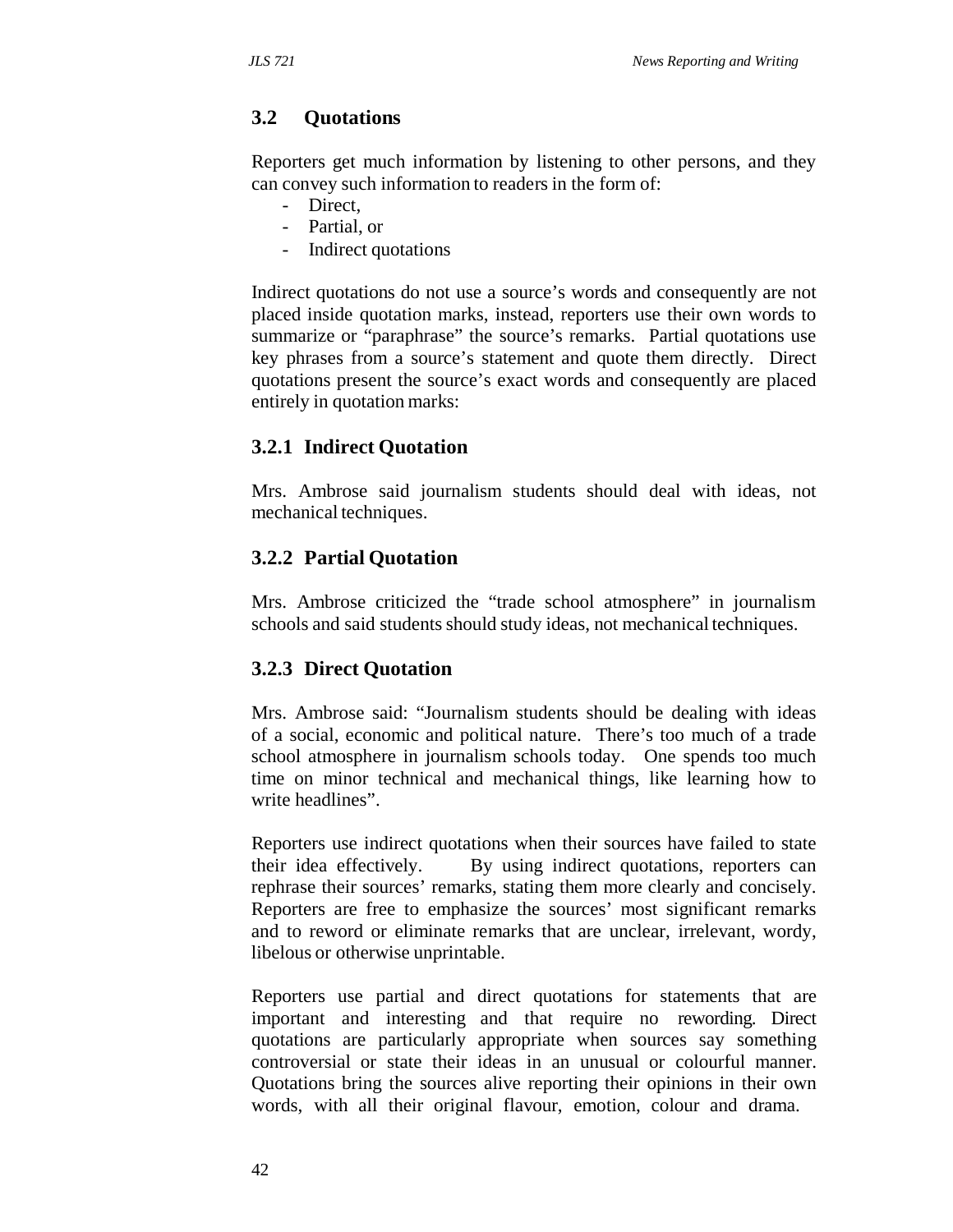Quotations give a sense that readers have talked directly with the sources.

# **4.0 CONCLUSION**

It is not enough for you to write a good lead. You need to know how to write the body of the story. And to achieve this, your knowledge of transitional devices, quotations are essential.

# **5.0 SUMMARY**

After writing your lead, details of the news story must be given in the body. This is done through transitional devices and quotations. The quotations can be direct, indirect or partial. What is important is that they are essential elements needed to expatiate the lead of your story.

## **Self Assessment Exercise 4.1**

Look at the *Guardian* and *This Day* newspapers of today; examine the stories at the back page of each of the newspapers. Underline the transitional devices used in the lead stories.

# **6.0 TUTOR MARKED ASSIGNMENTS (TMA)**

- 1. Name at least five transitional devices that could be used to join one sentence to another.
- 2. Give examples of (a) Direct quotation (b) Indirect quotation

# **7.0 REFERENCES/FURTHER READINGS**

- Randall, D. (2000): *The Universal Journalist.* 2nd edition, London Plato Press.
- Mencher, Melvin (2000): *News Reporting and Writing*, 8<sup>th</sup> (ed.) New York, McGraw Hill.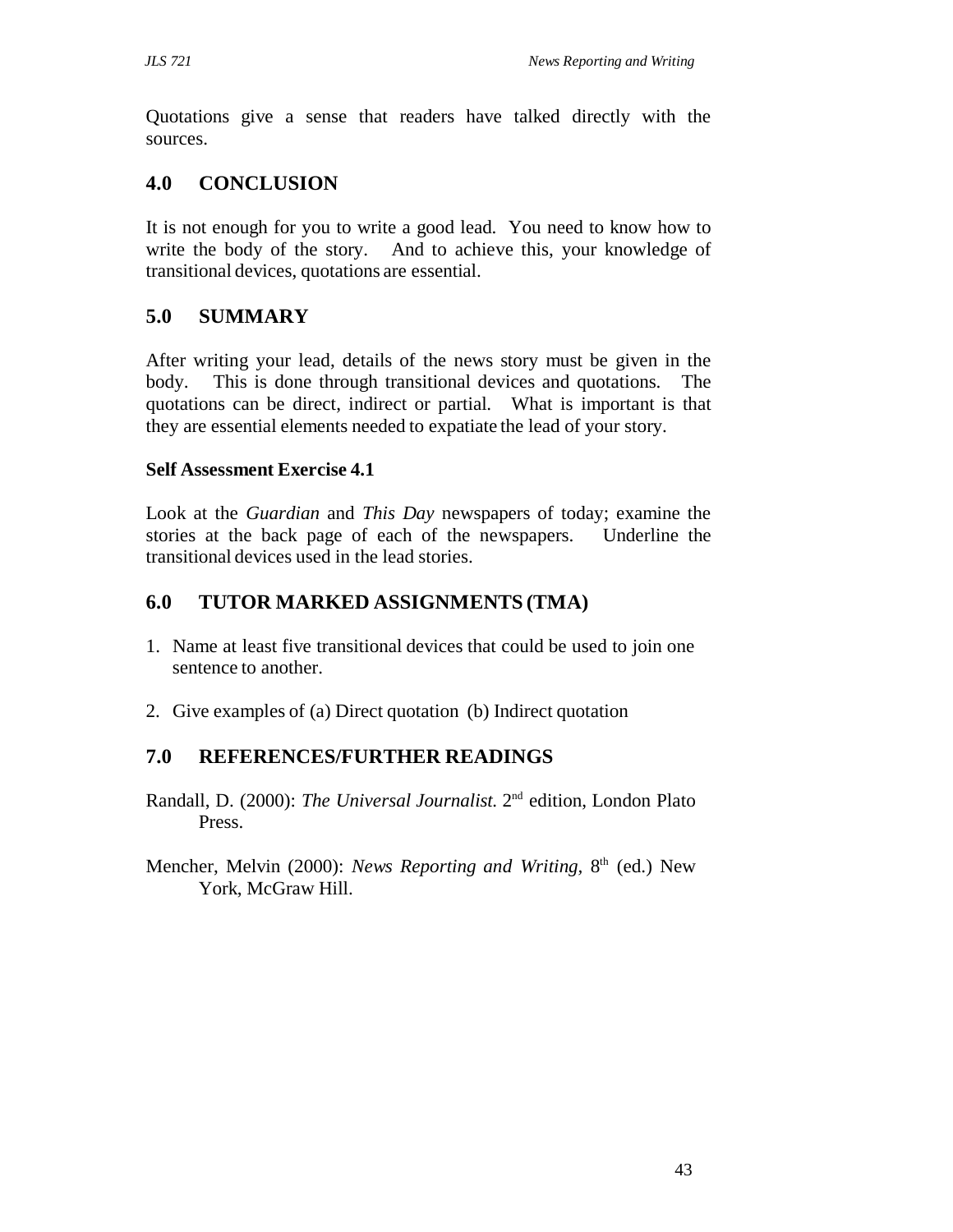#### **UNIT 5 WORD ECONOMY**

#### **CONTENTS**

- 1.0 Introduction
- 2.0 Objectives
- 3.0 Main Body
	- 3.1 Question to Ask
	- 3.2 Dignitary or Wasteful Words
	- 3.3 Redundancies
- 4.0 Conclusion
- 5.0 Summary
- 6.0 Tutor Marked Assignments (TMA)
- 7.0 References/Further Readings

#### **1.0 INTRODUCTION**

Your ability to use the appropriate word and write precisely is a good skill for good reporting. As a reporter, you need word economy in order to make your story brief and straight to the point. This unit will not only help you to write a tight story, it will also help you to avoid redundancy and clichés.

#### **2.0 OBJECTIVES**

At the end of this unit, you should be able to:

- i) Write news story devoid of redundancy and straight to the point
- ii) Identify and eliminate unnecessary words, phrases and sentences in your copy

#### **3.0 MAIN BODY**

Applying word economy is one way of improving your work. That is, you have to check that every word does work for you, contributes to the message and is understood by the reader. Words that do not add any meaning should be cut out e.g.

"First of all, let's start to examine the total number of delegates sent from each different country. In fact, Nigeria sent five delegates, Ghana sent four delegates and Liberia sent none at all."

The passage carries redundant words and must be avoided.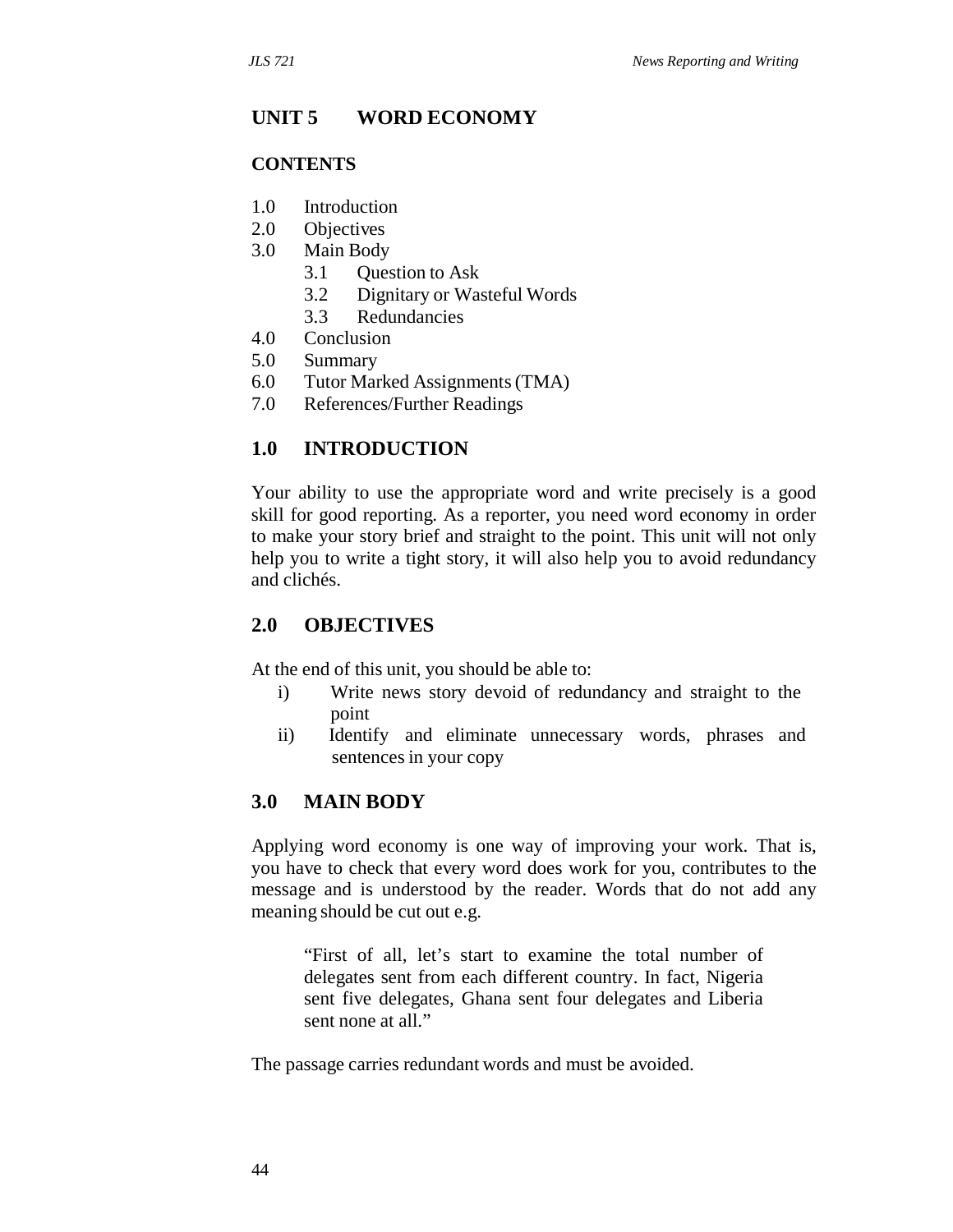## **3.1 Questions To Ask**

- a) Does it employ word economy?
- b) Does every word earn its place?
- c) Can we chop off any passenger or parasites?

Let's assess the value of the words and phrase in Bold.

FIRST OF ALL, let's START TO examine the TOTAL number of delegates SENT from each DIFFERENT country. IN FACT, Nigeria sent five DELEGATES, Ghana sent four delegates and Liberia sent none AT ALL."

- i) **First of all,** is a cliché, a mindless phrase that adds nothing to your story. It is more effective to use simple **FIRST.**
- ii) **Start To** is another example of a wasted word
- iii)**TOTAL**, it doesn't earn its place, would you examine any other than the total?
- iv) Delete **Sent** If they are delegates, someone sent them.
- v) **Different** is not necessary.
- vi) **In fact** the phrase does nothing for this report, rather a critical reader may think that the rest of your report is based on fact.
- vii)Repetitions of the word delegates is not based on fact
- viii)**Sent** & **delegates** are not helpful
- ix) **Sent** and **at all** are not necessary, they do not give the paragraph impact. Thus, we may have

"First, let's examine the number of delegates from each country. Nigeria sent five Ghana four and Liberia none".

## **3.2 Dignitary or Wasteful Words**

- Accommodate (hold, take)
- adjacent to (near)
- approximately (about)
- at an early date (soon)
- at this moment in time (now)
- concerning (about)
- conspicuous by their absence (not absent)
- declared redundant (sacked)
- discontinue (stop)
- donate (give)
- extinguish (put out)
- face up to (face)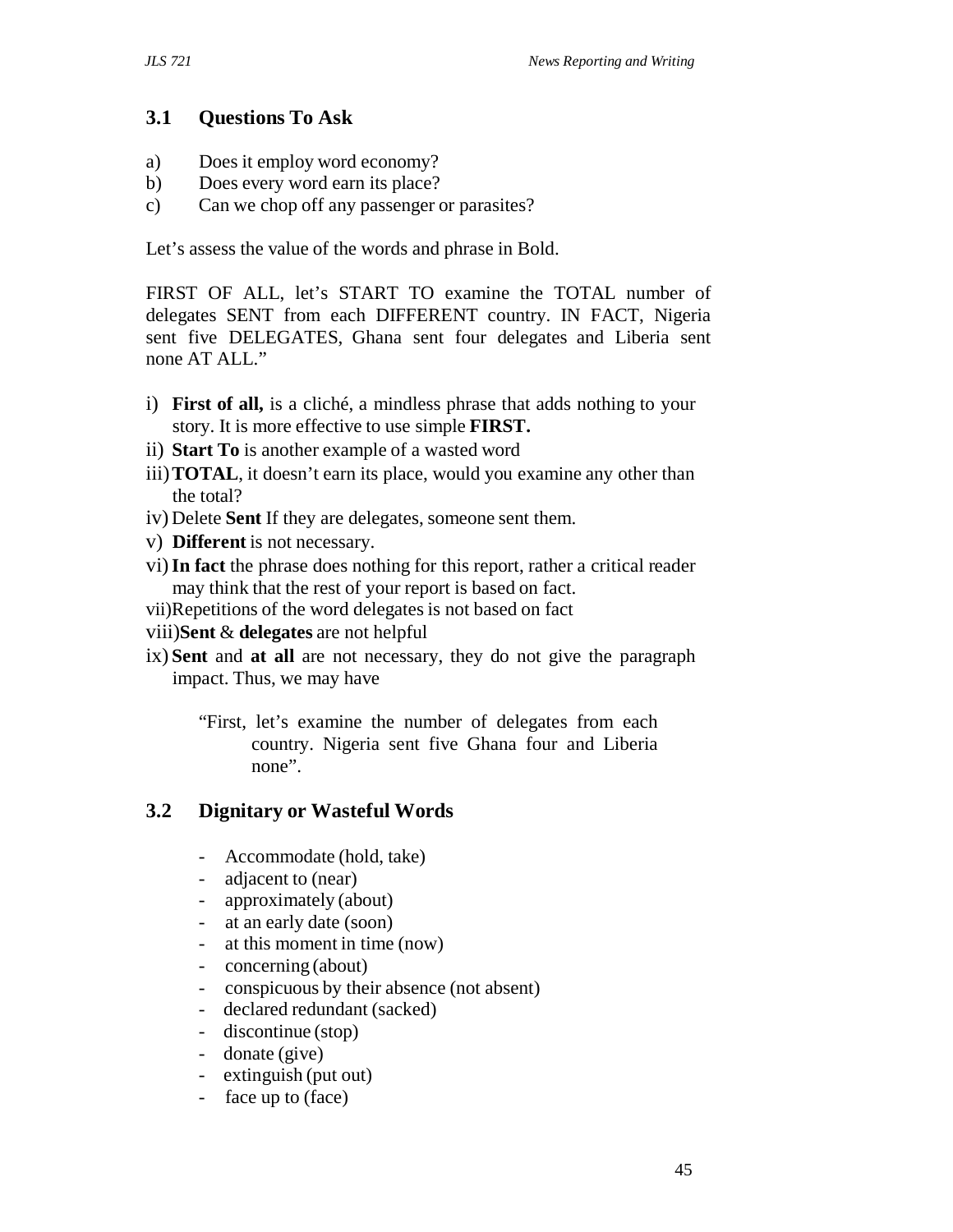- In addition (also)
- In spite of the fact that (although)
- locate (find, place)
- made their way (went)
- occasioned (caused by)
- previous to (before)
- revealed (said)
- seating accommodation (seats)
- together with (with)
- weather conditions (weather)
- with regard to (regarding)
- public conveniences or urinary (restroom, convenience or toilet)
- absence of (no)
- accede to (allow)
- accordingly (so)
- adequate bus transportation (enough buses)
- arrangements were made in the hands of (arranged by)
- called a halt (stopped)
- caused injuries to (injured)
- facilitate (ease)
- gather together (met)
- leaving much to be desired (bad)
- local authority (council)
- centre around (centre on or centre in)

#### **3.3 Redundancies**

Ability to avoid redundant words or phrase will also enhance the quality of your work. Some of these redundant words and phrases are:

- Absolutely necessary
- advance planning
- ask the question
- assemble together
- at a later day
- attached here to
- at the present time
- canceled out
- city of Lagos
- close proximity
- consensus opinion
- carbon copy
- continue on
- cooperate together
- each and very
- enclosed you will find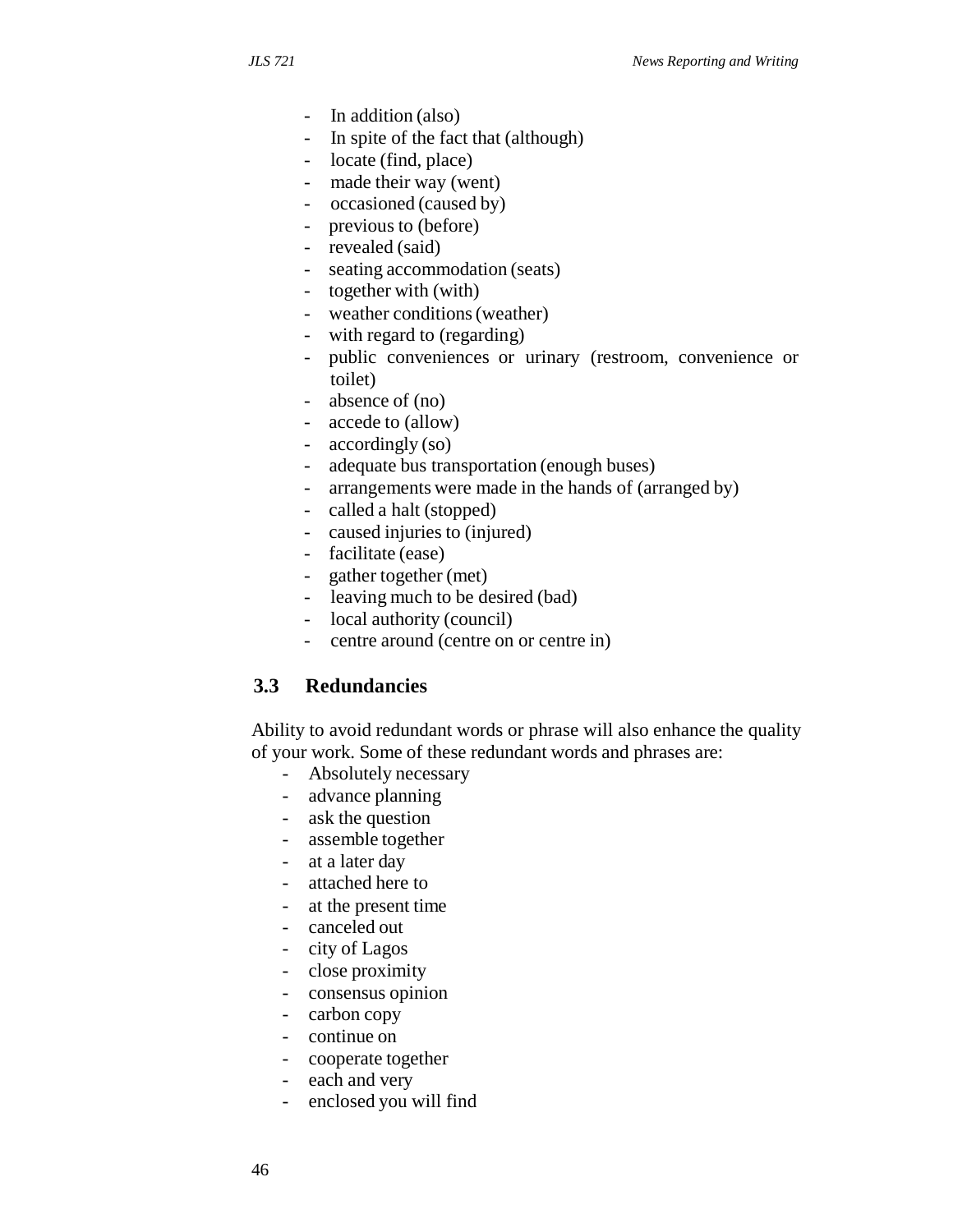- exactly identical
- fair and just
- first and foremost
- rise up
- friend of mine
- important essentials
- open up
- other alternative
- patently obvious
- plain and simple
- postpone until later
- reasonable and fair
- read again
- refer back
- rules and regulations
- temporarily suspended
- totally unnecessary

# **4.0 CONCLUSION**

Knowing how to write a good copy will make you a darling to your editor. However, writing a good copy is not a one-day job. You need to know the basics of good writing such as economy of words and use of appropriate words. You must also write regularly.

# **5.0 SUMMARY**

The economy of words is a skill that every writer should have. It will help you to avoid redundancies and the use of wasteful words in writing. For you as a reporter it will make your copy tight and neat.

## **Self Assessment Exercise 5.1**

Read the editorial column of a newspaper of your choice and write down the clichés and redundant words you can identify in the editorial.

# **6.0 TUTOR MARKED ASSIGNMENTS (TMA)**

Find synonyms for the following words to show your mastery of them.

- i. adjacent
- ii. aggravate
- iii. anticipate
- iv. biannual
- v. at a later day
- vi. consensus opinion
- vii. conspicuous by their absence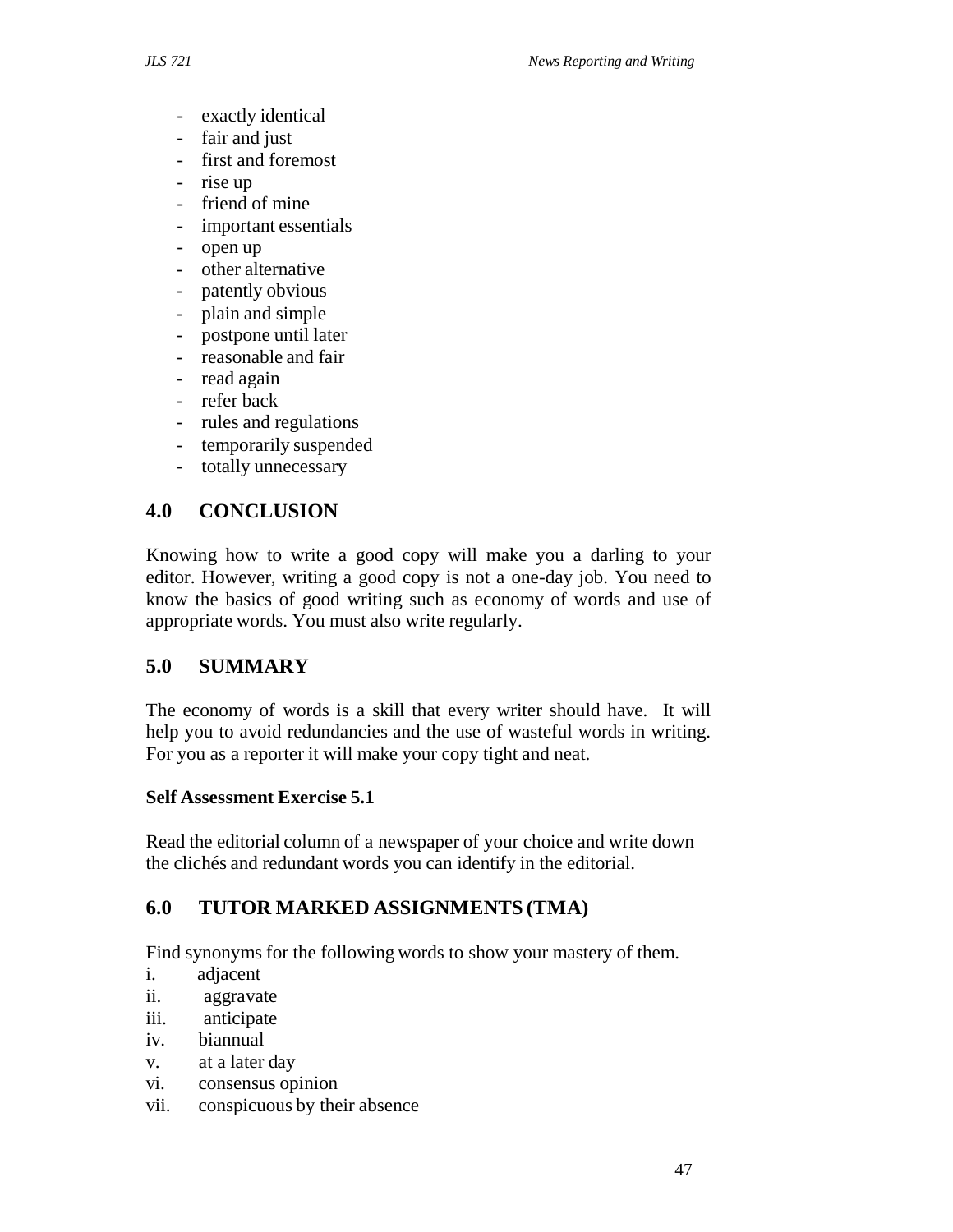viii. discontinue

ix. facilitates

# **7.0 REFERENCES/FURTHER READINGS**

- Akinfeleye, Ralph, (1987): *Essentials of Modern African Journalism: A Premier* (2nd Edition) Lagos, Miral Printing Press.
- John, Cardownie (1987): *News Agency Journalism,* Germany, Friedrich Ebet, Striftung.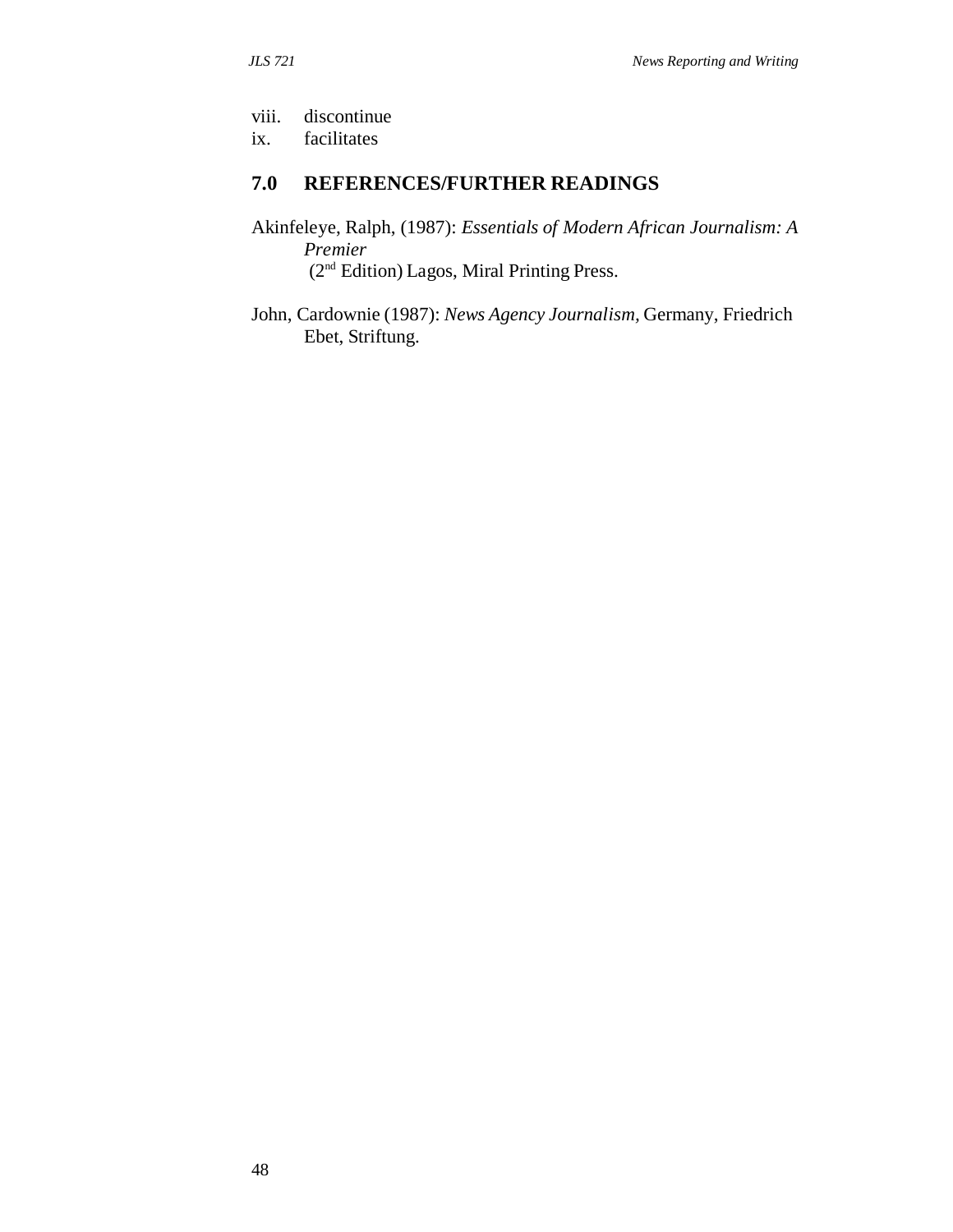## **MODULE 3**

- Unit 1 Broadcast Style Book
- Unit 2 Preparing Broadcast Copy
- Unit 3 Writing for the Ear: Five Principles
- Unit 4 How to Make Your Copy Sound
- Unit 5 Interviewing

## **UNIT 1 BROADCAST STYLE BOOK**

#### **CONTENTS**

- 1.0 Introduction
- 2.0 Objectives
- 3.0 Main Body
	- 3.1 Broadcast Style Book
	- 3.2 Cliché
	- 3.3 Journalese
	- 3.4 Hyperbole
		- 3.4.1 Definition of Hype
	- 3.5 Adjective
	- 3.6 Quotations
	- 3.7 Attribution
	- 3.8 Contentious Statements
	- 3.9 Immediacy
	- 3.10 Active
- 4.0 Conclusion
- 5.0 Summary
- 6.0 Tutor Marked Assignment (TMA)
- 7.0 References/Further Readings

## **1.0 INTRODUCTION**

Broadcast copy differs considerably from newspaper copy. Some of the rules for copy preparation also differ from station to station. The point remains that there are some general guidelines applicable to all broadcast news writing. This unit therefore seeks to intimate you with the guidelines for writing a broadcast story.

## **2.0 OBJECTIVES**

At the end of this unit you should be able to: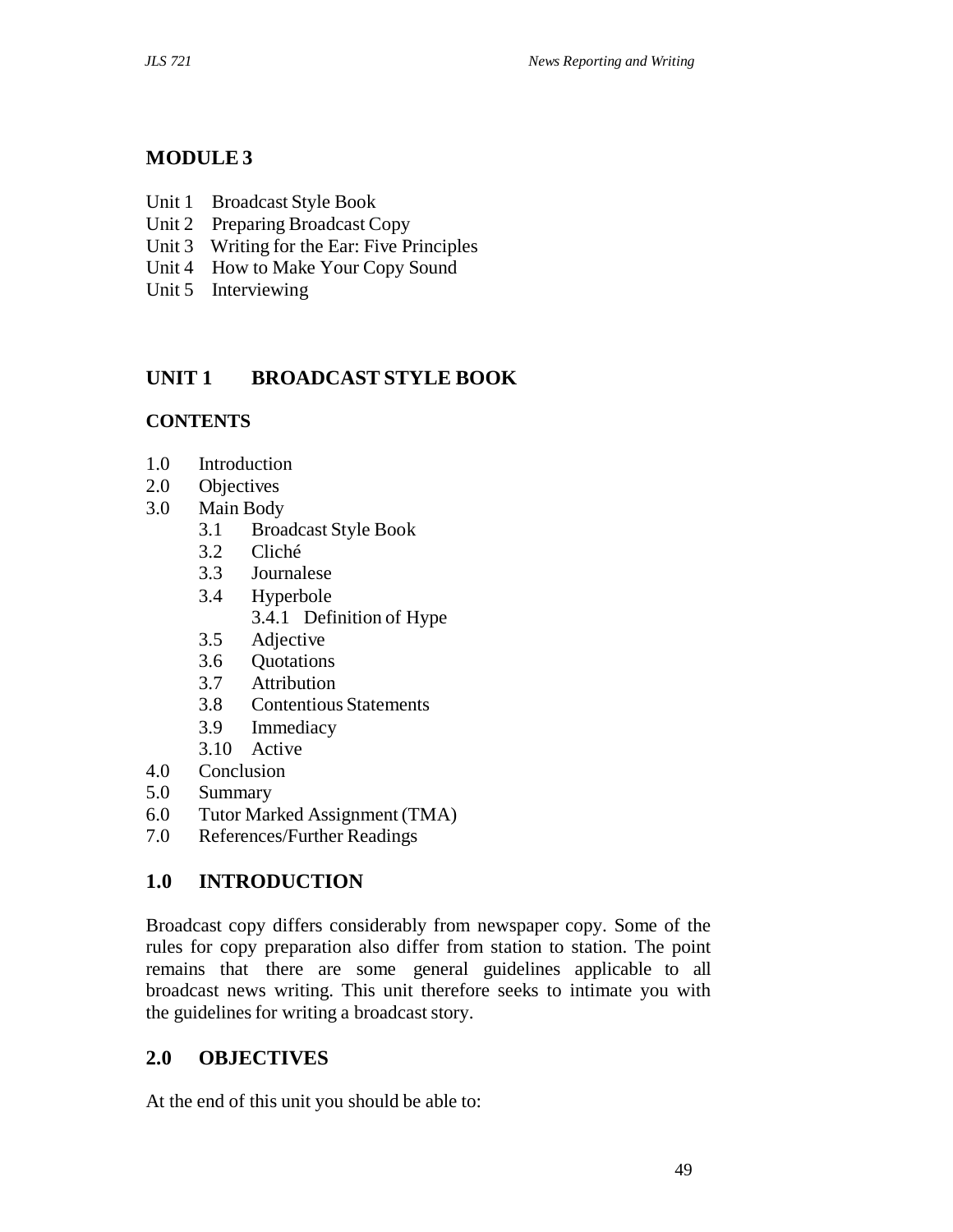- i) Explain of the guidelines for writing broadcast news; and
- ii) Write using the guidelines.

#### **3.0 MAIN BODY**

#### **3.1 Broadcast Style Book**

**Good Style:** *'If I had a donkey that wouldn't go, do you think I'd wallop him? Oh no I'd give him some corn and cry out whoa, Gee up, Neddy'* **Bad Style:** *'If I had an ass that refuse: to proceed, Do you suppose that I should castigate him? No indeed. I should present him with some cereals and observe proceed; Continue, Edward: –* HAROLD EVANS\*

Most broadcast organizations have a view about good style, and though they differ in detail, most would agree that good style is usually whatever makes good sense.

George Orwell wrote *Politics and the English Language* in 1946, but his advice still holds true today:

Never use a metaphor, simile or other figures of speech, which you are used to seeing in print.

Never use a long word where a short one will do.

If it is possible to cut out a word, always cut it out.

Never use the passive where you can use the active.

Never use a foreign phrase, scientific word or a jargon if you can think of an everyday English equivalent.

Break any of the rules sooner than say anything outright barbarous.

#### **3.2 Cliché**

Eric Partridge, in his Dictionary of Clichés, defines a cliché as a phrase so hackneyed as to be knock-kneed and spavined. They not only fail to enliven dull copy, clichés make even the most significant item sound trite. If we accuse council tax payers of taking up cudgels against city hall whenever they write a letter of complaint, what are we to say the day owner-occupiers really do drive nails through wooden clubs and set about their elected representatives? What will be left to say when war is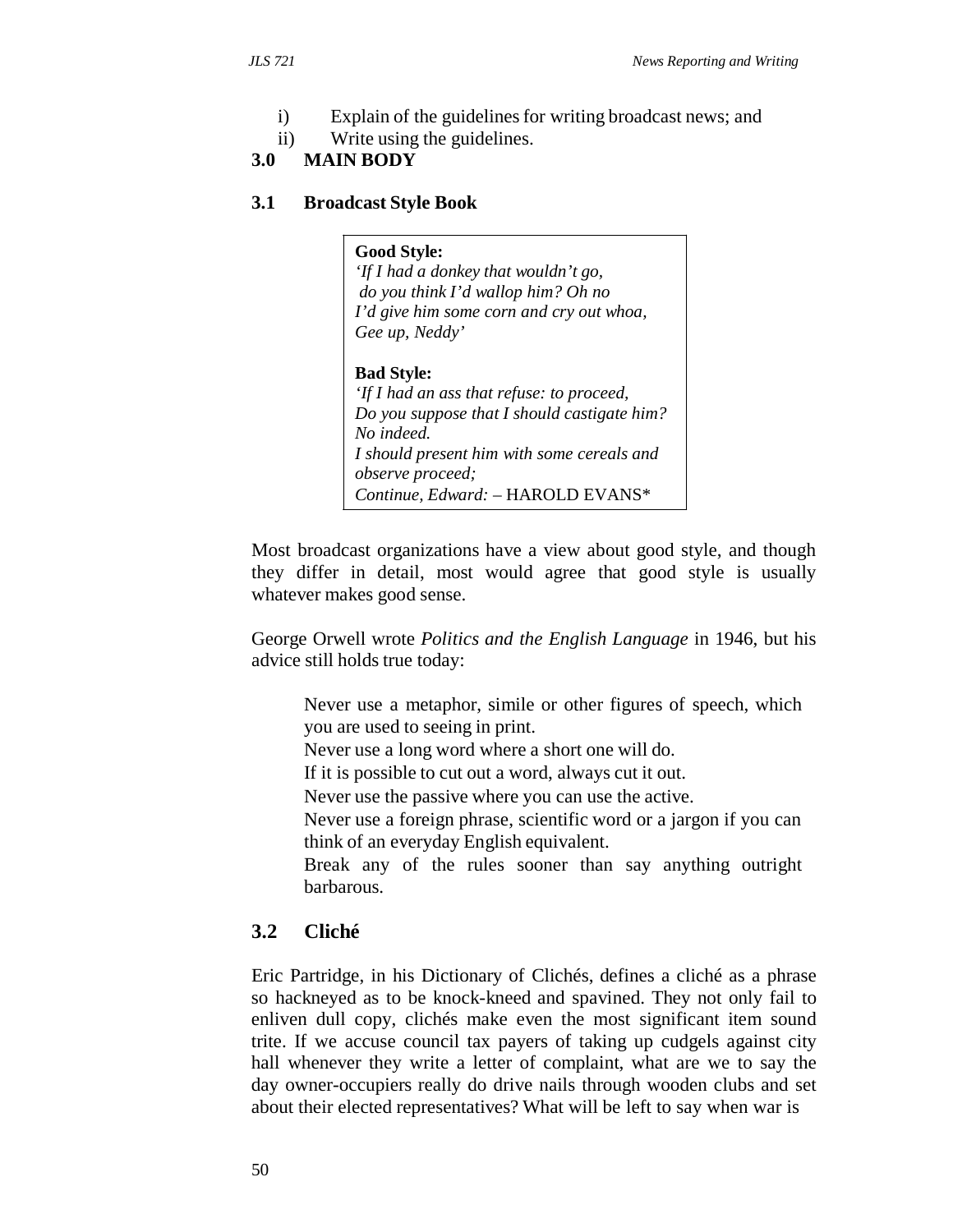| for hacks:                                  |                                             |                           |
|---------------------------------------------|---------------------------------------------|---------------------------|
| absolute farce,                             | got the message,                            | painted grim picture,     |
| all-out-effort,                             | heated debate,                              | picking up piece,         |
| anybody's guess,                            | high ranking,                               | pool of blood,            |
| at this point in time,                      | how does it feel?,                          | probe,                    |
| beat a hasty retreat,                       | in due course,                              | put into perspective,     |
| bid (for attempt),                          | iron out the problem,                       | quiz (for question),      |
| bolt from the blue,                         | jobless youngsters,                         | rushed to the scene,      |
| brutal reminder,                            | last but not least,                         | selling like hot cakes,   |
| calm before the storm,                      | last minute decision,                       | shot himself in the foot, |
| calm but tense,                             | leaps and bound,                            | show of force,            |
| chequered career,                           | leave no stone                              |                           |
|                                             | unturned,                                   | sitting on the fence,     |
| clampdown loud                              | square peg in a round daylight robbery,     |                           |
| and clear,                                  | hole,                                       |                           |
| major new development/desperate attempt/bid |                                             | up in arms,               |
| stuck to his/her guns,                      | marked contrast,                            |                           |
| dramatic decision                           | vanished into thin air, dug in their heels, |                           |
| new move, mindless vandals,                 |                                             |                           |
| nipped in the bud,                          | virtual standstill,                         |                           |
| effortless victory, over                    |                                             |                           |
| and above,                                  | weighty matter,                             | fell on deaf ears,        |
| whole new ball game,                        | get under way,                              | writing on the wall,      |
| given the green light.                      |                                             |                           |

declared? Hyperbole and clichés are for hacks. This, then, is a dictionary for hacks:

No doubt you will have your own favourites to add to the list. With technology making strides, it may soon be possible to program an elaborate lexicon of clichés into a computer, enter the type of story, say, *murder*, key in details such as the name of victim, and within a matter of seconds, we could be reading printouts of sparkling news copy, such as the following:

'Police are hunting a vicious killer following the brutal murder of (FILL IN NAME) in his opulent country house in the secluded backwater of (FULL IN NAME) this morning.

(FILL IN NAME)'s mutilated body was found lying in a pool of blood in the bedroom. A sawn off shotgun lay nearby. Police discovered the corpse after a dawn raid on the mansion in the early hours of the morning following a tip from an underworld supergrass.

Detective Inspector (FILL IN NAME) who's leading the hunt, said the killer had vanished into thin air. Police with tracker dogs are now combing woods, and pledged to leave no stone unturned until the butcher of (FILL IN NAME) has been brought to justice.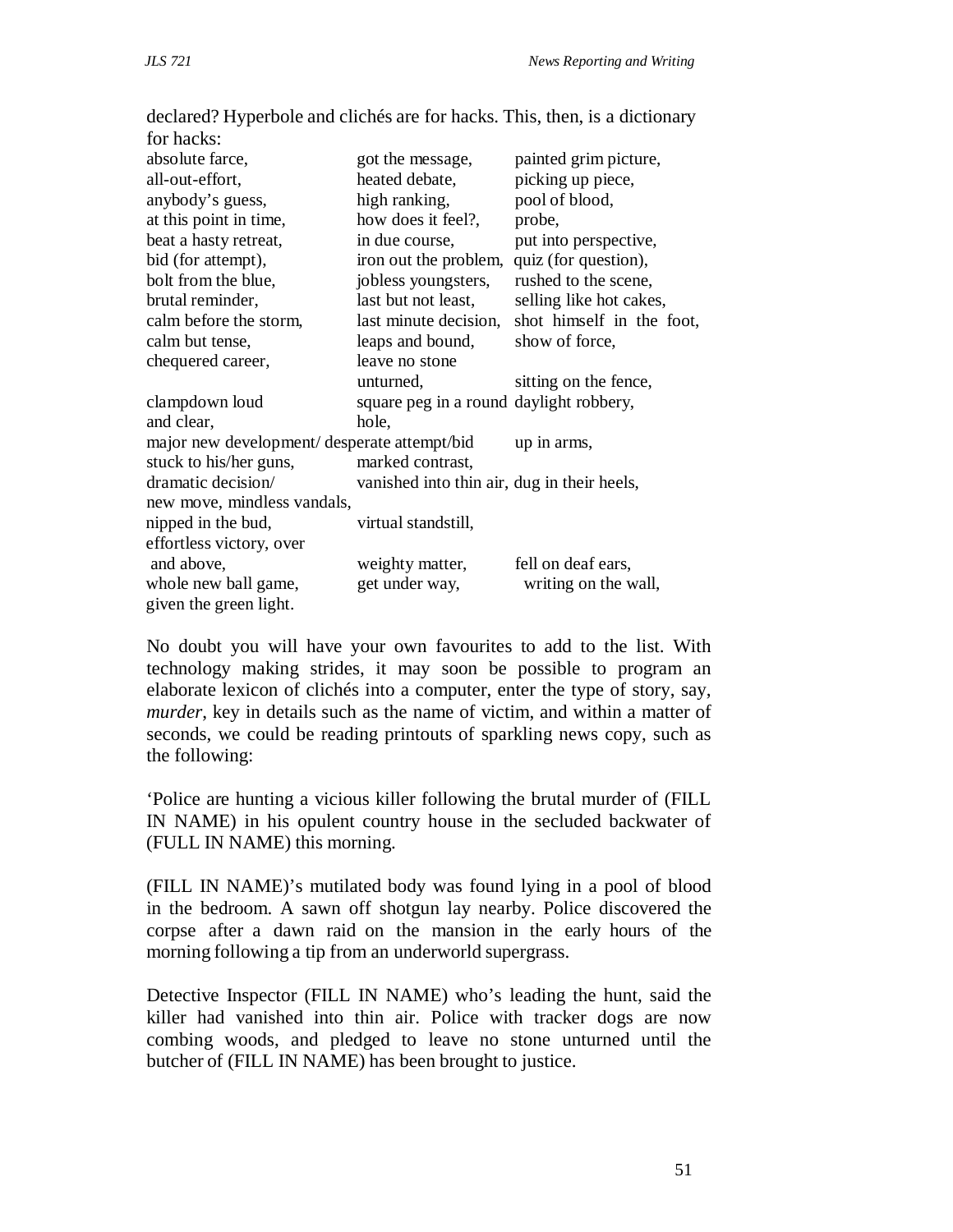'(FILL IN NAME) was described by stunned and grief-stricken neighbours as " pillar of society".

'(FILL IN NAME)'s widow, shapely blonde (FILL IN NAME) told us how she felt...'

### **3.3 Journalese**

Clichés owe much to journalese, described by writer John Leo as the native tongue of news gatherers and pundits. It is the language of the label and instant metaphor, drawing its inspiration from space-starved newspaper headlines to make pronouncement of stunning clarity over matters, which to everybody else appear decidedly muddled.

More disturbingly, an evening's sport of name calling, stone throwing and petty crimes against property by rival gangs of schoolboys in Northern Ireland (which is divided along sectarian, religious, tribal and political lines, and suffers the worst unemployment in the UK) becomes a fresh outbreak of violence between loyalists and republican supporters…

Clichés and journalese are devils disguised as angels. They lie in wait for the moment inspiration turns her back, before overpowering her, stealing her clothes and sneaking up on the reporter as a deadline approaches.

Hapless hacks are usually so intent on beating the clock that they fail to see through the disguise and welcome these saboteurs as saviours. So resigned are reporters to their infiltration and so dependent on their support that, even when their disguise wears thin through over-use, the two are often left to wreak their havoc unchecked. The alternative is to waste precious minutes attempting to revive inspiration, which has an infuriating habit of succumbing whenever deadlines draw near.

Even books are written to deadlines, and it is not inconceivable that you may unmask the odd clichés within these pages. Feel free to strike the offender through with a biro and, if you find inspiration at her post, make some suitable correction.

## **3.4 Hyperbole**

## **3.4.1 Definition of Hype**

'Exaggerated statement not meant to be taken literally.' – CONCISE OXFORD DICTIONARY.

'Headlines twice the size of the events.' – JOHN GALSWORTHY.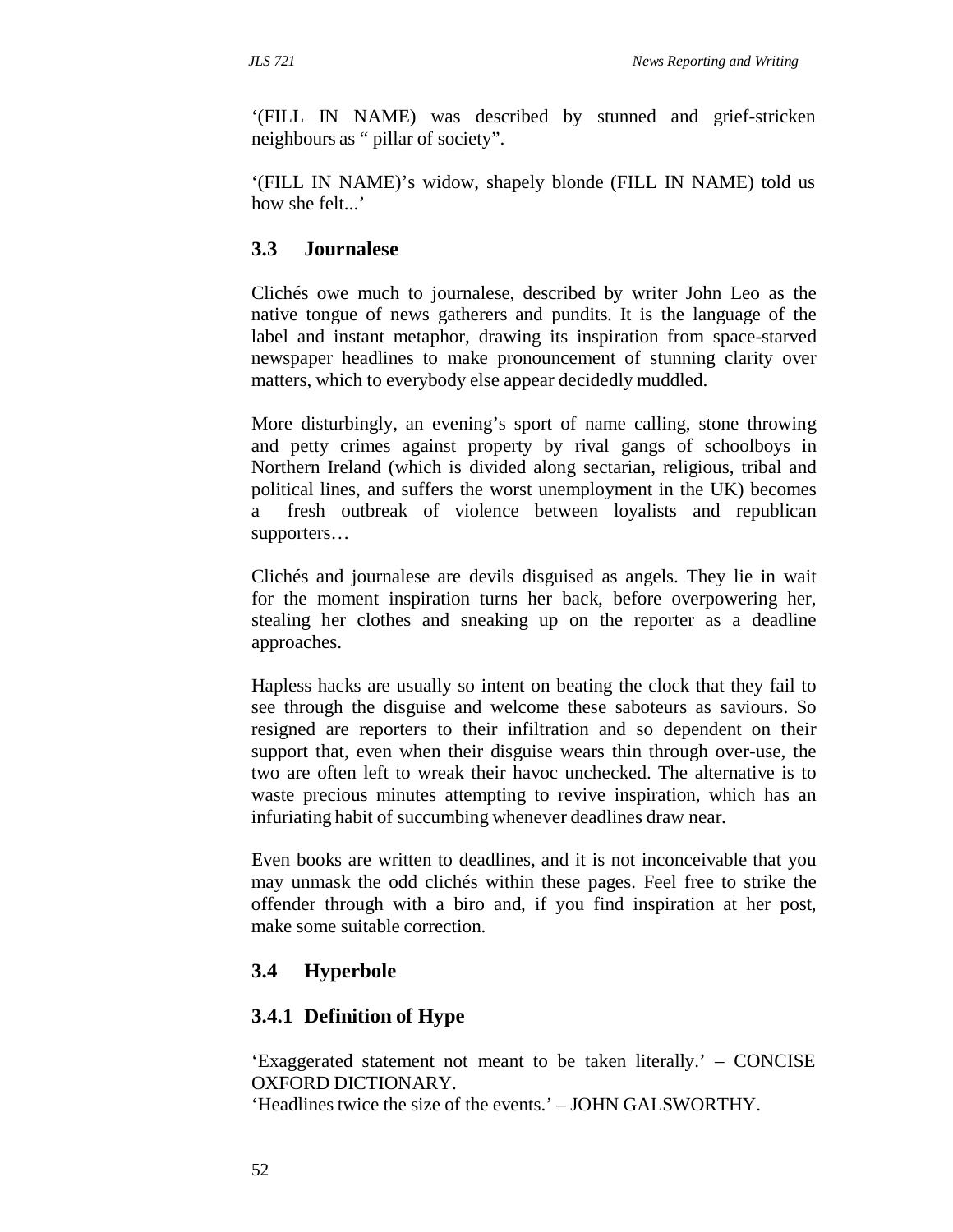Another blood relation of journalese is hype. Hype can be found scattered throughout the media, and in especially large concentrations wherever advertising copywriters gather.

Many journalists readily call on hype's assistance to lend support to a flaccid story on a quiet news day.

'Children's lives could be at risk if they swallow quantities of a lethal drug which has gone missing in Harare.'

**Translated:** Somebody dropped their sleeping tablets on their way home from the shops.

'A man has been arrested in Perth after an appalling and unprovoked sex attack on a defenseless three year old girl.'

**But:** All sex attacks are appalling:

NO three year- old girl is likely to provoke such an attack

ALL small girls are defenseless.

Hype of this order is unpleasant, distasteful and unnecessary. If the story can't stand up without it, it should not be run.

If the news is to remain a reliable source of factual information, hype should be kept within the confines of the commercial break.

## **3.5 Adjective**

How many adjectives you use will depend on your house style and whether the station's image is 'quality' or 'popular', Contrast the versions below:

'Firemen with oxy-acetylene cutters took three hours to free the body from the wreckage. They said it was one of the worse crashes they'd seen,'

'Firemen with oxy-acetylene cutters took three hours to free the mangled body from the shattered cab. They said the horrific crash was one of the worse they'd seen.'

Most stations would think twice about the tasteless 'mangled', Adjectives add colour but too many make the piece sound like an extract from a lurid novel. Remove them all and the item can sound dull or bland. Handle with care.

## **3.6 Quotations**

A good quotation can add considerably to the flavour of a report, but there are hazards in using quotes in broadcasting.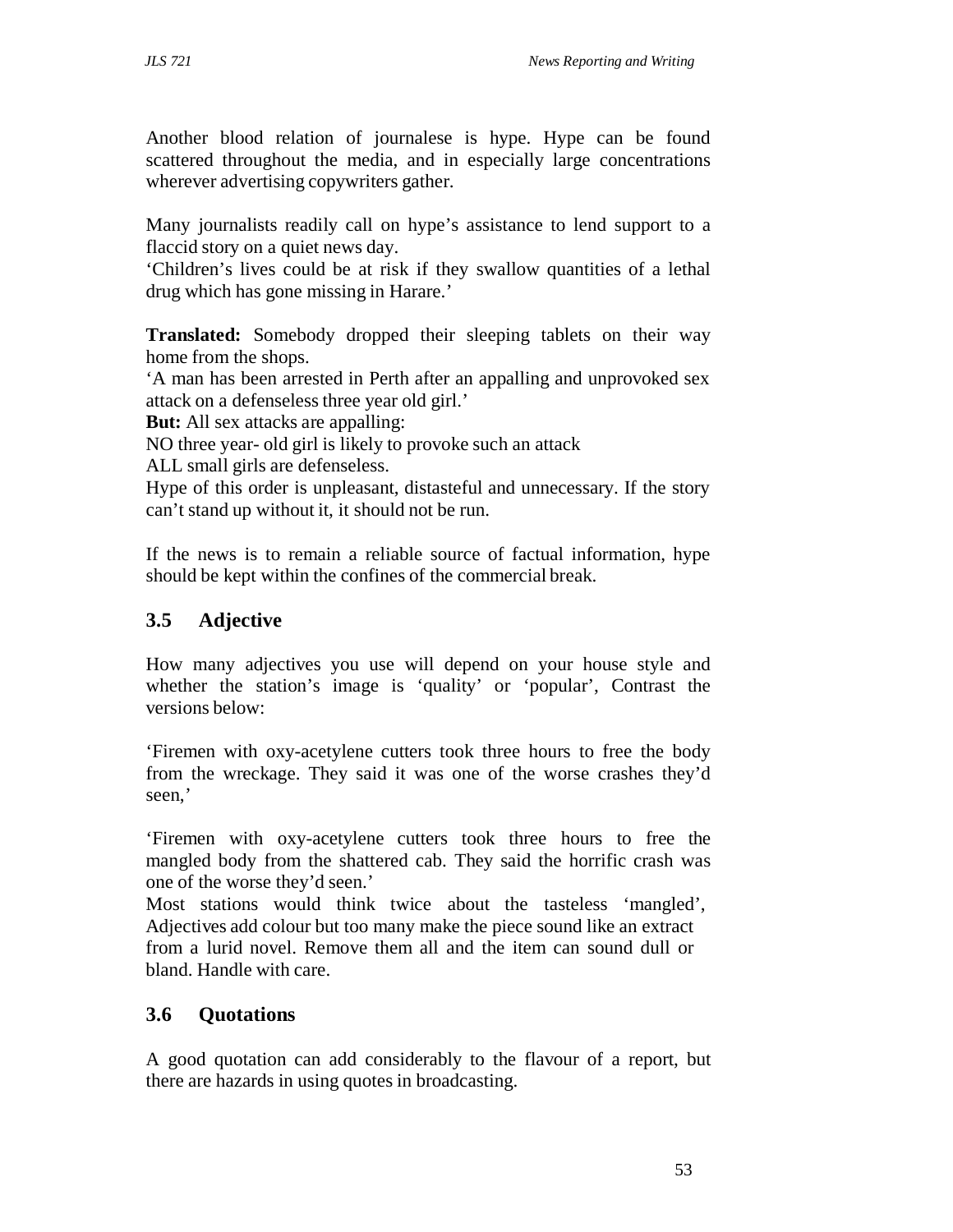In print, a quote is immediately obvious because of the quotation marks, but broadcast audiences cannot hear when a quote begins and ends, so they should be kept short and clearly attributed:

'The Prime Minister rounded on the protesters. Accusing them of behaving like a bunch of anarchists'.

## **3.7 Attribution**

Information should be attributed clearly to leave the audience in no doubt about who is speaking – remember, listeners can never refer back. This said, attribution can be overdone and badly clutter a copy.

*The honourable Peter Threeple junior Minister in the Department of health, said today that an injection of 20 million pounds would be made available to improve wages in the National Health Service.*

Not exactly an attention grabber, so the sentence should be turned around to put the facts before the attribution, and the attribution shortened to be still accurate, but much more manageable.

'*A cash injection of 20 million pounds is to be made available to improve wages in the Health Service*.'

'*Health Minister Peter Threeple told the Commons today that the money…etc.*

Stories should begin with a person's name only when that name is widely known. If the audience cannot immediately identify the person, this becomes a point of confusion at the start of a story.

To avoid cluttering an introduction, it is sometimes necessary to choose between giving a person's name or title in the first line. If their name is better known than their job or organization, then the name should be given before the title, and vice-versa.

'The governor of the Central Bank of Nigeria Prof. Soludo has called on the government to provide tax concessions to make Nigerian businesses more profitable.'

The art is to attribute a statement clearly without letting the attribution get in the way. Television has a major advantage over radio – interviewees can appear without a verbal introduction because their names and titles can be displayed on the screen over the pictures.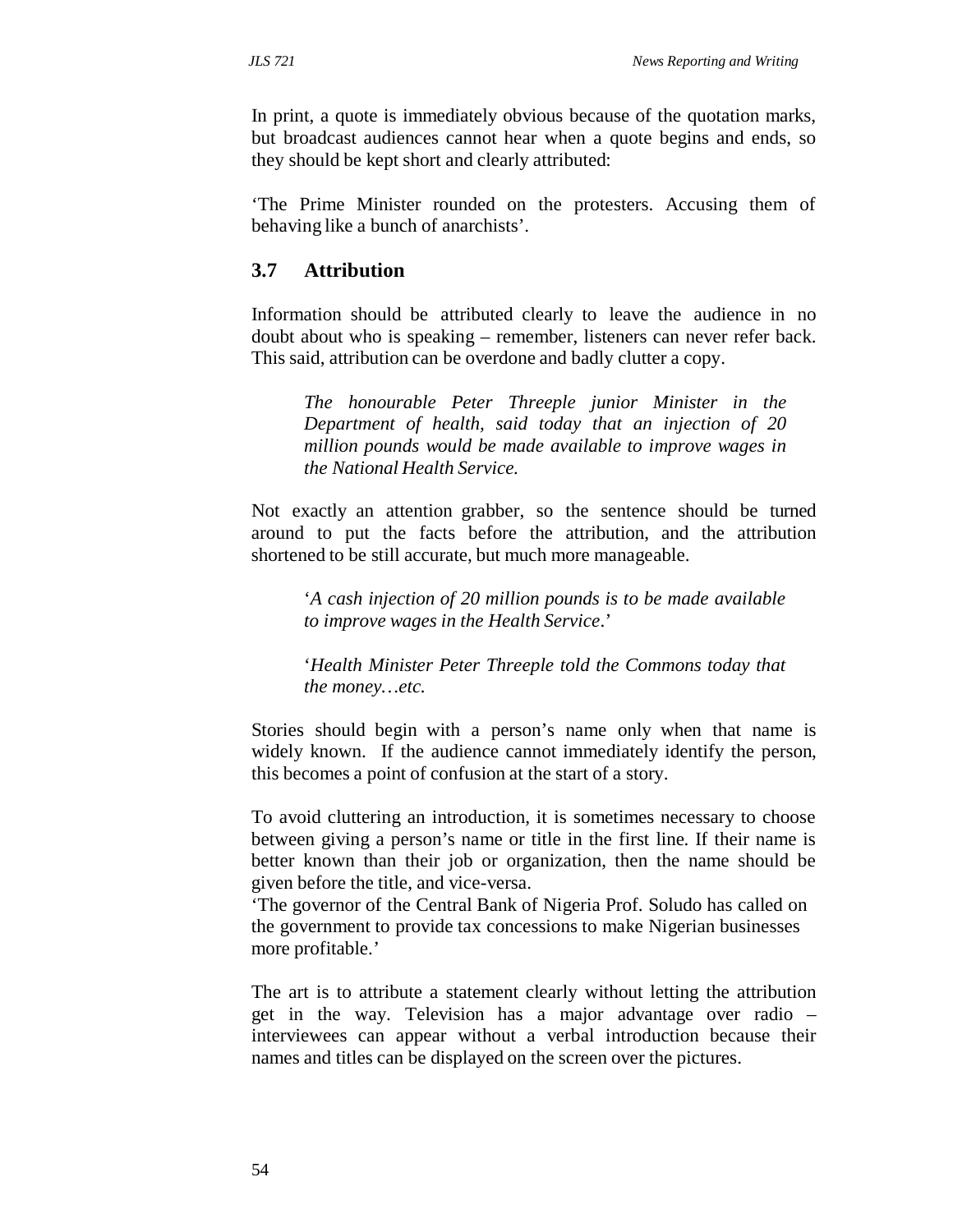## **3.8 Contentious Statements**

When statements are controversial or contentious, the attribution has to be made clearly and cannot be held back until the second sentence:

*'America's unemployed are a shiftless, lazy bunch of spongers, who should be forced to sweep the streets until they find a decent job. 'So said governor Richman at a news conference today…'*

This first sentence has turned a highly debatable assertion into a statement of fact, and the danger is that the audience may miss the attribution, which follows and identify the opinion with the newsreader. The station could lose a large section of its audience – the unemployed. The broadcaster must maintain impartiality by keeping a distance from such statements.

This problem is avoided by giving the attribution in the same sentence and signposting that we are dealing with opinions and not facts:

**'Governor Richman launched a scathing attack on America's unemployed today… calling them a shiftless, lazy bunch of spongers. And, speaking at a news conference, he said they should be forced to weep the streets until they could get themselves decent jobs.'**

This gets the broadcaster off the hook and leaves Governor Richman dangling firmly on it.

*Claim* and *allege* are useful qualifications for suspect information and distance the newspaper enough to avoid sounding like a propaganda mouthpiece. *Claim* and *allege* should be avoided where no doubt is meant to be implied, and repetition of the word *'said'* can be avoided by using phrase like *'he added'* or *'pointed out'*

## **3.9 Immediacy**

One of the great strengths of broadcast news is its immediacy. It has great advantage over newspaper when it comes to reacting quickly to changing events. The Cuban missile crisis in1962 when the world stood on the brink of nuclear war has been accredited as the catalyst that caused the switch from papers to TV as the prime source of news.

Broadcasters are able to follow events as they unfold. Broadcasters understandably play to their strengths, and most newsrooms heighten the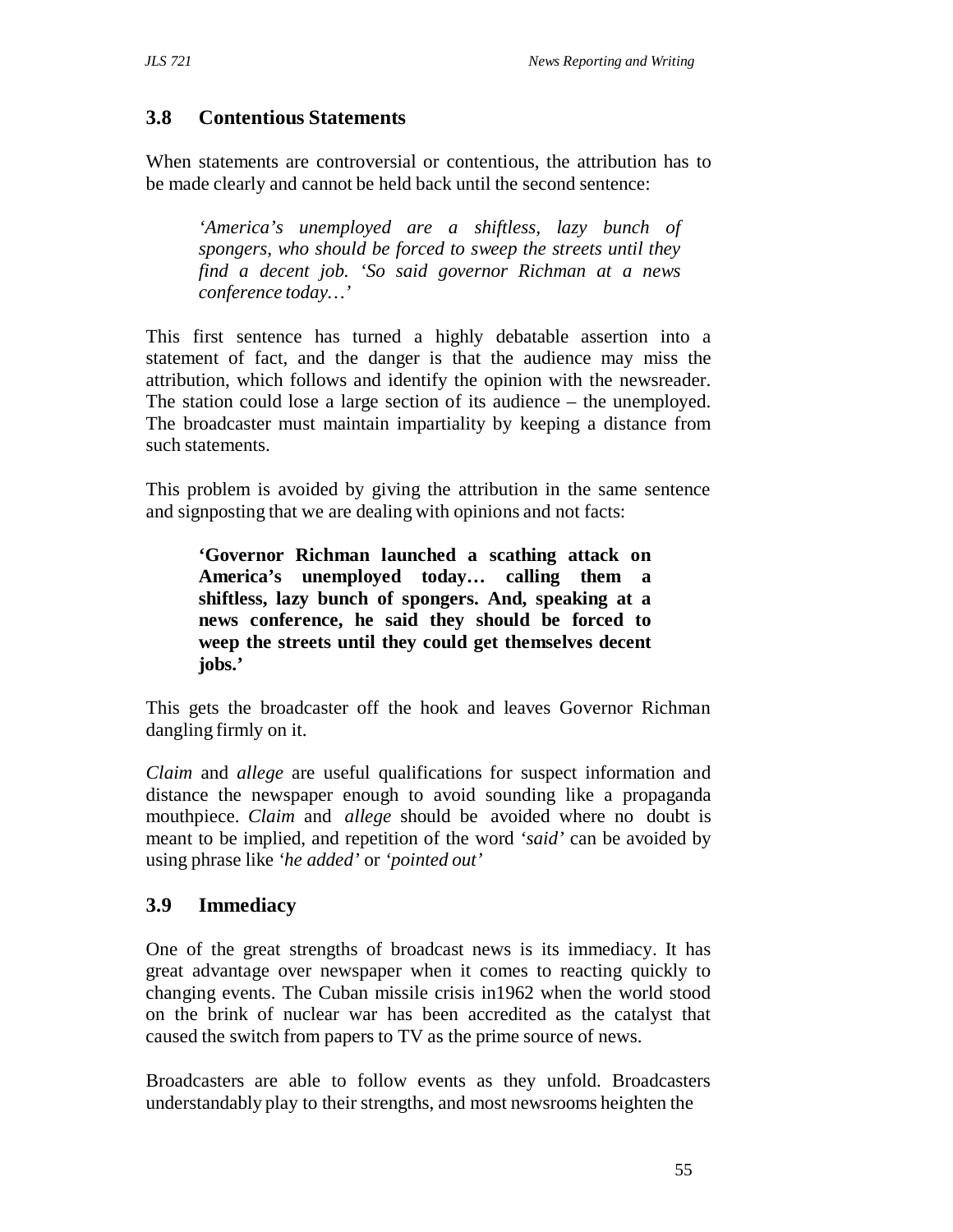sense of immediacy in their copy by using the present or perfect tenses. For instance Today's bulletin might say:

'*Indian forces have shot dead a pro-Pakistan guerilla leader in Kashmir.' (perfect tense)*

But the present tense is even more immediate:

*'Nigeria's Supreme Court is refusing to intervene in the election crisis which is delaying return to civilian rule'.*

The word 'yesterday' is taboo in broadcasting. Nothing sounds more incongruous than a station with hourly bulletins giving a time reference, which harks back 24hours. If 'yesterday' or 'last night' have to be used, they should be kept out of the opening sentences and buried further down in the story.

Similarly, phrases such as *'this morning'*, *this afternoon' or 'this evening'* can date copy. So, for inclusion in the 6 o'clock news, the following story would have to be rewritten:

"*The United Nations warned this morning that planned talks between the government of Rwanda and Hutu rebels may be the last chance for peace…*

The phrase 'this morning', which would stand out like a sore thumb by the evening would be replaced with the words *'have'*, or *'have today'*. Some news editors detest the use of the word *'today'* arguing that all broadcasting is about what happened today, so the word is redundant and can be omitted.

Similarly, exact times, such as, *'at seven minutes past twelve'* should be rounded off to, *'just after mid-day'*, and specific time should be used only if they are essential to the story or heighten the immediacy of the coverage:

**'News just in… the President of Sri Lanka has been assassinated in a suicide bomb attack. The bomber struck within the past few minutes at the head of the Mayday parade in Colombo…'**

For those listening in small hours of the morning, references to events *'last night'* can be confusing, and should be replaced with *'overnight'* or *'during the night'.*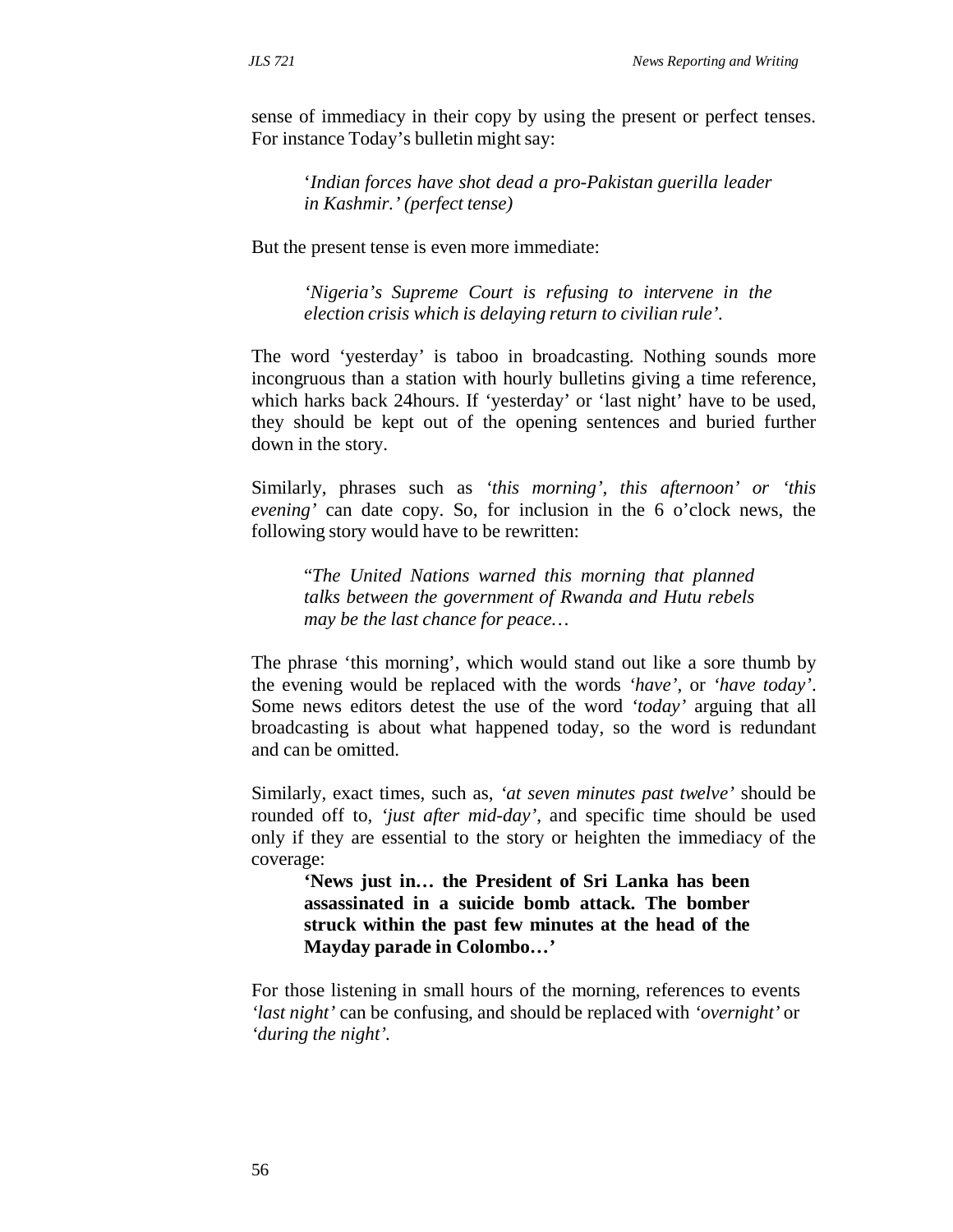# **3.10 Active**

News is about movement, change and action. Yet too often newswriting is reduced to the passive voice – instead of actions that produce change, we hear of changes that have occurred as a result of actions.

*'The car smashed into the brick wall'*, becomes the limp and softcentered, *'The brick wall was smashed into by the car'.*

| The clock was run up by the mouse | The mouse ran up the clock |
|-----------------------------------|----------------------------|
| One o'clock was struck            | The clock struck one       |
| Down the mouse ran                | The mouse ran down         |

The passive version on the left could be said to be lacking something of the snap of the original. The active voice is tighter, crisper and more concrete.

### **Self Assessment Exercise 1.1**

- 1. What do you understand by the term house style?
- 2. What are the main points highlighted in the house style of your organization.

## **4.0 CONCLUSION**

As a broadcast journalist, you should make the house style of your organization a daily manna for you to be able to write good copy.

# **5.0 SUMMARY**

This unit has enumerated and explained some guidelines to bear in mind in writing for the broadcast media. These include the need to avoid clichés, how to use quotation, attribution, and active words so as to achieve a good copy.

# **6.0 TUTOR MARKED ASSIGNMENT (TMA)**

With your knowledge of the house style of your station, Interview the Chairman of your local government council and write the story following a broadcast house style.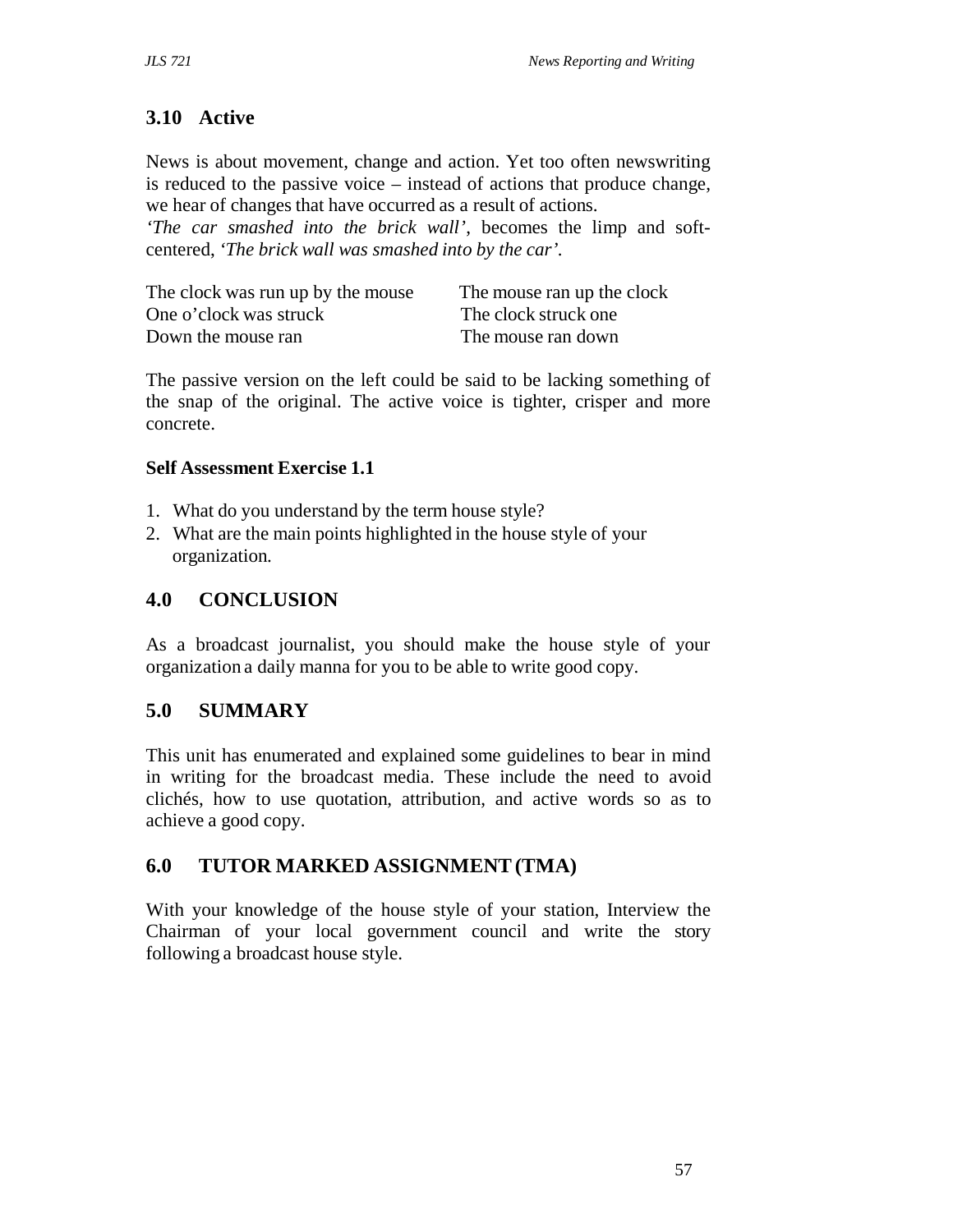### **7.0 REFERENCES/FURTHER READINGS**

- Brooks, Brian *et al* (1988): *News Reporting And Writing,* New York, St Martins Press pp. 429 – 435.
- Mencher, Melvin (2000): *News Reporting and Writing*, 8<sup>th</sup> Edition; Boston.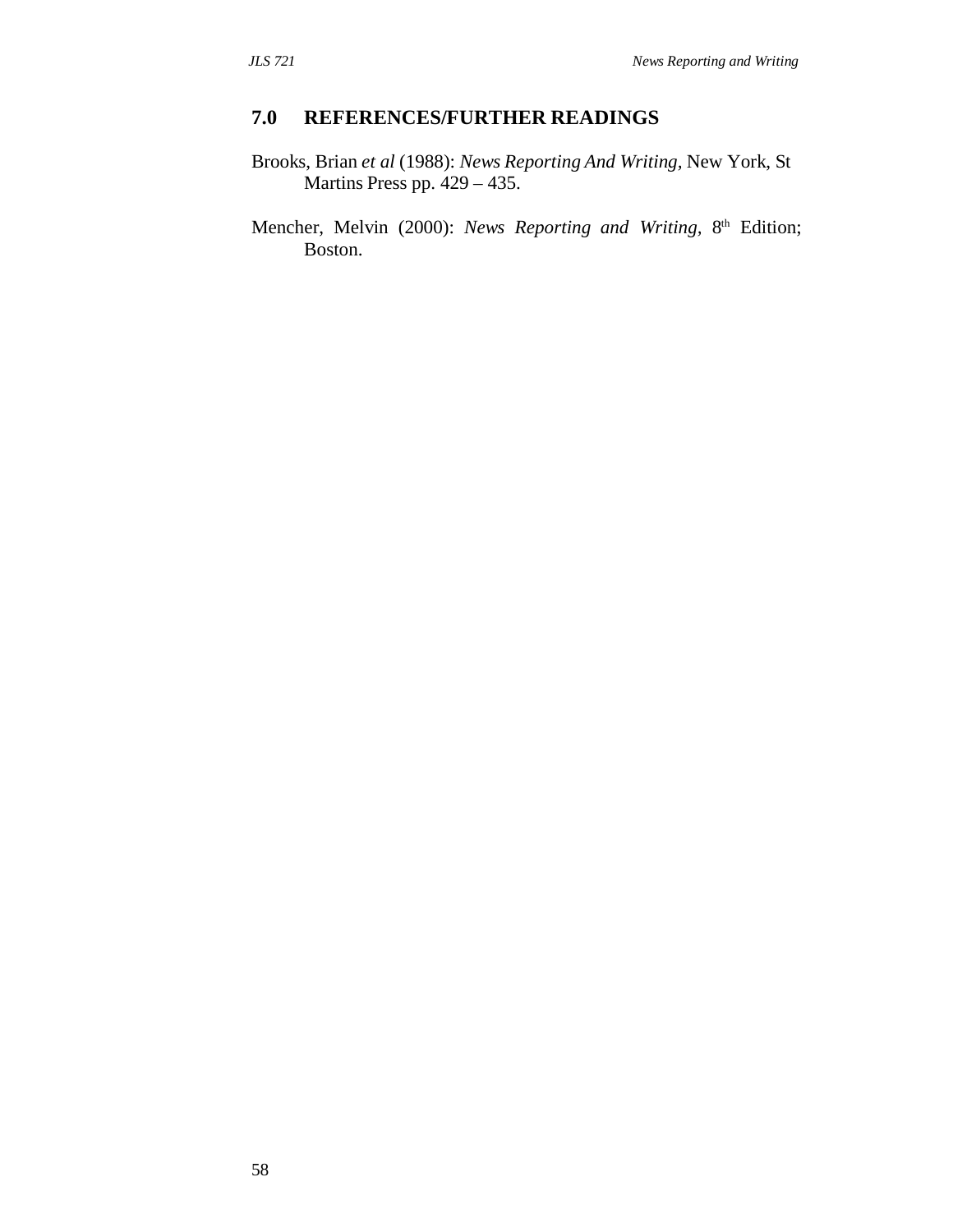# **UNIT 2 PREPARING BROADCAST COPY**

### **CONTENTS**

- 1.0 Introduction
- 2.0 Objectives
- 3.0 Main Body
	- 3.1 Sample of Radio Copy
	- 3.2 Name and Titles
	- 3.3 Pronunciation
	- 3.4 Abbreviations
	- 3.5 Symbols and Numbers
	- 3.6 Quotation and Attributions
	- 3.7 Punctuation
	- 3.8 Correcting Copy
- 4.0 Conclusion
- 5.0 Summary
- 6.0 Tutor Marked Assignment
- 7.0 References/Further Readings

# **1.0 INTRODUCTION**

Preparing copy to be read by a newscaster is different from preparing it for a newspaper. Your goal is to make the copy easy for the newscaster to read and easy for the audience to understand. This unit focuses on the essential hints for making your copy readable and understandable

# **2.0 OBJECTIVES**

At the end of this unit you should be able to:

i) Write a readable and understandable copy for the broadcast media

ii) Edit your copy for clarity

# **3.0 MAIN BODY**

Broadcast news copy must be clean, readable and typed. Whether you use conventional typewriters or computer systems, you must be able to demonstrate reasonable typing speed and skills.

Typed characters are displayed in three basic sizes for the newscaster to see the words clearly and for copyediting. Single – spacing is too confining, Triple – spacing is unnecessary for most broadcast copy applications. Therefore the copy should be written with the appropriate character and double spacing.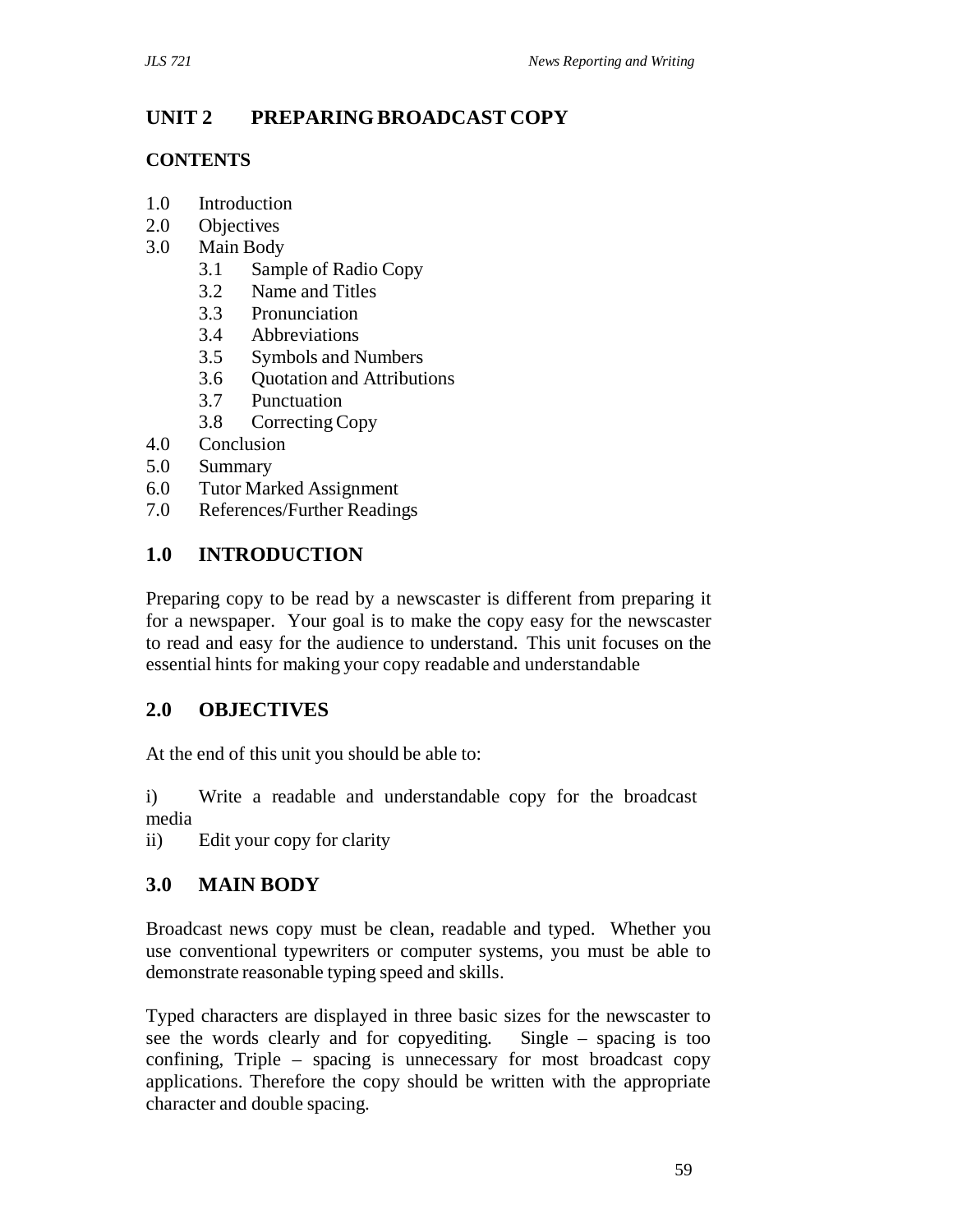#### **3.1 Sample of Radio Copy**

Figure 2:1

West Broadway

12- 30  $1 - 11 - 88$ 

Flanagan

Members of Citizens for the Preservation of West Broadway plan to gear up their petition drive again this weekend. The group began circulating petitions last weekend.

The petitions request the city council to repeal all previous ordinances and resolutions on the widening of the west Broadway. Many residents of the West Broadway area complain that the proposed widening project will damage its residential nature.

Petition – drive coordinator Vera Hanson says the group is pleased with the show of support from residents all over Springfield… But it wouldn't know exactly how many signatures it has until next week.

#### **Key for figure 2.1**

"West Broadway" is the slug for the story

" $12 - 30$ " is the time of the newscast

" $1 - 11 - 88$ " is the date of the broadcast

"Flanagan" is the name of the reporter

If a story goes more than one page, write 'MORE' in parentheses at the bottom of the page.

Television copy is written on the right half of the page in a  $40$ character line. Each line will average about six words, and the newscaster will average about 25 lines per minute. The left side of the copy is used for audio or video information. This information, which is not to be read by the newscaster, is usually typed in all caps. The copy that is read is generally upper and lower case. In television copy, the stories are numbered and each story is on a separate page. If a story goes more than one page, write "MORE" in parentheses at the bottom of the page.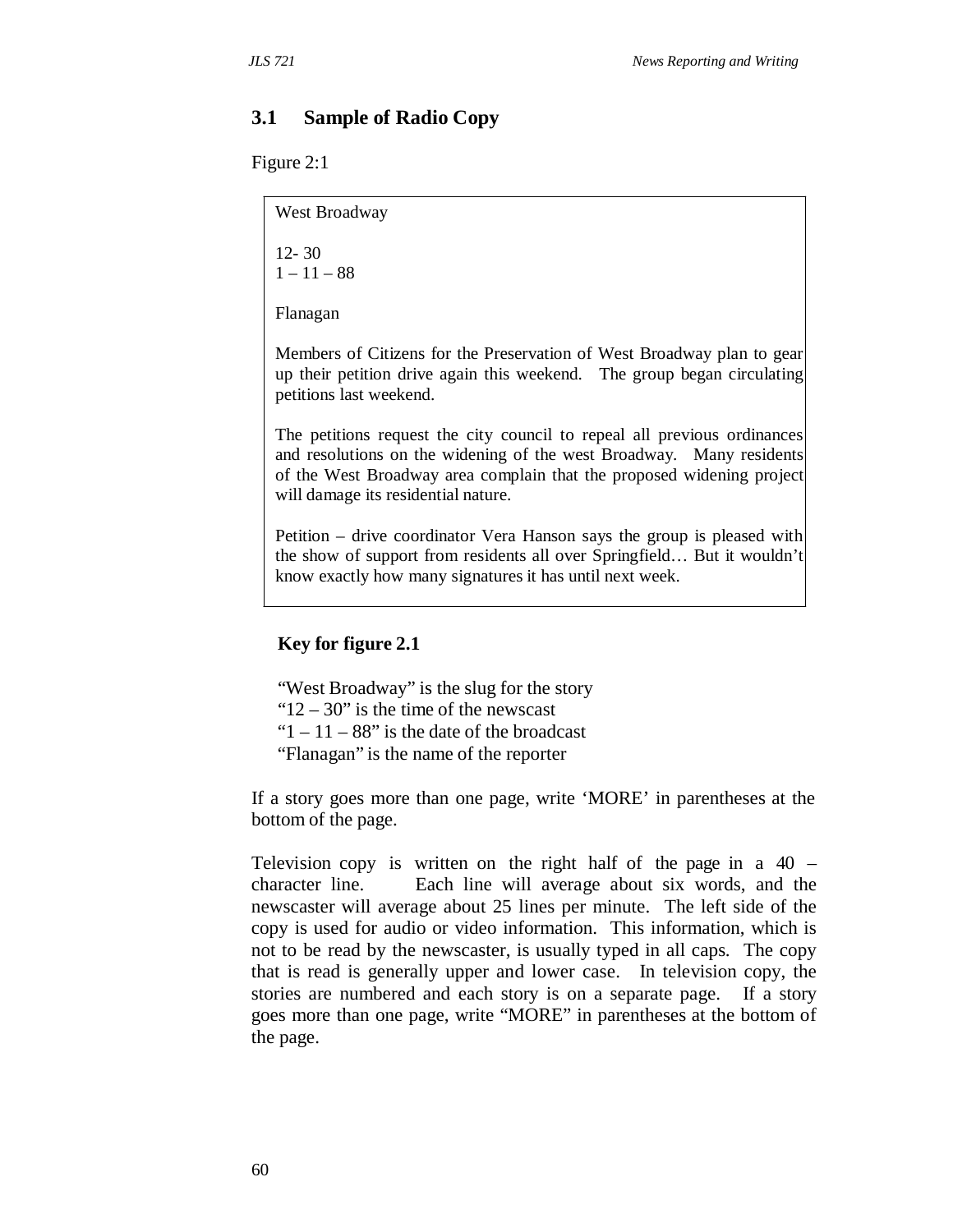| $H2UTE$ : |  |
|-----------|--|
|           |  |

| Six<br>$6 - 17$                                                       | Jorgenson<br>art                                                                                                                                                                                               |
|-----------------------------------------------------------------------|----------------------------------------------------------------------------------------------------------------------------------------------------------------------------------------------------------------|
| <b>MOC JORGENSON</b><br>SOF: 27<br>NAT SND UNDER<br><b>VOICE OVER</b> | A lesson in art and architecture paid off for<br>some Buchanan High School Students<br>today. Ribbons were the prizes for entries<br>in a sketch exhibit of scenery and buildings<br>in the capital city area. |
| <b>KEY: BUCHANAN</b><br><b>HIGH SCHOOL</b><br>$:00-05$                | The Springfield art club sponsored the<br>show and called in Springfield College art<br>Professor Bill Ruess to judge the artwork.                                                                             |
|                                                                       | Ruess says he was impressed by<br>thel<br>students' skills, especially those who tried<br>their hands at the different media for the<br>first time.                                                            |

### **Key For Figure 2:2**

"six" is the time of the newscast"

"6-17" is the day of the broadcast

"art" is the slug for the story"

"forgenson" is the name of the reporter

"MOC" means the person is live on camera with audio from this microphone

"SOF:27" means there is sound on the film lasting 27 seconds

"NAT SND UNDER" means the film sound should be kept at a low level

"VOICEOVER" means the voice is from the anchor person in the studio speaking over the film that is being shown.

"KEY: BUCHANAN HIGH SCHOOL" indicates the title that should be shown over the film.

"00-05"indicates that the title should be shown five seconds after the report of the news items begins.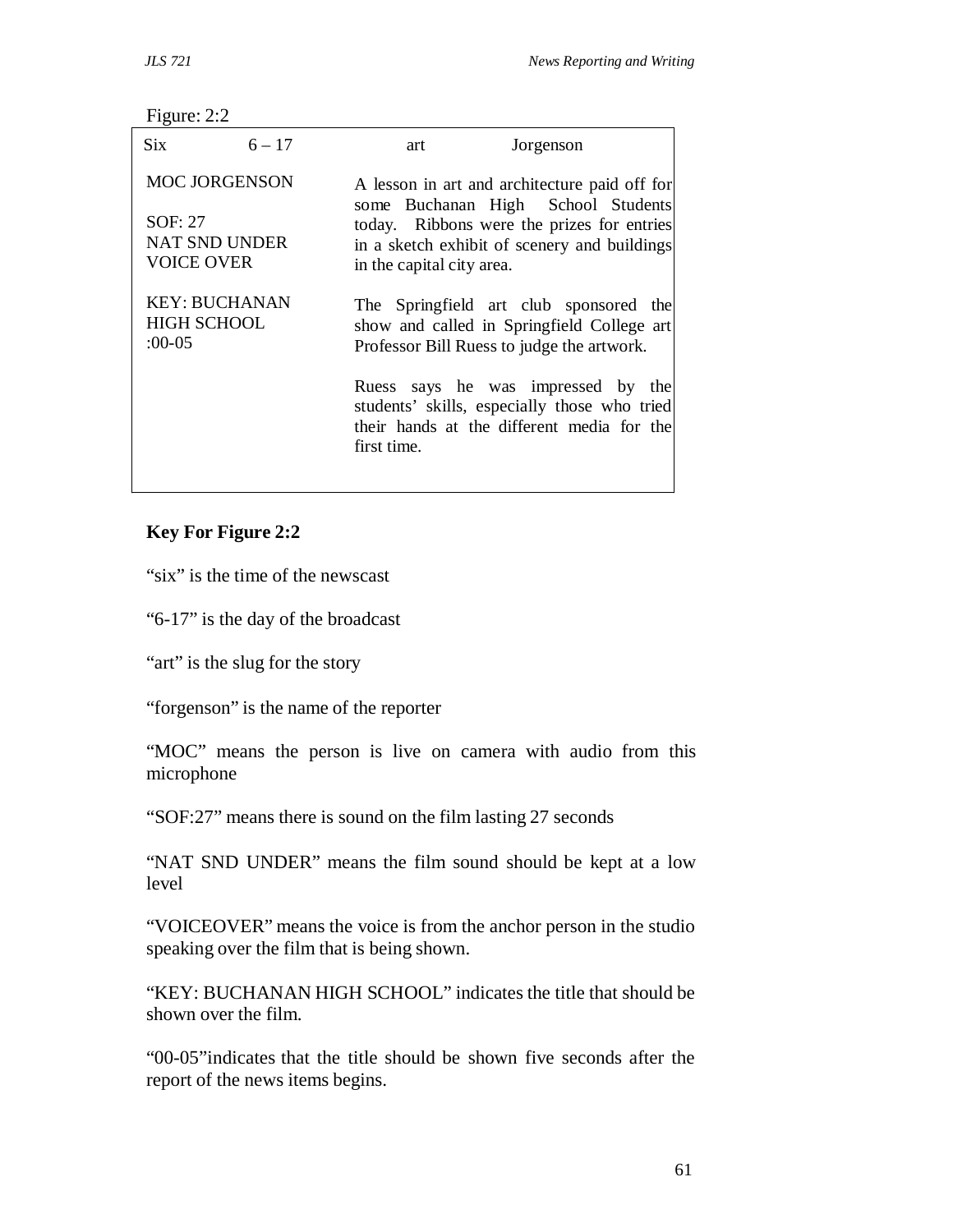Do not hyphenate words, and be sure to end a page with a complete sentence or, if possible, with a complete paragraph. If the next page should be missing in the middle of a broadcast, the newscaster can end, at least, with a complete sentence or paragraph.

At many stations, copy is prepared for a video prompter, a mechanical or electronic device that projects the copy next to the lens so that newscasters can read it while appearing to look straight into lens. Copy for the video prompter is often typed down a column in the middle of page.

Date the first page to your script, and type your last name in the upper left – hand corner of every page. Stations vary regarding these directions. The local news director determines the slug and its placement for a story. Some directors insist that slug contain the time of the broadcast. If a story continues to a second page, write under the slug first add, or second add, or page 2, page 3, and so forth.

# **3.2 Names and Titles**

In broadcast style, unlike that followed by newspapers, well-known names, even on first reference, are not given in full. You may say Senator Proxmire of Wisconsin or Governor Galen of New Hampshire. Middle initials should not be used unless they are a natural part of someone's name (Joe E. Brown) or unless they are necessary to distinguish two people with the same first and last names.

Title should always precede names so that listeners are better prepared to hear the name. When you use titles, the first name and middle initial may be omitted. For example, broadcasters would say Vice – President Bush and Secretary of State Schultz. Newspapers write out names like Thomas "Trip" O'Neill. In broadcast, use either the first name or the nickname, but not both.

# **3.3 Pronunciation**

The writer's job is to help the person who reads the news pronounce the names of people and places correctly. To do this, you should write out difficult names phonetically in parentheses. For example, many stations have handbooks of their own.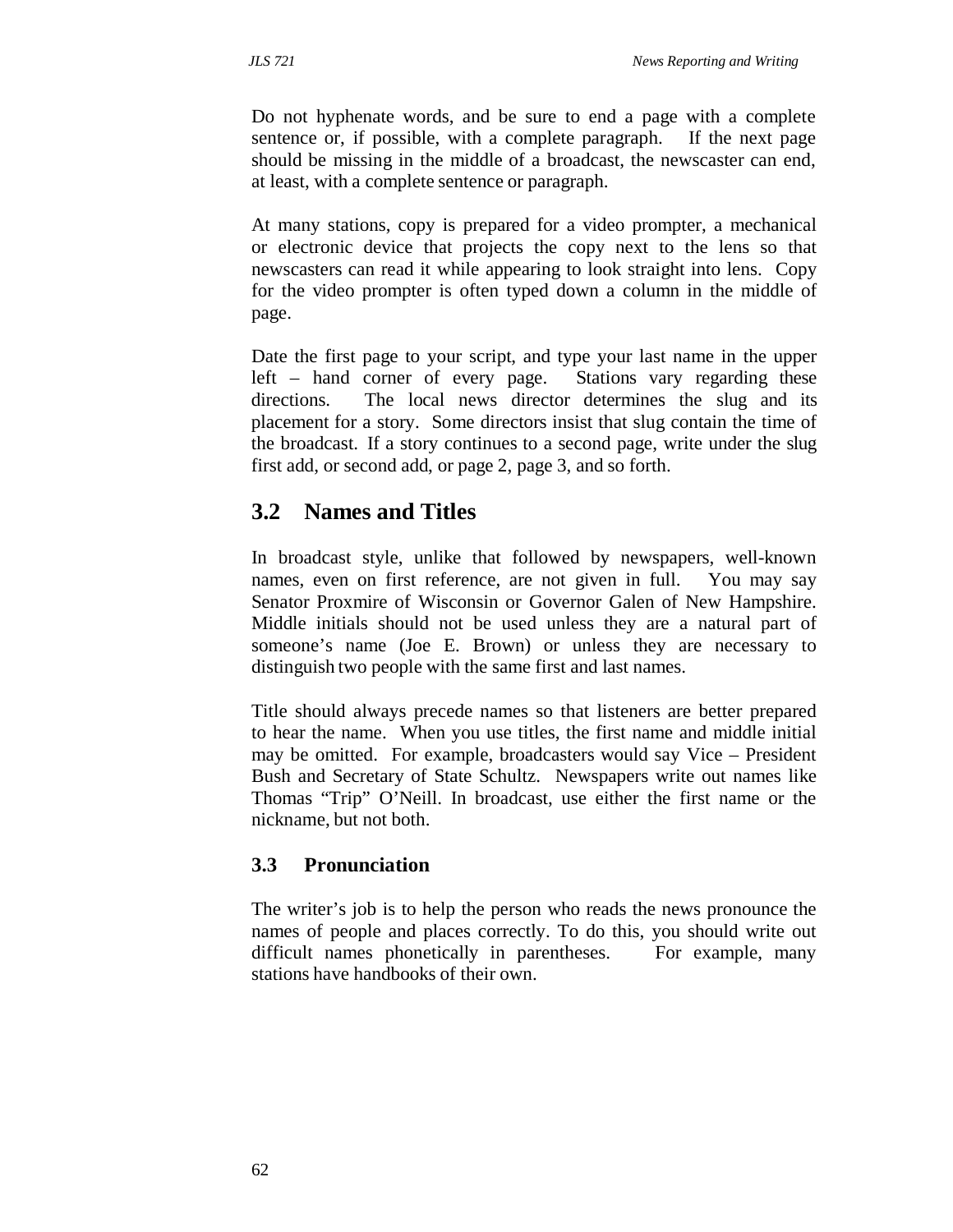## **3.4 Abbreviations**

Generally, you should not use abbreviations in broadcast copy. It is easier to read a word written out than to read its abbreviation. Do not abbreviate the names of states, countries, months, days of the week or military titles. There are exceptions, and when you use them, use hyphens instead of periods because the final period in the abbreviation may be misread as the end of the sentences.

You may abbreviate US when used as an adjective, and the U-S-S-R; Dr., Mr., Mrs. and Ms; a:m and p:m. If initials are well known: UN, F-B-I- you may use them. Hyphens are not used for acronyms such as NATO and ECOMOG which are pronounced as one word.

### **3.5 Symbols and Numbers**

Dot no use symbols in broadcast copy because a broadcaster can read a word more easily than he or she can remember a symbol. Such symbols as the dollar sign (\$) and the percent sign (%) are never used. Don't even use the abbreviation for number (no).

'Number can be a problem for both the announcer and the listener. As in newspaper style, write out number one through nine. But write out eleven, too, because 11 might not be easily recognized as a number. Use figures for 10, and from 12 to 999. The eyes can easily take in a three – digit number, but write out the words thousand, million and billion. Hence, 3,800,000 become three million, 800 thousand. Write out fraction (two  $-$  and  $-$  a  $-$  half million dollars) and decimal points (three – point-two-percent).

Some stations have exceptions. Figures often are used when giving the time (3:20 a.m), sports scores and statistics (The score was 5 to 2), market report (The Dow Jones industrial index was up 2-point-8 points) and addresses (30-0-2 Grand Street). In common speech no one would give an address as three thousand two.

Ordinarily, you may round off big numbers. Thus 48 - point - 3 percent should be written "near half". But don't say "more than one hundred" If 104 people died in an earthquake.

Use 'st', 'nd', 'rd', and 'th' after dates: August  $1<sup>st</sup>$ , September  $21<sup>st</sup>$ , October  $3<sup>rd</sup>$  and November  $4<sup>th</sup>$ . Make the year easy to pronounces: June 9th, 19-73.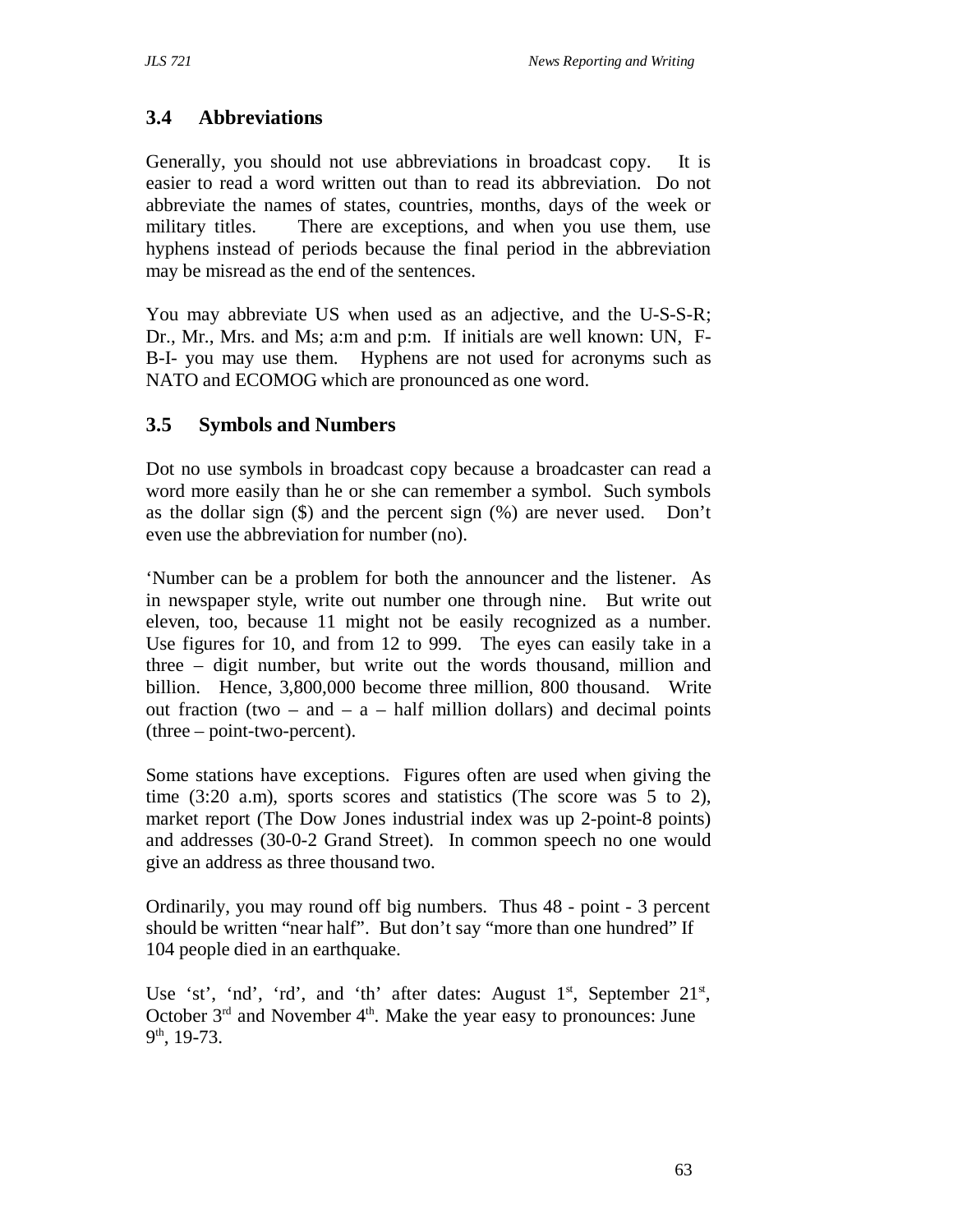#### **3.6 Quotation and Attributions**

Most broadcast news writers rarely use quotation marks. Because it is different and awkward to indicate to the listeners which words are being quoted, use indirect quotes or a Para-phase instead.

If it is important that listeners know the exact words of quotation (as when the quoted words are startling, uncomplimentary or possibly libelous), the quote may be introduced by saying" in his own words," "with these words," "what she called" or "she put it this way". Most writers prefer to avoid the formal "quote" and unquote", though "quote" is used more than "unquote". Note the following example:

In Smith's words, quote, "There is no way to undo the harm done".

*If you must use a direct quotation, the attribution always should precede the quotation. Because listeners cannot see the quotation marks, they would have no way of knowing the words are a direct quote. If by chance the words were recognized as a quote, listeners would have no idea who is saying them. For the same reason, the attribution must always precede the indirect quote.*

And if you must use a direct quotation, keep it short. If the quote is long and it is important to use it, you should use a tape of the person saying it. However, if you are compelled to use a quote of more than one sentence in your copy, break it up with phrases like, "smith went on to say" or "and still quoting the senator ..."

#### **3.7 Punctuation**

In broadcast copy, less punctuation is good. The one exception is the comma. Commas help the reader pause at appropriate places. Use commas, for example, after introductory phrases referring to time and place, as in the following.

In Paris, three Americans on holiday met their death today when their car overturned and caught fire.

Sometimes three periods are used in place of the comma. Period also takes the place of the parenthesis and of the semicolon. They indicate a pause and are more easily visible. The same is true of the dash – typed as two hyphens. Note the dash in the following examples:

'Government sources say a study due out today will show that the number of teen –agers who smoke is decreasing for the first time since 1968.'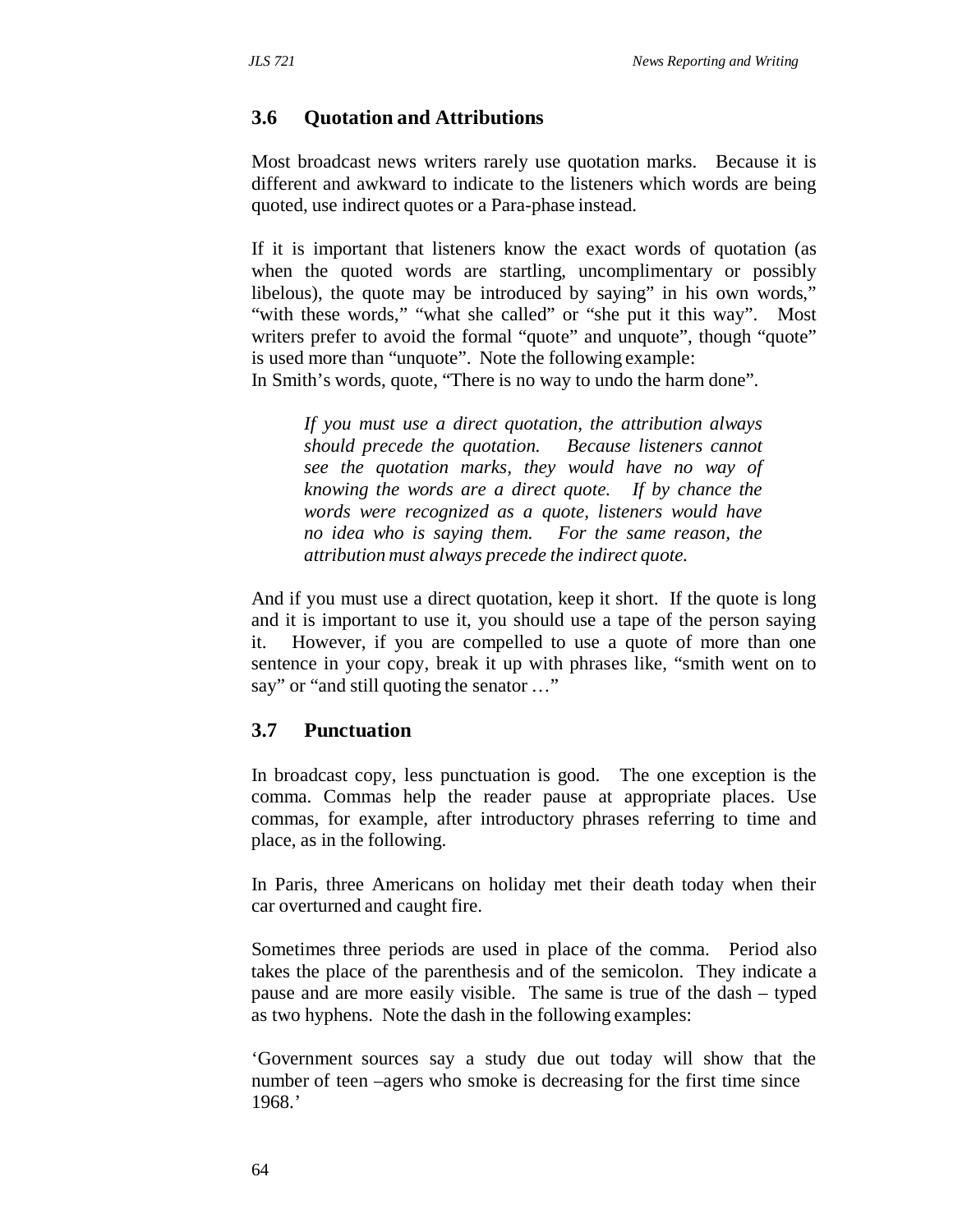The only punctuation marks you need are the period, comma, question mark, dash, hyphen and, rarely, quotation marks. To make the word easier to read, use the hyphen in some words, even when the dictionary does not have it: anti – discrimination, co-equal, non – aggression.

# **3.8 Correcting Copy**

Do not use the copy – editing marks you learned for editing newspaper copy. If a word has an error in it, cross out the word and write the corrected word above it.

Once again, your function is to make the copy easier to read, avoid making the reader go up and down to find the right words in the followings:

*'The price of gold in London at afternoon fixing was 240 dollars'*

Better to correct it this way:

*'The price of gold in London at the afternoon fixing was 240 dollars'*

And of course, always make your corrections neatly and clearly. Situations may vary in the writing style and in the preparation of copy. But if you learn what is presented here, you will be well–prepared. Differences will be small, and you will adapt to them easily.

# **4.0 CONCLUSION**

As a reporter, the basic rules in writing for the mass media may be the same. The fact remains that there are certain things you can do while writing for newspaper, which are not permissible in writing for the broadcast media.

You need to be abreast of the house style of the organization you are working for.

# **5.0 SUMMARY**

The broadcast news story demands some technicalities that make it different from the newsstory for the print media.

Special attention must be paid to the typing, pronunciation, names and titles, spellings, numbers, symbols, emphasis, attributions and acronyms.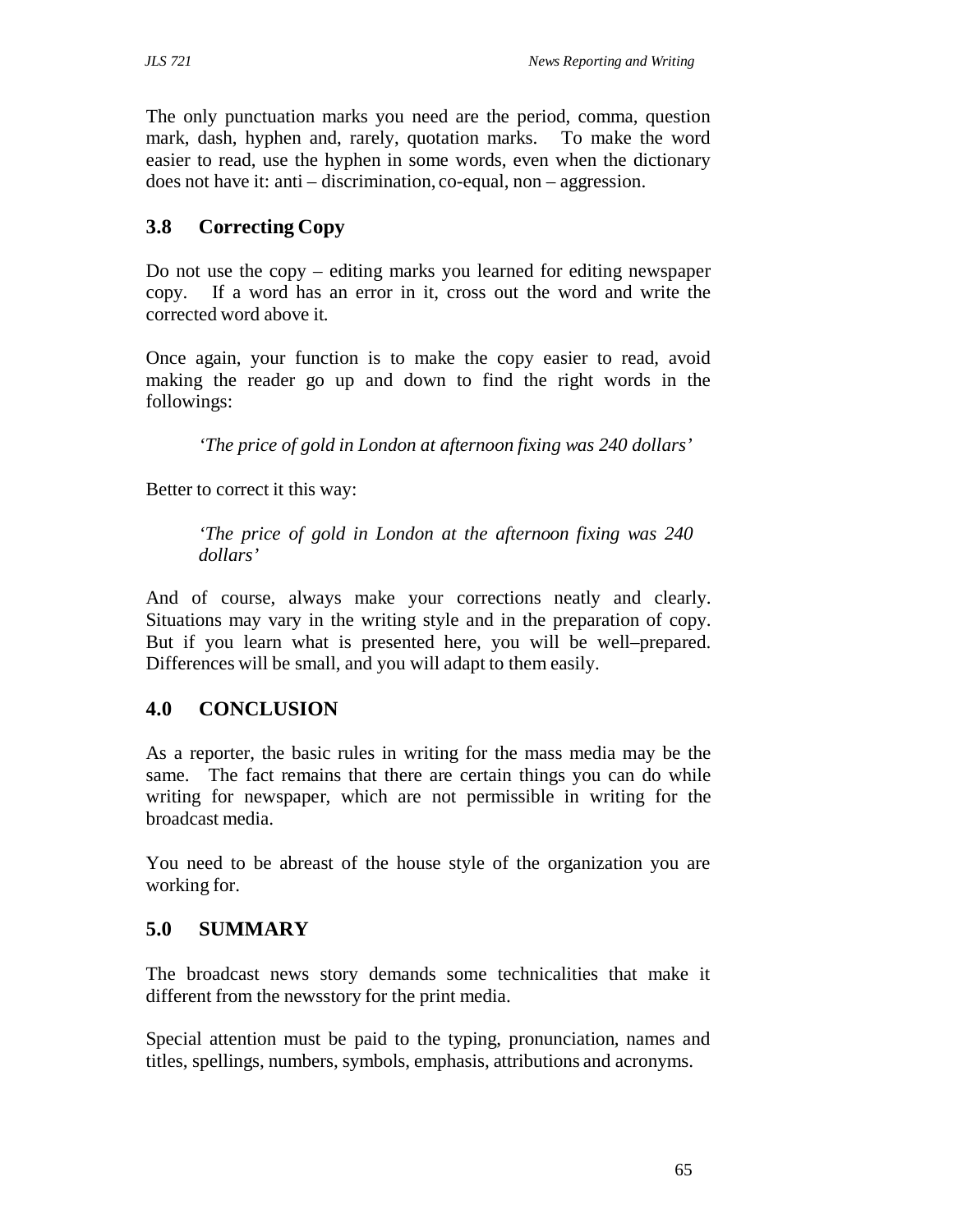#### **Self Assessment Exercise 2.1**

Write one news story for Radio and another for T.V from this passage:

The USAID Agreement Officer in Nigeria, Mr. Kenneth Luephang has said that more entrepreneurs would only be attracted to invest in rice industry if the production, processing and marketing of the commodity were made profitable.

Luephang who stated this yesterday at the Rice Alliance field day and demonstration of the R-box technology at Gwako in the Federal Capital Territory (FCT), pointed out that to improve productivity, rice cultivation in Nigeria requires an increased access to important farm inputs like seeds, fertilizers, chemicals and the technical knowledge through extension.

He said that improved productivity and profitability of the commodity would lead to the generation of employment and steady source of income, adding that it would also ensure peace in the society.

"The Alliances will be needed to tackle the issue of poverty reduction through improved agricultural productivity and high income generation activities", he stressed. (Culled from *New Age* Oct., 5, P.5).

### **6.0 TUTOR MARKED ASSIGNMENT**

Explain five important points to bear in mind in writing a broadcast news story.

#### **7.0 REFERENCES/FURTHER READING**

Brooks, Brian *et al* (1988): *News Reporting And Writing,* New York, St Martins Press pp. 429 – 435.

Mencher, Melvin (2000): *News Reporting and Writing*, 8<sup>th</sup> Edition; Boston.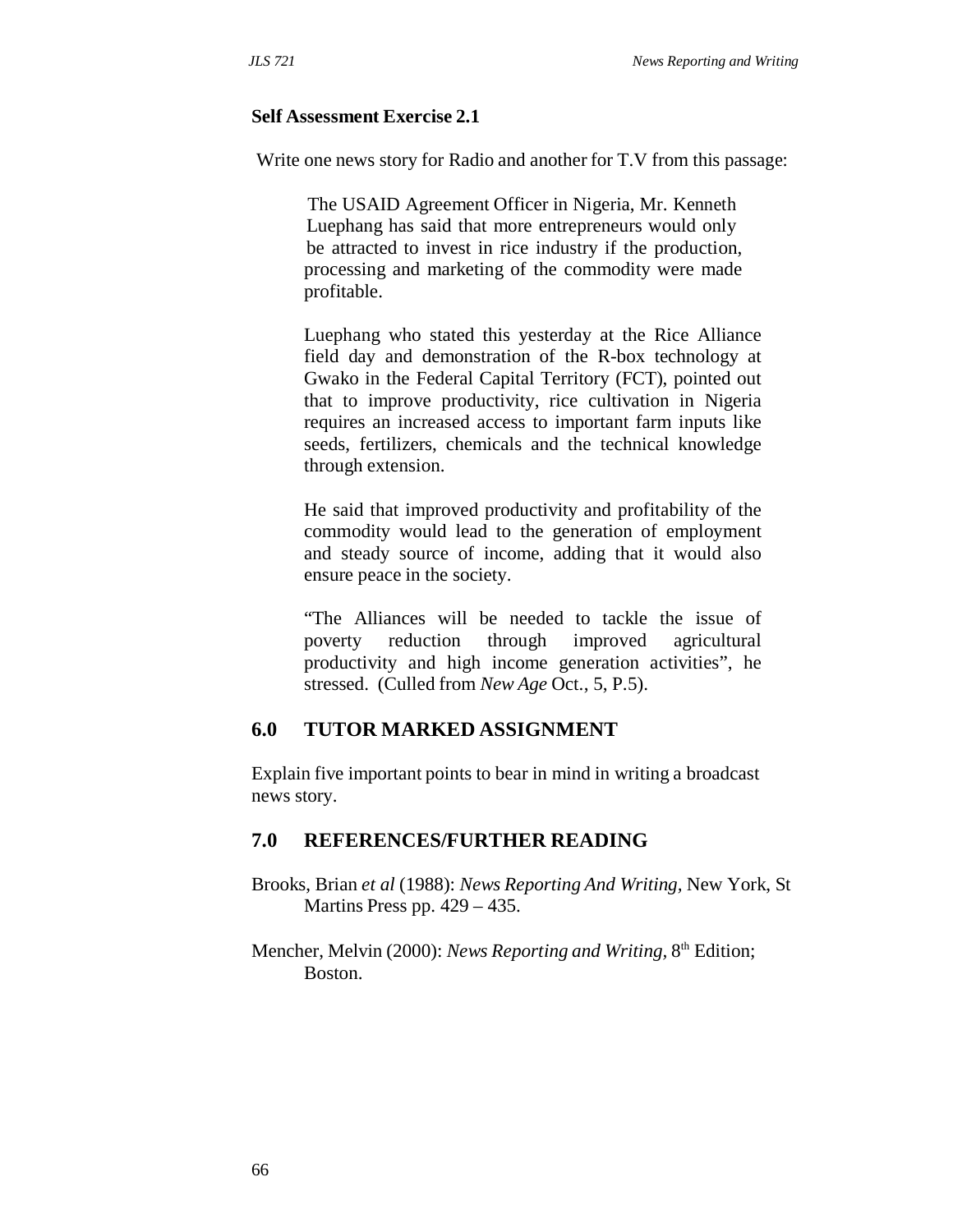# **UNIT 3 WRITING FOR THE EAR: FIVE PRINCIPLES**

### **CONTENTS**

- 1.0 Introduction
- 2.0 Objectives
- 3.0 Main Objectives
	- 3.1 It is Spoken
	- 3.2 It is Immediate
	- 3.3 It is Person to Person
	- 3.4 It is Heard Only Once
	- 3.5 It is Sound Only
- 4.0 Conclusion
- 5.0 Summary
- 6.0 Tutor Marked Assignment (TMA)
- 7.0 Reference/Further Reading

## **1.0 INTRODUCTION**

Writing for the ear, which is synonymous with writing for radio, is different from writing for newspaper, for radio has its own unique characteristics. It is a transient medium and the listeners cut across the spectrum and different strata of the society. To communicate with these divergent audiences, you need to understand certain basic principles. This unit therefore focuses on the principles of writing for radio.

## **2.0 OBJECTIVES**

At the end of this unit you should be able to:

- i) Enumerate the principles of writing good stories for radio
- ii) Apply the principles in your newswriting

## **3.0 MAIN BODY**

There are five key principles you should always remember about any radio programme.

It is spoken It is immediate It is person to person It is heard only once It is sound only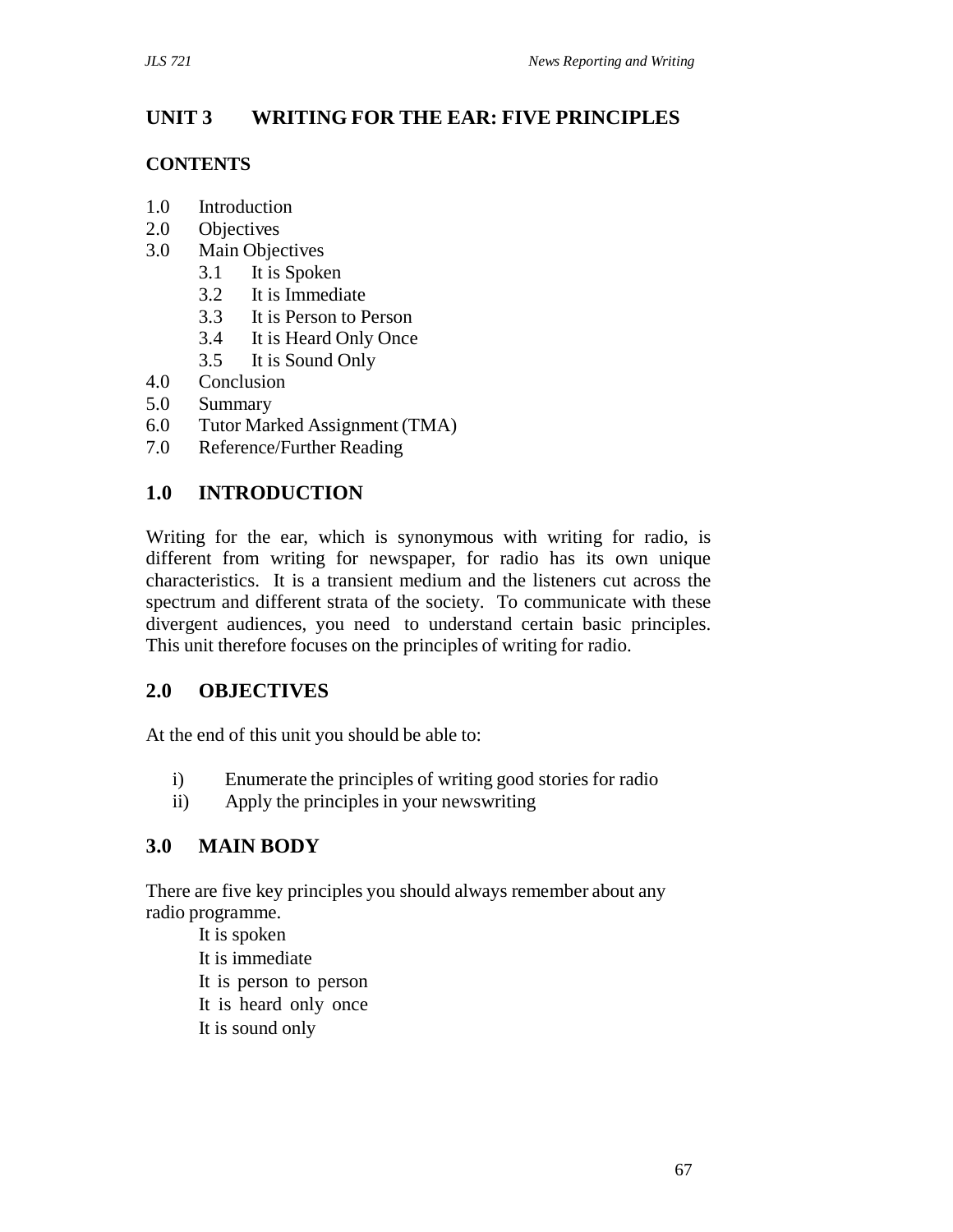#### **3.1 It is spoken**

It's not written literature, it is TALK. So, be natural and use only words you know the meaning of and which are in your spoken vocabulary.

The following example may sound alright in a United Nations Assembly, but not on air.

- **Not:** *The implementation of the environmental quality promotion and preservation project, which will be launched during the Fifth National Economic and Social Development Plan, will place emphasis on solutions to the problem of pollution, population, migration and settlement, the deterioration of natural resources and the changes of ecology.*
- **But:** *Government has plans to tackle the problems of environment pollution under the new Economic and Social Development Plan. A project to improve the quality of the environment is to be*  launched. It will try to find solutions to the problems of *pollution, the migration of people from villages to cities and the increasing scarcity of natural resources.*

Use the spoken words of everyday speech.

Don't be afraid to use the same word twice or three times, if it is the right word. The broadcast style must be natural, not invented.

- **Not** *The road is not motorable*
- **But**: *The road is blocked (or closed, impassable)* **Or:** *The road can't be used.*

Contractions are common in conversation, but the person starting out to news for the broadcast often seems instinctively to avoid them. So use: that's, there's, he's, they're, don't, won't, isn't, aren't etc. But don't use contractions if you want to emphasize any words, particularly in the case of a strong negative emphasis.

**Example:** *He said last night he will not resign.*

#### **3.2 It is Immediate**

Radio is the "now" – medium!

The greatest advantage of radio over newspapers is immediacy, and using the present tense can emphasize this. Wherever possible, use the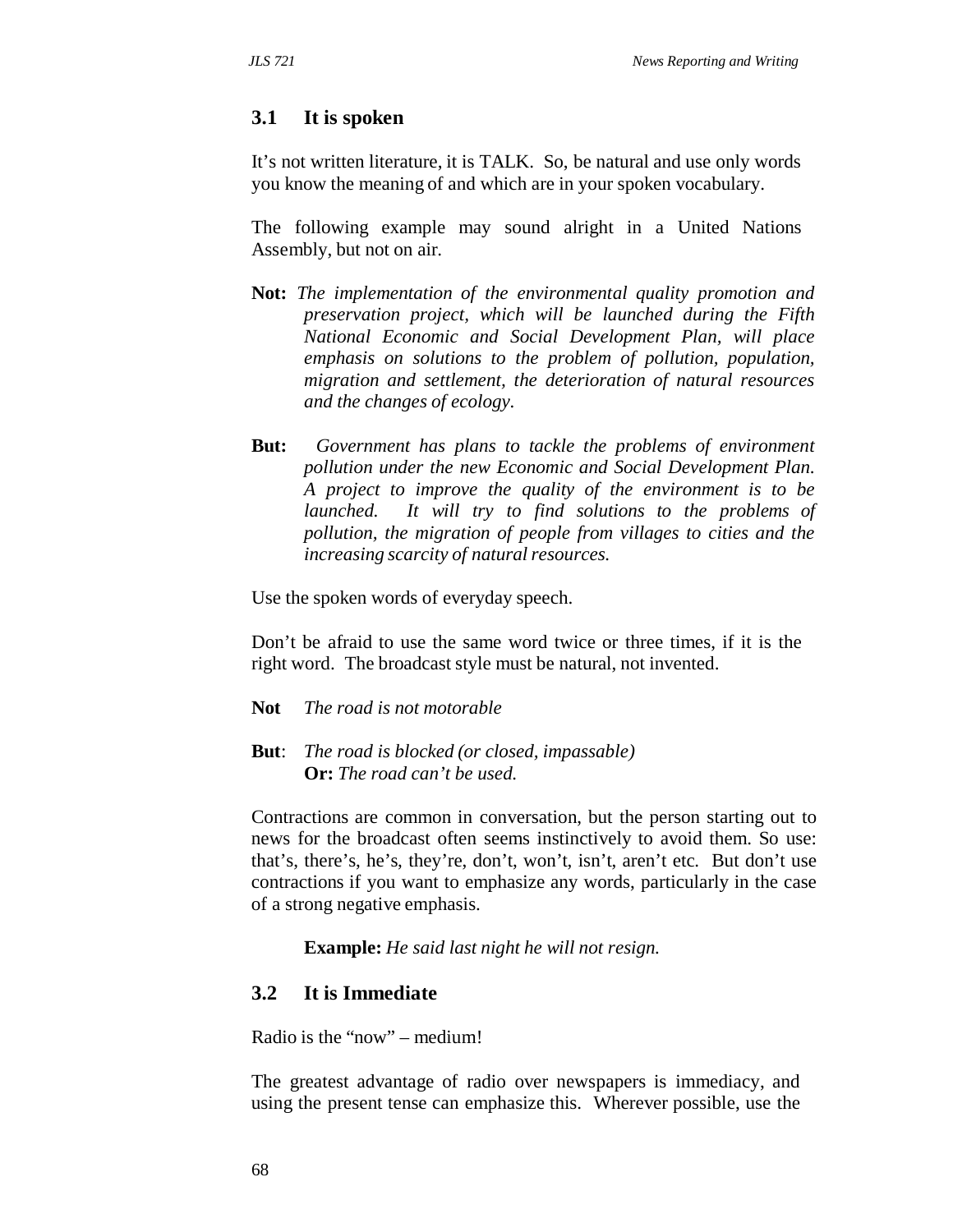present tense rather than reported speech. This newspaper style sounds strange on air.

**Not**: *The Prime Minister said today the country's economy was booming.*

**But**: *The Prime Minister says the country's economy is booming.*

Things read on the radio should appear to the listener to be happening NOW. The present tense is a typical broadcast tense because it gives a sense of immediacy.

### **3.3 It is Person to Person**

Writing for radio is not great oratory, it must be informal, it's YOU and ME. There may be thousands of others listening at the same time, but each of them is listening on his own, or in a small group.

However, in news programmes, the styles can be slightly more formal than ordinary conversation, yet certainly not as rigid as that of a newspaper. It must be easy to listen to without sounding casual.

Although radio must give news straight, remember that it is also an entertainment medium. Try not to be dull and too formal in your style. Try to avoid bureaucratic language.

But when it is necessary to use an unfamiliar word it should be explained in a short explanatory sentence.

**Example:** *Writ of habeas Corpus, this means that the authorities must bring the suspect before the judge.*

Radio must become a friend, whom the listener will believe. And when we broadcast, we should talk as to a friend.

## **3.4 It Is Heard Only Once**

The broadcast, once made, is gone and the listener has no means of referring to what was said. If the audience has to think twice, to disentangle some cumbersome clause, what you say is lost forever.

### **Clarity has top priority**

Use simple, declarative short sentences. When a sentence is too long, it can easily be split up into two or three simple sentences. Don't cram all the information in one sentence.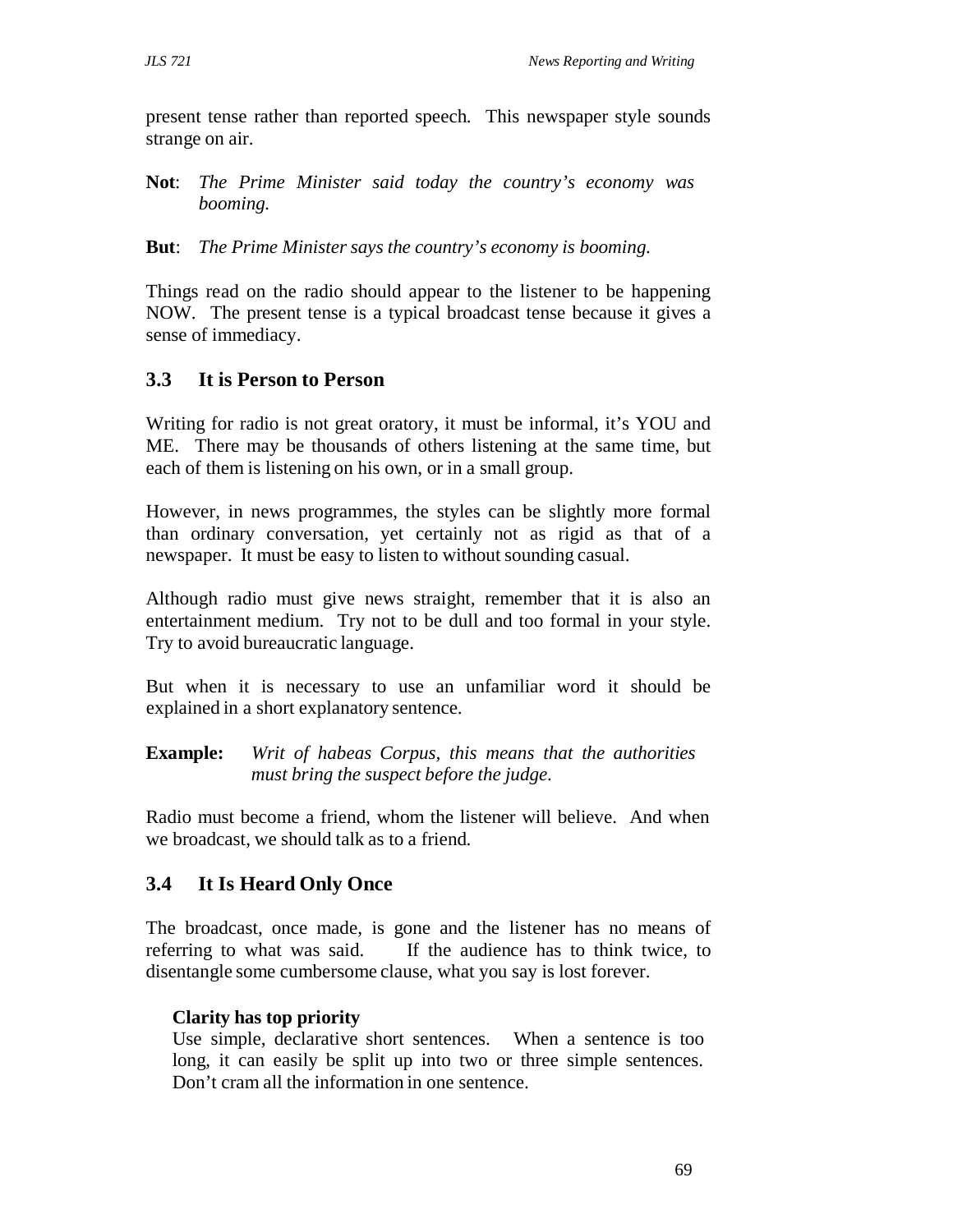- **Not**: *Nigeria and Ghana have both agreed on the desirability of expanding two-way trade and increasing participation in the economic development of Ghana under the fifth Five-Year Plan.*
- **But**: *Nigeria and Ghana want to expand trade. Nigeria will also participate, more in the economic development of Ghana under the fifth Five Year Plan.*

#### **The Enemy is Confusion**

Leave out superfluous information. The problem of comprehension is not only a question of simple language, the idea that is conveyed in a news item must also be easily grasped. You have only one chance! A most useful technique is to put only one idea in one sentence.

- **Not:** *Prices of white sugar and white refined sugar to be sold in the country are set at N7.00 and N8.00 a kilo respectively.*
- **But:** *The price of white sugar is set at N7.00 a Kilo while refined sugar will be sold at N8.00 for a kilogram.*

#### **3.5 It is Sound Only**

Words are the bridge between the news writer and the listener. Words are the tools of our trade.

Don't be vague or ambiguous. Use words that convey concrete images.

- **Not**: *The official points out that the annual elephant birth rate in Burma is usually lower than the death rate.*
- **But**: *Officials say that more elephants die each year than are born.*

Be exact and concise. Explain complex and abstract concepts, if you cannot avoid them.

- **Not**: *He also said reciprocity will be the guiding rule in the implementation of the U.S – Philippines extradition treaty, aimed at curbing crimes that could create irritants to their bilateral relations.*
- **But**: *He also says both the Philippines and the United States will apply the same principles under the extradition treaty. The treaty aims at curbing crimes that could cause difficulties between the two countries.*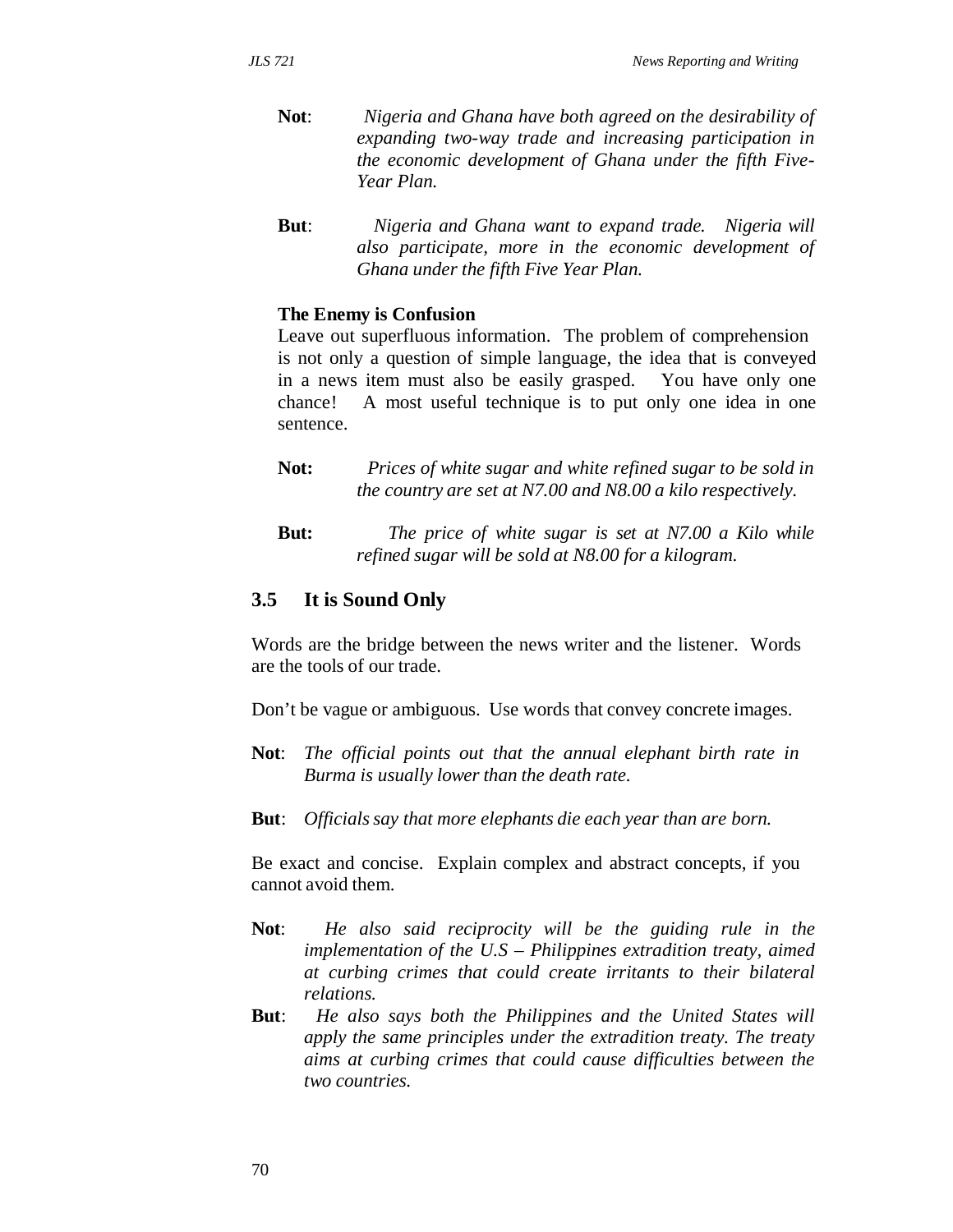Avoid sound clashes, they are distracting to the listener.

**Not**: *The building is built by a local builder* 

**But**: *A local company has built the house* 

Be careful with words that sound alike.

Examples: accepted – excepted retain – regain

This is also the case with figures (15-50, 19-90 etc)

**Not**: *Container handling through Apapa Port increased by more than 19 percent.*

**But**: *Container handling increased by about 20 percent.*

Punctuation is absolutely vital. When eyes see a mark on a page, the brain reacts in a certain way. A large percentage of reading is automatic. Therefore, if the newsreader's brain is suddenly confronted with something unusual, it will cause some hesitation. No matter how momentary, the listener will notice the hesitation. So, remember that you are writing a script to be read aloud. Your punctuation must be correct. Newsreaders expect properly written material.

However, if a sentence is not properly written, punctuation won't be of much help, as this example shows:

'The chairman of the association", said Mr. Khader, "is a liar". The listener will get the opposite impression of what you intended. In this case put the name of the speaker first.

### **Self Assessment Exercise 3.1**

Look at the front page of your local newspaper, study three lead stories and re-write them for radio broadcast.

### **4.0 CONCLUSION**

Having written your script, you need to read it aloud to yourself. By doing this, you would be the first to hear your own news story. It is better to spot out your mistakes yourself than to have your audiences do it for you.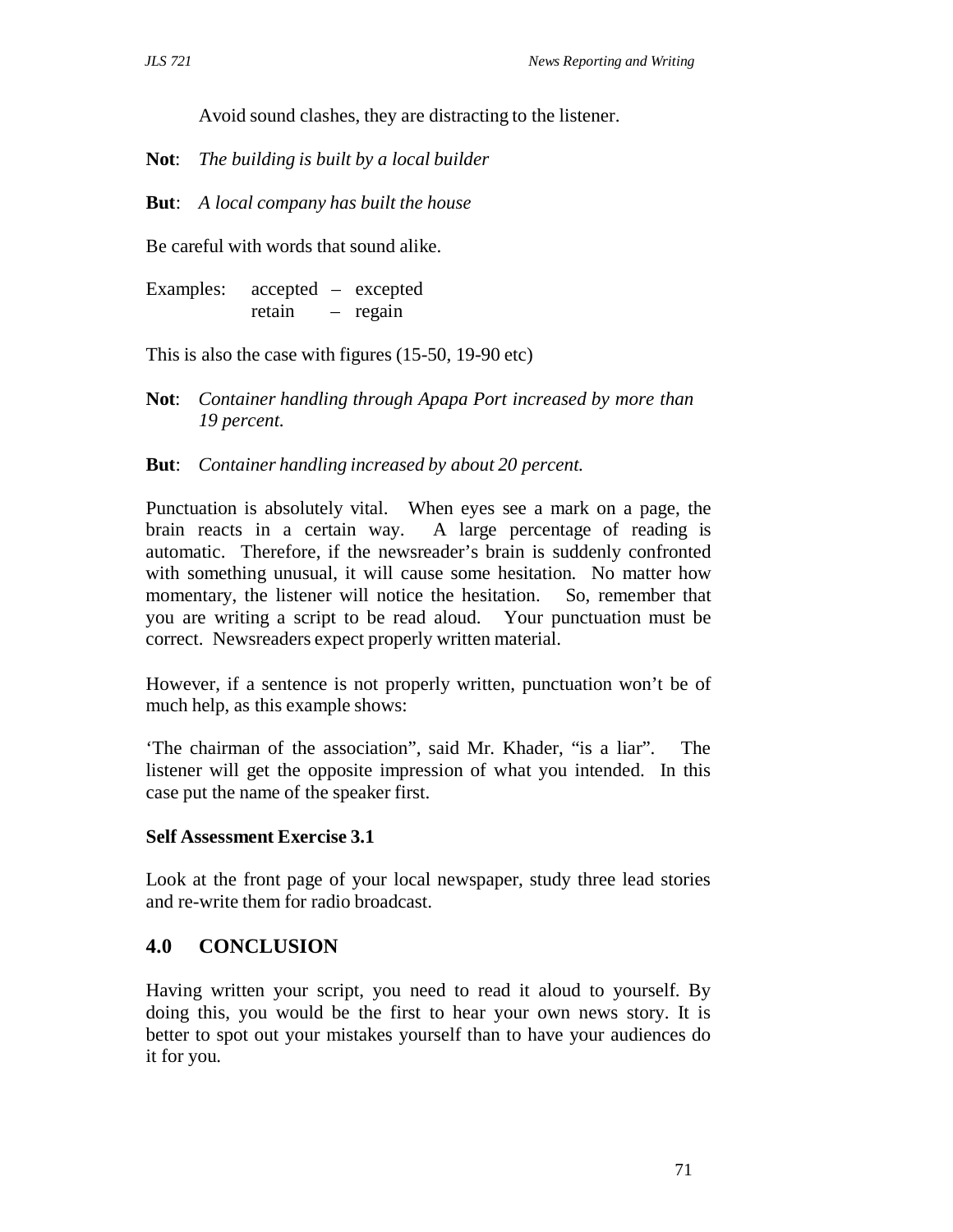#### **5.0 SUMMARY**

The five principles you should always remember writing for the radio are: that it's spoken, immediate, person–to–person, it's heard only once and it is sound only. Knowing these principles will be a guide for you in writing good radio scripts.

#### **6.0 TUTOR MARKED ASSIGNMENT (TMA)**

Explain the five principles of a radio programme.

### **7.0 REFERENCES/FURTHER READING**

Rich, Carole (1999): *Writing and Reporting News: A Teaching Method*, 3<sup>rd</sup> Edition, Boston, Wadsworth Published Company.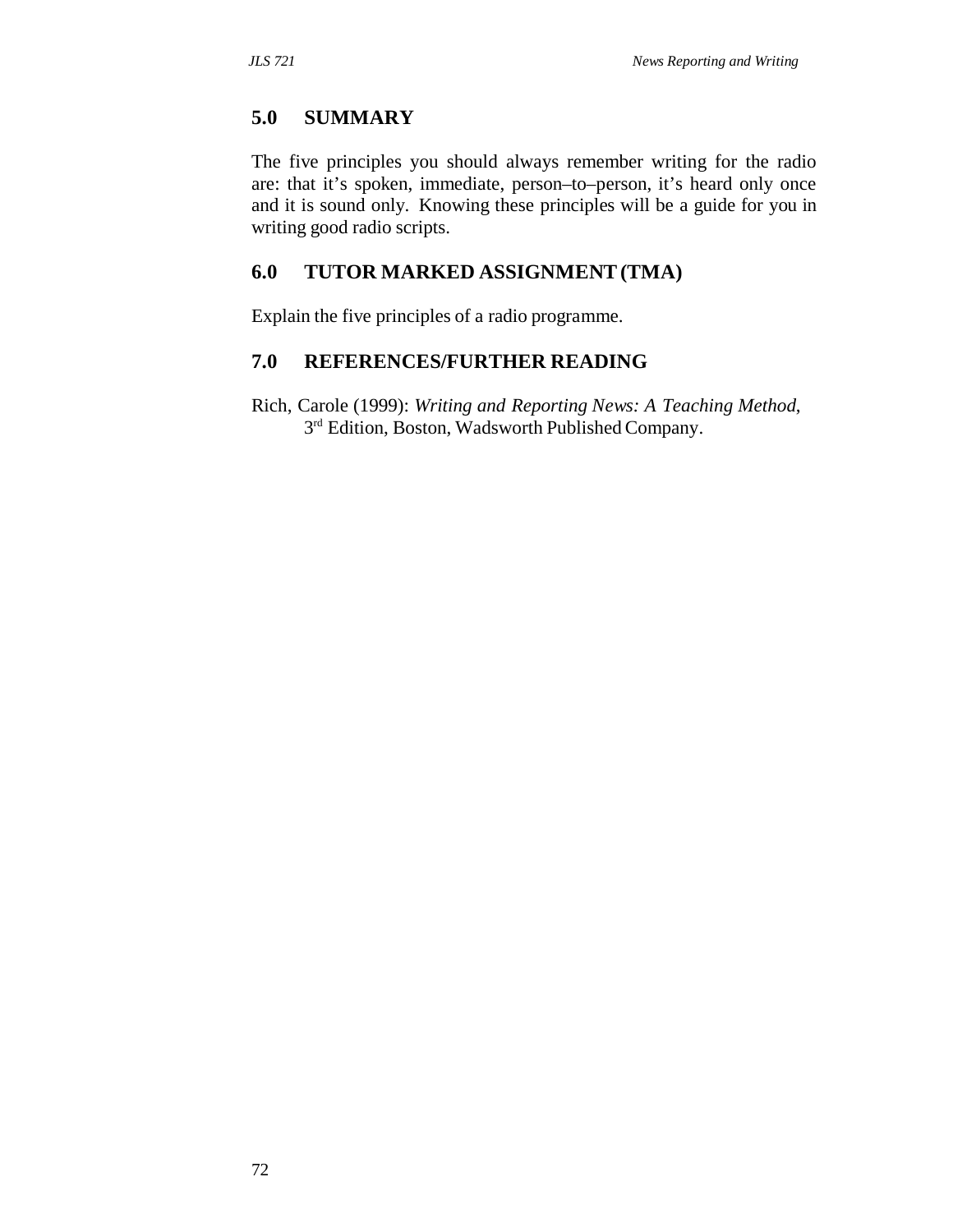# **UNIT 4 HOW TO MAKE YOUR COPY SOUND**

#### **CONTENTS**

- 1.0 Introduction
- 2.0 Objectives
- 3.0 Main Body
	- 3.1 Dull Copy
	- 3.2 Avoid the Negative
	- 3.3 Punctuate for Sound
- 4.0 Conclusion
- 5.0 Summary
- 6.0 Tutor Marked Assignment (TMA)
- 7.0 Reference/Further Reading

## **1.0 INTRODUCTION**

Besides knowing the principles of writing for a radio. There is a need to make your copy sound and lively. And this can only be achieved if you can use words distinctly in telling your story.

### **2.0 OBJECTIVES**

At the end of this unit you should be able to:

- i) Identify the tools for writing a sound copy
- ii) Use the tools to produce lively copy

## **3.0 MAIN BODY**

## **3.1 Dull Copy**

Can hardly be read in a lively way. A crisp, lively copy comes only from an awareness of how to use words distinctly in a sparing, but telling way.

### **Verbs do the Work**

They are the chief tools in spoken word writing. Think hard about verbs. They are the keystones of broadcast style.

Example: *A series of violent earth tremors shook a big area of the New Guinea Island this afternoon. In Rabaul, the town's main roads heaved and rippled when the main tremor struck shortly after four o'clock…. Dozens of children playing on a beach jumped into the water to escape tons*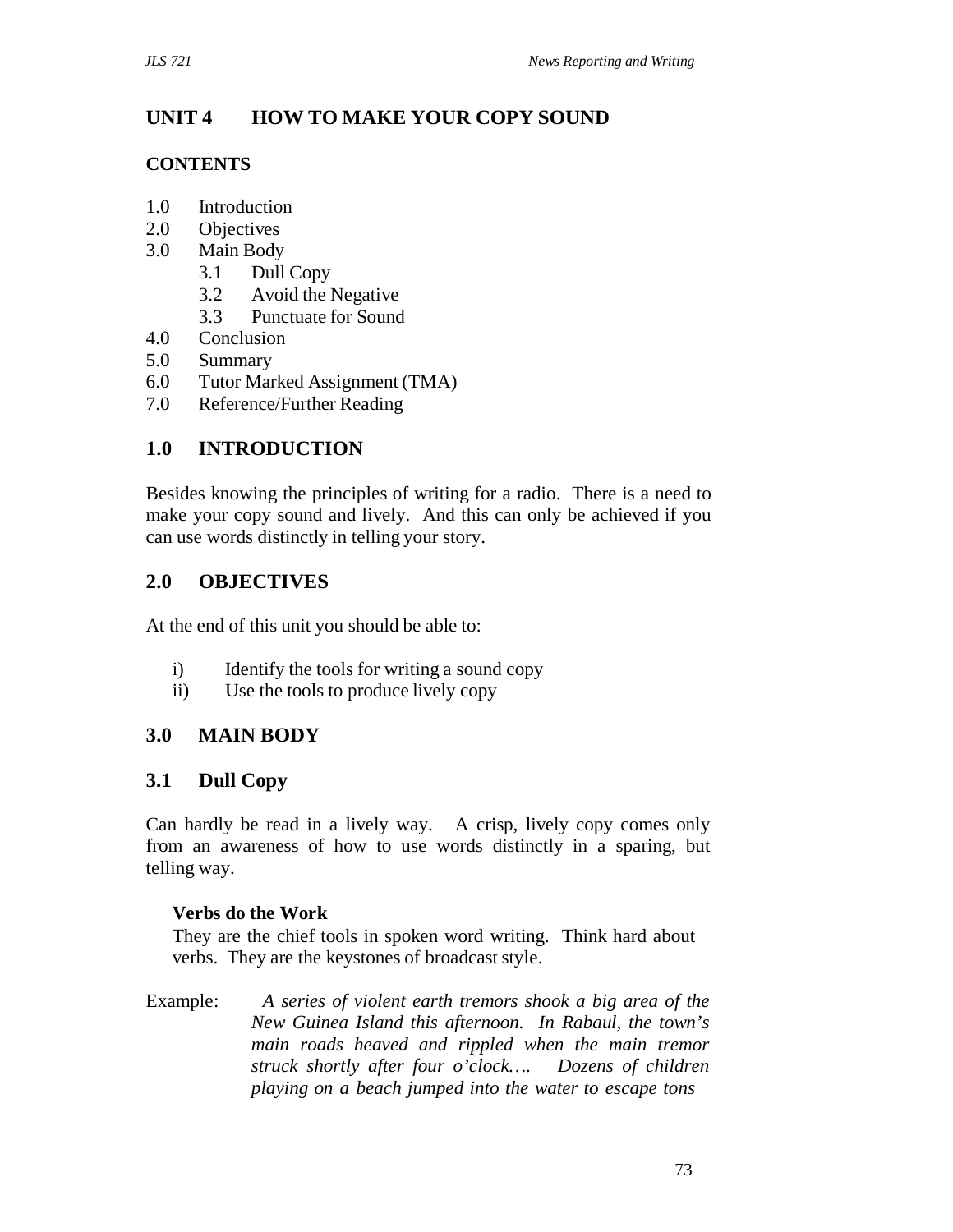*of rubble that swept down a hill and across the roads towards them.*

**Adjectives are not as much helpful** as one might think in descriptive and narrative writing, they tend to slow the pace and obstruct good delivery and perception. In almost every case, adjectives or adverbs are unnecessary. This is particularly so for the vague adjectives (colourful, traditional, huge, vast, giant, massive, drastic…)

#### **When possible, use verbs in the active voice**

The active voice tells it better. Word order is often the key to movement in a sentence. Active voice is subject-verb-object.

- **Not:** *Sales counters have been opened by the newspapers at a few important places in the city.*
- **But:** *Newspapers* have opened sales counters at a few important places in the city

**Use the present tense** Logical use of the present tense gives a tinge of freshness to news, makes it sound more immediate. Radio news must report what has just happened, what is happening and what is just about to happen. For this reason, the present, the present perfect and the future are used more than in print journalism.

News writers can make good use of the present perfect tense, as in this example:

*The Burmese Navy has arrested a Thai trawler.*

The *"has"* gives more feeling of a continuing drama

Using the past tense often sounds very silly.

- **Not**: *The Minister said that the project was expected to be completed in 1985.*
- **But**: *The Minister expects the project will be completed in two years.*

In reporting on statements, which refer to a view that is still held by the speaker, you can use the word *'says'* instead of *'said'.*

But remember the present tense must be applied wisely and logically.

**Not:** *Three people are dead today from weekend traffic accidents.*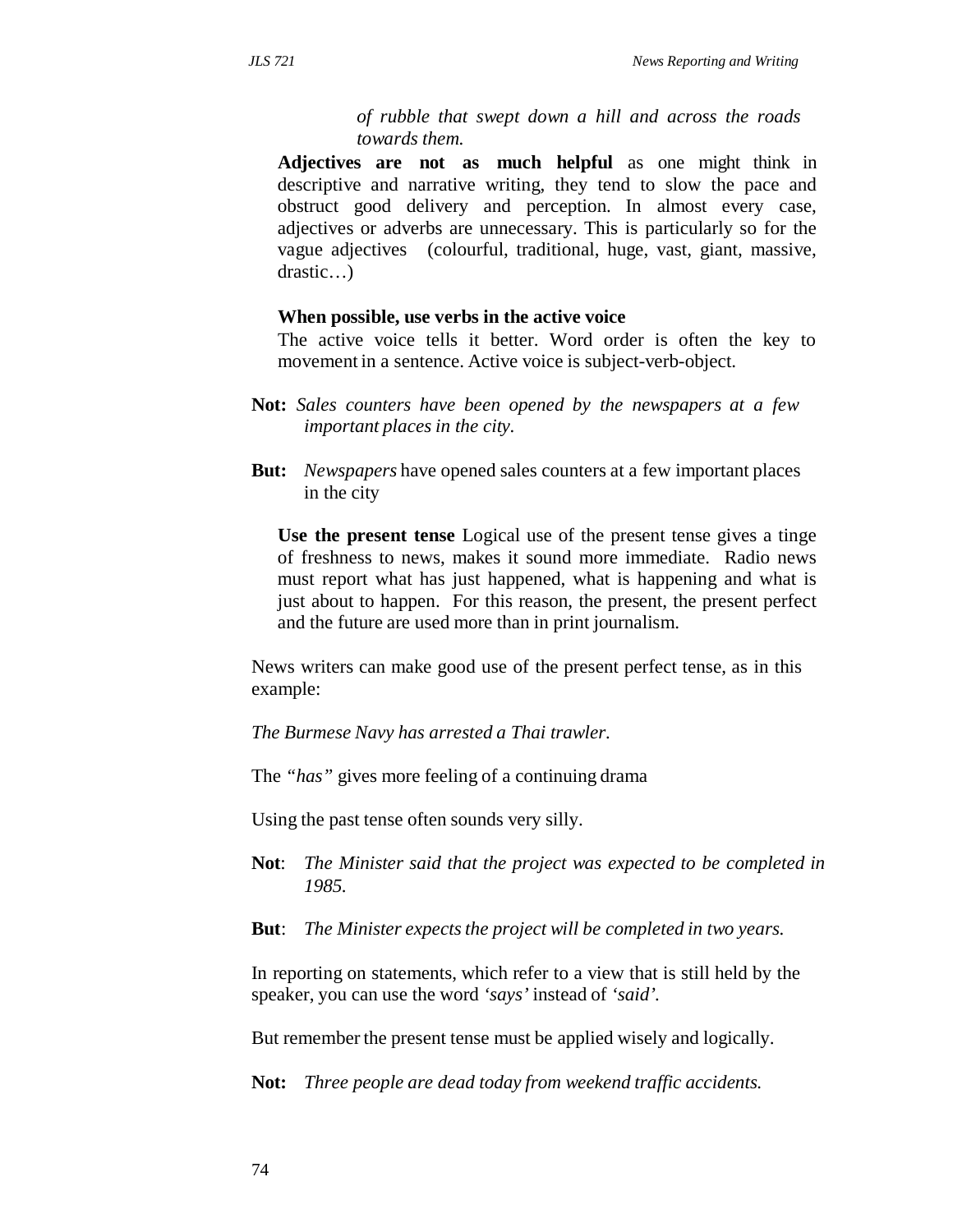## **But:** *Three people died in weekend accidents.*

In dealing with future events, it is preferable to use "is to" rather than "will". But saying *"The Minister is to visit the flooded area tomorrow"*  we are simply reporting his intension, rather than committing ourselves to a prediction of fact.

A mixture of tense is usual in conversational language, don't bother too much about certain grammatical rules that apply to written English.

**Example:** *The F.A.O. Director said that new developments project can easily be doubled if sufficient resources are available*.

You can humanize stories and add vitality to news items by getting closer in paraphrase to the way people express themselves in everyday speech.

A lot of formal language can be simplified without misrepresenting the source.

- **Not:** *The shortfall in the publication of books in Bahasa Malaysia against the increased rate of literacy in the language may frustrate government efforts to expand public library services, it was stated today.*
- **But:** *The Director of National Library, says not enough books are being published in Bahasa Malaysia whereas more and more people are able to read national language. This may make government efforts to expand public library services, very difficult.*

But any cases avoid the reverse. This is the process, which turns a news contact's simple, straightforward remarks into formal sounding phrases. A road services spokesman who tells you that a lot of cars have been breaking down because of floods should not have his words elevated to *"a high incidence of vehicle malfunctions".* And a person who says he's fed up with a certain situation should not figure in the bulletin as *"expressed dissatisfaction".*

### **Self Assessment Exercise 4.1**

Go to a Television station in your locality, collect the news bulletin for the major news of the day and review the news items based on your knowledge of sound copy as explained in this unit.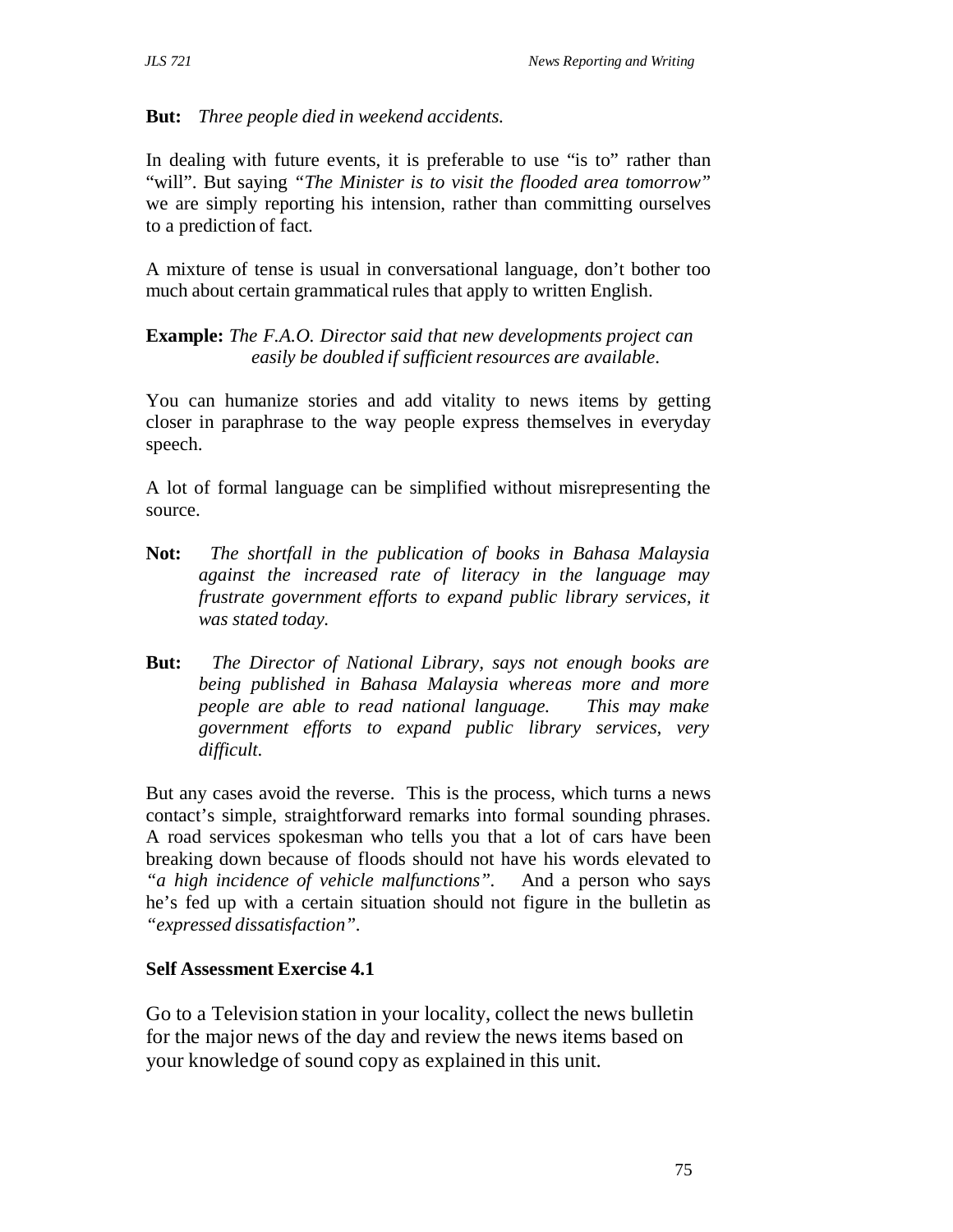### **3.2 Avoid the Negative**

You can add colour to many stories by convention from the negative to the positive. It can be done frequently, especially in lead sentences.

- **Not:** *The Ministry of agriculture has made it clear that fishermen are not prevented from catching prawns in in-shore areas by using traditional gear.*
- **But:** *Fishermen can still catch prawns along the coastline if they use traditional gear. The Ministry of agriculture has made it clear that….*

### **3.3 Punctuate for Sound**

With rare exceptions, the only punctuation marks you need in writing for radio are the full stop, the comma, the question mark and the dash. Punctuation marks are for the newscaster, not for the listener. Therefore, use them only when they will help the announcer use his voice. It is useful for the announcer if you underline certain words for emphasis. Newsreaders rely on the writer to use punctuation correctly and intelligently.

### **4.0 CONCLUSION**

As a reporter, you need to write your copy in a lively way. This can be achieved through the use of appropriate tenses and punctuations.

## **5.0 SUMMARY**

For your copy to be sound and lively you must use verbs preferably active verbs, appropriate tenses, you must also humanize your story and avoid the negative.

### **6.0 TUTOR MARKED ASSIGNMENT (TMA)**

Rewrite the front-page stories of two daily newspapers of your choice for radio. Attach the newspapers to your assignment.

### **7.0 REFERENCES/FURTHER READINGS**

Brooks, Brian *et al* (1988): *News Reporting And Writing,* New York, St Martins Press pp. 429 – 435.

Mencher, Melvin (2000): *News Reporting and Writing*, 8<sup>th</sup> Edition; Boston.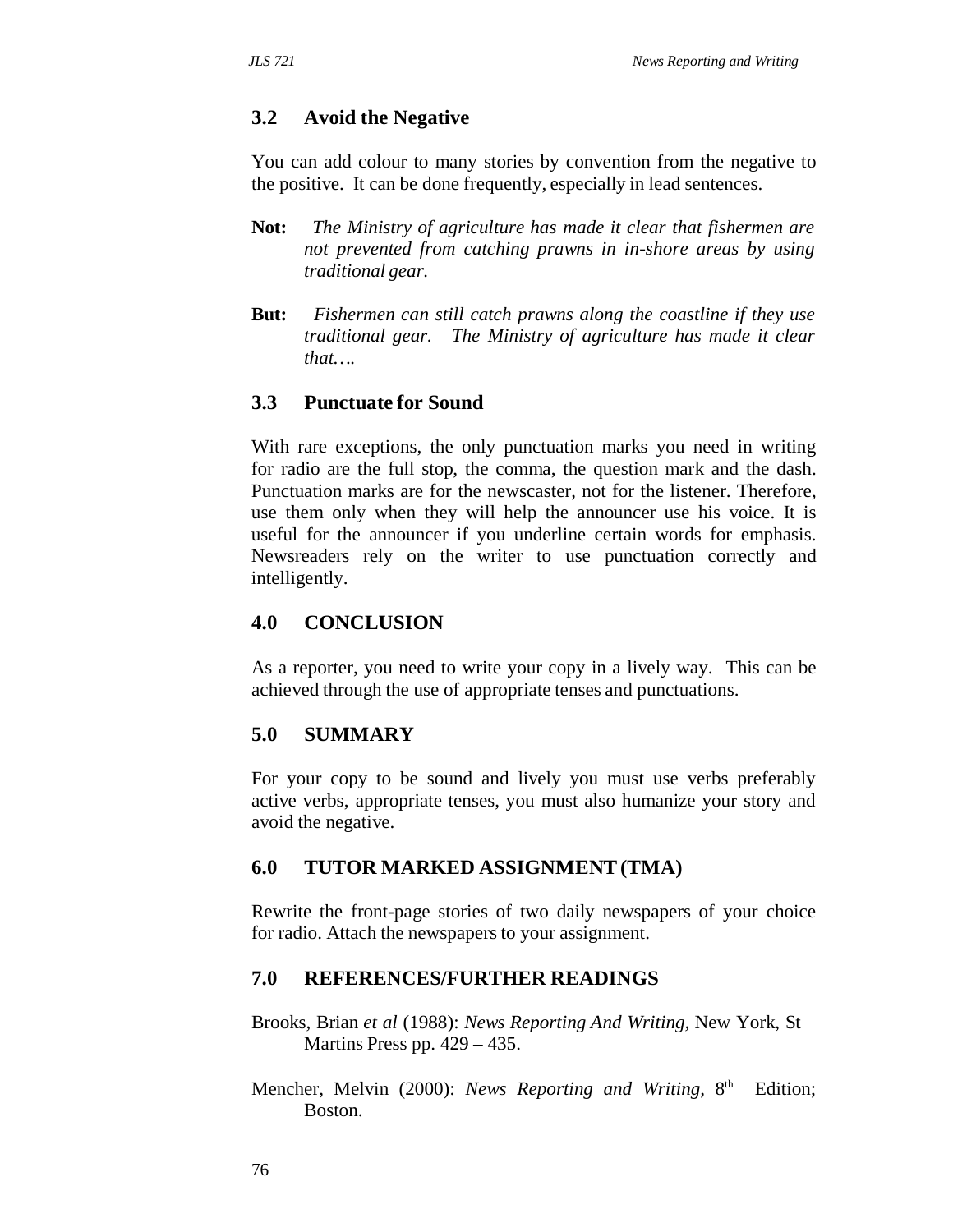# **UNIT 5 INTERVIEWING**

### **CONTENTS**

- 1.0 Introduction
- 2.0 Objectives
- 3.0 Main Body
	- 3.1 The Information Interview
	- 3.2 The Interpretive Interview
	- 3.3 The Emotional Interview
	- 3.4 Interview Preparation
	- 3.5 Location
	- 3.6 Watch their Language
	- 3.7 Question Technique
	- 3.8 After the Interview
- 4.0 Conclusion
- 5.0 Summary
- 6.0 Tutor Marked Assignment
- 7.0 References/Further Readings

## **1.0 INTRODUCTION**

Interview is an important source of news story. Every reporter should be knowledgeable in this art. You need to master the techniques and their application. This unit will prepare you to be good in the art of interviewing.

## **2.0 OBJECTIVES**

At the end of this unit you should be able to:

Identify types of interview Explain techniques for interview Conduct an interview for your media house

# **3.0 MAIN BODY**

The purpose of an interview is to get usable audio. This audio may be live or recorded. If it is recorded – which is more likely, the end result could be 15 seconds or several minutes, the cut itself could be used for a news bulletin or a package or a documentary. In spite of these varied uses, the principles of good interviewing are the same. But before you start, you should have a good idea of the type of interview you are about to do.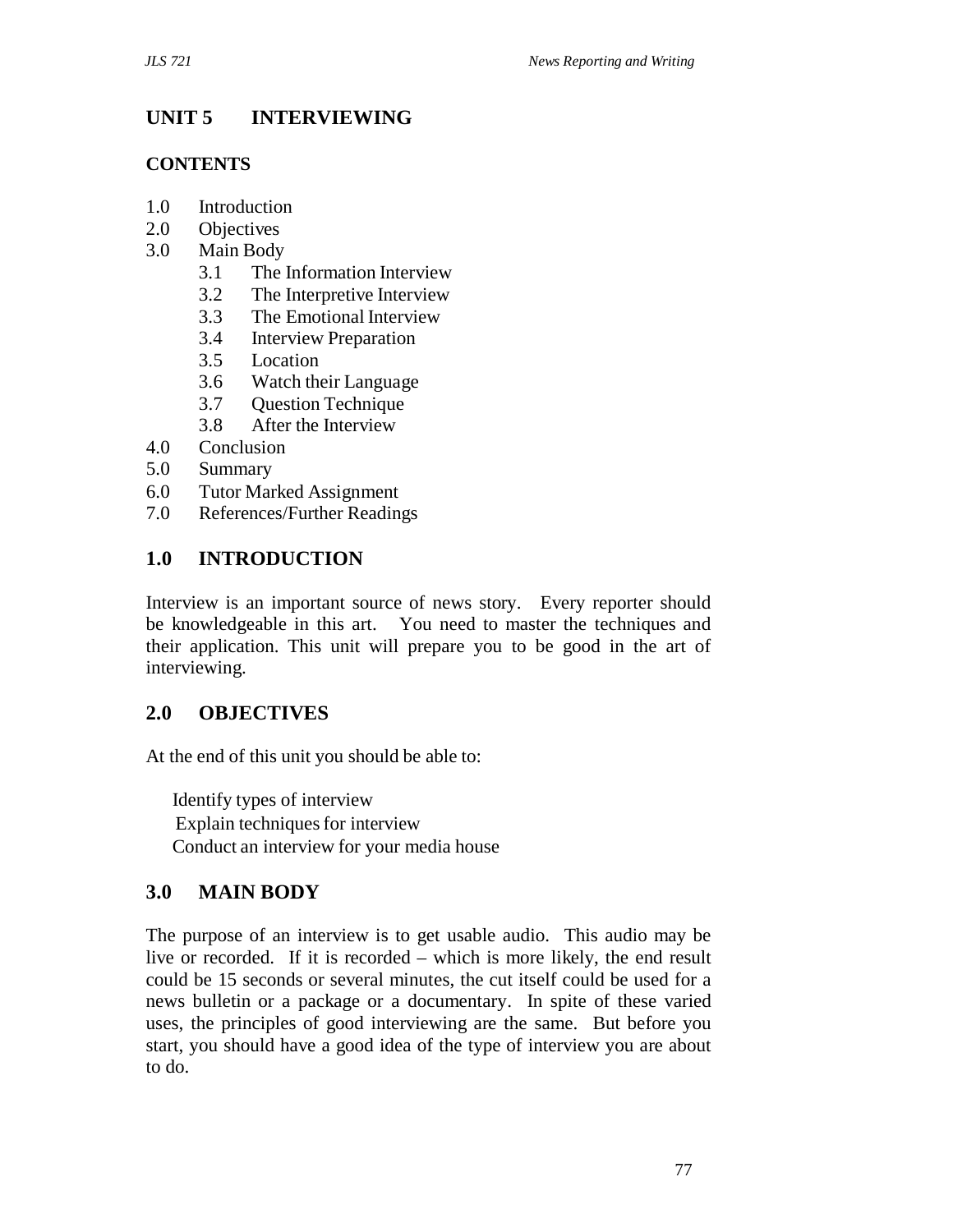#### **3.1 The Information Interview**

This is primarily to reveal facts or opinions. For example: 'how many ambulances are off the road because of a maintenance problem? 'Which way do you as a minister intend to vote in today's crucial local government election?'; 'Why weren't the main roads in the country rehabilitated?

Note some of the words used above. The crucial words to use when asking questions are: *What, where, who, how, why, and when.*  Questions starting with these words elicit answers other than just 'yes' or 'no', therefore making them much more useful for radio.

#### **3.2 The Interpretive Interview**

The interpretive interview is quite different. The subject of the interview needs to interpret some facts, which are already known. The fact that interest rates are rising again; the financial expert can be asked what effect this will have on mortgage rates. You should still, though ask the question using the word 'what'.

#### **3.3 The Emotional Interview**

The emotional interview is by far the trickiest type. Good reporting covers all shades and colours of human emotional experiences. conscious not to cause more harm to your subject during emotional interviews.

#### **3.4 Interview Preparation**

If you are to ask sensible questions, you must know something of the subject. That is not to say that you need to be an expert yourself, but a few minutes of research is important before hand.

However, you may well get pushed into an interview without any chance whatsoever to prepare. In that case, use you interviewee as a research resource.

Let us say that you are about to interview a shop steward who is calling for a strike. You know little more than his name, his employer's name, and the union he represents. If you ask for an outright briefing before the interview, he may respect your honesty or he may feel contempt for your lack of knowledge, however unavoidable it may have been. So start with a wide – ranging question: 'Why do you think that a strike is now inevitable? It is difficult to answer that question without giving a clue to the last offer from the employer! Now that you know the last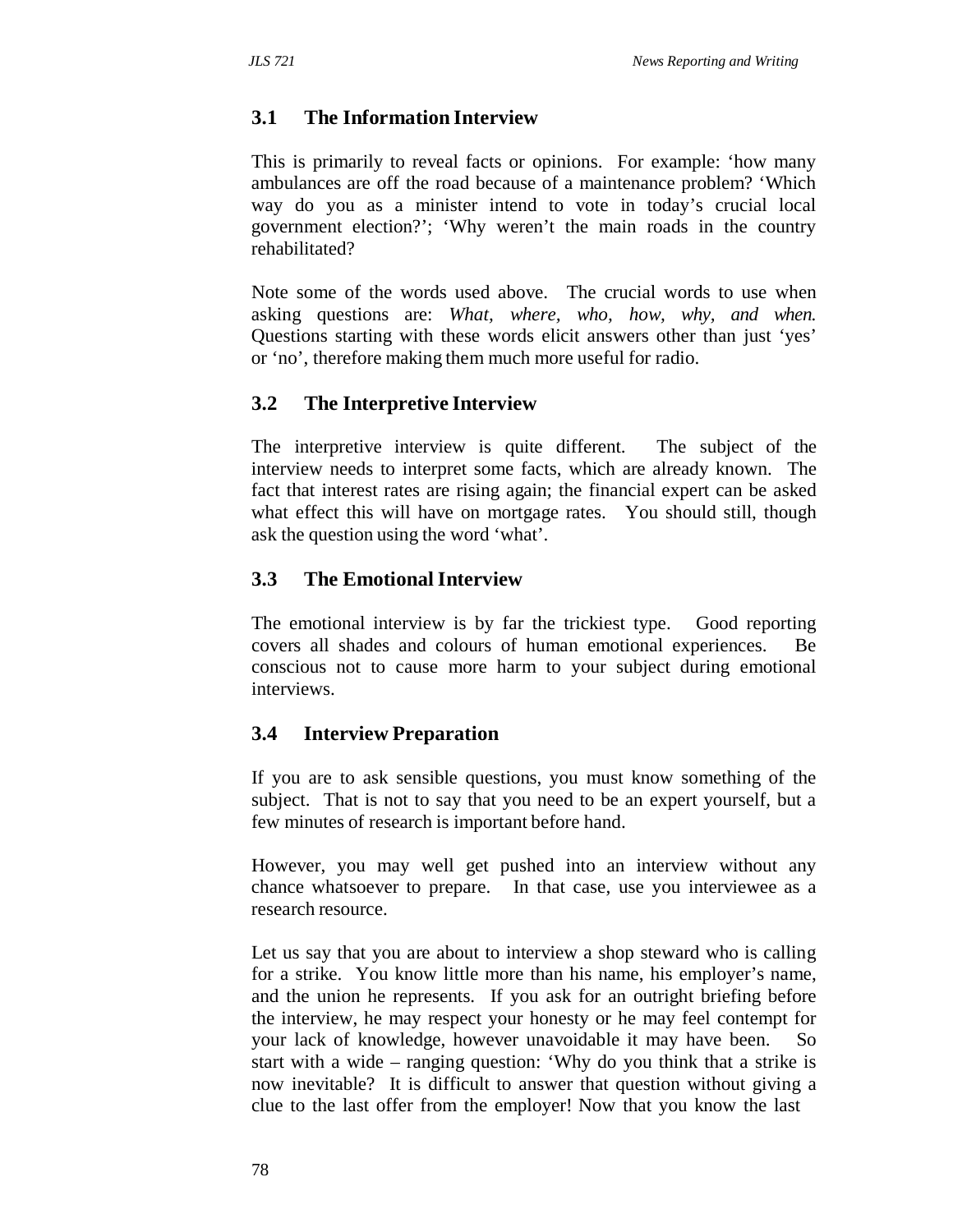offer was an extra 12%, you can go on to ask what would be acceptable and so on. The conversation has begun.

# **3.5 Location**

You may carry out an interview almost anywhere. Most are recorded, but even live interviews can be conducted in many places outside the traditional studio. When you go out on location, make the most of the opportunities, which may exist to include sound effects when these are relevant.

## **'What did you have for breakfast…?'**

This question has gone into the lore of radio reporting. Newcomers – and some old hands- think it helps to ask the interviewee about the first meal of the day, to get some recording level and get the conversation going. It is all rather artificial and is better avoided – especially after one famous politician answered: 'An interviewer'! It is much more practical to ask the interviewee for his name and job title. You can take some level on that and your recording is immediately tagged with crucial information. Do not rely on sticky paper labels alone; they can fall off at vital moments.

A chat before the interview is fine, assuming you have the time. It is perfectly acceptable for the interviewee to ask what, in general, the piece will be about, if that is not already obvious. You can do a little more discreet research at the same time. But do not let an interviewee insist on a list of questions in advance. You cannot let yourself be tied in this way because, by agreeing to ask certain things, you are also agreeing not to raise other matters, which may become more interesting as the interview progresses.

# **3.6 Watch their Language**

Of course, everyone should use words acceptable for broadcasting. But there is another kind of language – the language of the body. The interviewee may inadvertently reveal a lot about his mental state by his posture. Folded arms may be a sign of defensiveness; wringing hands, crossed legs and tapping fingers may reveal various states of tension. Tapping fingers, by the way, must be stopped with a courteous request. Otherwise the recording will probably be spoilt by a most peculiar thumping sound.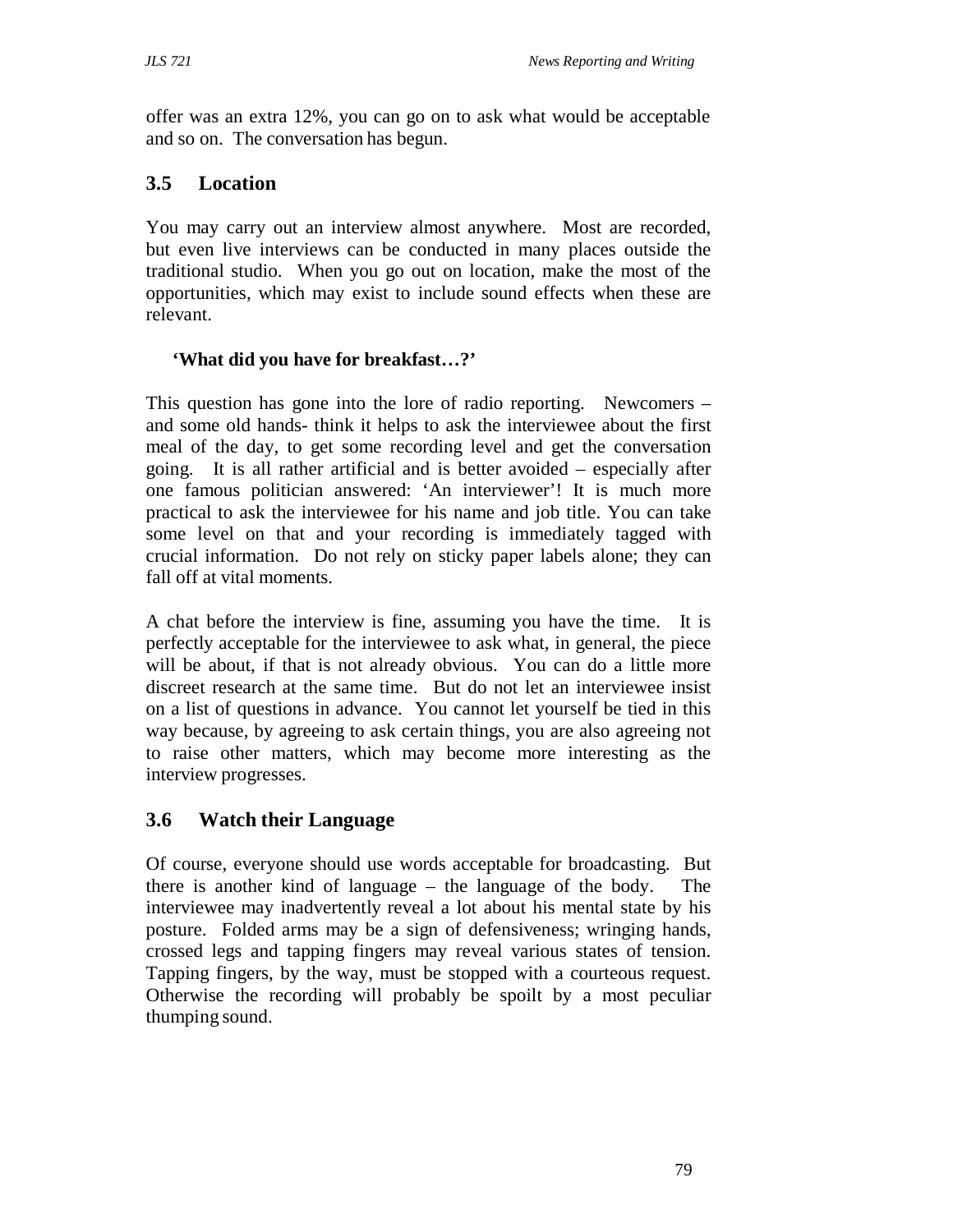#### **3.7 Question Technique**

You encourage an interviewee to talk by asking question. That is your job. But do not be tempted into dominating the conversation-the listener wants to hear the voice of the interviewee rather than that of the interviewer. Below are a few general points.

#### **Listening to answers**:

This is another good argument against prearranged questions. You must listen to what your subject has to say.

#### **Asking one thing at a time**:

Make an effort not to ramble.

**Reporter:** 'Would you say, then, that bus drivers have had enough, that is, that they are saying they aren't paid enough, so that they might take action – er, actually go on strike?'.

#### **Do not ask two or more questions in one**:

**Reporter:** 'Is it true that treating the roads cost the country more than thirty thousand pounds last winter and that you had to use salt as well as grit?'

**Do not start quoting alternatives** – then stop in mid-sentence:

**Reporter:** 'Are you recommending to victims that they go to the police or the council or the Citizen's Advice Bureau or …?'

**Try not to interrupt, unless your subject is never going to stop until you intervene**. Interruptions often sound untidy, and they are very difficult to edit sensibly into a short clip.

If you are in any doubt about suitable questions, remember the basics: *What, where, who, how, why, and when.* For example: 'What happened?'; 'Where's the accident?'; 'Who's involved?'; 'How many people have been hurt?'; 'Why did the coach overturn?'; 'When will the road be clear?'

#### **Eye Contact**

Encourage your subject with eye contact; it is friendly up to a point, but glance elsewhere now and then, otherwise it becomes aggressive. Use nods of the head to show that you are listening and understanding. Do not say 'yes.' or 'I see…' and other audible means of encouragement we use in conversation.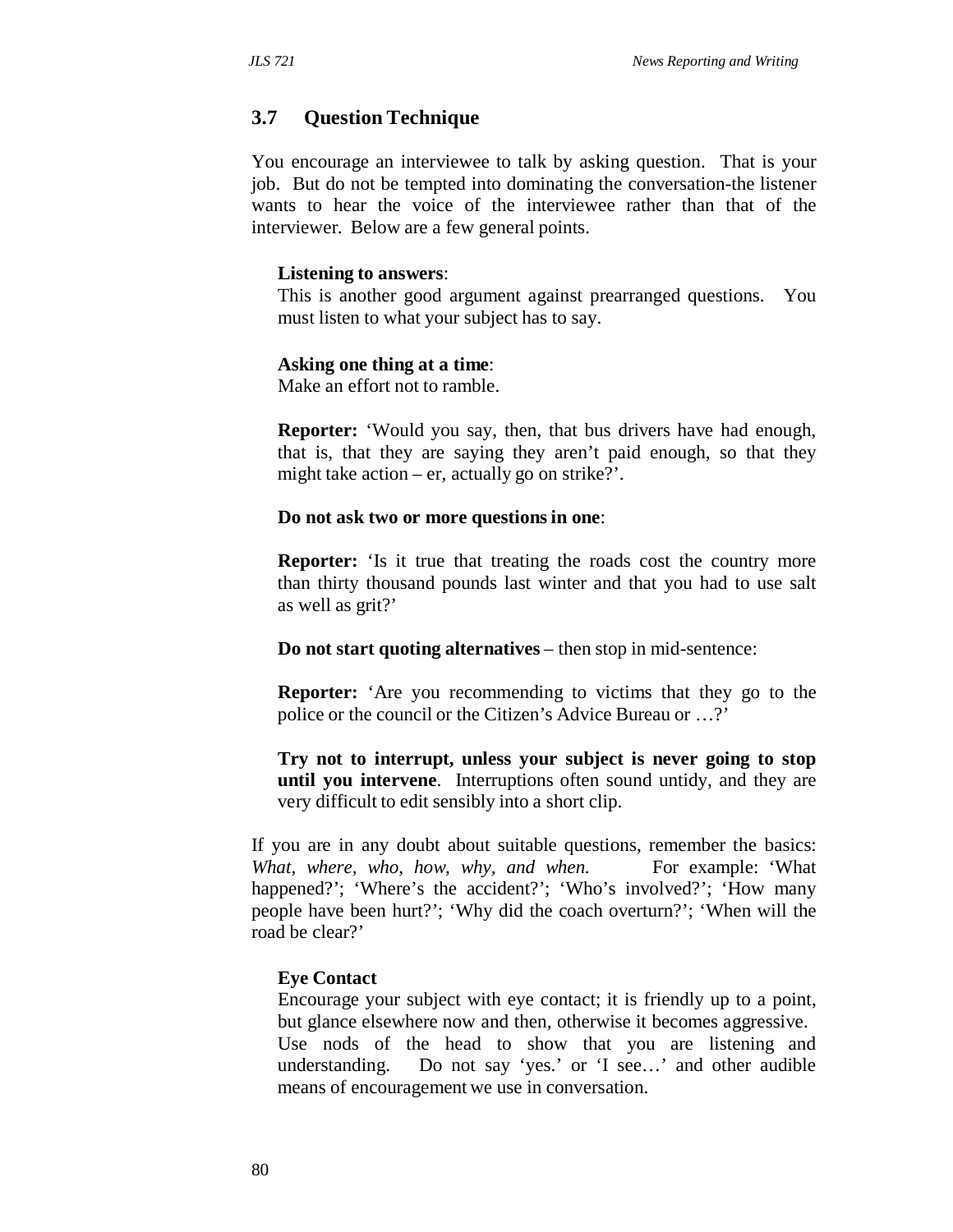## **Leading Questions**

These questions encourage a certain answer and they are useful up to a point. Beware also that they are not necessarily 'closed' type questions, which could lead to a 'yes' or 'no' answer: 'So would you say that mothers must take extra care?' 'You must be very angry about the decision?'. Do not overdo these questions, as you are in danger of putting words into your subject's mouth.

### **Cliché Questions**

Think about your question technique. Each question you ask should serve a specific purpose. Do not fall into 'knee-jerk' interviewing habits:

**Reporter:** (to sobbing woman); 'How do you feel?'

## **3.8 After the Interview**

Do not go on longer than is reasonably necessary. Remember that you have got to listen to it all back afterwards. If you want a 30 – second clip, 15 minutes is too much to put on tape. Five should be enough and 10 more than ample. If you are after a clip and you hear what you want during the recording, wind up as soon as you can. There is no point in going on in the hope of something better.

## **Thanks**

Remember to thank you subject. It is good public relations, as well as common courtesy, and you might need to talk to that person again in the future.

### **Self Assessment Exercise 5.1**

- 1. Pick someone on radio or television that you think is a good interviewer. Tape a live interview the reporter does and write down the questions.
- 2. Go to a university and interview an expert in any field of your choice. Write a news story from the interview.

# **4.0 CONCLUSION**

Interview is an important source of news for you as a reporter. However it is not a job for every reporter. Rather, it is an art reserved for those who can apply the techniques. Thus, you need to master the techniques of interviewing before embarking on one.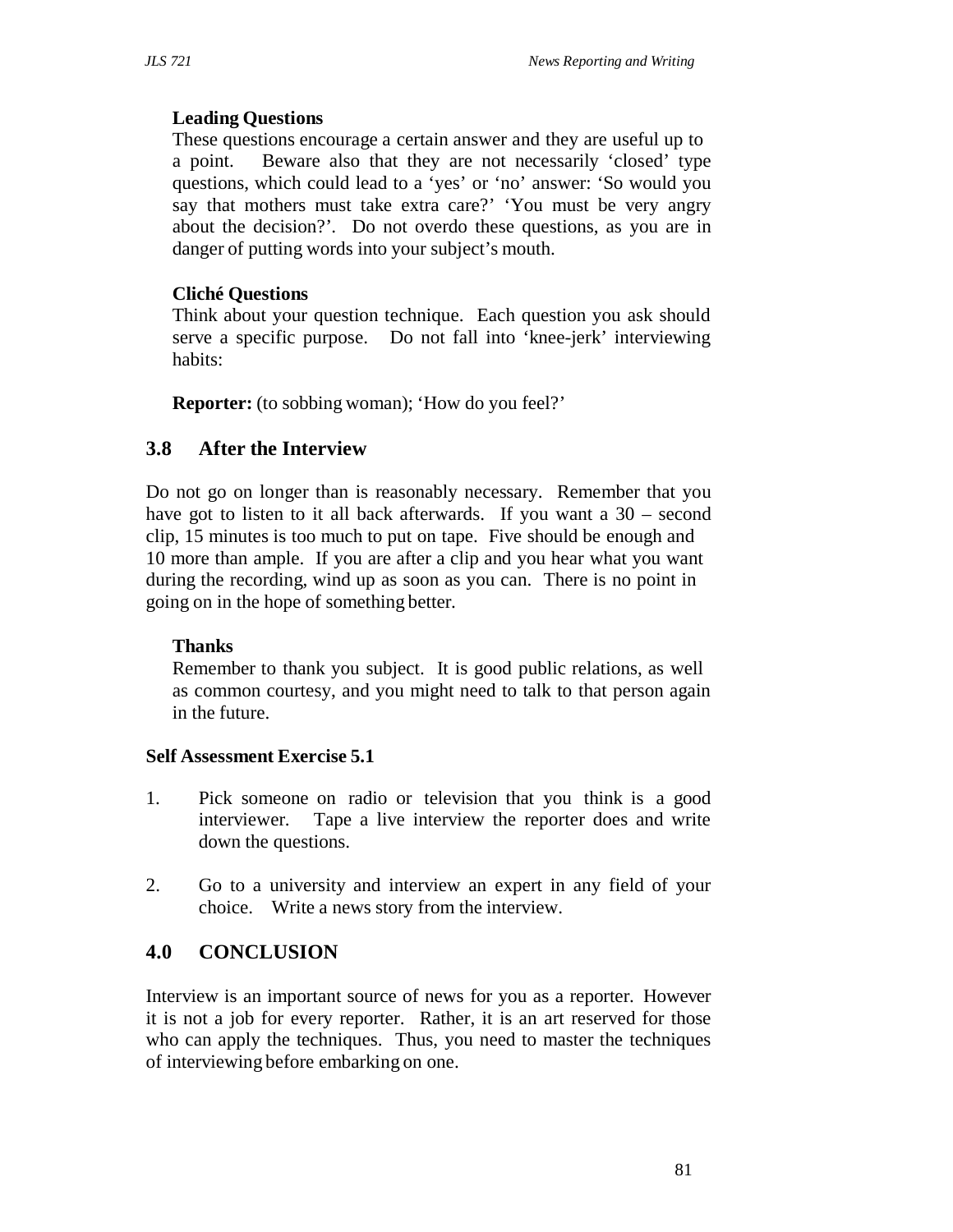# **5.0 SUMMARY**

The following types of interview are common in journalism; Informational interview, interpretive interview, and emotional interview. Besides, you need to know about the subject of interview. Also, watch your language, ask one thing at a time, listen to answers but control the interview.

# **6.0 TUTOR MARKED ASSIGNMENT (TMA)**

Your editor has assigned you to cover a robbery at a commercial bank. Write in details how you will go about the story. Those you will interview and the questions you will ask.

## **7.0 REFERENCES/FURTHER READINGS**

- Brooks, Brian *et al* (1988): *News Reporting And Writing,* New York, St Martins Press pp. 429 – 435.
- Mencher, Melvin (2000): *News Reporting and Writing*, 8<sup>th</sup> Edition; Boston.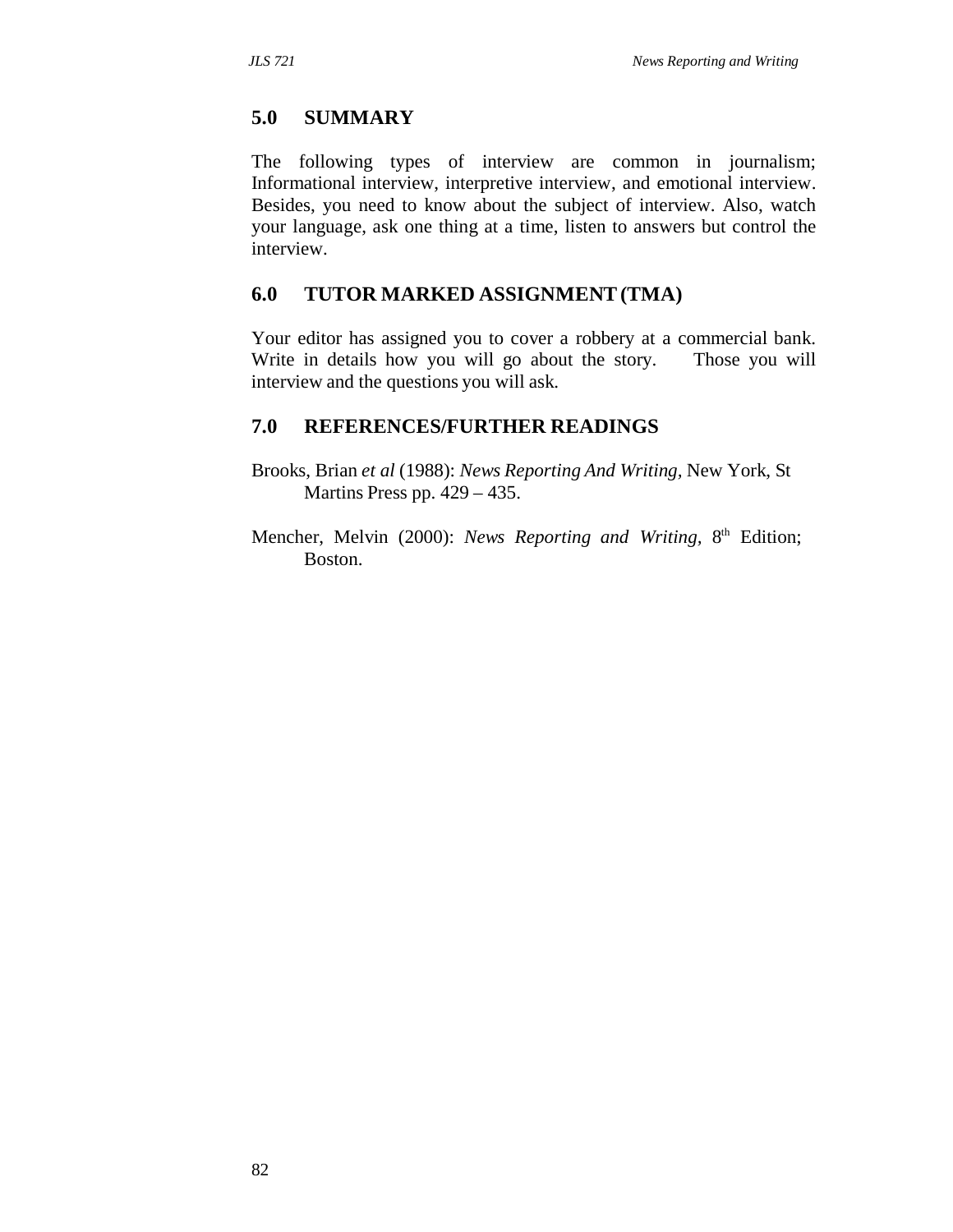## **MODULE 4**

- Unit 1 What is the Internet?
- Unit 2 Computer Assisted Journalism
- Unit 3 Navigating the Net
- Unit 4 Using the Browser
- Unit 5 Legal Pitfalls on the Internet

### **UNIT 1 WHAT IS THE INTERNET?**

- 1.0 Introduction
- 2.0 Objectives
- 3.0 Main Body
	- 3.1 What is the Internet?
	- 3.2 Internet Capability
	- 3.3 Uses of the Net
	- 3.4 History of the Internet
- 4.0 Conclusion
- 5.0 Summary
- 6.0 Tutor Marked Assignment (TMA)
- 7.0 References/Further Readings

## **1.0 INTRODUCTION**

The world has known three revolutions in the keeping, presenting, communicating and accessing of information. These are the emergence of the written word thousands of years ago, the other was the invention of printing hundreds of years ago, and the third is still on going. It is, of course, the Internet – the means for anyone in the planet to display information that can instantly be read by anyone else (Randall 2002). This unit takes a look at what Internet is and its advantages.

### **2.0 OBJECTIVES**

At the end of this unit you should be able to:

- i) Explain what the Internet is;
- ii) Tell the history of the Internet; and
- iii) Discuss the advantages of the Internet.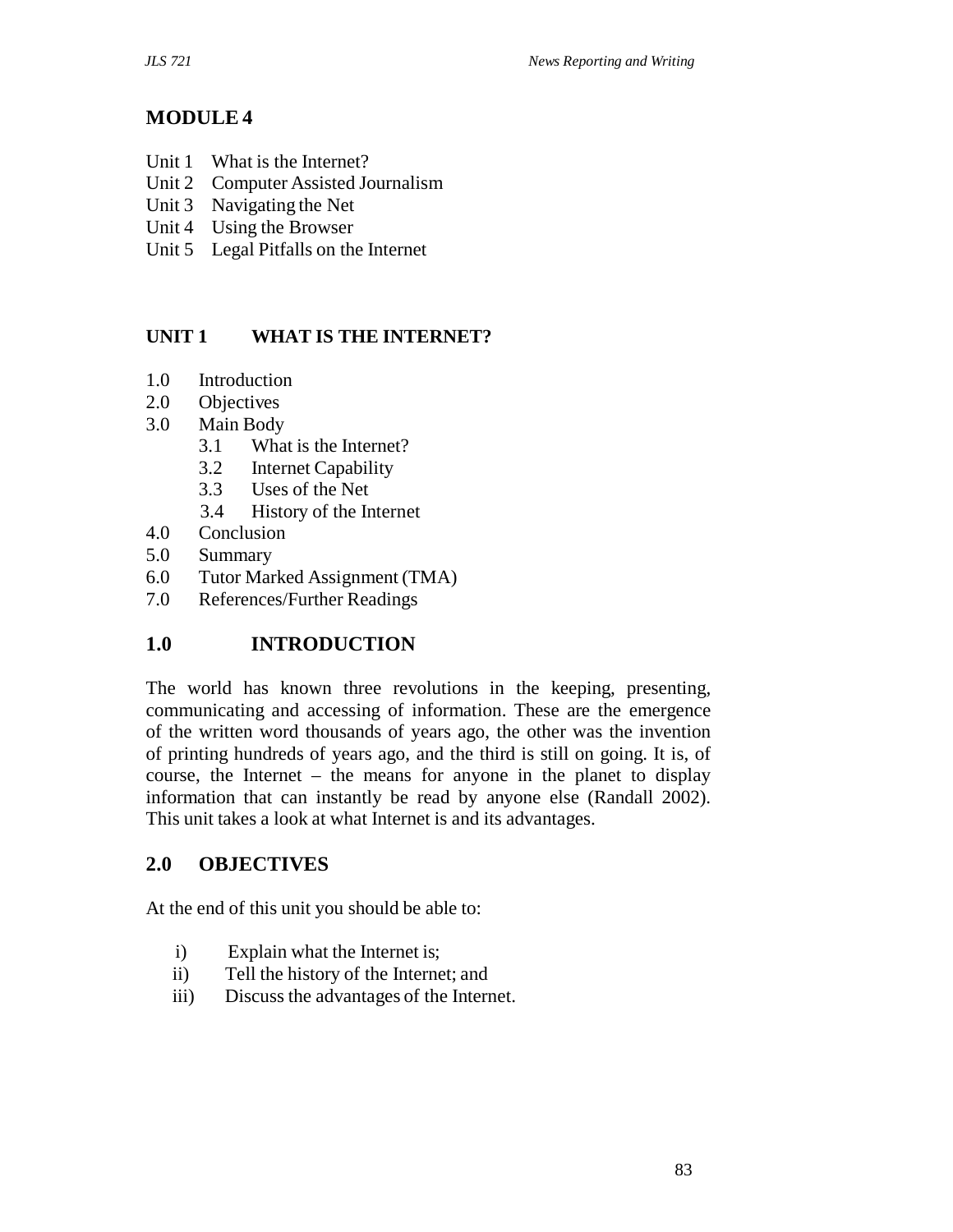### **3.0 MAIN BODY**

#### **3.1 What is the Internet?**

The Internet – also known as the Net is the world's largest computer network. 'What is a network?" You may ask. Even if you already know, you may want to read the next couple of paragraphs to make sure that we're speaking the same language.

A computer network is basically a cluster of independent computer hooked together somehow. In concept, it's sort of like a radio or TV network that connects a bunch of radio or TV stations so that they can share the latest episode of a programme.

Don't take the analogy too far. TV networks send the same information to all the stations at the same time (it's called broadcast networking); in computer networks, each particular message is usually routed to a particular computer. Unlike TV networks, computer networks are invariably two-way; when computer A sends a message to computer B, B can send a reply back to A.

Some computer networks consist of a central computer and a bunch of remote stations that report to it (a central airline- reservation computer, for example, with thousands of screens and keyboards in airports and travel agencies). Others, including the Internet, are more egalitarian and permit any computer on the network to communicate with any other.

The Internet isn't really one network – it's a network of networks, all freely exchanging information. The networks range from the big and formal (such as the corporate networks at BHP, Westpac and Qantas) to the small and informal (such as the one in your back bedroom, with a couple of old PCs bought through the Trading Post) and everything in between. College and university networks have long been part of the Internet, and now high schools and elementary schools are joining up. In the past year or two, Internet usage has been increasing at a pace equivalent to that of television in the early 50s; the Net now has an estimated 40 million computers and something like 150 million users, growing at 40 to 50 percent per year.

### **3.2 Internet Capability**

The Internet is a new communications technology that is affecting our lives on a scale as significant as the telephone and television. Some people believe that when it comes to disseminating information, the Internet is the most significant invention after the printing press. If you use the telephone, write letters, read a newspaper or magazine, or do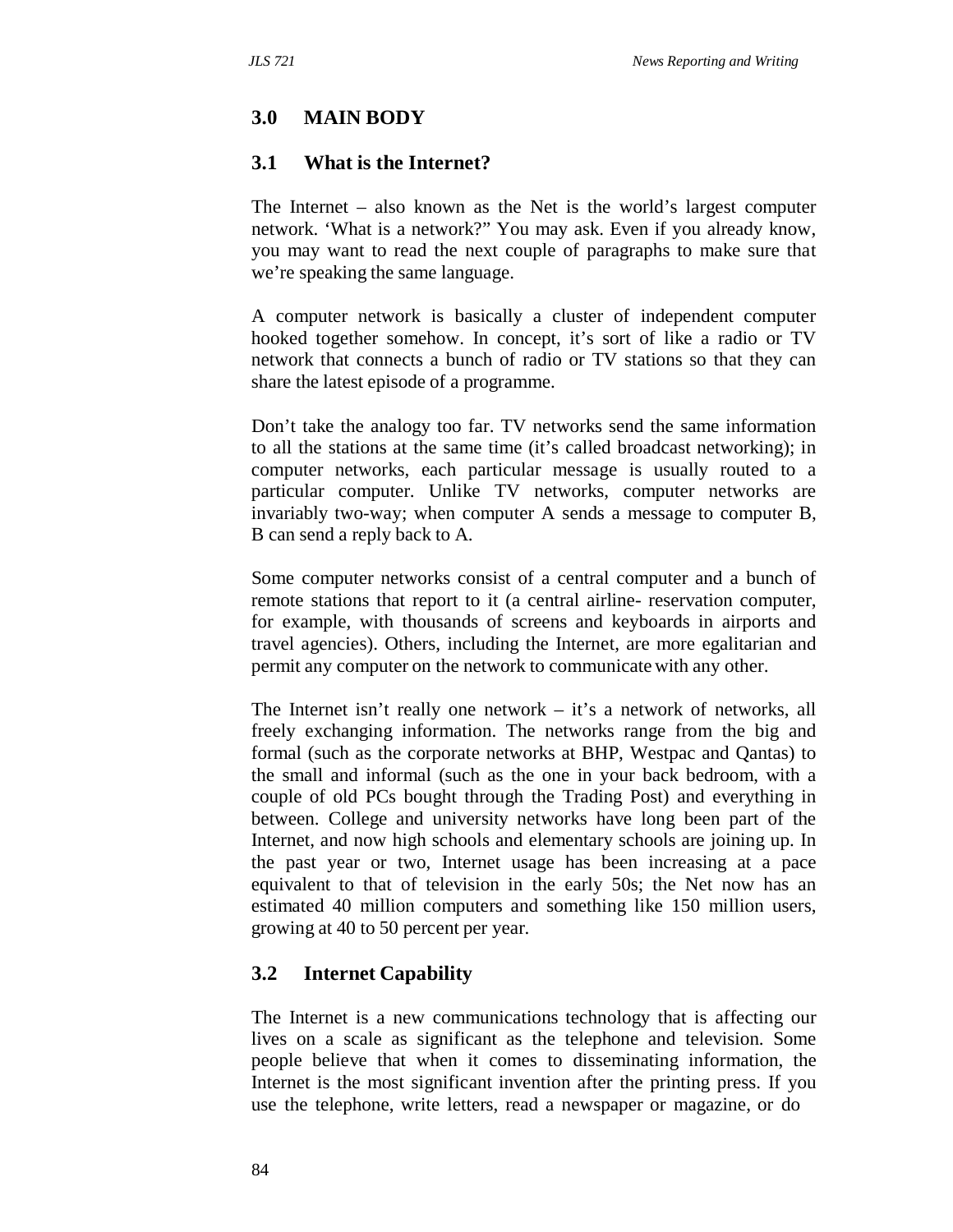business or any kind of research, the Internet can radically alter your entire worldview.

When people talk about the Internet today, they usually talk about what they can do, what they have found, and whom they have met on the Net. The Internet's capabilities are so expansive that we don't have room to give a complete list in this chapter (indeed, it would fill several books larger than this one), but here's a quick summary:

**Electronic mail (e-mail):** This service is certainly the most widely used – you can exchange e-mail with millions of people all over the world. People use e-mail for anything for which they might use paper mail, faxes, special delivery of documents, or the telephone: gossip, recipes, rumours, love letters – you name it. (We hear that some people even use if for stuff related to work). Electronic mailing lists enable you to join in-group discussions with people who have similar interests and to meet people over the Net. Mail servers (programs that respond to e-mail messages automatically) let you retrieve all sorts of information.

**The World Wide Web:** When people talk these days about surfing the Net, they often mean checking out sites on the (buzzword alert) multimedia hyper linked database that spans the globe. The Web, unlike earlier Net services, combines text, pictures, sound and even animation and lets you move around with a click of the computer mouse. New Web sites (sets of Web pages) are growing faster than ever, with new sites appearing every minute. In 1993, the Internet had 130 Web sites. Today, it has many millions, and statistics indicate that the number is doubling every few months.

The software used to navigate the Web is known as a browser. The most popular browsers today are Netscape Navigator and Microsoft Internet Explorer along with some other less popular but worthy competitors.

**Chatting:** People are talking to people all over the globe about almost everything under the sun. They enter chat rooms with several other people or one special person. They use one of the chat facilities provided by the major service providers- America Online, MSN and CompuServe all have them or Internet Relay Chat, a chat facility available to almost anyone on the Internet.

**Information retrieval:** Many computers have files of information that are free for the taking. The files range from the Australian High Court decision (www. austllii.edu.au) and library card catalogues to the text of old books, digitized pictures (nearly all of them are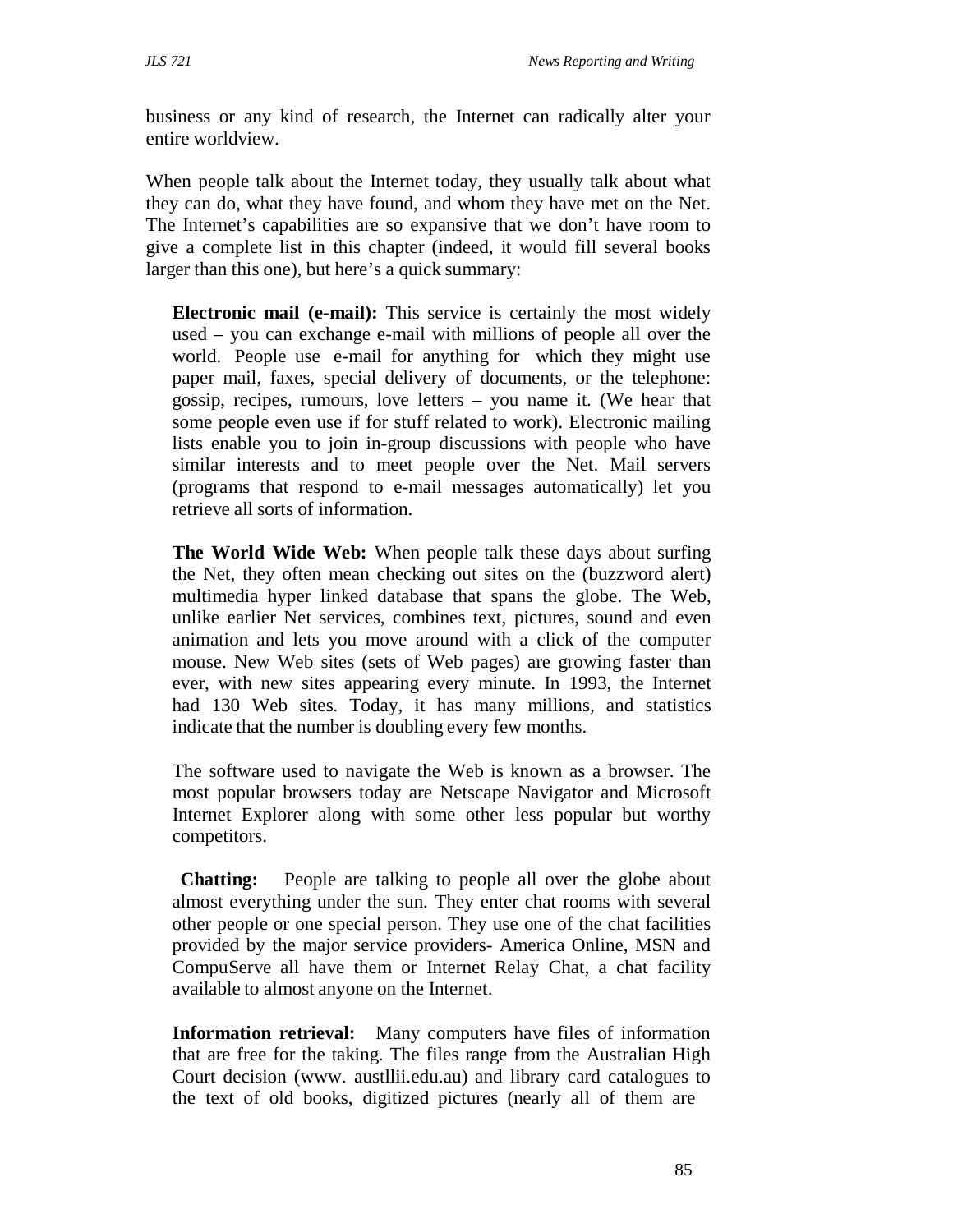suitable for family audiences), and an enormous variety of software, from games to operating systems.

Special tools known as search engines, directories, and indices help you find information on the Net. Lots of people are trying to create the fastest, smartest search engines and the most complete Net index.

**Electronic Commerce:** This term is just a fancy word for buying and selling stuff over the Net. It seems that everybody's doing it, and now that software's are available to make the process of sending your credit card number over the Net safe and secure. You can buy anything from books to stock in microbreweries.

**Intranets:** I guess you know this. Businesses have figured out that this Internet stuff is really useful. They're using e-mail and Web technologies on their own internal networks and calling them intranet. After companies, some quickly cut in to the idea that they could use this same stuff to work with their customers and suppliers and other offices with which they have business relationships.

**Games and Gossip:** All types of multi-use games can easily absorb your waking hours and an alarming number of what would otherwise be your sleeping hours. Multi- user games allow you to challenge other players from all over the world. In a MUD (Multi-user Dimension of Multi-User dungeon) you take on characters and play a role. In games like network 'Doom' you play arcade-style games, with other players on the network playing in the same space.

### **3.3 Uses of the Net**

Here are some of the ways the Internet is being used:

**Finding people:** If you've lost track of your childhood friend, now's your chance to find him or her anywhere in the world.

**Finding businesses, product, and services:** New yellow page directory services enable you to search by the type of company you're looking for. People are shopping for that hard-to-find, special gift item. A friend told us of her search for an ear pendant that led her to a company in Alaska that had just what she was looking for.

**Research:** Law firms are realizing that a great deal of information that they formerly paid hundreds of dollars to find from commercial services can be found for almost nothing when they go directly to the Net, including unemployment statistics, to help assess property values. Genetics researchers and other scientists download up-to-date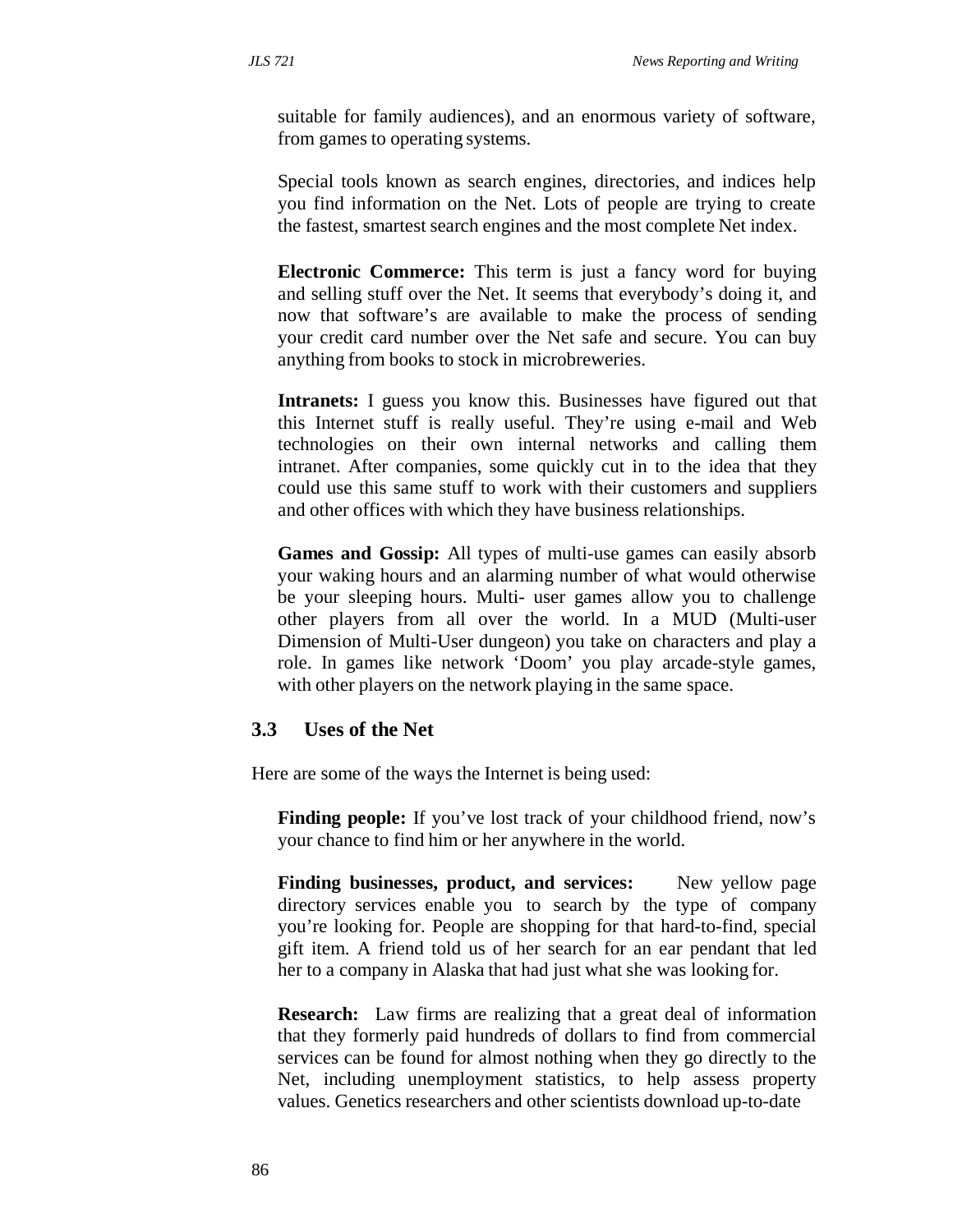research results from around the world. Businesses and potential businesses research their competition over the Net.

**Education:** School teachers coordinate projects with classrooms all over the globe. University students and their families exchange emails and keep down the cost of phone calls. Students do research from their home computers. The latest encyclopedias are online.

**Travel:** Cities, towns, states and countries are using the Web to put up (post) tourist and event information. Travellers find weather information, maps, transportation schedules, and tickets and museum hours online.

**Marketing and sales:** software companies are selling software and providing updates via the Net. (The folks making money from the manufacture of floppy disks are looking for new products. Most software distribution is moving to the Net). Companies are selling products over the Net. Online bookstores and music stores enable people to browse online, choose titles, and pay for stuff over the net.

Love: People are finding romance on the Net. Singles ads and matchmaking sites vie for users.

**Healing:** Patients and doctors keep up-to-date with the latest medical findings, share treatment experience, and give one another support around medical problems. We even know of some practitioners who exchange e-mail directly with their patients.

**Investing:** People do financial research, buy stock, and invest money. Some companies trade their own shares online. Investors are finding new ventures, and new ventures are finding capital.

**Organising events:** Conference and trade-show organisers are finding that the best way to disseminate information, call for papers and do registration is to do it on the Web. Information can be updated regularly, and paper and shipping costs are dramatically reduced. Registering online saves the cost of on-site registration staff and the hassle of on-site registration lines.

**Nonprofits:** Churches, NGOs and other community organizations put up pages, telling about themselves and inviting prospects and clients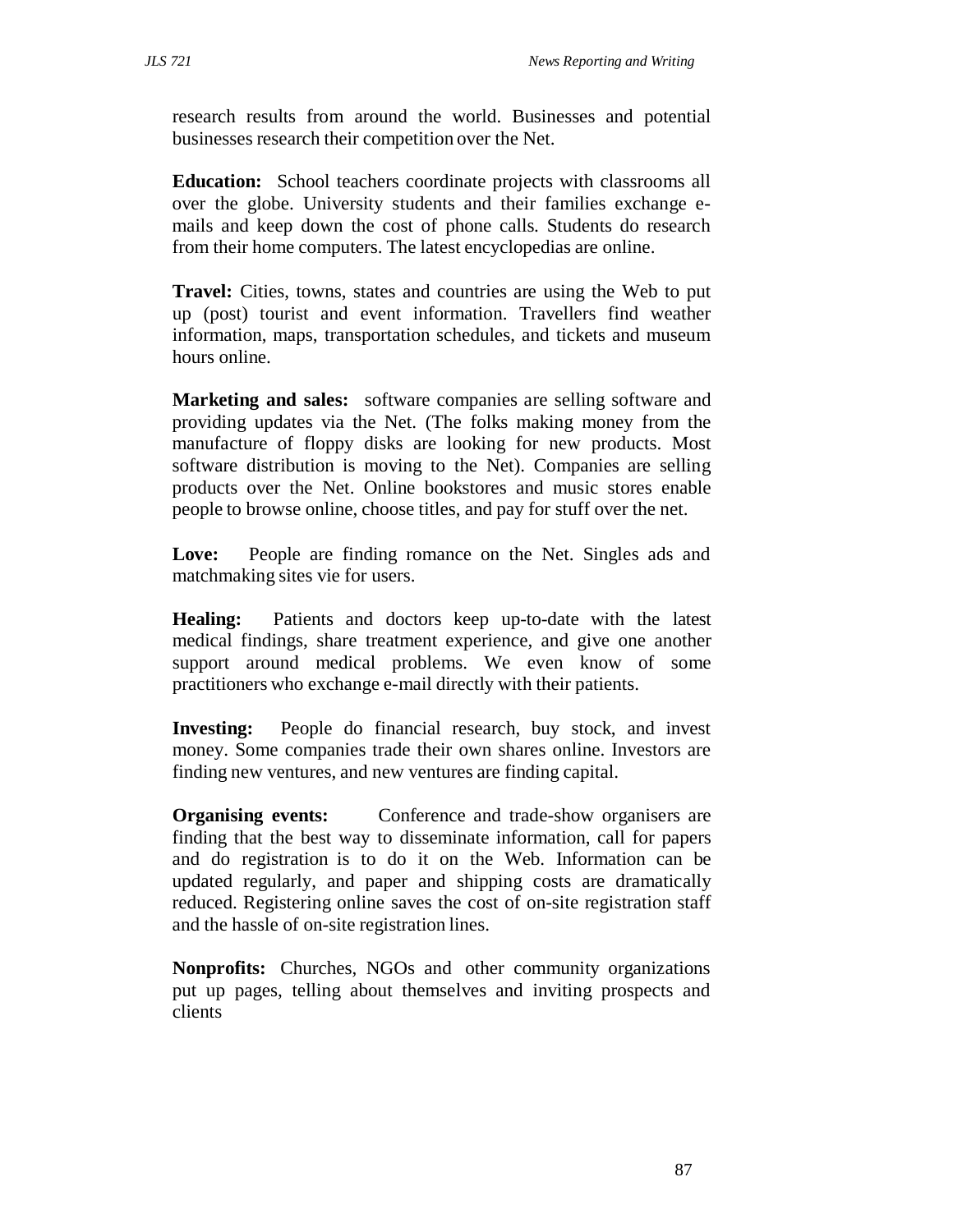#### **3.4 History of the Internet**

The precursor of the Internet was the Advanced Research Project Administration (ARPANET), a project funded by the US Department of Defense (DOD) in 1969, both as an experiment in reliable networking and to link DOD and military research contractors, including the large number of universities doing military-funded research (ARPA stands for Advanced Research Projects Administration, the branch of the DOD in charge of handing out grant money. Although the ARPANET started small, connecting four universities in the west of the USA, it quickly grew to span the entire US.

In the early 1980s, the ARPANET grew into the early Internet, a group of interlinked networks connecting many educational and research sites funded by the National Science Foundation (NSF), along with the original military ones. Pioneers at Melbourne University established Australia's first links and extended the network when they graduated. This network was taken over by a consortium of universities and the Commonwealth Scientific and Industrial Research Organisation (CSIRO) called the Australian Academic Research Network (AARNET). By 1990, it was clear that the Internet was here to stay and, in the USA, the government encouraged the commercially run networks that comprises today's Internet. In Australia, Connect.com (now owned by AAPT) had established the first Commercial Internet Company and by 1994 there were about twenty companies providing Internet access. The whole network went commercial in 1995 with Telstra taking over from the AARNET.

It is a relatively new development in Nigeria, yet many people have embarked on the use of the Internet.

#### **Self Assessment Exercise 1.1**

Visit the Net and send a mail to a friend in another country on latest political developments in Nigeria. Also, attempt a download of more information on the history of the Internet using any of the common search engines e.g. Yahoo, google, etc.

#### **4.0 CONCLUSION**

With the advent of the Net, the world has witnessed an unprecedented revolution that has touched every area of our lives. Notwithstanding the perceived negative effects that might be associated with it, we should all work together to preserve this legacy and try to improve on it.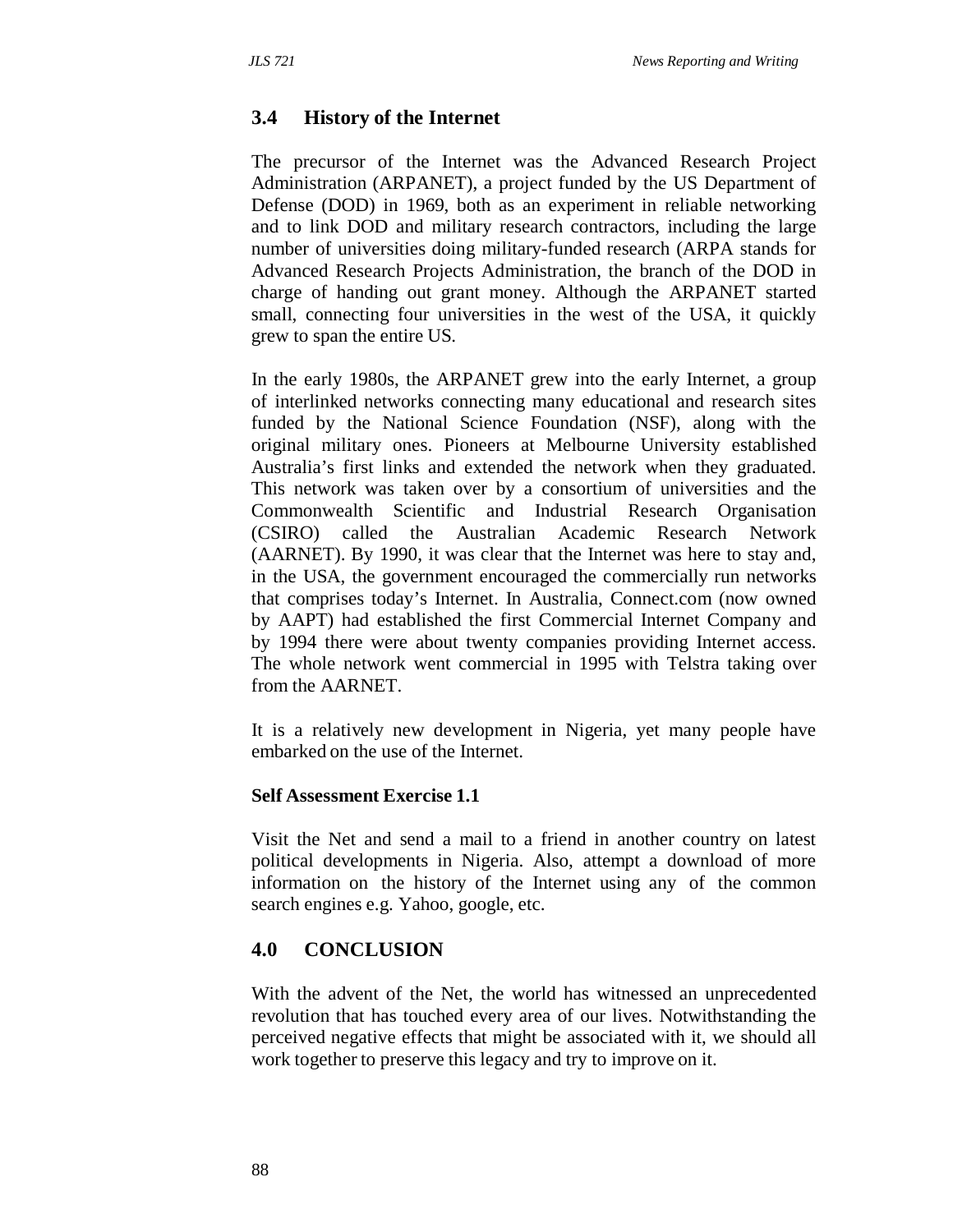Today, it has made unprecedented change in the way we communicate. It can be used for electronic mail (e-mail), chatting, Intranets, games and gossip, information retrieval, electronic commerce etc. In the area of research you can use it to access vast amounts of information not otherwise readily available.

## **5.0 SUMMARY**

This unit has highlighted the meaning of Internet, its history, importance and functions to the society.

## **6.0 TUTOR MARKED ASSIGNMENT (TMA)**

- 1. Briefly explain the history of the Internet.
- 2. What are the uses of the Internet?

## **7.0 REFERENCES/FURTHER READINGS**

Houston Brand, (1999): *Computer Assisted Reporting: A Practical Guide 2nd Edition,* New York, Bedford/ St. Martin's.

Randall. D. (2000) *The Universal Journalist 2nd Edition,* London, Pluto Press.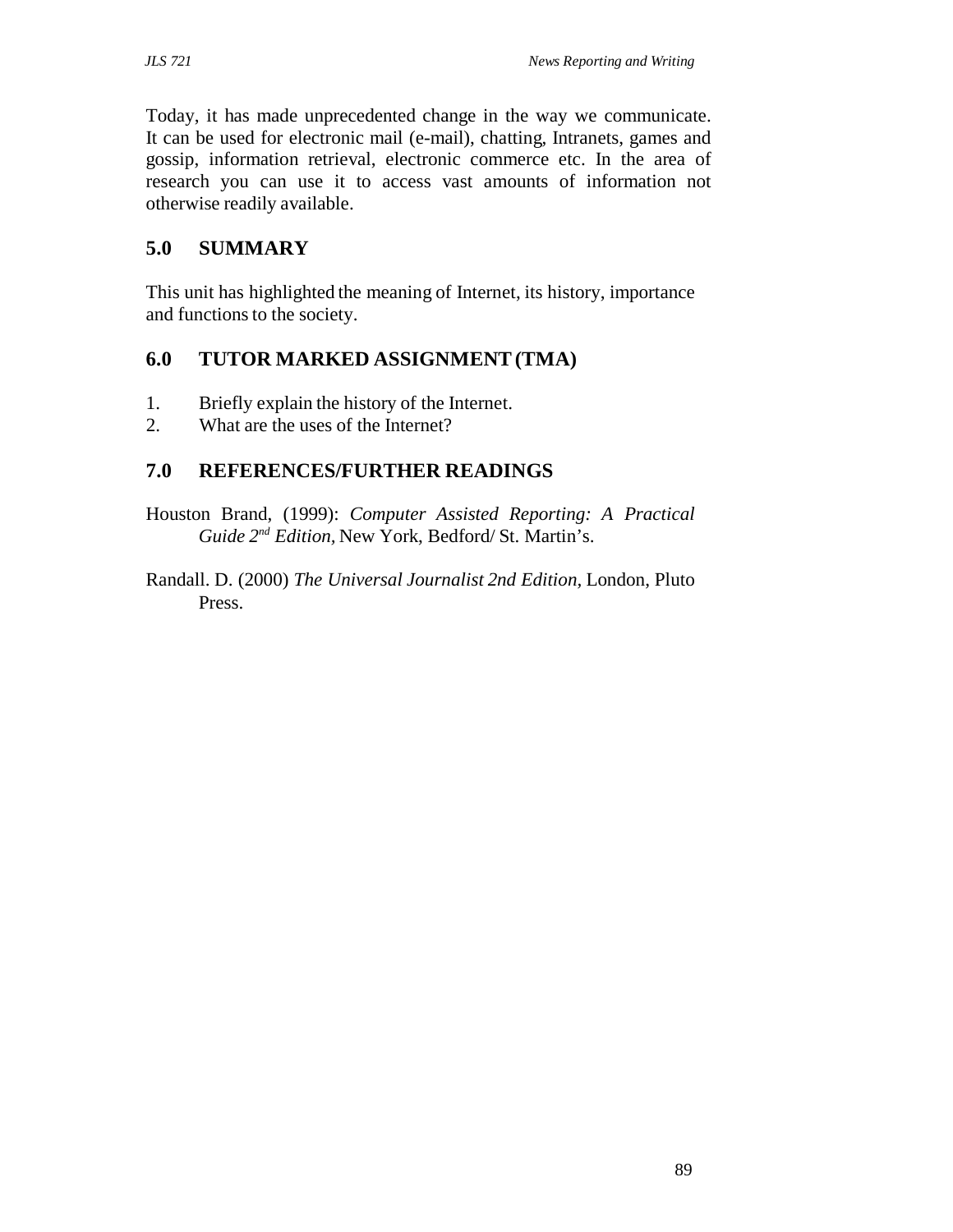#### **UNIT 2 COMPUTER ASSISTED JOURNALISM**

- 1.0 Introduction
- 2.0 Objectives
- 3.0 Main Body
	- 3.1 The Case for Using Computer in Journalism
- 4.0 Conclusion
- 5.0 Summary
- 6.0 Tutor Marked Assignment (TMA)
- 7.0 Reference/Further Readings

### **1.0 INTRODUCTION**

The use of computer in newsgathering is one of the latest developments in information technology. This can facilitate the job of the reporter and afford him access to vast information just with a click on an icon.

In this age of high tech journalism, any journalist who does not know how to use the computer could find himself in the back number. This unit takes a look at what Computer Assisted Journalism means and its role in modern day journalism

#### **2.0 OBJECTIVES**

At the end of this unit, you should be able to:

- i) Explain what computer assisted journalism means; and
- ii) Discuss the relevance of the computer to a journalist

### **3.0 MAIN BODY**

#### **3.1 The Case for Using Computer in Journalism**

You are looking into the early release of convicts from state prisons because of overcrowding. A good source had told you that many convicts released into a so-called supervised home release programme are never supervised at all. In fact, the system loses track of the convicts until they are arrested again.

Prison officials say they don't know if that's true, but they say you can look at individual inmate records if you want to.

Here's the catch: there are 20,000 records. Prison officials are counting on you having to look at 20,000 sheets of paper. They believe you will give up on the story because it will take you and other reporters months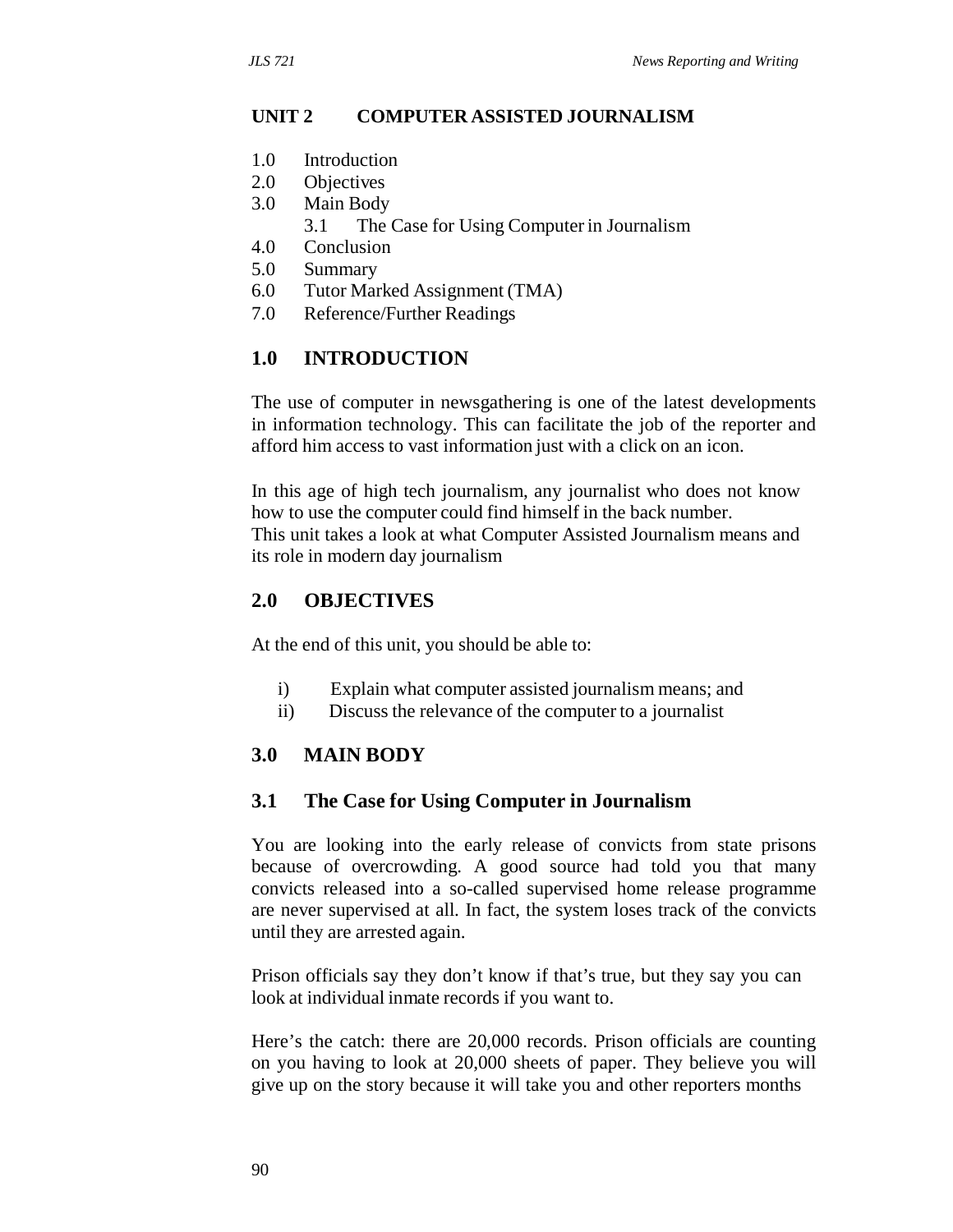to go through all the records. At best, they think you will develop some anecdotal evidence they can easily refute.

But you have an answer. You say you will take the records not on paper but on a computer tape. After a series of meetings, the officials agree to give you the computer tape with the information you need. You pick up the tape in the morning and transfer the information to your personal computer in the afternoon.

By the next morning, using store-bought software, you have determined that more than 1,000 convicts walked away from the programme in the past year. Over the next few days, you check through the records and gather more details. You recheck your information, conduct interviews, and write the story. A week later, you run a front page story that presents a systematic look at a programme gone wrong (Houston: 1999).

The above Scenario depicts an example of the relevance of computerassisted journalism. That is, the use of computers not only to write stories but to do far-reaching research through online database; to gather large numbers of records from analysis, to launch stories from a higher level and with deeper context than ever before.

It must however be noted that computer assisted journalism does not replace proven journalistic practices, it only compliments and elevates them.

Without computers, newspapers would have to live people to fill all those positions eliminated in the computer revolution. Besides, computers make it possible for reporters to cover stories with greater ease.

### **Self Assessment Exercise 2.1**

- 1. What do you understand by Computer Assisted Journalism  $(CAJ)?$
- 2. What are the advantages of Computer Assisted Journalism (CAJ) over old methods of Practicing Journalism?

# **4.0 CONCLUSION**

Today's best reporters and editors have learned that computers can help at almost any phase of the reporting and editing process. They see computers as essential tools of the journalist's trade. Therefore, today's journalists must learn to use computers in order to gain from the several benefits they offer.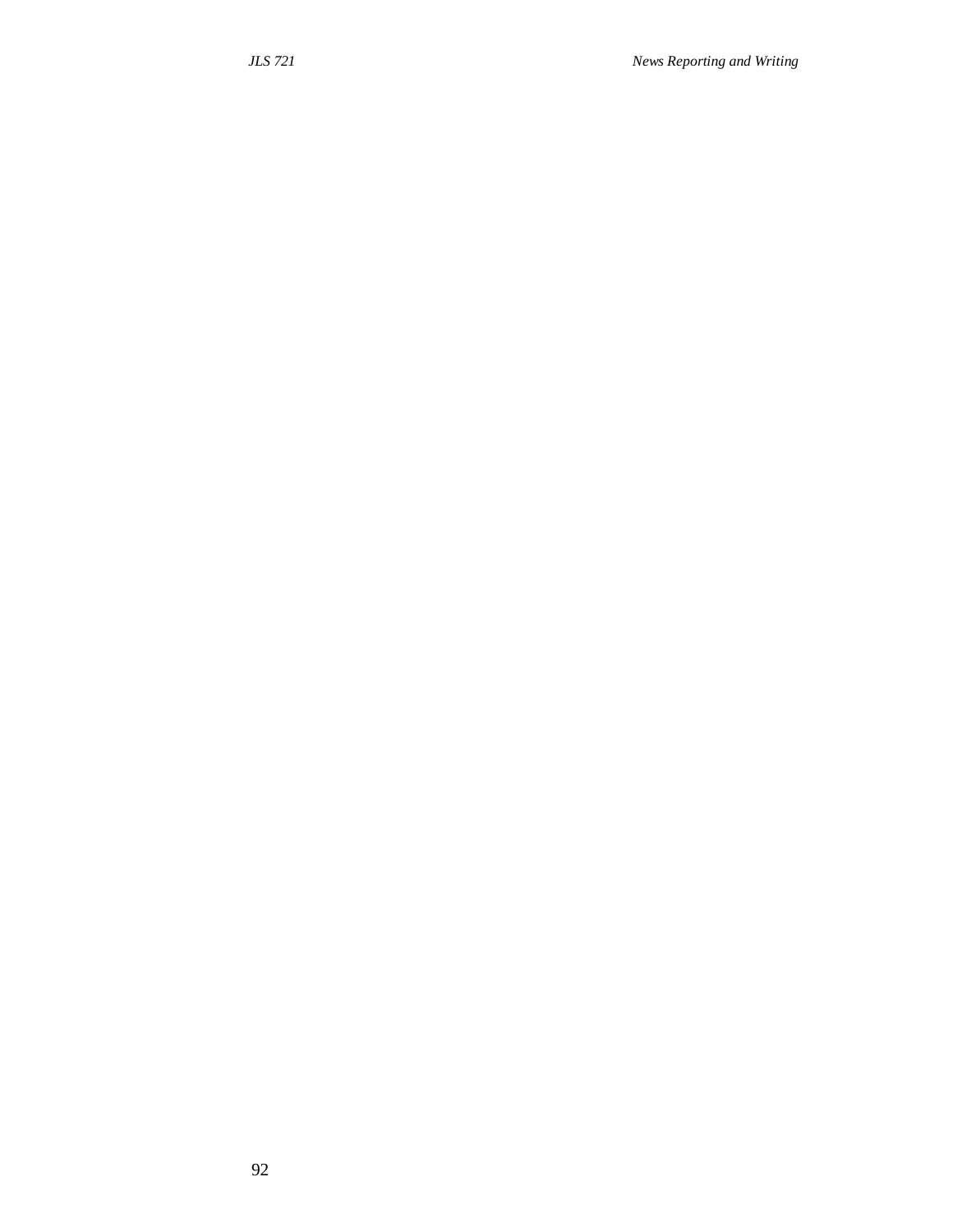# **5.0 SUMMARY**

The Computer for journalists today has become a veritable tool in gathering and dissemination of information. It has helped the journalist to access vast information in a jiffy and also helped the editor to verify, edit and publish stories of note with less efforts.

# **6.0 TUTOR MARKED ASSIGNMENT (TMA)**

Expatiate on the need for Computer Assisted Journalism in this millennium.

# **7.0 REFERENCES/FURTHER READING**

Houston, Brand, (1999) *Computer Assisted Reporting: A Practical Guide 2nd Edition,* New York, Bedford St. Martin's.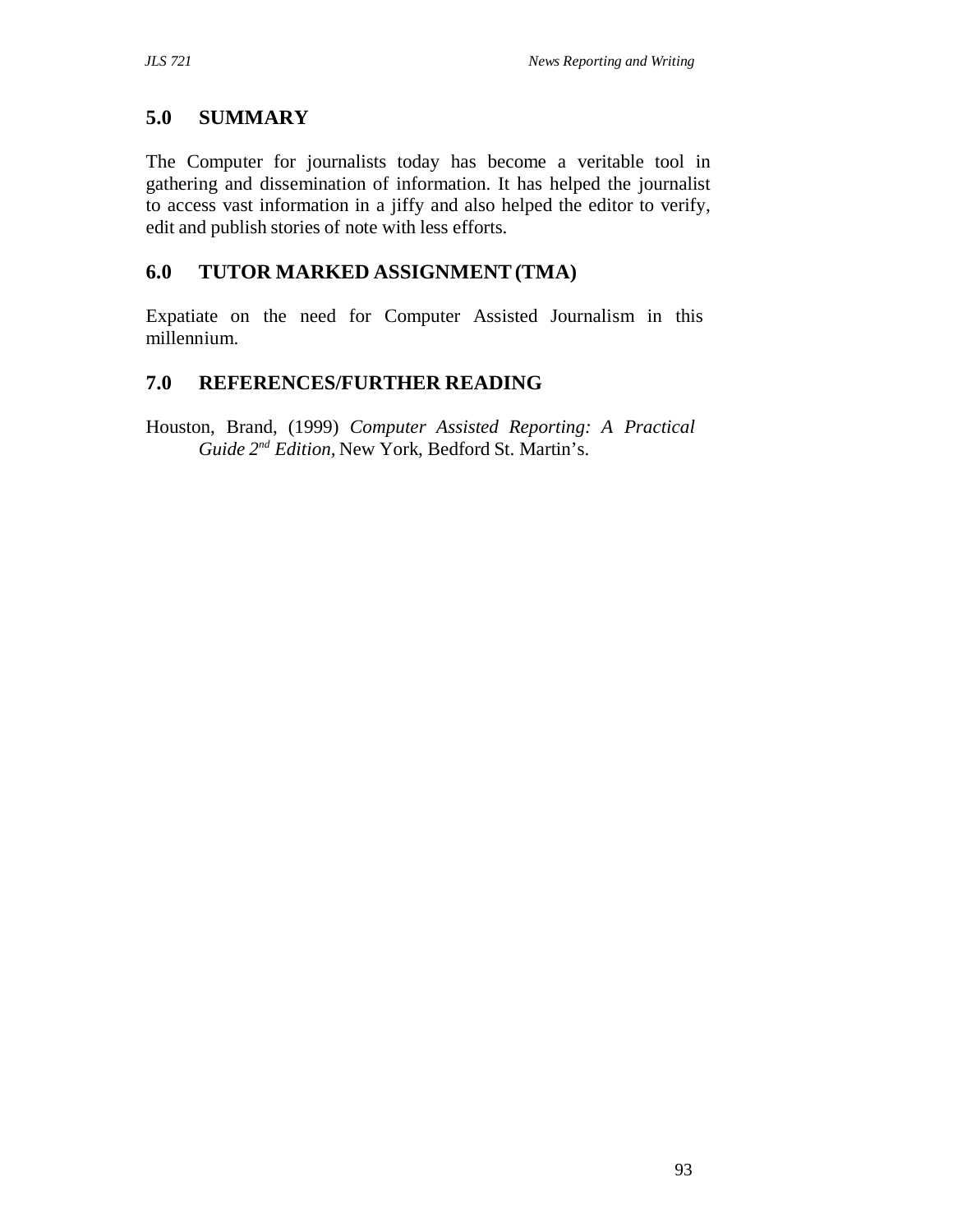### **UNIT 3 NAVIGATING THE NET**

#### **CONTENTS**

- 1.0 Introduction
- 2.0 Objectives
- 3.0 Main Body
	- 3.1 The World Wide Web
	- 3.2 Netscape Navigators Vs Microsoft Explorer
	- 3.3 Software Overview
- 4.0 Conclusion
- 5.0 Summary
- 6.0 Tutor Marked Assignment (TMA)
- 7.0 References/Further Readings

### **1.0 INTRODUCTION**

As the title implies this unit teaches you how to get connected to the Net and the workings of the Web. Besides, it highlights some basic web navigation tools and techniques.

### **2.0 OBJECTIVES**

At the end of this unit you should be able to:

- i) Describe the various navigational tools; and
- ii) Use the tools.

## **3.0 MAIN BODY**

### **3.1 The World Wide Web**

Just a few short years ago, Internet users had to navigate in a fairly complex computer environment. Today, the Internet is dominated by the World Wide Web (www), a graphically oriented, user-friendly portion of the Internet that has seen enormous growth in recent years. With few exceptions, the Web is where the action is for journalists and nonjournalists alike.

The basic workings of the Web are relatively simple (from the users' vantage point). Users browse through a Web page filled with text and graphical images. Some of the text and graphics may be highlighted. Users point and click on the highlighted portion of the page and are taken to another Web page, either in that same computer system or into an entirely different system.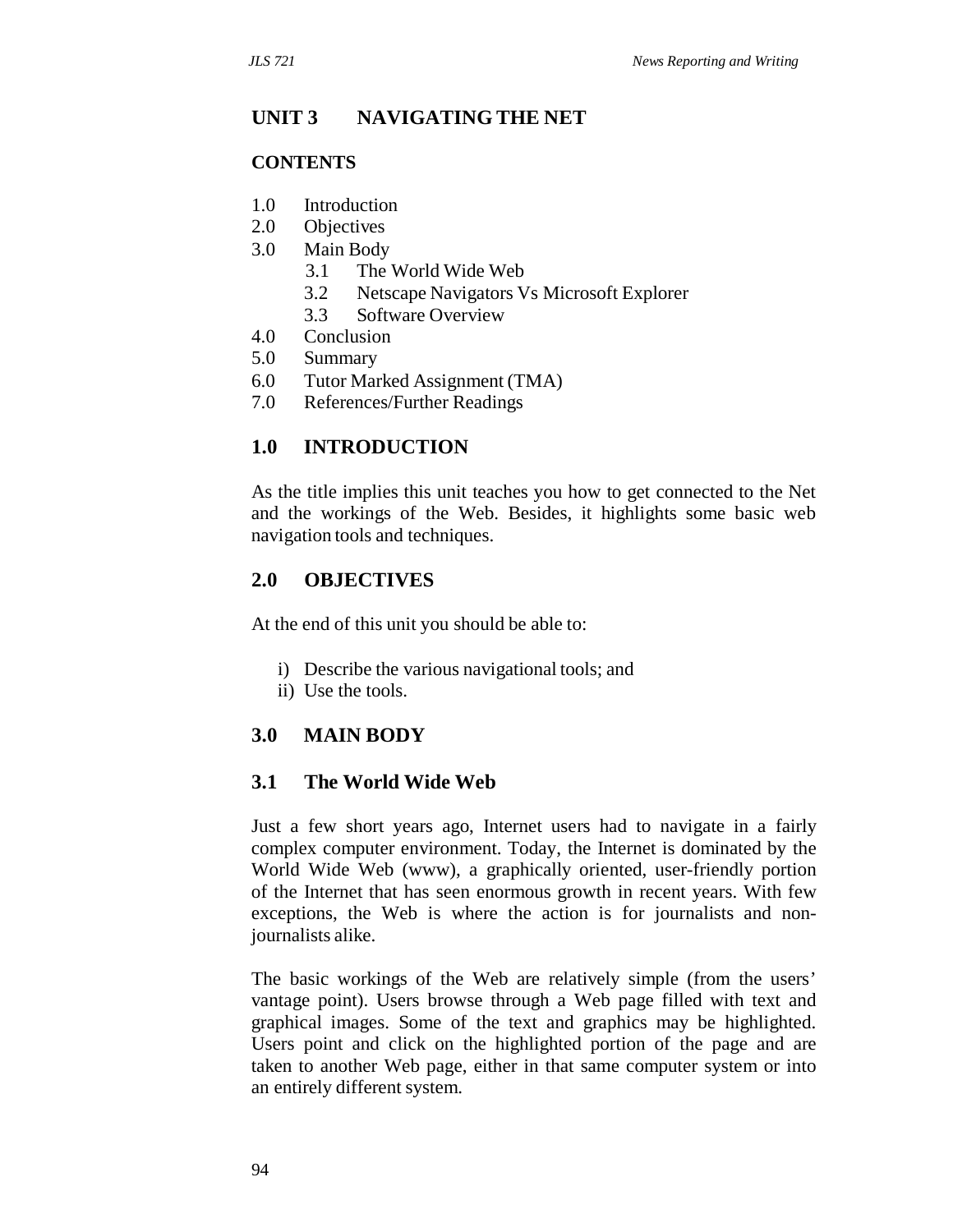## **3.2 Netscape Navigators Vs. Microsoft Explorer**

Two software "browser" programs designed to navigate the Web are known today: Netscape's Navigator and Microsoft's Internet Explorer. They are similar in design, but, like everything in the computer world, they trigger great debate. Some people believe Netscape is by far the superior product, while others insist Explorer is the way to go.

If you have a relatively new computer, it is probably loaded with both already. If not, both will be available through your Internet provider. And you can download a new version of the software for free.

## **3.3 Software Overview**

Let's take a moment to go over some of the best features of the navigation software that reporters would likely need. Most of the illustrations will be from Netscape Navigator, but I will include descriptions of Internet Explorer when the functions are different from Netscape. Also note that each company releases updated versions of the software regularly.

Once connected to the Internet, click on the software icon, a preprogrammed "home page" will pop onto the screen. A home page is the main page of a Web computer site. Your new software will be programmed for either the software manufacturer's home page or the computer manufacturer's home page, either of which is not too useful for reporters. We will discuss briefly how to change the home page in a bit, but first some basics.

Near the top of the program is a white box (called "Location" in Netscape Navigator and "Address" in Internet Explorer). That gives you the computer address of the Web site that is currently on the screen. It is vital to keep a close eye on this box in order to determine where you are at all times and to enable you to evaluate the reliability of the information.

The power of the Web is in "hyperlinks, or simply "links," which takes a user to another section of the same Web page, or to another page on the same computer site, or to a completely different site, all with a simple mouse click. You can see what has links by passing your mouse arrow over the text and graphics. If there is a link, the arrow will turn into a hand with an extended index finger pointing at the linked object. Linked texts also stand out in a different colour from the unlinked portion of the text, usually in blue. To go to the link site, simply click with your mouse.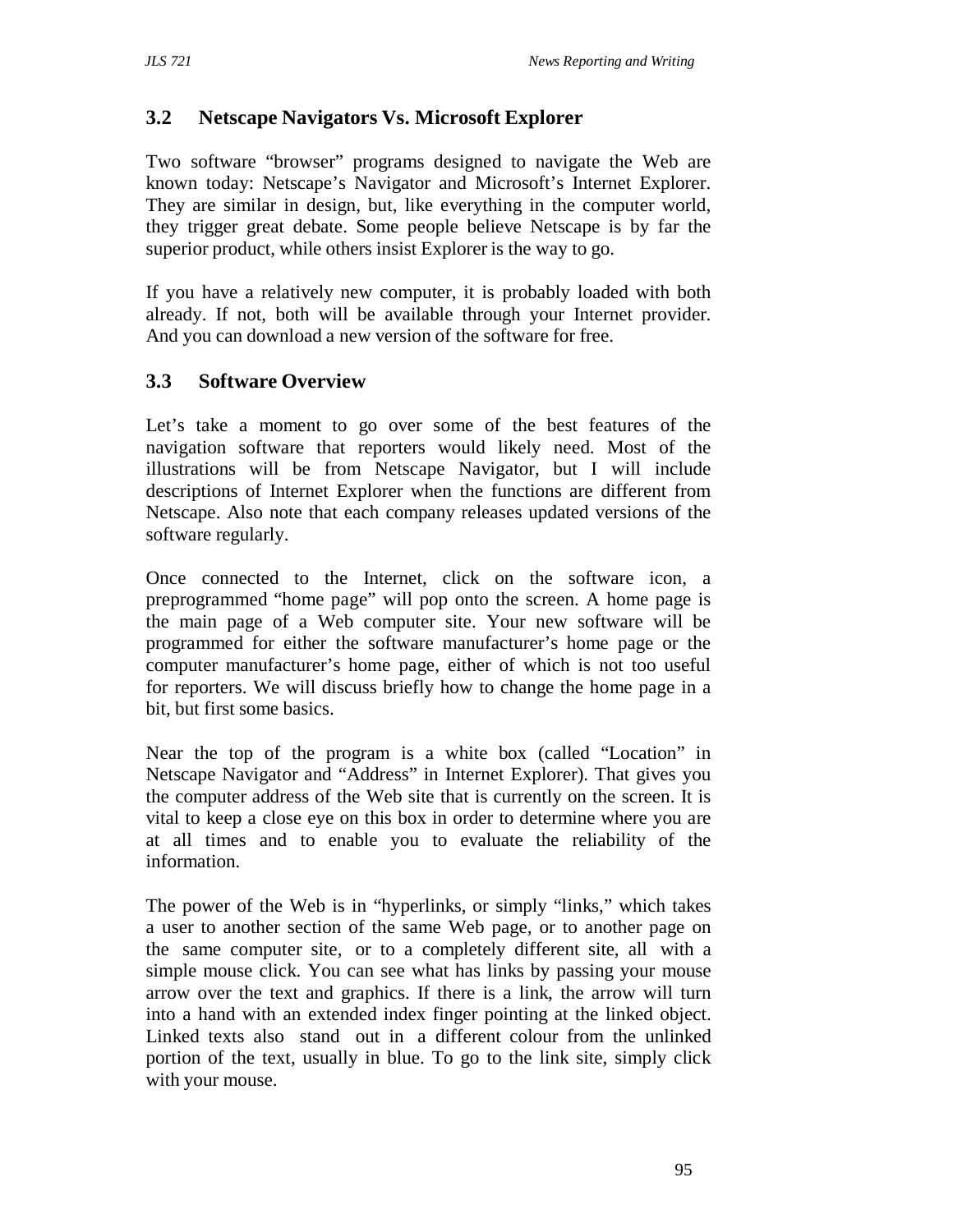The point-and-click method is both the beauty and the problem with the Web. It is easy to get from one place to another, but too often users will go clicking through a site and soon do not know where they are or how they got there. That is why it is critical to keep your eye on the Web address. Even before clicking on a link, you can see the new address by placing the mouse pointer over the linked material. You may however be lucky sometimes to find your way back by clicking on the "back" button. This can progressively bring you back to your starting point. The linked address will appear in the bottom left portion of your screen.

#### **Self Assessment Exercise 3.1**

Explain the terms Modem and WWW.

#### **Stop Right There!**

It is important to be aware of what the computer is doing at any given time. Depending on the speed of your connection and the complexity of the graphics on the page being accessed, it could take some time before the page is fully loaded. To observe whether the screen is still downloading, look at the corporate icon in the top right corner of the screen. If it is moving, that means the last command is still being performed. The command is completed when the icon stops moving. The results of the command also can be viewed in the lower left-hand corner, which shows the computer opening up the file. When it is completed, Netscape tell you "Search: Done". For graphic-laden Web sites on slow-moving modems, you may decide you simply want to cancel your last command. To do that, go up to the command bar and click on the red stop sign in Netscape or the red "X" in Explorer.

#### **Getting Rid of Graphics**

Graphics make Web pages eye-catching, but they do little, for journalists other than slow down their reporting, especially for those who do not have high-speed connections to the Internet. You may want to consider turning off the graphics. That leaves you with just text, but greatly speed up the downloading process. To turn off the graphics in Netscape, go to the "Options" menu and click on Auto Load Images. That will remove the check mark. To turn the graphic back on, repeat the command and the check mark will reappear. In Explorer, go to the View menu and select "Options". Click on "Appearance" and remove the checks from the top three boxes-Show *Pictures*, Play *Sounds*, and *Animations* – to remove the check marks.

#### **Web Navigation Tools And Techniques**

The following are some basic web navigation tools and techniques.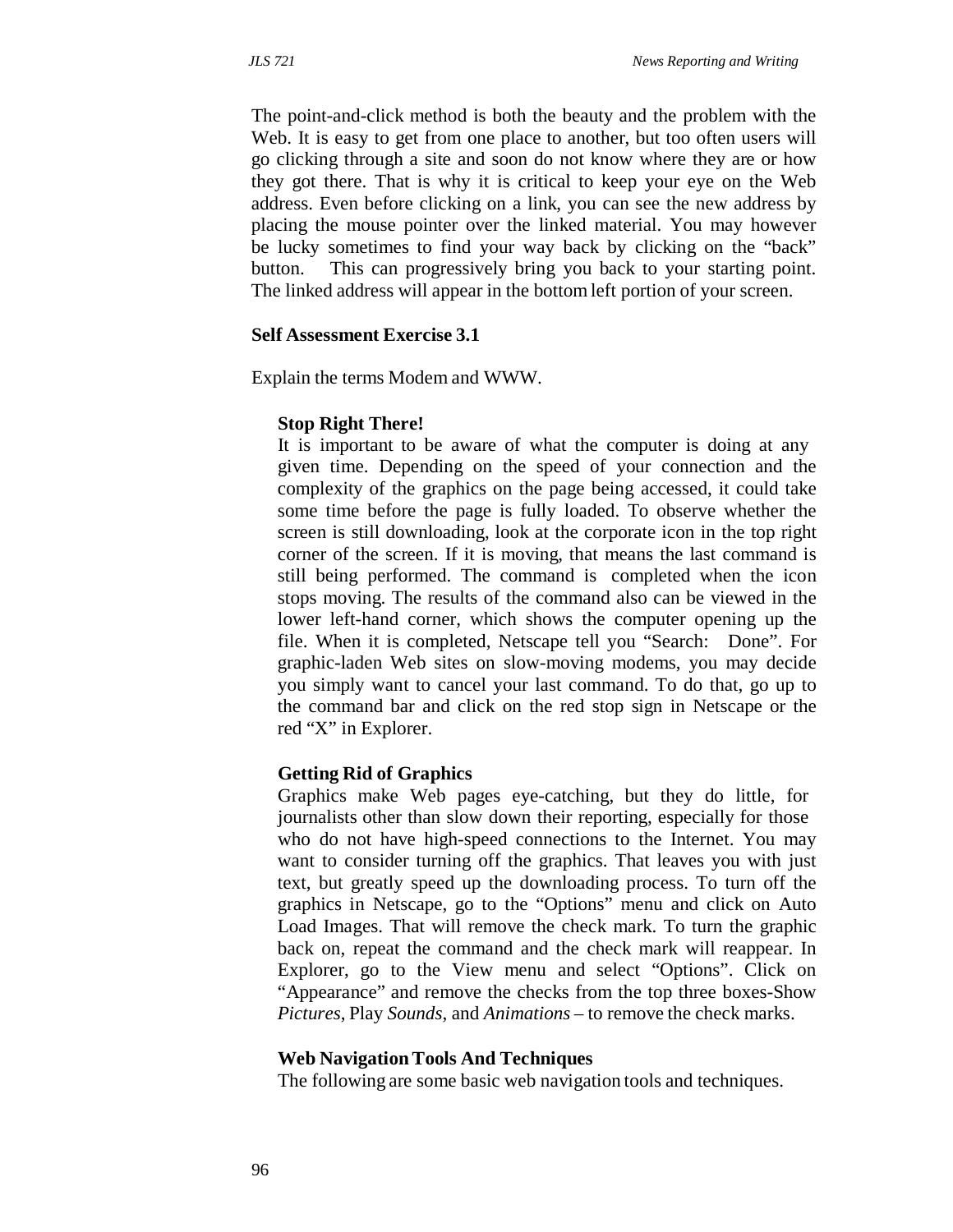## **Moving Backward and Forward**

Among the most important software tools are the Back and Forward commands. You can "surf" around a site – the process of clicking from one page to another via hyperlinks – and then if you decided what was really needed was something two clicks ago, simply "back out:" by using the *Back* button (a left arrow in Explorer). Each click on the *Back* button will take you to the previous page. The *Forward*  button (a right arrow in Explorer) will take you ahead to points where you had been previously before backing out. Netscape and Explorer also leave a "footprint" on links that have been used recently by changing the traditional blue link text to a different colour, enabling you to retrace your steps.

### **Bookmarks**

Each program also enables users to save the addresses of useful Web sites. When you come across a site you may want to return to, pull down the Bookmarks menu and go to "Add Bookmark". The next time you want to go to that site, go back to the Bookmarks menu and pull down to the saved site. The "Go To Bookmarks" function under the Bookmarks menu allows user to organize their saved Web sites in folders.

### **Print, Find, and Save**

Both programs have print buttons that will print out the full Web page you have opened on the screen. If a file is too long you may want to save it onto your computer hard drive or floppy disk and read it later. To save a file into a word processor, go to the File menu and select "Save As" (same in both programs). There will be other times when you are looking for a very small piece of information in a very large document. Instead of downloading the entire document into your word processor, you can click on the "Find" icon in Netscape and type in a keyword or phrase. *"Find"* will take you directly to the word or words you are seeking.

### **Go directly to a site**

This enables you to go to specific addresses. Simply go to the Location box in Netscape (or the Address box in Explorer) and type in the address. Note that, as you begin making the change, the Location box name turns to "GO to:" (and Explorer's Address box turns to "Open"). Alternatively, you can click on the "Open" icon in Netscape (Open File icon on the top right side in Explorer) and type in the address. Either way, be sure the address is precise.

A misplaced comma, an extra letter or a dot instead of a slash will result in a failed search. Also note that in newer versions of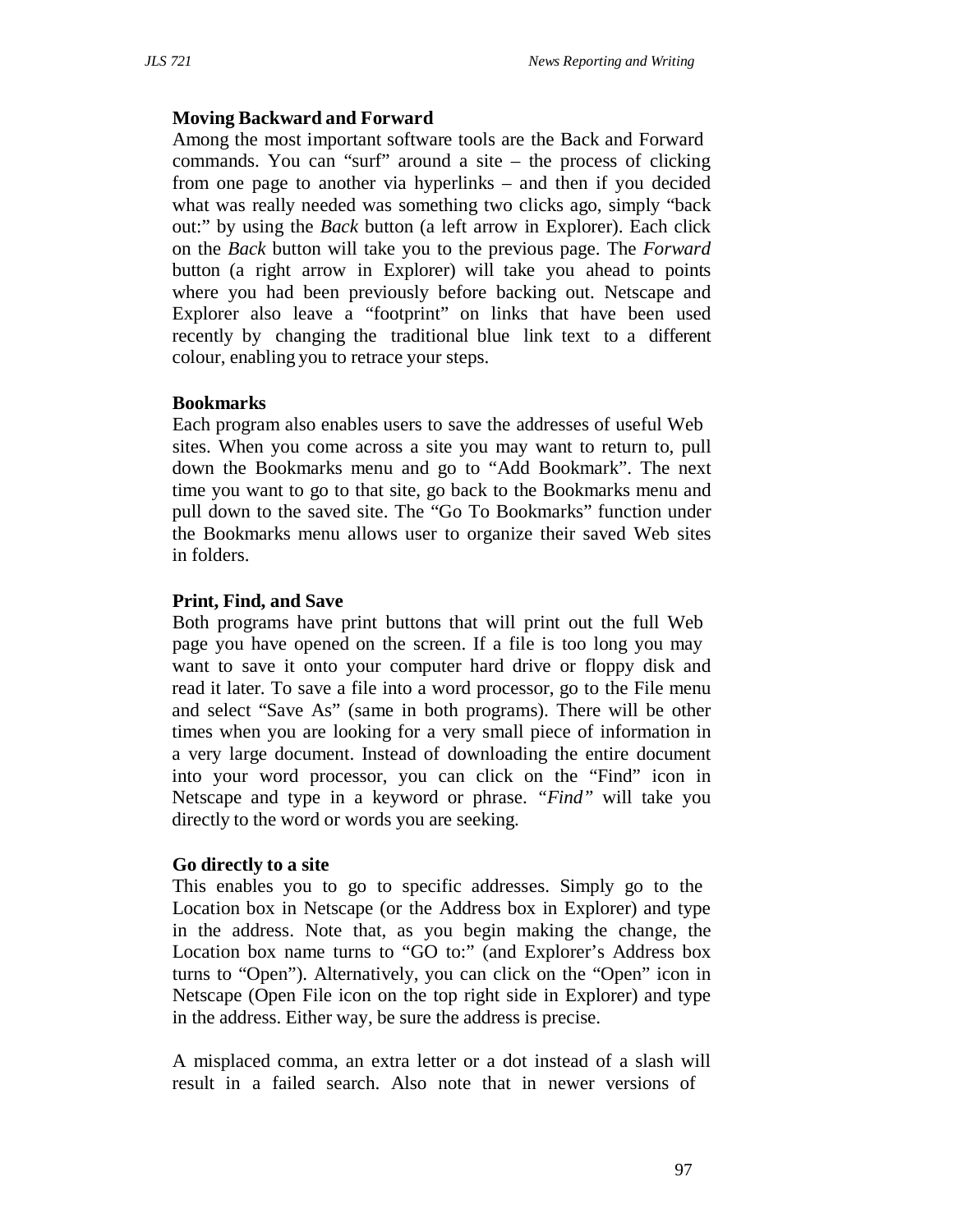Navigator and Explorer, the programs automatically add the http:// to the beginning of all addresses.

#### **Searching**

Search engines are used when you do not have a specific Web address. There are many search engines out there, they all work differently, and there is no single search engine that can comprehensively search through Internet. To easily access some of the major search engines, click in the Net Search button on Netscape under the *Location* box. On this page Netscape has links to a handful of the most popular and powerful search engines, including Yahoo. Infoseeks, Lycos, and WebCrawler. Much like the personal preferences for Navigator or Explorer, everyone who has ever been on the Net has a favorite search engine and sticks to it. The reality, however, is that we should use different search engines for different situations.

#### **Changing the Home Page**

As we discussed earlier, the browser software comes with a preprogrammed home page that appears every time you go on-line. It usually advertises the software you are using or the computer you have just bought or something not too useful for a deadline reporter. Instead, the home page can be changed to a site that a reporter might actually want to look at and use in daily reporting. Some options include your own newspaper, you local news competition, a dominant regional newspaper, or a national publication. The home page also could be the Web site of an institution you cover regularly, such as National Assembly or the University of Lagos.

To change the home page on Navigator, go to the "Options" menu and pull down to preferences. Click on "Appearances" and, inside the Startup box, type in the address of the Web site you want to be your opening page. In Internet Explorer, call up the page you want to be your home page, they go to the View menu and pull down "Options". Click on the Start and Search Pages, click on the Use Current button and then the OK button. The home button icon on Navigator (and house icon on Explorer) will bring you back to your home page.

### **4.0 CONCLUSION**

Your access to the Internet begins with a deliberate attempt to get connected and also frequently patronizing the Net. Mastering the use of the Net therefore needs a constant use of it. This will no doubt enhance your knowledge of the Internet and its use in making your job easy as a journalist.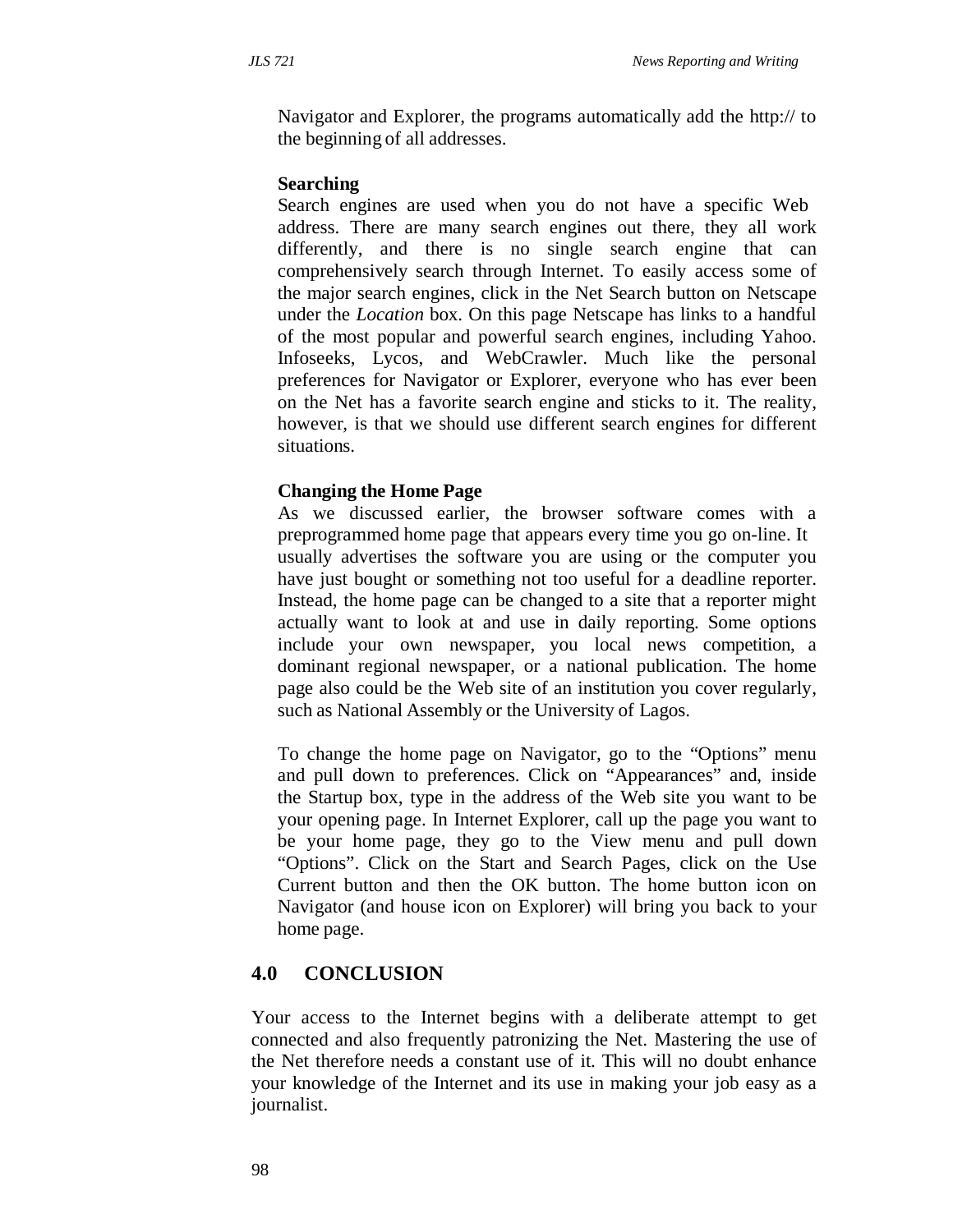# **5.0 SUMMARY**

This unit has briefly introduced you to how to search for materials on the Net and the basic navigational tools and techniques needed to do this.

You must be acquainted with these tools and techniques for your proper understanding of their functions and working.

## **6.0 TUTOR MARKED ASSIGNMENT (TMA)**

Name six web navigation tools and explain five of them in detail.

### **7.0 REFERENCES/FURTHER READINGS**

- Houston Brand, (1999): *Computer Assisted Reporting: A Practical Guide 2nd Edition,* New York, Bedford/ St. Martin's.
- Randall. D. (2000) *The Universal Journalist 2nd Edition,* London, Pluto Press.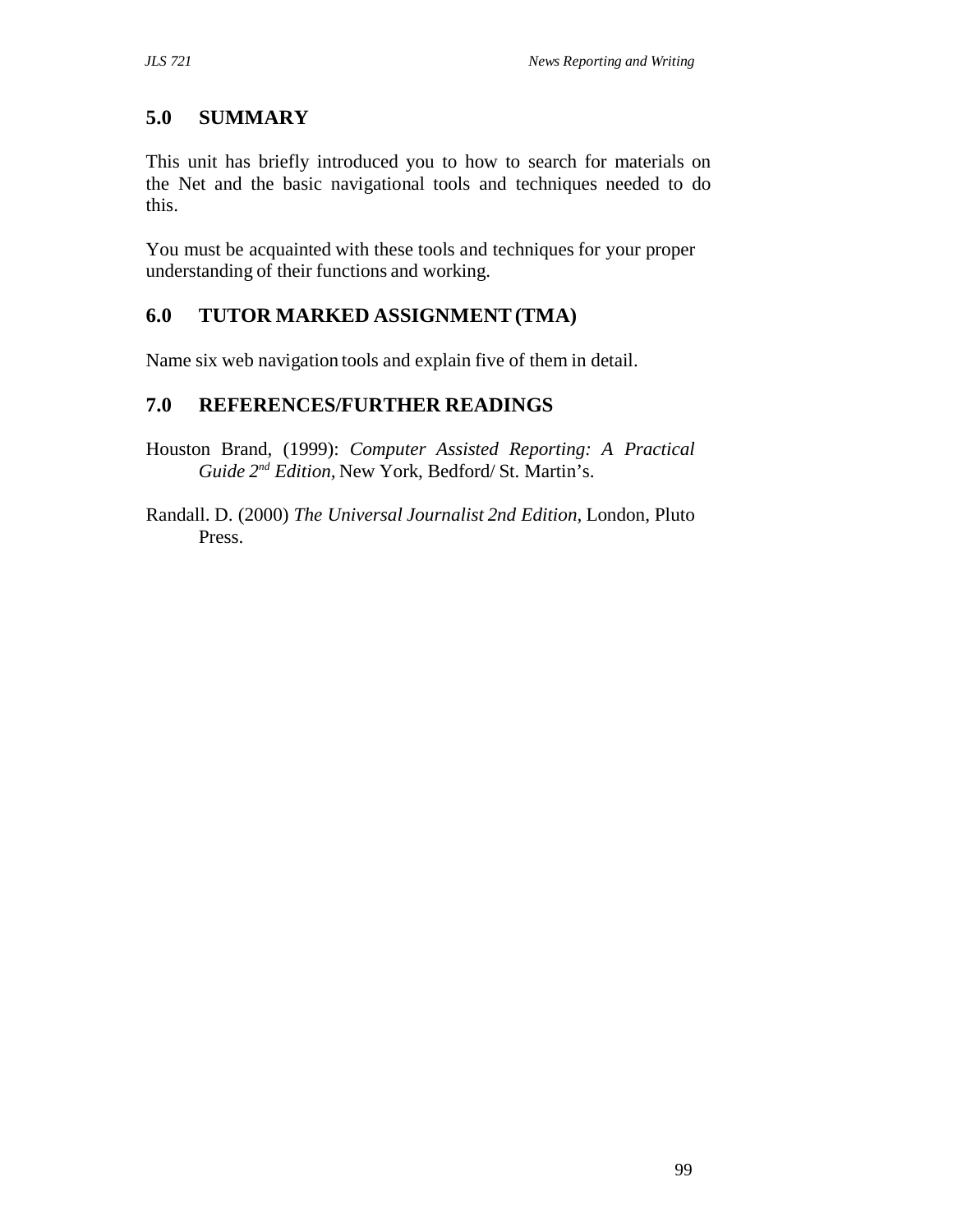### **UNIT 4 USING THE BROWSER**

#### **CONTENTS**

- 1,0 Introduction
- 2.0 Objectives
- 3.0 Main Body
	- 3.1 Using Browsers
	- 3.2 Going to a Web Site
	- 3.3 Nominating a "Home" Site
	- 3.4 Finding Date on a Page
	- 3.5 Bookmarks or Favourites
	- 3.6 Similarities in Browsers
	- 3.7 Which Browsers to Use
- 4.0 Conclusion
- 5.0 Summary
- 6.0 Tutor Marked Assignment
- 7.0 References/Further Readings

#### **1.0 INTRODUCTION**

Having learnt about some basic Web navigation tools and techniques in the previous unit. It is important to know the use of the browser, the clear software that helps you to navigate. This unit focuses on you (a journalist and the browser).

### **2.0 OBJECTIVES**

At the end of this unit, you should be able to:

- i) Explaining the principle behind the browser you use;
- ii)Demonstrate how to get to a web site;
- iii) Identify similarities in browsers.

### **3.0 MAIN BODY**

#### **3.1 Using Browsers**

Because of their fierce competition, Netscape and Microsoft update their browser softwares frequently. But whatever version of whichever browser you use, the principles should remain the same, even if the browsers call their buttons by different names ("Reload" and "Bookmarks" on Netscape; "Refresh" and "Favorites" on Explorer) and their positions vary on the Toolbar. Note the American spelling of Favourites.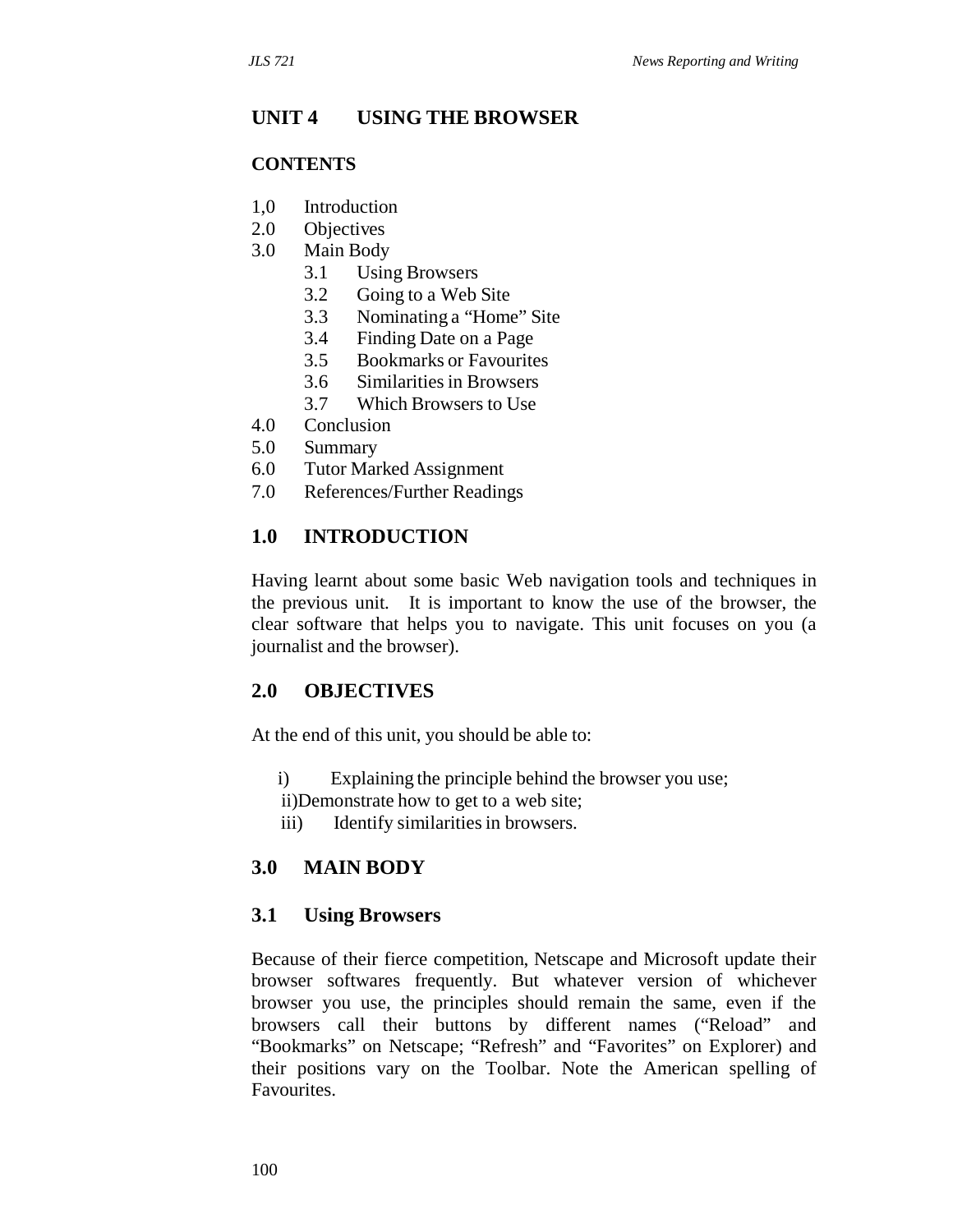The buttons are in a Toolbar row at the top of the screen with a white box running nearly the width of the screen under the buttons. The buttons and the white box are options, and if they are not there, you can put them there. You can have the browser display them by going to the "Preferences" menu and selecting the "Show" option. Be aware that Netscape and Explorer locate these options in different menus and call them by similar but different names. The "Back" and "Forward" buttons on the extreme left on the Toolbar will take you to the site you last explored in the specified direction. If there is no destination to go forward to, the button is disabled – "grayed out." If you nominated a site and what appears on your screen is incomplete, the "Reload" or "Refresh" button will try again for you, just click on it

If it has been a while since you visited a page, you should reload it as a matter of course, because what's on your screen could be an outdated version. This is because once an Internet document has been fetched from a site, local providers save time by storing it on a proxy server for users who subsequently request it instead of sending each user to the originating site each time. "Reload" or "Refresh" sends you to the original site so you can be sure you've got the latest version.

# **3.2 Going to a Web Site**

How do you visit a World Wide Website? You have at least four options. The first is to type its address, or URL, in the white box and hit enter (or return) on your keyboard. The browser goes into action. On Netscape, meteors start showering near the planet behind the capital N in the top right of the screen. On Explorer, the "e" in that spot starts revolving and displaying that its other side is a spinning Earth. On both, a bar along the bottom of the screen begins to fill, providing a visual indication of how long it will take for the page to appear on your screen. The slower the bar fills, the longer the wait.

You will also see a massage in the box at the left-hand button of the screen that tells you the browser is trying to contact the host where your requested document resides. After contact is made, it gives you a running status report while the document is downloading onto your computer. Depending on the speed of your modem or in house network, sooner or later some words and images from the website will appear on your screen. The "Stop" button halts any incoming transmission immediately.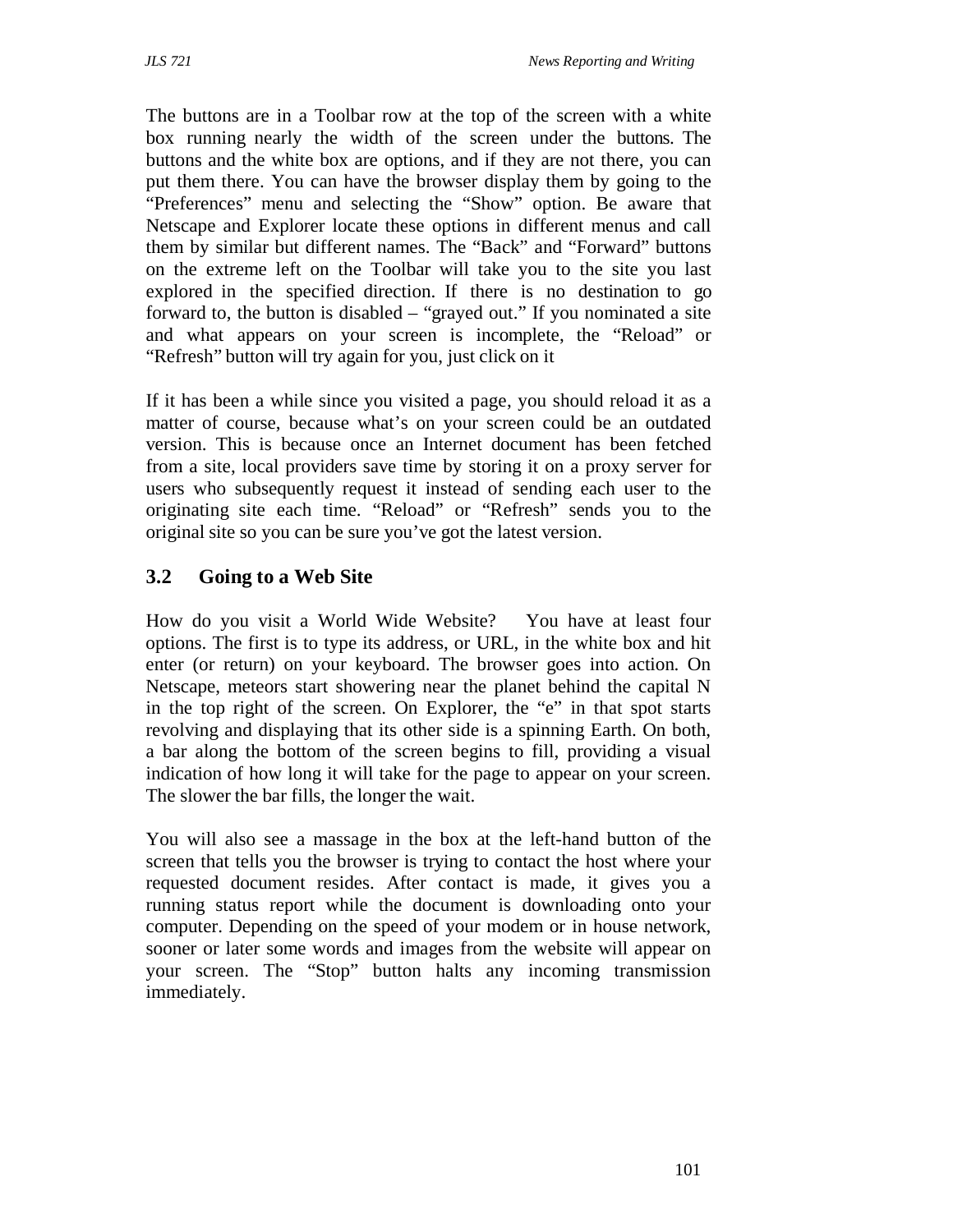### **3.3 Nominating a "Home" Site**

Browsers allow you to nominate a "Home" site, that is, to choose a location on the World Wide Web that the browser always goes to once you open the software. In your preference or Options location, you can type in the URL of your choice. Later versions may automate this feature, so you might navigate to a site, then select it as your "Home" by clicking in an instruction to that effect. In any case, your selection will be your home site until you change it. Clicking on the "Home" button will always take you straight to that site, regardless of where you are on the Internet.

The "Search" button allows you to search the Internet for specific information. A click on that button takes you to a site that has search engines.

The "Print;" button is straightforward. A click allows you to print any document on the screen. Note that it only works when the entire document has been downloaded into your computer. The "Security" button is for technicians. The button opens a window that provides information about security for whatever page is on the screen.

You can turn off images and receive only text. This speeds up data transfer considerably, especially with slow modems. To do so, go to your "Preference" or "Options" and make the necessary choice, which may involve de-selecting a default setting. Once you've done that, pages will load without images. If you want to see the images, click once on the images button (if your browser has one) in the Toolbar.

#### **3.4 Finding Data on a Page**

The "Find" button on browsers is extremely useful for journalists. In Netscape version 4 the search function is hidden. Use your usual keyboard shortcut ("apple  $+$  'f' for a Macintosh, "Ctrl" +"f" for a PC). In the "Find" box you type keywords or parts of words. Clicking sends the browser out to find that word or part-word. This can be very useful in long documents.

As you move about the Internet, your browser collects all locations you visit in a history list. You can return to any location by clicking the "Go" menu at the top of the page and selecting an earlier location. But this history dies once you quit the browser.

However, browsers provide a bookmark feature that is available every time you load the browser. For journalists, this is probably the most helpful browser service. You'll find it represented by a button on the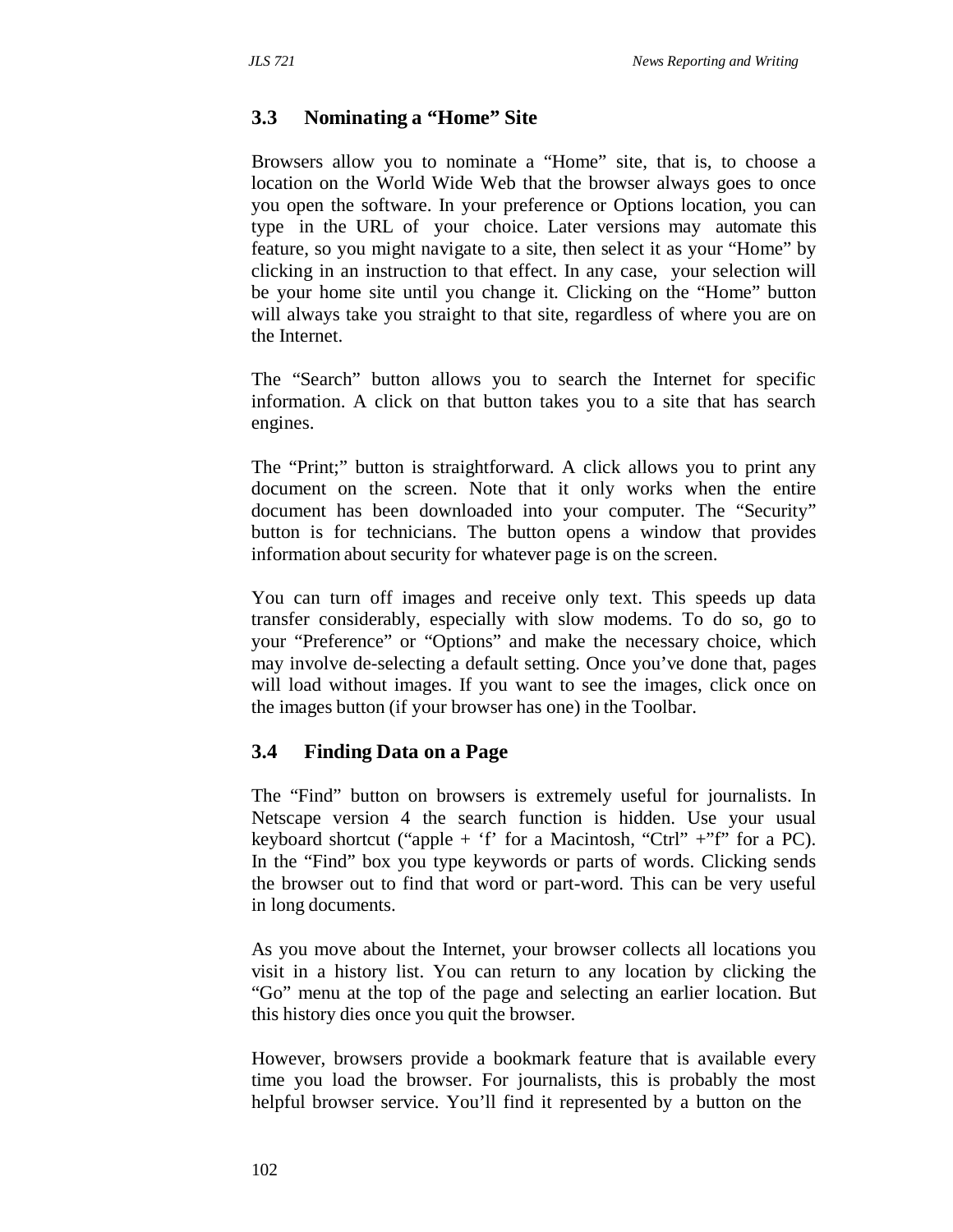Toolbar or a menu item "Bookmarks" or "Favorites" above the Toolbar. Once you find a useful site, you can bookmark it simply by choosing. "Add bookmark "under the Bookmark menu in Netscape and "Add to favourites" under the "Favourites" in Explorer. The item will remain in your list until you delete it. You delete a bookmark by editing the bookmark/favourite file. Open the file "apple"  $+$  "b" if you're using a Macintosh or "Ctrl" +: b" on a PC). Highlight the file and hit the delete button.

## **3.5 Bookmarks or Favourites**

The second way to get to an Internet site is by clicking on it in your "Bookmarks" or "Favorites" list. This applies even if you turn on the browser some months later, as soon as you select the Bookmark menu and click on a bookmark. There is actually a hypertext link at the top of the site. You'll quickly learn to love the bookmark facility. Netscape stores your bookmarks in a file called "Bookmark htm". I recommend backing up that file every couple of days. A bookmark may become obsolete because the site closes down, so it's worth the time and trouble to go through your bookmarks from time to time to make sure they're still active.

As a journalist, you should organize your bookmarks in a way that best suits you. One efficient method is to nominate folders that correspond to key areas, such as rounds, and placing files in those folders after you bookmark them.

A third way to visit a site is to open the "Select location" or "Open Location" box. To do this, the keyboard shortcut is "apple"  $+ L$ " if you're using a Macintosh or "Ctrl" + "L" on a PC. You type the name of the URL in the box and hit enter or click OK. Netscape also permits you to open a specific file. The instruction is under the "File" menu.

A fourth way to go to a site is to click on a hypertext "link" on a page. Links are easy to recognize because they are usually a different colour from the rest of the page. Blue is the most common colour because it is the default of the most Web page design packages. You can detect the link when you place your mouse over a suspected link, provided you do not click. If the page is a link, the destination will appear in a box in the bottom left of the page. Hypertext is a feature unique to the Web. You can jump to sites anywhere in the world simply by clicking on hypertext links anywhere in the text.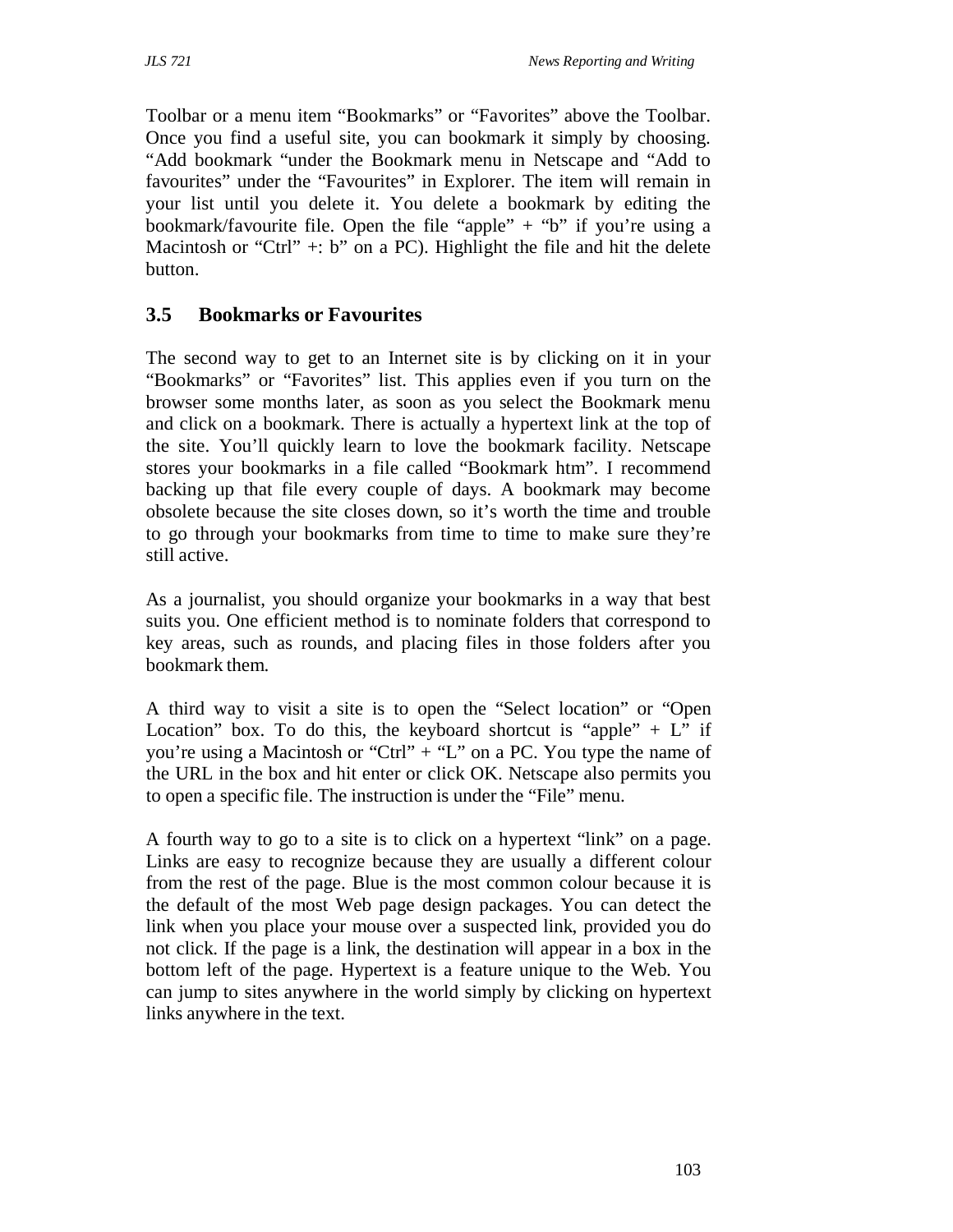#### **3.6 Similarities in Browsers**

Explorer is similar to Netscape in terms of the position of the buttons. Most of Explorer's buttons are in the same place at the top of the screen in versions 1 to 3. Version 4 attempts to integrate the Web into the PC, so the home page looks like the standard Windows 95. Let's discuss the major differences from Netscape.

These are the "Mail", "News", "Larger", "Smaller" and "Preferences" buttons. Mail and News are options that allow you to send and receive email and monitor newsgroups. You can make text on the screen larger and smaller by clicking on the relevant buttons.

The "Best of the Web" and "Web Gallery" buttons in Explorer links you to selection of sites chosen by Microsoft. These buttons correspond roughly with Netscape's What's Cool?" and "What's New" buttons. The "Software" button in Netscape is similar to the

"Product news" button on Explorer. "Net Search" in Netscape takes you to a selection of search engines. It is the same as "Search" in the upper level of buttons in Explorer. Most of the other buttons explain themselves.

#### **Self Assessment Exercise 4.1**

Go to the Web and look for yesterday's edition of your favourite Nigerian newspaper.

#### **3.7 Which Browsers to Use**

Which browsers should you use? The current versions of the two main browsers are very similar. Because they are so similar, it will probably be a matter of personal choice if you are using the browser from home. At work, your organisation's information technology staff may make the choice for you. The best advice is to learn to use both.

#### **4.0 CONCLUSION**

Without a practical application of the techniques in using the browser, you may find it difficult to obtain the information needed on the Internet.

The above practical guidelines therefore will be of immense value to you in the use of browsers.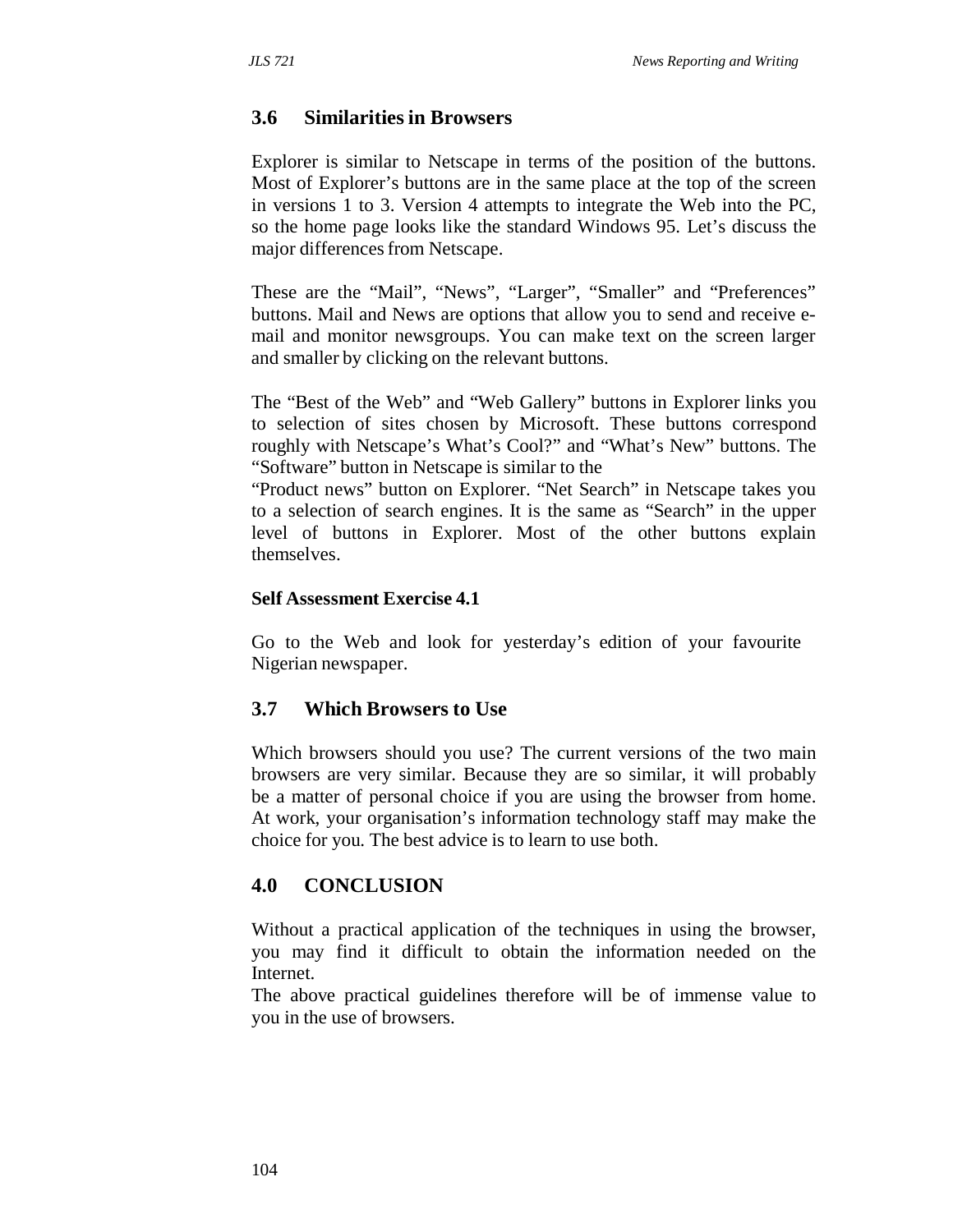# **5.0 SUMMARY**

Despite the frequent up-date of their software by Netscape and Microsoft, the principles remain the same. Knowing these principles highlighted in the above points will get you acquainted with the browser of any service provider.

# **6.0 TUTOR MARKED ASSIGNMENT (TMA)**

Go to the web pages of two Nigeria universities and down load materials on the faculties and schools available in the universities.

# **7.0 REFERENCES/FURTHER READINGS**

- Houston Brand, (1999): *Computer Assisted Reporting: A Practical Guide 2nd Edition,* New York, Bedford/ St. Martin's.
- Randall. D. (2000) *The Universal Journalist 2nd Edition,* London, Pluto Press.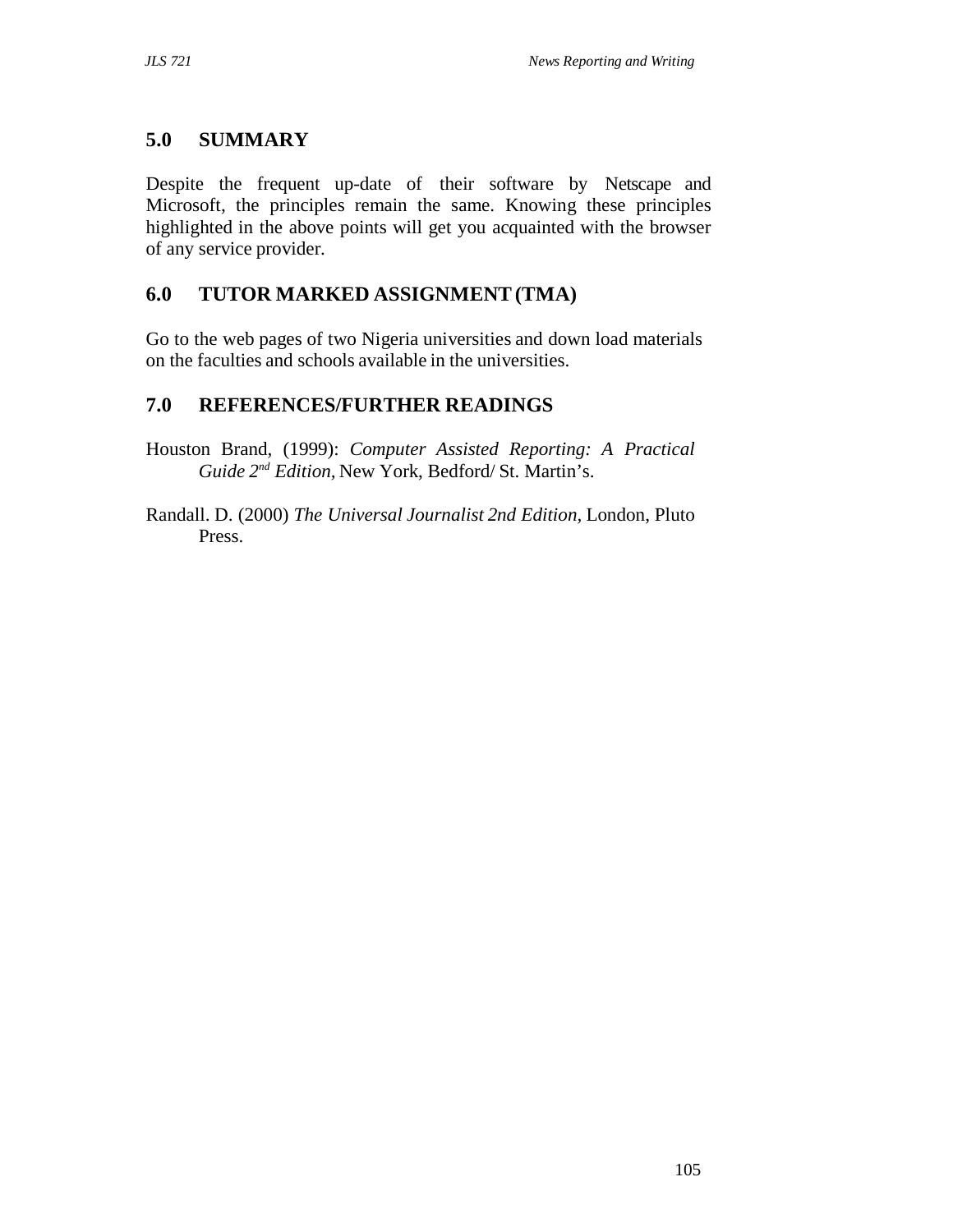## **UNIT 5 LEGAL PITFALLS ON THE INTERNET**

#### **CONTENTS**

- 1.0 Introduction
- 2.0 Objectives
- 3.0 Main Body
	- 3.1 Defamation
	- 3.2 Privacy
	- 3.3 Contempt
	- 3.4 Copyright
- 4.0 Conclusion
- 5.0 Summary
- 6.0 Tutor Marked Assignment (TMA)
- 7.0 References/Further Readings

#### **1.0 INTRODUCTION**

The Internet as a tool for reporting is not without some dangers. This unit warns you about a few of the legal potholes you may encounter on the information highway, and how to avoid them. These include defamation, privacy, contempt of court and copyright.

#### **2.0 OBJECTIVES**

At the end of this lesson you should be able to:

- i) Identify the legal problems arising from the use of the Internet
- ii) Explain how to avoid the identified legal problems

### **3.0 MAIN BODY**

#### **3.1 Defamation**

The tort of defamation is designed to protect a person's reputation from unjustified attack through publication.

At a common law, a person has an action for defamation if he or she can establish three things. First, that a statement has a tendency to injure the reputation of the person, by exposing him or her to hatred, contempt or ridicule, or lower that person in the estimation of right thinking members of society, or make that person to be shunned or avoided without moral blame. Second, that the statement was published and third, that the person defamed could be identified from the statement.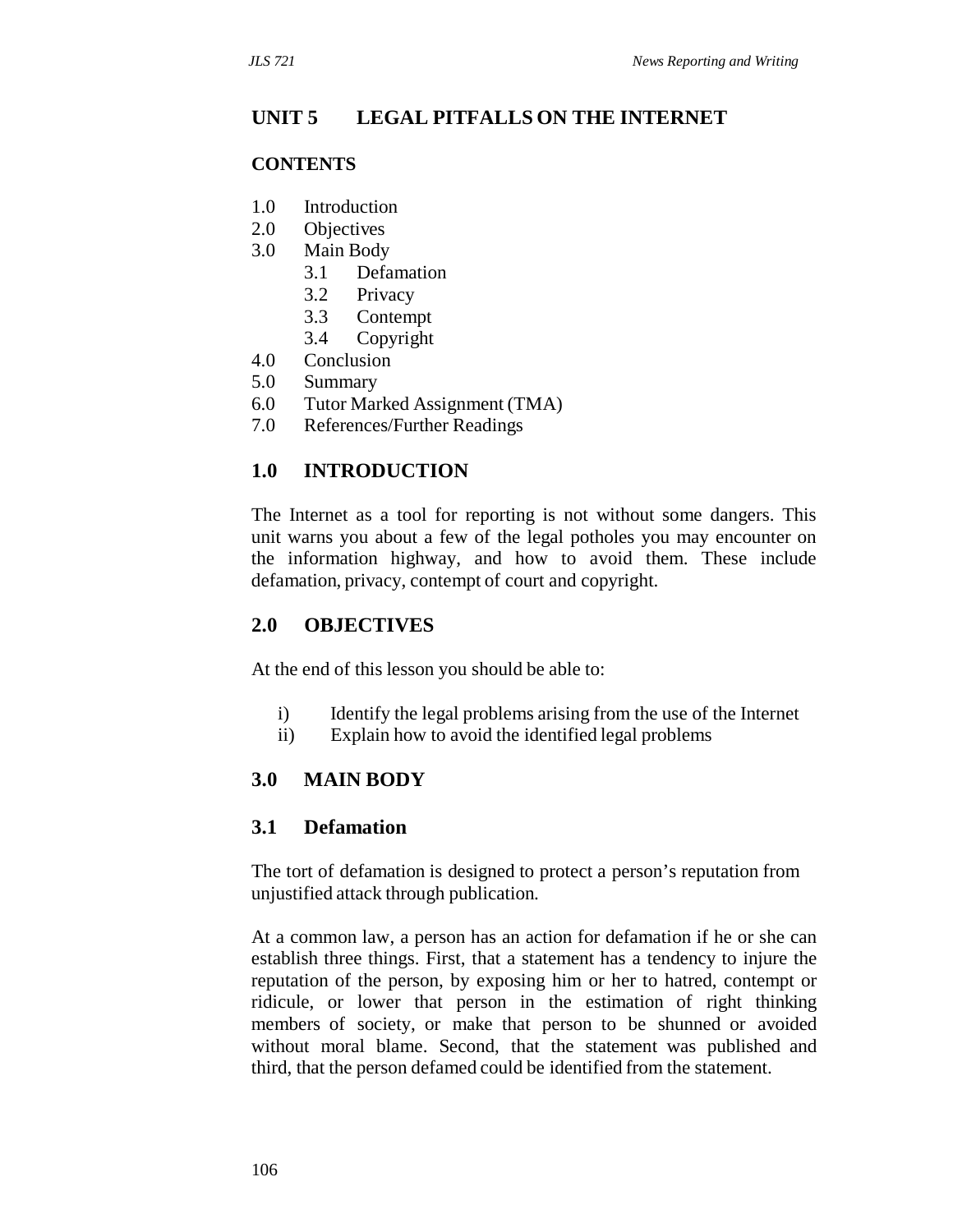The publisher, who (subject to the innocent disseminator defense) is anyone who has taken part in the publication of the material, will be liable for the defamatory statement unless one of the defenses is successful in court.

The defenses include: Truth, Fair comment, Qualified Privilege, Consent and other statutory defenses. The publisher has the burden of proving one of the defenses.

An action arises for each defamatory publication and publication occurs each time material is seen, read or heard by a third party. Therefore, there can be multiple, simultaneous publications which give rise to an action in defamation. This poses a problem as to which law should be applied and where proceedings can be instituted.

The law of defamation applies to Internet publications. This issue was settled by the Supreme Court of Western Australia in *Rindos v. Hardwick*. From this case it can be concluded that the court will treat online publications as libel and not slander and that the content provider (the person who posts the information on the Internet) is liable for publication of information.

However, this case did not consider the liability of other people in the publication line, such as the Internet Service Provider (ISP). Germane to this question is the application of the innocent disseminator defense: Is the ISP a primary publisher or merely a vehicle by which people can access information, that is, an innocent disseminator?

The innocent disseminator defense recognizes that it is unjust to hold liable for defamation a person who is merely disseminating information. A person is regarded as a mere disseminator of information if they can establish three things – that they had no actual knowledge of the defamatory nature of the publication; second, that they had no implied knowledge of the defamatory nature of the publication; third, that the lack of knowledge was not due to negligence.

However, this lack of liability for ISPs has its downside, particularly were users can post information anonymously. It creates an environment where inaccurate information can be distributed to the public, with virtually no recourse. If you are using the Internet for research, be mindful of the need to verify the information you want to use. Failure to do this could have wide reaching consequences and it may bar you from relying on some of the defamation defenses such as the new political communication privilege.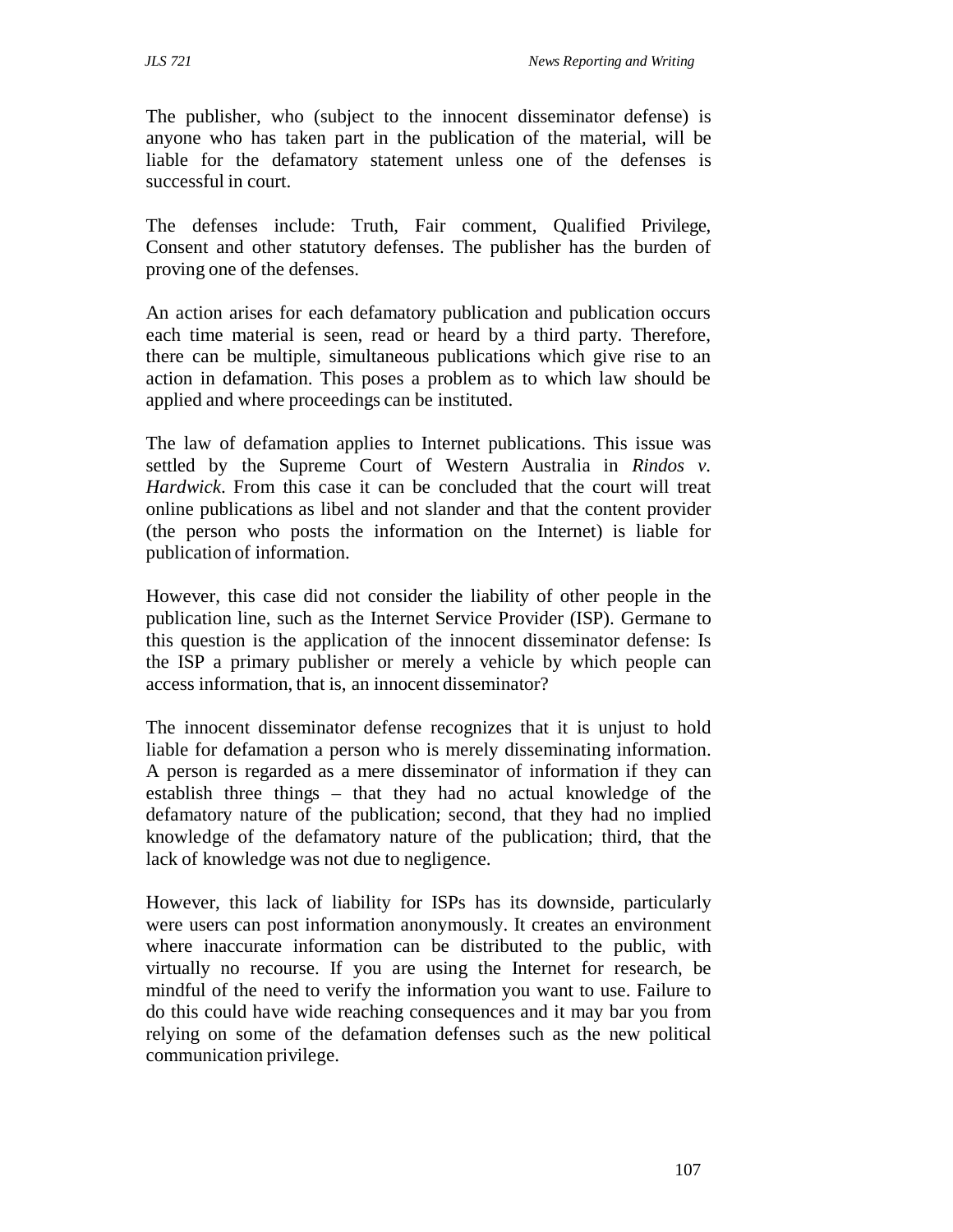Another problem facing people publishing on the Internet (which includes people who repeat statements made by someone else) is the increasing problem of unintentional defamations. The intention of the publisher is irrelevant to liability. Under the existing law, people have been held liable for defaming someone of whom they have no knowledge.

Thus, there are major uncertainties associated with the application of defamation law to Internet publication and research. Be mindful of these gray areas when using the Internet to disseminate or collect information.

## **3.2 Privacy**

The right of privacy is the right to be left alone. This is protection from invasion by newspapers, television, radio, magazines, books, pictures and motion pictures advertising and even wiretapping.

The major problem confronting journalists is knowing what constitutes an invasion of privacy. Most journalists know they should not enter a person's property without permission. However, what about accessing confidential information, which has accidentally been put on the Internet, or accessing a site, which has password access only, that contains confidential information? Should journalists use this information? The mode of access does not alter a legal and ethical obligation. In fact, the ease of access to the Internet may place even greater burdens on the reporter to check the accuracy and source of information.

Chadwick and Mullaly note that "privacy is not an absolute value .., other interests compete, the most significant of which.. is free speech" (Chadwick and Mullaly, 1). There is a need to balance an individual's need for privacy against the public interest in free speech. In 1995 Privacy Commissioner Kevin O'Conner identified professional standards as the most effective way of protecting information privacy within industry. While technology is always opening up new ways of communicating, the behavioural and ethical standards to which we adhere should, in my view, govern the technical not the other way around)" (O'Conner 1).

The lack of certainty, the diverse laws, which regulate this issue and the lack of consistency in the self-regulatory bodies' interpretation of what constitutes a beach of Privacy pose major problems for journalists. The ease of accessing information via the Internet adds to the confusion for journalists.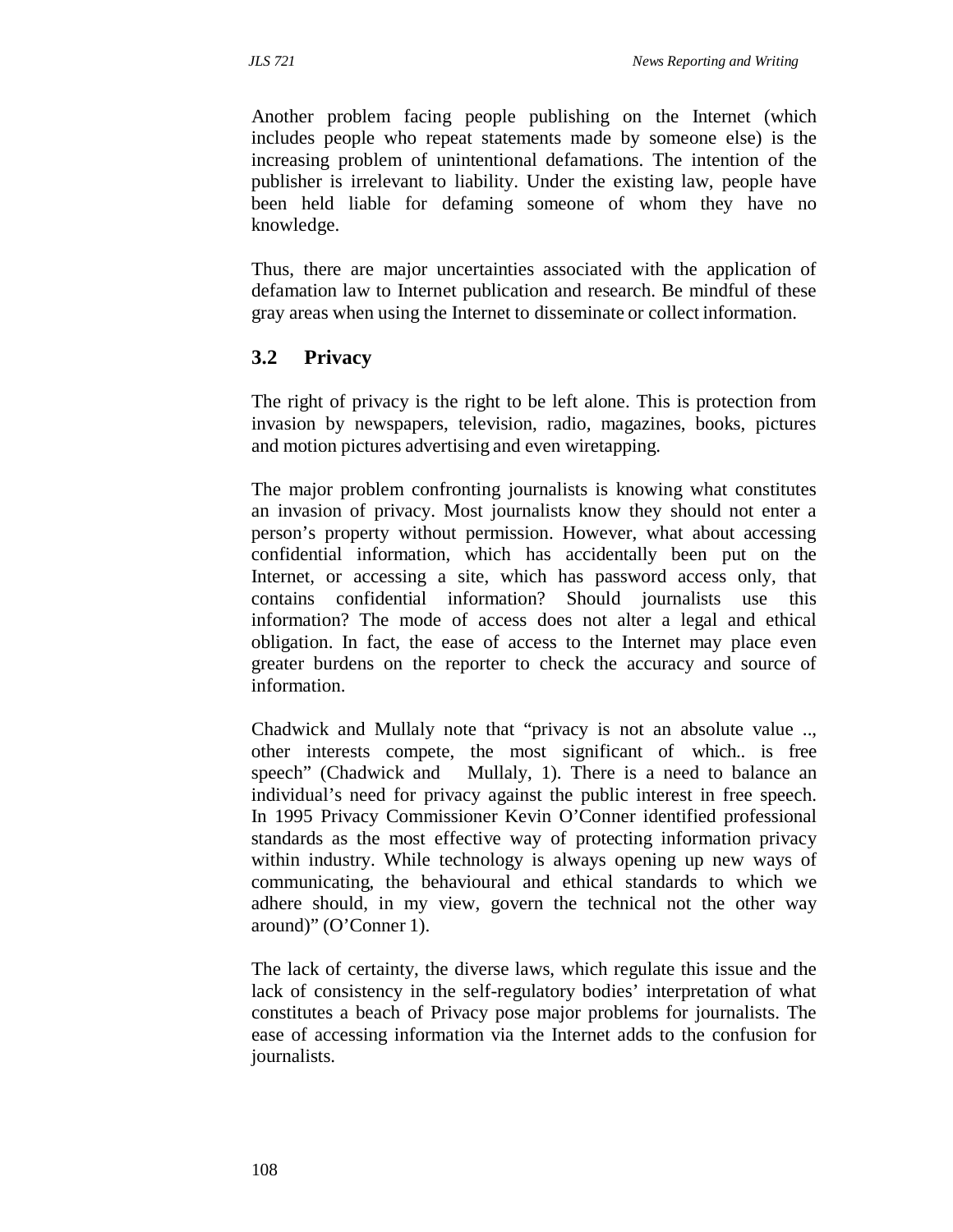Enforcement of censorship laws to regulate the type of information that can be stored and accessed via the Internet, raise a number of privacy issues. Remember that protection of privacy involves a balancing of the individual's rights against public interest.

# **3.3 Contempt**

Contempt of court can take many forms, but the one that most concerns us here is connected to sub judice publication. This is publication of material when a court action is pending. The general rule is that the crime of sub judice contempt can be committed by publishing material which has a clear tendency to interfere with the course of justice. For this to occur there must be a real possibility that such a publication actually could prejudice the administration of justice *(A-G for NSW v TCN Channel Nine* P/L 1991, 379).

There are two major issues regarding sub judice contempt and Internet publications:

What constitutes a publication for the purposes of the contempt rules?

Who is liable for an "offending" publication?

In *Attorney General (NSW) v TCN Channel Nine*, the court found that in contempt actions "publication has a meaning different from its meaning in the law of defamation, and it appears to be generally accepted that a private communication to a single individual would not ordinarily be regarded as publication" (378). But the court warned that "a statement made to journalists or broadcasters does not fall into the category… the circumstance that a statement is published by being communicated to someone who would be likely in the ordinary course to broadcast it also has an important bearing upon the question of the tendency of publication to influence members of the public" \*(378-79). From this, it can be concluded that publication for contempt purposes means more than material being seen, read or heard by a third person.

Given that for the purposes of defamation *(Rindos v Hardwick)*, Internet communications are regarded as publications, Internet communications other than personal e-mail are likely to be regarded as "publications" for the purposes of the contempt laws. However, if a personal e-mail were sent to a journalist, then this would be taken into account when the court considered the likely tendency of the publication.

However, the Internet poses another problem because of the likelihood of information posted on the Internet being accessed by journalists. It is arguable that people using the Internet should be aware of the possible general broadcast of information and the possibilities of a journalist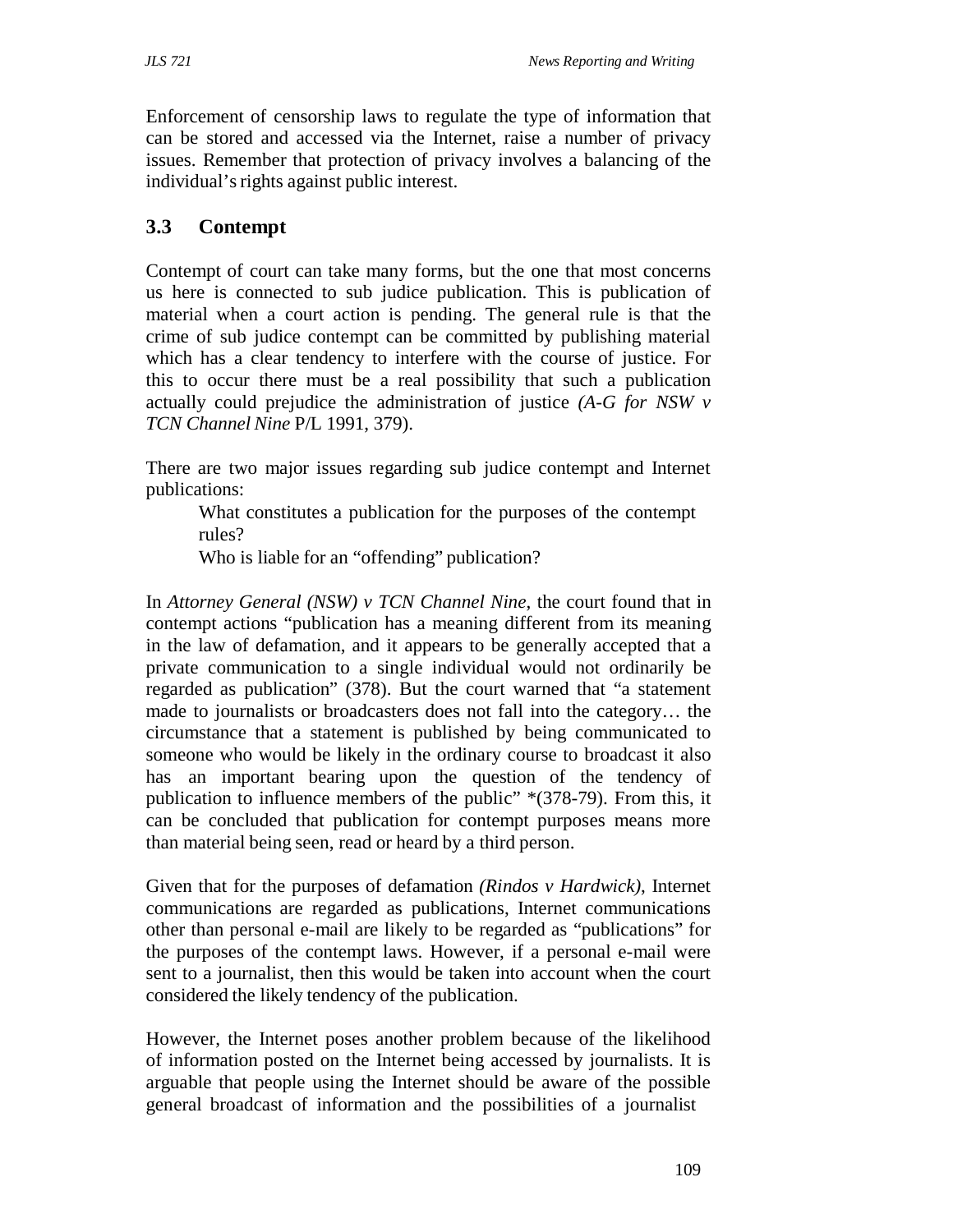accessing information, which is not directly forwarded to him or her. Therefore, Internet publications would be in contempt of court if the "clear tendency of the publication is, as a matter of practical reality, to interfere with the due course of justice". (*A-G for NSWS v TCN Channel Nine* P/L 379*)*

You should be aware that contempt laws are not uniform. In some countries such as Australia, each state has its own, which are set out in both statute and common law. Journalists who are reporting from courts should familiarize themselves with specific legislations, which apply in, their states and countries.

Who is liable? *In A-G for NSW v TCN Channel Nine,* the court acknowledged that the entire publication line, including editors, proprietors, printers, the content provider and the distributor are liable for publication of "offending" material. And it was found in *Director of Publication Prosecution v Wran* that the original communicator of the information may be in contempt in addition to the broadcaster of the information.

Would ISPs be liable for material posted on the Internet? Given that everyone in the entire publication line is liable for publications and the intention required by the court to establish the crime of contempt is an intention to publish and not an intention to interfere with the administration of justice, it is probable that ISPs would be included in the liability line where "offending" material is published on the Internet. It can be concluded that:

- Internet communications, other than personal e-mail sent to individuals other than journalists or broadcasters, would constitute a publication for the purposes of the law of contempt.
- If material published on the Internet has the tendency to interfere with the course of justice, it could be held in contempt.
- Everyone in the publication line, including ISPS, could be liable for the publication.

### **Self Assessment Exercise 5.1**

Briefly explain how materials published on the Internet can lead to contempt of court?

# **3.4 Copyright**

Copyright is a group of rights under the federal Copyright Act 1968 that protects the creators of original works from unauthorized reproduction, publication, performance, broadcast or adaptation, According to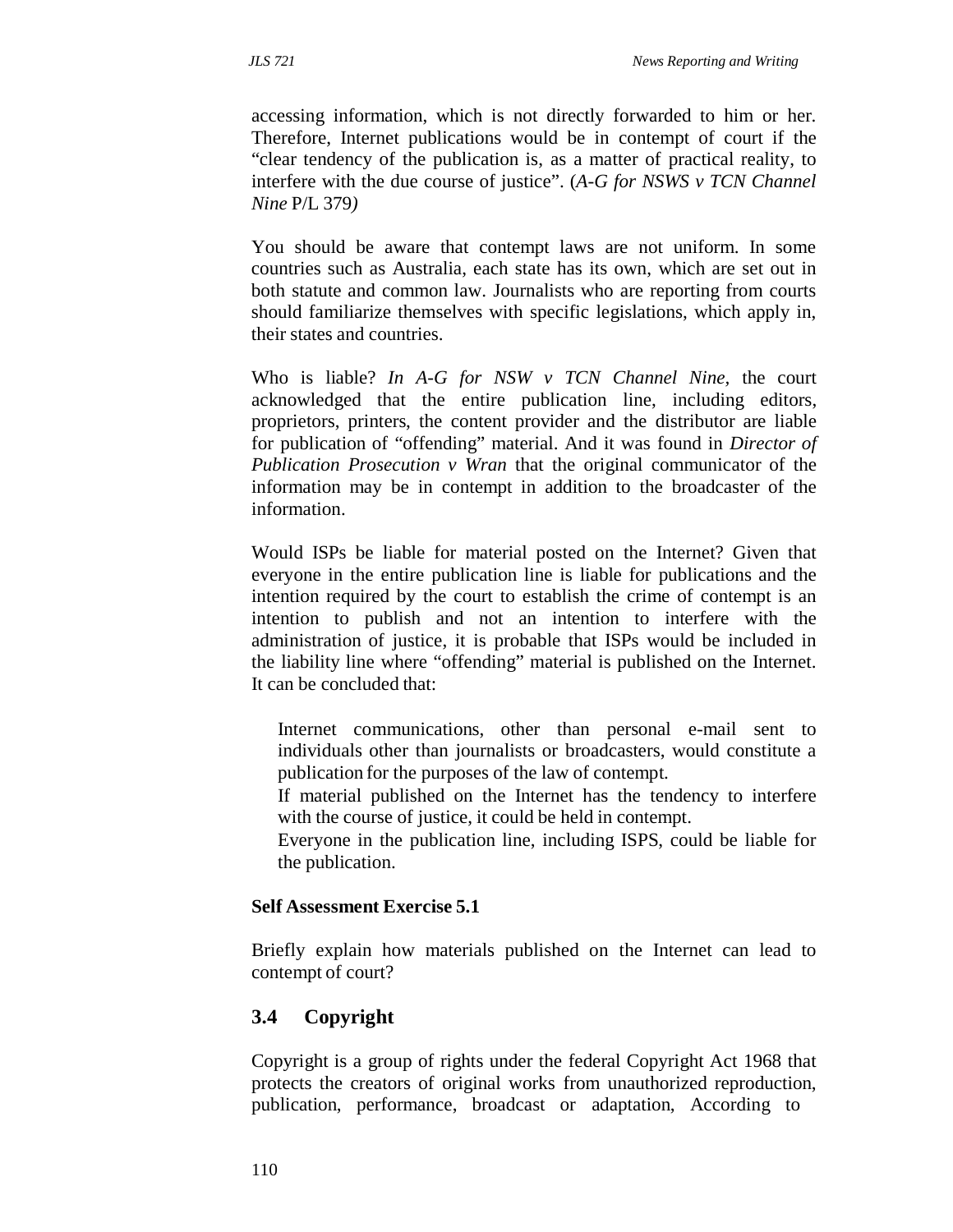Lindsay, (Armstrong, Lindsay, Watterson, 73). Copyright is automatic on the creation of an original work. It is infringed if a person reproduces, publishes, performs, broadcasts or adapts an original work without the permission of the copyright owner. The author/creator usually owns copyright, however any of the rights set out in the Copyright Act can be assigned to others.

In Nigeria, copyright Decree 1988 regulates copyright in the country. The provisions are similar with those in other parts of the world. However, Richardson says copyright will be around for along time. Heerey J bases her optimism, in part, on a Federal Court decision in *Trumpet Software Pty Ltd v OzEmail Pty Ltd*. She claims the Trumpet Software case established "that Australian Courts are prepared to treat the use of material published on the Internet in the same ways as other publications and uses as far as the principles of Copyright Act are concerned" (Centre for Media, Communications and Information Technology Law, Research paper 1, 13).

Thus, it can be concluded that the Copyright Act apply to Internet publications. The ease of copyright and disseminating information does not infringe on the exclusive rights of the copyright holder. However, there are some questions over the future applications of copyright laws, because of the ease with which people can avoid the application of those laws. Therefore, the owners of copyright may need to look to alternative ways of protecting their rights, such as contractual arrangements or codes of practice for Internet users.

A major problem with the application of copyright laws is identifying infringements. ISPs are likely to be the target of owners of copyright seeking to enforce their rights. According to solicitor Jason MacArthur. He says they "may be liable for authorizing the distribution of material to or from the service, without the permission of the copyright owner" (Macarthur, 11). The key to the situation lies in the definition of the word "authorize." MacArthur says the High Court has held that its meaning in the Copyright Act is "to sanction, approve or countenance" but "it will be a defense to establish that reasonable steps were taken in the circumstances to avoid the infringement" (Macarthur 11).

MacArthur added "A person will not be liable for authorizing an infringement of copyright unless they had some power to prevent it; a specific act of infringement occurred; and the person was aware of the possibility of the infringement (even if they were not aware of the actual infringement that occurred)" (MacArthur, 11).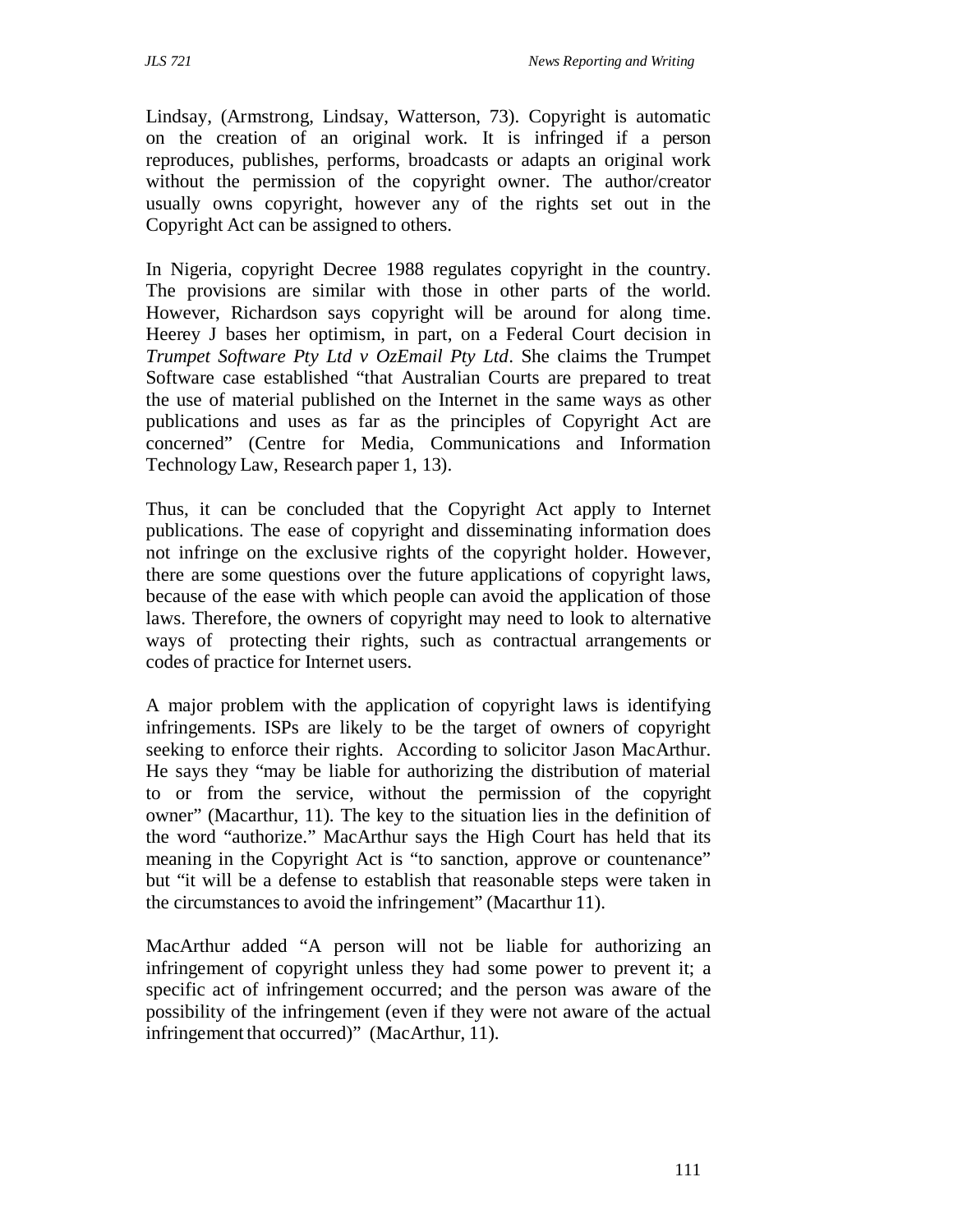### **4.0 CONCLUSION**

As can be seen, addressing the problems posed by the new information technology age will not be easy. However, if journalists are aware of some of the "potholes" they may encounter along the way, at least they can brace themselves for the bumpy ride. To ensure a "smoother" ride, journalistic should follow these guidelines:

Check the accuracy of information posted on the Internet. Check the source of information and ensure you have a right to use it.

Be mindful of the "layers" of liability. Do not just think as a user. Internet use exposes you to "layers of liability".

Be aware that the legal definition of publication is not dependent on where material originates. The people who access the information define it. Therefore, "publishers" are exposed to liability in multiple jurisdictions.

Ensure your publication complies with the legal and ethical requirements of the jurisdiction in which the material is likely to be accessed by readers.

Seek legal advice

### **5.0 SUMMARY**

Copyright law recognizes that writers and authors should enjoy the right of ownership of their creations. The Internet has been a major revolution in the area of communication. You must however be aware that the use of the Internet is not without some legal implications, these include contempt, privacy, copyright and defamation.

### **6.0 TUTOR MARKED ASSIGNMENT (TMA)**

A young Journalist wants to explore the Internet for research, advice him on the legal problems he should beware of.

#### **7.0 REFERENCES/FURTHER READINGS**

Osinbajo, Yemi and Fogam, Kadinga (1991): *Nigeria Mass Media Law*, Lagos, Gravites Publications & Ltd.

Pember, Don (2003/2004) *Mass Media Law,* Boston, McGraw Hill.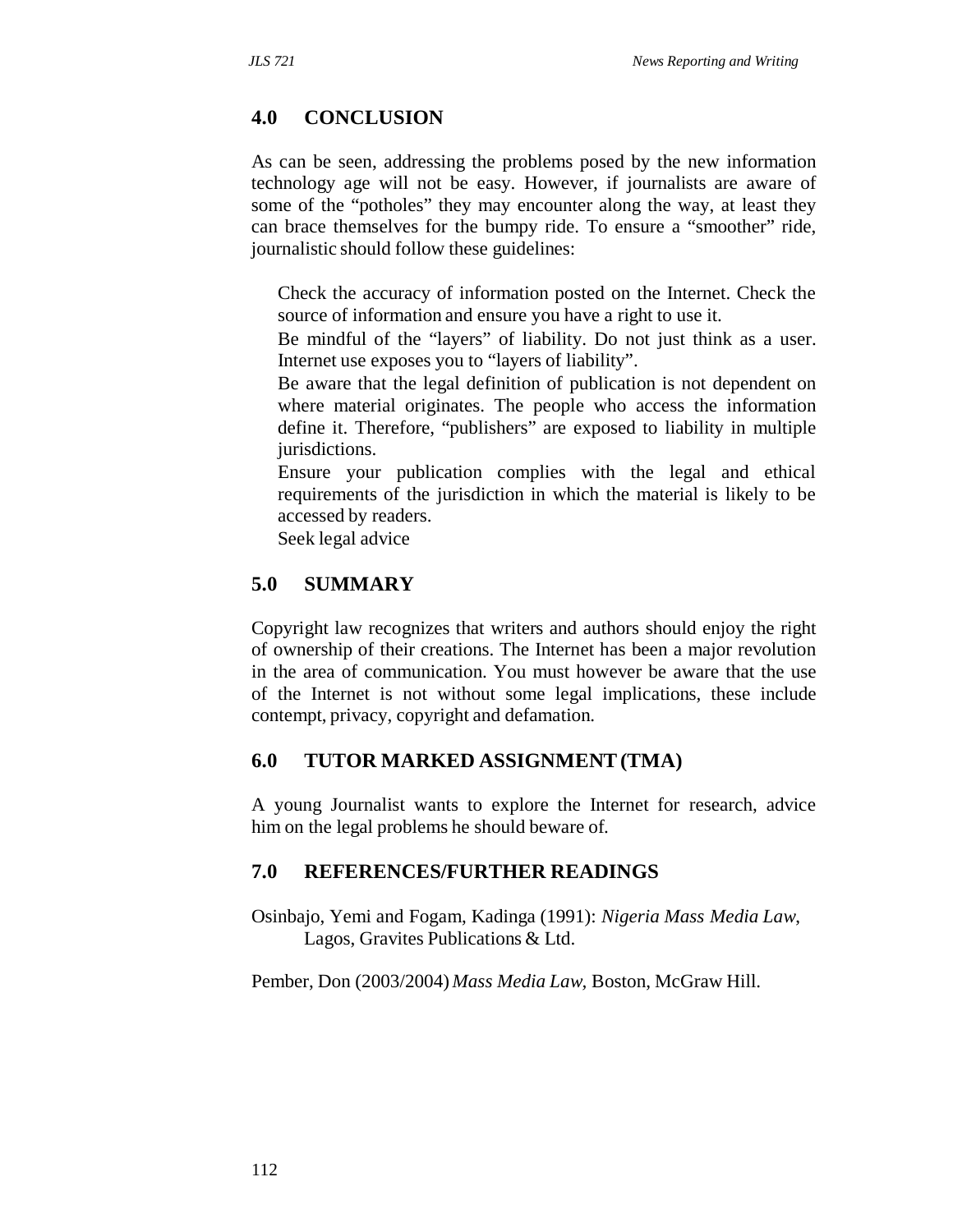# **MODULE 5**

- Unit 1 The Concept of Press Freedom
- Unit 2 Regulation of the Mass Media
- Unit 3 Disclosure of Source of Information
- Unit 4 Contempt of Court
- Unit 5 Hints on Court Reporting

# **UNIT 1 THE CONCEPT OF PRESS FREEDOM**

# **CONTENTS**

- 1.0 Introduction
- 2.0 Objectives
- 3.0 Main Body
	- 3.1 The Meaning of Press Freedom
	- 3.2 Constitutional Guarantees
	- 3.3 Limits to Freedom of the Press
- 4.0 Conclusion
- 5.0 Summary
- 6.0 Tutor Marked Assignment
- 7.0 References/Further Readings

# **1.0 INTRODUCTION**

As a journalist, you need to know the basis of your freedom. As such, this unit will take a look at the freedom of expression, press freedom as enunciated by international laws and conventions and of course the Nigerian constitution.

# **2.0 OBJECTIVES**

At the end of this unit you should be able to:

- i) Define press freedom;
- ii) Differentiate between the freedom of expression and press freedom; and
- iii) Identify the limitation of your freedom as a journalist working in Nigeria.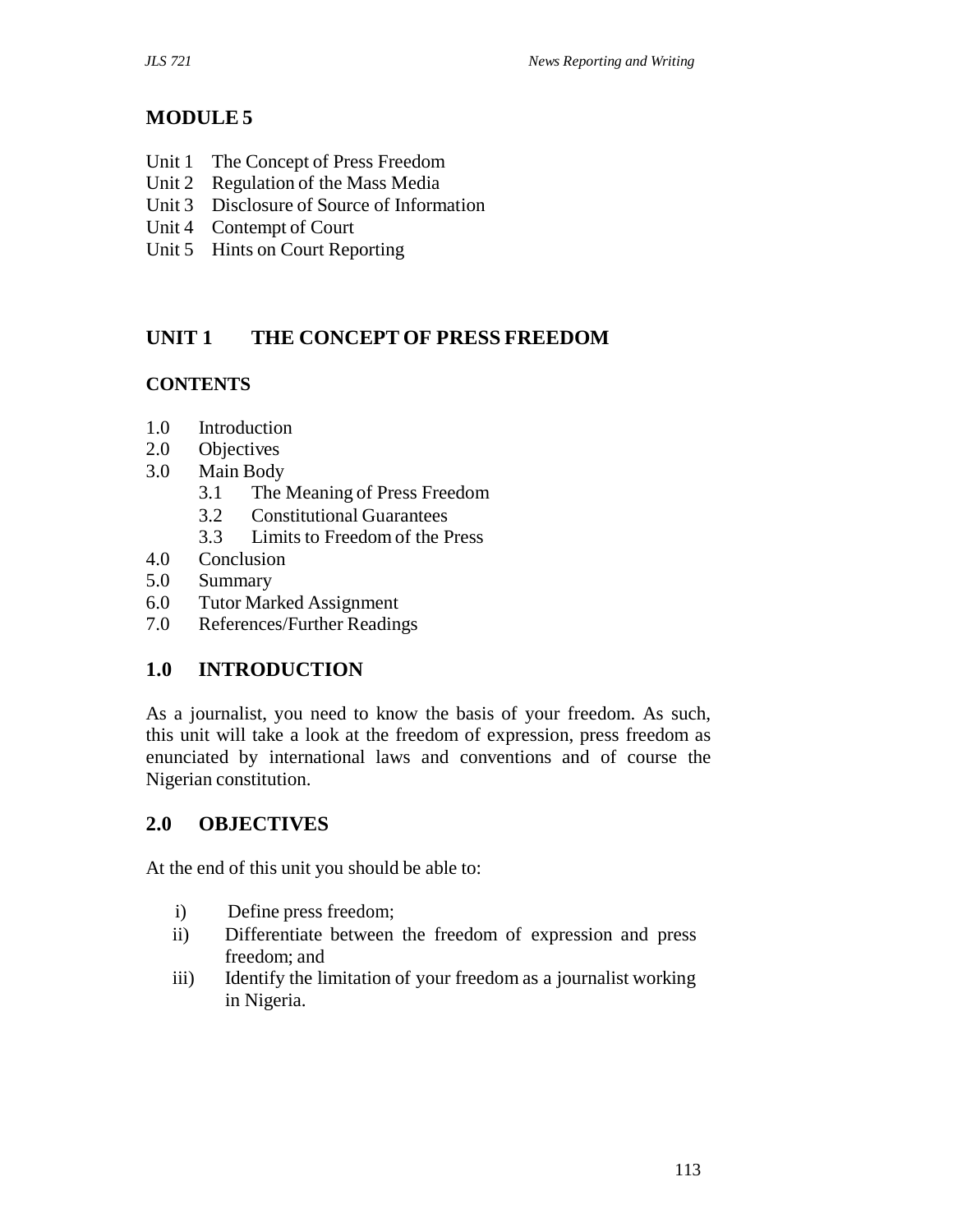### **3.0 MAIN BODY**

#### **3.1 The Meaning of Press Freedom**

Liberty or freedom of expression and the meaning:

Laying no previous restraint upon publication. Liberty of the press means laying no previous or prior censureship of publication. Every person has the right to lay what sentiments, facts, information or publication he has before the public. To forbid this right is to destroy freedom of expression and the press; but

Where a person publishes what is unlawful, criminal, defamatory or mischievous, he must face the consequences of his publication.

"Liberty of the press consists in laying no previous restrain upon publication and not in freedom from censureship for criminal matters published. Every man has the undoubted right to lay what sentiment he pleases before the public… to forbid that is to destroy the freedom of the press- but if he publishes what is illegal or mischievous he must face the consequences of his own temerity" (Osinbajo and Fogam, 1991)

In a nutshell, the liberty of the press is a right with a responsibility. The freedom of expression which Ray Ekpu (1998) regarded as the grandmother of all freedom has been given an important place in virtually all international and national charters of human rights.

For instance, Article 19 of the Universal Declaration of Human Right States that:

Everyone has the right to freedom of opinion and expression; this right includes freedom to hold opinions without interference and to seek, receive and impart information and ideas through any media regardless of frontier.

Article 19 (1) of the international Convention on Civil and Political Right says that "Everyone shall have the Right to hold opinion without interference." the African charter on Human and peoples' Right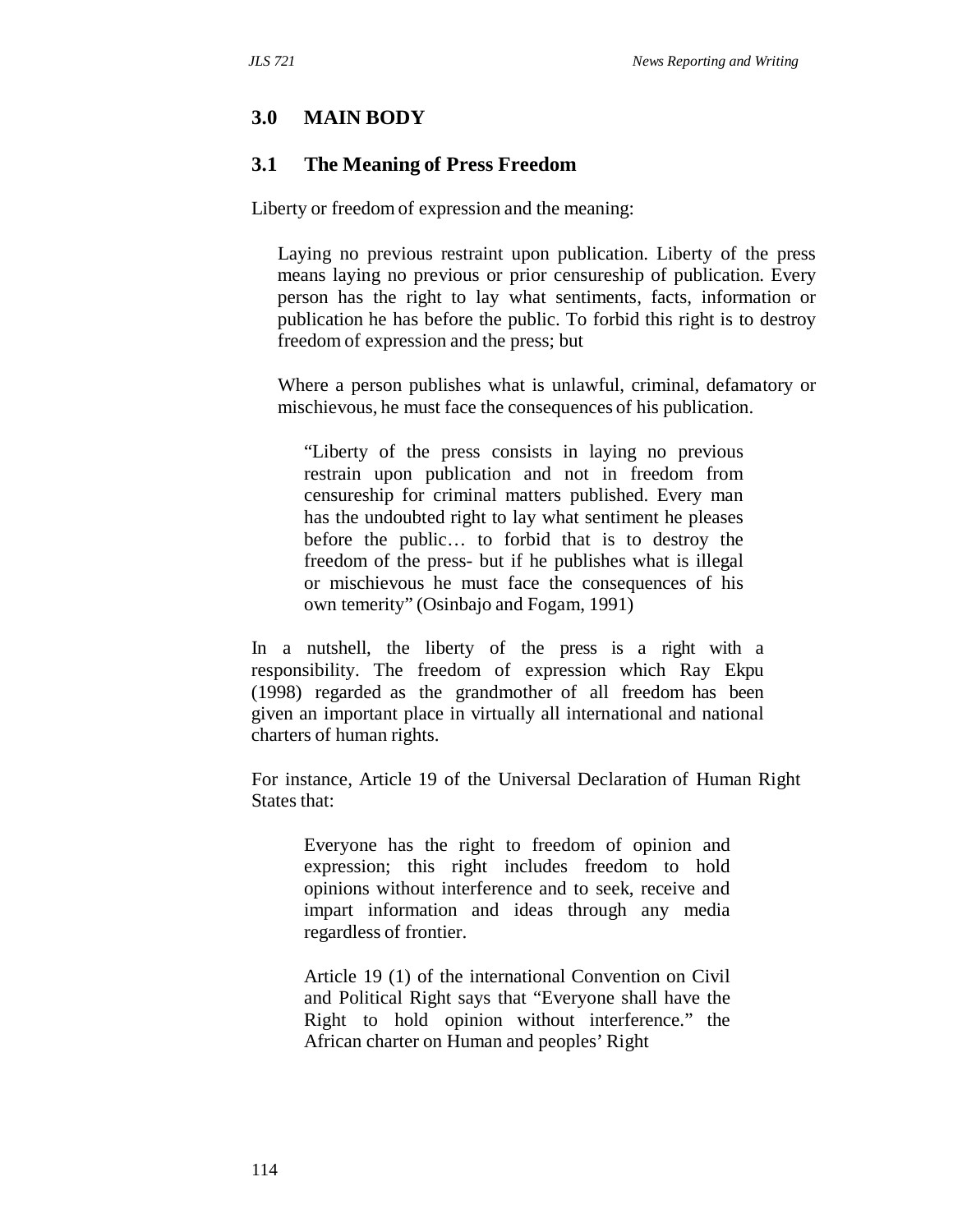Article 9 says "Every individual shall have the right to express and disseminate his opinions within the law.

In most countries of the world including Nigeria, freedom of expression has always been given a significant place.

# **3.2 Constitutional Guarantees**

The first amendment to the American constitution says, " Congress shall make no law to abrogate the freedom of the press". In Nigeria, the concept of the liberty of the press is embodied in section 39 (1) of the 1999 constitution which says "Every person shall be entitled to freedom of expression, including freedom to hold opinion and to receive and impart ideas and information".

Osinbajo & Fogam (1991) mentioned some justification for a free press as follows:

First, that the institution of a free press- i.e., a press that is independent, and free of censorship is an essential element of every free state and modern democracy.

Second, it is held that it is the function and indeed, the duty of the press to keep the citizens of a country informed of the different opinions which are being expressed, so that the citizens can make the political decision which a democracy demands of them.

Also, it has been held that the security of constitutional government lies in effecting peaceful change based on the worthiness and appeal of opposing programmes and ideas presented to the public by the competitor for political power. Besides, it is widely considered that freedom of the press is essential to the individual's own development and realization.

It must however be pointed out that the freedom of expression clause as stated in the Nigerian constitution does not specifically mention media practitioners. Rather, it says "every person", which presupposes that every member of the society has a right to write and to print as they will and gather news for any publication without interference.

## **Self Assessment Exercise 1.1**

- 1. What do you understand by freedom of expression?
- 2. Is freedom of expression synonymous with the freedom of the press?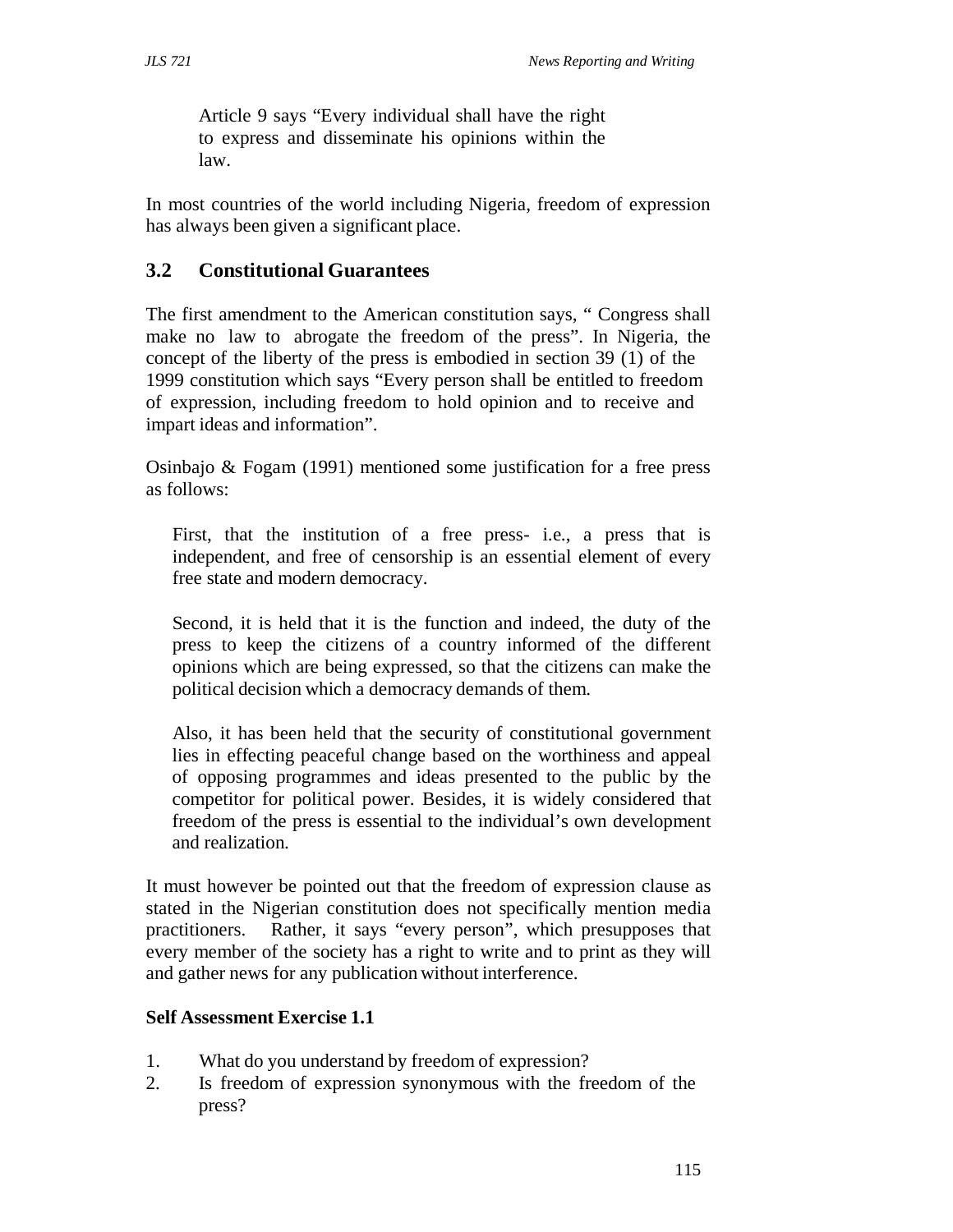# **3.3 Limits to Freedom of the Press**

There is no absolute freedom anywhere, even in the freest societies of the world. For the freedom or right of one person or the press to publish should not destroy the right of another man or the right of society to exist and be safe from the effect of wrongful, harmful, defamatory or mischievous publications. Therefore, the press has freedom and equal responsibility that goes with that freedom. It has a right and a duty. For every right or freedom that is claimed or enjoyed there is a corresponding duty.

### **In the words of Denning L. J:**

To our way of thinking, it is elementary that each man should be able to inquire and seek after truth until he has found it. Every one in the land should be free to think his own thoughts, to have his own opinion and give voice to them, in public or in private, so long as he does not speak ill of his neighbour, and free also to criticize the Government or any party or group of people, so long as he does not incite anyone to violence.

In short, while the press wants absolute and unhindered freedom, the freedom has to be limited in the overall interest of everyone in society including the press by:

- The Constitution
- The Legislature
- The Courts; and
- The Government

While guaranteeing freedom of expression and the press, the constitution is also quick to impose limitations. For example: The 1999 constitution makes freedom of expression subject to any law that is reasonably justifiable in a democratic society.

#### **Section 39 (3). Says:**

Nothing in this section shall invalidate any law that is reasonably justifiable in a democratic society.

- a. For the purpose of preventing the disclosure of information received in confidence, maintaining the authority and independence of courts or regulating telephony, wireless broadcasting, television or the exhibition of cinematographic films; or
- b. Imposing restrictions upon persons holding office under the Government of the Federal or of a state, members of the Nigerian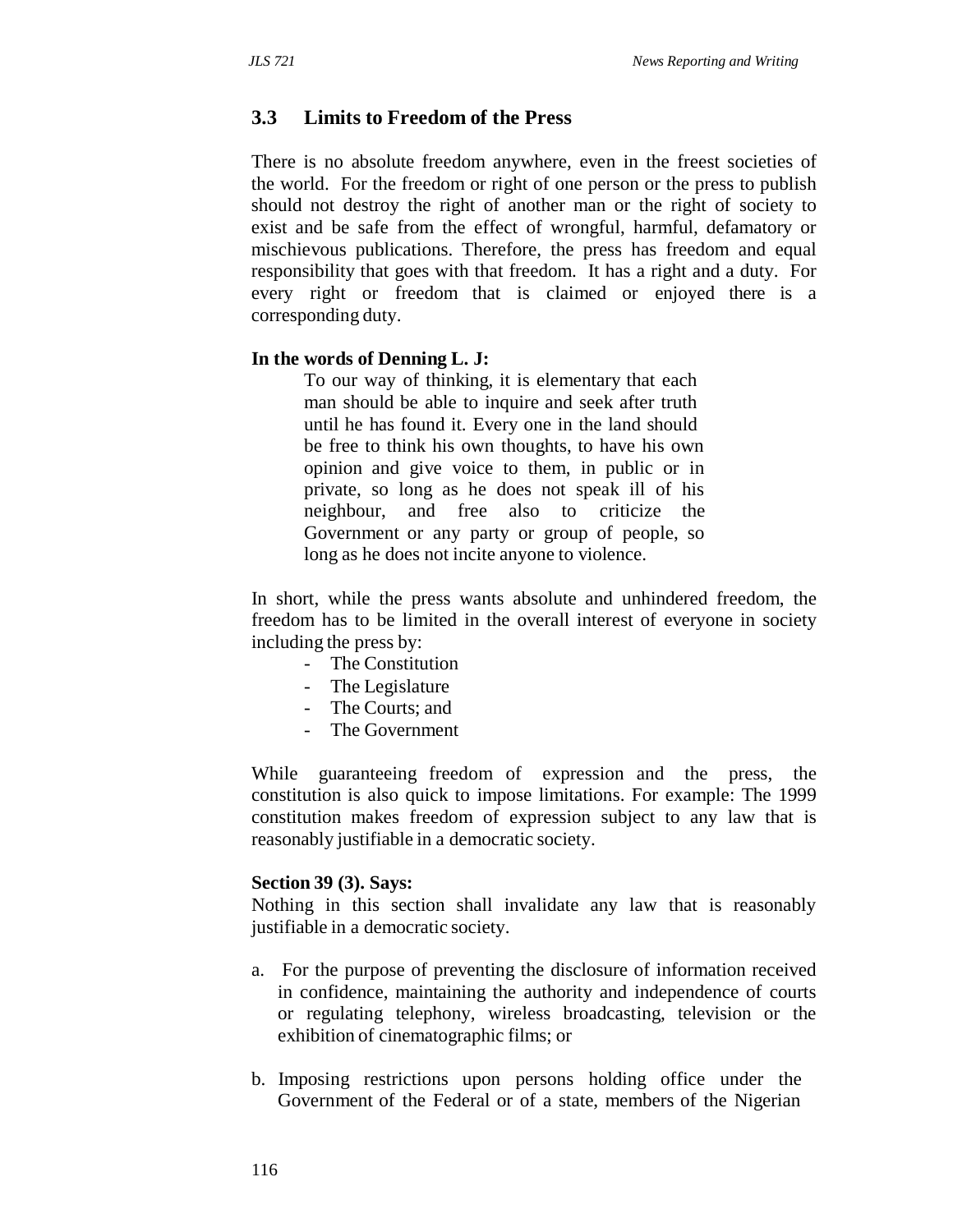Police Force or other government security services established by law.

### **Section 45(1) provides:**

"Nothing in Section 37, 38, 40 and 41 of this Constitution shall invalidate any law that is reasonably justifiable in a democratic society.

- a) In the interest of defense, Public safety, public order, public morality; public health; or
- b) For the purpose of protection of the rights and freedom of other persons.

In pursuance of this constitutional provision, for the protection of the public and private individuals legislatures in Nigeria are therefore free and have been able to pass laws in the following areas:

- a) Contempt of court and contempt of parliament
- b) Disclosure or publication of official secrets including defence and security information
- c) Publication of obscene and harmful literature and materials
- d) Sedition and seditious publication
- e) Defamation; and
- f) Regulation of telephony, wireless broadcasting, television or the exhibition of cinematography films.

# **4.0 CONCLUSION**

The freedom of expression and freedom of the press given by the constitution are not without limits or warnings. It is important for every media practitioner to know that there is a limit to his or her freedom of expression so as not to run foul of the law.

# **5.0 SUMMARY**

The freedom of expression and freedom of the press are so important that virtually all-international and national charters of human rights recognize them. Besides, most countries of the world including Nigeria have enshrined them in their constitutions. However, it must be noted that the freedom is not limited to journalists alone, also the freedom is not without restriction from the constitution, from government, courts and legislations.

# **6.0 TUTOR MARKED ASSIGNMENT (TMA)**

Name and explain the various ways of curtailing the freedom of the press.

# **7.0 REFERENCES/FURTHER READINGS**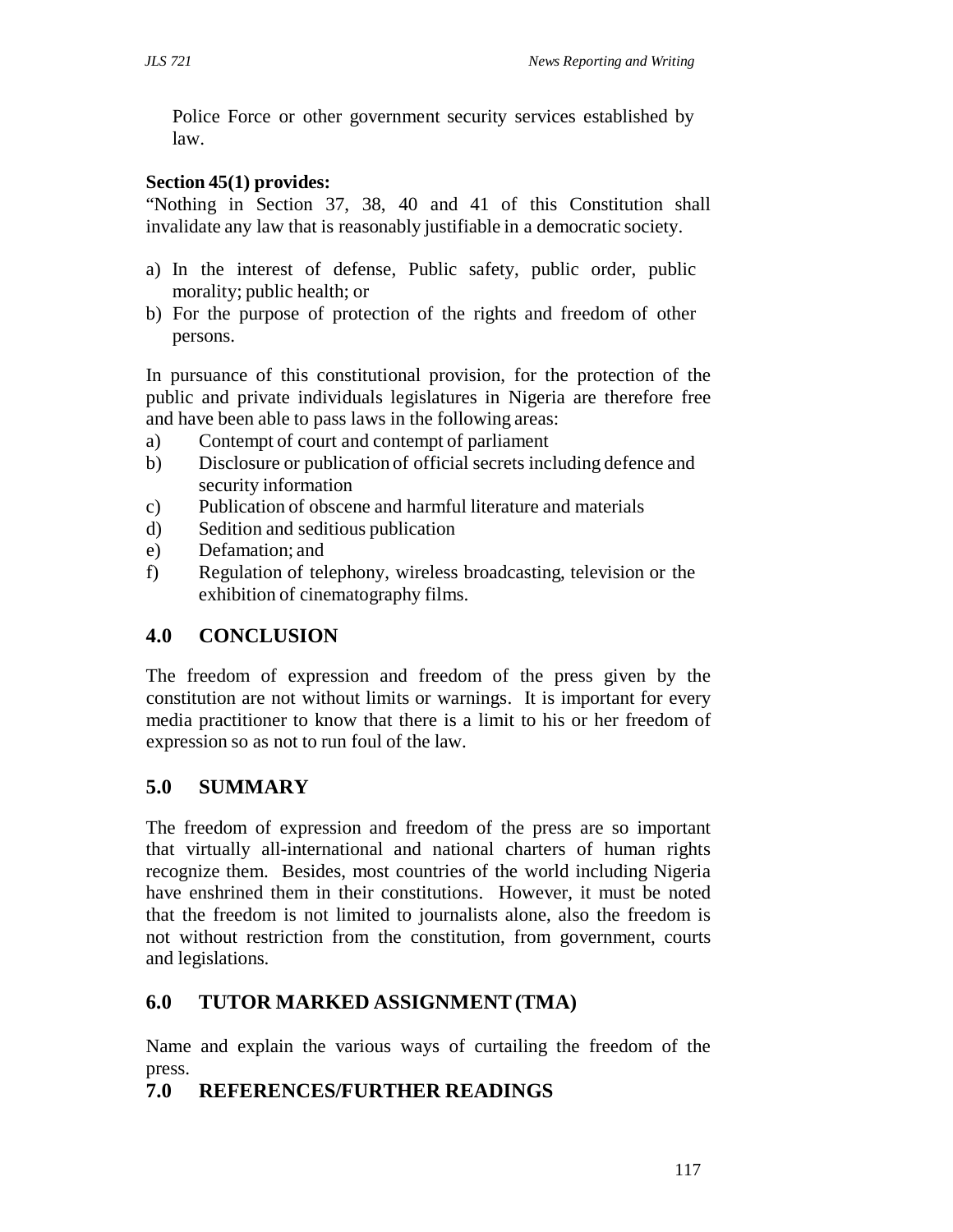1999 Constitution of the Federal Republic of Nigeria (Section 39).

- Epku, Ray (1988): The Media and Democracy in Nigeria; being excerpts from a paper delivered at a workshop on 1995 constitution organized in 1998 by Civil Liberty Organization, CLO, Constitutional Right Project, CRP and the National Human Rights Commission in Abuja NHRC.
- Osinbajo, Yemi and Fogam, Kadinga (1991): *Nigeria Mass Media Law*, Lagos Gravitas Publishments & Ltd.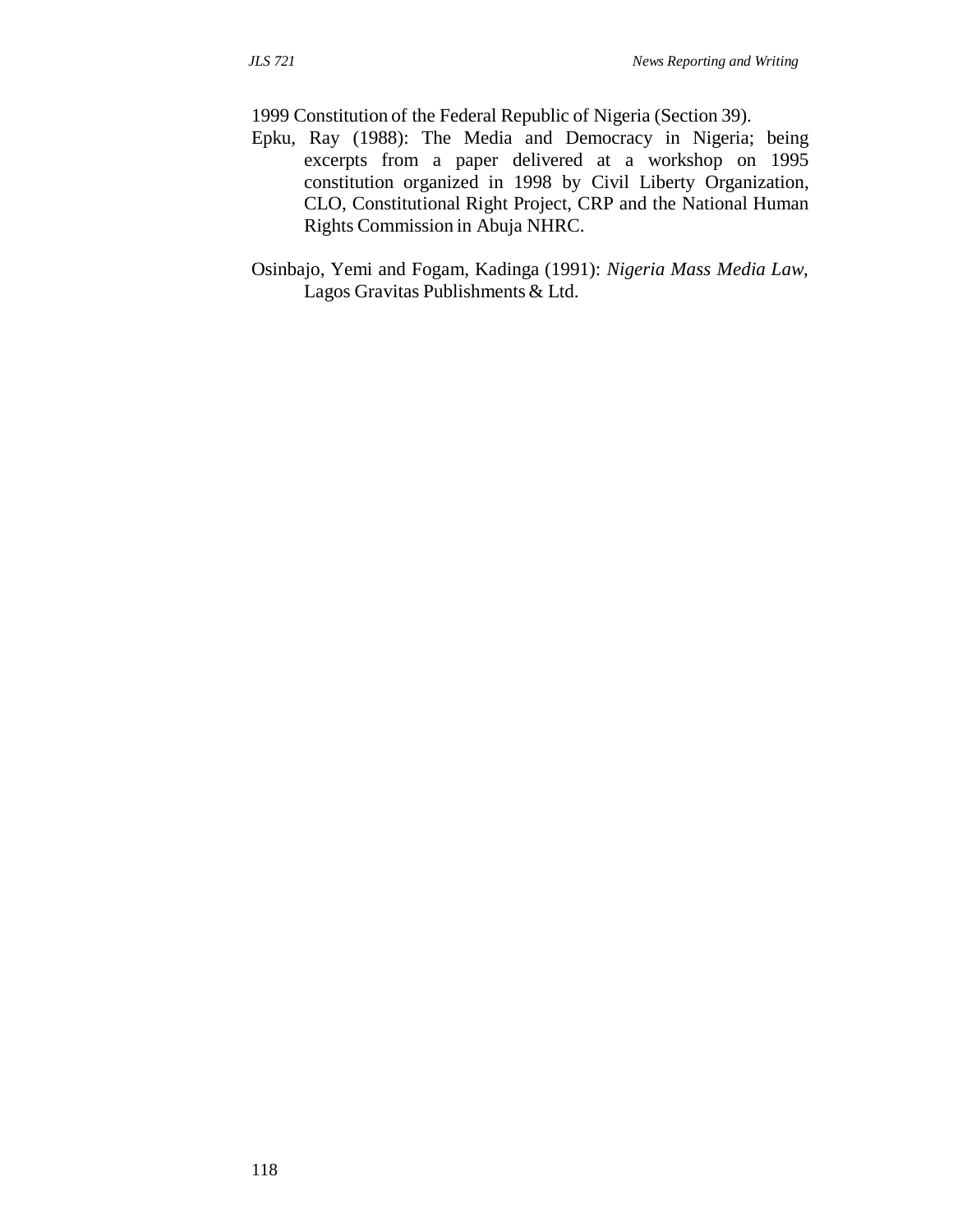# **UNIT 2 REGULATION OF THE MASS MEDIA**

### **CONTENTS**

- 1.0 Introduction
- 2.0 Objectives
- 3.0 Main Body
	- 3.1 Definition
	- 3.2 History
	- 3.3 Newspapers Amendment Act, 1964
- 4.0 Conclusion
- 5.0 Summary
- 6.0 Tutor Marked Assignment (TMA)
- 7.0 References/Further Readings

# **1.0 INTRODUCTION**

For any student of mass media law in Nigeria, the history of the regulation of the mass media would be a subject of interest. For, over the years, government intervention in the control of the mass media had impacted on the growth and development of the media either negatively or positively. Therefore, this unit takes a cursory look at the various legislations that have affected the practice of journalism in Nigeria from the colonial days.

## **2.0 OBJECTIVES**

At the end of this unit, you should be able to:

- i) Narrate the history of media laws in Nigeria
- ii)Explain the provisions of some of the laws
- iii) Discuss for or against the introduction of some of the media laws in the country

# **3.0 MAIN BODY**

## **3.1 Definition**

Media Laws are laws that regulate the operation of the mass media of communication.

## **3.2 History**

The history of media laws in Nigeria dates back to the colonial times. As a result of the growing oppositions of nationalist newspapers to British Colonial rule, the first comprehensive law to regulate the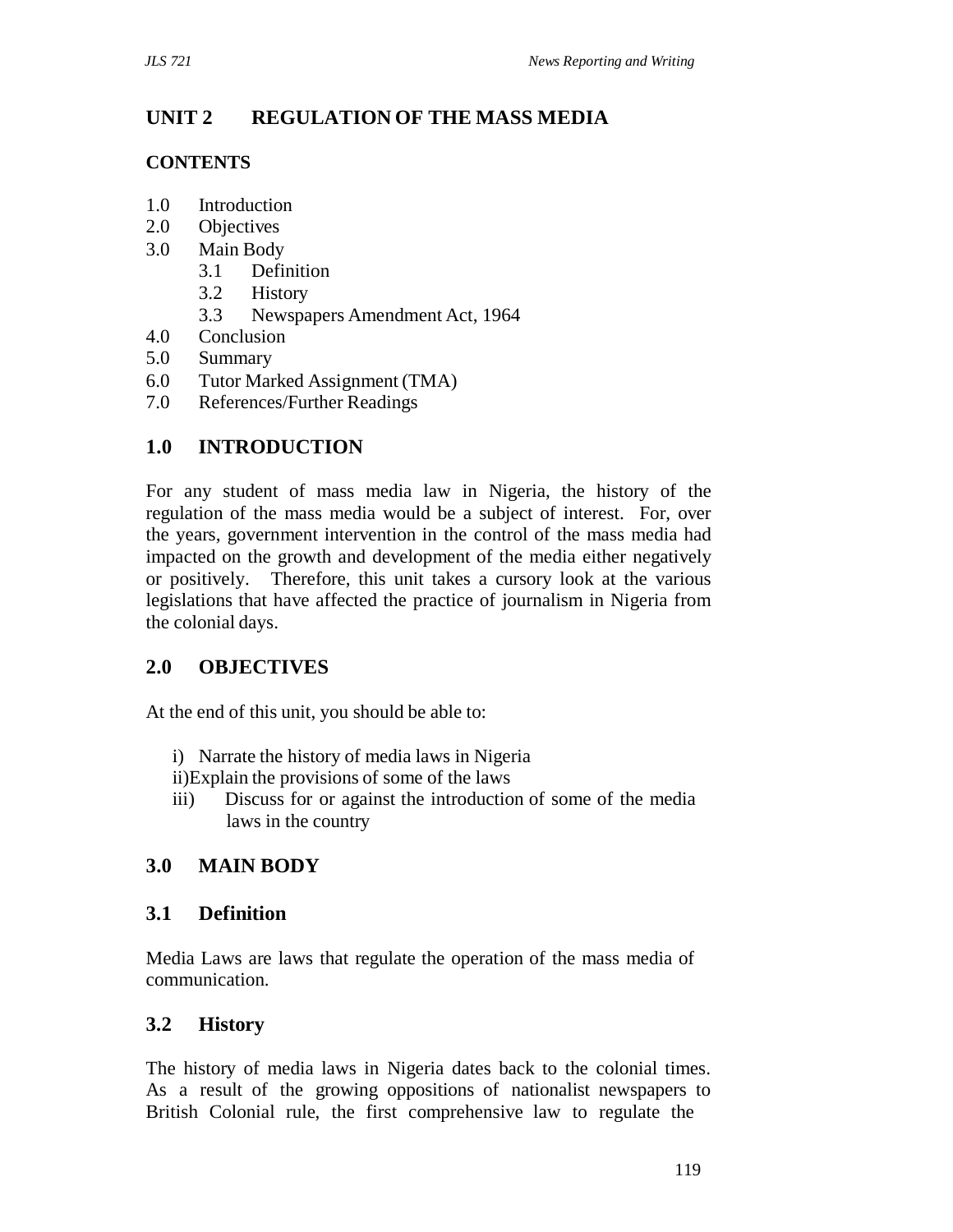activities of the newspapers (Newspaper Ordinance of 1903) was promulgated. It made provisions for the regulation of newspaper publications in southern Nigeria. Among the provisions of the 1903 ordinance was that the newspaper proprietors were required to deposit a sworn affidavit with the registrar of the supreme court, giving details of the correct title or name of the newspaper, the address of the place of production, and name and address of the printer, publisher, or proprietor.

The sedition offences ordinance (1909) the criminal code (1916) were also introduced. However, the colonial government, not satisfied with the level of control of the media introduced the Amended Newspaper Ordinance of (1917) and the press regulation Ordinance (1933).

Uche (1987) observed that there was hardly any substantial addition other than certain technical changes in terminologies and names, otherwise, the newspaper ordinance of 1917 retained all the major provisions of the earlier ordinance of 1903.

In 1948, another amendment to the newspaper ordinance was introduced. Its main feature was that any person who wished to start a newspaper "pays an equivalent sum in cash to the government as a deposit to free him from the necessity of providing a bond.

### **3.3 Newspapers Amendment Act, 1964**

This was the most controversial media law passed immediately after independence. Part of the controversy generated by the Act was section 4 (1) which says that:

"Any person who authorizes for publication, publishes, reproduces or circulates for sale in a newspaper any statement, rumour or report knowing or having reason to believe that such statement, rumour or report is false shall be guilty of an offence and liable on conviction to a fine of two hundred pounds or to imprisonment for a term of one year.

It shall be no defense to a charge under this section that he did not know or did not have reason to believe that the statement, rumour or report was false unless he proves that, prior to publication, he took reasonable measures to verify the accuracy of such, statement, rumour or report".

The Act was condemned and it generated much debate among journalists. Nationalists equally condemned it. The law was passed by our own countrymen and women who had just taken over the reign of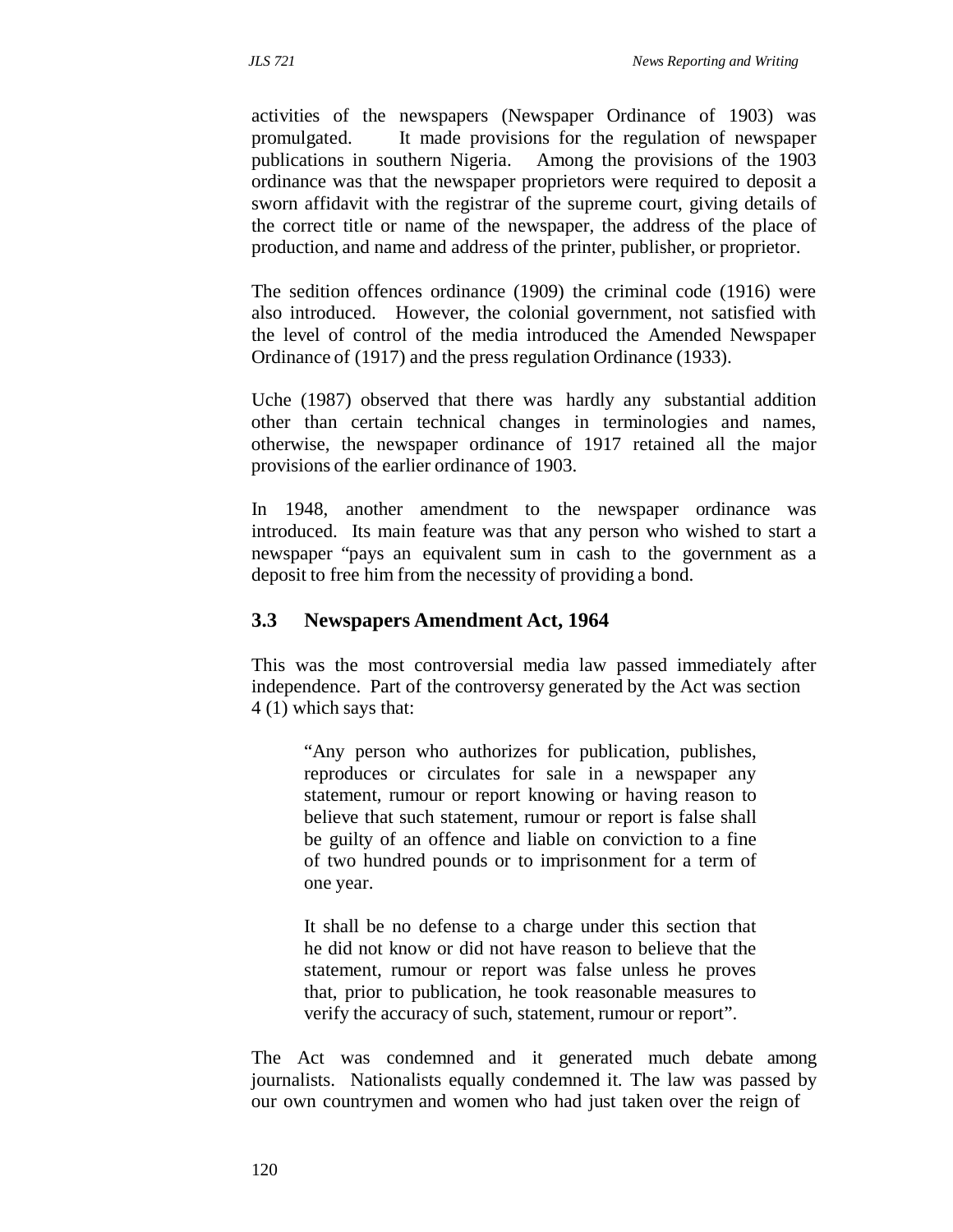power from colonial masters. Newspaper proprietors and editors feared that once they fell out with any politician, government official or the government, they could be charged with peddling a rumour through their newspapers. This, they believed would be an indirect way of caging the press.

For simplicity, the many laws and decrees inhibiting the freedom of expression in Nigeria, including freedom to hold opinions and to receive and impart ideas and information, have been documented by Momoh (1996) to include the following:

## **A. As at Independence in 1960**

- 1. The Newspaper Act, 1917
- 2. Press Registration Act, 1933
- 3. The Criminal Act and schedules thereto insofar as it deals with
	- a. Sedition: sections 50 and 51 [ss 416 & 417 of Penal Code (PC)]
	- b. Injurious falsehood: section 59 (section 418 Penal code)
	- c. Criminal Defamation: sections 373 379 (ss 392-392 Penal Code)
	- d. Power to prohibit important publication: section 58
	- e. Seditious publication against foreign heads of state: section 60
	- f. Contempt of court: Section 6 Criminal Code Act and section 133

# **B. Between 1960 and the Coup d'etat of 1966**

- 1. Children and Young persons (Harmful Publication) Act 1961
- 2. Defamation Act 1961
- 3. Emergency Powers Act 1961
- 4. Seditious Meetings Act 1961
- 5. Obscene Publications Act 1961
- 6. Official Secrets Act 1962
- 7. Newspaper (Amendment) Act 1966

# **C. Between 1966 and 1979**

- 1. Circulation of Newspaper Decree No. 2, 1966
- 2. The Defamatory and Offensive Publication Decree No. 44, 1966
- 3. Newspaper Prohibition of Circulation Decree No. 17 1967
- 4. Public Officers (Protection against false Accusation) Decree No. 11. 1976
- 5. Newspaper (prohibition of circulation) (Validation) Decree No. 12. 1978
- 6. Nigerian Press Council Decree 31, 1978
- 7. Daily Times of Nigeria (Transfer of Certain Shares) Decree No. 101, 1979
- **D. From 1979 to Return of the Military in December 1983**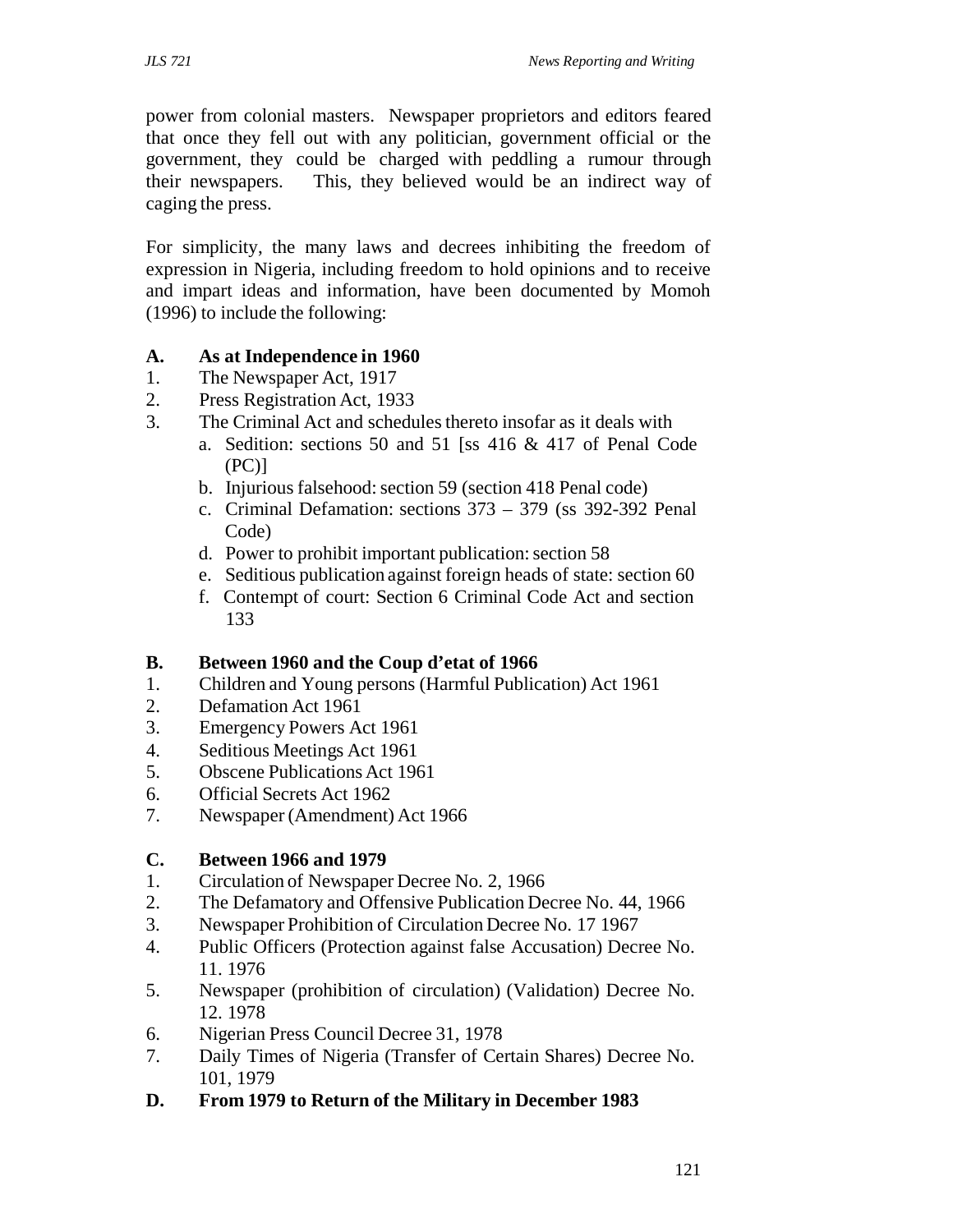The 1979 Constitution in addition to the Criminal Code and Penal Code were in operation.

- **E. From December 31, 1983 When the Military Returned to Power Till Date**
- 1. Constitution (Suspension and Modification) Decree No. 1, 1984
- 2. State security (Detention of persons) Decree 2, 1984
- 3. Public Officers (Protection Against False Accusation) Decree No. 4, 1984
- 4. The Federal Military Government (Supremacy and enforcement of powers Decree No. 13, 1984).
- 5. Constitution (Suspension and Modification) Decree 107, 1993. This decree reverted Nigeria to the operation of the 1979 constitution. It however, suspended those parts of the constitution that asserted its supremacy.
- 6. State security (Detention of persons) (Amendment) (No. 2) Decree No. 14 of 1994. This decree prohibited courts from ordering the production of persons detained under the decree. In order words, any one could be detained, even for expressing his opinion on an issue that is of interest to the generality of the public.
- 7. Newspapers Registration Decree No. 43 of 1993 and the Newspapers (prohibition and prevention from circulation) Decree No. 48 of 1993. The latter was repealed on the assumption of office by General Abacha in November 1993 and the former is in the cooler as a result of the decision of the Federal Government not to pursue an appeal from a High Court of Lagos State and declared the Registration Decree illegal.

### **Self Assessment Exercise 2.1**

- 1. What are the major provisions of the Newspaper Ordinance of 1903?
- 2. In what ways will public officers (Protection Against False Accusation) affect your job as a journalist?

## **4.0 CONCLUSION**

Over the years, both the colonial and indigenous governments of Nigeria have tried in one way or the other to regulate the mass media through pronouncements that directly or indirectly affect the practice of journalism in Nigeria. Though, some of these laws are rarely applied, you should be aware of them since they are still in the statute book.

# **5.0 SUMMARY**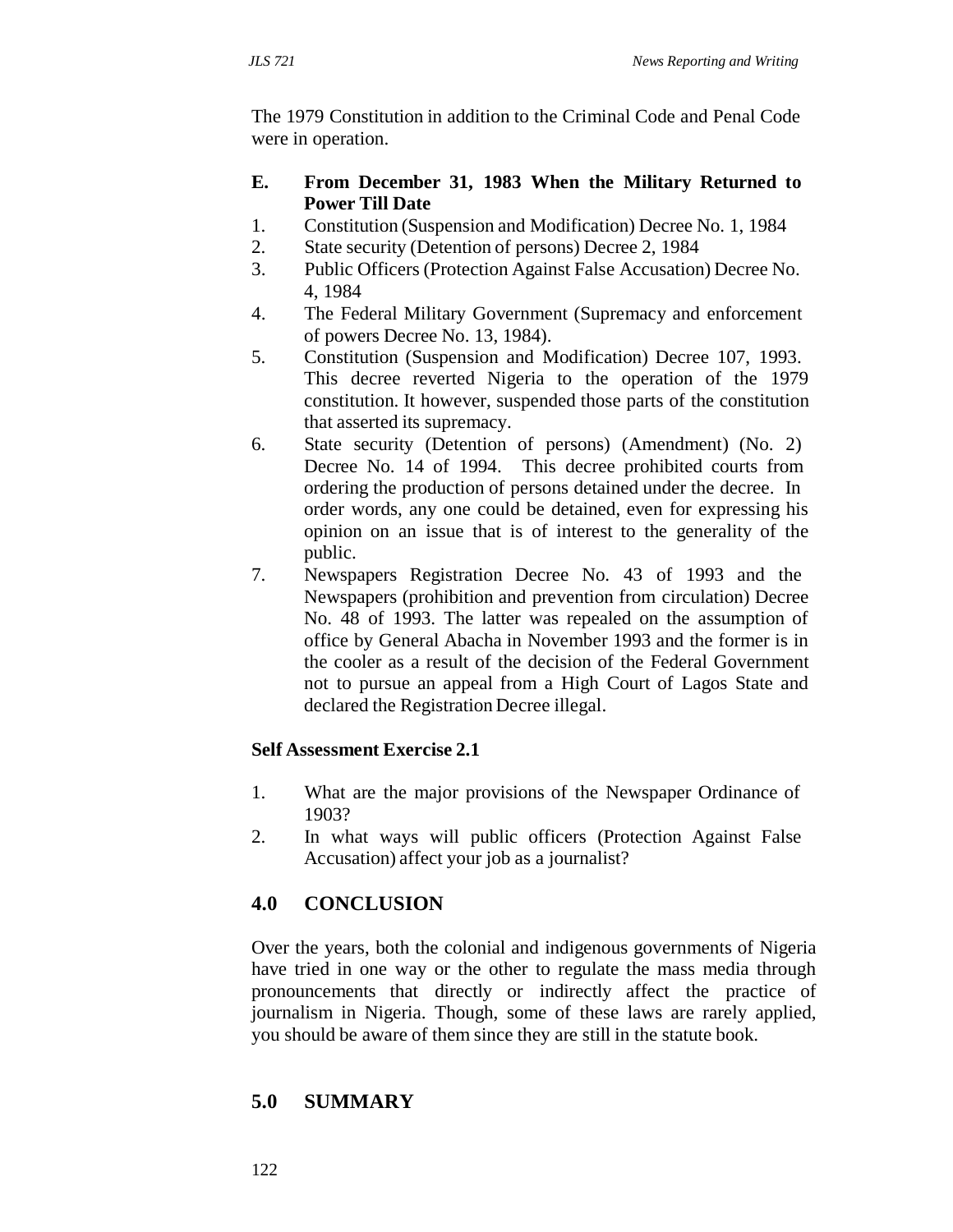This unit has enumerated the various attempts made by past and present governments to regulate the practice of journalism in Nigeria since 1903 to date.

## **6.0 TUTOR MARKED ASSIGNMENT (TMA)**

What are the merits and demerits of regulating the activities of the mass media?

## **7.0 REFERENCES/FURTHER READINGS**

- Akinfeleye, Ralph, Okoye Innocent, (2003): *Issues in Nigeria Media History,* 1900-200 A.D. Lagos, Malthouse press Ltd.
- Momoh, Tony and Godwin Omole (eds) (1996): *The Press in Nigeria,* Lagos Nigeria Press. Council.
- Uche, L. U. (1986): *Mass Media People and Politics in Nigeria,* New Delhi, India.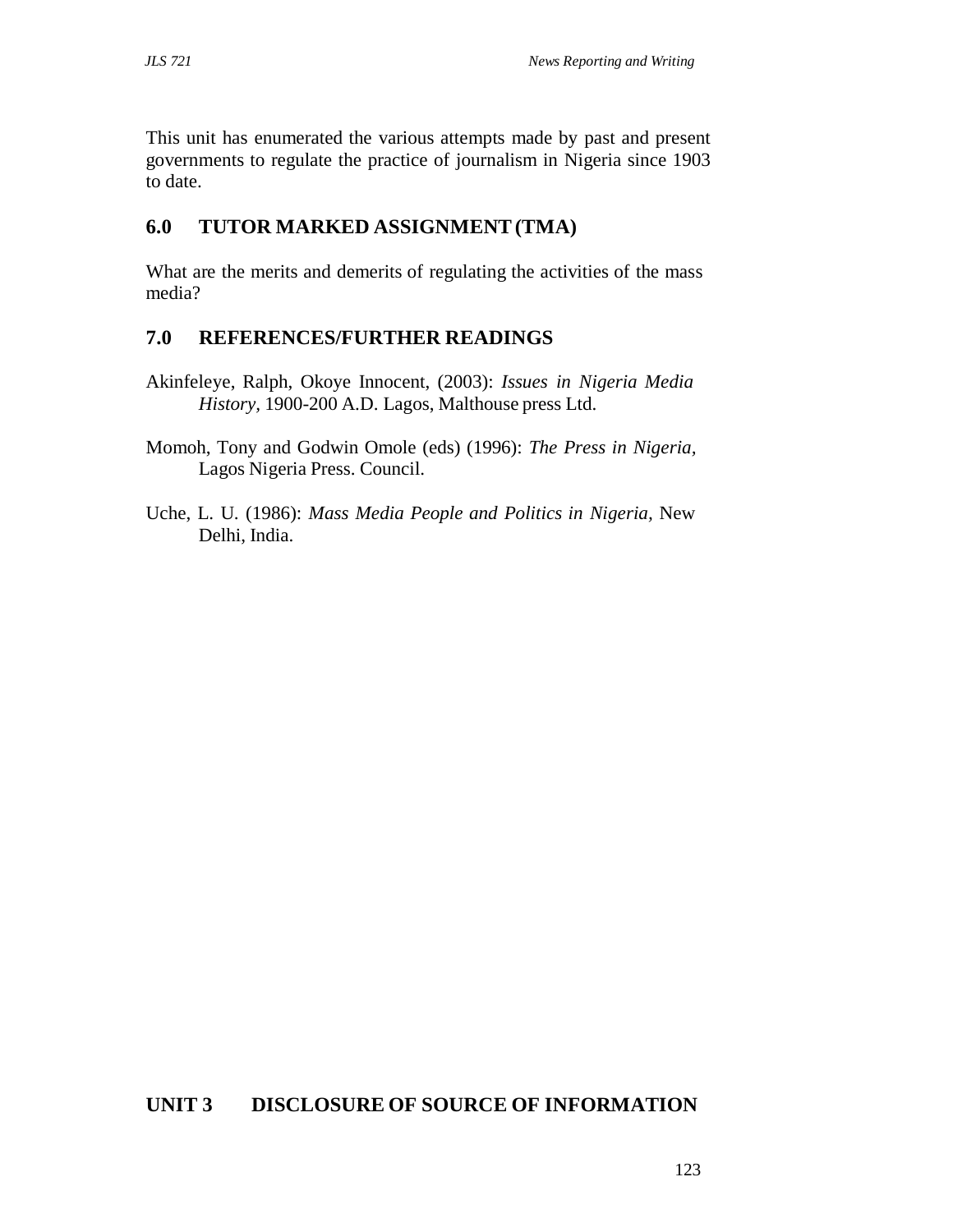### **CONTENTS**

- 1.0 Introduction
- 2.0 Objectives
- 3.0 Main Body
	- 3.1 Journalists and Sources
- 4.0 Conclusion
- 5.0 Summary
- 6.0 Tutor Marked Assignment (TMA)
- 7.0 References/Further Readings

## **1.0 INTRODUCTION**

One of the ethical requirements of your job as a reporter is the confidentiality of your source of information. As a journalist or editor or a person charged to court on account of a particular publication, can you be compelled to disclose the source of your information? This issue will be examined against the background of decided cases and constitutional provisions.

## **2.0 OBJECTIVES**

At the end of this unit, you should be able to:

- i) Explain the constitutional provisions on the disclosure of your source of information; and
- ii) Cite relevant cases related to disclosure of source of information.

## **3.0 MAIN BODY**

### **3.1 Journalists and Sources**

It is a cardinal rule of journalism that the identity of the source remains confidential given the fact that people who speak to reporters on this basis are frequently breaking some duty of confidence they themselves owe to a third party e.g. an employer. It is not surprising that the journalistic principle of protection of sources clashes from time to time with different priorities of tribunals and courts of law.

The outcome of such clashes has varied according to the circumstance of each case, but courts have been known to take a hard line. In 1963 the Tribunal of Inquiry looking into the case of Vassal the admiralty spy ordered three journalists to reveal the sources of stories they had written at a very early state in the scandal, which accurately identified the traitor. The argument of the tribunal was that knowing how the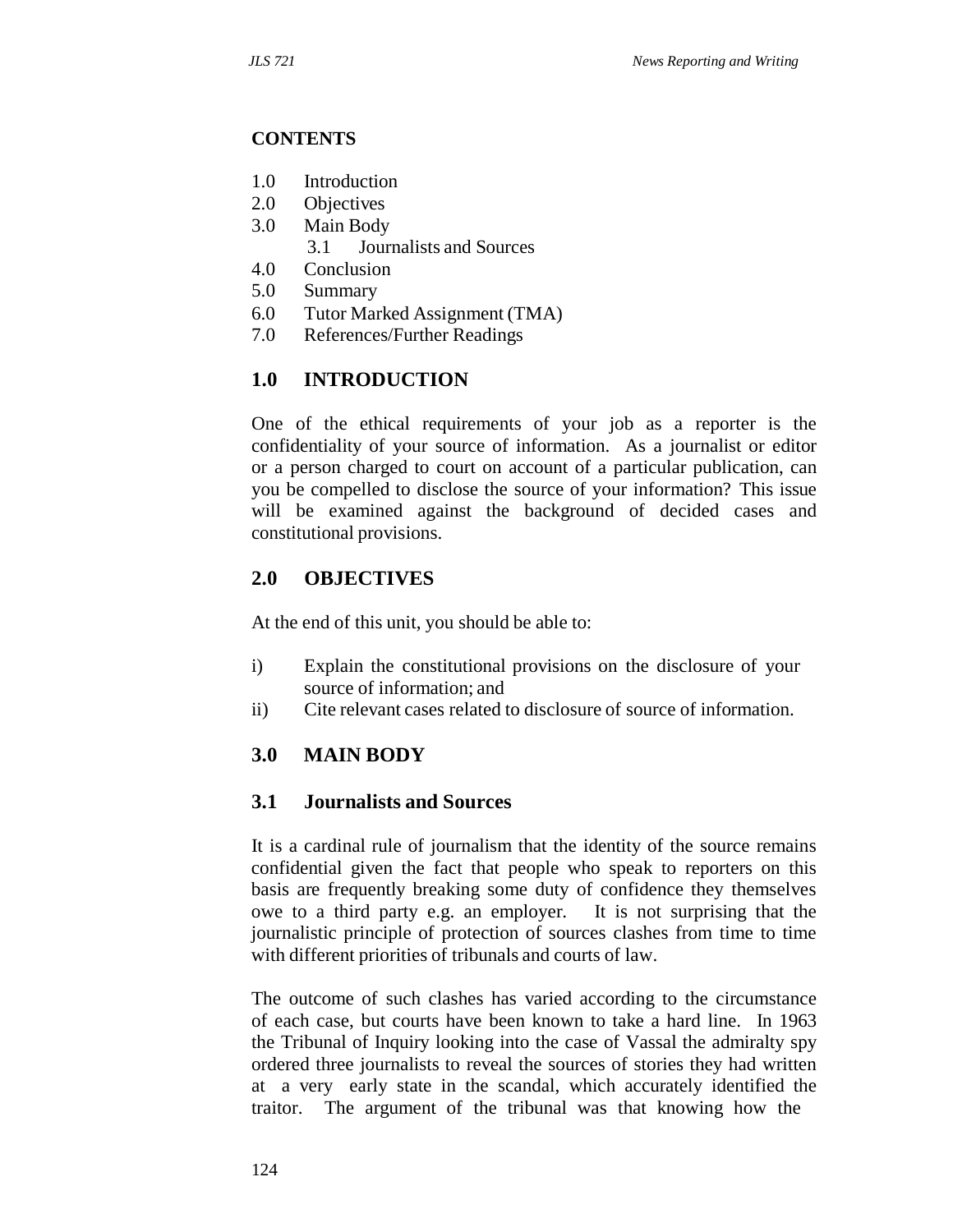journalists got their information would assist it in discovering how security could be tightened. All three refused and two of them went to prison for contempt, the third reporter escaped such drastic punishment only because his source came forward voluntarily. Attorney General V Mullholland and Foster (1963) and Attorney General V. Clough (1963) cited by (Tom Crone 1995).

In the case against Mullholland, Lord Denning identified the interest of justice as being the primary consideration in deciding whether to order disclosure. "The judge will not direct him to answer unless it is not only relevant but also a proper and indeed necessary question in the course of justice".

In Clough's case Lord Parker cited 'the interest of the state as being the dominant consideration'.

Thus, one can say that the court is not frivolous in asking journalists to disclose the source of their information.

In British Steel Corporation V Granada Television Ltd. Lord Denning held as follows:

The public has a right of access to information which is of public concern and of which the public ought to know. The newspapers are the agents, so to speak of the public to collect that information and to tell the public of it.

In support of this right of access, the newspapers should not in general be compelled neither by means of discovery before trial nor by question or cross – examination at the trial nor by subpoena. The reason is because, if they were compelled to disclose their sources, they would soon be bereft of information which they ought to have. Their sources would dry up. Wrongdoing would not be disclosed. Charlants would not be exposed. Unfairness would go unremedied. Misdeeds in the corridors of power, in companies or in government departments would never be known. Investigative journalism has proved itself as a valuable adjunct of the freedom of the press (Yakubu, 1999).

It is now necessary to consider the position in Nigeria. In *Tony Momoh v. Senate of the National Assembly & Ors,* Tony Momoh, the editor of the *Daily Times* newspaper was summoned by the Senate to give the details of a publication in the 'GRAPEVINE' column of the *Daily Times* of 4<sup>th</sup> February, 1980, about Senators and their act in lobbying for contracts from the executive arm of government. The editor challenged the summons on the ground that it was a violation of his right to freedom of expression guaranteed by the Constitution. The court in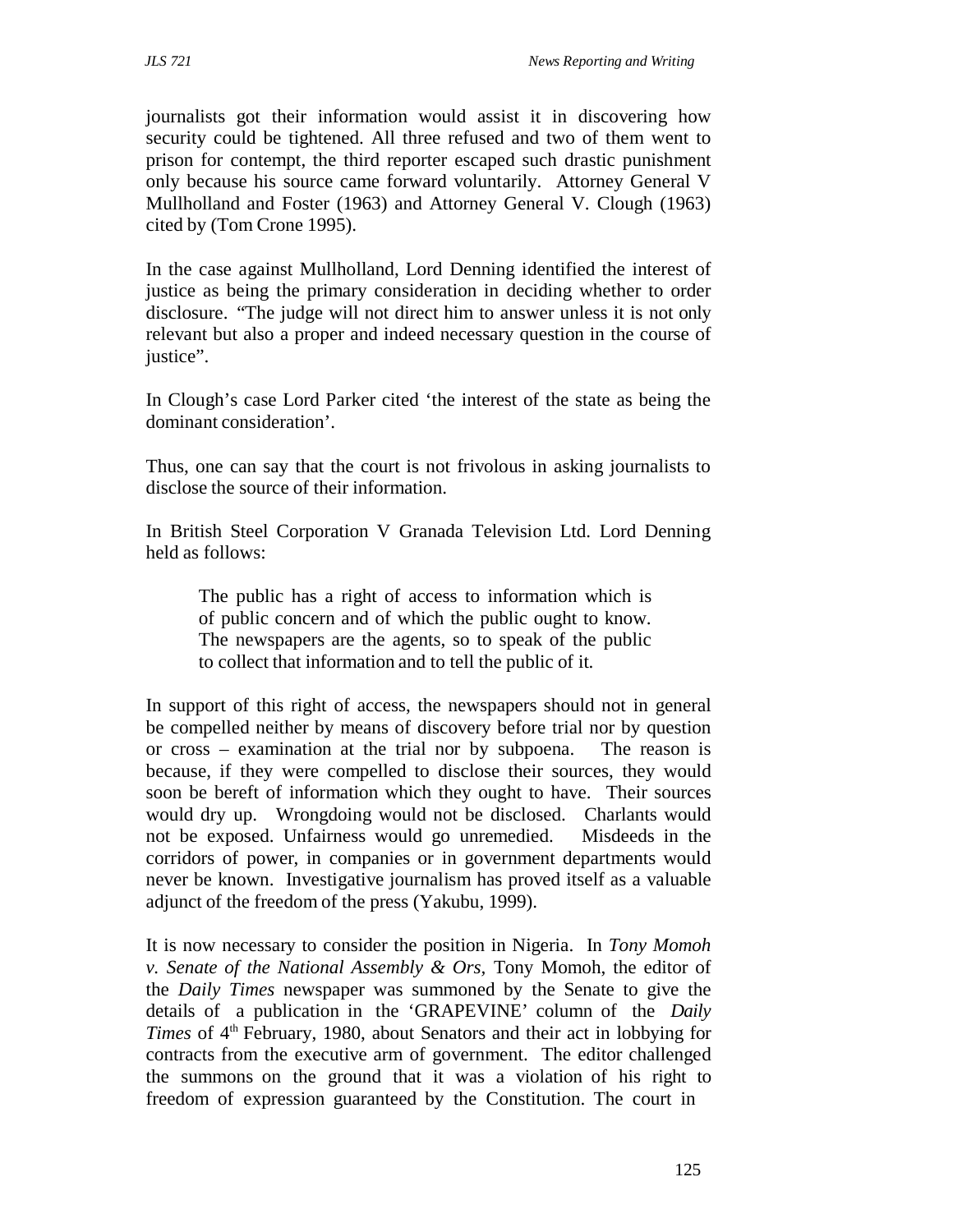delivering its judgment recognized the purport of section 36(1) as that which guarantees freedom to hold opinions and to receive and import ideas and information. Section 36(2) was also taken to include newspaper publication in this context. In construing the application of section 36 of the 1979 Constitution to the issue before it, Ademola Johnson Ag. C. J. held:

It is a matter of common knowledge that those who express their opinions, or impart ideas and information through the medium of a newspaper or any other medium for the dissemination of information enjoy by customary law and convention a degree of confidentiality. How else is a dissemination of information to operate if those who supply him with such information are not assured of protection from identification and or disclosure?

The court concluded thus:

Without straining words, it appears clear that any attempt to force a person as the applicant who disseminates information through the medium of a newspaper to disclose the source of information apparently given in confidence is an interference with the freedom of expression without interference granted by section 36(1)

It should be pointed out that the court did not consider the implication of section 41 vis-a-vis section 36 of the 1979 Constitution in the case of *Tony Momoh v The Senate of the National Assembly*. This issue, among others, was considered in Innocent Adikwu (Editor, *Sunday Punch Newspaper*) & Ors. V. Federal House of Representatives of National Assembly  $\&$  Ors. The applicants were journalists – The first applicant was an editor of the *Sunday Punch*. They received letters of invitation from the Committee of the House of Representatives of the National Assembly to appear at diverse dates to testify on the information contained in the publication of *Sunday Punch* titled. *"Fraud –*  Legislators Claim Salaries and Allowances for Fictitious Staff" of 5<sup>th</sup> April, 1981. They applied under the fundamental rights (Enforcement Procedure) Rules 1979 to enforce their Fundamental Rights complaining that the action of the House of Representatives amounted to an interference with their constitutional rights under section 36 of the 1979 Constitution. Balogun A. L. A. L. J., held *inter alia:*

It must be remembered at all times that a free press is one of the pillars of freedom in this country as indeed in any democratic society. A free press reports matters of general public importance, and cannot, in law be under an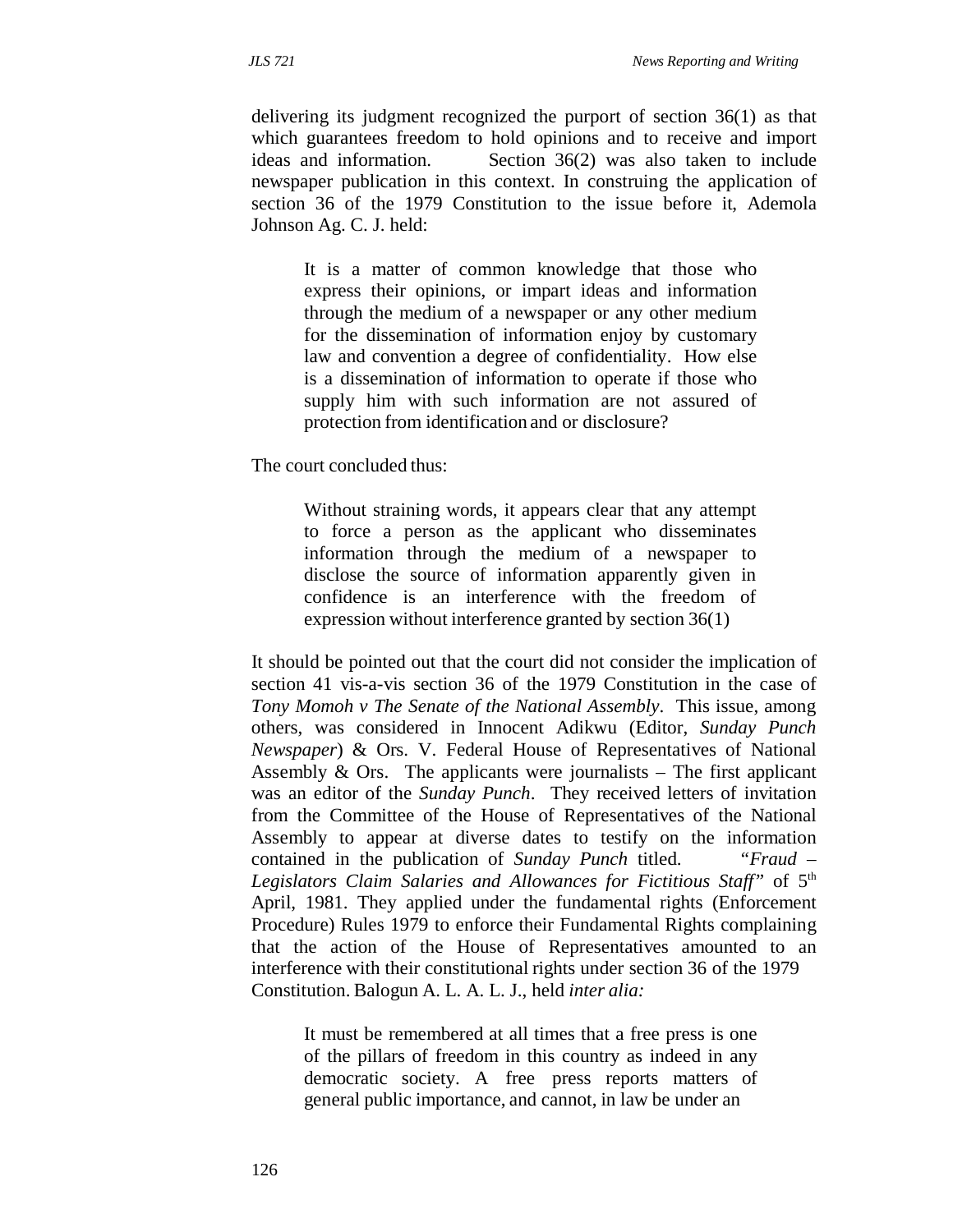obligation, save in exceptional circumstances to disclose the identity of the persons who supply it with the information appearing in its report. Section 36 of the constitution which guarantees freedom of speech and expression (and press freedom) does provide a constitutional protection of free flow of information. In respect of the press, the editor's or reporter's constitutional right to a confidential relationship with his source stems from that constitutional guarantee. It is the basic concern that underlines the constitutional guarantee of freedom of speech and expression. If this right does not exist or is not protected by the courts when contravened or when there is a likelihood of its being contravened, the press's sources of information would dry up and the public would be deprived of being informed of many matters of great public importance. This must not be allowed to happen in a free and democratic society. In a country with a written constitution which establishes a constitutional structure involving a tripartite allocation of power to the legislation, the executive and the Judiciary as coordinate organs of government, the judiciary as the guardian of the fundamental law of the land has the role of passing on the validity of the exercise of powers by the Legislative and Executive and to require them to observe the Constitution of the land.

In relation to the extent of recognition of freedom of expression and the press guaranteed by section 36 of the 1979 Constitution, the court held that this section is subject to the "built in limitations and exceptions to that section which restricts fundamental right of freedom of speech, ideas and expression".

The court then concluded:

In my view, it seems clear that the circumstances of this case are neither grave nor exceptional, and therefore do not fall within the permissible limitations of freedoms provided for under chapter IV of the Constitution in the built-in exception or limitations or otherwise.

It could therefore be concluded that the constitution recognizes freedom of expression and the press. No one can take away these rights excepts as recognized by the built–in provisions in Chapter IV of the said Constitution. To say this however, is not to close one's eyes to the reality of the position under the Military. This is because the constitutional provision in relation to freedom of expression and the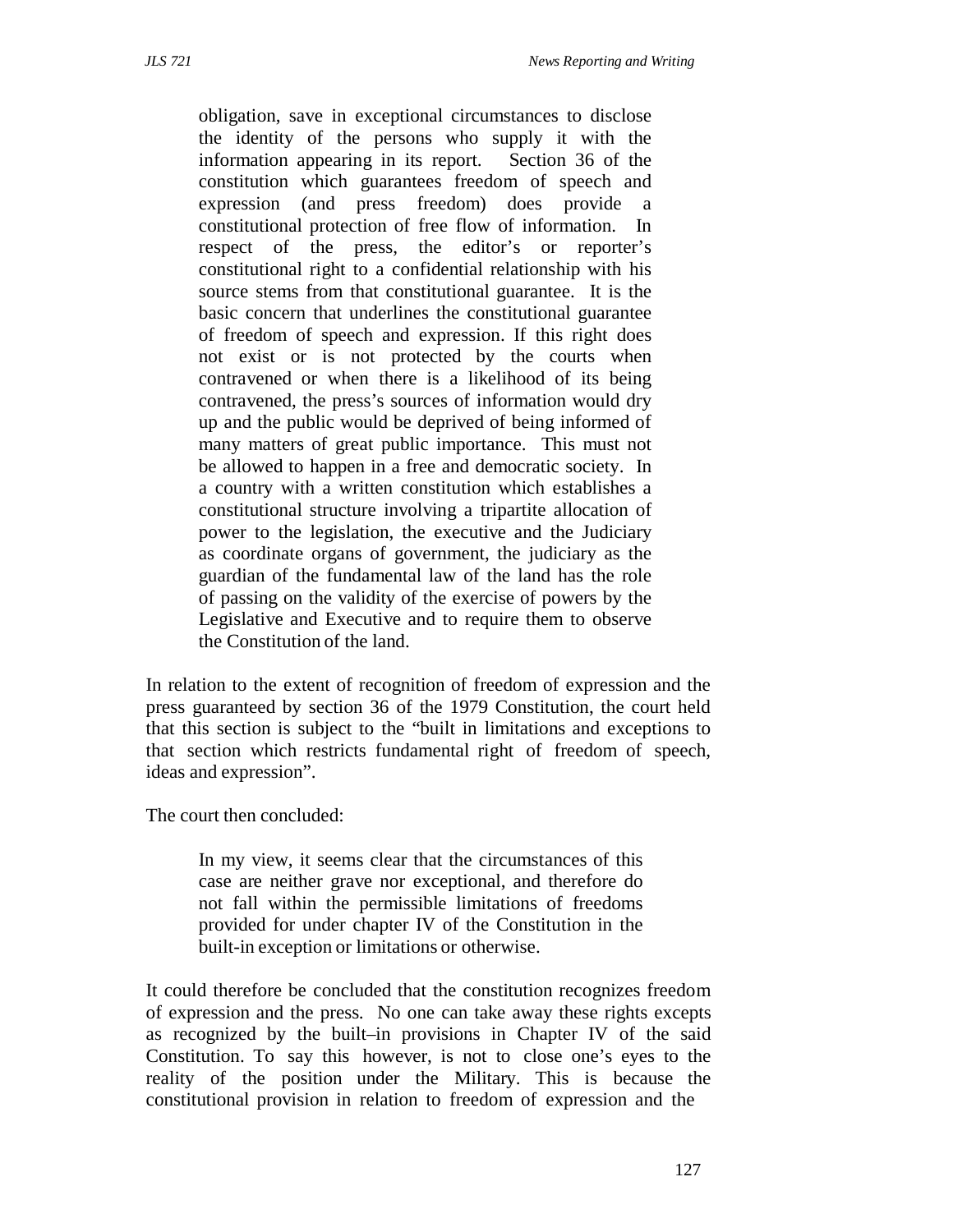press may be curtailed or indeed taken away by a decree. For example, a person may be imprisoned for non-disclosure of his source of information under Decree 2 or as it happened in respect of Decree 4 of 1984 when it was in existence.

It is beyond doubt that freedom of expression and the press should not be toyed with. In a democratic setting one can be sure or assured of the recognition of freedom of expression and the press and the protection of the editor or the good spirited individual who decides to give the public the benefit of knowing what is happening in government or in respect of an issue of public importance, relevance and interest. Except this is done, a reporter's constitutional right to a confidential relationship with his source of information will be a mirage. Much as the constitutional provision relating to freedom of expression and the press is hallowed, one must not forget to note the cautionary words of Denning M. R. in *British Steel Corporation V Granada Television Ltd*. That:

"In order to be deserving of freedom, the press must show itself worthy of it. A free press must be a responsible press. The power of the press is great. It must not abuse its power. If a newspaper should act irresponsible, then it forfeits its claim to protect its sources of information."

In relation to Nigeria therefore, it could be asserted that the law recognizes the right of the journalist to protect or refuse to disclose his source of information except as curtailed by relevant provisions of the law dealing with defense, public safety, public order, public morality or public health or for the purpose of protecting the rights and freedom of other persons.

#### **Self Assessment Exercise 3.1**

How would you defend yourself if you were asked to disclose your source of information in the court?

### **4.0 CONCLUSION**

From the foregoing discussion, it is obvious that as a journalist, there is a constitutional provision to rely upon against failure to disclose your sources of information. And from the reviewed cases, judges are not frivolous in asking journalists to disclose their sources of information.

#### **5.0 SUMMARY**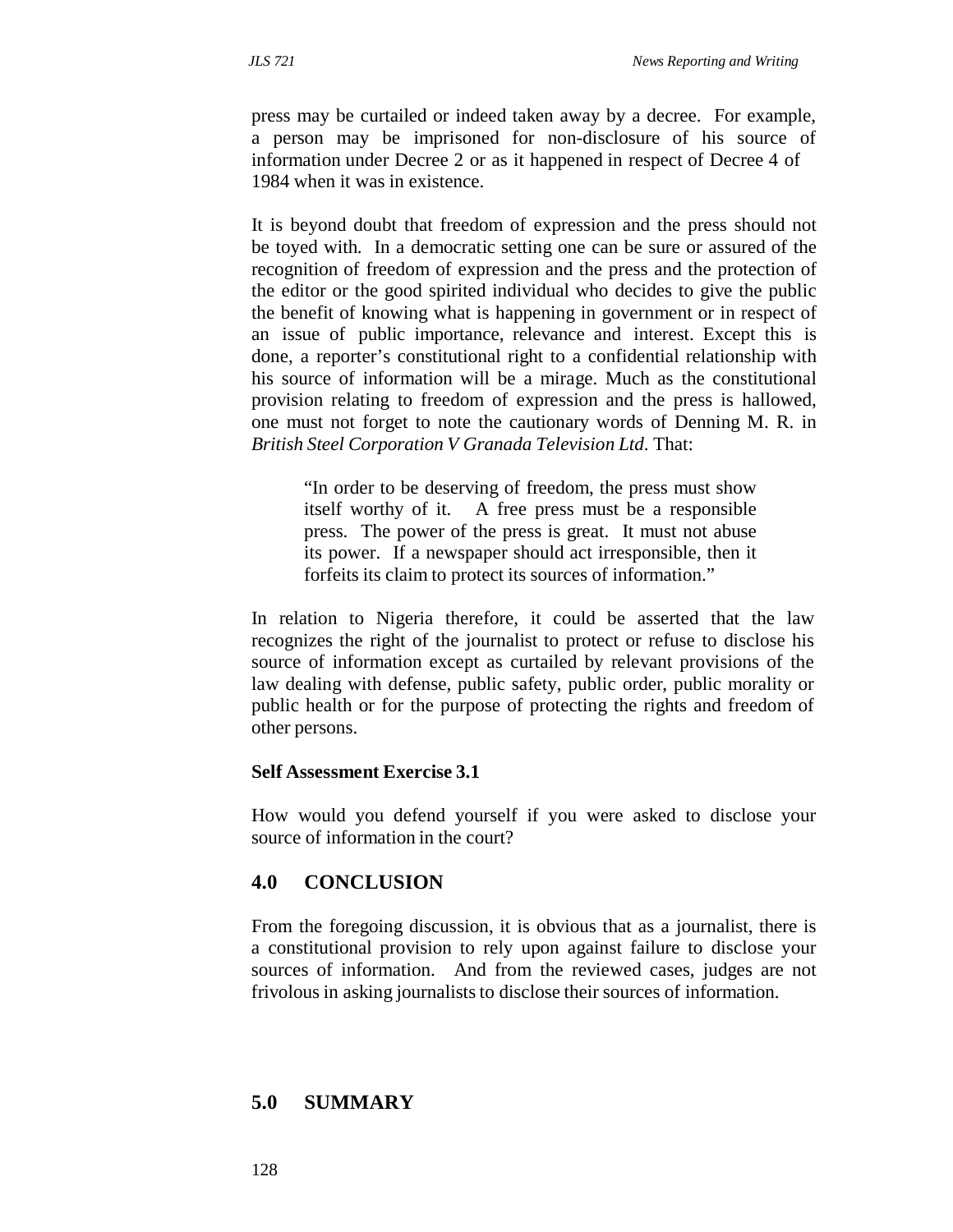This unit has shown that it is a cardinal rule in journalism to refuse to divulge your sources of information. For, if you divulge your sources of information, you will soon be bereft of information, your sources will dry up and the public will be derived of information.

However, you should not be unmindful of what obtains in military regimes whereby you can be penalized through decree for your failure to disclose the sources of your information.

## **6.0 TUTOR MARKED ASSIGNMENT (TMA)**

Briefly explain the reasons why a journalist should not disclose his source or sources of information.

## **7.0 REFERENCES/FURTHER READINGS**

- Crone Tom, (1995): *L aw and the Media*: an everyday guide from professionals 3rd ed. Great Britain Focal Press.
- Yakubu, Ademola (1999): *Press Law in Nigeria*, Lagos Malthouse Press Ltd.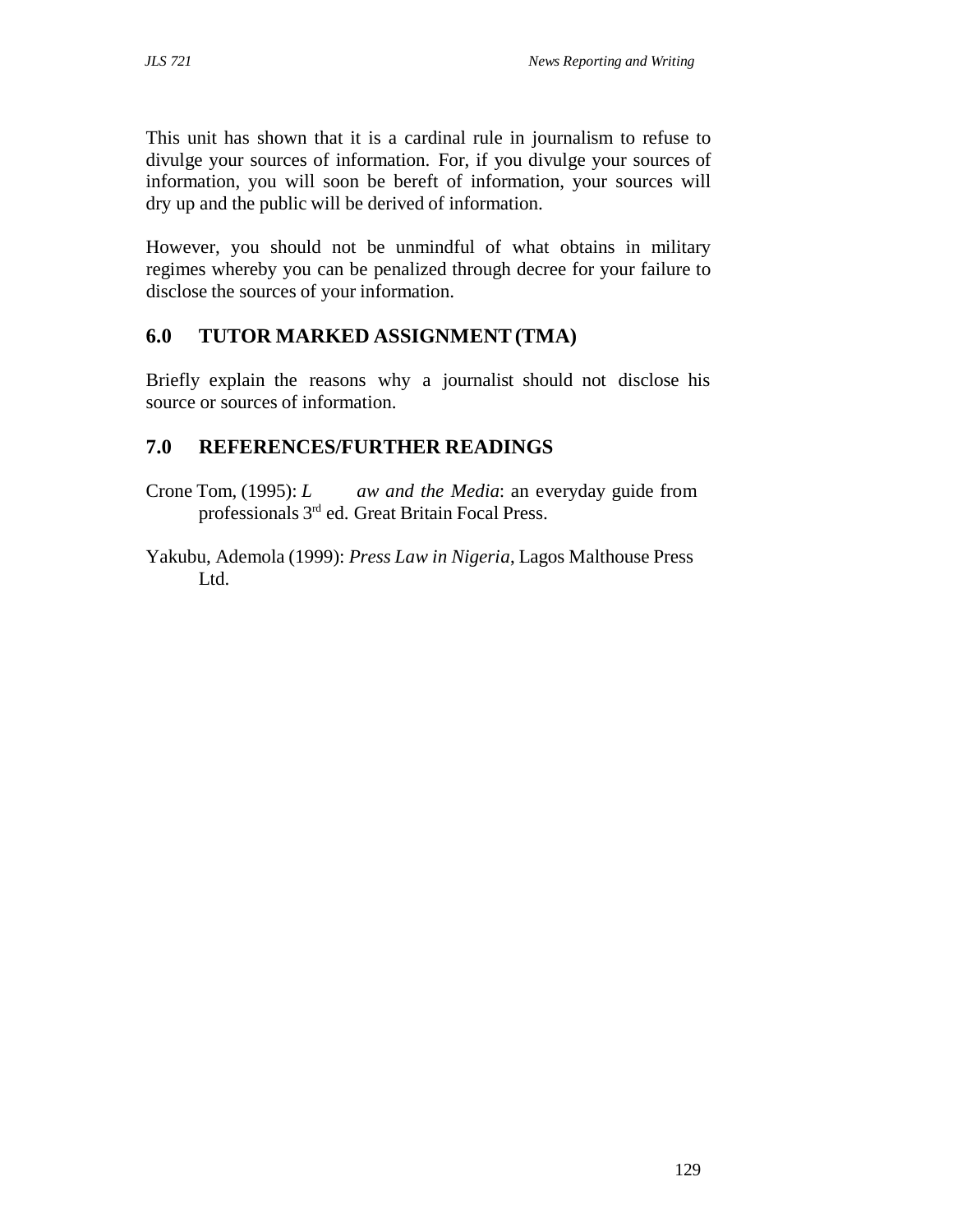## **UNIT 4 CONTEMPT OF COURT**

#### **CONTENTS**

- 1.0 Introduction
- 2.0 Objectives
- 3.0 Main Body
	- 3.1 Contempt of Court as Related to the Mass Media
	- 3.2 Defenses
	- 3.3 Appeal Against Conviction
- 4.0 Conclusion
- 5.0 Summary
- 6.0 Tutor Marked Assignment (TMA)
- 7.0 References/Further Readings

#### **1.0 INTRODUCTION**

One of the gray areas for journalists covering the judiciary beat is contempt of court. What constitutes contempt of court? How can journalists avoid being charged for contempt of court and what are the defenses available to them if they are charged for contempt? These are some of the issues to be discussed in this unit.

#### **2.0 OBJECTIVES**

At the end of the unit you should be able to:

- i) Define contempt of court; and
- ii) Explain defenses against contempt of court.

#### **3.0 MAIN BODY**

Contempt of court is anything that is likely to bring the activities of the court, the process of the court into disrespect or ridicule.

There are two main types of contempt:

- a) Civil Contempt: This occurs when a court's order or directive is disobeyed. It is also called "contempt in the face of the court."
- b) The second form, called Criminal contempt, "consist of any acts or words which obstruct or tend to obstruct or interfere with the administration of justice" (Osibanjo & Fogam 1991).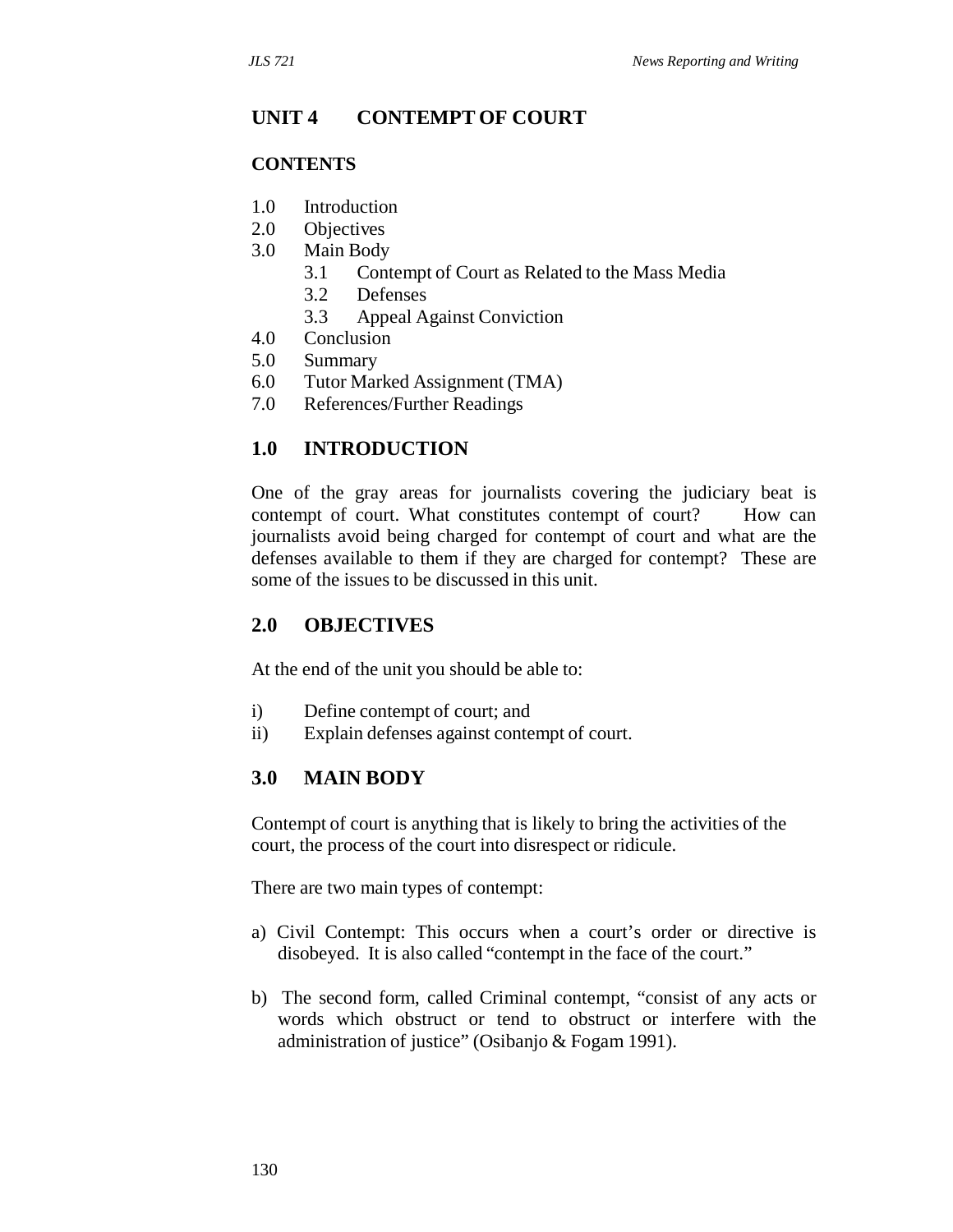# **3.1 Contempt of Court as Related to the Mass Media**

The mass media can run foul of the law of contempt in the following ways:

- a) **Scandalizing the court:** The dignity of the court may be offended if a report published is such that the public may be influenced to cast derision or ridicule at the court or at the judge or magistrate's personality. To become contempt, however, the publication must be such that it tends to incite misgivings as to the integrity, propriety and impartiality of the members of the court acting as a body. If by such publication the faith of the public in the judicial system is so shaken that litigants are deterred from placing complete reliance on the administration, it is a serious contempt. Comments which tend to lower the court's authority are the chief sources of such contempt. If the court's proceedings are misrepresented, leading to a lowering of the court's dignity it may also be contempt.
- b) **Prejudicing a fair trial**: Most attachments and motions for contempt involving the Press arise out of this category. A publication, which has a tendency to prejudice the course of justice, is contemptuous. The intents with which such a report is written or published have little bearing on the matter in general, although it will be seen later that there are exceptions. The decisive factor in most instances is the tendency of the matter published to prejudice a fair trial.
- c) **Interfering with proceedings**: This section includes insulting, assaulting or willfully obstructing a judge, witness, juror, litigant, lawyer or court officer during a court proceeding, or on the way to or from the court. It also applies to anyone who willfully misbehaves in court or willfully interrupts the court. Anyone who shows disrespect for the court either by this words or by his actions is similarly guilty of contempt.
- d) **Failure to obey court order**: A judge may rule that no photos may be taken in the courtroom, or order reporters not to publish stories about certain aspects of a case. If these orders are disobeyed, a contempt citation may result.
- e) **Refusal of a journalist to disclose the identity of a source or to testify in court** may lead to a contempt of court. It must however, be noted that the court is not unmindful of the claim by journalists not to disclose their sources of information as we have seen in *Tony Momoh Vs. Senate*.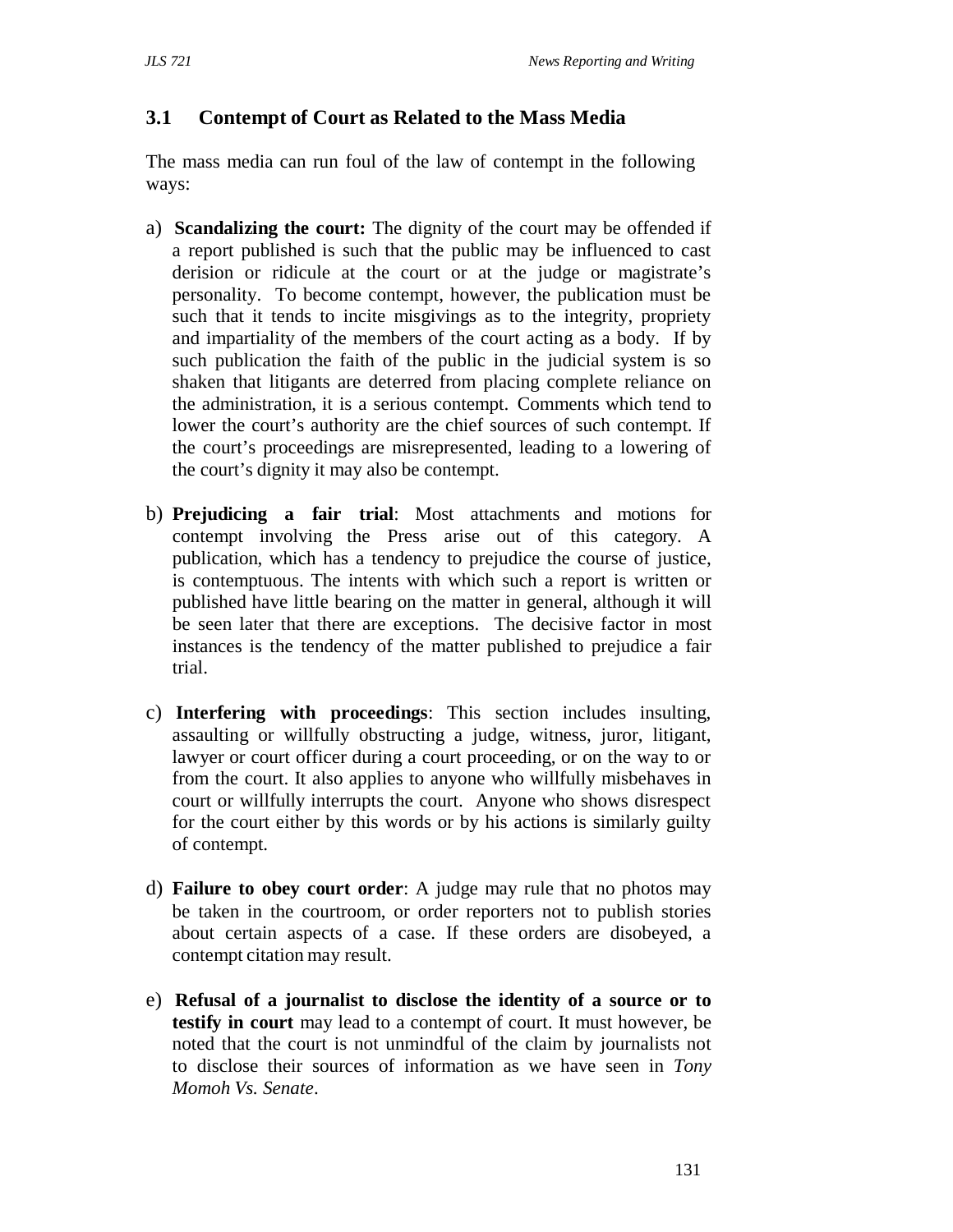Contempt is provided for under different sections of our law – the criminal code, constitution and under the common law. The two distinct approaches to dealing with the issue of contempt is due to the different procedures provided under the relevant sections of the law.

Section.133 of the criminal code approach requires type of contempt to be tried before a different court from that where the alleged offence occurs and further requires a formal charge, plea, trial and verdict. Whereas, the mode adopted under S.6 of the criminal code, assumes the inherent jurisdiction of the court in common law to punish summarily.

One hitch in this approach, which has been overlooked by Nigerian Judges and the Supreme Court alike, is that English Common Law confers this power only upon Superior Courts of record, the Nigerian case law approach gives this power to the lower and higher courts alike. So in practice both the High Courts and Magistrate Courts can summarily punish for contempt.

## **3.2 Defenses**

A journalist that is charged for contempt may plead any of the following defenses:

- a) The conduct or behaviour complained of does not amount to contempt of court in law.
- b) The court will pardon alleged contempt if the conduct is unintentional and purgedbysincere apology and credible explanation.
- c) The acts or omission were from a honest and reasonable mistaken belief.
- d) The Acts/ omissions were due to a misconception of the law thereby flouting a court's orders.
- e) For example in the case of a publisher of a newspaper, the acts or omission were done without his knowledge or approval and not communicated to him.

# **3.3 Appeal Against Conviction**

Generally where there is no formal charge i.e. in cases of summary conviction there is no right of appeal. However, in certain parts of Eastern Nigeria, there is now a general right of appeal against summary conviction for contempt.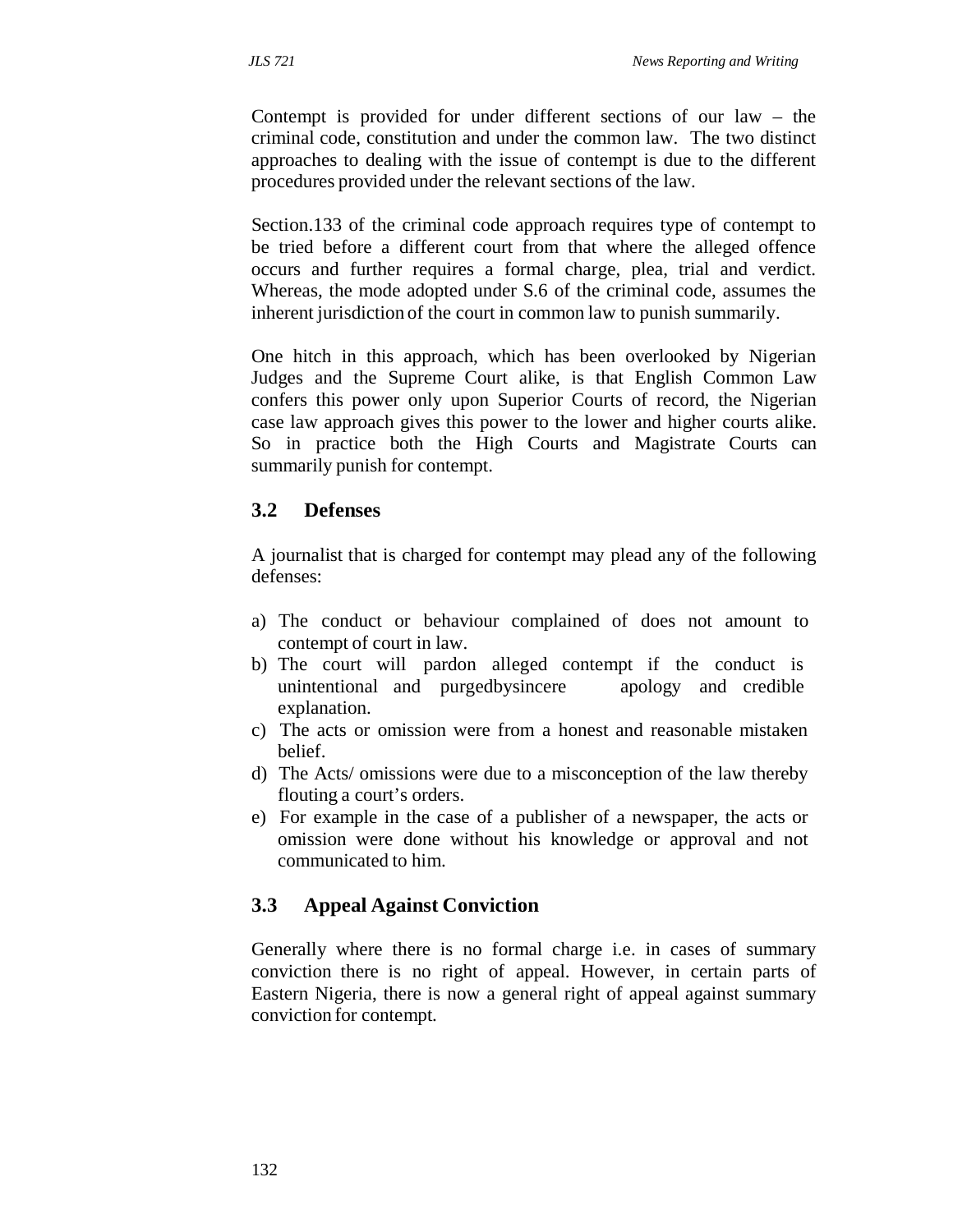## **Self Assessment Exercise 4.1**

- 1) Differentiate between civil and criminal contempt.
- 2) Explain four ways in which a journalist can commit contempt of court.

## **4.0 CONCLUSION**

The court system would cease to operate as it does if people had a choice of whether or not to obey a court order. Without the power to coerce behaviour, judges would be unable to discharge their duties and responsibilities, and courts would become mere boards of arbitration that issue advisory opinions.

# **5.0 SUMMARY**

The power of a judge to punish for contempt of court is a remnant of the power of English royalty. Today, courts have broad powers to punish persons who offend the court, interfere with legal proceedings, or disobey court orders. Contempt is used both to protect the rights of private persons who are litigating matters in the courts and to punish a wrong committed against the court itself.

# **6.0 TUTOR MARKED ASSIGNMENT (TMA)**

Enumerate the various defenses open to a journalist who is accused of contempt of court.

## **7.0 REFERENCES/FURTHER READINGS**

Osinbajo, Yemi and Fogam, Kadinga (1991): *Nigeria Mass Media Law*, Lagos Gravitas Publishers & Ltd.

Pember, Don (2003/2004) *Mass Media Law,* Boston, McGraw Hill.

Yakubu, Adenola (1999): Press Law in Nigeria, Lagos Malthouse Press Ltd.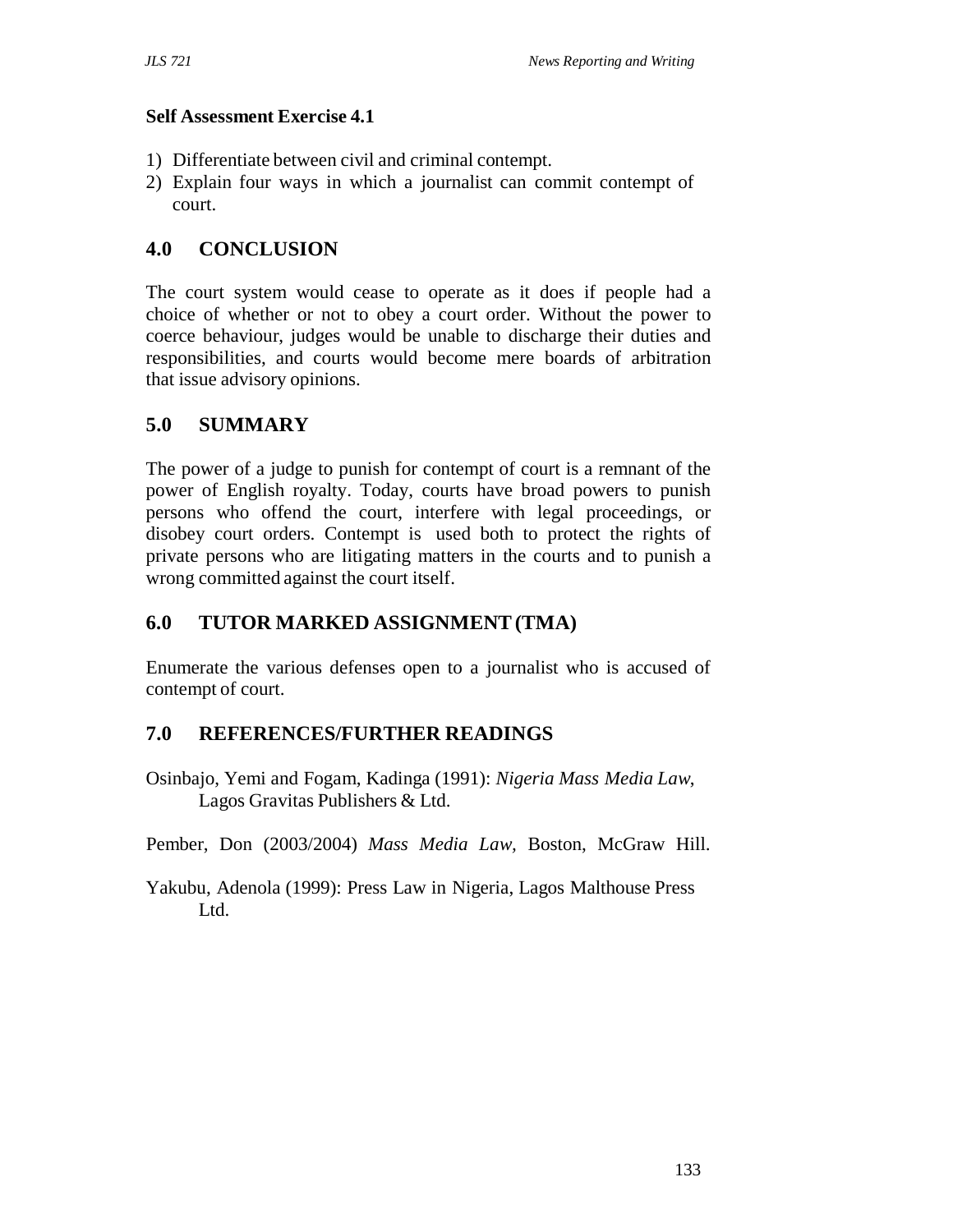## **UNIT 5 HINTS ON COURT REPORTING**

#### **CONTENTS**

- 1. Introduction
- 2.0 Objectives
- 3.0 Main Body
	- 3.1 Court Reporting
	- 3.2 Elementary Law
	- 3.3 Legal Glossary
- 4.0 Conclusion
- 5.0 Summary
- 6.0 Tutor Marked Assignment (TMA)
- 7.0 References/Further Readings

## **1.0 INTRODUCTION**

As you have seen in unit four, the court is replete with legal landmines thus great care is required of a reporter wishing to report from there. A good knowledge of the technicalities of court reporting will however save you from any troubles. This unit therefore will afford you the opportunity to correctly and accurately report court stories.

#### **2.0 OBJECTIVES**

At the end of this unit you should be able to:

- i) Understand the language of court reporting; and
- ii) Correctly use some legal terminologies.

#### **3.0 MAIN BODY**

#### **3.1 Court Reporting**

Court reporting is highly specialized. A keen knowledge of law and the most important cases is not enough to make a good newspaper reporter. You must have a good sense of news values, a sound general knowledge and a firm grasp of the social, political and civic life of the community. Courts are a place where some of the most startling news stories of the day are born.

Often, the most important news in a court case is hidden in a great mass of legal argument. As a report of the case, a story should never be taken down from its legal peg.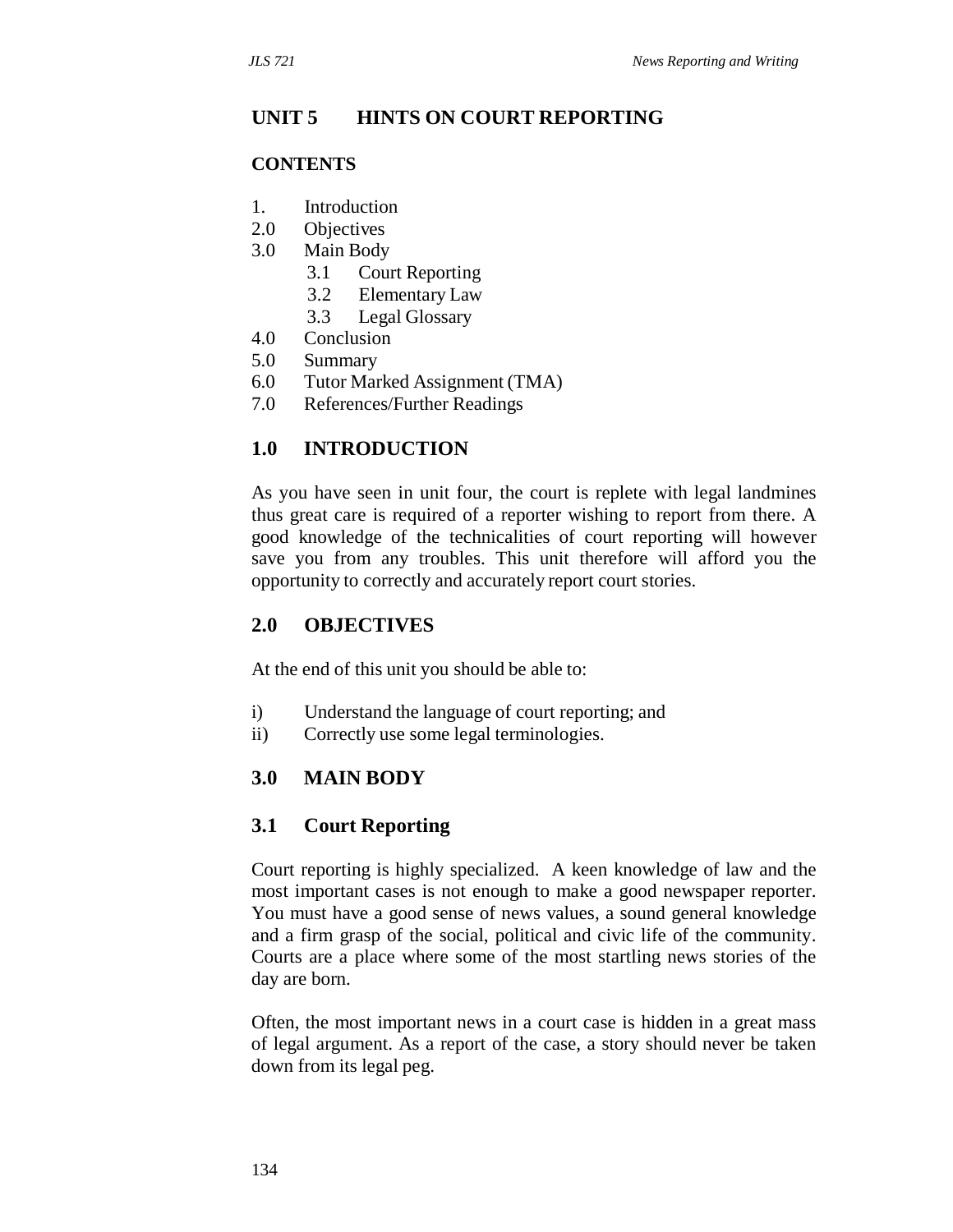In court reporting, as elsewhere, there must be no faking of news for the sake of turning out a bright story. A reporter does not deliberately distort his news but, through ignorance or carelessness, may give a wrong impression of the facts, often by the omission of simple facts and the addition of others, a damaging impression can be created.

From the lowest court in the land to the High Court, the basic rule is the same – be accurate, fair and avoid personal comments.

Careless court reporting can gravely endanger the reputation of your medium. Nothing is more damaging than constant correction to court reports. And there is always the threat of a libel or defamation suit against the medium.

You cannot take the risk of not giving equal prominence to both parties in litigation or to the accuser's answer to the case in criminal proceedings.

## **3.2 Elementary Law**

New points of law are constantly arising and leading counsel is hard pressed to keep pace with legal trends and legislative amendments. But the following principles of English law are still very relevant.

**NO** person is guilty until he has been fairly tried and convicted. **ALL** men are equal before the law.

**OFFENCES**, summary and indictable, are only allegations until proved beyond doubt.

**ONLY** what is read, said or put in evidence in the hearing or sight of the reporter in an open court can be safety reported.

**DEFAMATORY** statements in affidavits, written pleadings and notices should never be used unless they are part of the case and have been read in court.

**PROCEEDINGS** in camera are privileged but can never be reported unless some person in authority gives consent.

**DESCRIPTIVE** phrases in a court report can be a breach of elementary law. You could fairly say what a prisoner was wearing but not that he looked nervous or disturbed.

**NO** comment is allowed while the case is pending.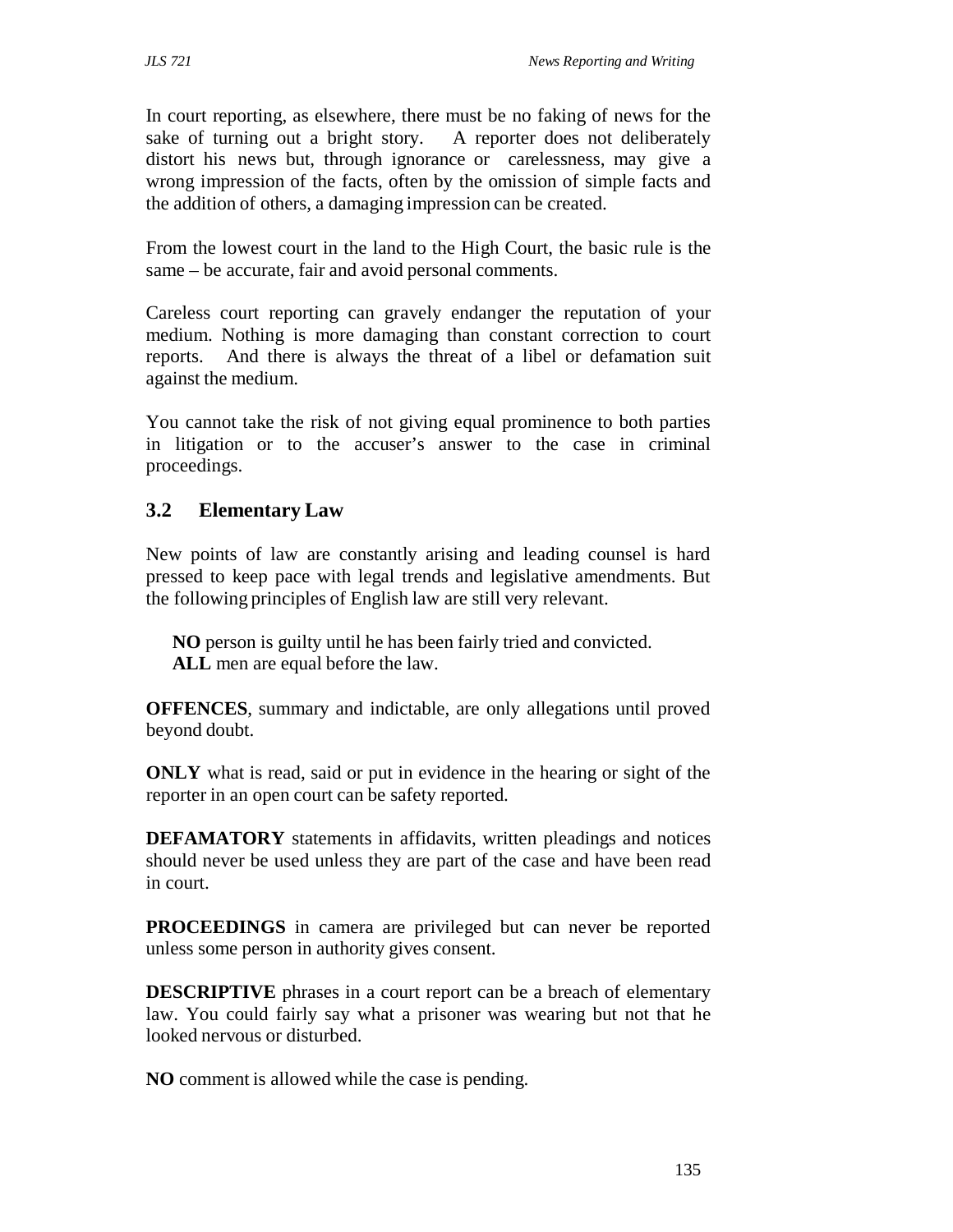**ACCOUNTS** of police investigations suggesting that the accused is guilty or innocent are contemptuous

**THE** proper function of judges is the enunciation and enforcement of law and not of morals

**THE** theory of judicial precedent is that a decision of a judge, once give in a question of law, binds both that judges himself and subsequent judges in a court of lower rank to decide the same question in the same way.

**EXERCISE** care at all times, and address to the heart of a case.

**DEVELOP** a keen sense of news. Ability to seize on a bright story in the middle of an otherwise dull and involved case is essential.

**TAKE** the utmost care with names and address. Check them with the official court papers and never rely on information supplied by court officials or other reporters.

**ALWAYS** approach a lawyer if in doubt about technical terms.

**NEVER** submit a report to the sub-editors which you do not yourself thoroughly understand.

**BEWARE** of opening address by counsel in important criminal cases or public inquires, such as royal commissions. They are only allegations and may not be subsequently proved in evidence.

**NEVER** forget that charges are only allegations until proved by the evidence. The word "*alleged*" should always preface the statement of an offence. For instance, it is dangerous in the early stages of a case to say that an accused had been seen committing an offence. Such a statement is only alleged.

**DEVELOP** good shorthand. It is impossible to cover a superior court adequately without being able to write shorthand. This could be one developed by you and perhaps understood by you alone.

**NEVER** use an affidavit unless every part of it has been read in court

**LEARN** to write clearly and accurately about court proceedings without the slightest tinge of bias.

**IN** industrial courts, remembers that union officials and employers' representatives may make allegations for political reasons and great care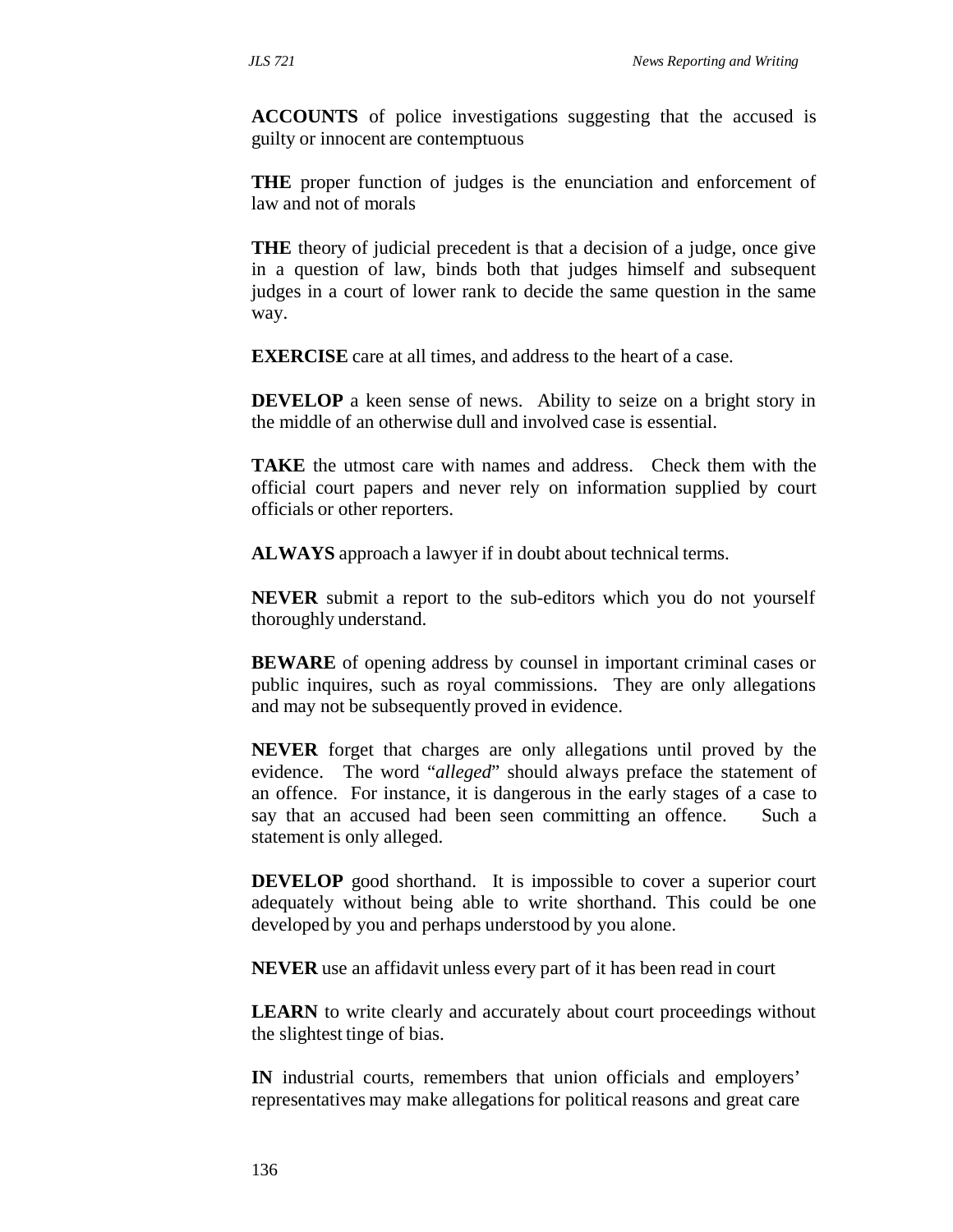should be taken to see that they are made in open hearing and are recorded in the official transcript before they are used in a report.

**NEVER** be afraid to ask for information.

**ALWAYS** accede to the direction of the presiding judge or magistrate that certain facts and allegations must not be published. This action must always be reported to the news editors.

**IF** in doubt about some aspect a court story, always inform the chief sub-editor.

**REMEMBER** that a misplaced word or name may lead to a writ for libel.

**ALWAYS** record the adjournment of a case and never leave a case half reported. The final result must be reported in the first available edition.

**NEVER** use the word "*admitted"* in a court report unless quoting someone during the court proceedings. Otherwise use *"said"*.

**WE** do not publish the street numbers of people named in court actions.

**CHECK** carefully any doubtful or vital points in the official depositions of lower court cases, Particularly inquests. A newspaper is liable if it publishes an error in a court deposition of evidence.

#### **3.3 Legal Glossary**

**Affidavit**: A document containing a sworn statement in writing used as evidence in judicial proceedings.

**Alleged**: Used to describe charges etc, made in the course of criminal proceedings, which have yet to be proved.

**Award**: A decision of arbitrators on points submitted to them; the document containing such decisions; a decision of an Arbitration Court or Conciliation Commissioner.

**Banco**: Applied to sitting of the Supreme Court as a Full Court as distinguished from sitting of single justices. Also the court in which the Full Court sits.

**Barrister**: A member of the legal profession qualified to plead at the Bar. In NSW, he or she does not also carry on the business of a solicitor.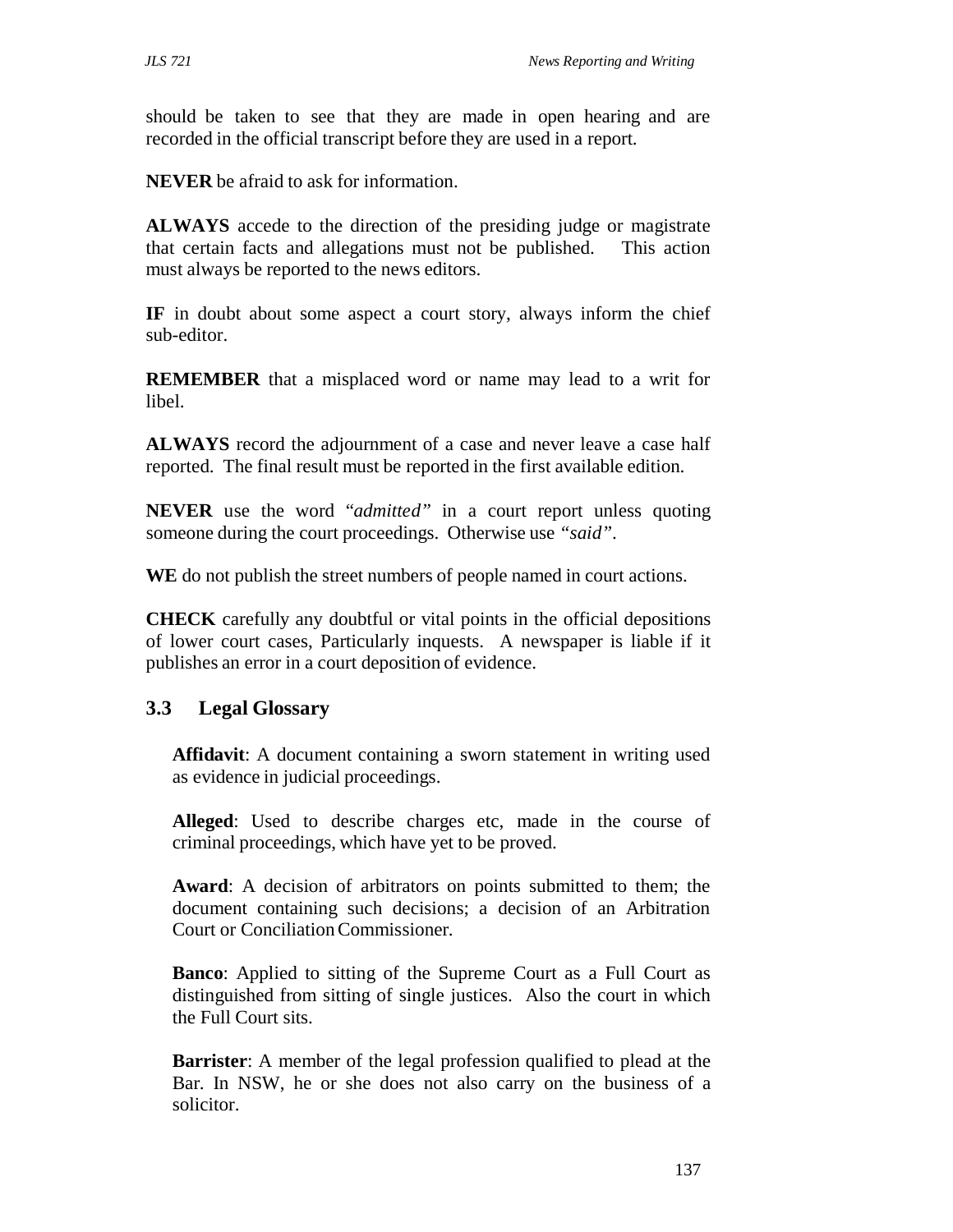**Brief**: An abridged statement of a case by a solicitor for the instruction of counsel.

**Caveat**: A formal notice forbidding a transaction, and lodged with a public officer.

**Certiorari**: The name of a writ directed by a superior court to an inferior tribunal whereby a judgment, order or other proceeding is brought up for revision.

**Counsel**: Barrister.

**Count**: A separate and distinct charge in an indictment.

**Decree nisi, decree absolute**: First and second stages in proceedings for divorce. Decree nisi, decree or order to take effect from a certain future date unless cause be shown meanwhile to the contrary. Decree absolute finally dissolves the marriage.

**De facto**: In actual fact.

**Demurrer**: A plea that, admitting the facts alleged, denies that they entitle to relief in law. The contention is that the facts are legally insufficient to attract any remedy. A demurrer is determined by the full court before the action is heard.

**Deposition**: Sworn statement of a witness taken down and signed in Court of Petty Sessions.

**Estoppel**: A legal rule preventing a person from denying a statement he or she has made when others have relied on such statement.

**Habeus corpus**: An order by writ to produce a person before a court at a stated time and place to justify his detention.

**Hearsay:** A rumor or report; secondhand evidence.

**In camera**: Hearing of a case from which the public and the press are excluded.

**Indict**: To charge with a crime.

**Injunction**: An order granted in Equity to restrain an unlawful proceeding. Granted in three states (a) interim (for a short time): (b) interlocutory (until the trial of the action); (c) perpetual (when) the case is established).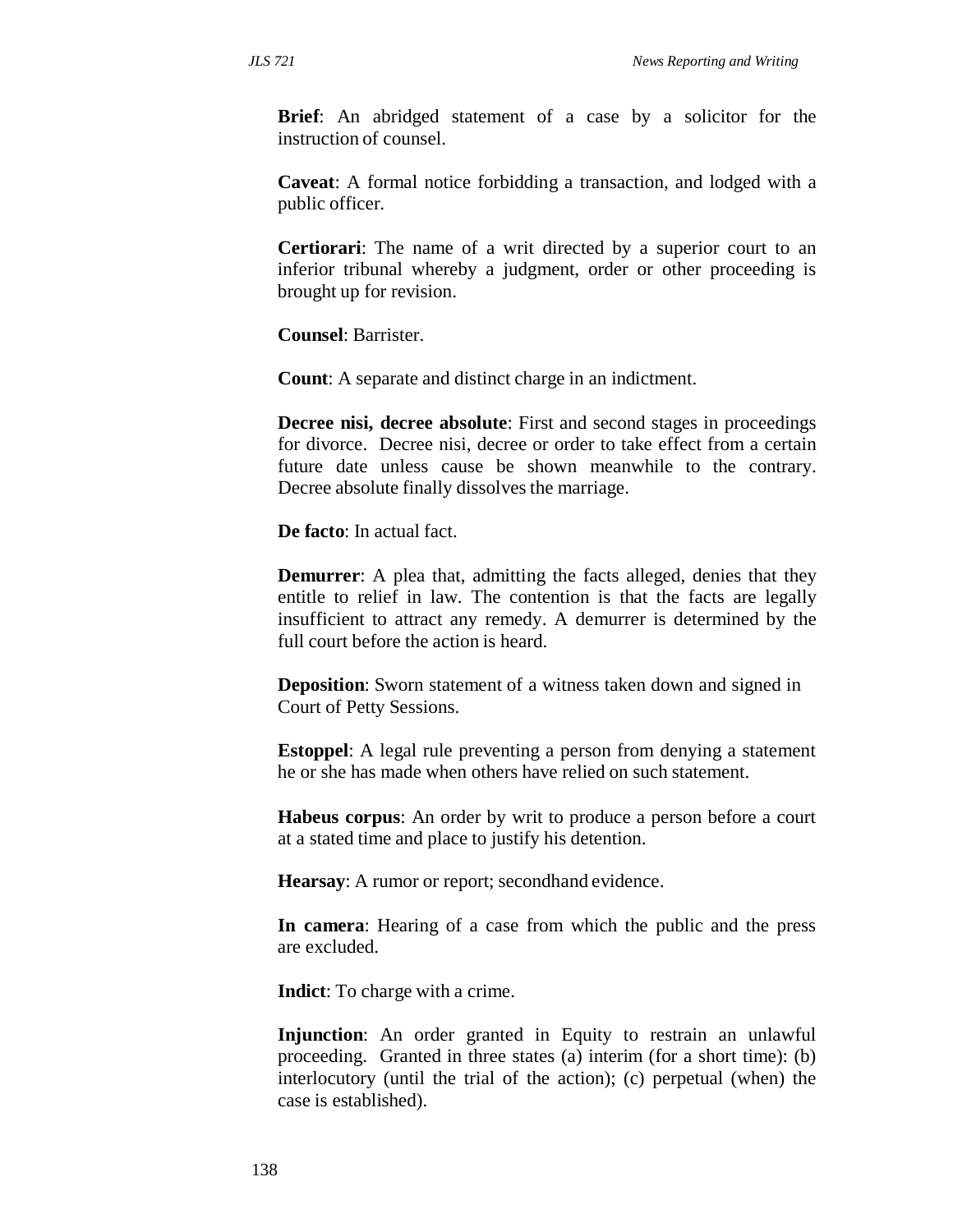**Interlocutory proceedings:** Intermediate proceedings in the preparation of a case before trial.

Lien: A right by which a person is entitled to obtain satisfaction of a debt by means of property belonging to the indebted person.

**Mandamus**: A writ issued by a superior court directing an inferior court, public body or officer to perform some duty.

**Non-suit**: Decision against the plaintiff without the defendant having been called on to reply.

**Plaintiff:** One who brings a suit in a court of law; the originator of a legal action.

**Plea**: Defendant's answer to the plaintiff's declaration in an action at common law.

**Prima facie:** a case made out "at first or appearance".

**Puisne judge**: Any judge of the Supreme Court other than the Chief Justice.

**Quash:** Annul; make void.

**Queen's Counsel**: Senior barrister who does not appear in a case without the aid of a junior barrister.

**Sequestrate**: Seize properly temporarily for the benefit of the state or of creditors.

**Sine die:** Indefinitely. Court adjourned without fixing the date of resumption.

**Statement of claim:** An initiating document in court proceedings setting out the plaintiff's claim in detail.

**Summary offence**: An offence dealt with by a magistrate as opposed to an offence tried on indictment by a jury.

**Tort**: A civil wrong, injury or damage as opposed either to a breach of contract or a crime.

**Ultra vires**: "Beyond the power": usually "outside the jurisdiction or powers of".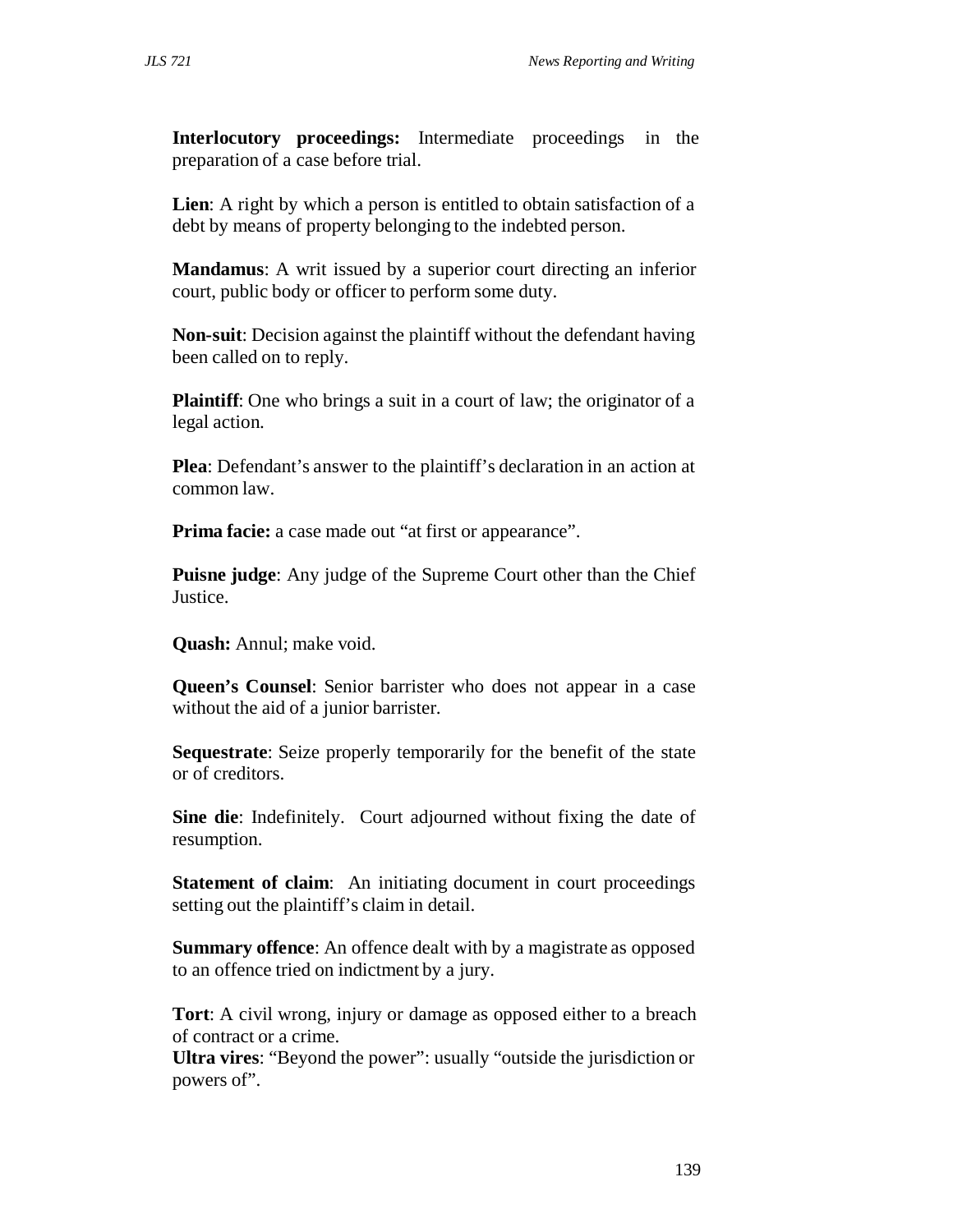**Writ**: A written document of enforced obedience to an order of a court; the document by which the defendant is brought before the High Court or Supreme Court.

**Writ of summons**: First step in Supreme Court action. Process issued at the instance of the plaintiff to give the defendant notice of the claims made against him and compelling him to appear and answer them if he does not admit them.

**NOTE**: At common law, the proceeding between the parties, whether in the Supreme Court or District court, is known as an "action: If heard before a judge and jury, the jury gives a "verdict" for the side or the other. If heard by a judge alone, the judge gives" judgment" for one party or the other.

On appeal, the Full Court gives "judgment" and "allows" or "dismisses" the appeal.

## **Self Assessment Exercise 5.1**

Explain the following terms:

- 1. Defamation
- 2. Affidavit
- 3. Injunction
- 4. Plea
- 5. Prima facie

# **4.0 CONCLUSION**

As a journalist, there is no denying the fact that you need to know the hints on court reporting at your fingertips. This will no doubt save you from unnecessary embarrassments that may accompany inaccurate report of court proceedings. Also, it will save your medium from unnecessary ridicule.

## **5.0 SUMMARY**

This unit has emphasized some basic elementary law for you as a court reporter. It has given you the dos and don'ts of court reporting and also explained some legal terms, which are important for your job as a judicial correspondent.

# **6.0 TUTOR MARKED ASSIGNMENT (TMA)**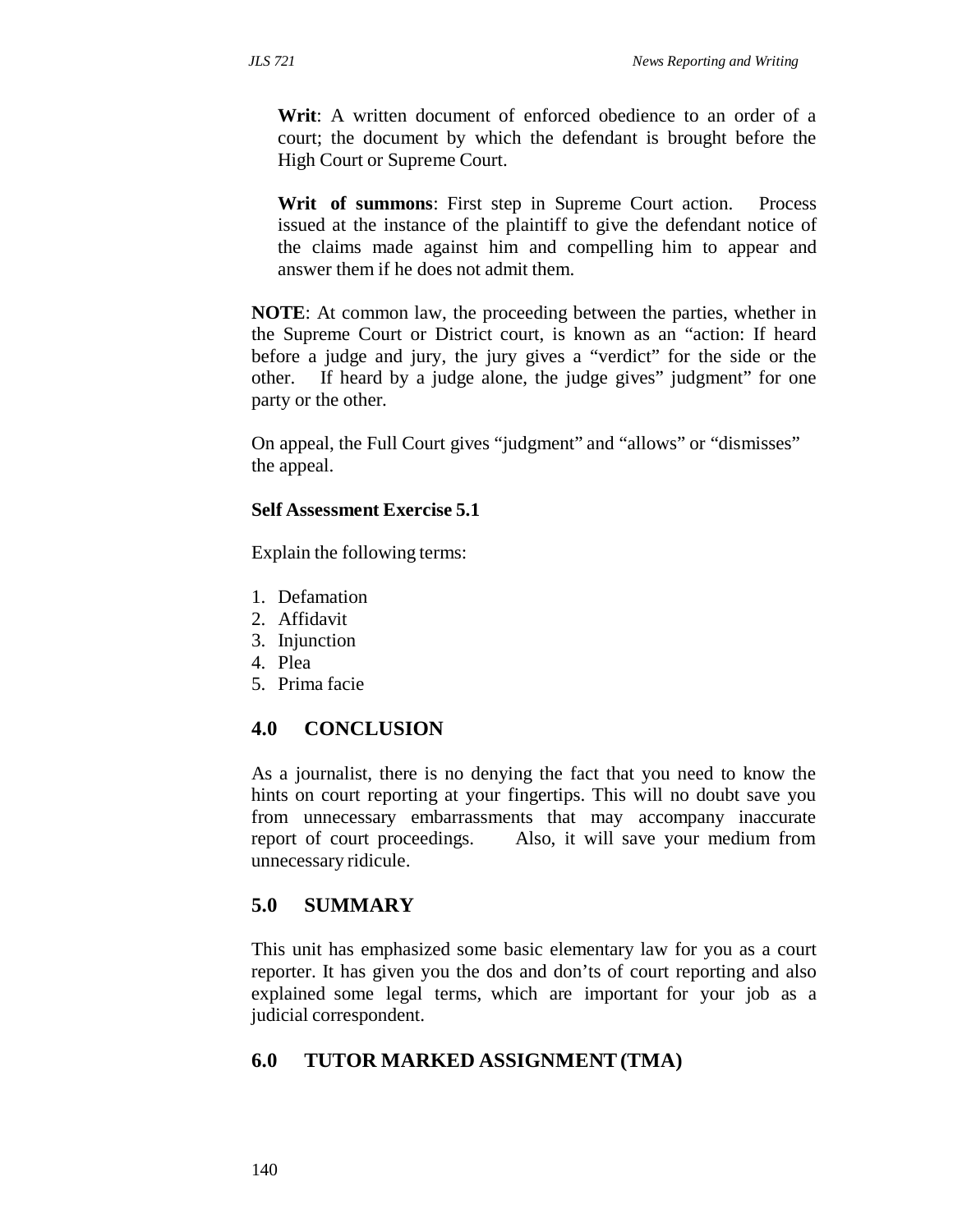Your friend has been assigned to cover court proceedings, what advice will you give him as a fresher covering the court for the first time.

## **7.0 REFERENCES/FURTHER READINGS**

- Osinbajo, Yemi and Fogam, Kadinga (1991): *Nigeria Mass Media Law*, Lagos Gravitas Publishers & Ltd.
- Pember, Don (2003/2004) *Mass Media Law,* Boston, McGraw Hill.
- Yakubu, Adenola (1999): Press Law in Nigeria, Lagos Malthouse Press Ltd.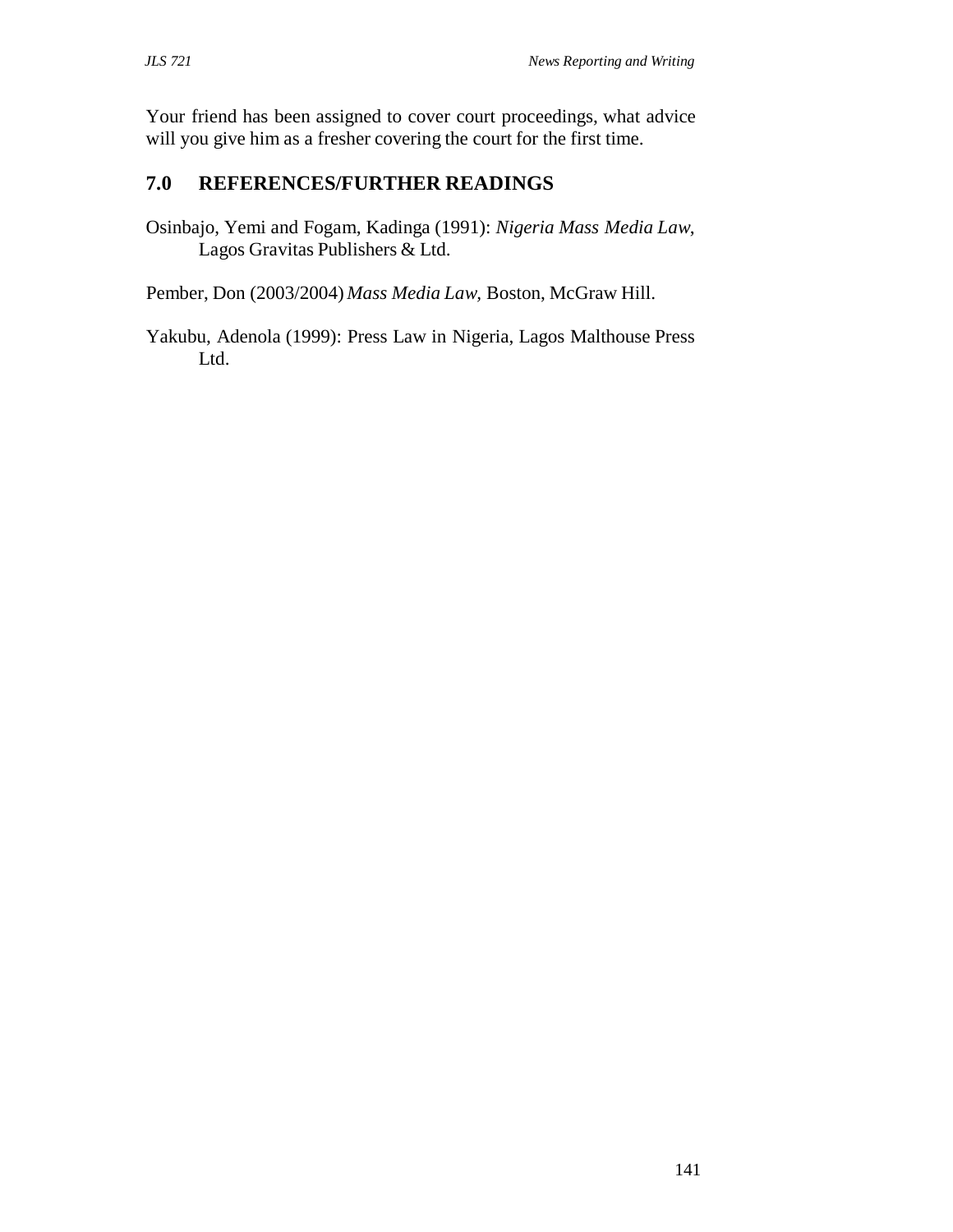#### **MODULE 6**

- Unit 1 What is Ethics?
- Unit 2 Ethics and Journalism
- Unit 3 Codes of Journalistic Ethics
- Unit 4 Nigerian Press Council
- Unit 5 Ethical Issues in Nigerian Journalism

#### **UNIT 1 WHAT IS ETHICS?**

- 1.0 Introduction
- 2.0 Objectives
- 3.0 Main Body
	- 3.1 Origin of Ethics
- 4.0 Conclusion
- 5.0 Summary
- 6.0 Tutor Marked Assignment
- 7.0 References/Further Readings

## **1.0 INTRODUCTION**

One of the distinguishing features of man is that he is endowed with free will from creation. He is therefore free to act in whichever way he desires. However, as a social being, he is expected to align his values with that of the society where he operates. As such, ethical codes are designed to align his actions to the relevant norms in the society. Thus, even when you have the free will to act in whatever way that suits you, there are certain sets of norms that are expected to guide you in whatever action you want to choose.

#### **2.0 OBJECTIVES**

At the end of this unit you should be able to:

- i) Define ethics; and
- ii) Trace the origin of ethics.

#### **3.0 MAIN BODY**

There are certain human actions that are not regulated by law. These activities that are not regulated by law come under ethics.

Merrill (1982), defines ethics as the branch of philosophy which aids in determining what is right to do. That is, ethics is a study of right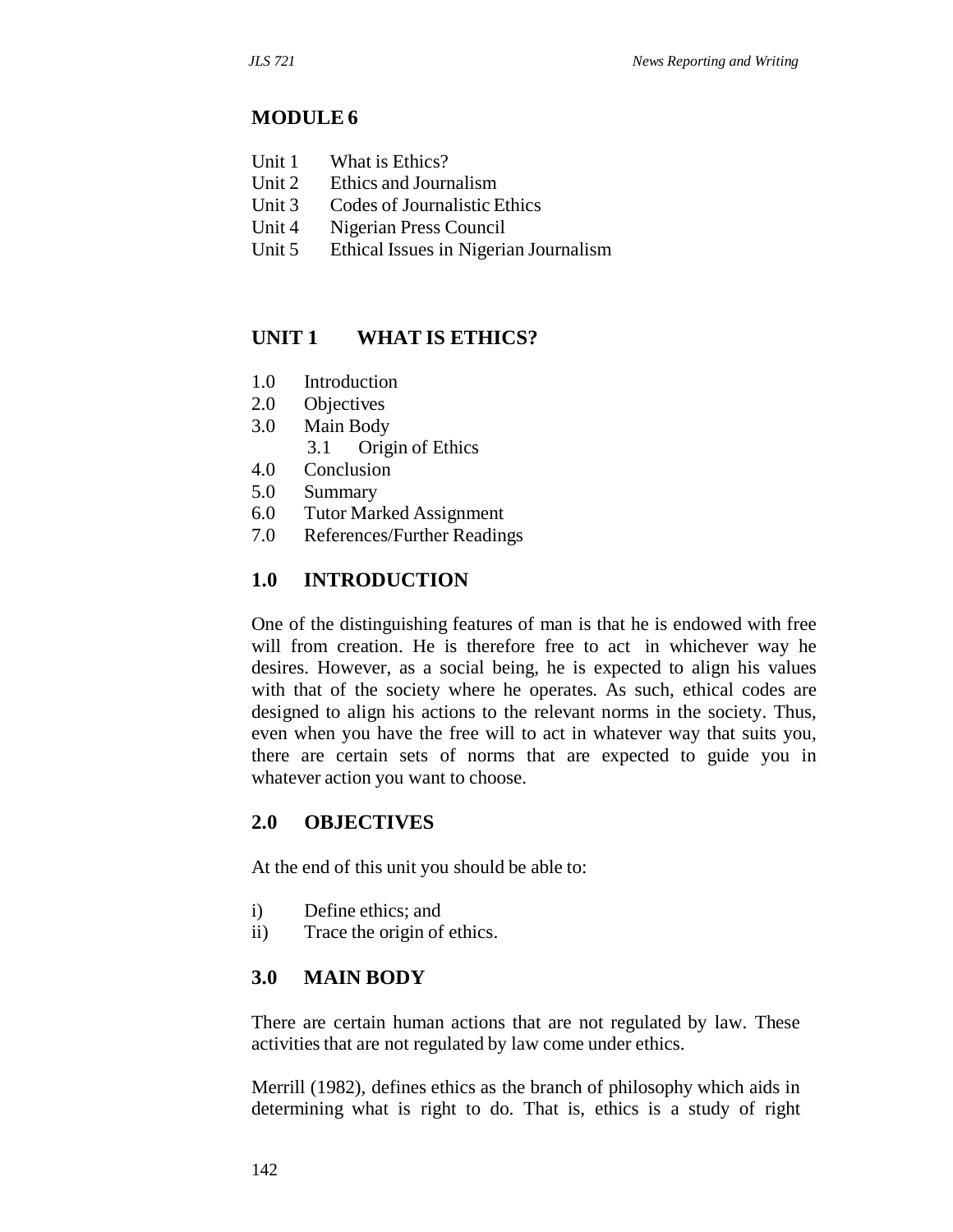conduct. Its ultimate concern is how to provide moral principles or norms for action. Ethics could therefore be termed as a normative science of conduct. Because of its concern with such concepts as virtue and vice; right and wrong; and good and bad; responsible and irresponsible action; a study of ethics is a study of rules and guidelines deigned to regulate human actions while making moral decisions.

## **Self Assessment Exercise 1.1**

Attempt a definition of ethics

## **3.1 Origin of Ethics**

The concept of ethics dates back to the beginning of human existence (Okunna, 1997). For some philosophers, it must have been in existence in more primitive forms long before it came to be documented in written records.

The role of ethics has been what it is today, that is, prescribing rules for moral behaviour. Okunna traces the origin of ethics to:

## **The idea of "The Good" Morality and Human Nature**

The idea of the good presupposes that God created human being in such a way that they are able to distinguish what is good from what is bad. He therefore prefers good things to bad ones and expects others to behave in like manner.

Since ethics is associated with man, you need to understand certain characteristics that enable him to be ethical. These include:

## **Rationality of Human Beings**

Unlike the lower animals, which act on instincts, human beings are rational and reasonable. They are therefore expected to behave ethically and suppress their instincts.

## **Human Beings and Social Animals**

Man finds fulfillment and happiness when he relates with others. Thus, a person acts ethically or morally only when he relates or identifies in principles with all mankind.

## **Feeling**

Your ability to feel and empathize with others makes it possible for you to behave ethically and live in harmony with them.

## **Learning**

This is an important characteristic of men. He has the ability to learn especially from experience.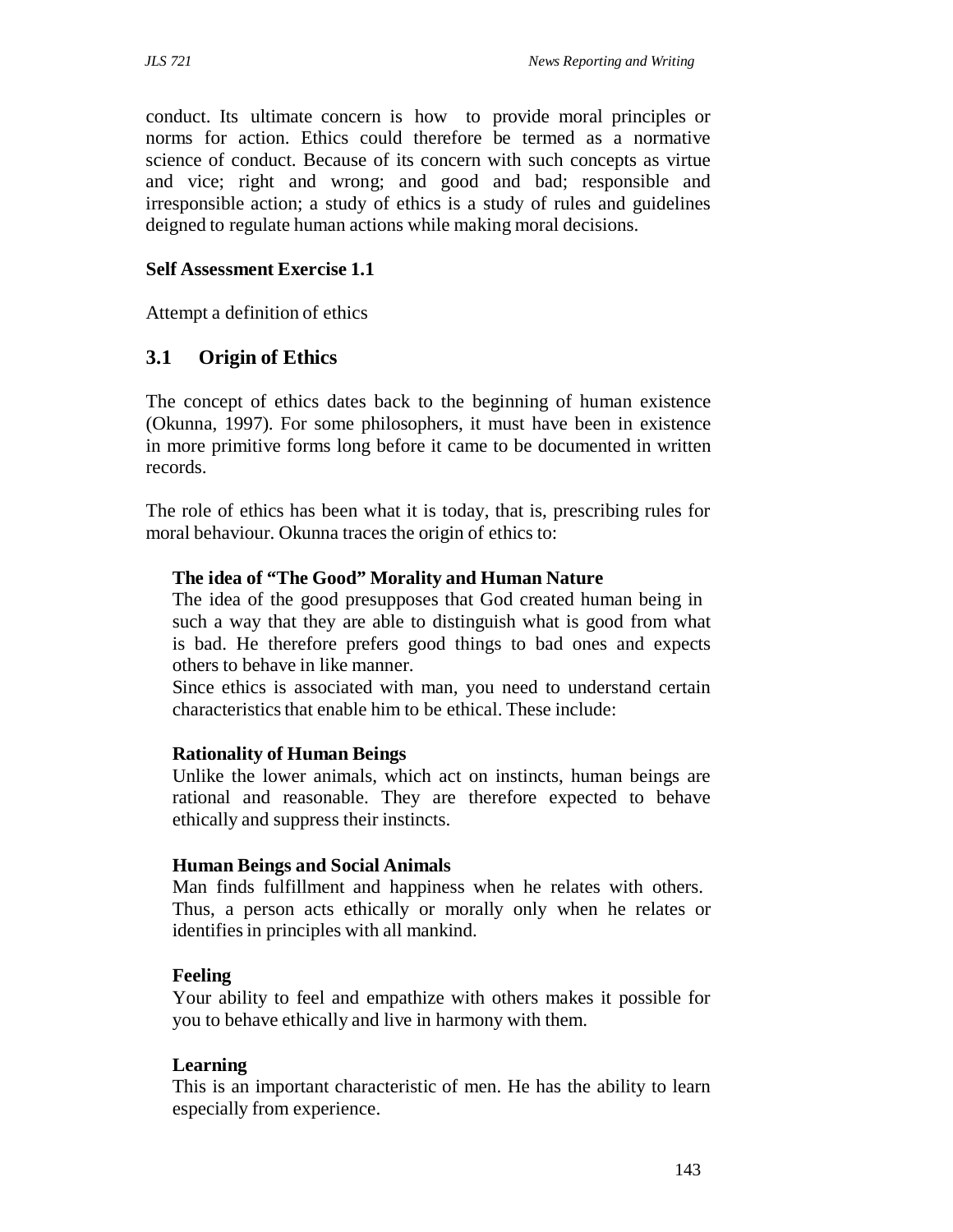# **4.0 CONCLUSION**

For a proper understanding of the importance of ethics in journalism, you need to understand what ethics mean and the origin of ethics.

# **5.0 SUMMARY**

This unit has been able to acquaint you with the meaning of ethics, the origin of ethics and the essential characteristics of human beings which enables them to be ethical when they are confronted with moral problems.

# **6.0 TUTOR MARKED ASSIGNMENT (TMA)**

- 1. Discuss the Origin of Ethics?
- 2 List and explain the characteristics of human beings that enable them to be ethical.

# **7.0 REFERENCES**

- Merrill, C. John (1982): Ethics and Journalism "in Merrill *et al* (ed) *Ethics and the press: Readings in Mass Media Morality,* New York, Hasting House Publishers.
- Okunna, Stella (1997): *Ethics of Mass Communication,* Enugu, New Generations Books pp 49 – 55.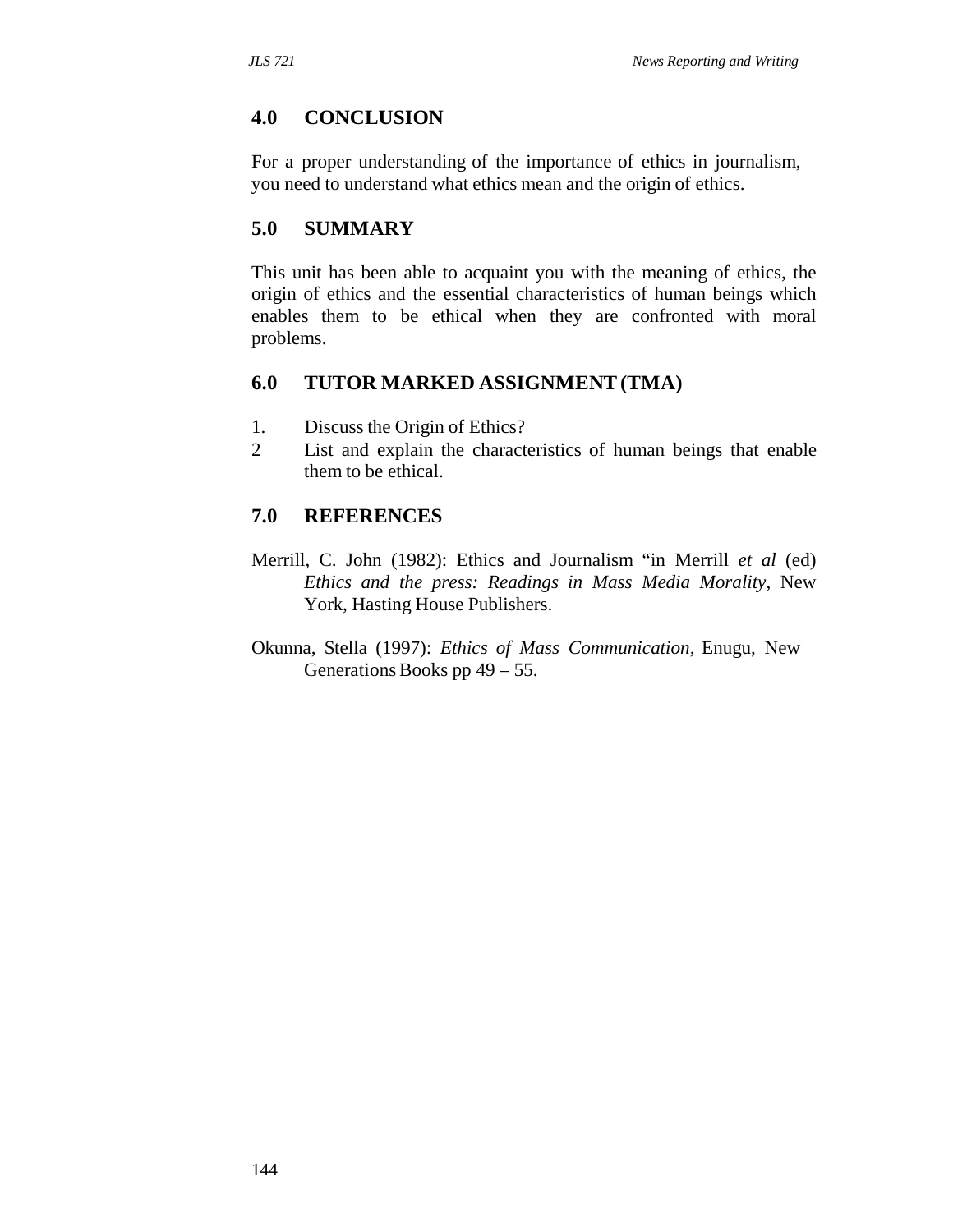# **UNIT 2 ETHICS AND JOURNALISM**

## **CONTENTS**

- 1.0 Introduction
- 2.0 Objectives
- 3.0 Main Body
	- 3.1 Nature and Purpose of Journalistic Ethics
- 4.0 Conclusion
- 5.0 Summary
- 6.0 Tutor Marked Assignment (TMA)
- 7.0 References/Further Readings

# **1.0 INTRODUCTION**

In performing their duties as journalists, there are certain rules and regulations that bind members of the profession. This unit will take a look at the origin of ethics in Mass Communication as well as the nature and purpose of journalistic ethics.

## **2.0 OBJECTIVES**

At the end of this unit you should be able to:

- i) Discuss the origin of ethics in journalism; and
- ii) Explain the nature and purpose of journalistic ethics.

# **3.0 MAIN BODY**

The earliest signs of ethics in journalism were noticed at the turn of the twentieth century when there was a reaction to the excesses of the freedom of the Libertarian press system. This abuse led to calls for a free but responsible press. The social responsibility theory believes that:

Certain obligations to society should be accepted and fulfilled by the press.

These obligations are mainly to be fulfilled through setting high professional standards of trust, accuracy, objectivity, balance and informativeness.

In the discharge of their duties, the media should be self-regulating within the framework of law and established institutions.

The society and public have a right to expect high standards of performance from the media, and intervention can be justified to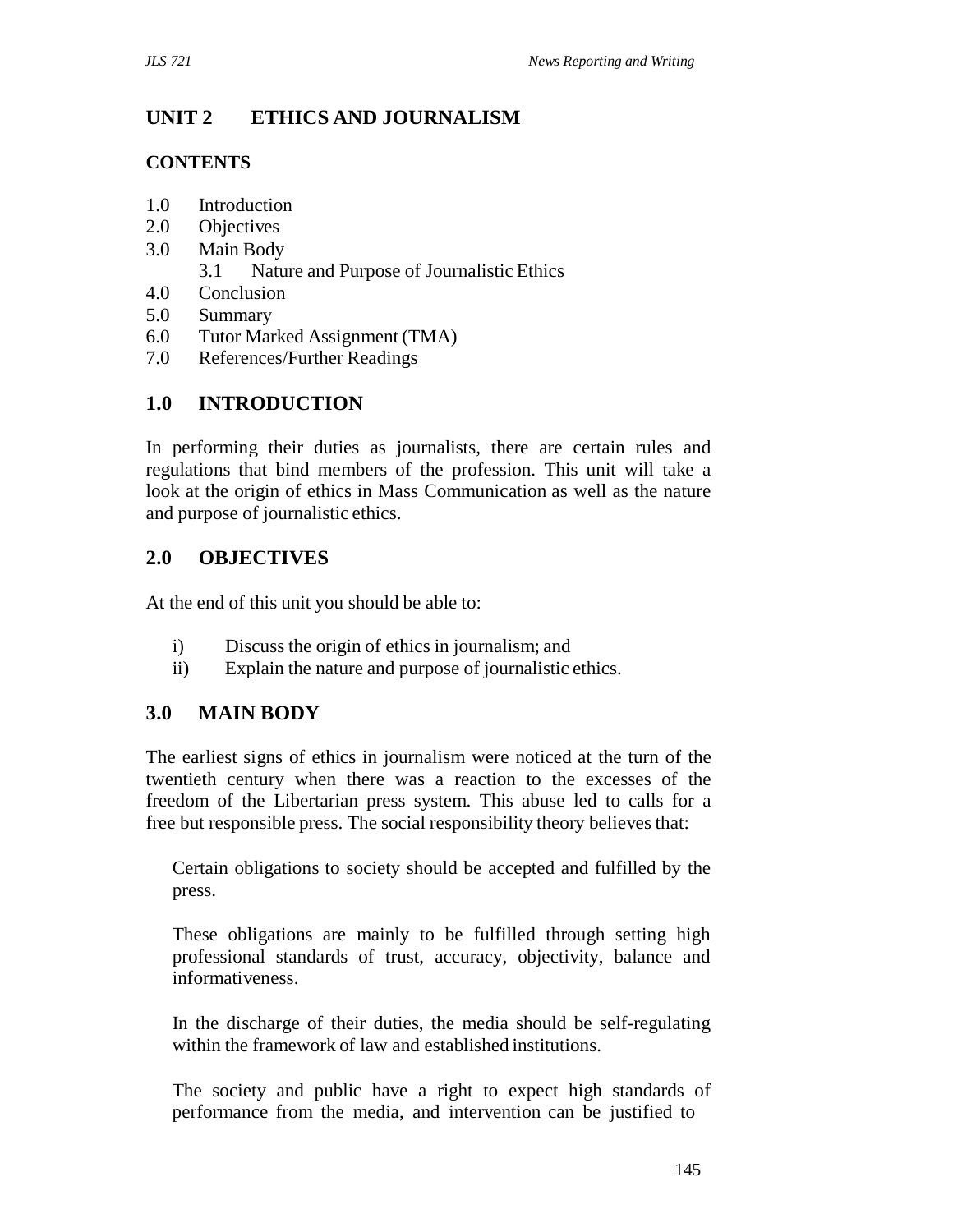secure the public good since journalists should be accountable to society.

The theory holds to ensure high ethical standard that the press must be controlled by itself or by the government.

#### **Self Assessment Exercise 2.1**

Briefly describe the basis of journalistic ethics.

## **3.1 Nature and Purpose of Journalistic Ethics**

Merrill (1982), describes journalistic ethics as a branch of philosophy, which aids journalists in determining what is right to do. It is ultimately concerned with providing moral principles or norms for journalistic actions.

To understand the full meaning of ethics in journalism, Okunna (1997), asks:

- 1. What standard should journalists adhere to in the practice of their profession?
- 2. What is good journalism and what is bad journalism?
- 3. What should the journalist do in a particular situation?
- 4. What should journalism do for its practitioners, its audience and the society?

Judged from the above questions, the purpose of ethics in Mass Communication is to assist journalist to be moral in their professions.

Journalistic ethics will stipulate rules, guidelines, norms and principles that guide the journalist in making moral decisions.

# **4.0 CONCLUSION**

Looking at the basis for the introduction of ethics to journalism, that is, the observed excesses of the freedom of the press in the  $20<sup>th</sup>$  century, one cannot but support the need for ethics in Mass Communication. For, it behooves media practitioners to be accountable to the society in which they operate.

# **5.0 SUMMARY**

The excesses of the Libertarian theory had necessitated the need for the society to demand a high moral standard from journalists.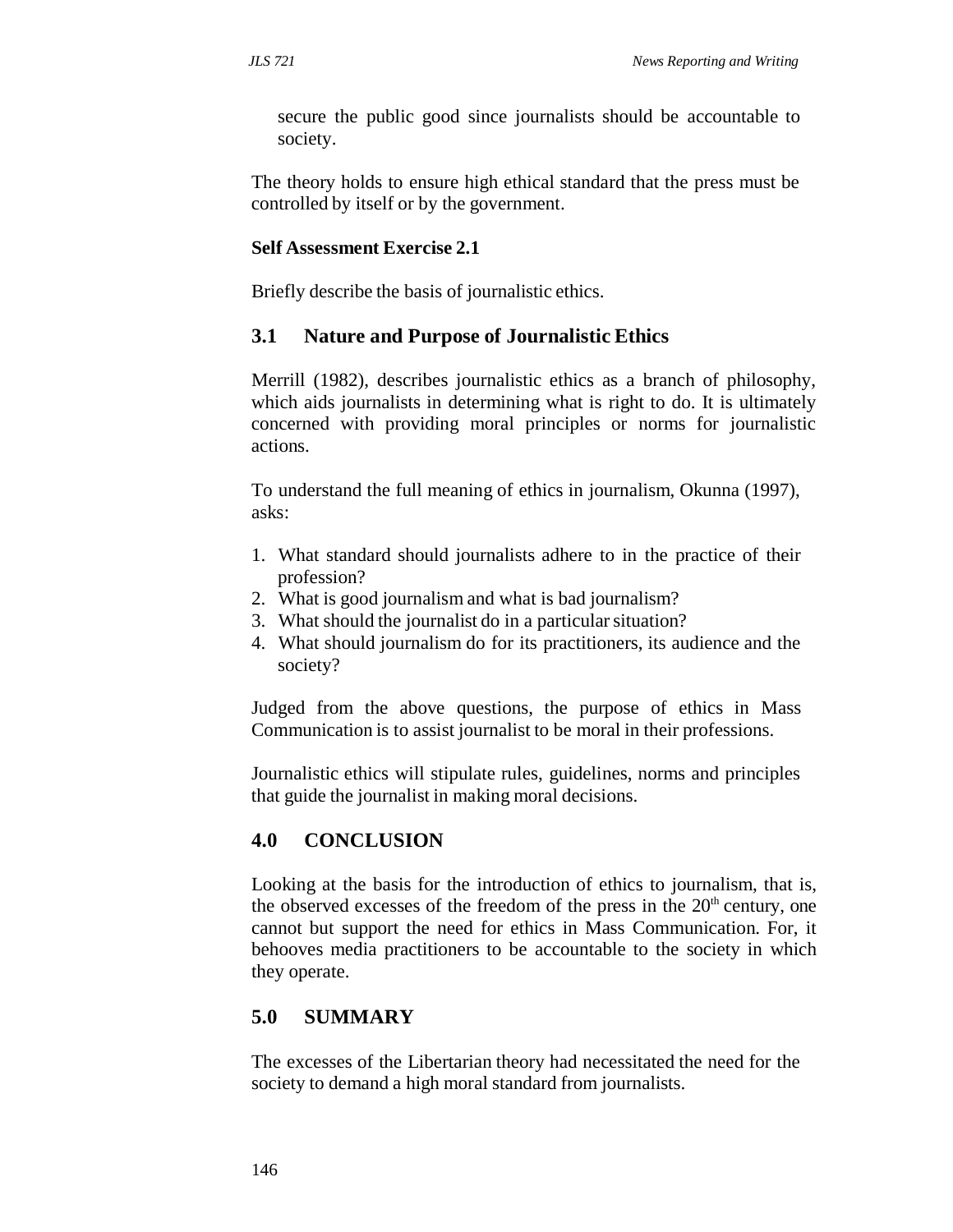This moral standard was set by journalists themselves so as to make them sensitive to every action they take in the search for the truth.

Thus, like any other profession, journalism is guided by ethics, which enable them to be more responsible in exercising their freedom on what to report and what not to report.

## **6.0 TUTOR MARKED ASSIGNMENT (TMA)**

Justify the need for ethics in Mass Communication.

#### **7.0 REFERENCES/FURTHER READINGS**

- Merrill, C. John (1982): Ethics and Journalism "in Merrill *et al* (ed) *Ethics and the press: Reading in Mass Media Morality,* New York, Hasting House Publishers.
- Okunna, Stella (1997): *Ethics of Mass Communication,* Enugu, New Generations Books pp 49 – 55.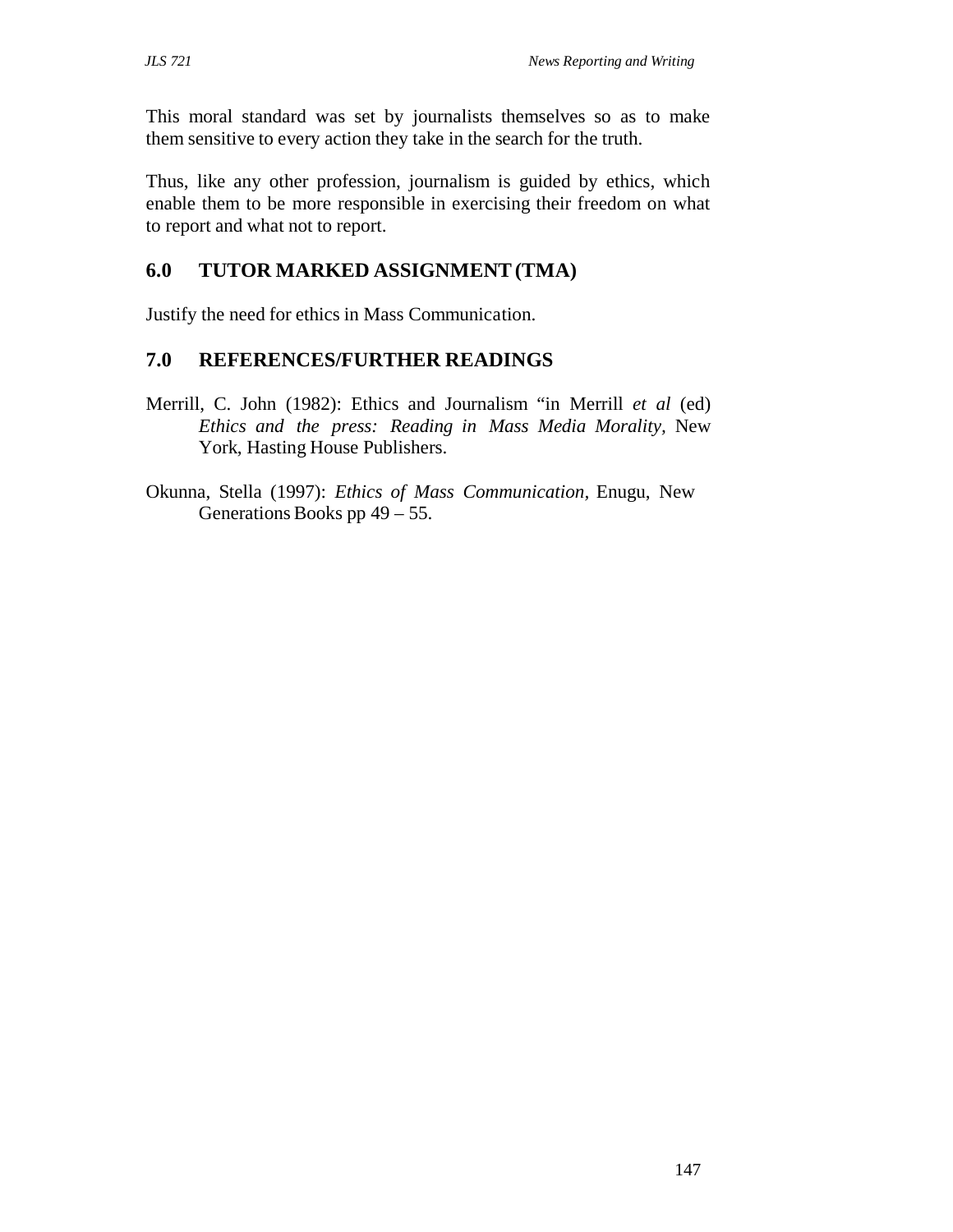#### **UNIT 3 CODES OF JOURNALISTIC ETHICS**

#### **CONTENTS**

- 1.0 Introduction
- 2.0 Objectives
- 3.0 Main Body
	- 3.1 National Codes
	- 3.2 Institutional Codes
	- 3.3 Code of Ethics for Nigerian Journalists
		- 3.3.1 Editorial Independence
			- 3.3.2 Accuracy and Fairness
			- 3.3.3 Privacy
			- 3.3.4 Privilege/Non-Disclosure
			- 3.3.5 Decency
			- 3.3.6 Discrimination
			- 3.3.7 Reward and Gratification
			- 3.3.8 Violence
		- 3.3.9 Children and Minors
		- 3.3.10 Access to Information
		- 3.3.11 Public Interest
		- 3.3.12 Social Responsibility
		- 3.3.13 Plagiarism
		- 3.3.14 Copyright
		- 3.3.15 Press Freedom and Responsibility
- 4.0 Conclusion
- 5.0 Summary
- 6.0 Tutor Marked Assignment (TMA)
- 7.0 References/Further Readings

#### **1.0 INTRODUCTION**

Having established the fact that journalism, like any other profession is not without some ethics guiding the conducts of its practitioners, it is essential to focus on the codes of ethics for journalists especially in Nigeria.

#### **2.0 OBJECTIVES**

At the end this unit you should be able to:

- i) Define journalistic codes of ethics; and
- ii) Explain the code of ethics for Nigerian journalists.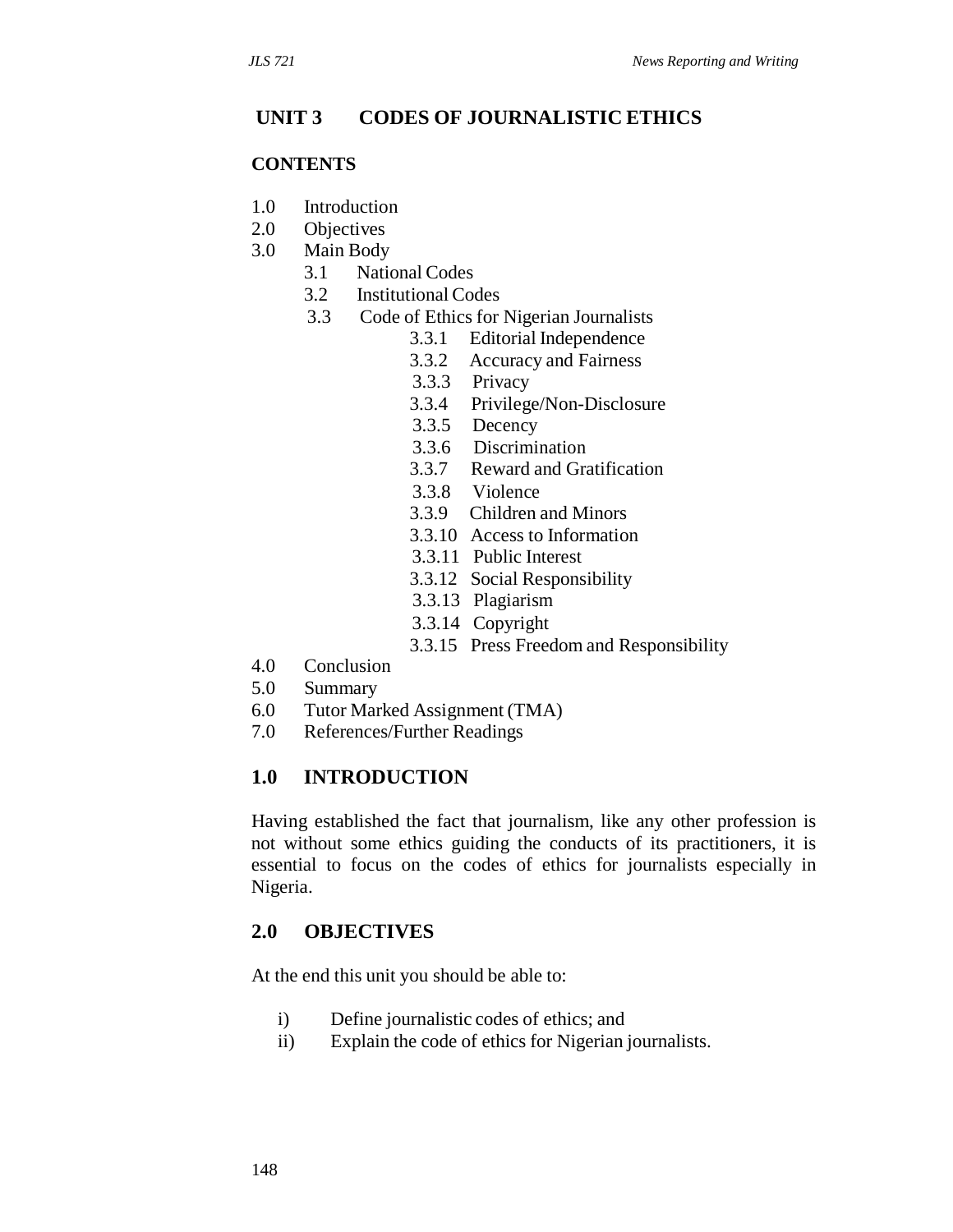# **3.0 MAIN BODY**

Codes of journalistic ethics can be defined as rules and norms which are prepared and adopted by journalists to regulate the conduct of their profession.

Professional ethical norms first began to be codified in the early 1920s and at present much code exists in some ninety countries in all regions of the world.

These codes of journalistic ethics are in different categories. We have the International code of ethics, Regional code of ethics and National code of ethics.

## **3.1 National Codes**

Every country has different codes of ethics that govern the different mass media print, broadcast and the cinema.

In Nigeria, the code of conduct of the Nigeria Press Organisation (NPO) is the umbrella code for journalists in the country. However, it must be noted that practitioners in different media and media-related professions also have different codes of ethics to guide their professional practice. These include the code of ethics of the Nigerian Institute of Public Relations (NIPR) and the code of the Association of Advertising Practitioners of Nigeria (AAPN). The Nigeria Broadcasting Commission (NBC) also has a code of conduct for broadcasting.

## **3.2 Institutional Codes**

Different media organizations have their own policies regarding the conduct of employees. These codes are often comprehensive and deal with such diverse matters as the acceptance of gifts and other gratuities from outside sources, conflict of interests, the use of offensive, or indecent materials, the publication of rape victims' names, the staging of news events, the use of deceptive news gathering techniques, and the identification of sources. There are usually similar policies regarding advertising content, particularly in matters of decency and taste.

Although these codes often reflect an organization's commitment to certain standards of conduct, they are sometimes criticized for failing to provide guidance for the myriad of ethical dilemmas that confront media practitioners under the pressure of time deadlines.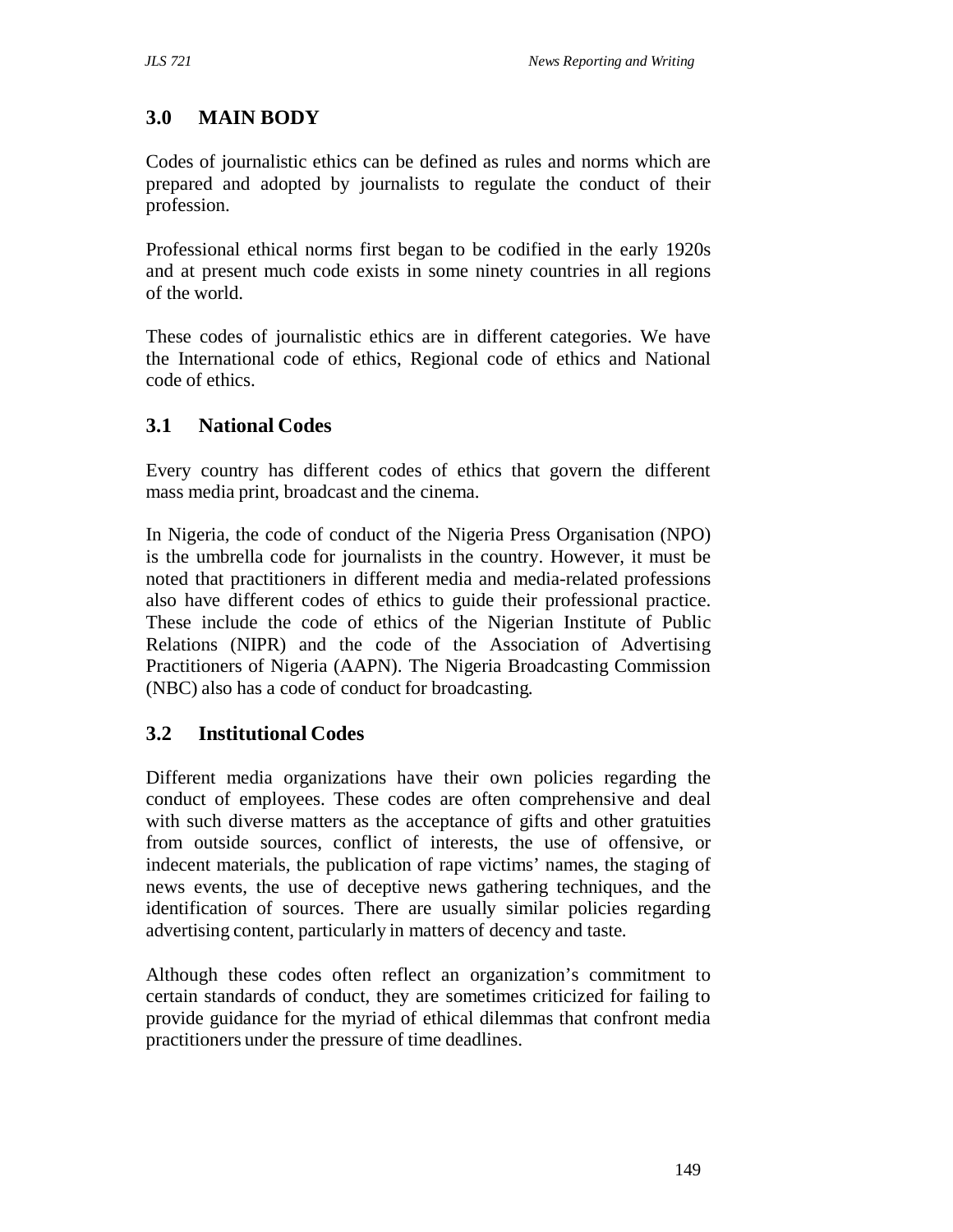Nevertheless, such codes are helpful in orientation of new employees to the ethical values of the organization and can also be used as a neutral standard to which both sides can appeal in an ethical dispute.

The violation of the codes may earn employee sanction from the organization. Also, each violation, particularly if ignored by media executives erodes the integrity of the published ethical guidelines.

## **Self Assessment Exercise 3.1**

Highlight the different codes of journalistic ethics.

## **3.3 Code of Ethics for Nigerian Journalists**

In Nigeria, code of ethics for journalists was first established and adopted by the Nigeria Press Organization (NPO) in 1979. This code later paved way for a new one because the old one was deficient in many areas.

The new code, which is a collective effort of Nigerian journalists represented by the Nigeria Press Organization (NPO) and the Nigerian Press Council (NPC) which is expected to interpret the code while acting as a judicator when any of the provisions of the code is breached.

The code contains the following:

## **3.3.1 Editorial Independence**

Decisions concerning the content of news should be the responsibility of a professional journalist.

#### **3.3.2 Accuracy and Fairness**

- i) The public has a right to know. Factual, accurate, balanced and fair reporting is the ultimate objective of good journalism and the basis of earning public trust and confidence.
- ii) A journalist should refrain from publishing inaccurate and misleading information. Where such information has been inadvertently published, prompt correction should be made. A journalist must hold the right of reply as a cardinal rule of practice.
- iii) In the course of his duties, a journalist should strive to separate facts from conjecture and comment.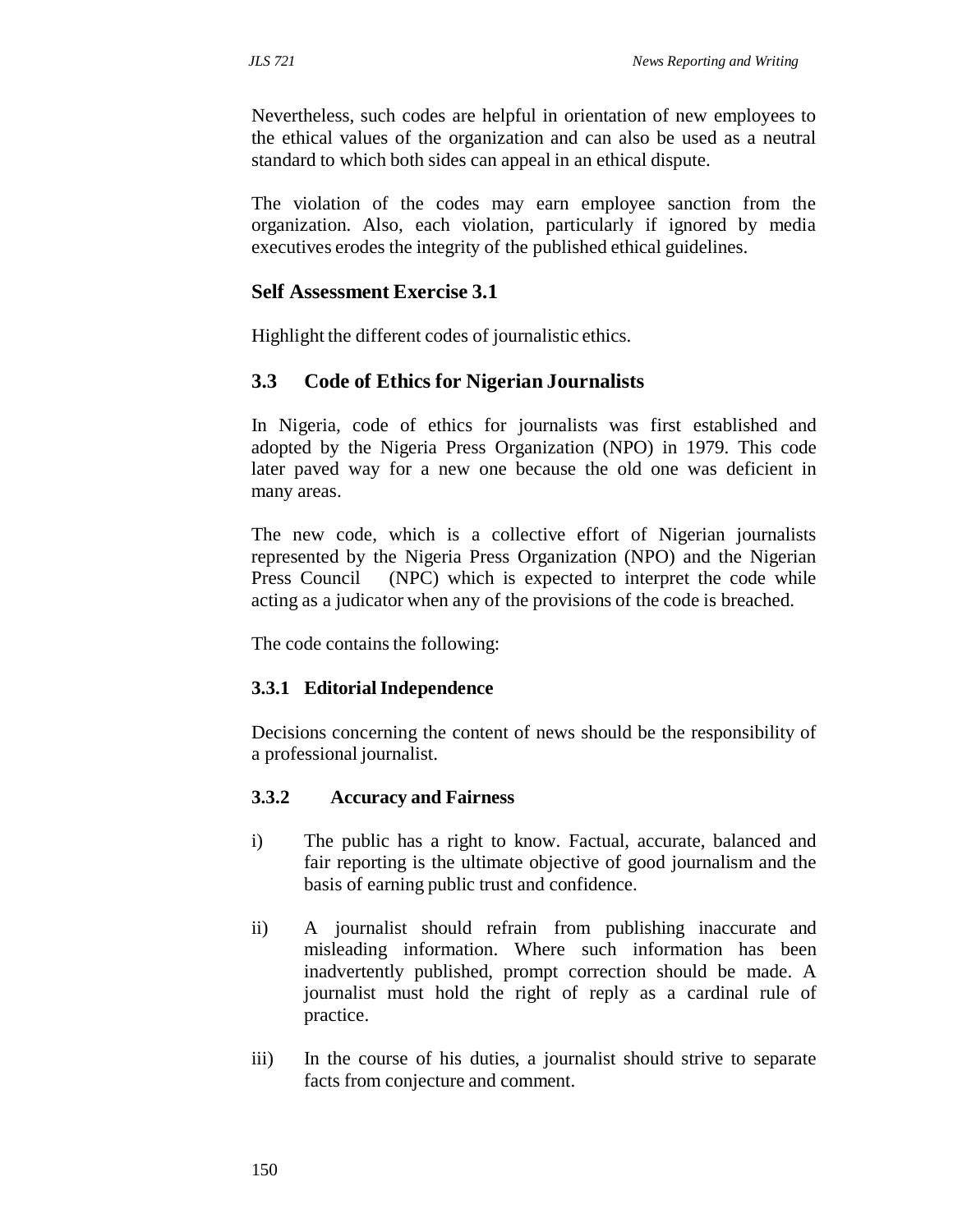# **3.3.3 PRIVACY**

As a general rule, a journalist should respect the privacy of individuals and their families unless it affects public interest.

- a. Information on the private life of an individual or his family should only be published if it impinges on public interest.
- b. Publishing of such information about an individual as mentioned above should be deemed justifiable only if it is directed at:
- a) Exposing crime or serious misdemeanour;
	- b. Exposing anti-social conduct;
	- c. Protecting public health, morality and safety;
	- d. Preventing the public from being misled by some statement or action of the individual concerned.

## **3.3.4 Privilege/Non-Disclosure**

- i) A journalist should observe the universally accepted principle of confidentiality and should not disclose the source of information obtained in confidence.
- ii) A journalist should not breach an agreement with a source of information obtained as "off-the-record" or as "background information."

## **3.3.5 Decency**

- i) A journalist should dress and comport himself in a manner that conforms to public taste.
- ii) Journalist should refrain from using offensive, abusive or vulgar languages.
- iii) A journalist should not present lurid details, either in words or picture, of violence, sexual acts, and abhorrent or horrid scenes.
- iv) In case involving personal grief or shock, enquiries should be carried out and approaches made with sympathy and discretion.
- v) Unless it is in the furtherance of the public's right to know, a journalist should generally avoid identifying relatives or friends of persons convicted or accused of crime.

## **3.3.6 Discrimination**

A journalist should refrain from making pejorative reference to a person's ethnic group, religion, sex, or to any physical or mental illness or handicap.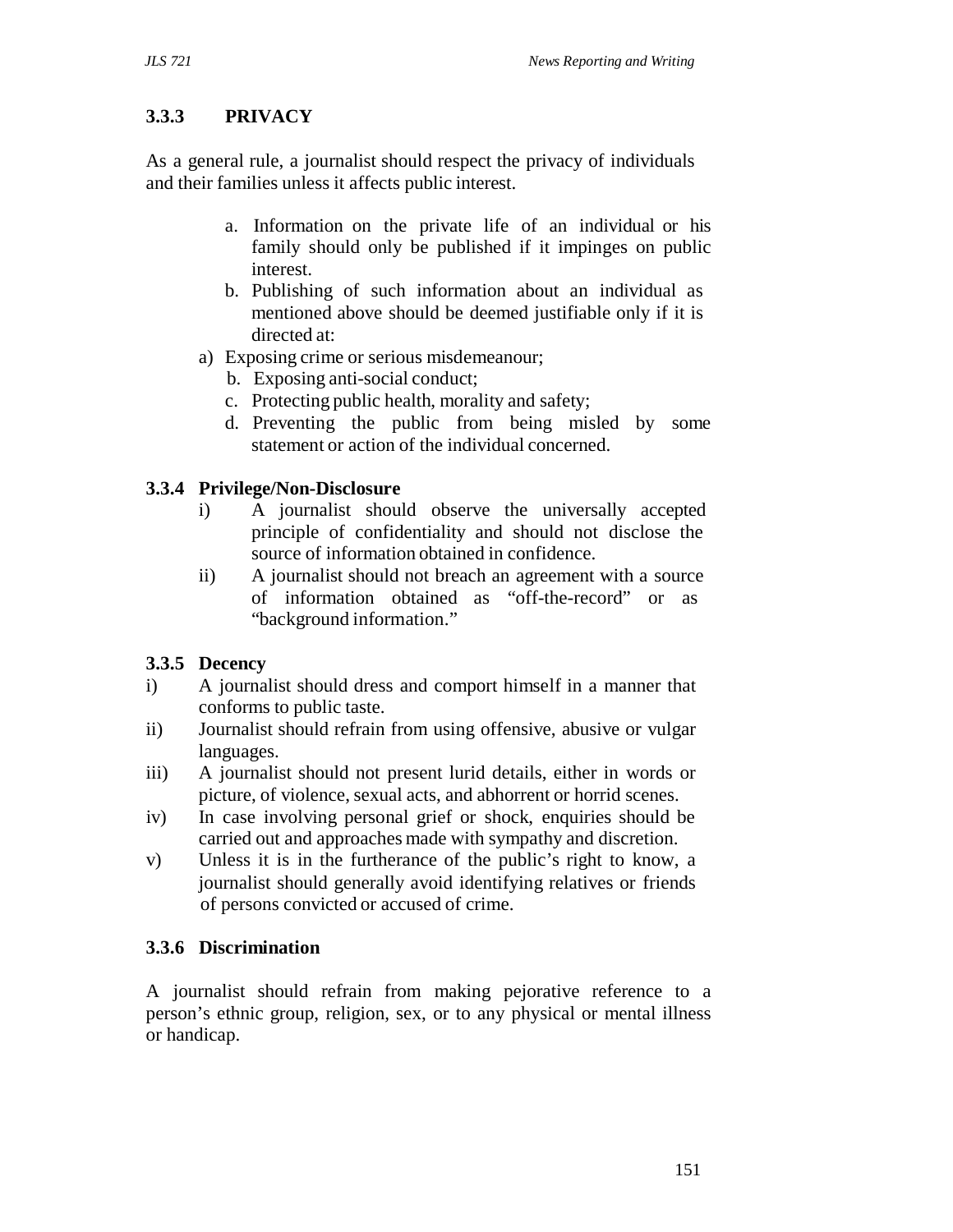#### **3.3.7 Reward and Gratification**

- i) A journalist should neither solicit nor accept bribe, gratification or patronage to suppress or publish information.
- ii) To demand payment for the publication of news is inimical to the notion of news as a fair, accurate, unbiased and factual report of an event.

#### **3.3.8 VIOLENCE**

A journalist should not present or report acts of violence, armed robberies, terrorist activities or vulgar display of wealth in a manner that glorifies such acts in the eyes of public.

#### **3.3.9 Children and Minors**

A journalist should not identify, either by name or picture, or interview children under the age of 16 who are involved in cases concerning sexual offences, crimes and rituals or witchcraft either as victims, witnesses or defendants.

#### **3.3.10 Access to Information**

A journalist should strive to employ open and honest means in the gathering of information.

Exceptional methods may be employed only when the public interest is at stake.

#### **3.3.11 Public Interest**

A journalist should strive to enhance national unity and public good.

#### **3.3.12 Social Responsibility**

A journalist should promote universal principles of human rights, democracy, justice, equity, peace and international understanding.

#### **3.3.13 Plagiarism**

A journalist should not copy, wholesale or in part, other people's work without attribution and/or consent.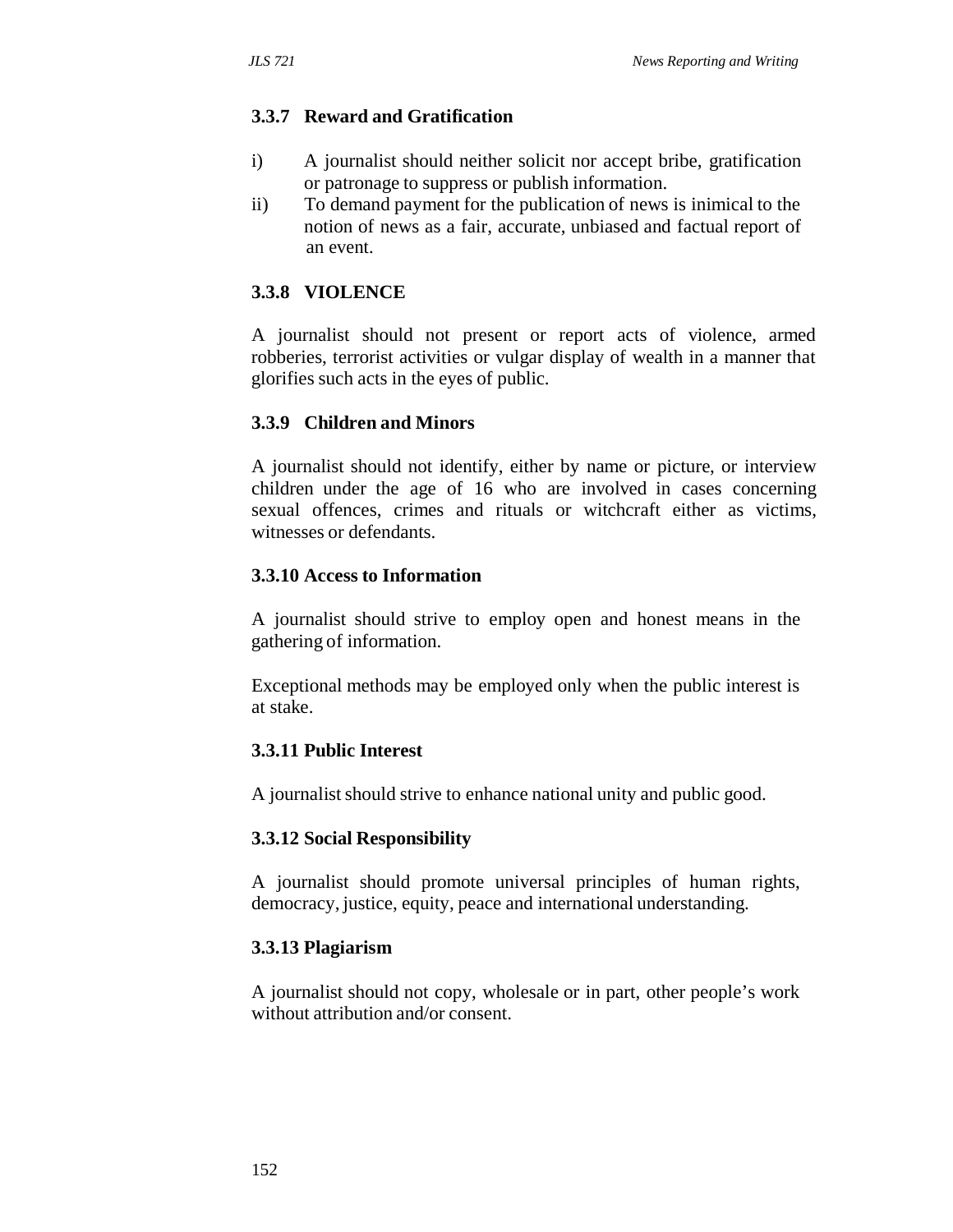# **2.3.14 Copyright**

- i) Where a journalist reproduces a work, be it in print, broadcast, artwork or design, proper acknowledgement should be accorded the author.
- ii) A journalist should abide by all rules of copyrighting established by national and international laws and conventions.

## **3.3.15 Press Freedom and Responsibility**

A journalist should strive at all times to enhance press freedom and responsibility.

# **4.0 CONCLUSION**

At whatever level you want to practice as a journalist, whether international, regional or national, there are rules and regulations to guide you in the conduct of your profession.

The most important thing for you is to be abreast with the codes of ethics of your profession in order to be a sound journalist that would command the respect of your audience and your employer.

## **5.0 SUMMARY**

Since 1920, journalists like other professionals have had rules and regulations enacted by journalists themselves to guide the conduct of their profession.

These are the international codes of ethics and National codes. In Nigeria, besides the code of ethics for practitioners in specific areas of specialization such as advertising, public relations, the Nigeria Press Organization which is the umbrella body for journalists, editor and proprietors of newspapers and magazines ratified the code of ethics for all journalists which contains 15 injunctions or declarations.

## **6.0 TUTOR MARKED ASSIGNMENT (TMA)**

Trace the history of the code of ethics for Nigerian journalists and highlight the issues raised in the code.

# **7.0 REFERENCES/FURTHER READINGS**

Nigeria Press Organization (1998): *Code of Ethics for Nigerian Journalists*, Lagos, NPC.

NPC Decree No 60 of 1999.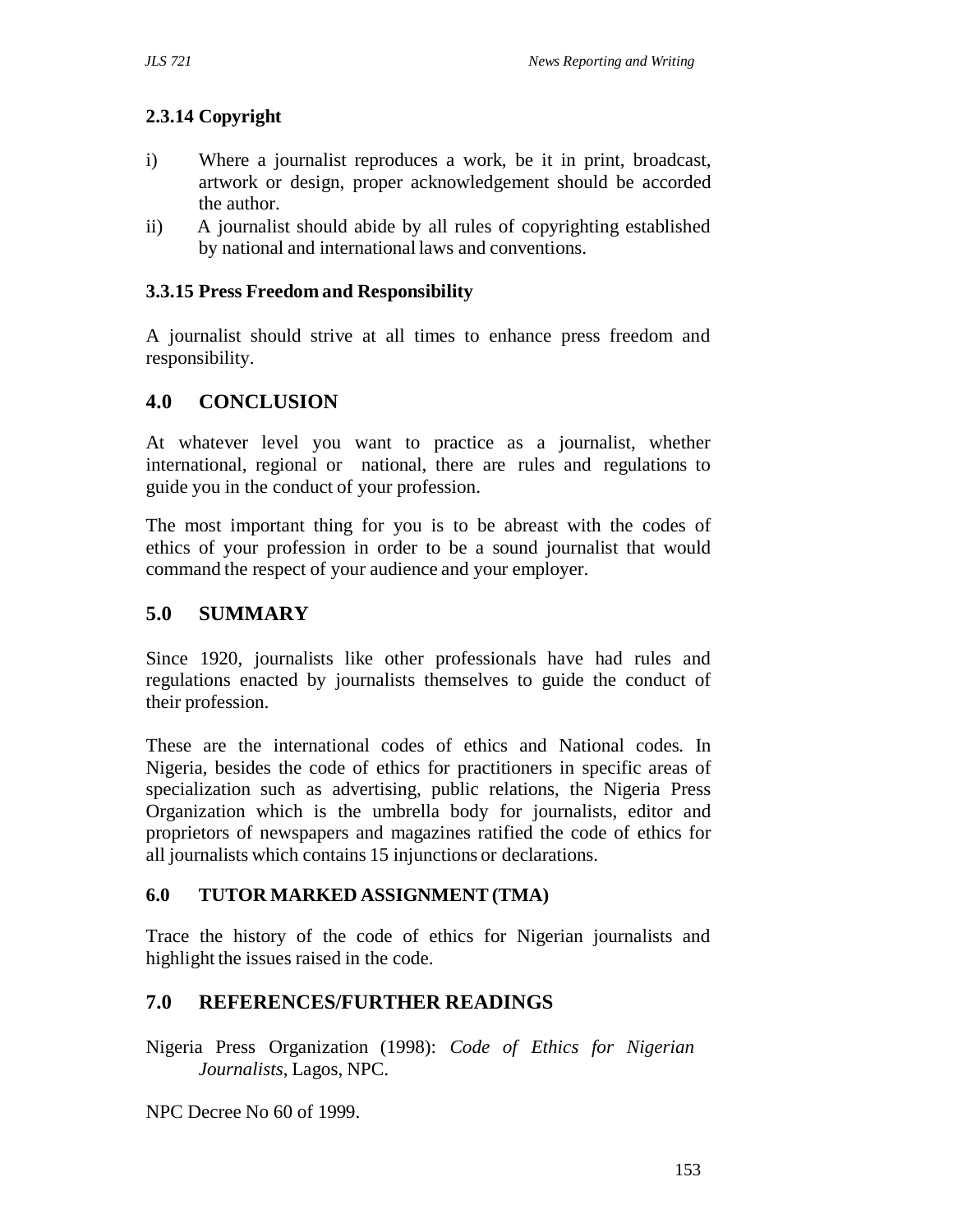## **UNIT 4 NIGERIAN PRESS COUNCIL**

#### **CONTENTS**

- 1.0 Introduction
- 2.0 Objectives
- 3.0 Main Body
	- 3.1 Composition of the Council
	- 3.2 Roles of the Complaints Committee
	- 3.3 Treatment of Complaints
	- 3.4 Possible Findings of the Council
- 4.0 Conclusion
- 5.0 Summary
- 6.0 Tutor Marked Assignment (TMA)
- 7.0 Reference/Further Reading

## **1.0 INTRODUCTION**

In the enforcement of professional ethics, the role of the press council cannot be over emphasized. The Nigerian Press Council is an autonomous body set up by Decree No 85 of 1992 and amended by Decree No 60 of 1999 to promote high professional standards for the Nigerian press, and to deal with complaints emanating from members of the public about the conduct of the journalists in their professional capacity or complaints from the press about the conduct of persons or organizations towards the press.

## **2.0 OBJECTIVES**

At the end of this unit you should be able to:

- i) Identify the role of a press council;
- ii) Explain the workings of the Nigeria Press Council; and
- iii) Describe the role of the complaints committee of the press council and how complaints are treated.

## **3.0 MAIN BODY**

The NPC decree provides it with a wide range of responsibilities namely:

- i) Enquire into complaints about the press and the conduct of any person or organization towards the press.
- ii) Research into contemporary press development and engage in updating press documentation.
- iii) Review developments likely to restrict the flow of information and advise on means aimed at remedying such developments.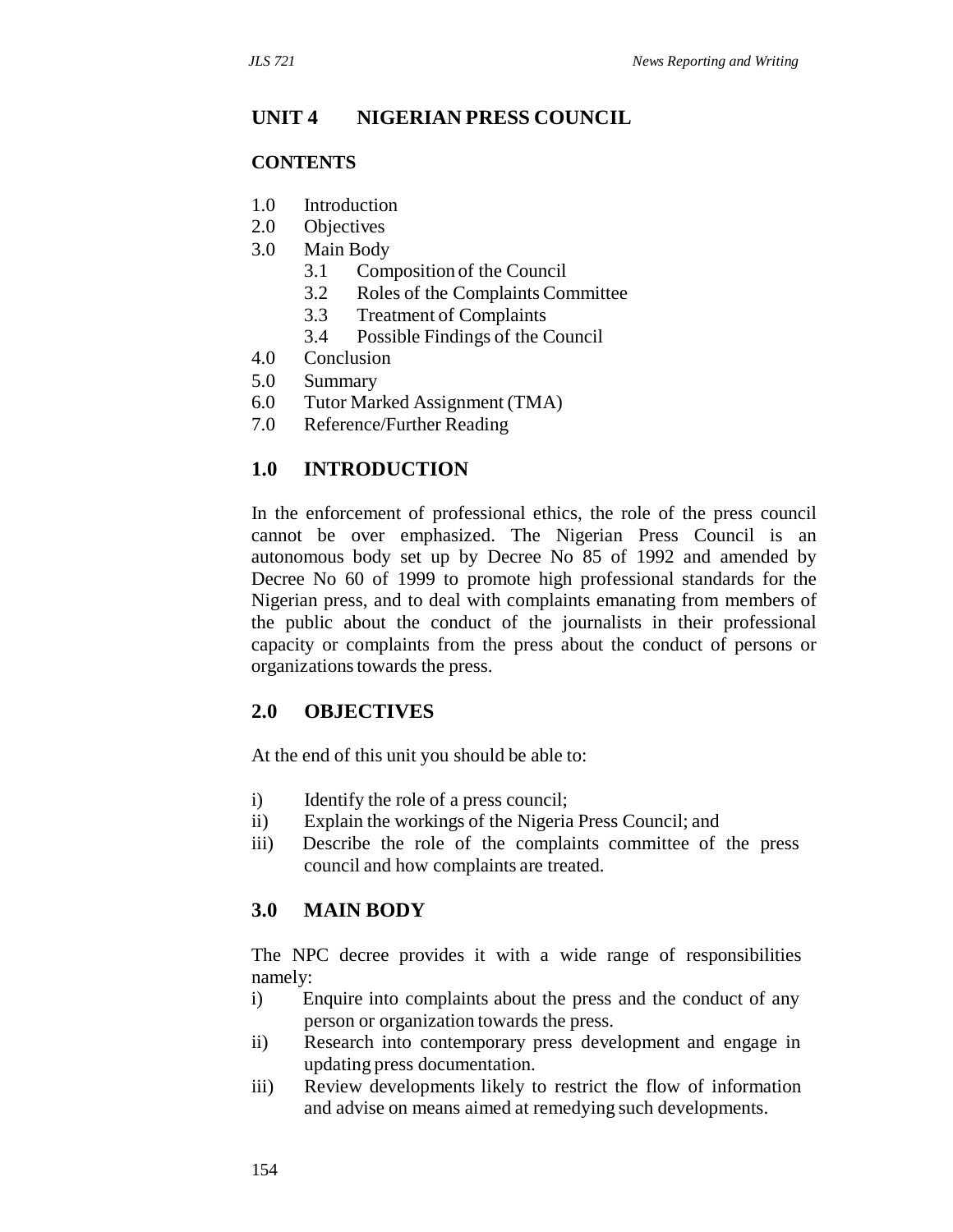- iv) Ensure the protection of the rights and privileges of journalists in the lawful performance of their professional duties, and
- v) Foster the achievement and maintenance of high professional standards by the Nigerian press.

# **3.1 Composition of the Council**

The council shall consist of a Chairman and the following other members, that is,

- i) Four representatives of the Nigeria Union of Journalists.
- ii) Two representatives of the Nigerian Guild of Editors.
- iii) Two representatives of the Newspaper Proprietors' Association of Nigeria who shall be practising Journalists.
- iv) One representative of educational institutions involved in training of journalists.
- v) One representative of the Federal Ministry of Information and Culture who shall be a practising Journalist.
- vi) Two representatives of the Broadcasting Organizations of Nigeria.
- vii) One representative of the News Agency of Nigeria who shall be a practising journalist.
- viii) The secretary to the council.

Thus, the board of the council comprises the chairman and 16 members including the Executive Secretary, drawn from the press and the public. The council works through four committees: the Complaints Committee, Research and Documentation Committee, Registration and Disciplinary Committee, and Rights and Privileges Committee.

# **3.2 Roles of the Complaints Committee**

This committee vets, investigates and deals with complaints which people affected by the performance of the press may have about the conduct of persons or organizations towards them. According to the Decree, any member of the public is entitled to lodge complaints against the press provided the complaint is one of unethical conduct. You can complain if:

- i) Anything unethical is published about you in any medium of information in Nigeria.
- ii) Anything considered objectionable is done to you by any journalist in his capacity as a journalist.
- iii) Anything is done against the journalist that is capable of limiting the freedom of the press guaranteed by the constitution of the Federal Republic of Nigeria.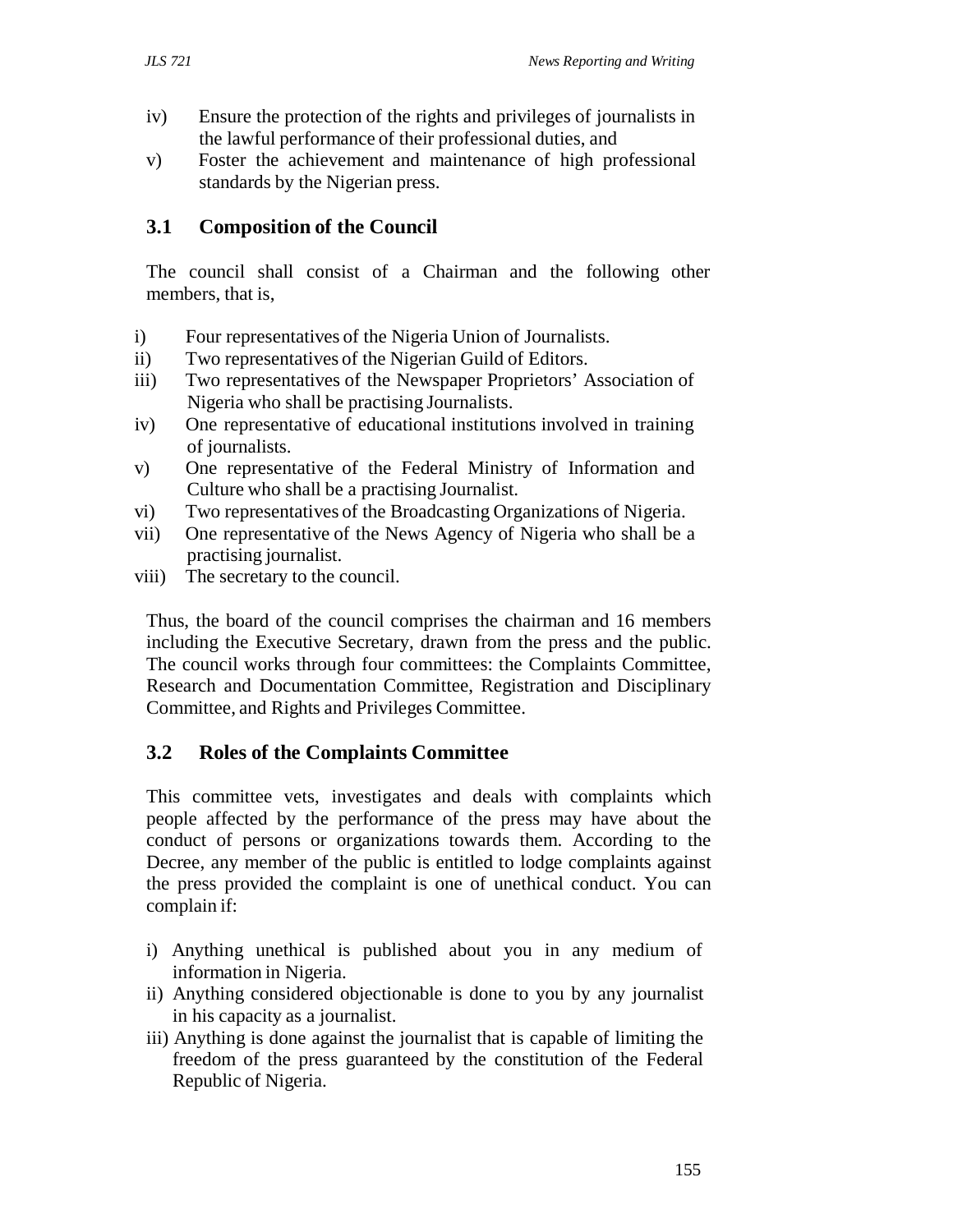iv) What is done and complained about is not in accordance with the code of conduct of the Nigerian Union of journalists.

However, before you can complain, you must be satisfied that you have invited the attention of the medium concerned to what you deem objectionable and you are not satisfied with the way the matter was handled by the medium. The medium may have failed to react to your complaint or informed you that they were not liable. If the grouse has to do with a broadcast, it is advised that the complaint is directed to the station's director of news and/or programmes. You should be in no doubt about the publication you are complaining about, when the publication was made, what harm you think it did and what you want done. All your complaints to the council will be in WRITING and should be directed to:

> The Executive Secretary Nigerian Press Council, National Arts Theatre Annex, Iganmu, P.M.B. 3451, Surulere, Lagos State.

The importance of the complaints being in writing is that the committee will not entertain verbal complaints. You have to state clearly what your grouse is, the steps you had taken to effect redress, and your CHOICE that the press Council should look into the matter.

#### **Self Assessment Exercise 4.1**

Discuss in details the process of laying complaints before the NPC.

#### **3.3 Treatment of Complaints**

Within 48 hours of the receipt of the complaint, the office of the Executive secretary will make a preliminary report to the complaints committee to keep it fully informed as well as set in motion the following administrative steps for the resolution of the complaint:

- i. Acknowledge receipt of the complaint.
- ii. Refer the complaint to the legal department of the Nigeria press council for interpretation and confirmation that the complaint falls within the council's jurisdiction. If the advice is negative, the secretary will write to the complainant to say that the complaint is not within the council's jurisdiction. If positive, the secretary will write to the complainant to supply documented details if not already submitted.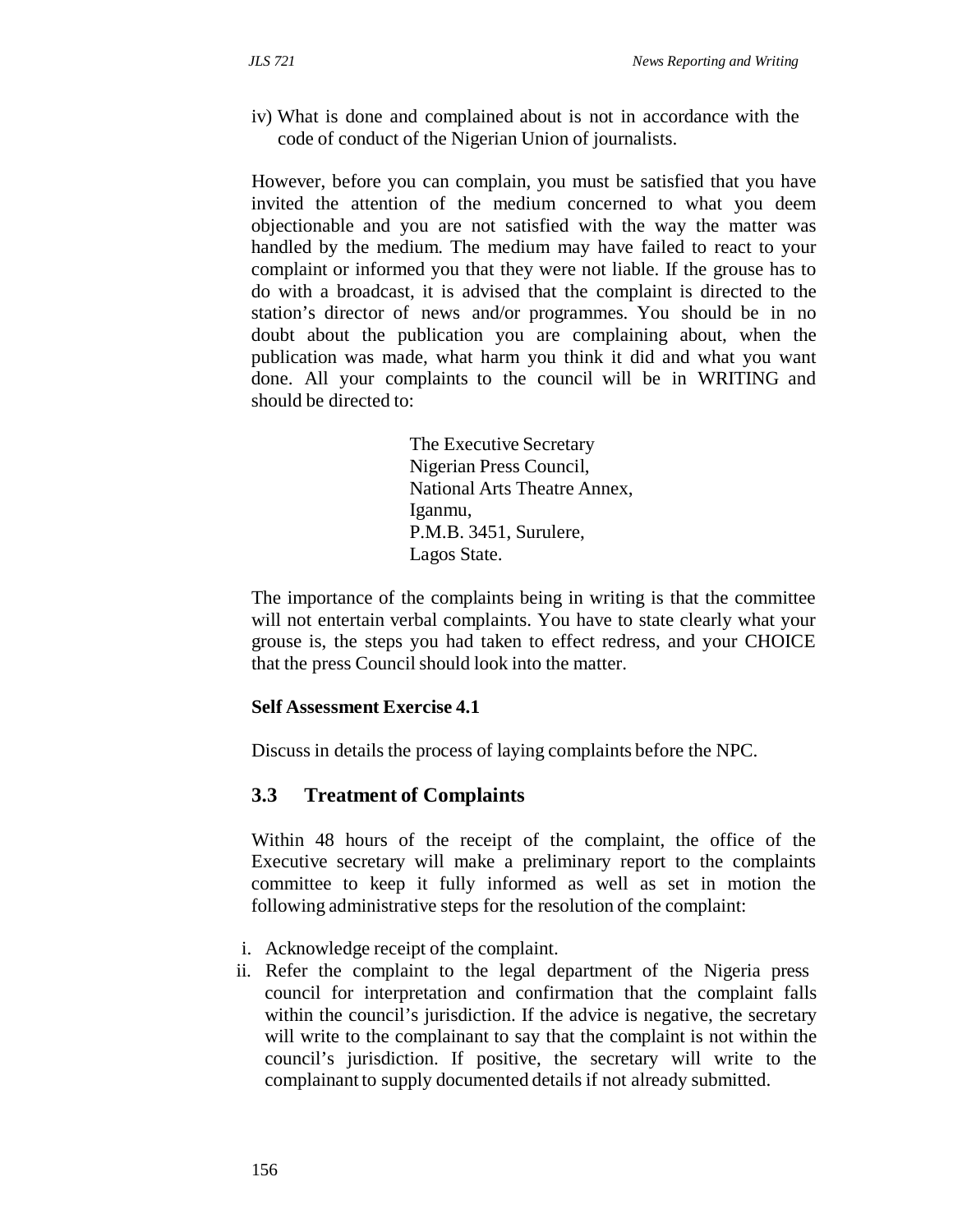- iii. The secretary will then write to inform the defendant about the complaint and invite him to comment in writing.
- iv. With necessary preliminary investigation now completed, the secretary will lay all available facts of the case with documents, if any, before the Complaints Committee for adjudication.

The Complaint Committee now will meet as often as the need arises while the press council itself will meet every quarter.

The Complaint Committee now handles the matter by inviting both sides and witnesses as provided for in the Nigeria Press Council decree sections 9 (1) and 10 which empowers the council to summon any person in Nigeria to attend any meeting of the council to give evidence and to examine him as a witness.

## **3.4 Possible Findings of the Council**

The council may find the medium complained against liable or not liable, and where appropriate, direct the medium or cause the person concerned to publish, in such manner as the council may direct, a suitable apology or correction and may in addition reprimand the journalist or person in the matter. If the journalist has to be further disciplined, like the removal of name from the register, a recommendation will be sent to the Nigerian Union of Journalists, which is responsible for accreditation of journalists.

## **Self Assessment Exercise 4.2**

- 1) What are the functions of the Nigeria Press Council?
- 2) Discuss in detail how an aggrieved person can seek redress from the NPC.

## **4.0 CONCLUSION**

The importance of a press council cannot be overemphasized in the maintenance of high standard of professionalism in the field of journalism.

However, it is still controversial whether the NPC has been able to live to the expectations of Nigerian journalists.

First, it was established by government, and as such people believe that as a federal government organ, it may not be able to work as expected. Also, it is believed that the council is a toothless bulldog, which cannot bite.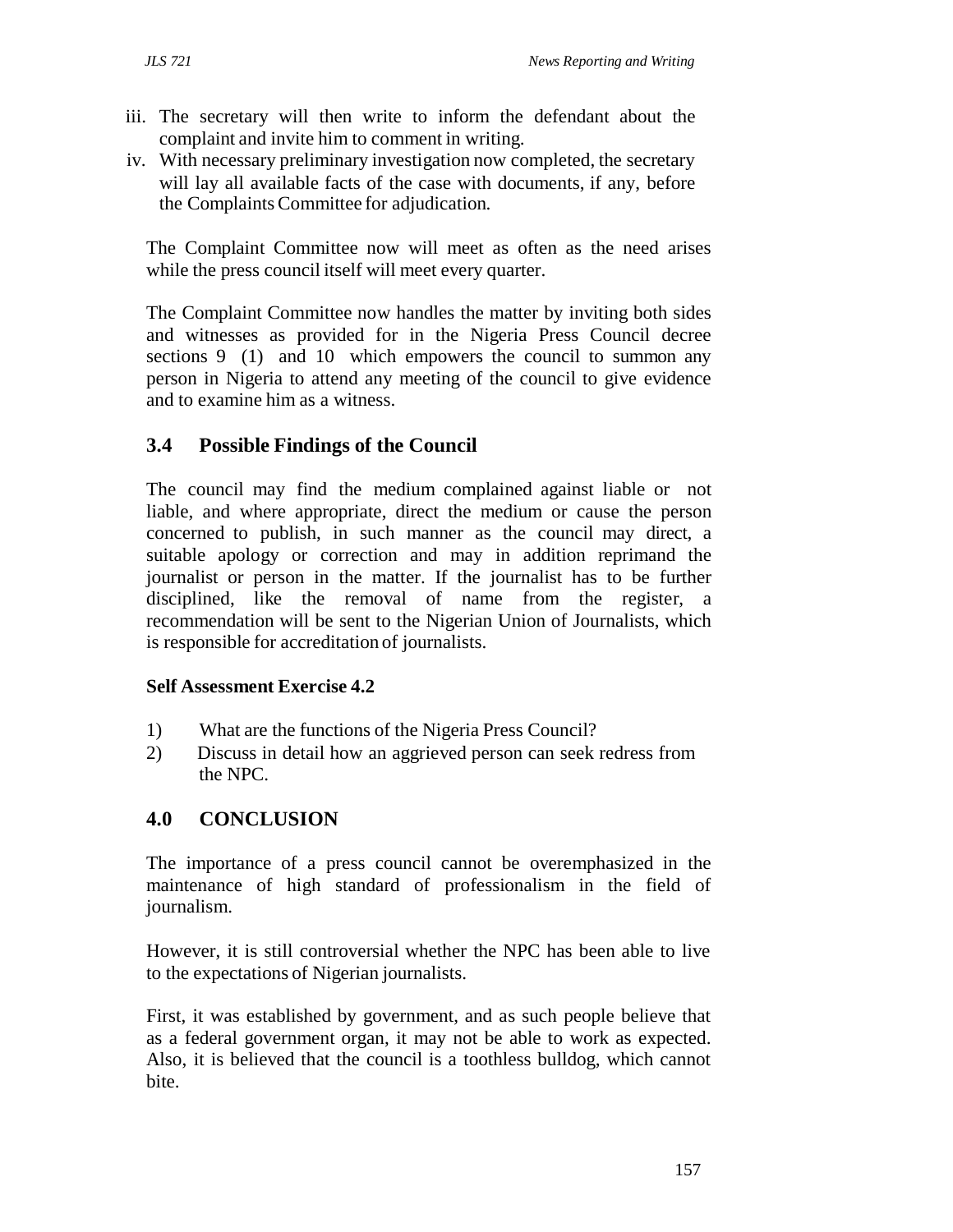## **5.0 SUMMARY**

Conscious of the need to maintain a high standard of professionalism in journalism, the Nigerian government established a press council to entertain complaints against journalists and complaints from journalists against individuals. The council is also responsible for accreditation of courses in tertiary institutions where journalism is taught.

Besides, it is the duty of the council to maintain a register of accredited journalists submitted to it by the Nigerian Union of Journalists.

Thus, it is an offence for anybody that is not a registered journalist to practice the profession in Nigeria.

## **6.0 TUTOR MARKED ASSIGNMENT (TMA)**

To what extent do you think that the NPC has justified the purpose for which it was created?

#### **7.0 REFERENCE/FURTHER READINGS**

NPC Decree No 60 of 1999.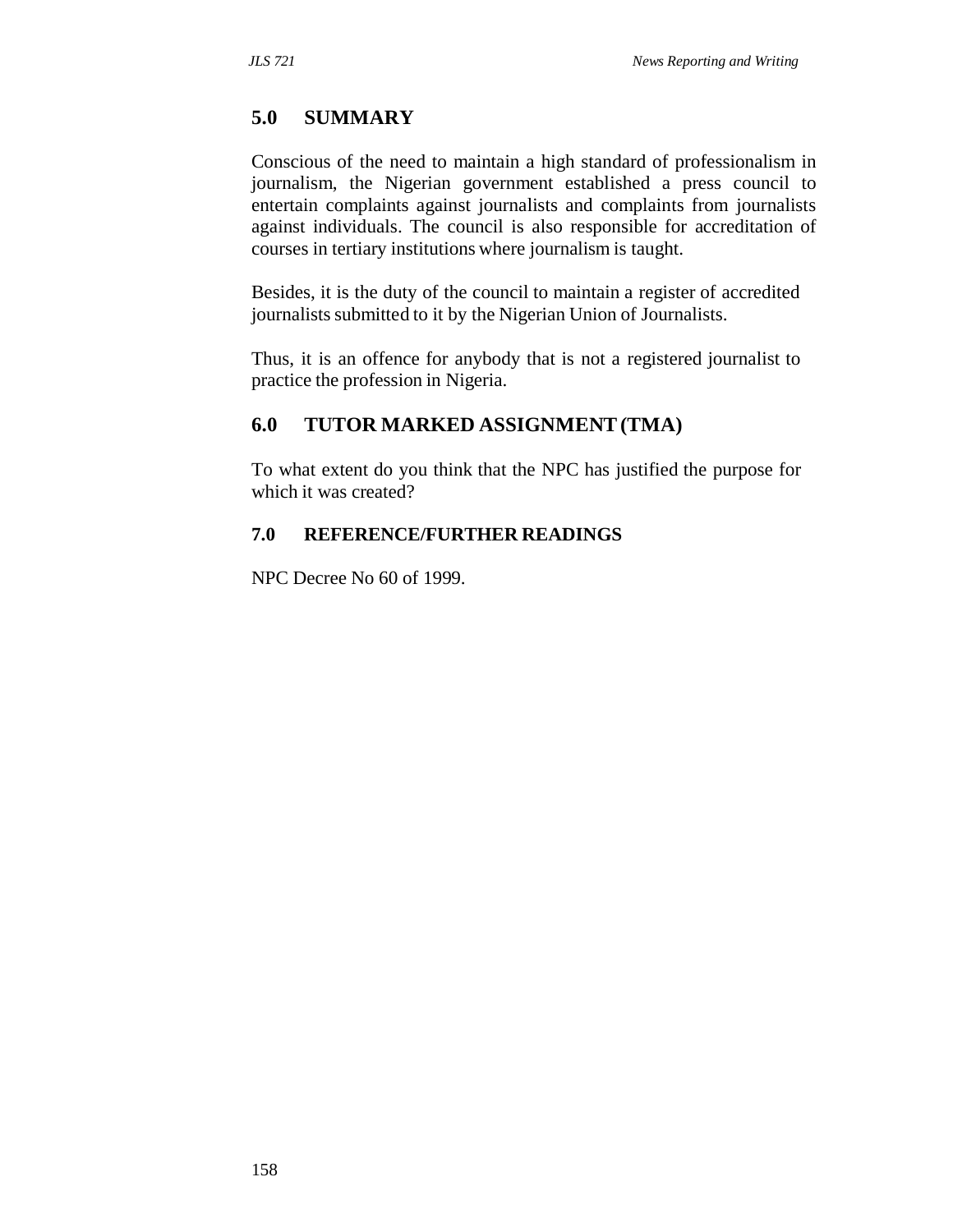# **UNIT 5 ETHICAL ISSUES IN NIGERIAN JOURNALISM**

## **CONTENTS**

- 1.0 Introduction
- 2.0 Objectives
- 3.0 Main Body
	- 3.1 Sycophancy
	- 3.2 Character Assassination
	- 3.3 Pressure
	- 3.4 Afghanistanism
	- 3.5 Bribery
	- 3.6 Sensationalism
	- 3.7 Moonlighting
	- 3.8 Self-Censorship
	- 3.9 Advertorial
- 4.0 Conclusion
- 5.0 Summary
- 6.0 Tutor Marked Assignment (TMA)
- 7.0 References/Further Readings

## **1.0 INTRODUCTION**

Despite the introduction of code of ethics for Nigerian journalists and the setting up of the Nigerian Press Council, there are other ethical issues, which are part of the overall problems in the society. And, journalists being part of the society may fall victim to them, except a conscious effort is made to avoid them. These ethical issues include sycophancy, character assassination, pressure, Afghanistanism, bribery, moonlighting, sensationalism, self-censorship, plagiarism and advertorial.

## **2.0 OBJECTIVES**

At the end of this unit you should be able to:

- i) Explain some ethical problems militating against sound journalism practice; and
- ii) Discuss the effect of such problems on Journalism.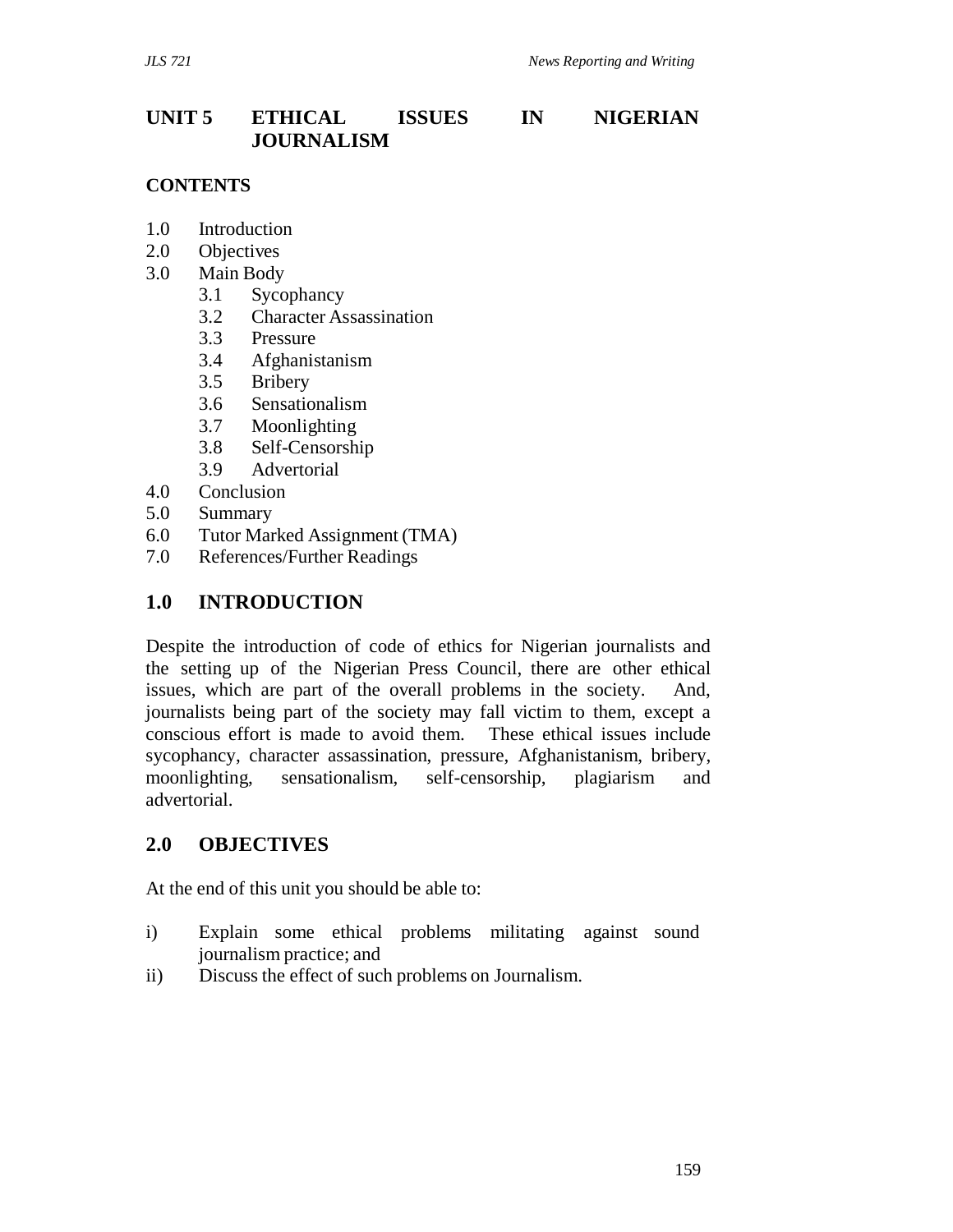# **3.0 MAIN BODY**

## **3.1 Sycophancy**

A sycophant is a "person who tries to win favour by flattering rich or powerful people (Okunna, 1997). Such excessive and insincere praise is a common ethical problem in journalism.

The sycophant journalist flatters political leaders, wealthy citizens and owners of media houses who are employers and have formidable powers over journalists. This is more glaring in the political sphere. Majority of the mass media in Nigeria, as in other developing countries, is owned by the government and as a result the media more often than not are praisesinging the activities of government officials and government policies.

During elections, sycophancy leads to the abuse of the power of the mass media, as unethical journalists use the media to confer status and legitimacy on their favourite politicians, even when they lack legitimacy and do not deserve the praise heaped upon them.

Generally, sycophancy denies the public the correct information, which is the duty of the journalist to give them.

## **3.2 Character Assassination**

Closely related to sycophancy is the ethical problem of character assassination. By flattering favoured prominent and powerful people, the sycophant journalist could indulge in vilifying the opponents of such people.

When the press makes statements that damage a person's reputation, the press is guilty of character assassination. Whereas there is no legal punishment for sycophancy, character assassination is both unethical and illegal; a journalist could face court action for defamation or damaging somebody's reputation.

## **3.3 Pressure**

Pressure is any force or influence which causes a journalist to feel strongly compelled to act in a manner desirable to the source of such force or influence. This can be internal or external. Internal pressure emanates from within the organization in which the journalist works.

The publishers of a newspaper, for instance, could pressurize an editor to write an editorial in a particular way, or even request the editor to publish a canned editorial written by the publisher or his surrogate.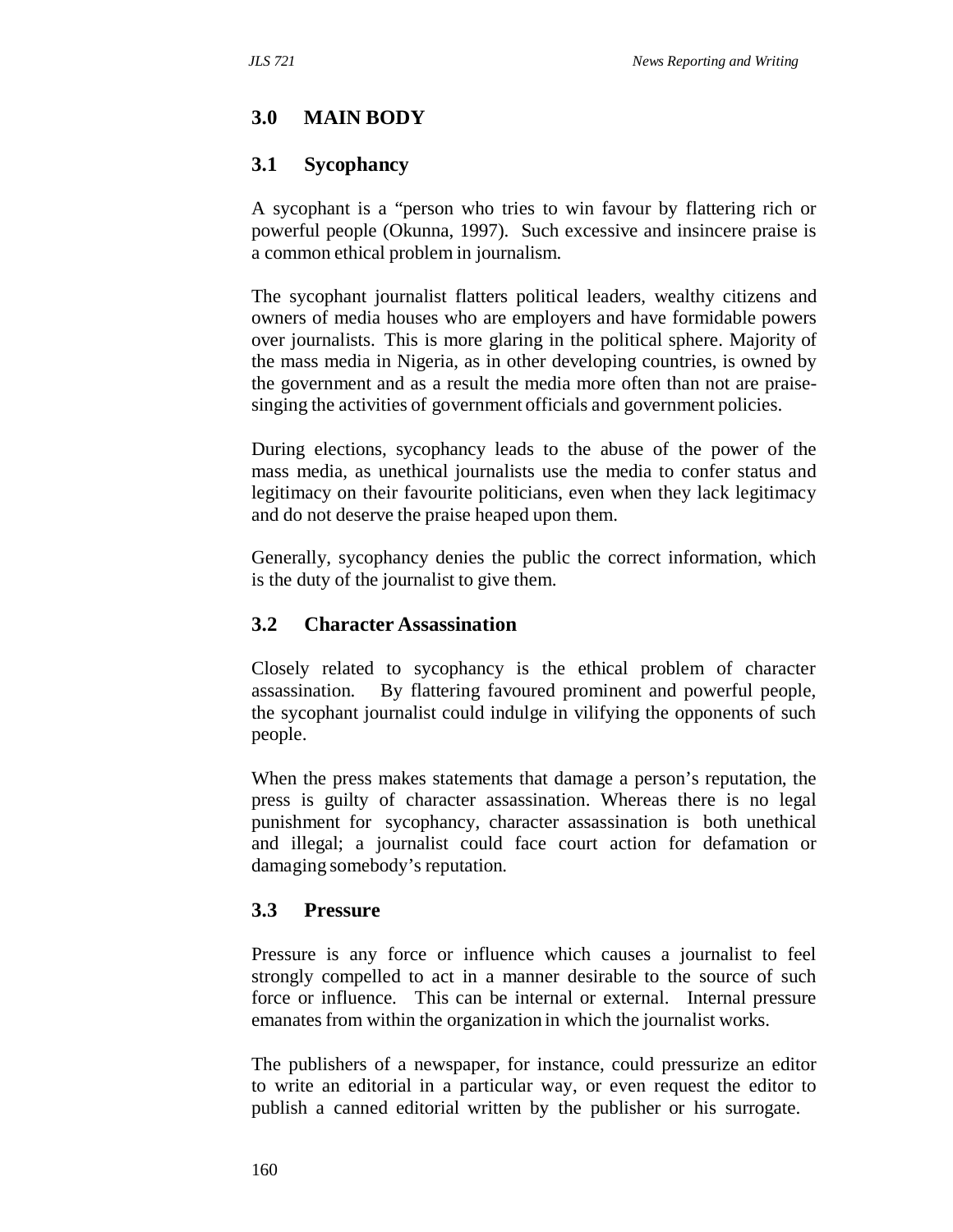External pressure, on the other hand, comes from the wider community or society. These range from advertisers, politicians, or even friends and families of journalists can constitute sources of this type of pressure.

Pressure can cause a journalist to be irresponsible or unethical if the source of the pressure compels the journalist to carry out actions that are contrary to a journalist's ethical principles.

# **3.4 Afghanistanism**

This is the practice of writing about far–away issues while shying away from tackling the problems at home, it originally applied to editorial writing, but has come to be applied to all forms of journalistic writing. Afghanistanism can be as a result of fear or lack of courage to face the problems at home. Since charity should begin at home, if the mass media shy away from tackling serious local or national problems by preoccupying themselves with harmless discussions of issues which are largely irrelevant to a majority of their audience, then the journalists who work in these media are irresponsible and unethical, failing in their duty which the society expects them to perform with courage and dedication.

# **3.5 Bribery**

In journalism, the ethical problem of materialism is manifested in the form of bribery and acceptance of gifts. Ogunade, (1997), observes that journalists for performing their normal duties of disseminating information usually accept money and other non-monetary gifts. This might compromise the integrity of journalists and media organizations.

In Nigeria, the commonest type of bribe in journalism is the so-called 'Brown envelope' which is a monetary bribe handed out to an unethical journalist to pressurize him or her into doing what the giver wants. Once accepted, monetary bribes and other gifts tie the hands of journalist who then become incapable of being objective in reporting events and issues involving people who give the gifts.

Objectivity is thus the first casualty in reporting when journalists succumb to the evils of materialism as they attempt to please people whose bribes they have accepted.

# **3.6 Sensationalism**

When a newspaper or any other mass medium presents news in a way designed to arouse a quick and excited reaction, it is said to be guilty of sensationalism. This type of reaction is evoked when a newspaper, for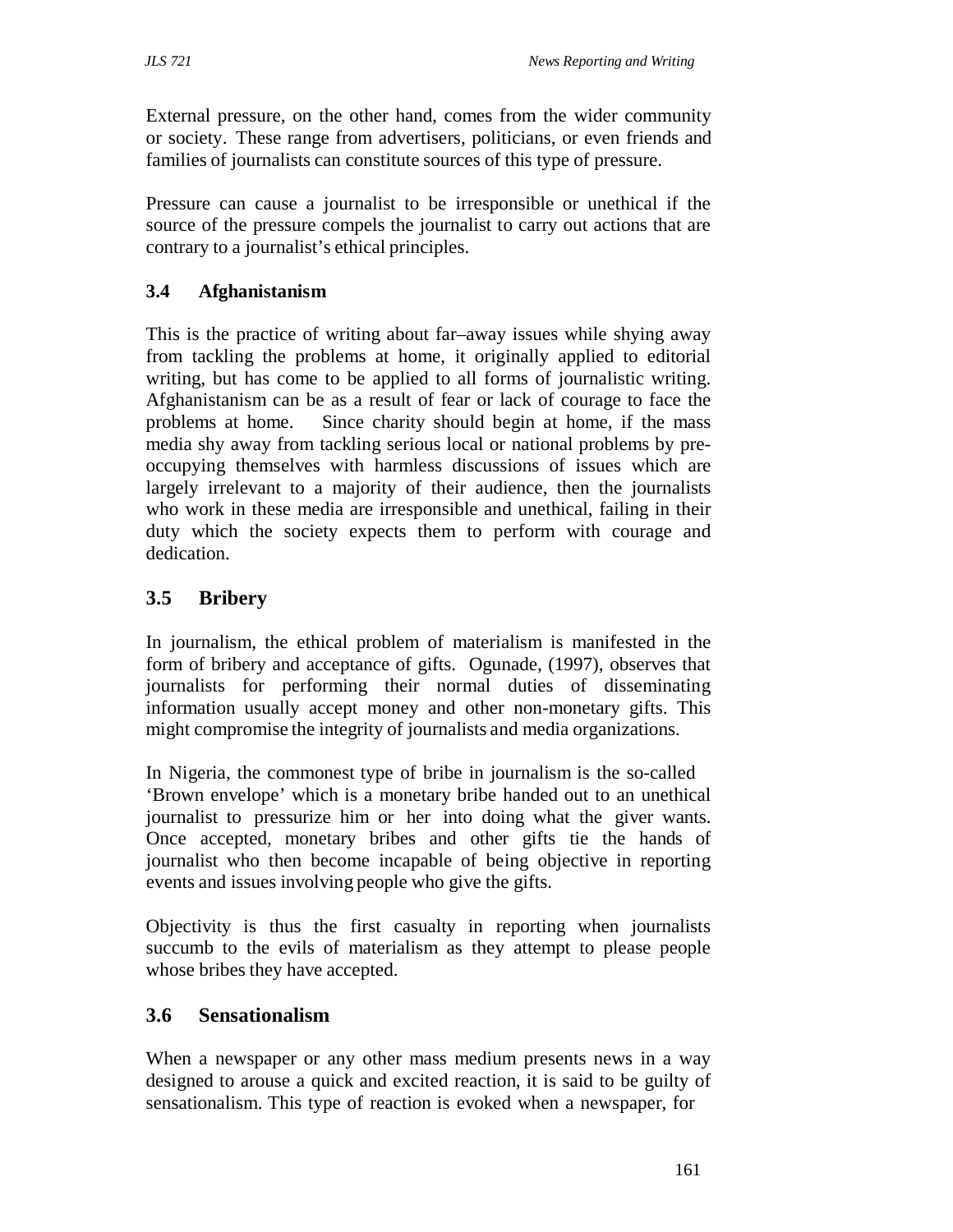instance, seizes on the most sordid disgusting aspect to play up in its news story. Some newspapers and soft sell magazines deliberately encourage this practice and thrive on it in Nigeria.

## **3.7 Moonlighting**

To make ends meet, journalists sometimes take two jobs, by working for competing employers, moonlighting is the act of holding two difference jobs simultaneously and being paid for both. This creates room for conflict of interest and divided loyalty, which constitute fertile grounds for unethical behaviour by journalists.

Again, objectivity is usually one casualty of this type of situation. Suppose a moonlighting journalist is required to write a negative story about his or her second employer, such a journalist may not have the courage to carry out this assignment objectively and responsibly. Considering that objectivity and responsibility occupy a central position in journalistic performance, journalists who lack these two virtues could be considered as having been weighed in the balance and found wanting.

## **Self Assessment Exercise 5.1**

Compare and contrast sycophancy and character assassination.

## **3.8 Self-Censorship**

This is a socially irresponsible and unprofessional act. It is a situation whereby a journalist believes that writing or publishing certain stories would be offensive to his or her employer or the government of the day and therefore refuses to write or publish the story; even without external pressure not to do so.

## **3.9 Advertorial**

This is the practice of failing to differentiate and separate advertisements from editorial matters. It is unethical to pass an advert material for editorial.

# **4.0 CONCLUSION**

In the performance of your duty as a journalist, you may mistakenly be a victim of some of the mentioned ethical problems. It is therefore your duty to be abreast of the problems and guard against them.